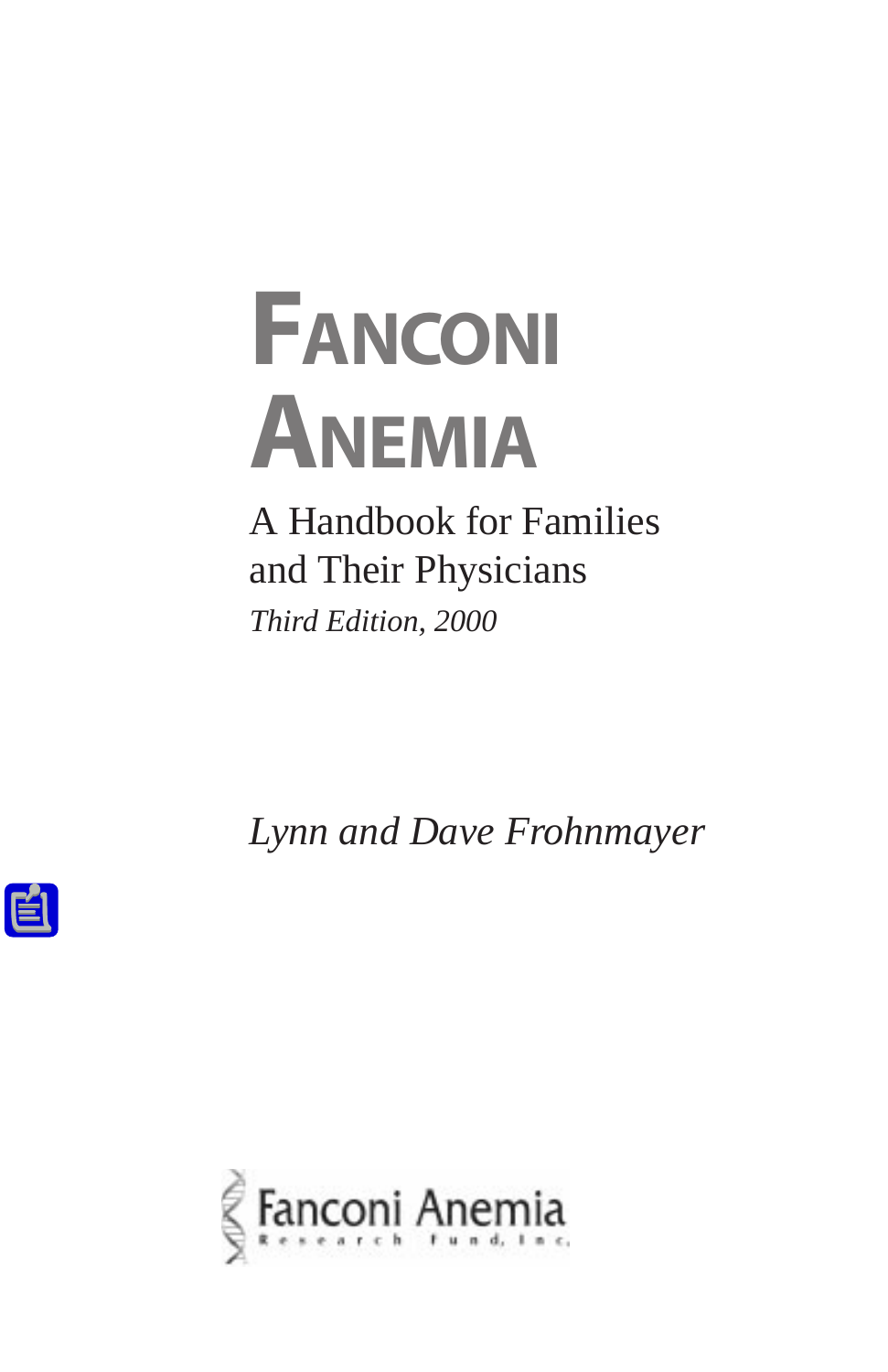**FANCONI ANEMIA: A Handbook for Families and Their Physicians**

by Lynn and Dave Frohnmayer Editing, design, layout, and cover design: Joyce Owen

copyright© 2000 First Printing: April 1993 Second Edition: March 1995 Third Edition: March 2000

```
ISBN: 0-615-11292-7
```
*Material from this book may be reprinted with the permission of the authors or publisher. Additional copies are available from the publisher:*

Fanconi Anemia Research Fund, Inc. 1801 Willamette Street, Suite 200 Eugene, Oregon 97401 phone: 541-687-4658 or 800-828-4891 (US only) fax: 541-687-0548 e-mail: info@fanconi.org website: http://fanconi.org

Special thanks to Joyce Owen for devoting countless personal hours to the editing, design and layout of three editions of this *Handbook.* Thanks to Mary Ellen Eiler for expert assistance with proofreading.

*ii*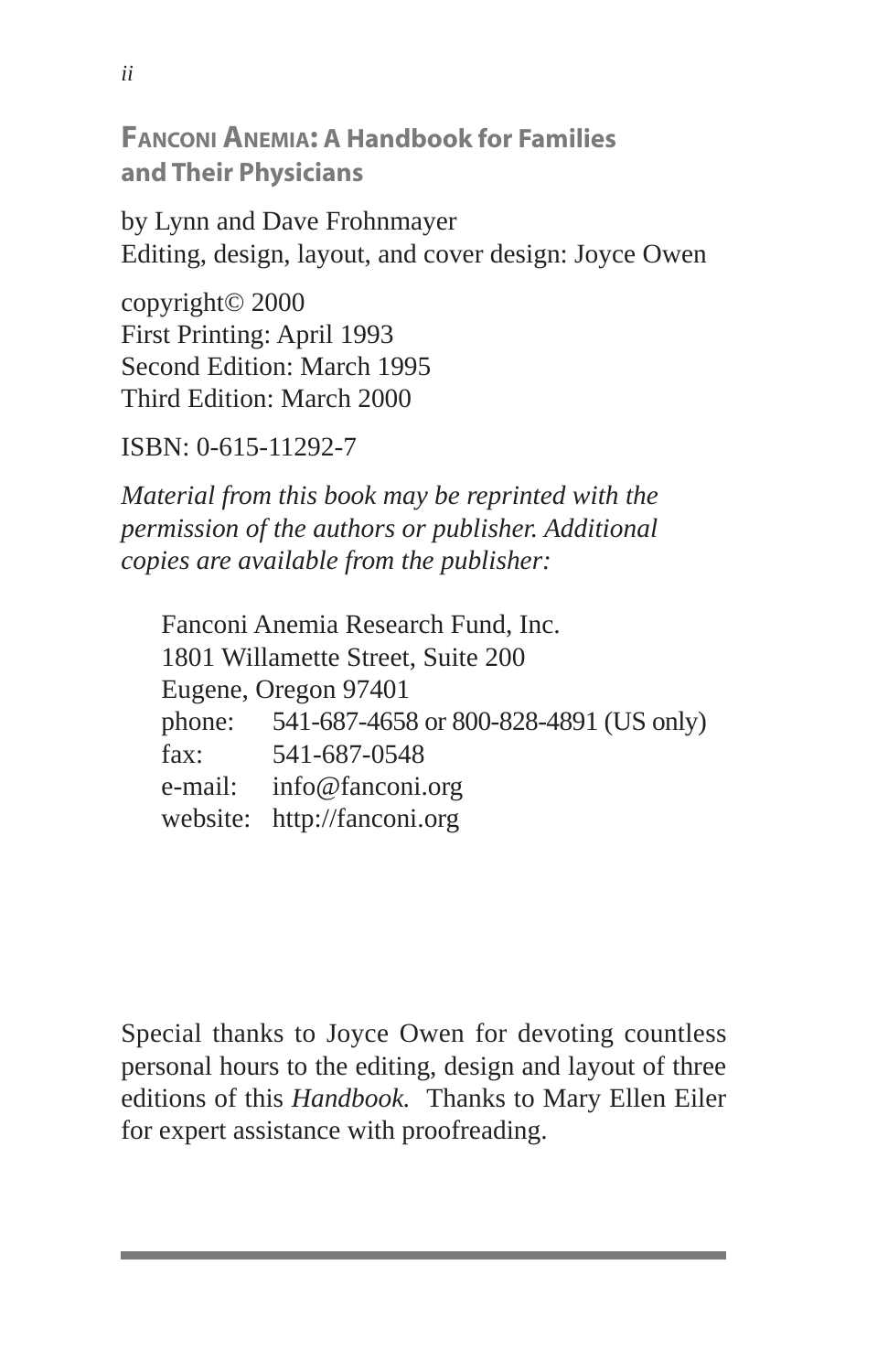The authors are fully responsible for the contents of this Handbook, but we are deeply grateful to the following experts who reviewed all or portions of the manuscript for the First Edition.

Blanche P. Alter, MD Formerly, Children's Hospital, University of Texas Medical Branch Galveston, Texas

Arleen D. Auerbach, PhD The Rockefeller University New York, New York

Grover C. Bagby, Jr., MD Oregon Health Sciences University Portland, Oregon

John Hansen, MD University of Washington and Fred Hutchinson Cancer Research Center Seattle, Washington

Joyce L. Owen, PhD Director Emeritus Fanconi Anemia Research Fund, Inc. Eugene, Oregon

Nasrollah T. Shahidi, MD University of Wisconsin Medical School Madison, Wisconsin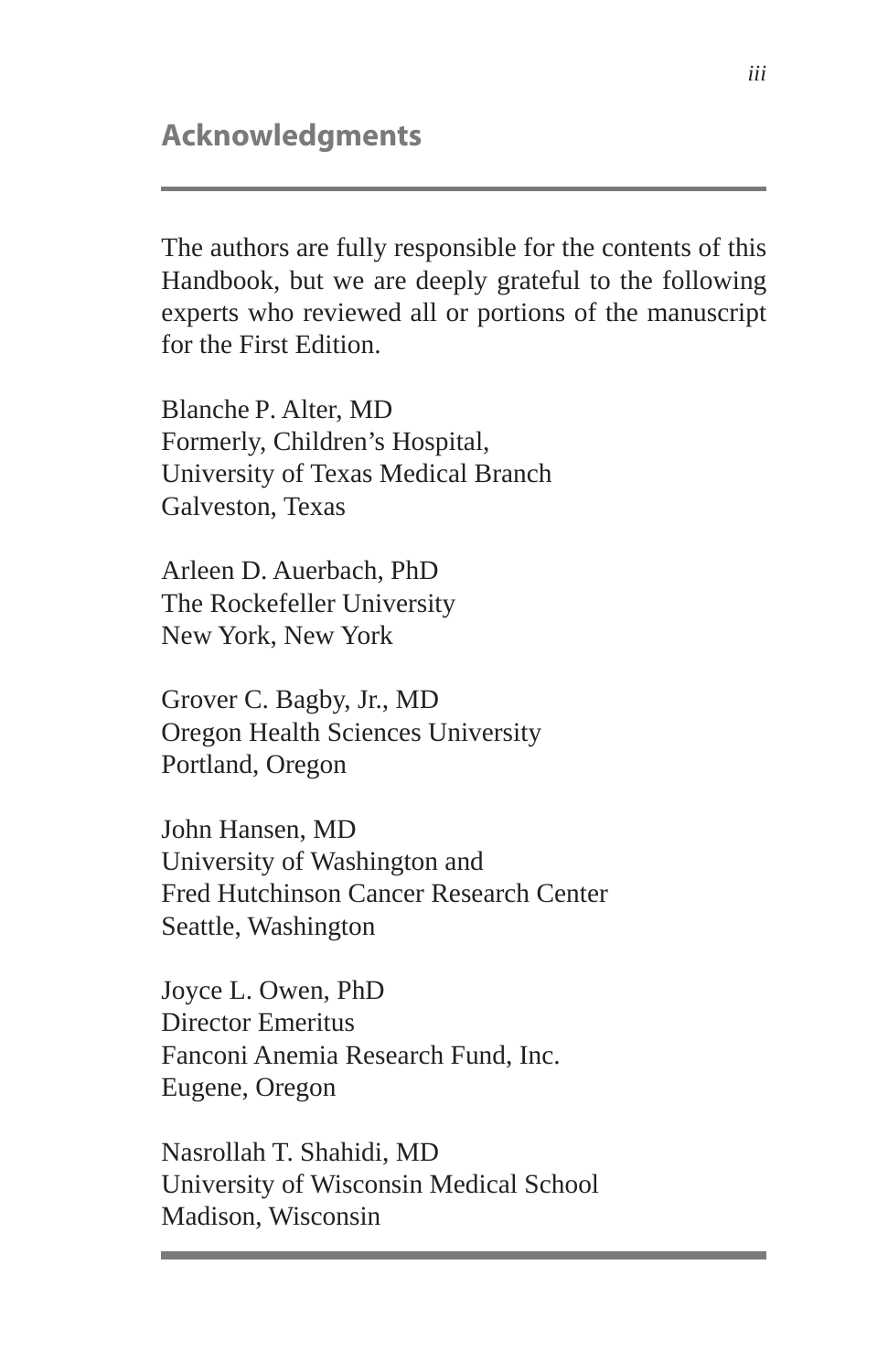# *iv* Fanconi Anemia

The Fanconi Anemia Research Fund, Inc. was founded in 1989 to provide support to FA families and to raise money for scientific research. The Fund publishes a newsletter twice a year, sponsors an annual family meeting, and provides telephone, e-mail, and letter support to FA families. To aid research into FA, the Fund gives grants to scientists and sponsors an annual scientific symposium.

#### **Staff**

Joachim Schulz, *Executive Director* Leslie Roy, *Family Support Coordinator* Esther A. Lombardi, *Family Services Assistant* **Board of Directors** Mary Ellen Eiler, *President* David Frohnmayer, JD, *Vice President* Barry Rubenstein, JD, *Secretary* Vicki Anton-Athens, DPM Ruby Brockett Deane Marchbein, MD Peter von Hippel, PhD Mike Vangel Joyce Owen, PhD, *Director Emeritus* **Advisor to the Board** Lynn Frohnmayer, MSW **Scientific Advisory Board** Grover Bagby, Jr., MD, *Chair* Manuel Buchwald, PhD, OC Richard Gelinas, PhD Eva Guinan, MD Hans Joenje, PhD Christopher Mathew, PhD Stephen Meyn, PhD Maria Pallavicini, PhD Leona Samson, PhD Kevin Shannon, MD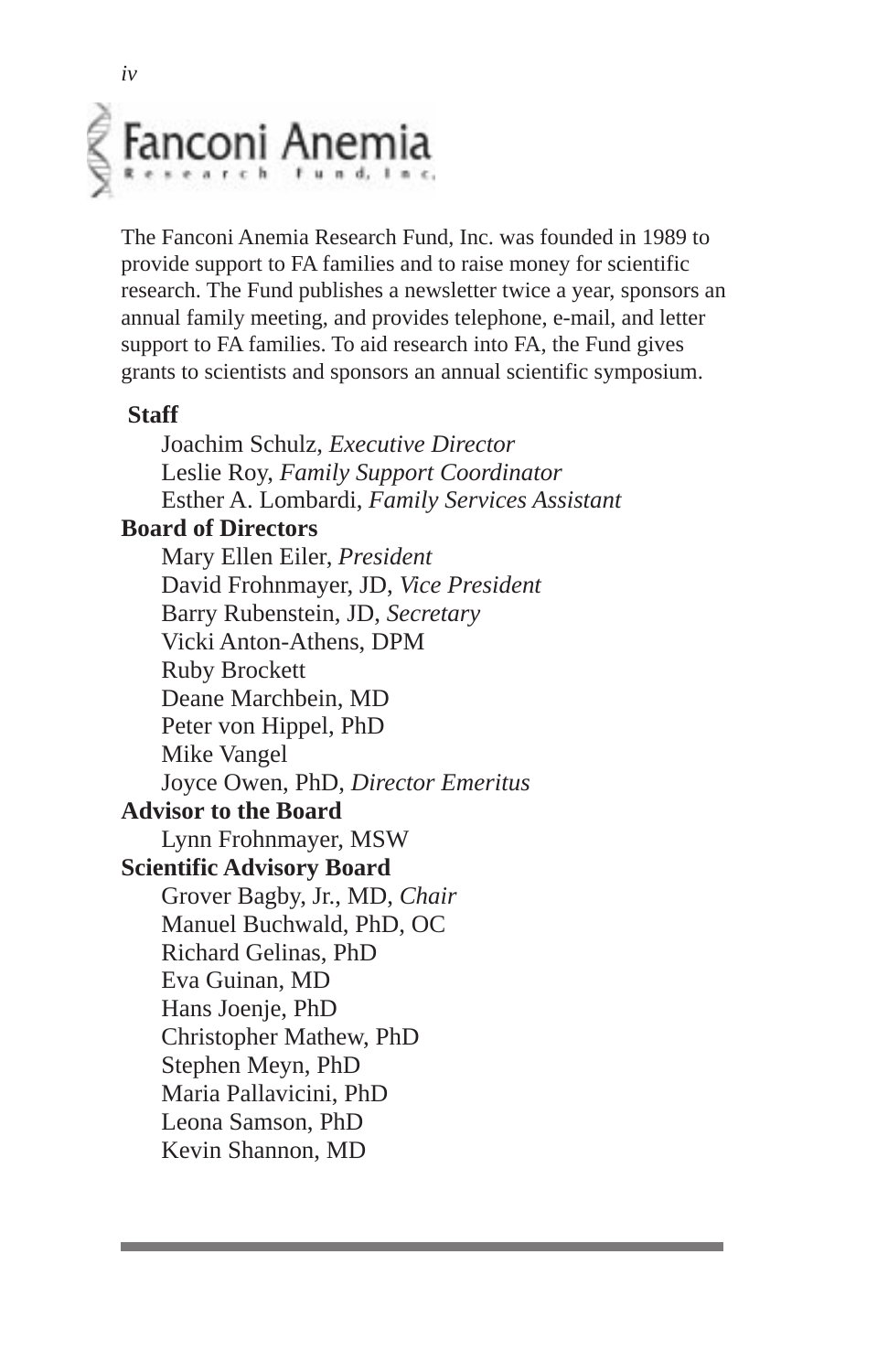### **Table of Contents**

| <b>Chapter One: Definition, Characteristics and</b>     |
|---------------------------------------------------------|
| Diagnosis of Fanconi Anemia  3                          |
|                                                         |
| Is FA the Same as Fanconi Syndrome?  4                  |
| How is FA Related to Other Types of Aplastic Anemia?  4 |
|                                                         |
| 1. Chromosome breakage and other tests 5                |
|                                                         |
| 3. Later problems that may affect FA patients  9        |
| 4. Appearance of aplastic anemia  10                    |
| 5. Myelodysplasia or leukemia  10                       |
|                                                         |
| How is Aplastic Anemia Discovered in FA?  10            |
|                                                         |
| What Do We Learn from an FA Patient's Blood Counts?  14 |
| When Does Aplastic Anemia Occur in FA?  16              |
| What Other Medical Tests Should the FA Patient          |
| Undergo? What Reports Should We Collect? 16             |
|                                                         |
|                                                         |
| Could an FA Patient Ever Become Pregnant                |
|                                                         |
| <b>Chapter Two: Treatments for Fanconi Anemia  20</b>   |
| Bone marrow transplantation for FA patients  20         |
|                                                         |
|                                                         |
|                                                         |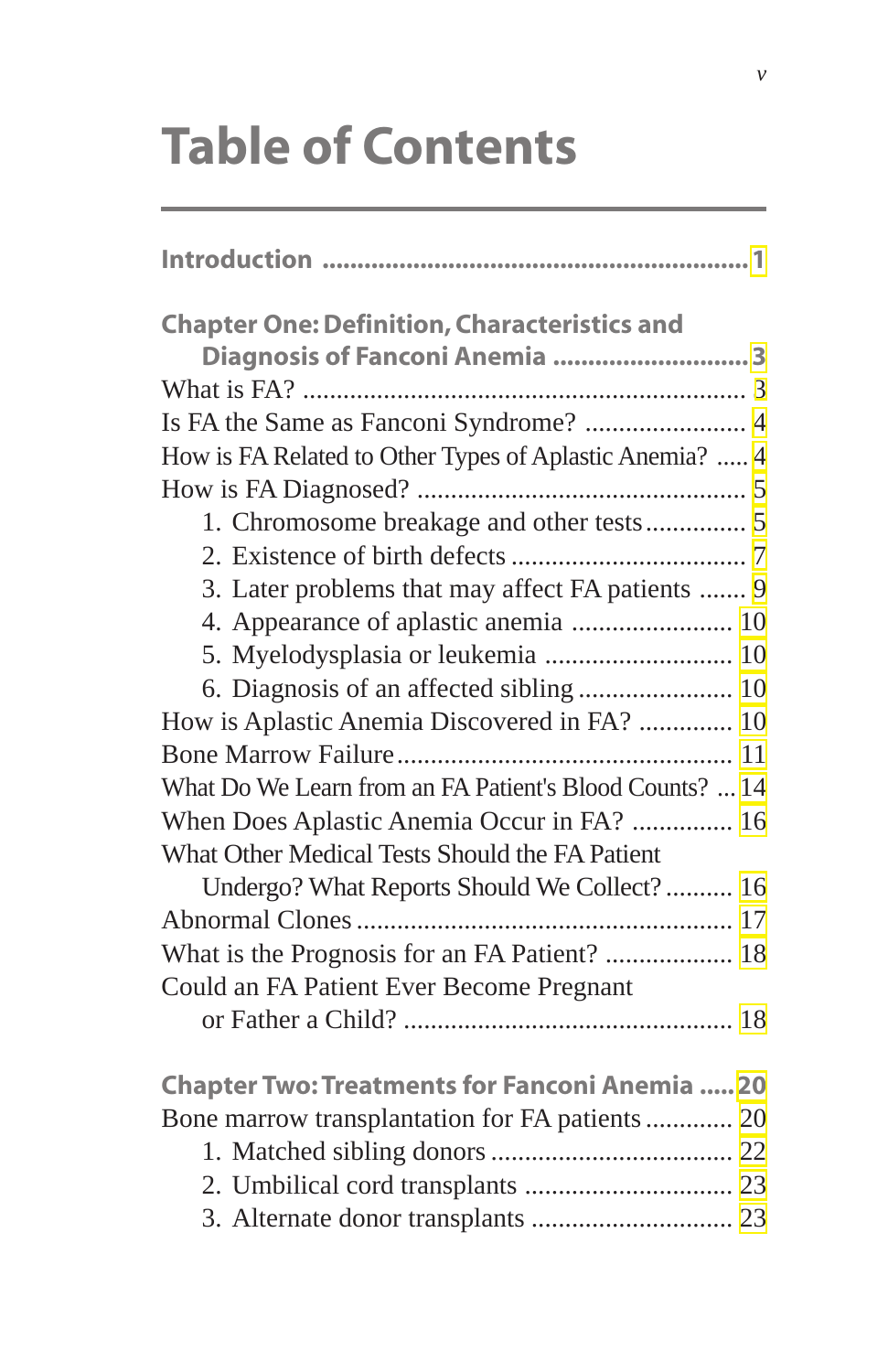| FA Genes and the Potential for Gene Therapy  28      |  |
|------------------------------------------------------|--|
| How are genes related to chromosomes                 |  |
|                                                      |  |
| Do we know why FA genes are defective? 28            |  |
| What is the status of gene therapy for FA? 29        |  |
| A Special Note on Solid Tumor Cancers  30            |  |
| <b>Chapter Three: Continuing Scientific Study of</b> |  |
|                                                      |  |
| How Can I Help Hasten Long-term Scientific           |  |
|                                                      |  |
| International Fanconi Anemia Registry (IFAR)  32     |  |
| FA Sample Repository at Dana-Farber Cancer Institute |  |
|                                                      |  |
| FA Cell Repository at Oregon Health                  |  |
|                                                      |  |
|                                                      |  |
| <b>Chapter Four: Coping With Fanconi Anemia 35</b>   |  |
| What are Common Reactions to the                     |  |
|                                                      |  |
| What Should the FA Child be Told About               |  |
|                                                      |  |
| What About the Reactions of Siblings or              |  |
|                                                      |  |
| What Should the Extended Family be Told?  37         |  |
| Where Else Can I Go for Emotional                    |  |
|                                                      |  |
| What Else Can Help in Coping With                    |  |
|                                                      |  |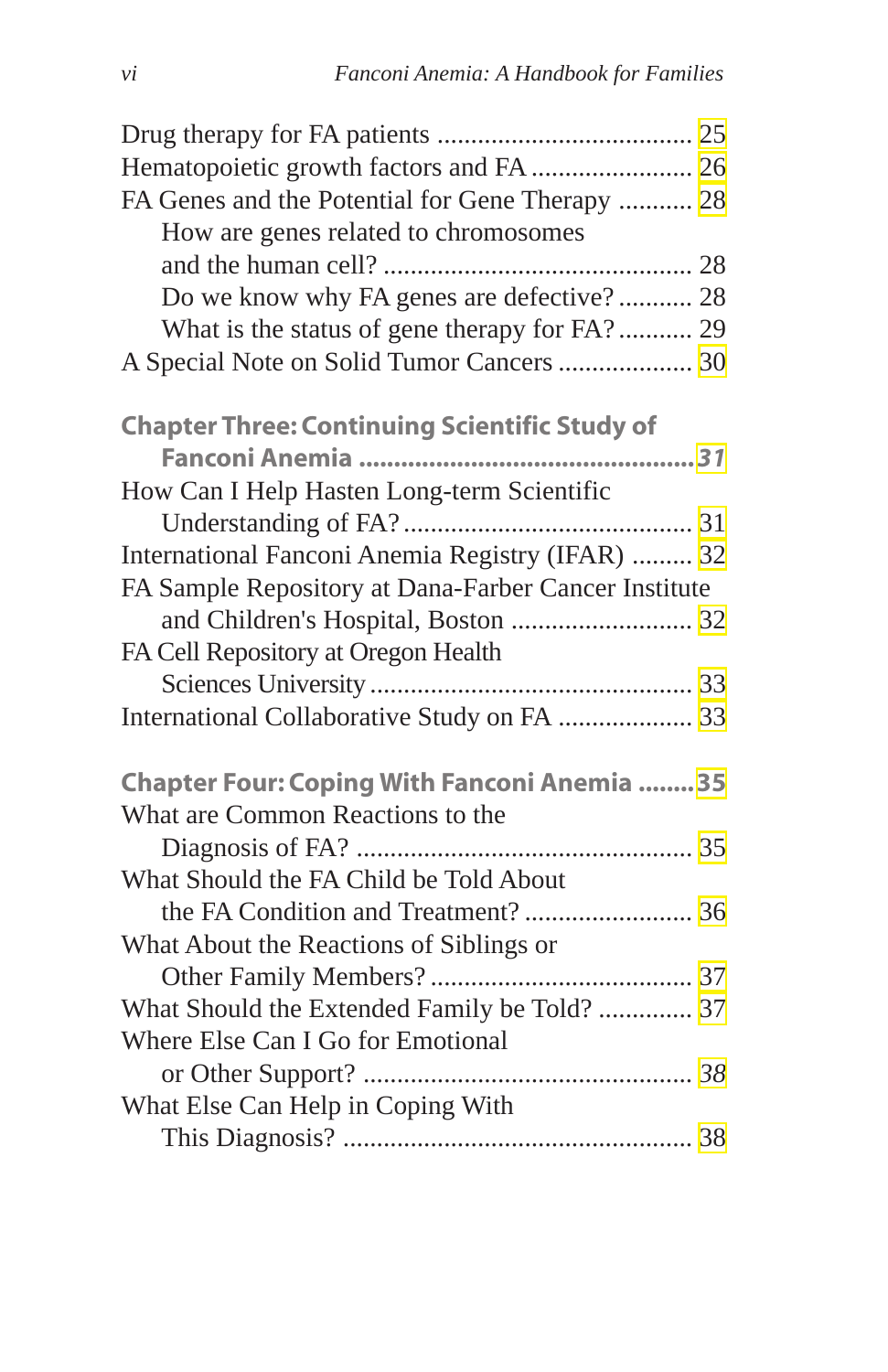## **[Appendices](#page-47-0)**

|              | A: Medical Review Checklist for FA Families       |
|--------------|---------------------------------------------------|
|              |                                                   |
| B:           | <b>Reactions of Families on the Receiving End</b> |
| $\mathsf{C}$ | The Physician's Role: A Mother's Perspective      |
|              |                                                   |
| D:           | <b>Toxic Chemicals to Avoid</b>                   |
|              |                                                   |
| E:           | <b>Cells, Chromosomes, and Genes</b>              |
|              |                                                   |
| F:           | <b>Autosomal Recessive Inheritance</b>            |
|              |                                                   |
| G:           | <b>Prenatal Diagnosis of FA</b>                   |
|              |                                                   |
| H:           | <b>Mutation Analysis of Cloned FA Genes</b>       |
|              |                                                   |
| Ŀ            | <b>Tissue Typing and Donor Selection:</b>         |
|              | <b>The HLA System</b>                             |
|              |                                                   |
|              | <b>Matched Sibling Donor Transplant</b>           |
| J:           |                                                   |
|              |                                                   |
| K:           | <b>Alternate Donor Transplant</b>                 |
|              | Margaret MacMillan, MD and John Wagner, MD  95    |
| Ŀ.           | <b>Gene Therapy: Risks and Potential</b>          |
|              |                                                   |
|              | <b>M: Mosaicism in FA</b>                         |
|              |                                                   |
| N:           | The Gastrointestinal Tract and FA                 |
|              | Sarah Jane Schwarzenberg, MD  123                 |
| O:           | <b>Dental Care for FA Patients</b>                |
|              |                                                   |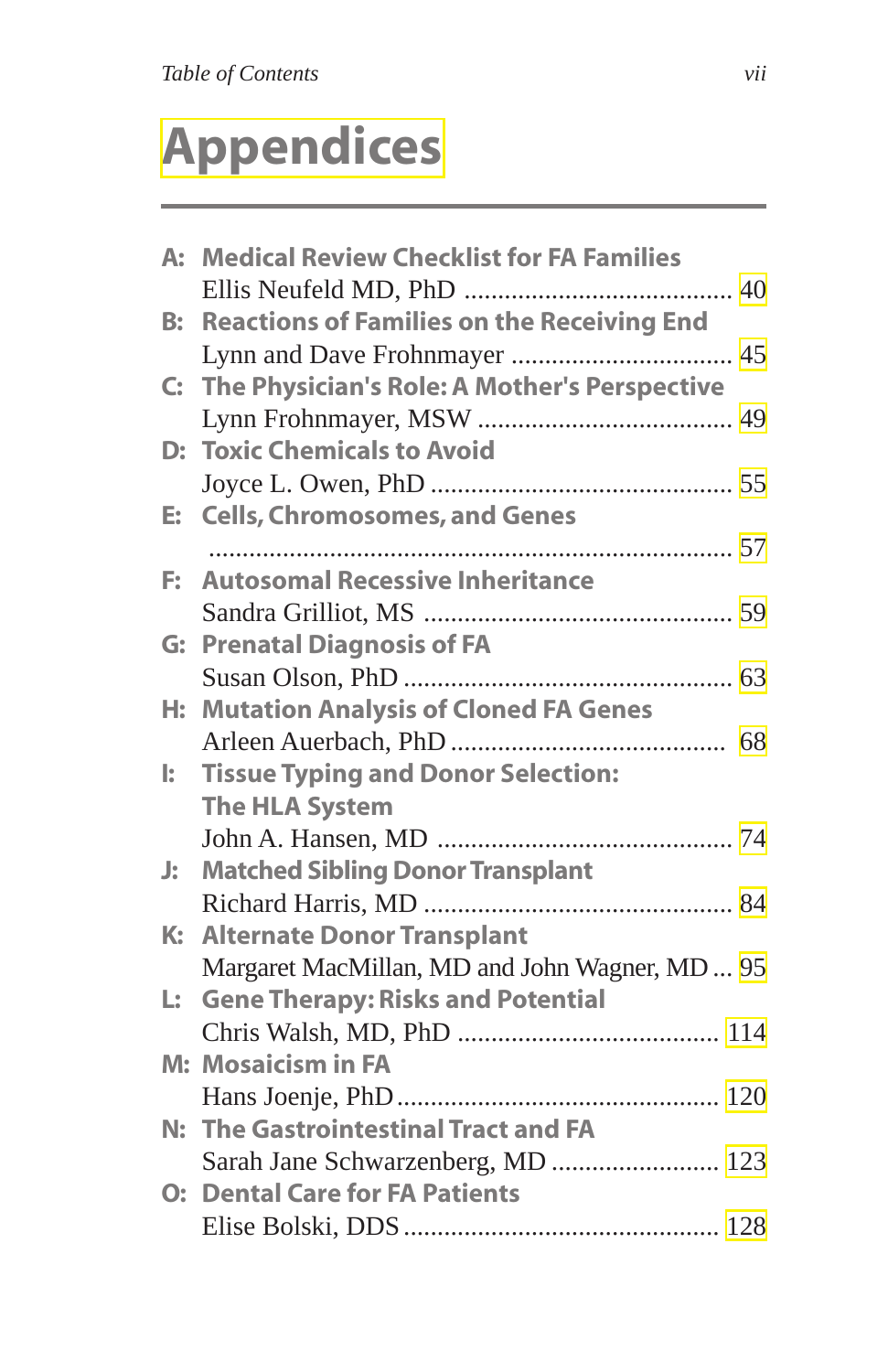|                          | <b>P: Controlling Bleeding with Amicar<sup>®</sup></b> |  |  |  |
|--------------------------|--------------------------------------------------------|--|--|--|
|                          | Wayne Rackoff, MD, Richard Harris, MD,                 |  |  |  |
|                          | Jeff Lipton, MD, and Blanche Alter, MD  130            |  |  |  |
|                          | Q: Gynecology and Pregnancy                            |  |  |  |
|                          |                                                        |  |  |  |
|                          | <b>R: Malignancies in FA Patients</b>                  |  |  |  |
|                          |                                                        |  |  |  |
|                          | S: Squamous Cell Cancers of the Head and Neck          |  |  |  |
|                          |                                                        |  |  |  |
|                          | <b>T: FA Cell Repository</b>                           |  |  |  |
|                          | at Oregon Health Sciences University                   |  |  |  |
|                          |                                                        |  |  |  |
|                          | <b>U: New FA Center in Boston</b>                      |  |  |  |
|                          |                                                        |  |  |  |
|                          | V: Lead FA Families and Organizations                  |  |  |  |
|                          | <b>Throughout the World</b>                            |  |  |  |
|                          |                                                        |  |  |  |
|                          | <b>W: Support Resources for FA Families</b>            |  |  |  |
|                          |                                                        |  |  |  |
|                          | <b>X: Additional Reading</b>                           |  |  |  |
|                          |                                                        |  |  |  |
|                          | Y: Glossary                                            |  |  |  |
|                          |                                                        |  |  |  |
| <b>About the Authors</b> |                                                        |  |  |  |
|                          |                                                        |  |  |  |

a sa mga bangay na mga bangay na mga bangay ng mga bangay ng mga bangay ng mga bangay ng mga bangay ng mga ban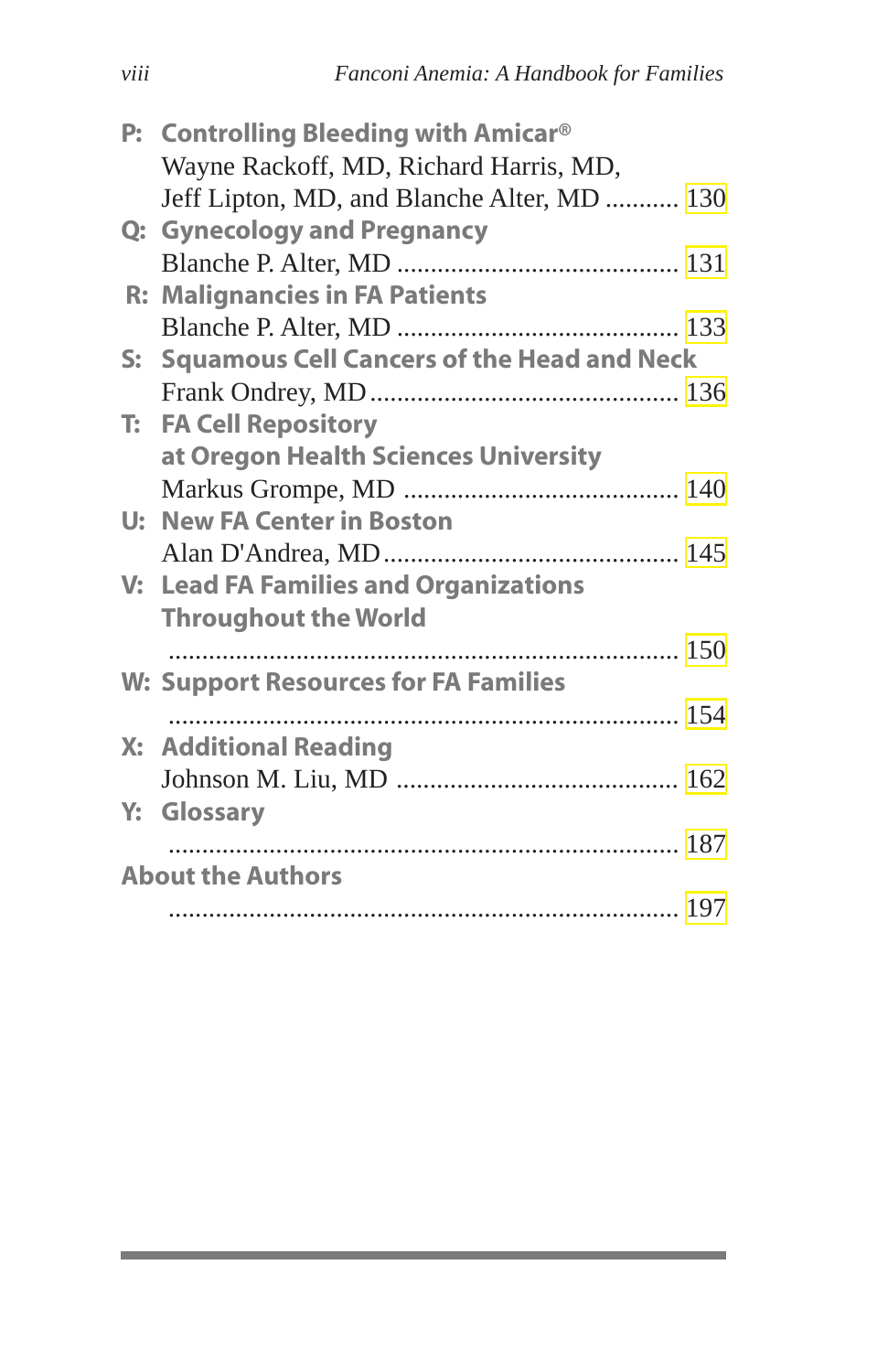### <span id="page-8-0"></span>**Introduction**

This Handbook gives basic information, in plain language, about understanding and coping with a serious disorder known as Fanconi anemia, or FA.

The initial FA diagnosis is always a shock. Once it has been absorbed, families of FA patients and their friends—and even physicians—may search for months for trustworthy information. Families also react emotionally to the grim prognosis. They feel understandable anger, denial, grief, unfounded guilt or withdrawal. As parents of FA children, we personally know each of these reactions.

This Handbook answers common questions in simple terms. We include more technical information in a number of appendices. We are deeply grateful for the experience of researchers, treating physicians and other families in our worldwide support group.

Many medical words—especially those with Latin and Greek origins—confuse families. Complicated words may be a real barrier to your understanding of FA and your discussions with your doctors. Our text defines many confusing terms. We also include a glossary of medical and scientific terms you may see or hear (Appendix Y). Words in **bold** type are defined in this glossary.

This Handbook is the result of many hours of research and consultation, and years of experience. It is written for lay people by lay people. We are not doctors, but we follow progress in FA-related science on a daily basis. *All medical information included here should always be reviewed with your own treating physician*. If you have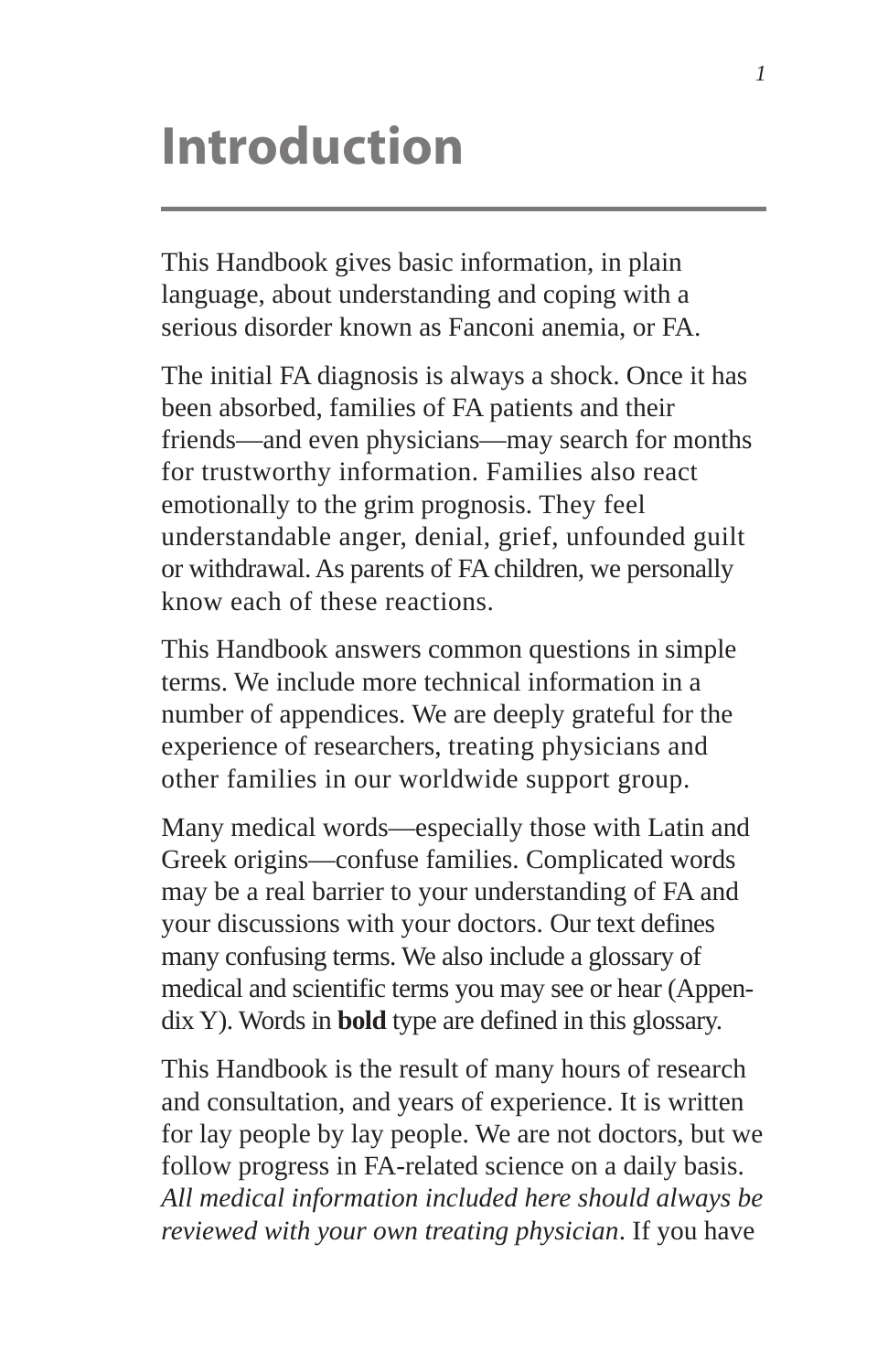questions relating to treatment or prognosis, please raise these issues with your doctor or with an appropriate specialist. The Fanconi Anemia Research Fund recently published *Fanconi Anemia: Standards for Clinical Care*, a handbook for treating physicians. Copies are available from the FARF office.

Do not be surprised if world-famous experts disagree. You may read or hear conflicting medical advice. That problem is common even with well-known illnesses. But FA is a rare orphan disease. The biological processes that threaten FA patients are poorly understood. Doctors should welcome your questions. Many might encourage you to get a second opinion.

We know how serious this disorder is. FA has claimed too many lives. We make no exaggerated promises, and we create no false hopes of instant cure. But progress in medical science relating to FA has been very rapid and encouraging in the last decade. Even as we write, new developments in genetic research and improved therapies may make our information out of date. We welcome that progress in every way.

This Handbook is dedicated to the memory of special children and young adults—claimed by FA so unfairly before reaching their full potential. We also dedicate this manual to the physicians and researchers who are working to understand, treat, and cure this hateful affliction.

We hope that this Handbook helps you in your own family struggle. Join us, if you can, in active efforts to seek effective treatments, to obtain funding for medical research, and to find a cure.

Dave and Lynn Frohnmayer March, 2000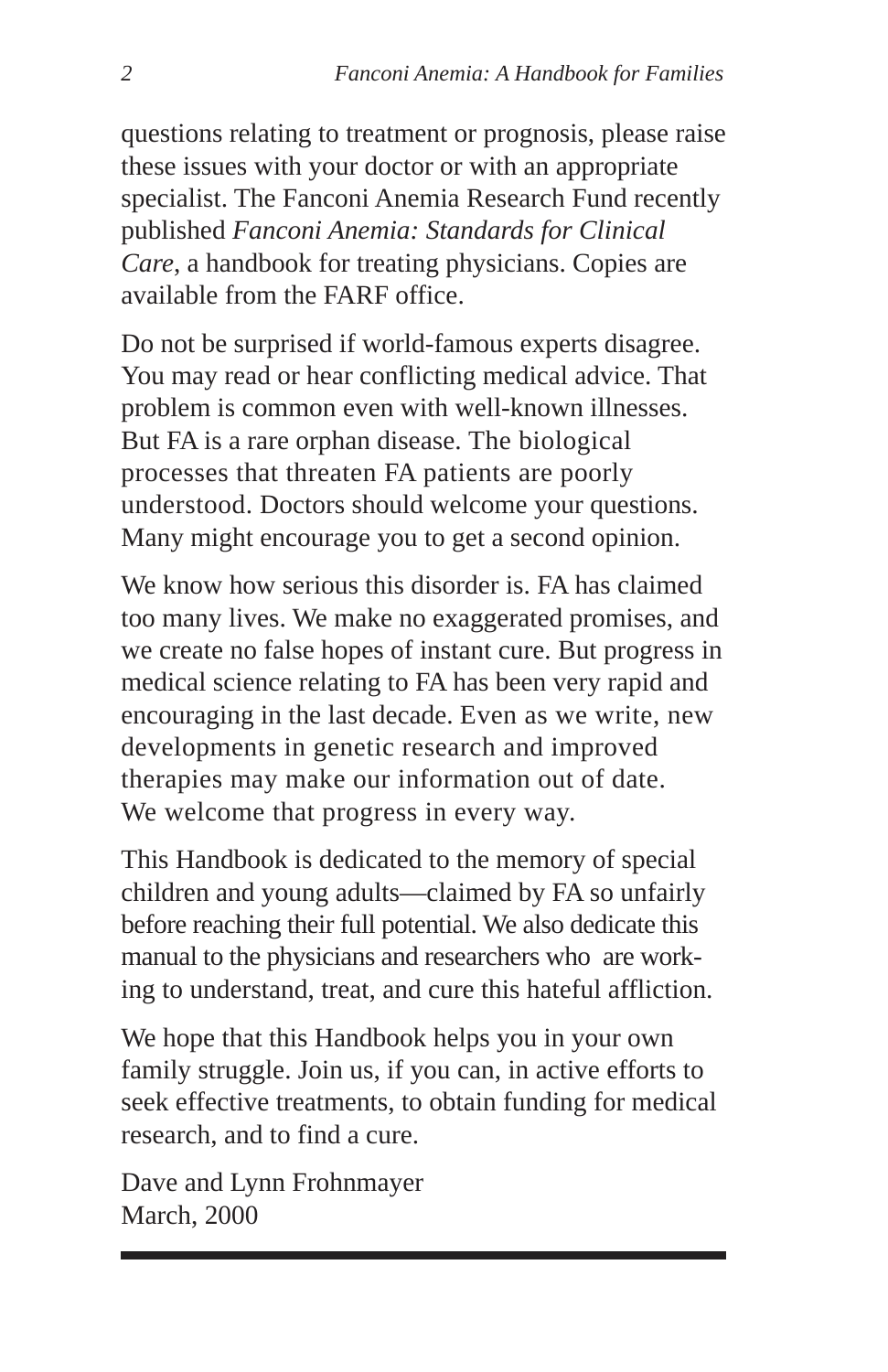### <span id="page-10-0"></span>**Chapter 1**

#### **Definition, Characteristics, and Diagnosis of Fanconi Anemia**

#### **What is Fanconi Anemia?**

Fanconi anemia (FA) was first described by a Swiss pediatrician, Guido Fanconi. In 1927, Dr. Fanconi published his clinical observations on brothers who had inherited various abnormal physical conditions and who also experienced bone marrow failure. These children suffered severe life-threatening **aplastic anemia**. Their blood systems could not successfully combat infection. In addition, as a result of anemia, they were chronically fatigued. Because their platelet counts were low, they suffered spontaneous bleeding.

Research has established that:

- FA is one of several deadly inherited anemias.
- Both parents must be carriers of a **recessive** FA gene for their child to be born with this disorder. If both parents carry the recessive gene, the chances are one in four that any of their children will inherit the disease. Scientists call this pattern of inheritance "autosomal recessive" (See Appendix F).
- FA patients may have a variety of noticeable birth defects, ranging from minor to serious. These defects may affect every major system of the body. Other FA patients are free from any visible disorder—other than ultimate bone marrow failure.
- FA patients experience a high incidence of leukemia  $(18\% - 20\%)$ .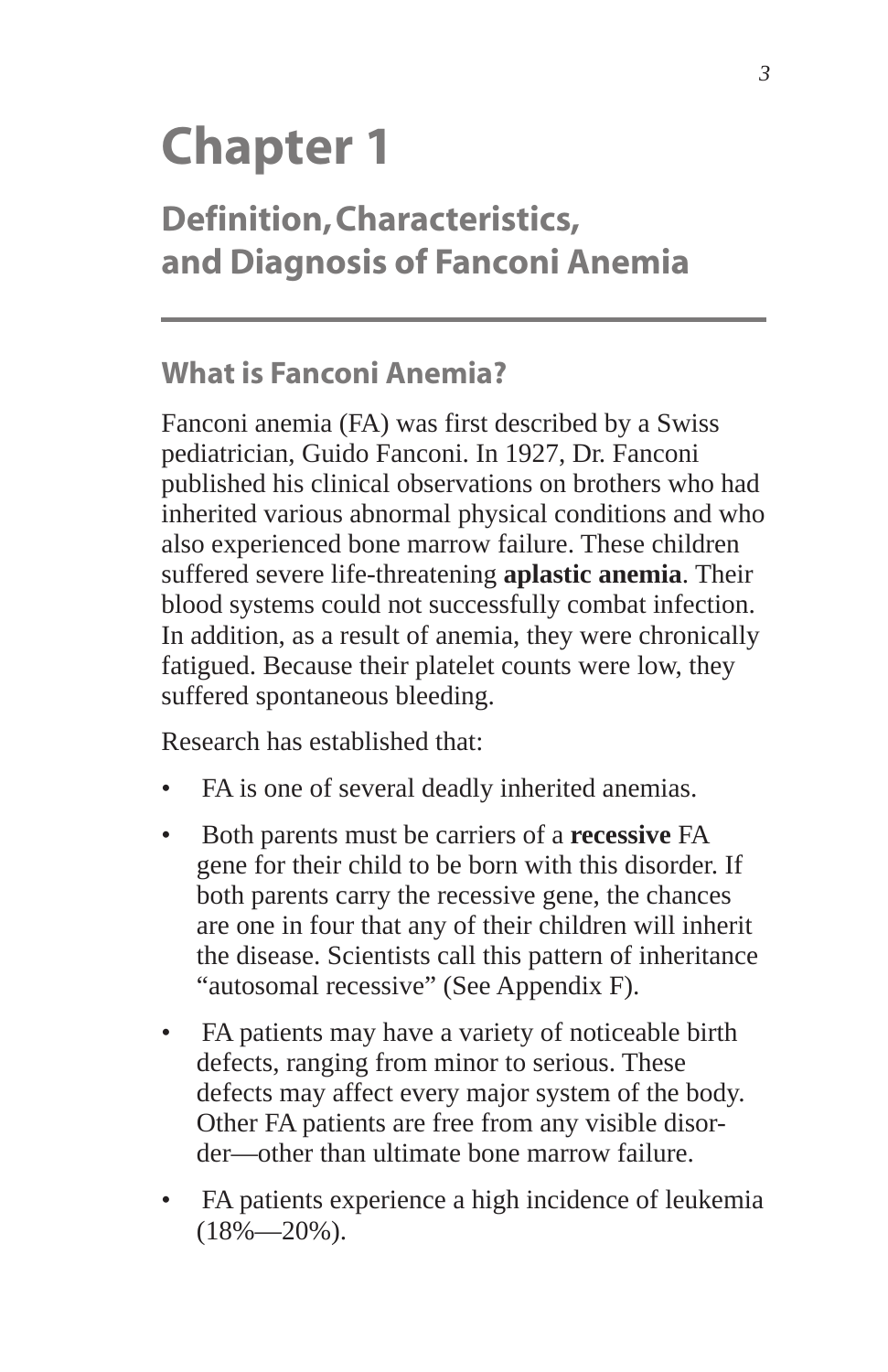- <span id="page-11-0"></span>• FA patients have a much higher incidence of cancer than the general population.
- The chromosomes in the cells of FA patients, when studied in the lab, break and rearrange easily. Scientists do not yet understand the reason for this chromosome breakage, but can use it as a diagnostic test for the disease.

Studying the FA genes and the proteins they produce should help scientists understand the basic defect in FA.

#### **Is Fanconi Anemia the Same as Fanconi Syndrome?**

No. "Fanconi syndrome" is a rare and serious disorder of kidney function, occurring mainly in childhood. In this syndrome, several important nutrients and chemicals are lost in the urine. This leads to failure to thrive, stunted growth, and bone disorders, such as rickets.

FA patients may be born with abnormal kidneys and may experience growth problems, but the treatment of Fanconi anemia is very different from that for Fanconi syndrome. The two disorders should not be confused with each other.

#### **How is Fanconi Anemia Related to Other Types of Aplastic Anemia?**

Scientists divide aplastic anemia into two categories: "acquired" and "inherited" (genetic) aplastic anemia. The causes of "acquired" aplastic anemia may be exposure to excessive radiation, toxic chemicals, certain drugs, infections or a host of agents in the environment that damage the bone marrow. In many cases of acquired aplastic anemia, the specific cause is never discovered. These cases are known as "idiopathic aplastic anemia."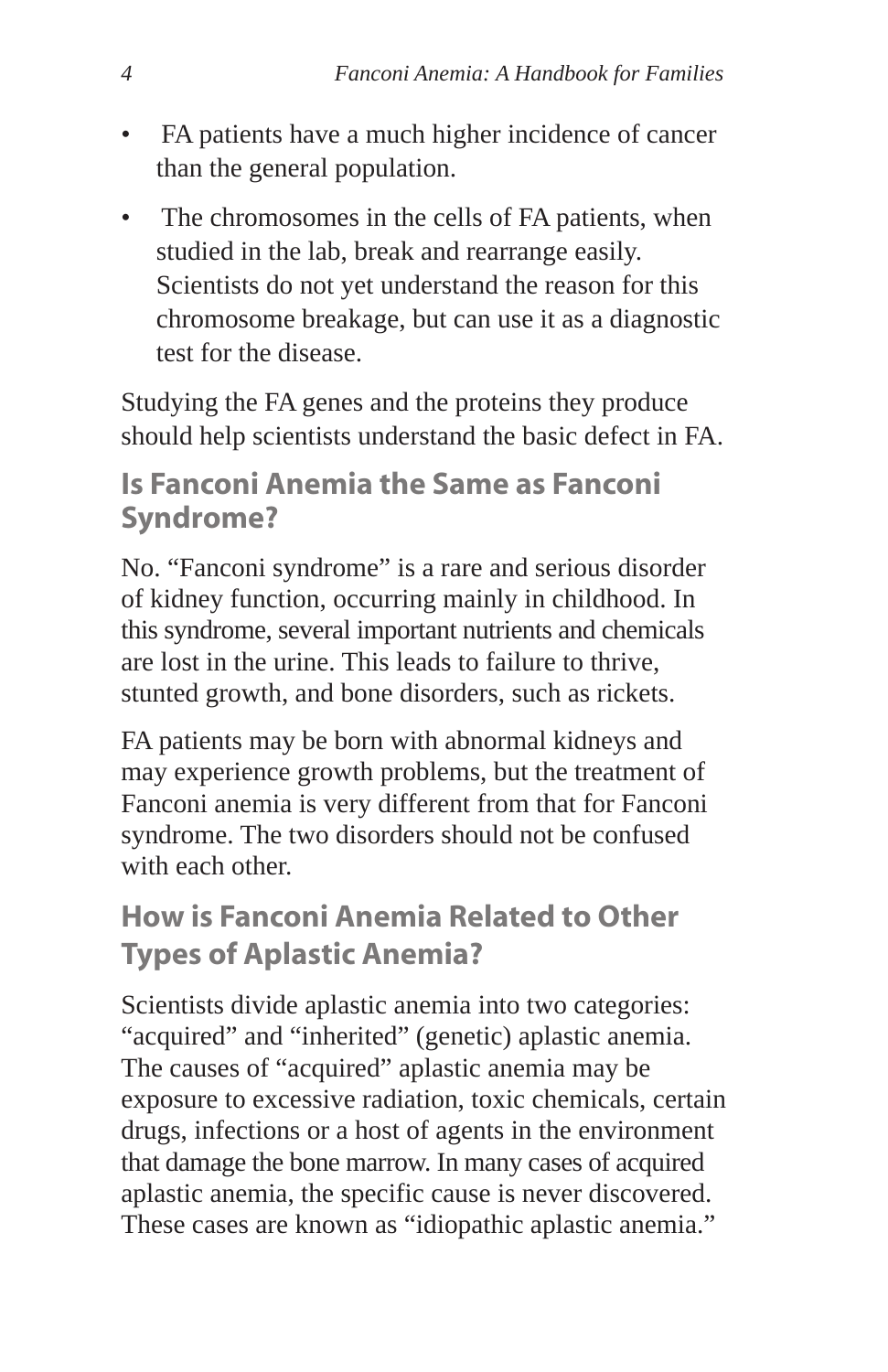<span id="page-12-0"></span>Fanconi anemia is an "inherited" anemia. It is one of several rare genetic conditions that lead to aplastic anemia.

No one has yet explained why FA patients develop bone marrow failure. Understanding can come only after the FA genes have been isolated and studied. However, scientific studies show that almost all FA patients will eventually experience marrow failure.

Some scientists believe that the interaction between toxic environmental factors and an FA patient's genetic vulnerability to marrow failure may contribute to aplastic anemia. See Appendix D for suggestions on how to reduce exposure to these toxins.

#### **How is FA Diagnosed?**

Scientists believe that Fanconi anemia is underdiagnosed. The reason is obvious: FA makes its first appearance in different ways. Some babies are diagnosed at birth. Other children may grow into adulthood before discovering that they are affected by FA. Some FA patients undoubtedly are never correctly diagnosed. Efforts are underway to educate doctors in various medical specialties about the kinds of symptoms and signs that may indicate FA.

**1. Chromosome breakage and other tests** Presently the most common test for FA is to take a small sample of blood from the patient and combine the blood's **lymphocytes** (a type of white cell) with chemical agents such as **diepoxybutane** (**DEB**) or **mitomycin C** (**MMC**). In the laboratory, the chromosomes within FA cells break and rearrange under the influence of these destructive agents; the chromosomes in normal cells are more stable. If the results of the lymphocyte breakage test are negative, but the patient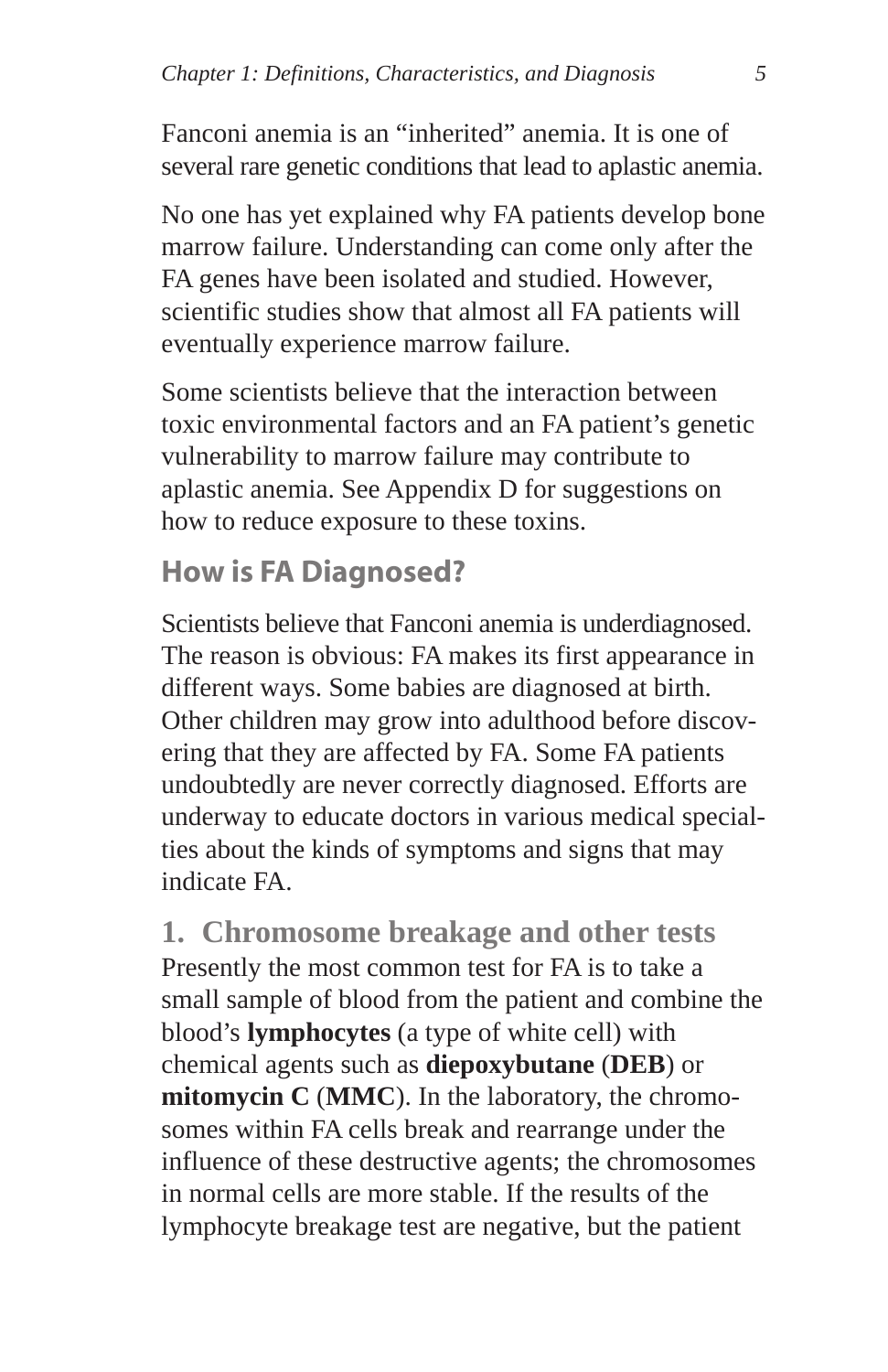exhibits other symptoms of FA, skin cells (fibroblasts) should be tested. Some patients' blood contains a mixture of normal cells and FA cells. See Appendix M on mosaicism.

A procedure called "cytometric flow analysis" tests for a certain abnormality in the cell cycle. This abnormality is found in FA cells, but not in normal cells.

Scientists can also screen the patient's cells for particular FA mutations, in cases where the disease gene has been discovered.

Highly skilled scientists in properly-equipped laboratories can confirm suspected cases of FA by using these tests. It is absolutely essential to establish an FA diagnosis based on these tests, because the clinical features of many different diseases closely resemble FA.



from the Rotarian Magazine, December 1988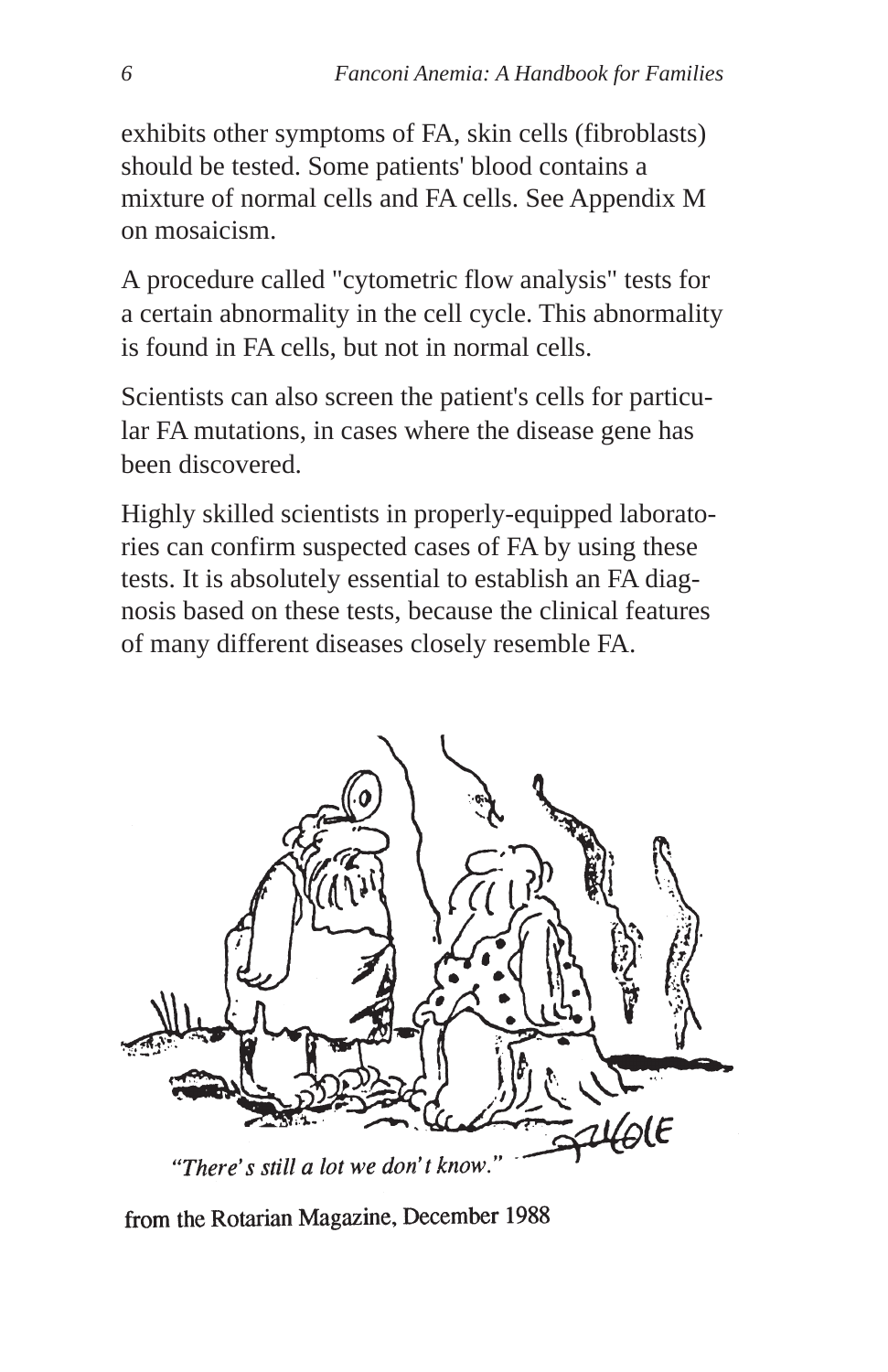<span id="page-14-0"></span>One or more of these tests should also be performed on the siblings of an FA patient. Even normal-appearing brothers and sisters may also have the condition. If your family is considering a bone marrow transplant from a family member, it is *crucial* to test for chromosome breakage in potential donors as well as testing for matching tissue types.

FA can be diagnosed even before a child is born. The diagnosis can be made based on a **chorionic villus sampling** (**CVS**), performed in the 10th to 12th week of a pregnancy, or by **amniocentesis**, performed most often in the 15th to 17th week of pregnancy. See Appendix G.

#### **2. Existence of birth defects**

Birth defects are found in the majority of FA patients. These defects can involve any system of the body. The defects or "anomalies" are sometimes many in number, or very few. There seems to be no predictability about the types of anomalies, even within families where more than one child is an FA patient. Since the clinical variety of these features is so great, doctors often refer to the "heterogeneous" nature of Fanconi anemia.

Among the more common birth defect problems or features are the following:

• *Short stature:*

This feature is common and very striking. One expert has concluded that over 50% of FA patients are below the third percentile in height.

• *Anomalies of the thumb and arm:*

FA is often suspected when a child is born with missing, misshapen or extra thumbs, or an incompletely developed or missing arm bone, the radius. These conditions in the scientific literature are described as "absent, hypoplastic, supernumerary or bifid thumbs" and "hypoplastic or absent radii."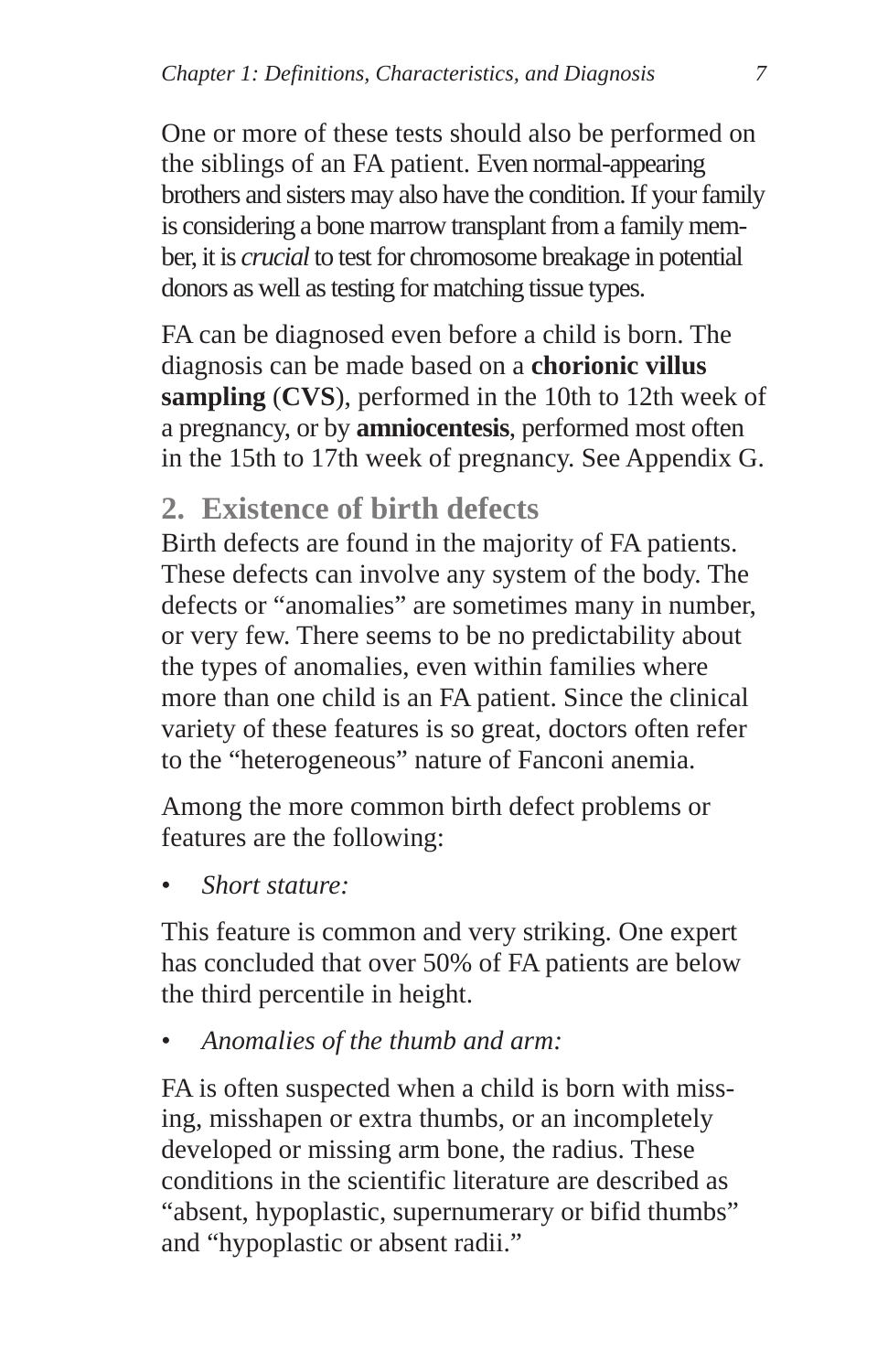#### • *Additional skeletal abnormalities:*

About one-fifth of FA patients suffer from a wide range of skeletal defects, such as congenital hip abnormalities, spinal malformations, scoliosis, and rib abnormalities.

• *Kidney (renal) problems:*

Some FA patients are born with a missing kidney, rotated or misshapen kidneys or fused (joined) kidneys. Approximately one-fourth of FA patients have these problems, which the literature refers to as "structural renal malformations."

• *Skin discoloration:*

Many FA patients develop *café-au-lait* spots, which are patches (larger than freckles) of darker discoloration on the skin. Or the entire body or large portions of the body may have a suntanned appearance, a condition called "hyperpigmentation."

• *Small head or eyes:*

FA patients may have a small head or eyes, characteristics that the literature calls "microcephaly" and "microphthalmia."

• *Mental retardation:*

Some FA children are retarded, although this is by no means as common as some of the early literature on FA suggested. However, learning disabilities without retardation may be common.

• *Low birth weight and "failure to thrive":*

Some cases of FA are detected after parents seek medical advice because their child is born with a low birth weight or does not grow and develop as expected.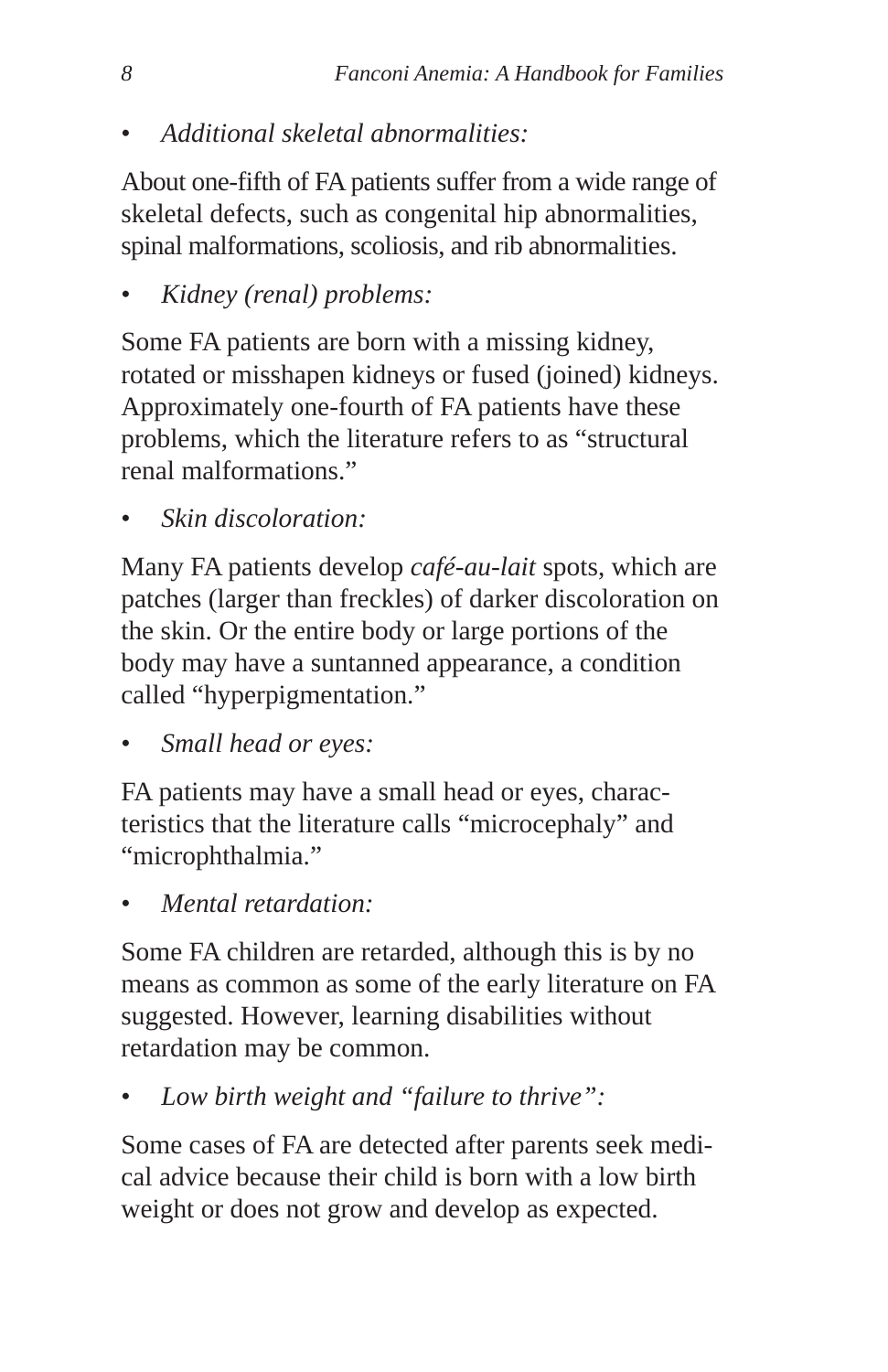#### <span id="page-16-0"></span>• *Abnormalities of the gastrointestinal tract:*

Some FA patients are born requiring immediate surgery to correct serious problems of the stomach, esophagus or intestinal tract. Experts report that a very large number of FA patients with no observable internal defects often experience problems with their digestive systems, including poor appetite. See Appendix N.

• *Heart defects:*

Some FA patients are born with heart defects, usually in the tissues separating chambers of the heart.

This is an incomplete list of birth defects that helps establish the diagnosis of FA. Every cell and every organ of the FA patient may be missing the contribution of an essential gene function. As a consequence, this illness may affect many different systems in the body.

- **3. Later problems that may affect FA patients**
- *Sexual anomalies in FA patients:*

Female FA patients often have a delay in the start of menstrual periods, irregular periods, and a decrease in fertility. Menopause occurs early, often in the 30s. Male FA patients often have undeveloped male organs (hypogonadism), and may have decreased sperm production and fertility. See Appendix Q.

Solid tumor malignancies:

FA patients, especially those over the age of 20, are at high risk of developing cancers of the head, neck, and esophagus. Women are at high risk of developing cancers of the reproductive tract. See Appendices R and S.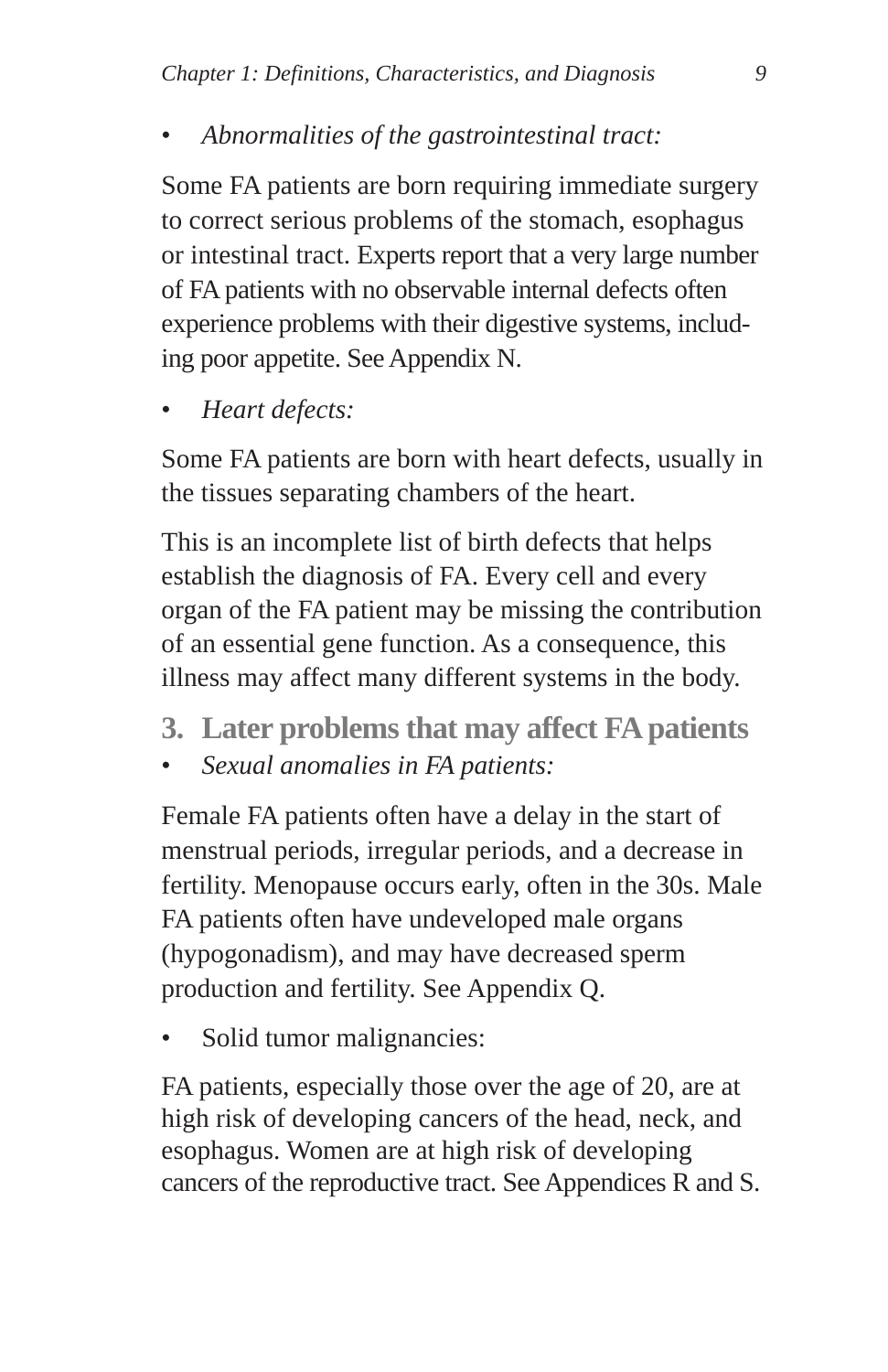<span id="page-17-0"></span>**4. Diagnosis through appearance of aplastic anemia or bone marrow failure** In a great many patients, the first sign of FA is the appearance of aplastic anemia, a condition in which the bone marrow does not produce enough red cells, white cells or platelets to protect the body and allow the patient to thrive.

#### **5. Diagnosis through the appearance of myelodysplasia or leukemia**

In a small number of cases, the presence of FA was first detected when the patient developed a **myelodysplastic** syndrome. This diagnosis, made by examination of the bone marrow, describes an abnormal production, maturation, and appearance of blood cells, which often leads to a deficiency of red cells, white cells and platelets. Sometimes myelodysplastic syndromes progress to leukemia. A few patients have been diagnosed with FA after first developing **acute myelogenous leukemia** (**AML**).

#### **6. Diagnosis of FA through diagnosis of an affected sibling.**

The diagnosis of FA in any patient should lead to testing of brothers and sisters. Those tests may in some cases reveal the chromosome breakage that demonstrates FA, even if the sibling presently is healthy, has no birth defects, and has normal blood counts.

#### **How is Aplastic Anemia Discovered in FA? Why is it Dangerous?**

**The function of healthy bone marrow** The central portion of bones is filled with a spongy red tissue called bone marrow. The marrow is the site of our body's blood production. Marrow daily produces millions of blood cells that sustain our lives.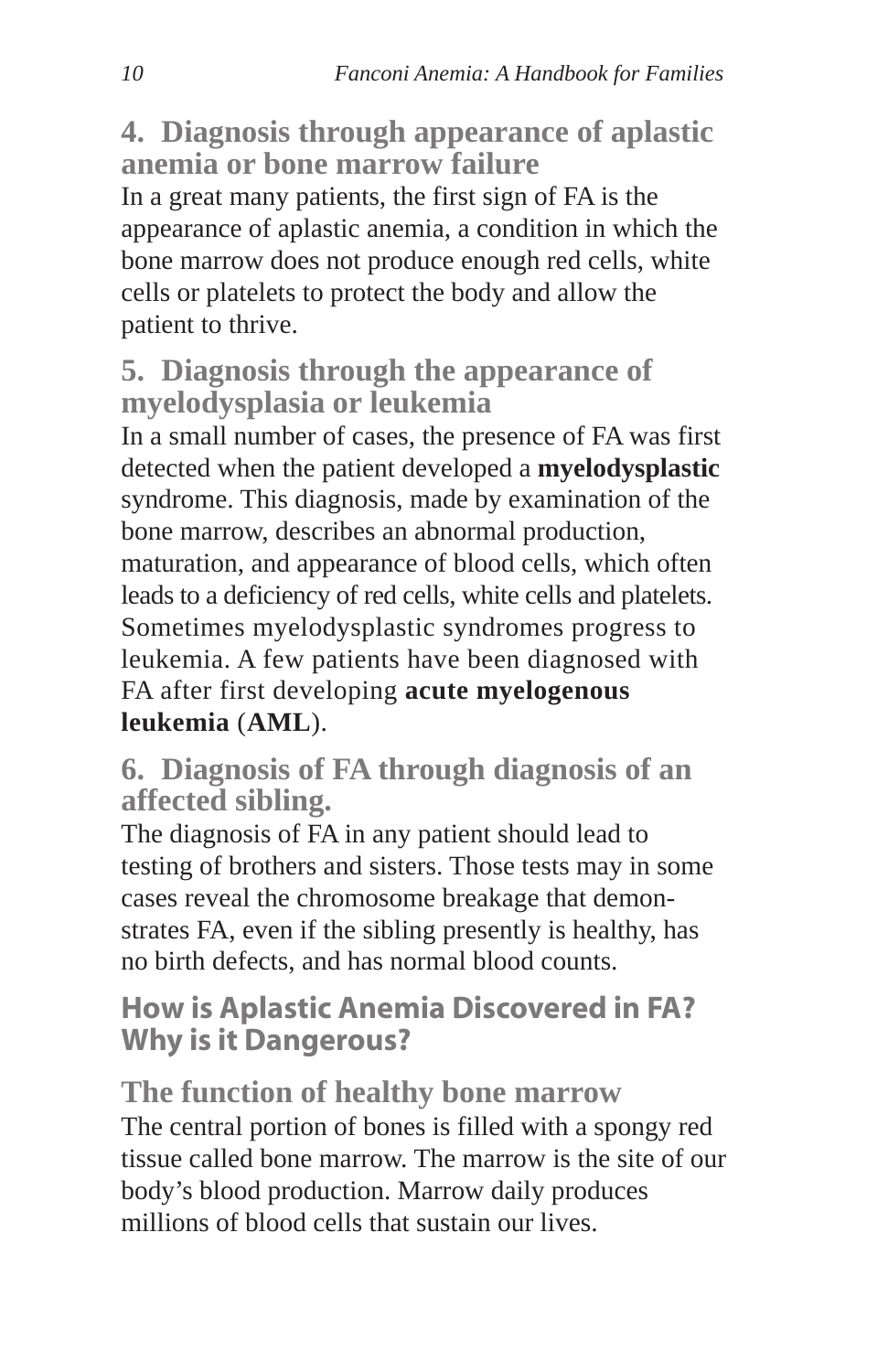<span id="page-18-0"></span>The bone marrow harbors or nourishes **stem cells**, which divide and evolve into mature red cells, white cells, and platelets. This process of formation and development of blood cells is called **hematopoiesis**.

Each type of blood cell performs an essential role. Red cells (**erythrocytes**) carry oxygen from the lungs to all areas of the body. White cells (**leukocytes**) help fight infection and disease by attacking and destroying germs. Platelets (**thrombocytes**) help heal wounds and control bleeding by forming blood clots in areas of injury. They also prevent spontaneous internal bleeding.

Stem cells interact with a family of cells in the bone marrow, called **stromal** cells, to provide a continuing supply of new blood cells. (Scientists sometimes refer to this process as the interaction between the "seeds," or stem cells and the "soil," or **stroma**.) New blood production is essential throughout our lifetime. A red cell lives approximately 120 days, platelets live ten days, and some types of white cells live only one day or less. Normally, bone marrow produces the right amounts of all these cells as the body needs them.

#### **Bone Marrow Failure**

When normal blood cell production declines because the marrow no longer functions properly in the FA patient, a number of serious conditions can appear, separately or together. These are:

**Anemia:** When the body lacks adequate oxygencarrying red cells, the patient experiences weakness, fatigue, shortness of breath, and a visibly pale appearance. The red cell deficiency is known as **anemia**.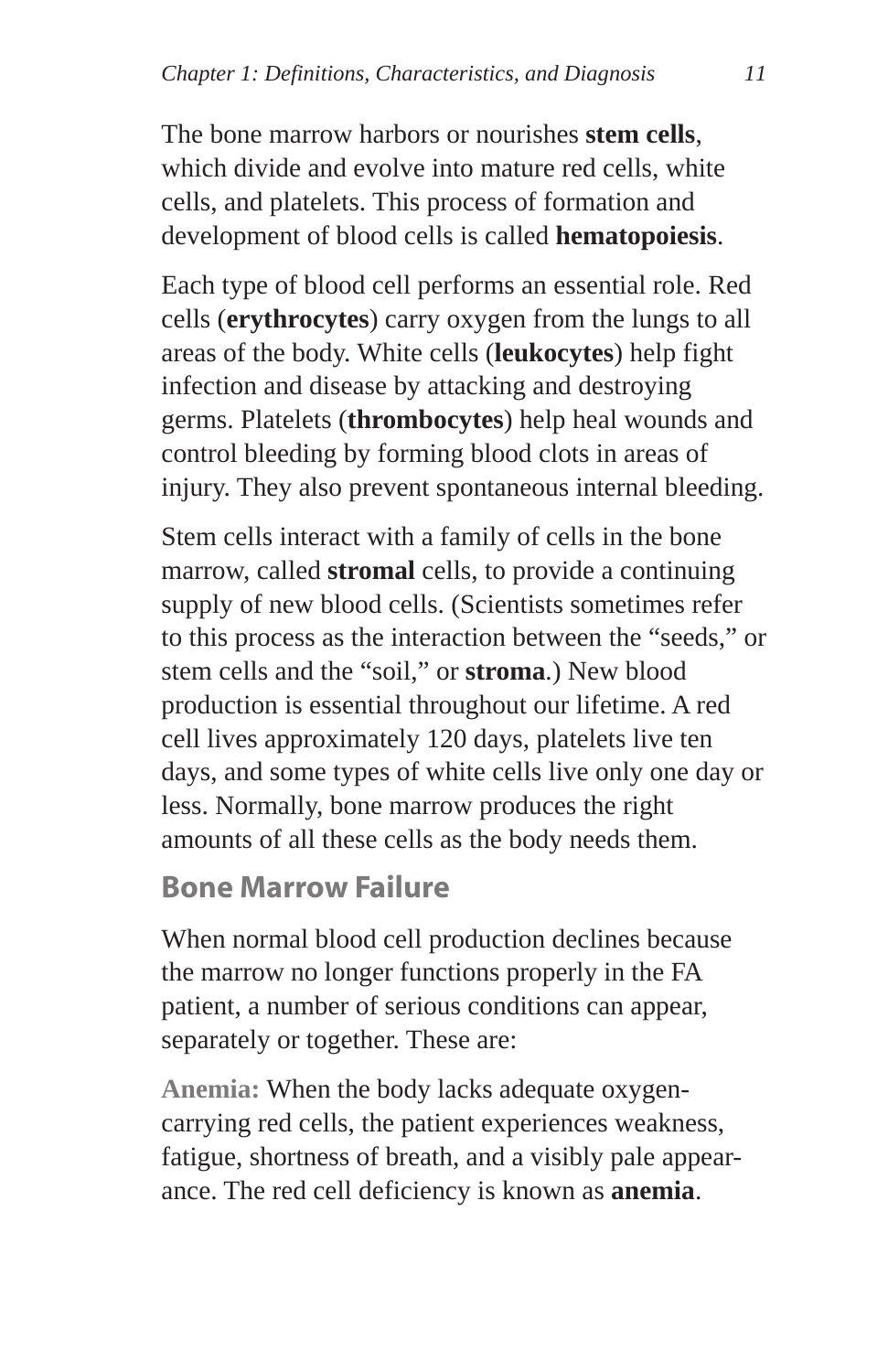**Infection:** When the body lacks adequate numbers of infection-fighting white blood cells, the patient can be extremely vulnerable to common germs. Fever may be the first sign of a serious infection. The medical term for a low white blood count is **leukopenia**. FA patients are often deficient in a particular class of white blood cells called neutrophils, which are needed to fight bacterial infections. This condition is called **neutropenia**.

**Bleeding:** Hemorrhage-fighting **platelets** help stop bleeding from wounds. Abnormally low platelet counts lead to easy bruising and sometimes to internal bleeding that can be fatal. A low platelet count is sometimes discovered by the appearance of **petechiae**. These are small red spots that result from spontaneous bleeding in tiny blood vessels under the skin.

The medical term for an abnormally low platelet count is **thrombocytopenia**. In many FA patients, the first of the three major types of blood cells (or lineages) to show a decline in counts is the platelets. When abnormally low counts exist in all three major lineages of blood cells, the condition is described as **pancytopenia**. Another way to describe this condition is **aplastic anemia**.

**Other factors that doctors consider** Some doctors look for and measure additional signs of abnormality in FA blood cells. The scientific literature reports many cases where the red cells of FA patients are unusually large (**macrocytic**). Scientists who study FA also note that tests of patients may show large numbers of the kinds of red cells that typically would be found in newborn infants (elevated fetal hemoglobin).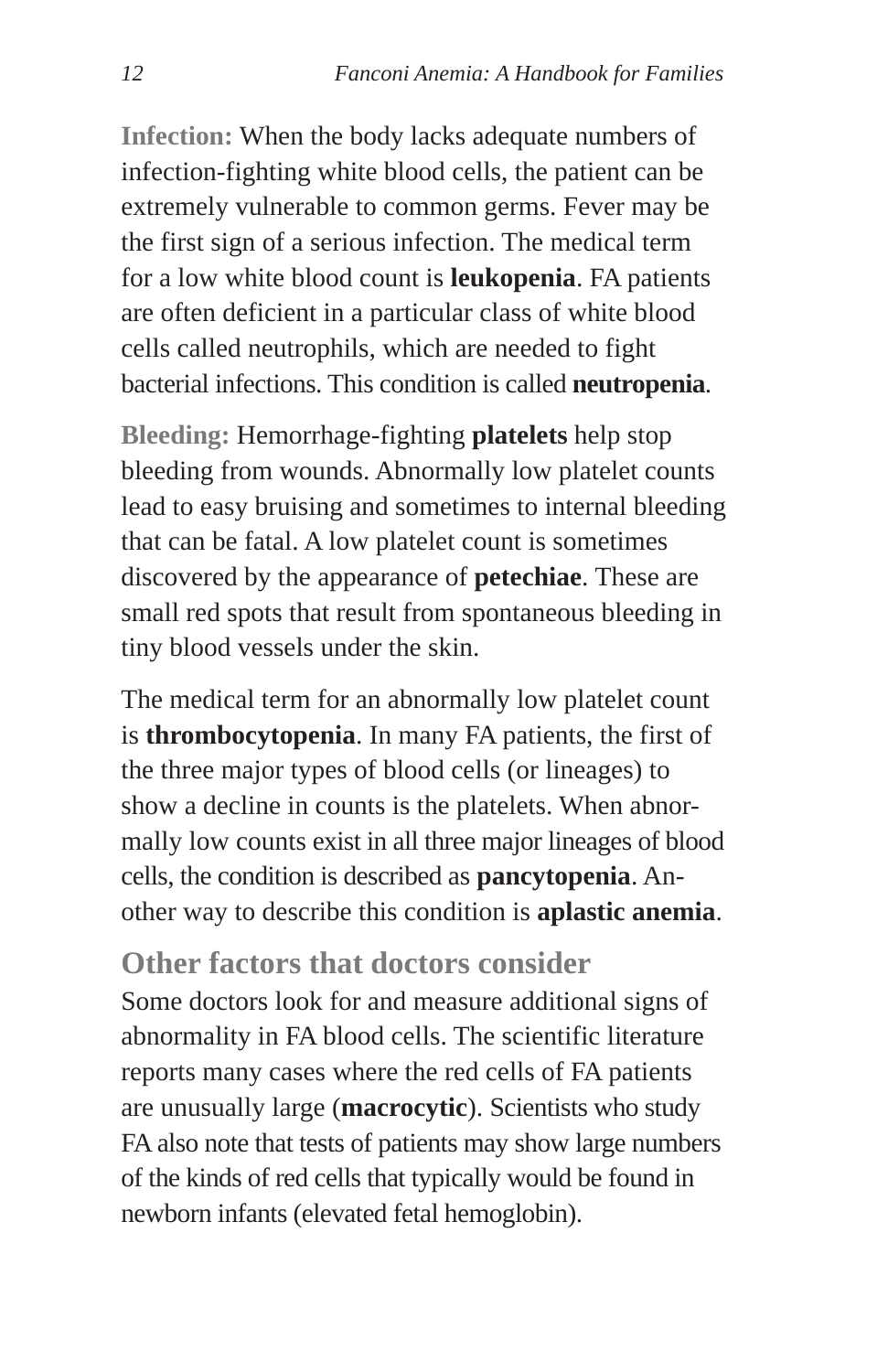**Bone marrow aspiration and biopsy** In making the original diagnosis of aplastic anemia, doctors typically do not rely on blood counts alone. They also use a **bone marrow aspiration** and **bone marrow biopsy** to help with the diagnosis.

Bone marrow aspiration can be a painful procedure. It is eased by local anesthesia. Increasingly, medical centers are using strong sedatives or short-term general anesthesia to eliminate any discomfort. The aspiration involves inserting a sturdy needle into the large pelvic bone of the patient. A small sample of marrow is removed and examined under a microscope. In cases of severe aplastic anemia, the aspiration will show a great reduction of the number of blood-producing cells in the bone marrow. Bone marrow aspirates are used to examine the types of cells in the marrow, and their chromosomal pattern.

The bone marrow biopsy is a procedure in which a needle is inserted in the bone and a very small piece of bone (a plug) containing marrow is removed. The bone marrow biopsy is very helpful in assessing exactly how many cells are present in the bone marrow. It is also useful in determining if the cells have a normal or abnormal shape or size. This information is helpful in predicting possible progression to leukemia.

Physicians usually recommend an annual bone marrow aspiration and biopsy. If the chromosomes in the marrow cells show an abnormal pattern (a "clonal abnormality") or if the cells appear abnormal, doctors may recommend more frequent bone marrow testing.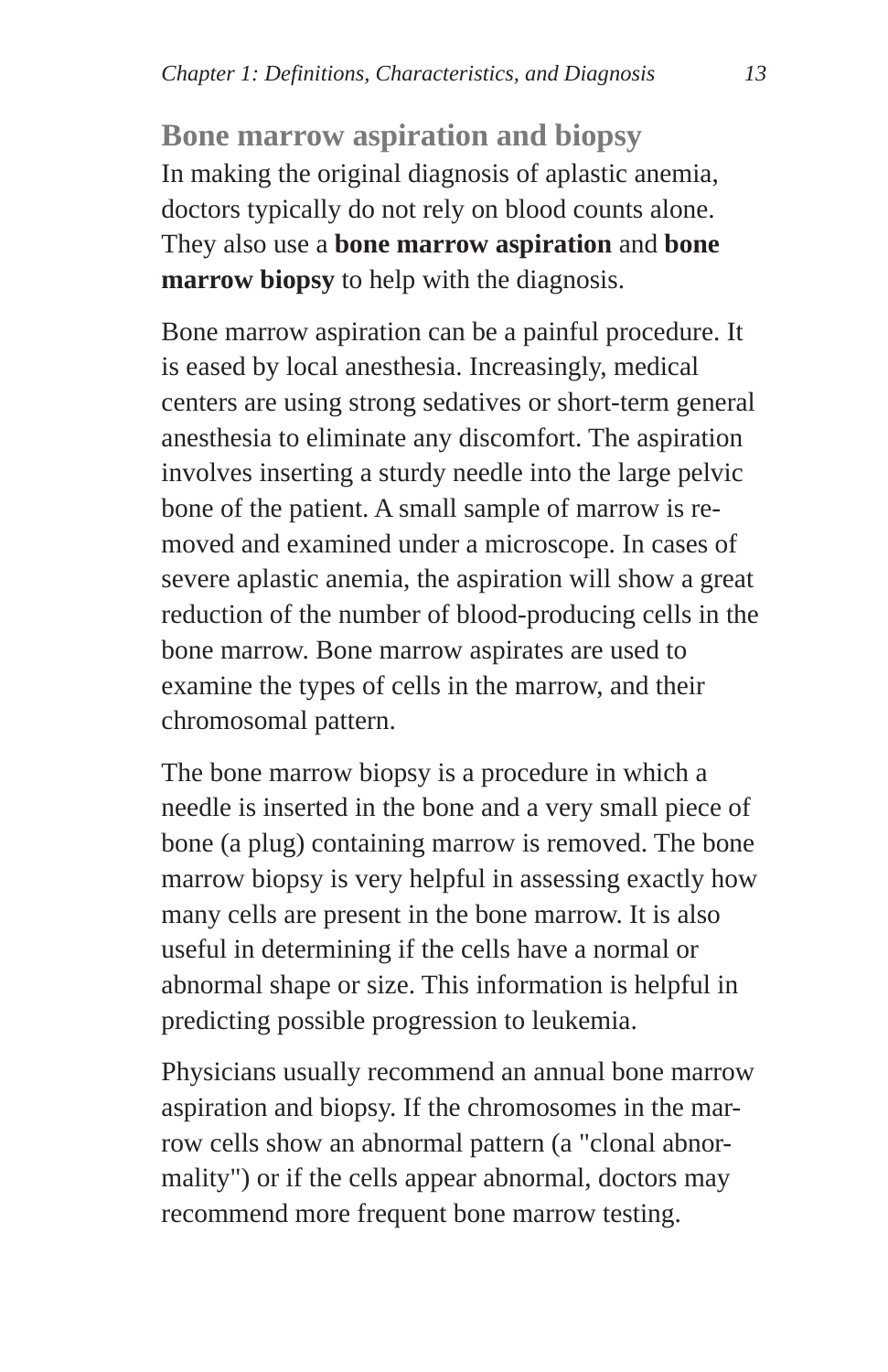#### <span id="page-21-0"></span>**What Do We Learn from an FA Patient's Blood Counts?**

Blood counts usually are measured by what is called a **CBC** (Complete Blood Count). This test can be done from a "finger stick" or from a sample drawn from a vein. Doctors usually prefer a sample drawn from a vein because it can reflect a more accurate platelet count.

Your doctor will interpret your CBC for you. The typical CBC will reveal the count for red cells, white cells, and platelets. The CBC will also show the percentage of the different kinds of white cells that make up the white cell count. Different kinds of white cells perform different functions. **Granulocytes** (neutrophils) mainly fight bacterial infections, but also play a role in controlling fungal infections. **Lymphocytes** are crucial in the eradication of both fungal and viral infections.

An important value is the **absolute neutrophil count** (**ANC**). This number is determined by multiplying the percentage of neutrophils (both mature and immature forms) by the total number of white blood cells. Normal neutrophil counts are over 2,000. The absolute neutrophil count should be between 500 and 1,000 to fight a bacterial infection adequately.

Your doctor may also look at measurements in the CBC that show the size of certain cells and the number of new developing cells. Some of this additional information may be very important in deciding when and how to treat aspects of this disorder.

Many parents have noticed that a bacterial or viral infection can cause a considerable drop in a child's blood counts. Very often, the counts will return to the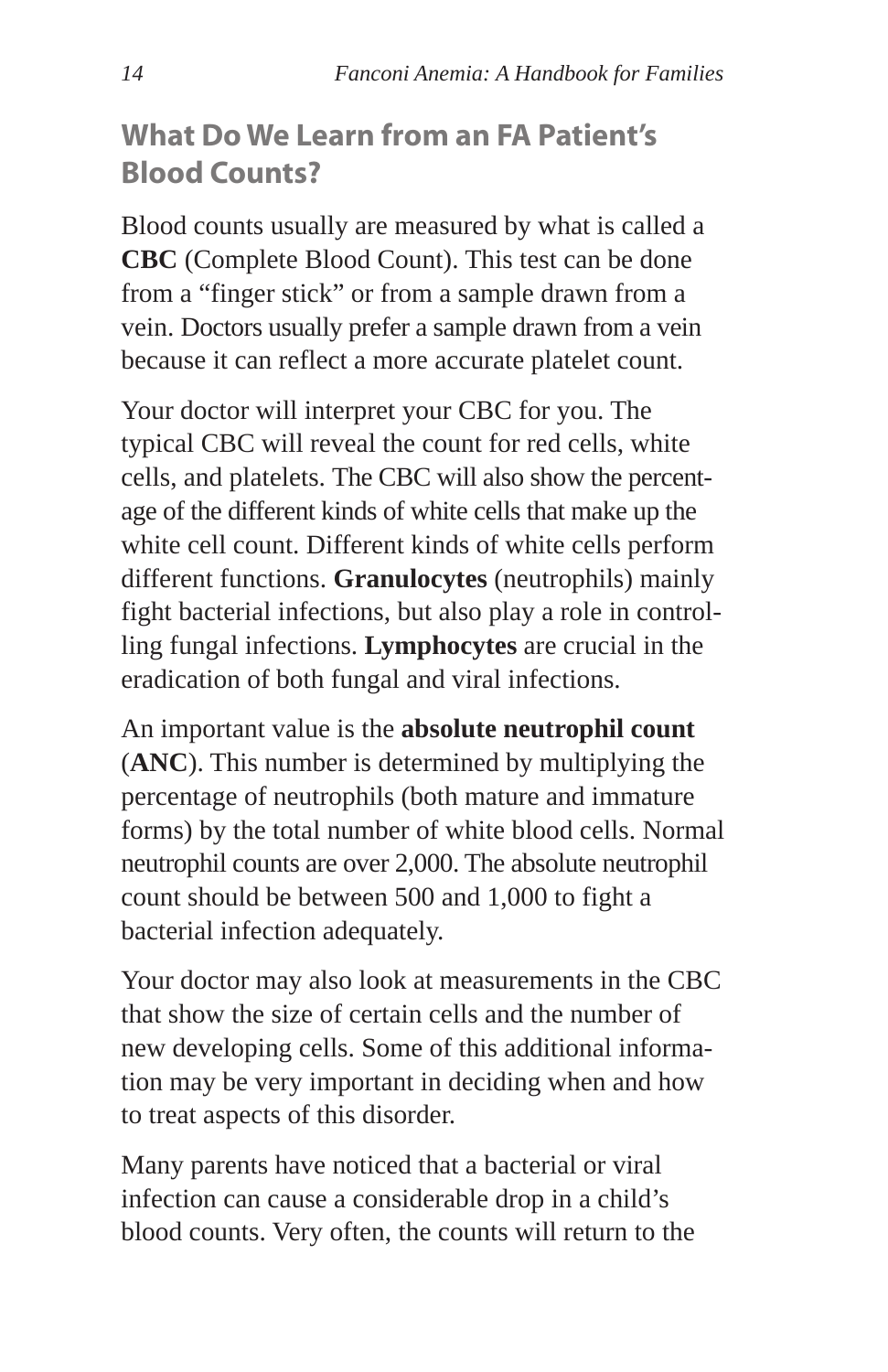previous level weeks or even months after the infection has passed. Because infections can be destructive to the FA patient's vulnerable bone marrow, many physicians treat infections early and aggressively. In addition to the usual childhood imunizations, many physicians recommend vaccination to prevent chicken pox, which is devastating to the bone marrow of FA patients, and hepatitis B, because FA patients are likely to need eventual blood transfusions. This is a topic to discuss with your own physician.



*Dr. Guido Fanconi with Andrea Lee Kuritzky Children's Hospital, Los Angeles, 1959*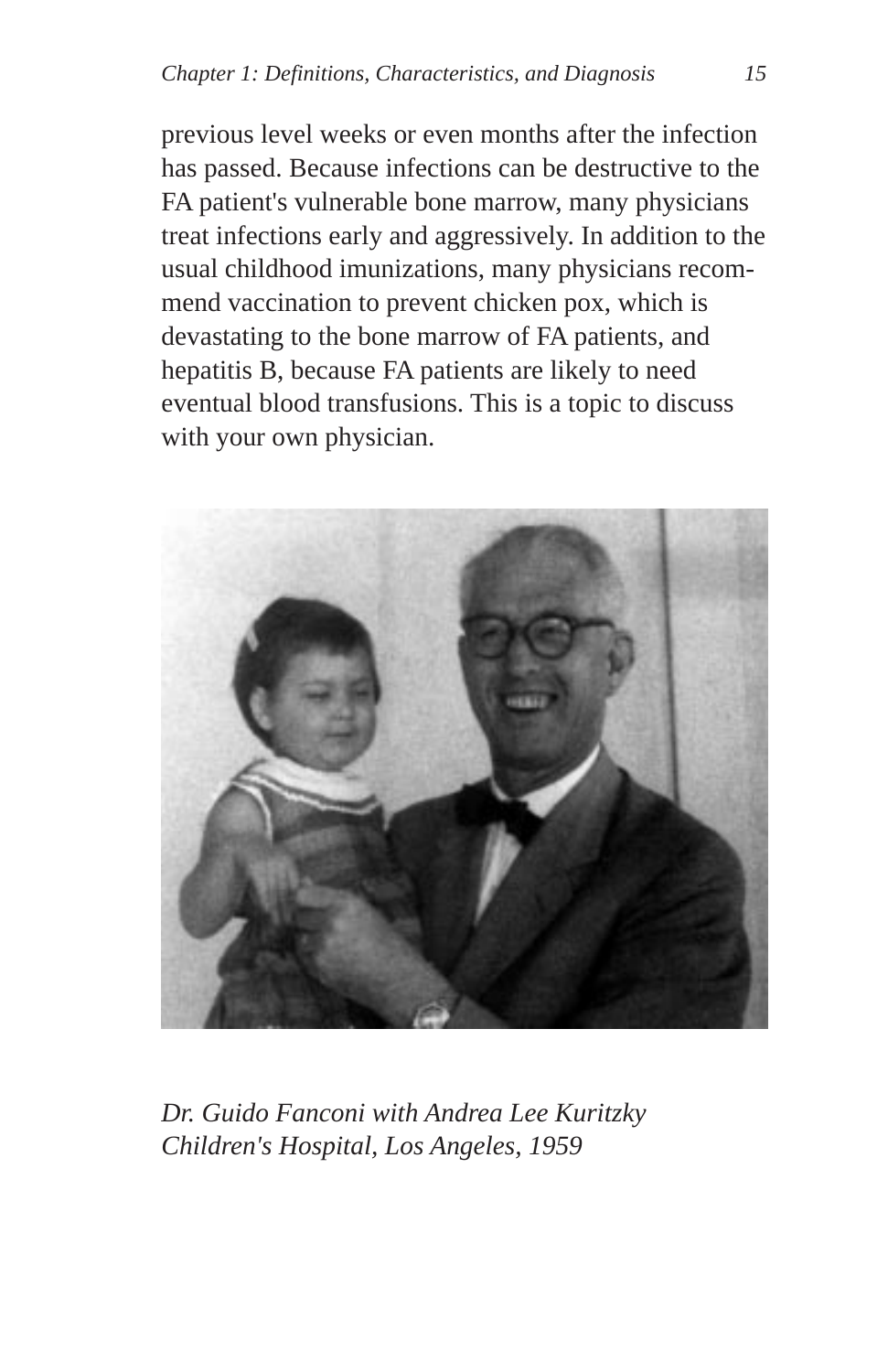#### <span id="page-23-0"></span>**When Does Aplastic Anemia Occur in FA?**

No one can predict the age when marrow failure begins in FA patients. The *median* age of onset is approximately 7 years. Most children first experience signs of marrow failure between the ages of 3 and 12. At least 10% of cases were diagnosed after age 16, and one individual was 48 at the time of diagnosis. A few FA patients diagnosed and identified by chromosome breakage tests have had no blood or physical problems into their 30s. Thus, FA is not exclusively a childhood disease.

For many FA patients, blood counts can remain relatively stable over a long period of time, sometimes many years. Remember that any one blood count can be misleading, and that the numbers of cells in different cell lines can go up and down over a period of time. Long-term trends rather than any one CBC will reflect more accurately the status of the FA patient's bone marrow.

#### **What Other Medical Tests Should the FA Patient Undergo? What Reports Should We Collect?**

Review this question with your treating doctor. Every FA patient is different. New therapies on the horizon might well change current medical advice. We suggest three important approaches:

First, you should develop a **baseline** medical evaluation of your child. Dr. Ellis Neufeld of Harvard Medical School has offered a helpful and complete checklist which you can review with your treating physician. See Appendix A.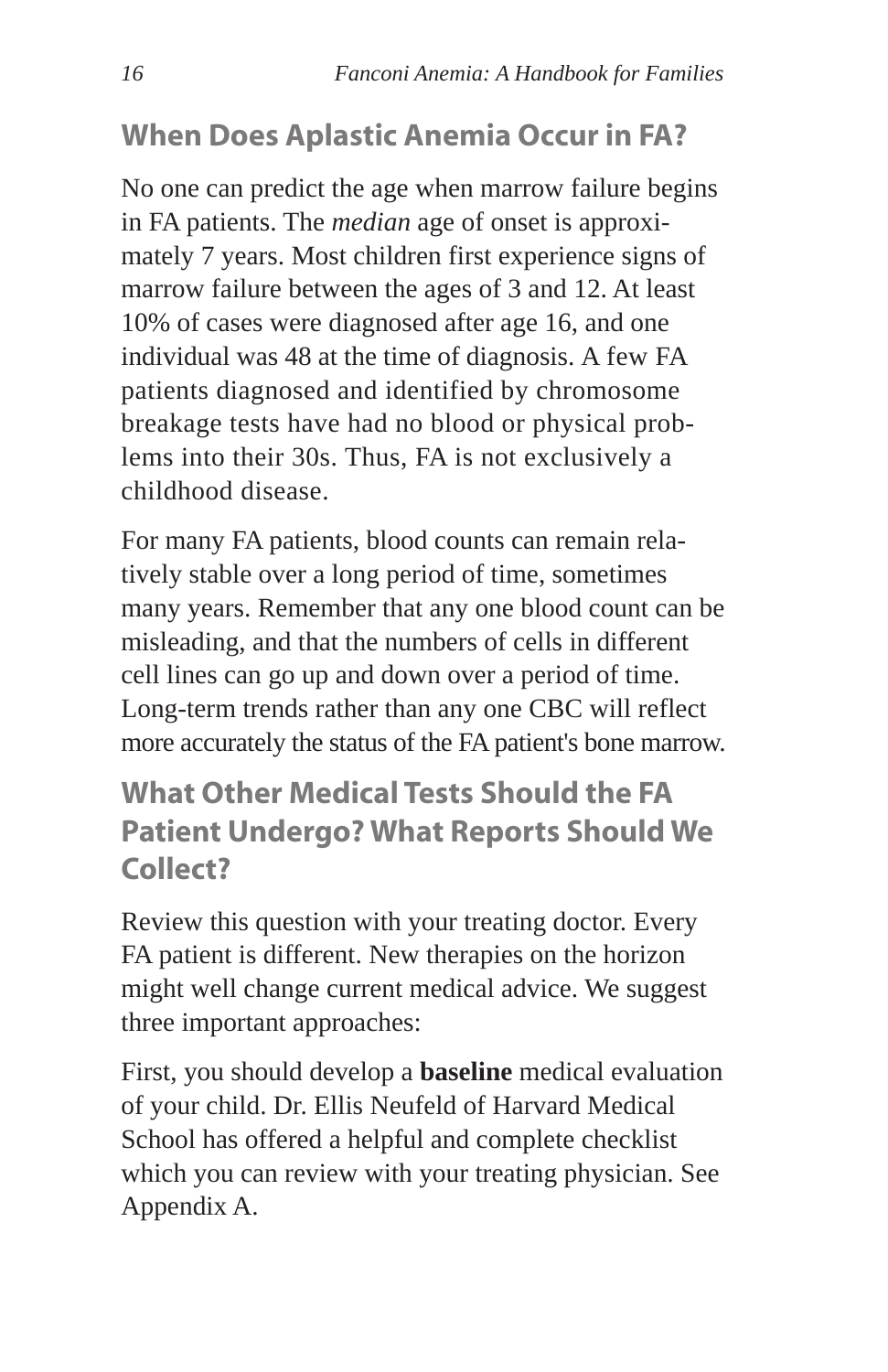<span id="page-24-0"></span>Second, before undergoing any medical procedure or consulting with a new specialist, FA families have found it very helpful to ask their doctor to prepare a brief and readable up-to-date summary of the treatment of their child (vital statistics, CBC results, specialists' reports, surgeries, hospitalizations, etc.) Insist on this diagnostic and treatment summary, if you can. Otherwise, when you see specialists, you will be forced into time-consuming and potentially error-prone recitals of medical information.

Third, siblings and immediate relatives of the patient should be evaluated as potential bone marrow donors. Families without a matched sibling donor should consider a search for an unrelated donor under the guidance of a doctor or transplant center.

#### **Abnormal Clones**

FA patients often develop abnormal "clones" that can be detected in studies of their bone marrow aspirations. A clonal abnormality is a change in the structure or in the number of the patient's chromosomes in certain cells of the bone marrow.

Researchers and treating physicians do not agree about the significance of a clonal abnormality in FA patients. Some observe that a clone can disappear, or that sometimes it is replaced by a different abnormal clone. Many FA patients with abnormal clones have remained stable for years, and have not progressed to leukemia. On the other hand, a clone is sometimes the first step in a progression to myelodysplasia or AML.

Most researchers agree that an abnormal clone, or the appearance of multiple clones, may indicate a more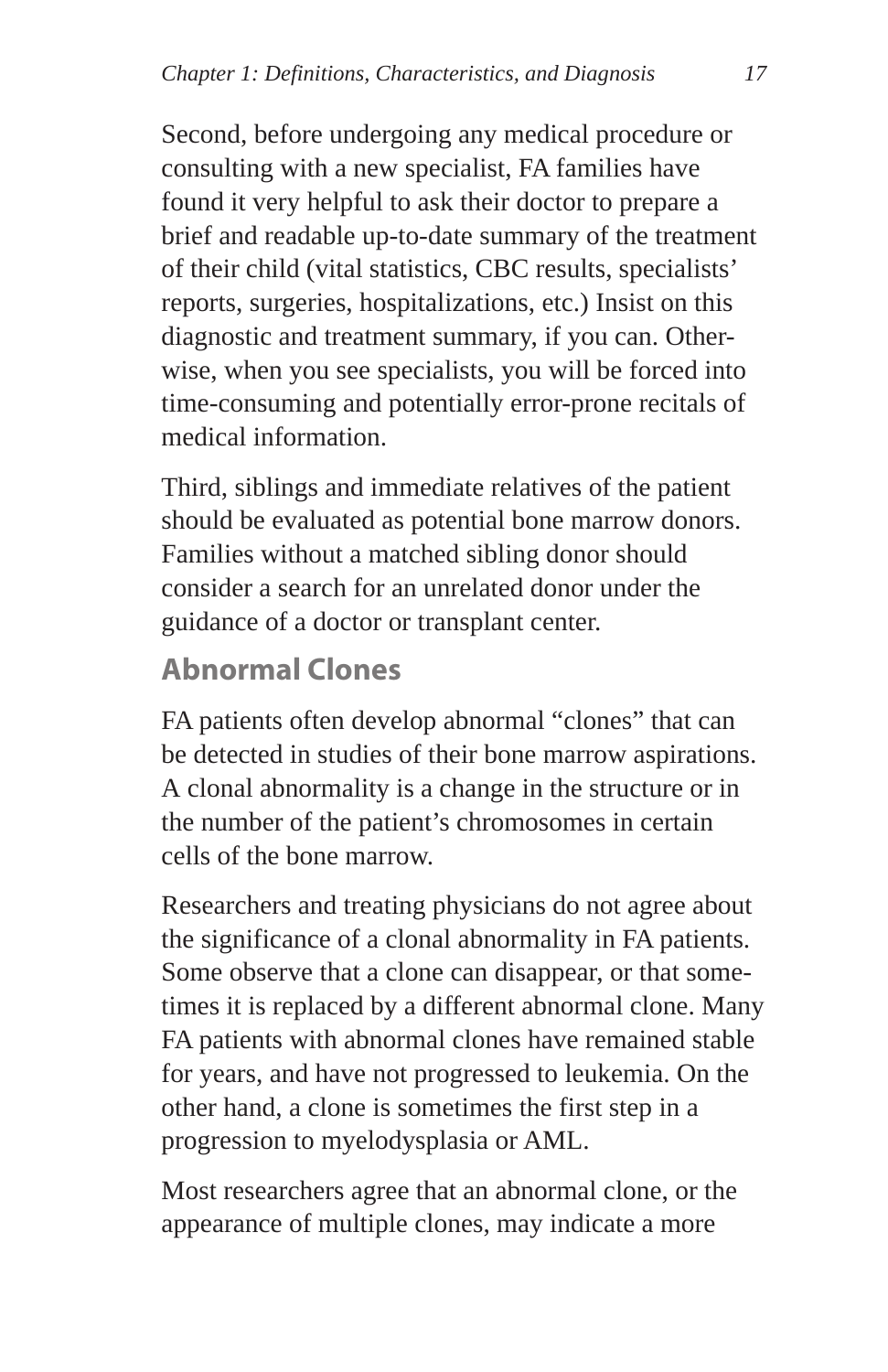<span id="page-25-0"></span>aggressive phase in a patient's disease. These developments suggest that more aggressive treatment or more frequent monitoring is needed.

Dr. Richard Harris offers helpful suggestions on monitoring the progression of a clone and guidelines for transplantation in Appendix J. Even in those cases when transplantation is not yet considered appropriate, we recommend initiating a search for a suitable donor immediately upon discovery of the abnormal clone. The search can take months, and in some cases disease progression is rapid.

#### **What is the Prognosis for an FA Patient?**

No one is certain how long any given individual with FA will survive. This illness is unpredictable. According to cases reported to the International Fanconi Anemia Registry, the average life expectancy is approximately 22 years. *But life expectancy for any one individual can be quite different from any "average."*

Obviously, this statistic cannot account for recent medical advances. New research discoveries, supported in part by the Fanconi Anemia Research Fund, have led to life-extending treatments and improved bone marrow transplant outcomes. Research continues to address these important issues. As FA patients live longer, more will develop solid tumor malignancies. Scientific studies must address this crucial concern. There is still much to learn about the basic defect in FA patients.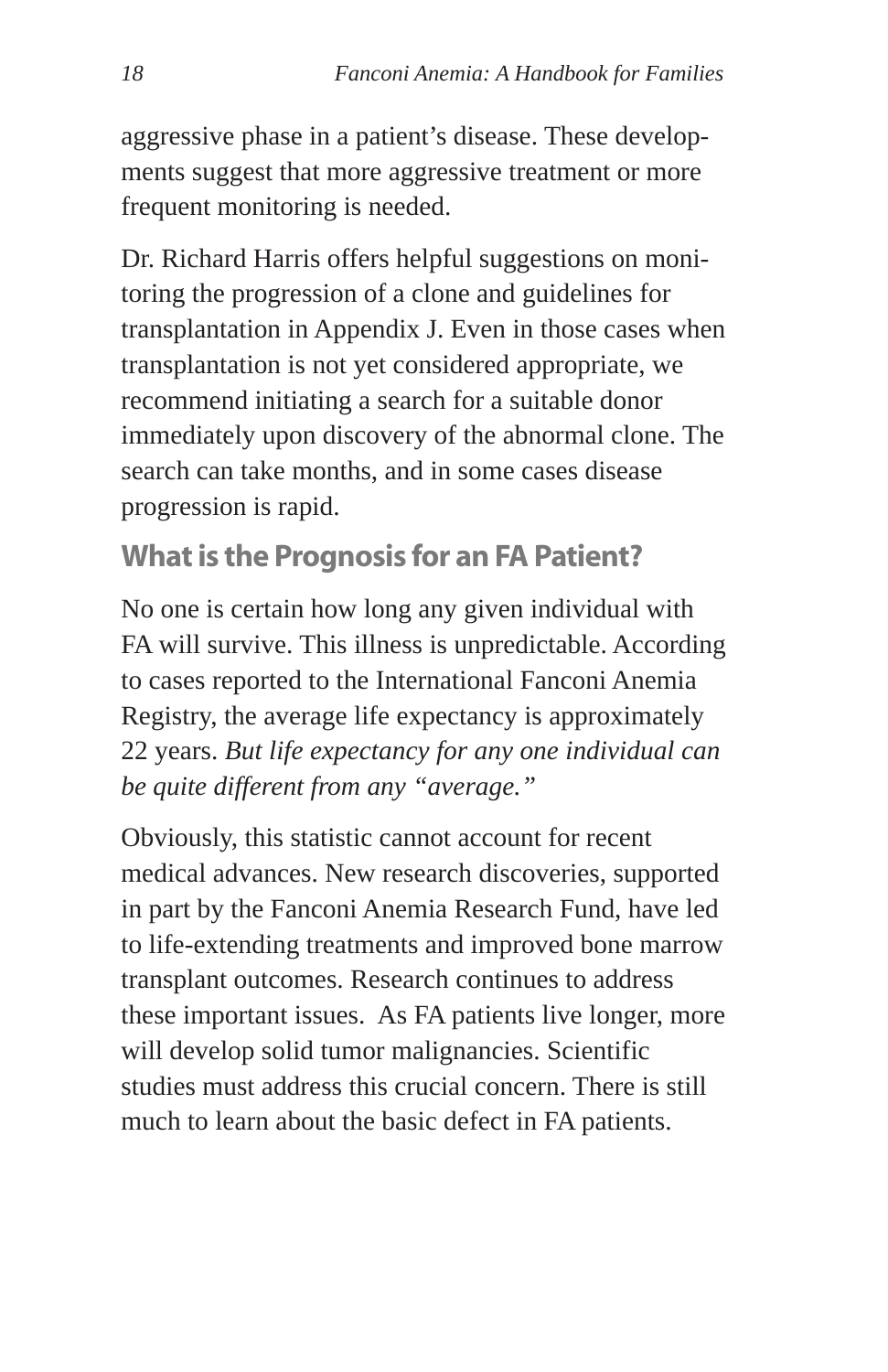#### <span id="page-26-0"></span>**Could an FA Patient Ever Become Pregnant or Father a Child?**

The literature reports that at least 110 FA females have reached age 16 or more, and 15% of this population became pregnant. One study reports a total of 26 pregnancies, resulting in 17 births and 16 surviving, normal children. Most women had decreased blood counts during pregnancy and often required transfusions. However, no one died during pregnancy. Most regained their blood counts following the birth of their baby. Tragically, nine mothers died later from FA complications (seven had cancer).

Fertility appears to be reduced in males with FA. The literature reports only three FA men who are fathers.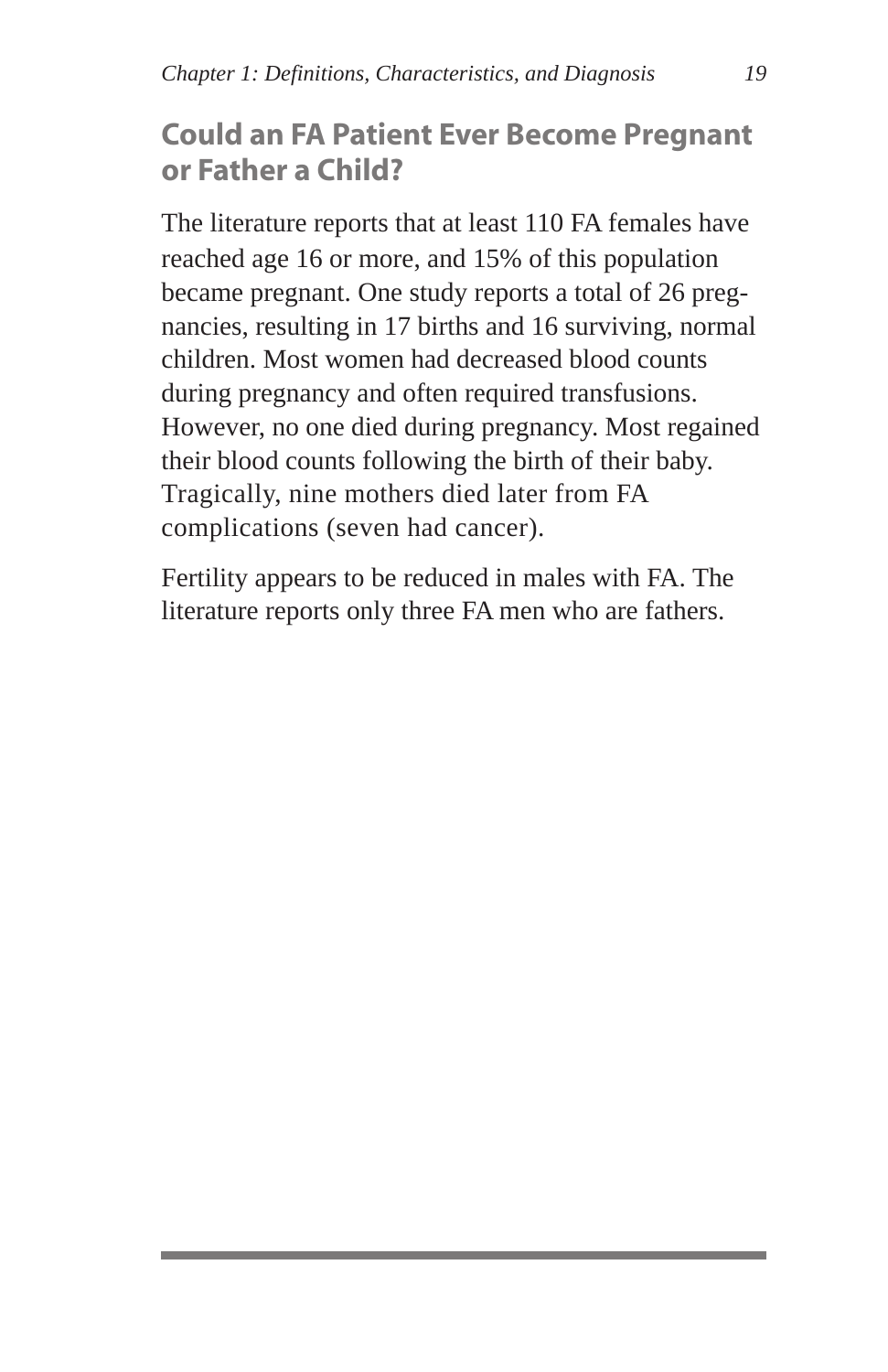# <span id="page-27-0"></span>**Chapter 2**

**Treatments for Fanconi Anemia**

What treatments exist for the bone marrow complications of FA? There is no simple answer to this question. For the acutely ill, "supportive care" has been steadily improving in its life-extending potential. Transfusion therapy, antibiotics, and hospital care may be effective in the short run.

Longer-range therapies fall into four categories: bone marrow transplantation, androgen therapy, synthetic "growth factors," and gene therapy.

**Bone Marrow Transplantation for FA Patients**

A successful bone marrow or stem cell transplant can correct problems related to the bone marrow (anemia, neutropenia, thrombocytopenia, myelodysplasia or leukemia). An FA patient remains at high risk for later development of solid tumors, and can still suffer from problems related to other organs or systems of the body. Recently, the success rate for FA patients fortunate enough to have an **HLA** (human leukocyte antigen) matched sibling has been quite good. Since 1994, 2 year survival has been over 80%. For a more complete explanation of HLA tissue typing, see Appendix I.

Prior to transplantation, a patient's own bone marrow must be destroyed or suppressed to allow new, healthy bone marrow to grow. The existing immune system must be suppressed to avoid graft rejection. A conditioning regimen is used to prepare the patient for transplantation.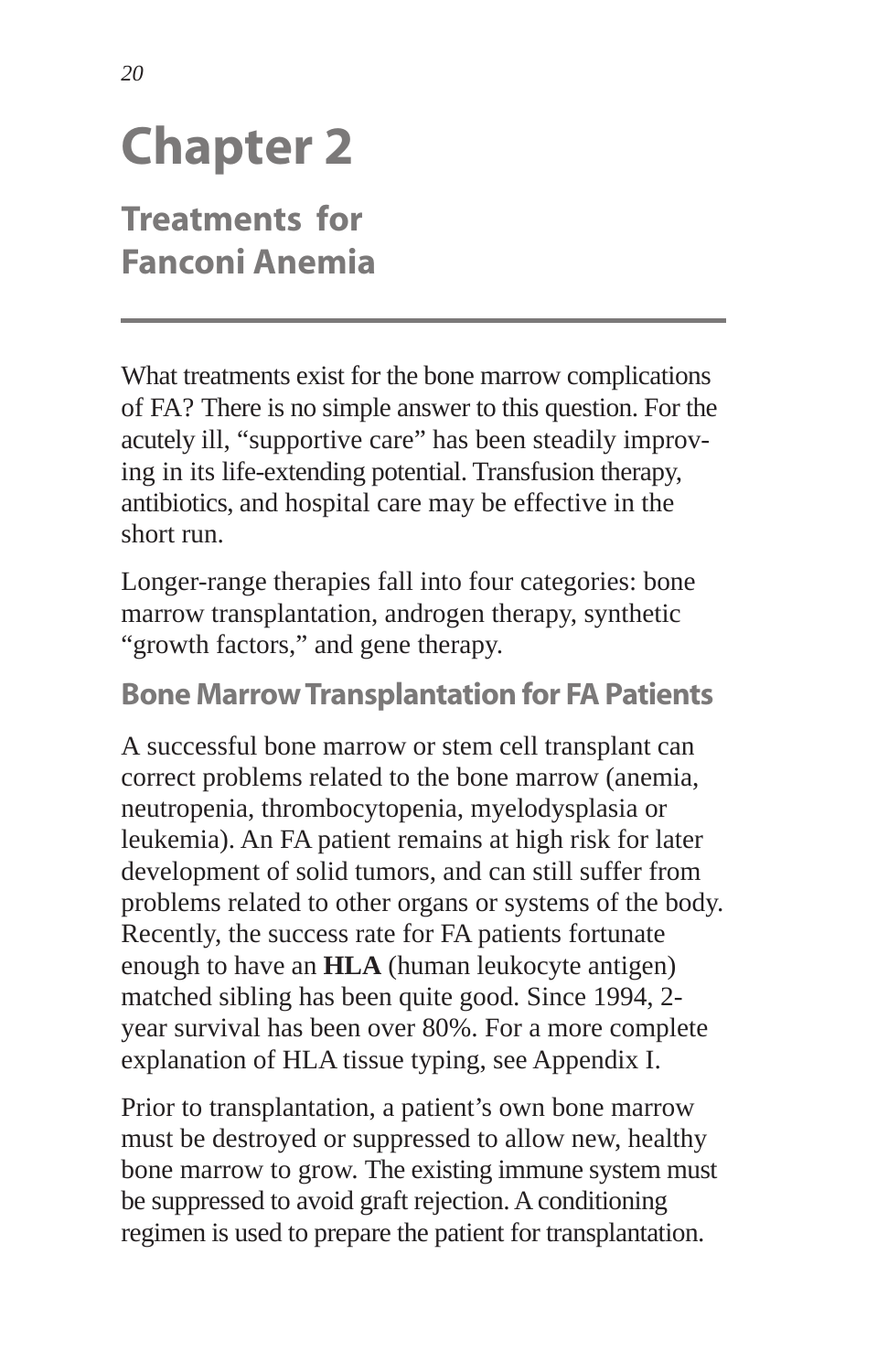The body tissues of FA patients tend to be very sensitive to the radiation and drugs used in the transplant conditioning regimen. Patients with matched sibling donors and uncomplicated aplastic anemia should receive modified (reduced) doses of these conditioning agents. Patients with myelodysplasia and excess **blast** cells may be at risk of post-transplant leukemia. Therefore they may require a more intensive transplant conditioning regimen. This regimen is still greatly reduced from that given to a non-FA patient.

Serious complications can arise in marrow transplantation for FA patients. The likelihood of these complications increases when a bone marrow donor is not a perfect HLA sibling match for the patient. Graft versus host disease (GVHD) occurs when certain lymphocytes (the T cells) from the donor recognize the patient's cells as foreign and attack them. This attack may result in mild, temporary symptoms, such as skin rash, or in severe, long-term symptoms including multiple organ failure and possibly death. Many transplant centers now remove T cells from the donor marrow before transplantation (a procedure called "T cell depletion"). This greatly reduces the risk of GVHD.

Graft rejection occurs when the patient's lymphocytes attack the new graft, and prevent engraftment of the transplanted marrow. Transplant centers have recently started using a new drug, fludarabine, to suppress the patient's bone marrow. Early results suggest that this drug dramatically decreases the risk of graft rejection.

The prognosis for a transplant is best for young patients in good clinical condition with uncomplicated aplastic anemia, who have had few or no transfusions. An HLA matched sibling donor increases the likelihood of a successful transplant. Conditions such as myelodysplasia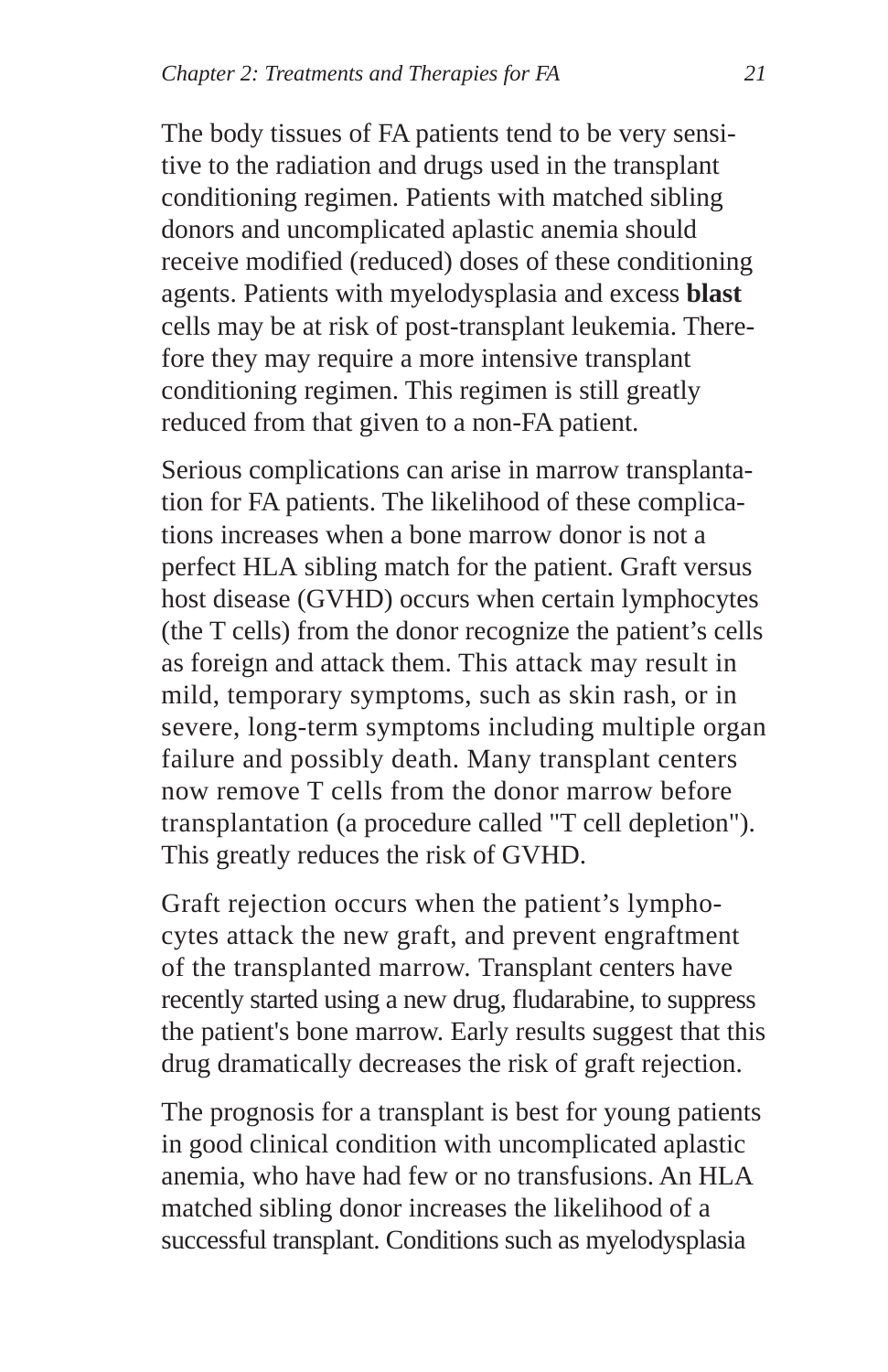<span id="page-29-0"></span>or overt leukemia require more aggressive preparation for bone marrow transplantation, and decrease the likelihood of a successful outcome.



*Sanchia Gosztonyi, FA patient (deceased), Basingstoke, England*

#### **1. Matched sibling donors**

*The chances are one in four that another child in the family will have the same tissue type as the affected child.* To assist in long-range planning, experts agree that tissue-typing of siblings should be done as soon as possible after the FA diagnosis. The chances are also one in four that another sibling will have FA. That's why it is essential to do diagnostic testing on siblings to make sure that they do not have FA. A family should never agree to proceed with a transplant before making sure that the sibling donor is free from this disease.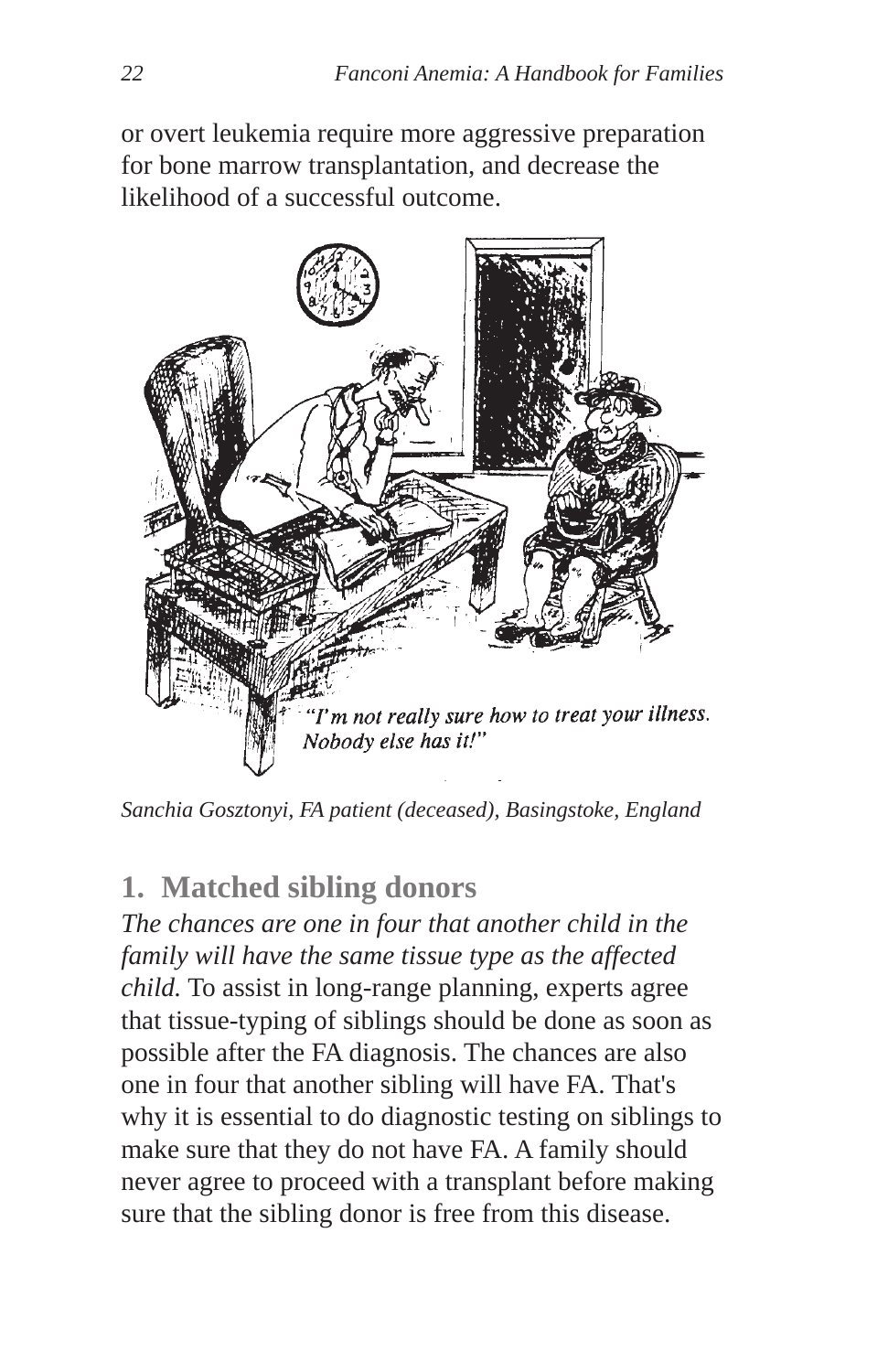<span id="page-30-0"></span>Most transplant experts now believe that if the family has a perfectly matched sibling donor, the transplant should be attempted instead of initiating androgen therapy (see below), and preferably before the patient has been given many transfusions. The number and type of transfusions given to an FA patient may have a bearing on the later success of a marrow transplant.

#### **2. Umbilical cord blood transplants**

Recent successful experiments in the United States and Europe have demonstrated that umbilical cord blood from a newborn infant can be a source of stem cells for transplantation in an HLA-matched brother or sister who has FA. Tests now exist to determine whether the unborn child is affected by FA and whether the child is an HLA match. The cord blood can be frozen for use at a suitable date.

#### **3. Alternate donor transplants**

A number of transplantation centers in the United States and Europe have performed FA bone marrow transplants using unrelated or mismatched related donors. Until recently, results have not been nearly as successful as matched sibling transplants, but new methods appear to improve the outcomes substantially. See Appendix K.

FA patients with unrelated donors or mismatched related donors require more conditioning than those with perfectly matched sibling donors. Dosages still are greatly reduced below those of non-FA patients. If you are considering an unrelated transplant or a mismatched related transplant, *you should confer extensively with medical experts on the latest results.*

A suitable unrelated donor may take many months to find. Therefore, if you, your physician, or a transplant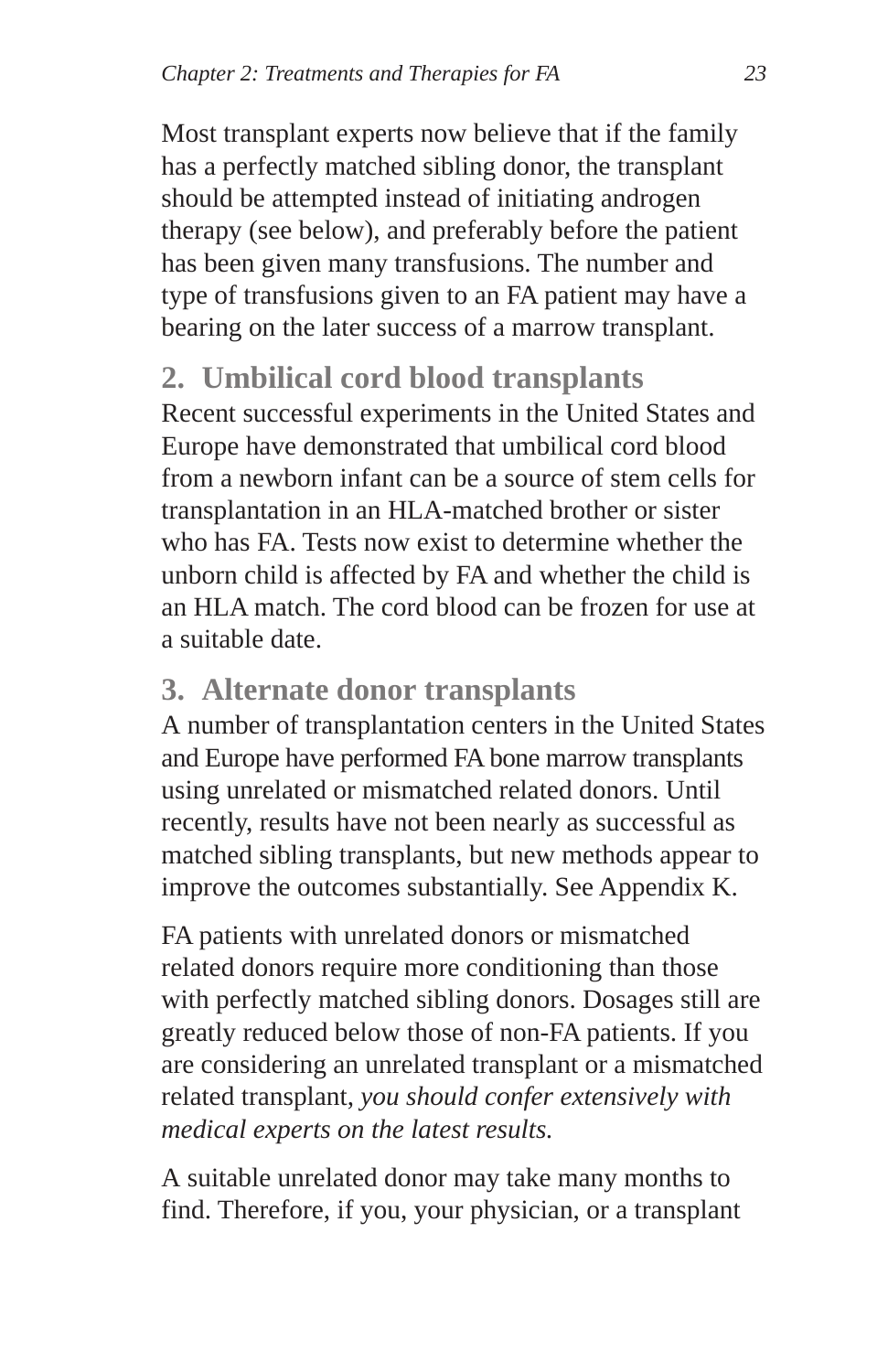center wishes to consider an unrelated donor transplant, *the ideal time to begin a search is well before a medical crisis that requires this treatment.*

Your physician or transplant center should contact the National Marrow Donor Program (NMDP), 1-800-526-7809. This program has enrolled nearly 4 million partially or totally HLA-typed volunteer donors. It also maintains contact with other registries throughout the world. The NMDP will do an initial computerized search to identify potential donors at no charge. In addition, several umbilical cord blood banks have been established in New York and elsewhere as sources for unrelated donor stem cells.

Numerous transplant centers currently are experimenting with new protocols in attempts to reduce the likelihood and severity of serious complications such as GVHD, graft rejection, and infection. T cell depletion has been effective in reducing or eliminating GVHD; fludarabine appears to be very helpful in preventing graft rejection; and physicians are making new efforts to identify and treat previously undetected infections prior to transplant. Some centers harvest peripheral blood stem cells in an effort to assist engraftment. Centers are trying to modify the conditioning regimen to reduce toxicity. These methods have greatly improved the outcomes of bone marrow transplants.

Experts are not always in agreement about the timing of a bone marrow transplant. Many factors, including the type of donor available, the progression of the patient's disease, and current methods and outcomes must be considered. Parents should confer widely before making this crucial decision.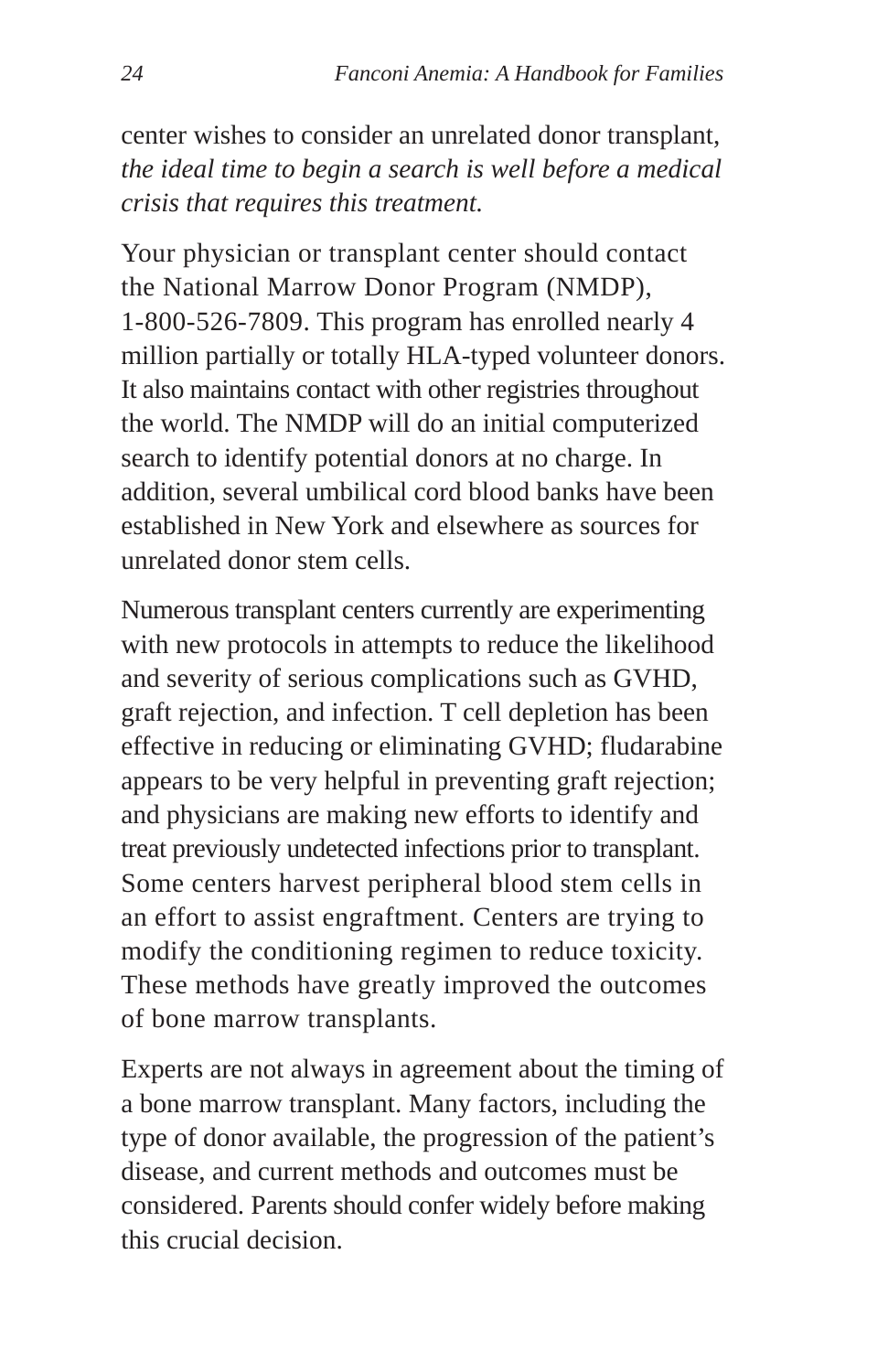<span id="page-32-0"></span>Dr. Richard Harris, Director, Bone Marrow Transplant Program at Children's Hospital, Cincinnati, has compiled worldwide statistics concerning bone marrow transplantation for FA patients. See Appendix J. Dr. John Wagner, Pediatric Bone Marrow Transplant Program, University of Minnesota, describes the current status and challenges of alternate donor transplants in Appendix K.

#### **Drug Therapy for FA Patients**

Between 50% and 75% of FA patients respond to a group of drugs known as **androgens**. Androgens such as oxymetholone (Anadrol®) are artificial male hormones that often stimulate production of one or more types of blood cells for extended periods of time.

Androgens are most effective in improving the red blood cell count. Often they increase platelet production as well. An increase in white cells occurs only in some patients. Androgens prolong the lives of many FA patients, but are not a "cure." Most patients eventually fail to respond to androgens, although some patients experience improved blood counts for many years.

It is not known exactly how androgens work and why they are not successful with every FA patient. Androgens may have serious side effects, which often diminish or disappear if the dose can be lowered significantly. They can cause liver disease and can have masculinizing effects. Use of this drug, dosages, follow-up tests and risks always should be discussed thoroughly with your doctor and other medical experts. See the book *Fanconi Anemia: Standards for Clinical Care.*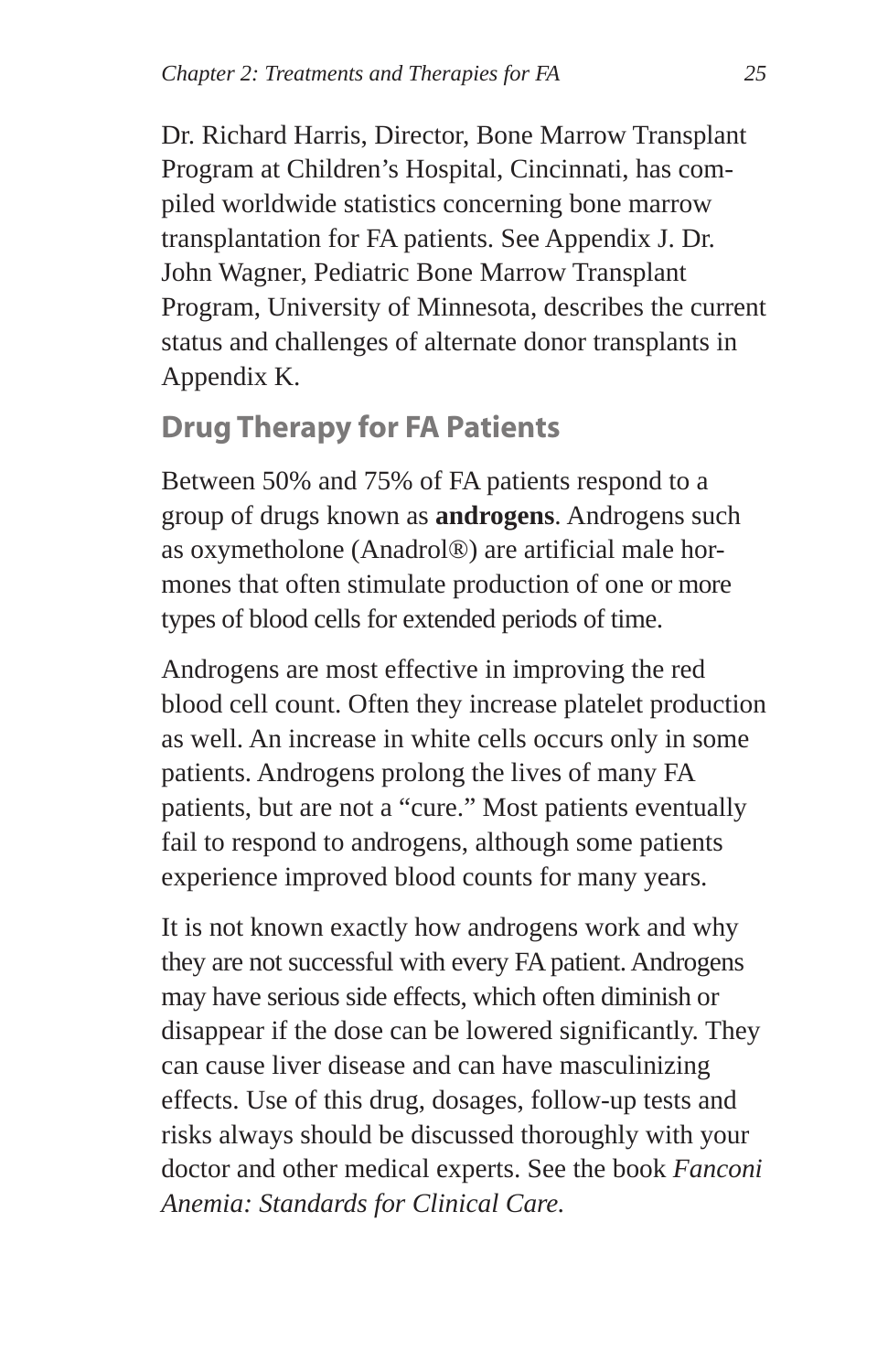#### <span id="page-33-0"></span>**Hematopoietic Growth Factors and FA**

In the last few years, scientists have identified and manufactured substances known as **hematopoietic growth factors**. Adding these factors—which are already present in the normal body—further stimulates the production of cells that are vital parts of the blood system.

Several growth factors have been used in human trials with FA patients. An early trial suggested that GM-CSF stimulated the white cell count in most FA patients. In 1993-94, eleven FA patients underwent a G-CSF trial. All patients had an increased neutrophil count. Three had an increased platelet count, which was lost when the dose of G-CSF was reduced. Four patients experienced a slight increase in hemoglobin levels. Side effects were minimal.

The 1999 *Fanconi Anemia: Standards for Clinical Care* reports the following conclusions of a group of FA researchers: Patients who have an ANC consistently less than 500/mm<sup>3</sup> or a higher ANC, but significant infectious complications, should be given G-CSF or GM-CSF. Both cytokines have been shown to increase the ANC in patients with FA.

Erythropoietin has been used in some patients who have failed to respond to androgens, but there are no published data on the use of this hematopoietic growth factor in FA. One center reports a 30% response rate using erythropoietin with G-CSF. These data are unpublished, and similar response rates have been reported with G-CSF alone.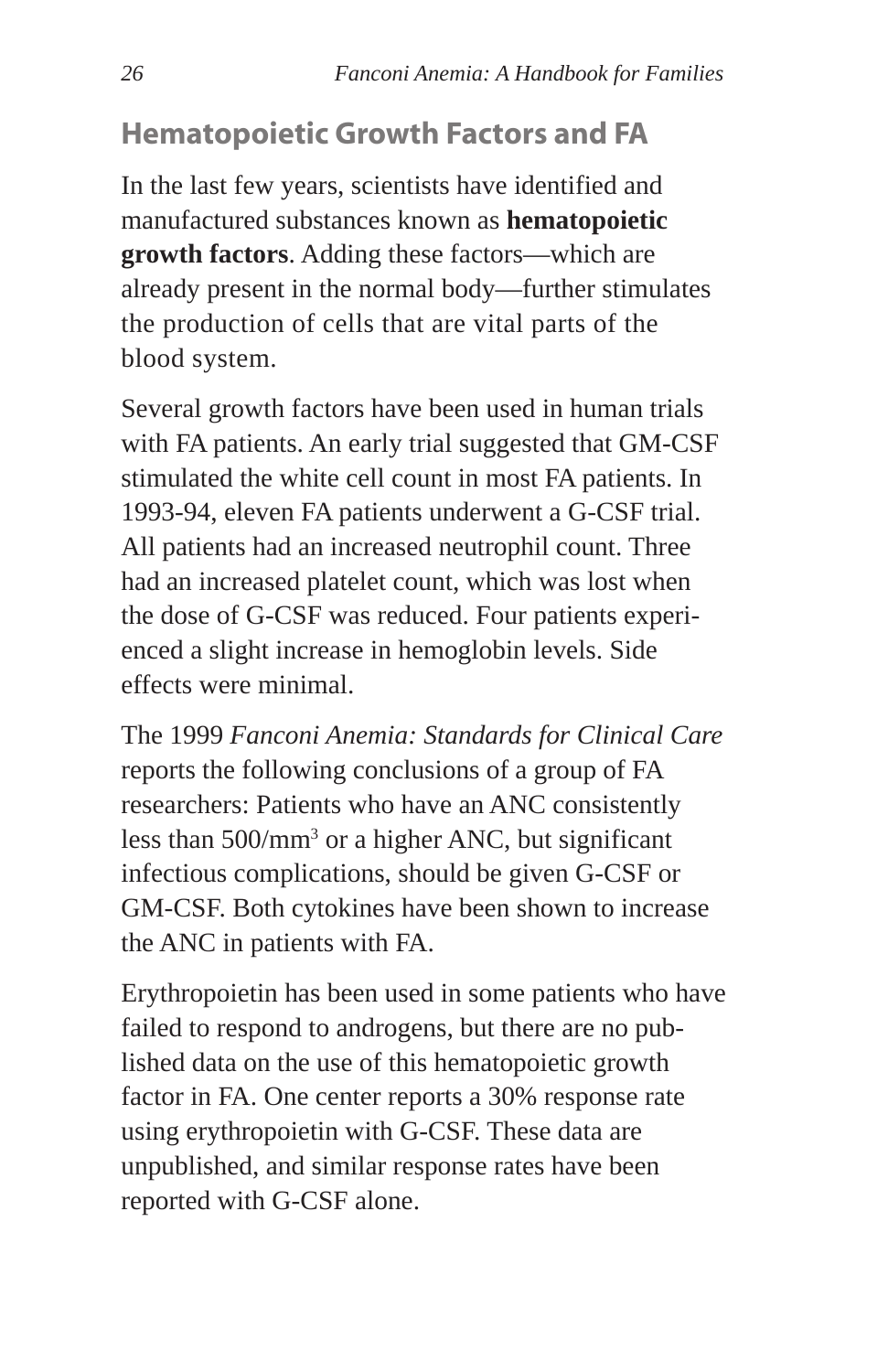In late 1999, one research center reported on the use of interleukin 11 (IL-11) to stimulate platelet production. This growth factor was administered to four FA patients. None had a sufficient response to consider the trial successful. This trial has been discontinued, because the likelihood of patient response was not worth the potential side effects.

Cytokine use is not recommended for patients with a clonal cytogenetic abnormality and should be discontinued if one develops. We do not know the long-term risks of these factors for FA patients, nor their ultimate potential to boost blood production.

The process of obtaining drug company and federal government approval for testing with FA usually has been quite lengthy. Trials in children often must be preceded by trials in adults. Nevertheless, recent progress in getting new products to the trial stage has been encouraging.

The discovery and testing of new hematopoietic growth factors continues. Many experts believe that the combination of two or more growth factors might prove especially effective. Of the few factors in trial to date for FA patients, side effects have been minimal.

We urge interested readers to follow developments reported in the scientific literature or in the *FA Family Newsletter*. On several occasions, scientific investigators have contacted the FA Family Support Group to find FA patients who might meet the design of experimental protocols for these new growth factor trials.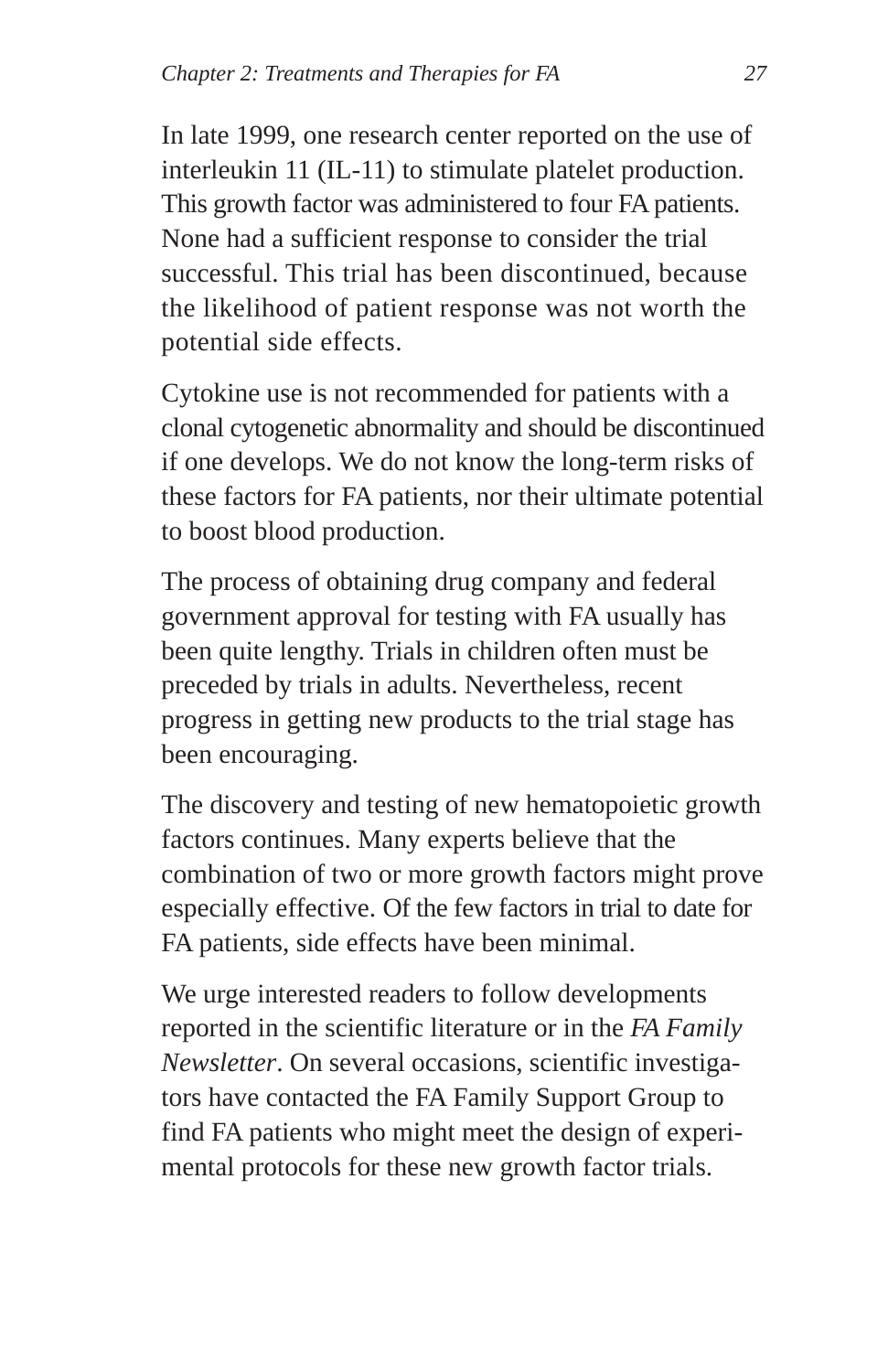#### <span id="page-35-0"></span>**FA Genes and the Potential for Gene Therapy**

FA researchers have discovered that although FA patients have much in common clinically, they fall into at least eight different **complementation groups**. From this discovery, scientists conclude that a defect in any one of at least eight different genes can cause the multiple clinical features that we call Fanconi anemia. Scientists are currently investigating how the proteins made by the FA genes interact. Soon we should understand how a defect in any one of these proteins gives rise to the various symptoms of FA.

Each parent must have a defect in the same gene for a child to be affected. There is a one in four chance that any child will be affected if both parents carry the same defective gene. There is a one in two chance that a child will be a "carrier" but not exhibit any symptoms of the disease. And there is a one in four chance that a child will not be a carrier or have the disease. See Appendix F.

#### **How are genes related to chromosomes and the human cell?**

Trillions of cells make up the human body. Within each of those cells, 23 pairs of inherited **chromosomes** contain thousands of **genes.** Genes carry the code used by cells to make proteins. These proteins help determine how our bodies look, behave, and cope with life. See Appendix E.

**Do we know why FA genes are defective?** When an FA gene is defective, the cells fail to produce a vital protein which is necessary for normal cell function and survival. The exact role of the FA proteins is not known at this time.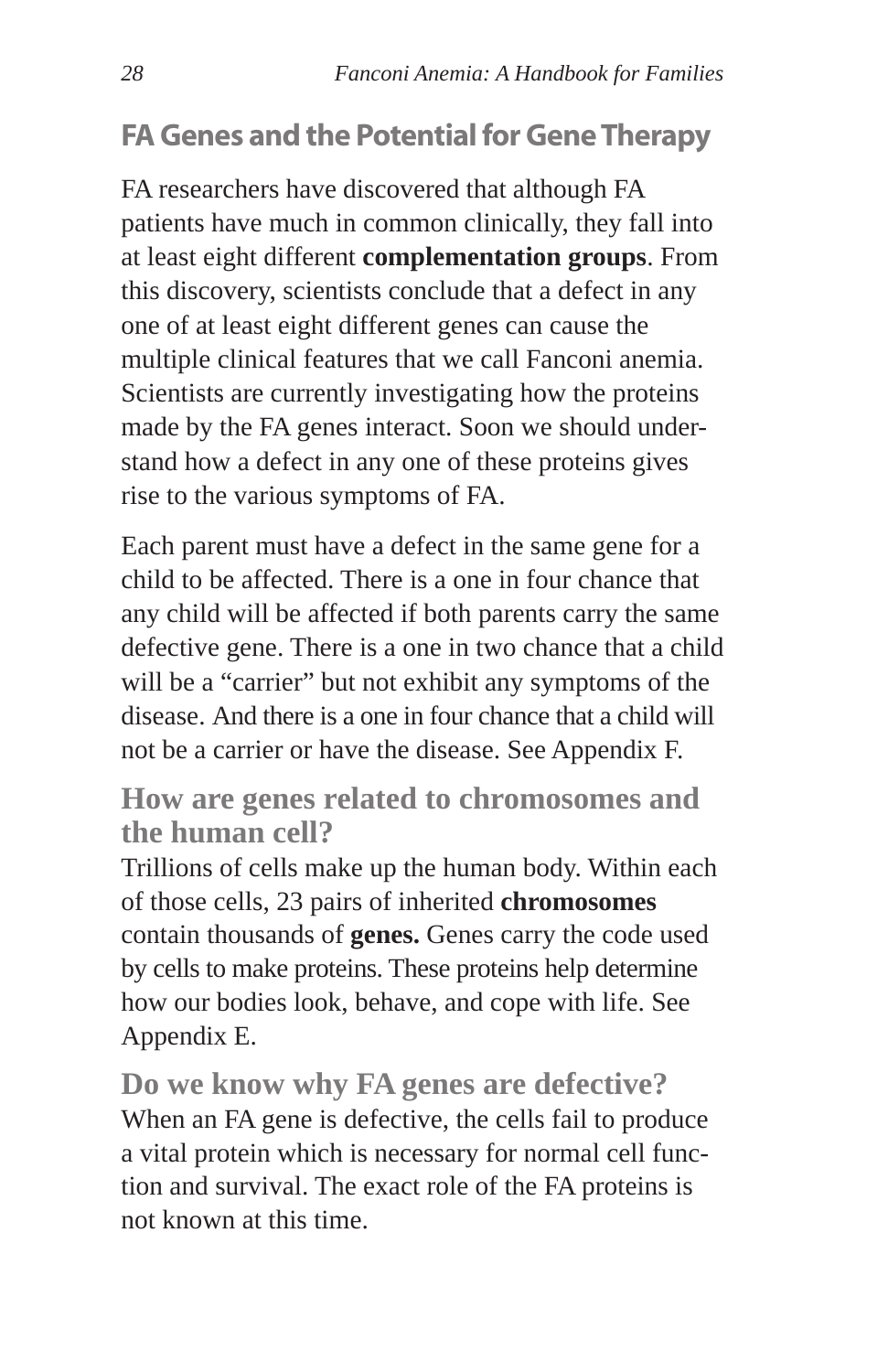Four of the FA genes (for complementation groups A, C, F, and G) have now been isolated. Numerous laboratories are studying the normal FA genes, the normal protein products, and how the proteins or the healthy genes might be introduced into the cells of FA patients. Mutations in the A gene account for about 65% of FA cases; mutations in the C gene account for about 15%; mutations in the G gene account for about 10%, but these percentages vary by population.

**What is the status of gene therapy for FA?** We are aware of at least eight laboratories in the United States, Canada, and Europe which are working on gene therapy for FA. Chris Walsh, MD, of the University of North Carolina is currently enrolling patients in clinical trials.

Gene therapy researchers must solve at least three major problems: (1) How can a normal copy of the needed gene be *introduced* into the right type of cells (generally blood stem cells)? (2) How can the new gene be made to *express* itself so that it generates an adequate supply of the missing protein product needed by the FA patient's body and blood system? (3) Can the cells containing the corrected gene *reproduce* in adequate amounts so that their effects on the body are lasting?

As this edition of the *Handbook* goes to press, no final answers to these important concerns are available. Even if the promise of gene therapy is not successful in the short run, greater understanding of the function of the normal FA genes may suggest new drug therapies for FA patients. These drug therapies could correct bone marrow defects. In addition, they have the potential to correct defects in other cells in the body.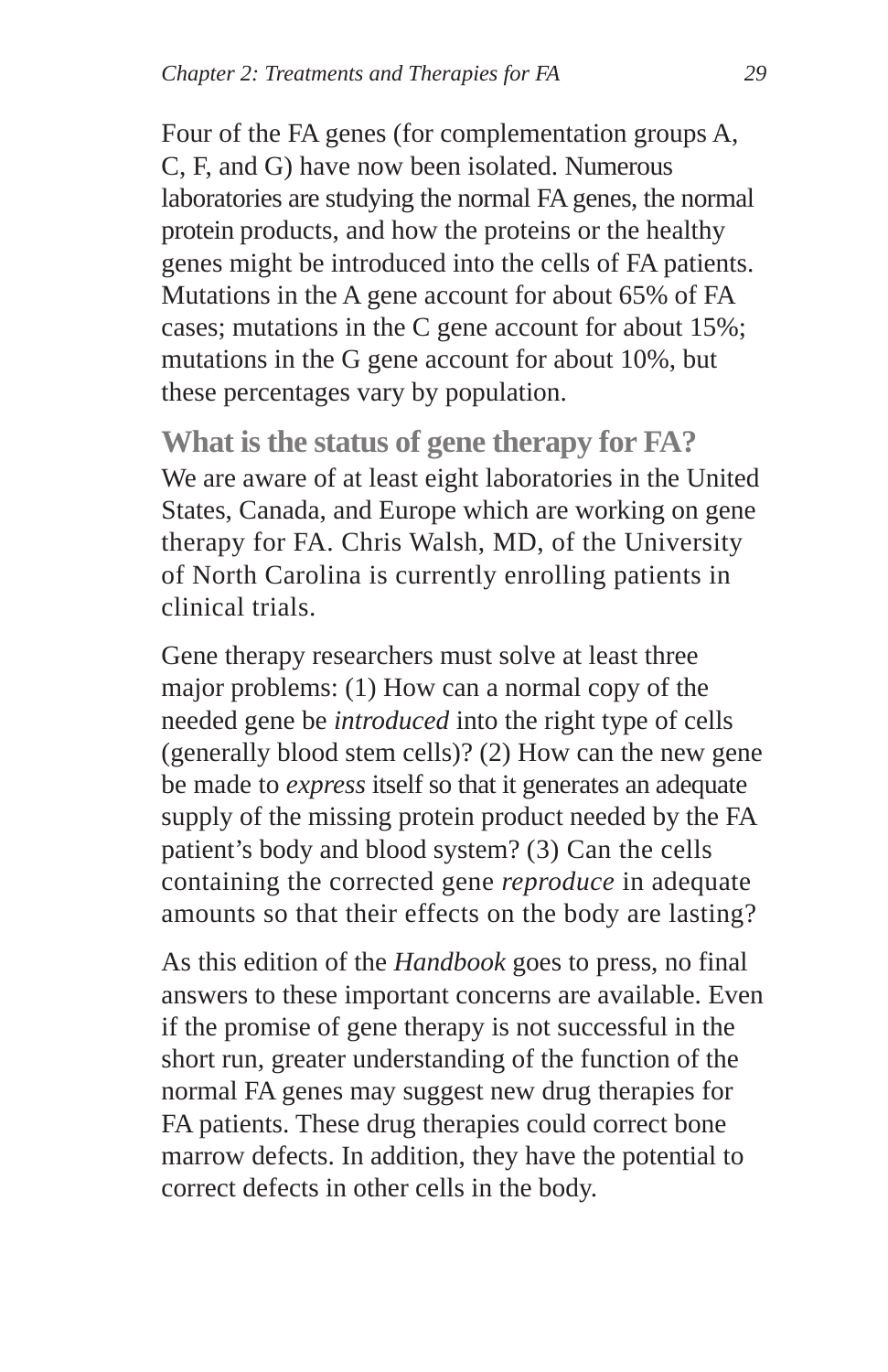### **A Special Note on Solid Tumor Cancers**

FA patients are at high risk for the development of cancers of the mouth, throat, and esophagus, and FA women for cancers of the reproductive tract. These risks are present even in patients who have undergone successful bone marrow transplants.

Cancers of the mouth start out as small ulcers, irritated areas, or whitish or reddish plaques. As we go to press, we are aware of several clinical trials which treat precancerous conditions of the mouth, in an effort to prevent the development of squamous cell carcinoma.

The development of cancer is an area where further research is urgently needed. As more and more FA patients are cured of bone marrow failure, they are living longer, and, thus, are prone to the development of solid tumor malignancies. Patients should be monitored closely for detection of abnormal or early-stage cancerous conditions. Please refer to Appendices O, Q, R, and S.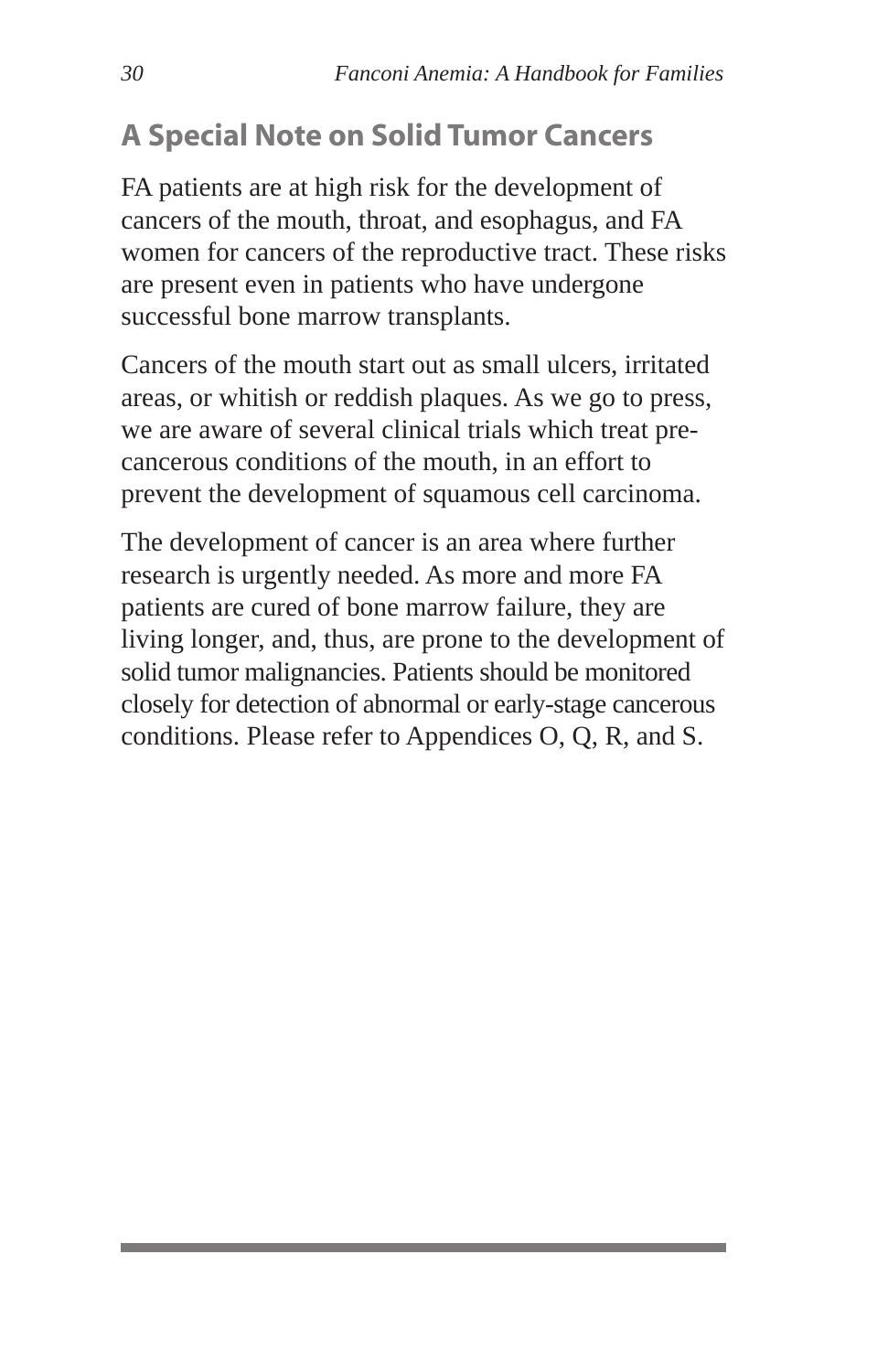# **Chapter 3**

# **Continuing Scientific Study of Fanconi Anemia**

### **How Can I Help Hasten Long-term Scientific Understanding of FA?**

There are several ways to hasten scientific progress in understanding this baffling disorder. First, you can help by raising funds for research. Since the incorporation of the Fanconi Anemia Research Fund, Inc. in 1989, concerned families and several foundations have raised over 8.3 million dollars to fund research. Our efforts have supported thirty research laboratories and eleven international scientific workshops. We have also sponsored special workshops on bone marrow transplantation, gene therapy, and clinical care guidelines. FA families should know that their efforts have already made a difference.

Clinical trials of new therapies will continue to accept FA patients, who may benefit from such trials, and scientific understanding of FA will advance. Your physician can help you evaluate the benefits and risks of participating in an experimental trial.

Finally, we are aware of four long-term study projects which benefit by knowing of and studying *every* FA case. *This is not an exclusive listing.* Many major medical centers and researchers may wish to study this illness as it is expressed in *your* family.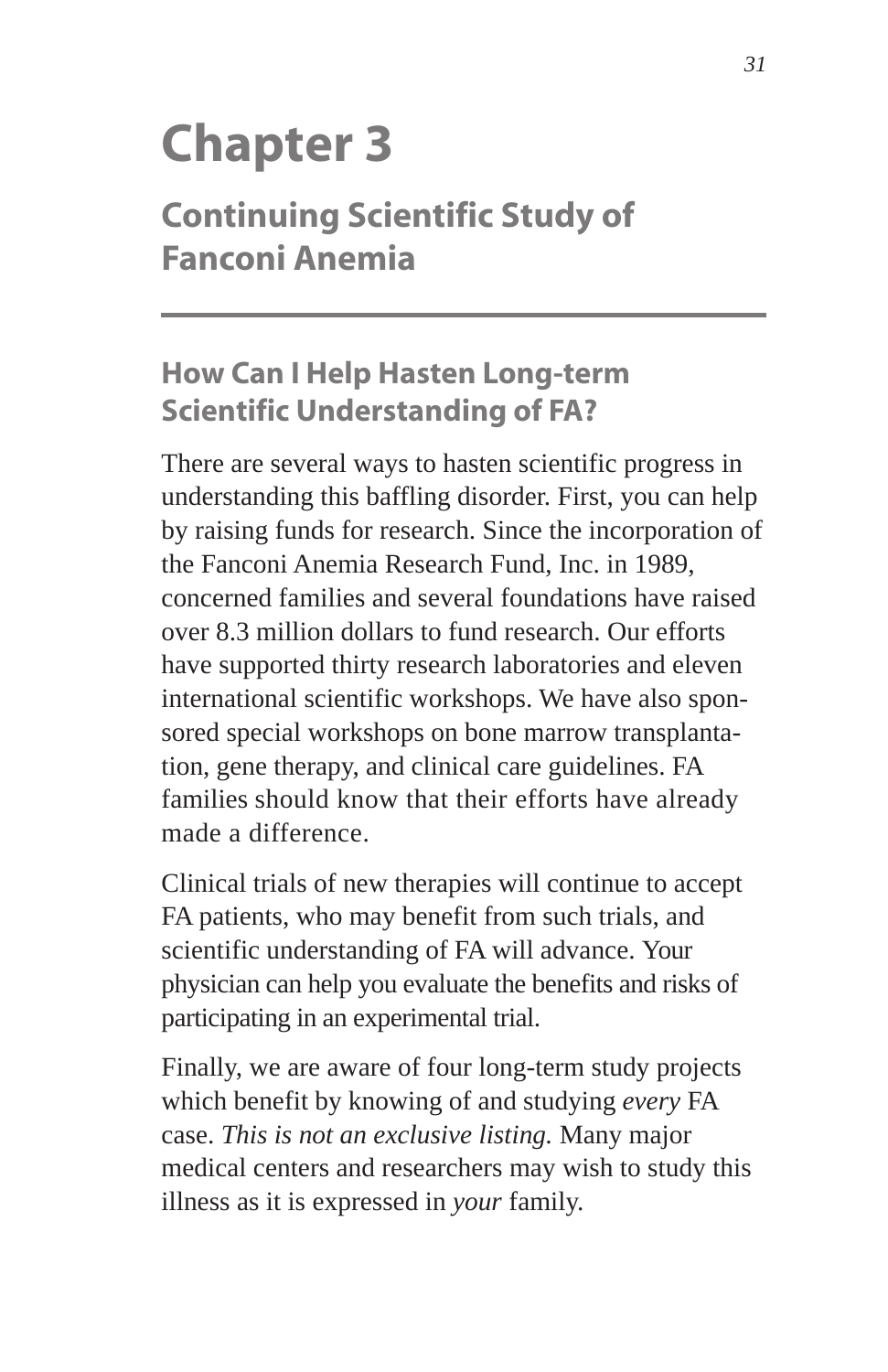### **1. International Fanconi Anemia Registry (IFAR)**

This international registry of FA patients and families is maintained at The Rockefeller University in New York City in conjunction with the laboratory of Arleen D. Auerbach, PhD. The registry includes statistical information and clinical data concerning hundreds of FA patients, and includes cell lines on some patients.

We encourage all families and treating physicians to report diagnosed cases to this registry:

> **International Fanconi Anemia Registry c/o Dr Arleen Auerbach The Rockefeller University 1230 York Avenue New York NY 10021 (212) 327- 7533**

**2. Fanconi Anemia Sample Repository at Dana-Farber Cancer Institute and Children's Hospital, Boston**

These institutions have just established a new comprehensive Fanconi anemia program, under the direction of Alan D'Andrea, MD, and Eric Nisbet-Brown, MD. Part of this program is the creation of an FA cell repository, including lymphoblastoid and skin fibroblast cell lines, as well as tumor cell lines from FA patients and their families. They have also established an FA patient registry. More information can be found in Appendix U.

**Eric Nisbet-Brown, MD or Alan D'Andrea, MD Dana-Farber Cancer Institute 44 Binney Street Boston MA 02115 (617) 632-3597 or (617) 632-2080**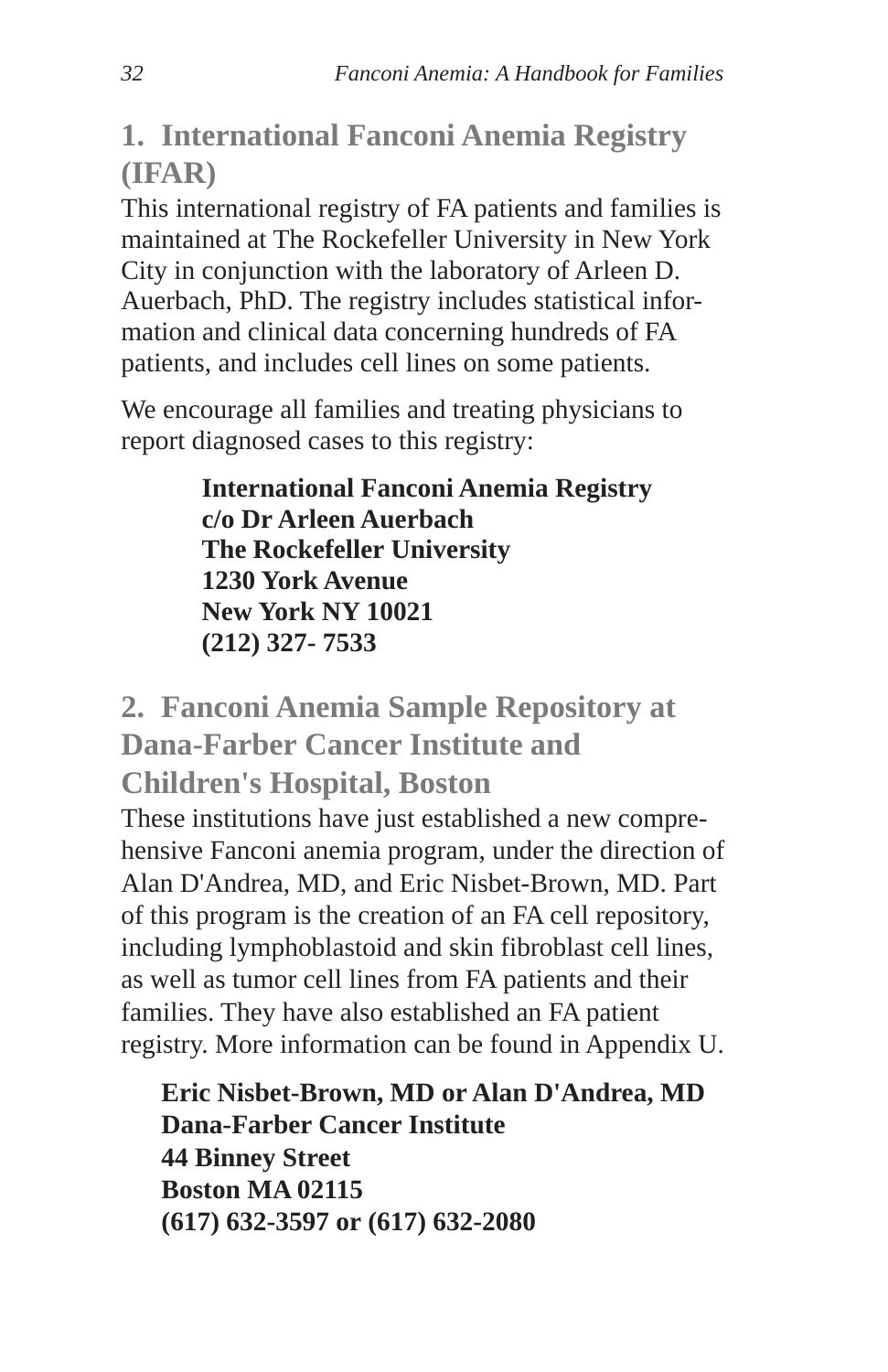**3. Fanconi Anemia Cell Repository at Oregon Health Sciences University** At the Second International Scientific Meeting on FA held in 1990, scientists concurred that there was no universally accessible FA cell repository, and that such a repository could greatly hasten scientific discovery. Consequently, Markus Grompe, MD, and his colleagues at the Oregon Health Sciences University established a repository of cell lines grown from FA patients and their families. These cells are available to all researchers worldwide. Since these cells will be tested for the effects of different treatments, it is potentially advantageous to each family to contribute cells to the repository.

Information about the cell repository and Grompe's appeal for blood and tissue samples is reprinted in Appendix T. Grompe may be reached as follows:

> **Fanconi Anemia Cell Repository Department of Medical and Molecular Genetics Oregon Health Sciences University 3181 SW Sam Jackson Park Rd, L 103 Portland OR 97201 (503) 494-6888**

#### **4. International Collaborative Study on Fanconi Anemia**

Hans Joenje, PhD, from The Netherlands, and a group composed primarily of European scientists, are engaged in a collaborative study of Fanconi anemia. They plan to determine the number of FA genes in a large group of European FA families, to determine characteristics of each complementation group at the cellular level, and to isolate and clone new FA genes. Scientists are collaborating with the German, Italian, French and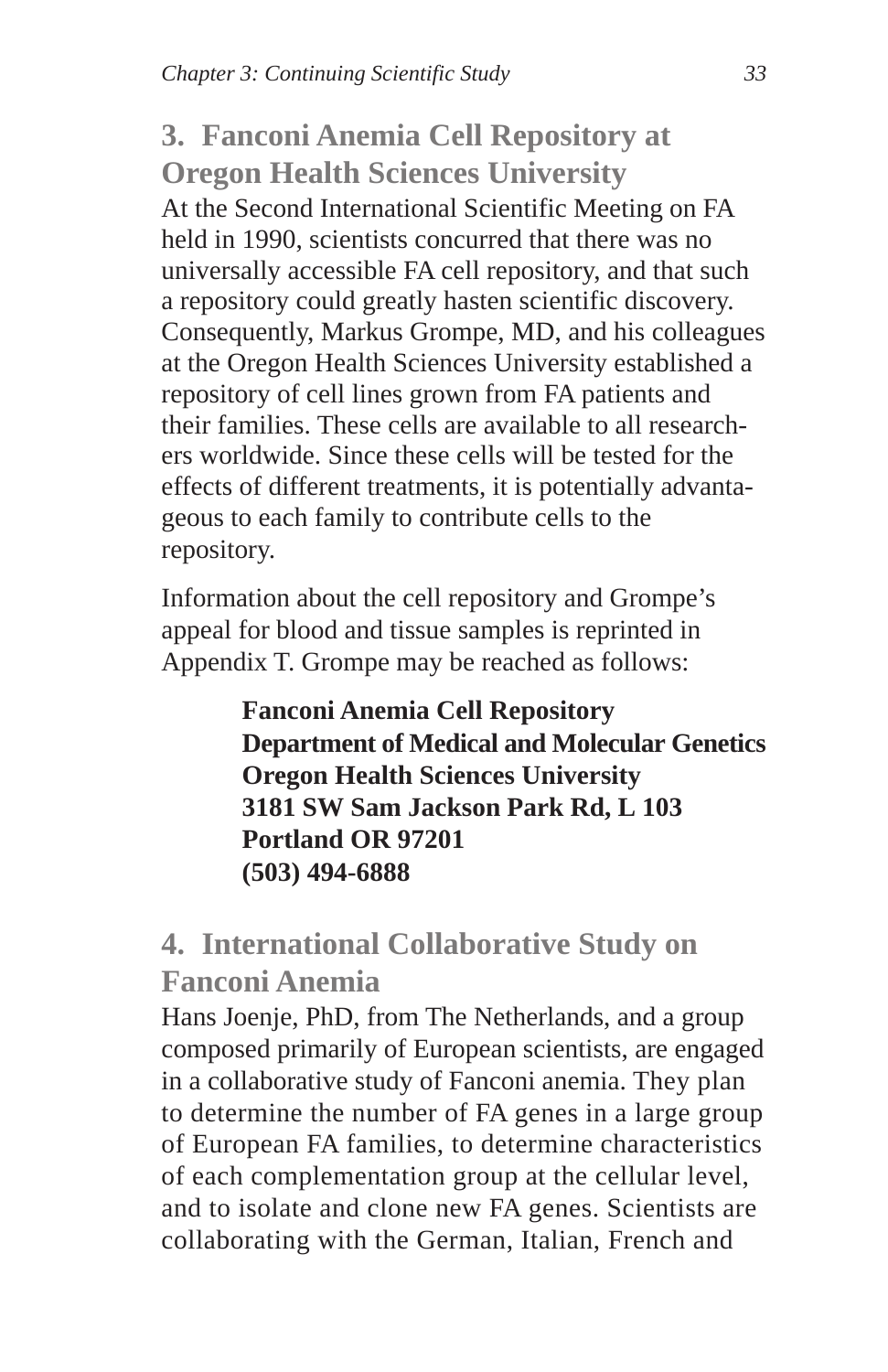British FA associations to obtain cells from 100 European patients and their family members. Joenje can be reached as follows:

> **Institute of Human Genetics Free University Van der Boechorststraat 7 NL-1081 BT Amsterdam, The Netherlands 31-20-444-8270**



"The big problem with your illness, Mr. Hawkins, is that nobody famous has caught it yet."

Reprinted by permission of *Punch*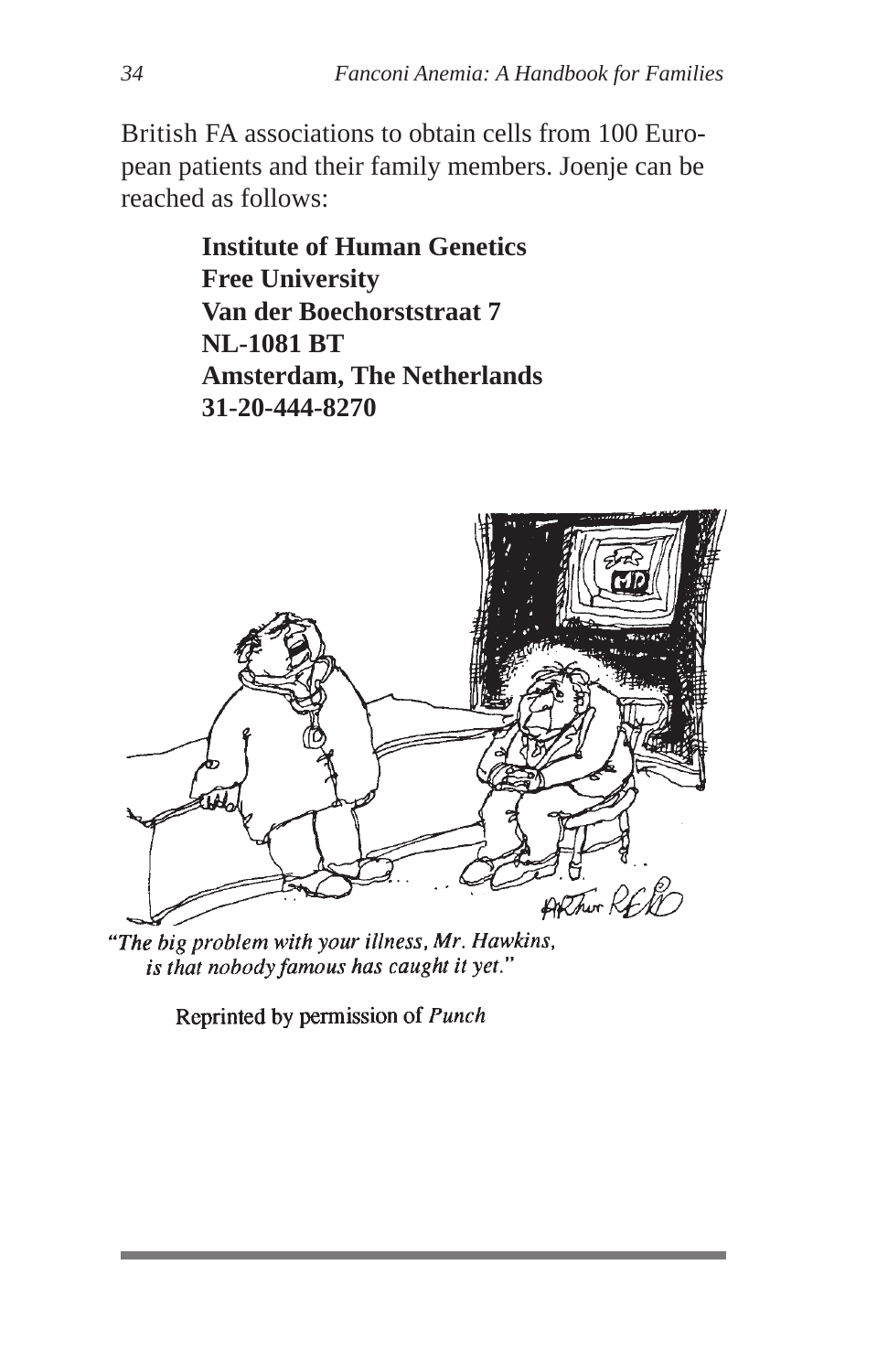# **Chapter 4 Coping With Fanconi Anemia**

*We write this chapter from the vantage point of parents whose child or children have FA. We realize there are adult patients and their families who struggle with many of the same feelings and experiences. We hope this chapter and Appendix W (Support Resources) will be helpful to all who face the challenge of living with FA.*

Living with the fact that your child has a potentially life-threatening illness is the most difficult challenge most of us have ever confronted. Your life changes immediately and completely. No longer do you have the luxury of worrying about the things that demand the time and attention of friends and neighbors. Initially, your concerns and energies focus narrowly on the life and health of your child or children.

You probably feel isolated and alone. Maybe you sense that you have little in common with anyone else. Depression, fear, and anxiety about the future are your daily companions. Previously close marriages experience incredible strain, as each spouse copes in his or her own way with this devastating news. Each partner may feel a tremendous need for support, yet have little energy to meet the emotional needs of the other.

#### **What are Common Reactions to the Diagnosis of Fanconi Anemia?**

The initial diagnosis of FA causes shock, bewilderment, denial, anger, and feelings of helplessness in the affected family. That is totally understandable. We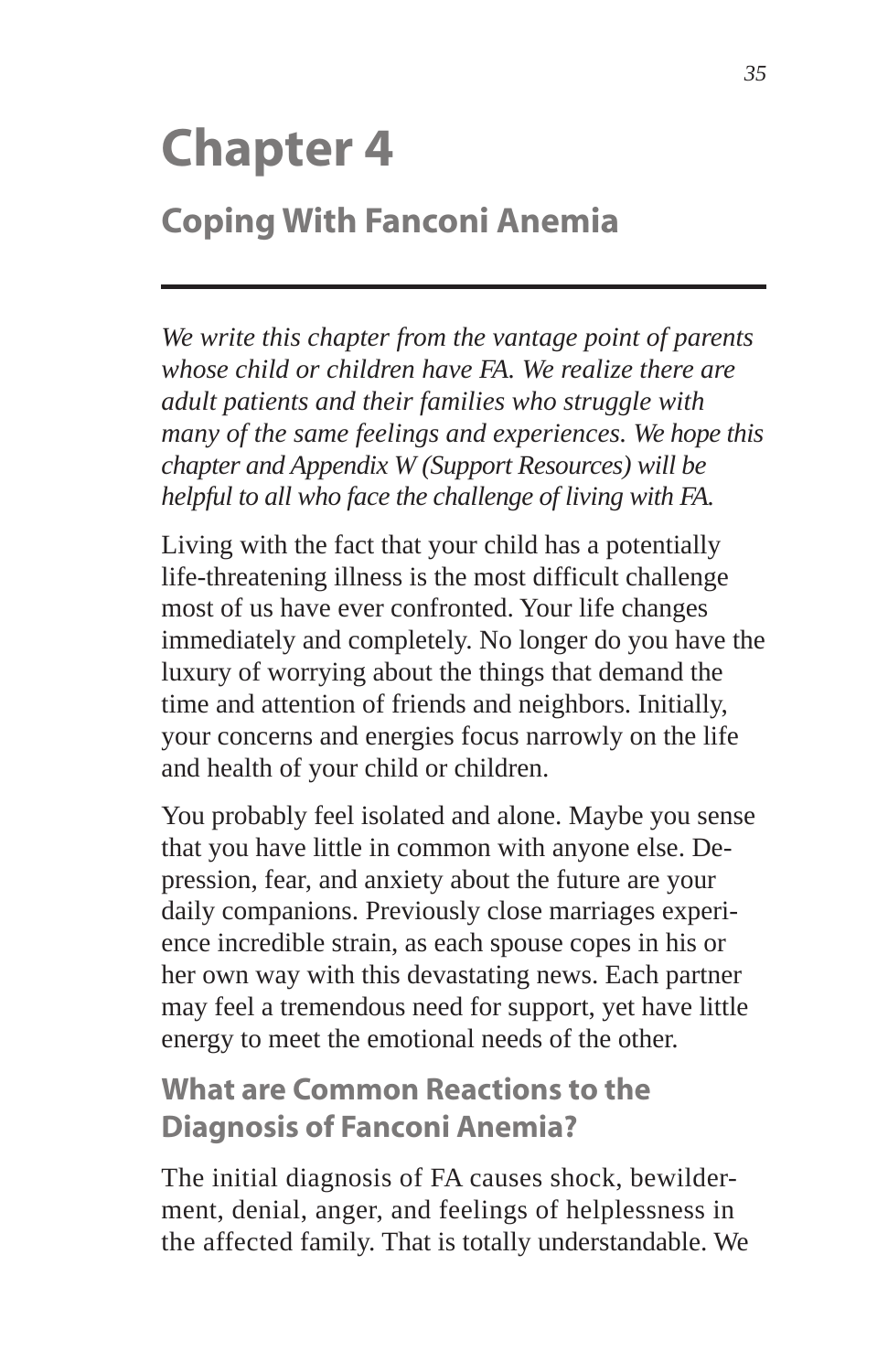describe the stages of a family's emotional reaction after diagnosis in Appendix B entitled *Fanconi Anemia: Reactions of Families on the Receiving End.* You may find it helpful.

Many parents also experience intense feelings of guilt and shame over their child's diagnosis. But this is not a time for self-blame. *Every person carries several lethal genes.* Only an unpredictable pattern of inheritance caused this rare event. You had no way to prevent it or know of it, and no reason to apologize for it.

Remember that members of the extended family, such as grandparents, may feel responsible for your child's illness. Just as you should not blame yourself for this diagnosis, others need to know that it is not their fault, either.

### **What Should the FA Child be Told About the FA Condition and Treatment?**

You should consider this issue with care, because there is no "right" answer. The age of the child and his or her interest and ability to understand the diagnosis should be considered. Some young patients are satisfied with basic information and let you know when they no longer want to discuss their illness. Other youngsters want to know much more. Some deeply resent tearful or anxious whispered conferences outside their hearing. Their fears may become even more exaggerated and emotionally destructive when they feel that information is being withheld from them.

As a general rule, we believe that most children need and want to have information about this illness. The subject should be discussed in terms they can understand. Parents and caregivers should answer a child's questions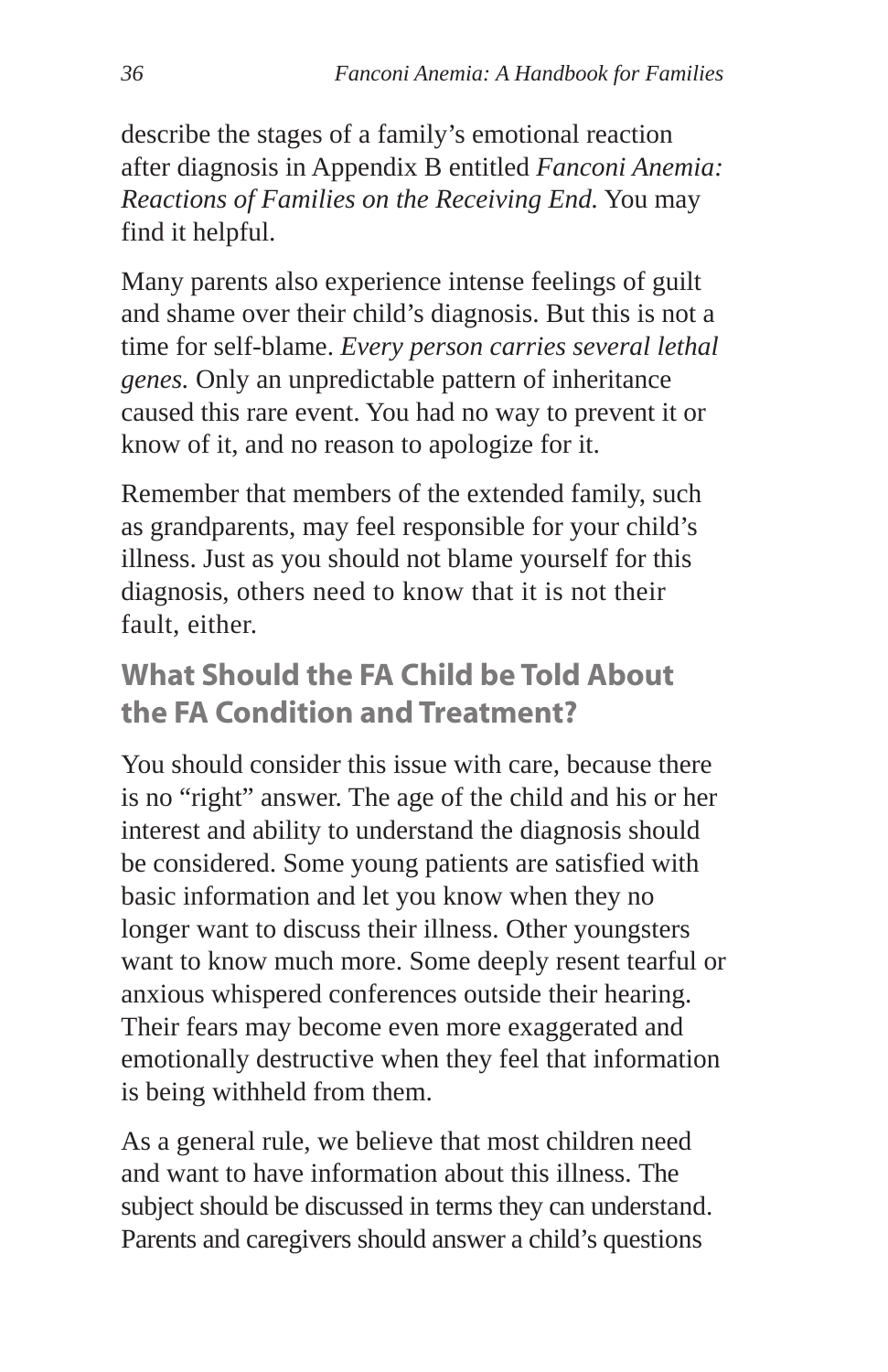in a supportive, yet direct and honest, fashion. It is helpful to stress the positives as well. Patients need to know that research is moving ahead rapidly and that there will be improved therapies for this disorder. Whenever possible, we must convey our own sense of hopefulness.

When children react to living with this disorder with emotional distress and behavioral problems, a professional counselor can be extremely helpful.

### **What About the Reactions of Siblings or Other Family Members?**

Remember that a serious disorder such as FA *affects the entire family,* not just the patient. Each family member needs his or her own emotional support. Each member of the family may grieve and worry about the FA diagnosis in very different ways: some with tears, some with silence and withdrawal, some with anger. These emotions are all natural. Each person must be allowed to grieve and express feelings in his or her own way.

Each family member needs a good "listening ear" and should be given permission—even encouraged—to express feelings openly. And everyone should look for support systems with friends and community, not just within the family!

#### **What Should the Extended Family be Told?**

You must judge this for yourselves. We have disclosed information freely, and gained invaluable emotional support and concrete help from extended family. We recommend that you "take the risk" of disclosure; we think you will be rewarded by family support and understanding.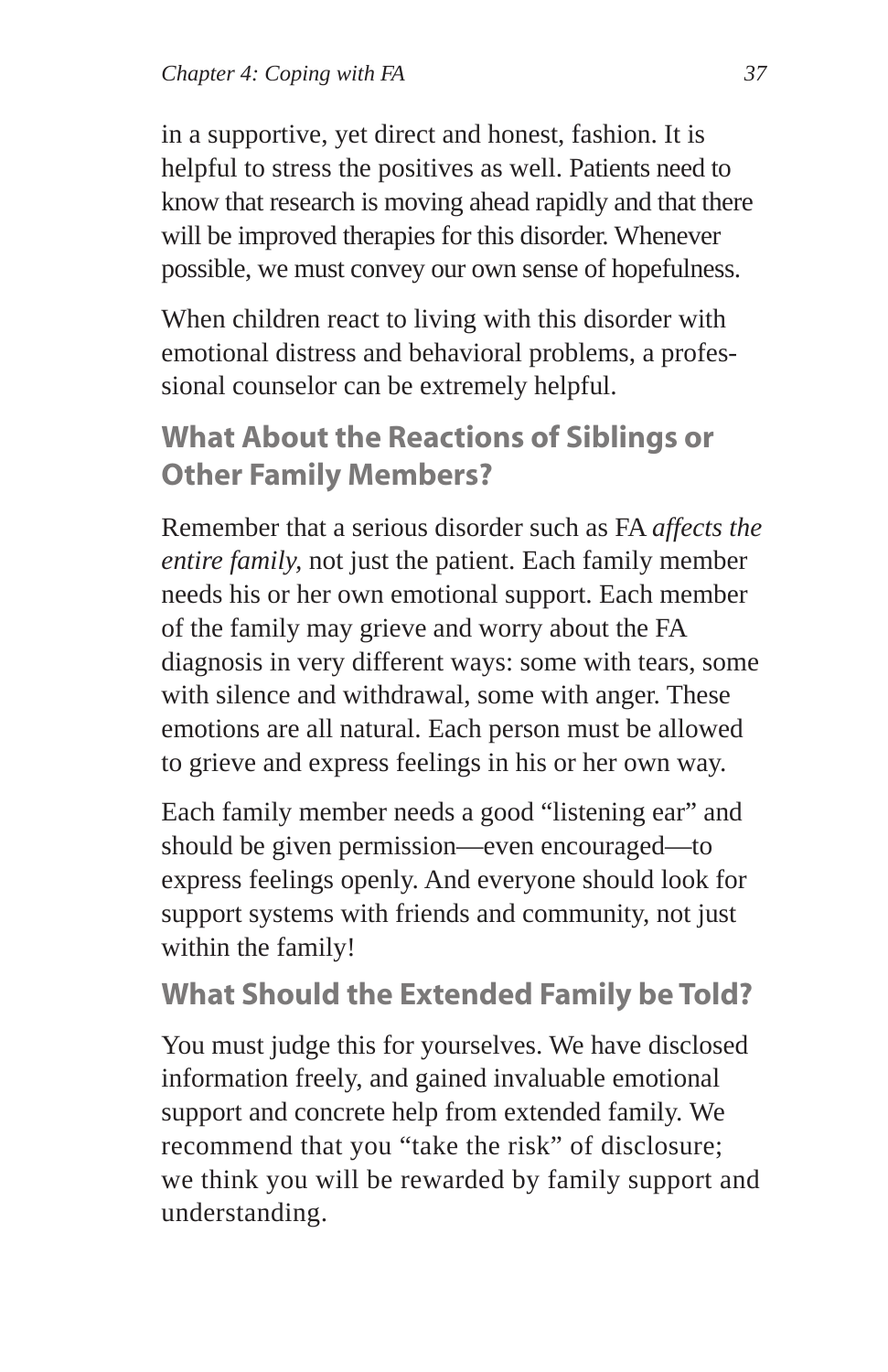### **Where Else Can I Go for Emotional or Other Support?**

Families can often take advantage of local resources and support groups. Your physician or hospital should be able to direct you to the appropriate resources in your community. A listing of state or national organizations, phone numbers, and addresses is included in Appendix W.

### **What Else Can Help in Coping with This Diagnosis?**

It is often said, but bears repeating: take care of yourself. Take care of your health (eat well, exercise, avoid destructive habits). Learn to lean on friends and relatives for support, and share your emotions openly, if possible.

Make an effort to enjoy the activities and interests which gave you pleasure before the diagnosis of FA. Try not to make coping with this illness your entire existence (in times of medical crisis, this is impossible). Remember that your spouse and other children need some of your time and attention, too.

If possible, try not to ruin the present with constant worries about the future. Remember that the future is uncertain, that scientific research is advancing rapidly, and that an earlier prediction about your child's future may not prove accurate. Try to maintain a sense of optimism—for yourself and for your family.

Remember that your child is first and foremost a child, who also has FA. Treat your child as you would a child without this diagnosis, to the extent that it is possible. With medical advice and good common sense, allow your child to live as fully and normally as possible.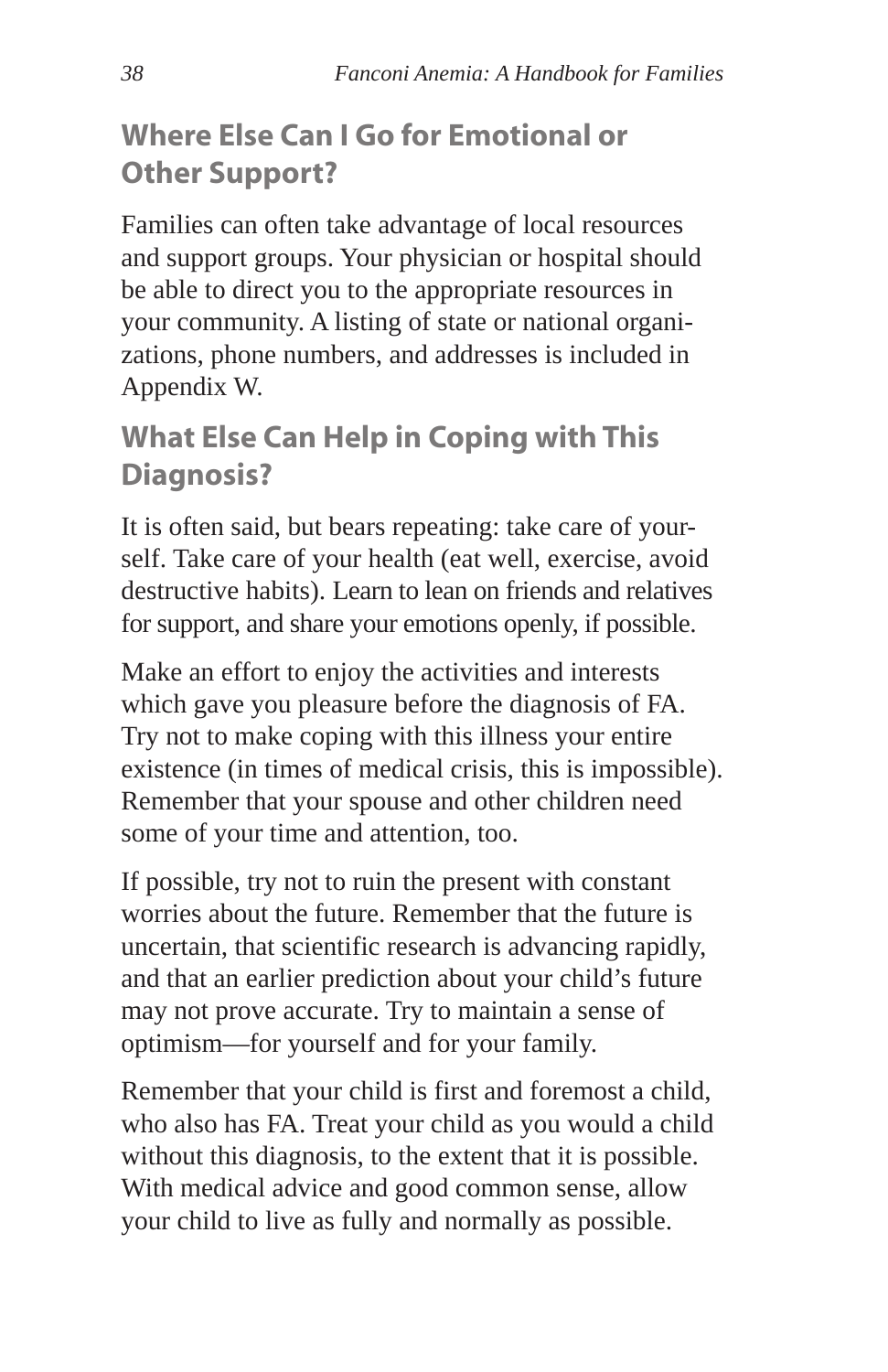Finally, we have found it very therapeutic to work on trying to change the course and outcome of this illness. We are not interested in assuming the role of powerless "victim." By playing an active part in the support group and by raising desperately needed funds for research, you may regain some sense of control. You can enjoy the psychological benefits of helping to work on a cure for this devastating illness.

If you would like additional copies of this *Handbook*, issues of the *FA Family Newsletter*, or information about the FA Support Group and Research Fund, contact:

**Fanconi Anemia Research Fund, Inc. 1801 Willamette Street, Suite 200 Eugene, OR 97401**

| <b>Phone:</b> | $(541)$ 687-4658   |
|---------------|--------------------|
| fax:          | $(541)$ 687-0548   |
| e-mail:       | info@fanconi.org   |
| website:      | http://fanconi.org |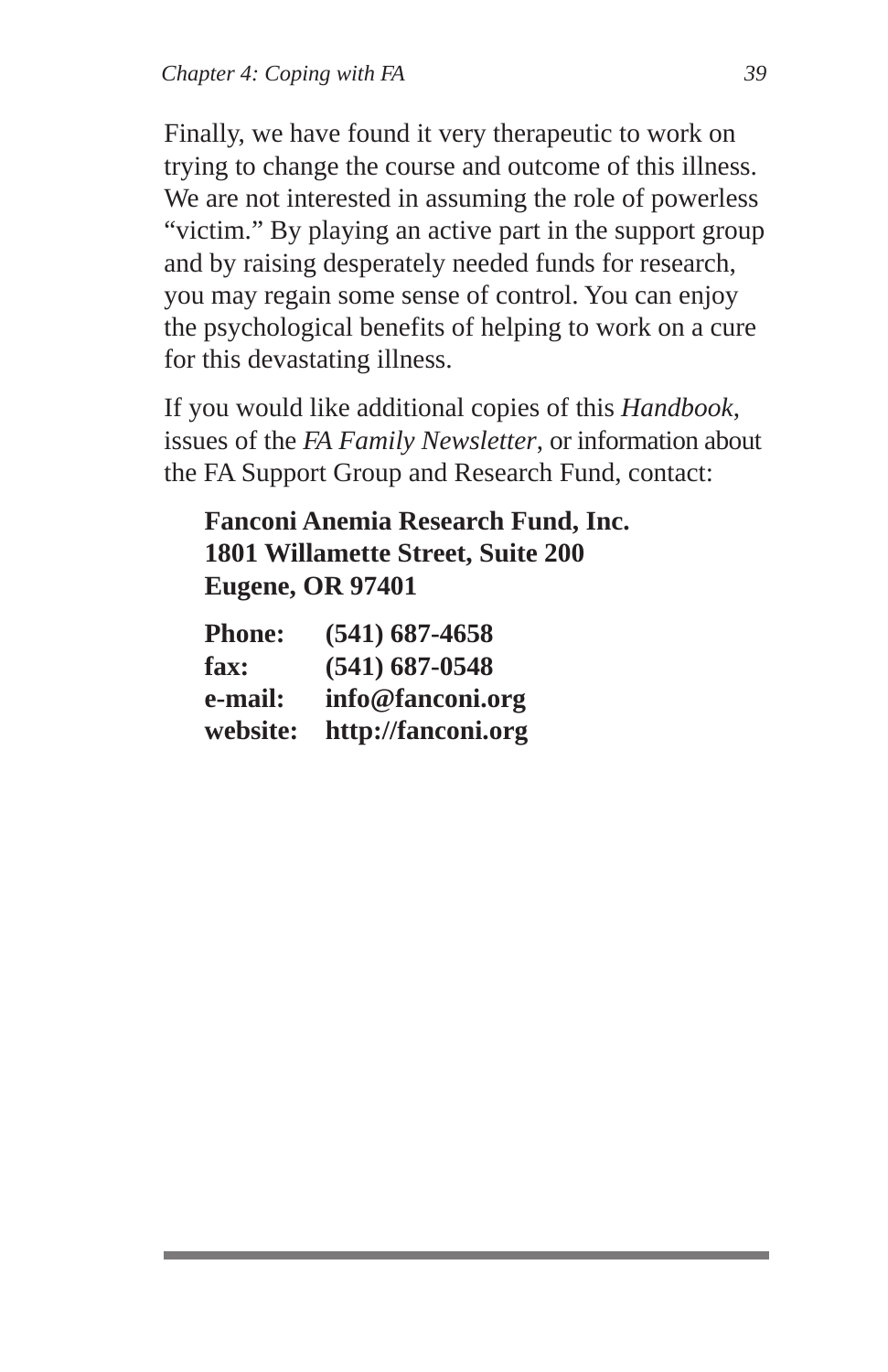# **Appendix A**

**Medical Review Checklist for FA Families - Suggestions for Baseline Medical Evaluation and Consultant Visits for Patients With FA**

*by Ellis J. Neufeld, MD, PhD Director, Clinical Hematology Children's Hospital, Boston, Massachusetts*

As many families are well aware, FA patients are potentially susceptible to many different medical, physical, and developmental problems. Many patients have seen an army of consultants and have accumulated a mountain of test results. This checklist is meant to serve as a reminder of important "baseline" studies and regular consultations.

These studies and consultations are best arranged by the primary physician, who can collect the data in a centralized file and provide copies of results and consultants' suggestions to families and to future consultants. Routine blood counts and many of the other tests may also be done by the primary pediatrician, while a few consultants may be available only at major medical centers.

### **Baseline Tests**

**DEB -induced chromosome breakage test**: All brothers and sisters of patients should also be tested. This is the main diagnostic test for FA.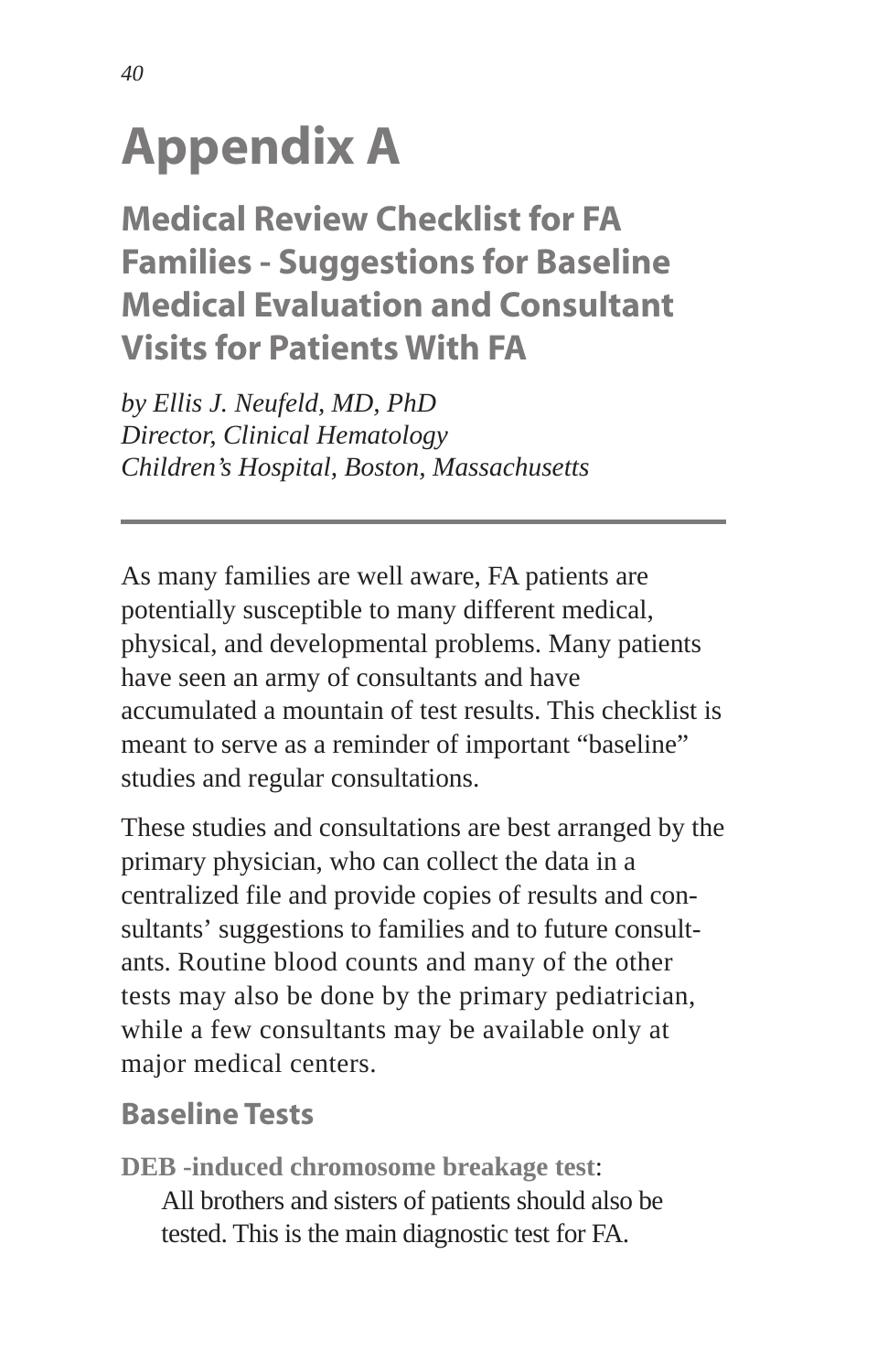**Bone marrow chromosome analysis:**

Abnormal clones of cells with similar chromosomal defects may suggest preleukemia. However, this is not always the case in FA patients. Bone marrow chromosome analysis may need to be repeated if blood counts worsen.

**HLA typing:**

Patients, their siblings and parents should be typed at the time of diagnosis in anticipation of possible bone marrow transplantation. Searching for unrelated donors need not be done at the time of baseline evaluations, but might be considered at a future time. Full blood typing for the patient should also be performed.

**Blood chemistry screen:**

This should include studies of liver and kidney function, as well as iron status.

**Formal hearing testing.**

**Developmental assessment:**

This is particularly important in toddlers or early school-age children.

**Ultrasound examination of the kidneys and urinary system.**

**Complementation group testing:**

Either the geneticist or the treating physician should arrange for FA complementation group testing. The genetic defect in cells from FA patients falls into one of at least eight complementation groups, or genes (A through H). Four of these genes have been isolated (A, C, F, and G), and gene therapy trials are underway.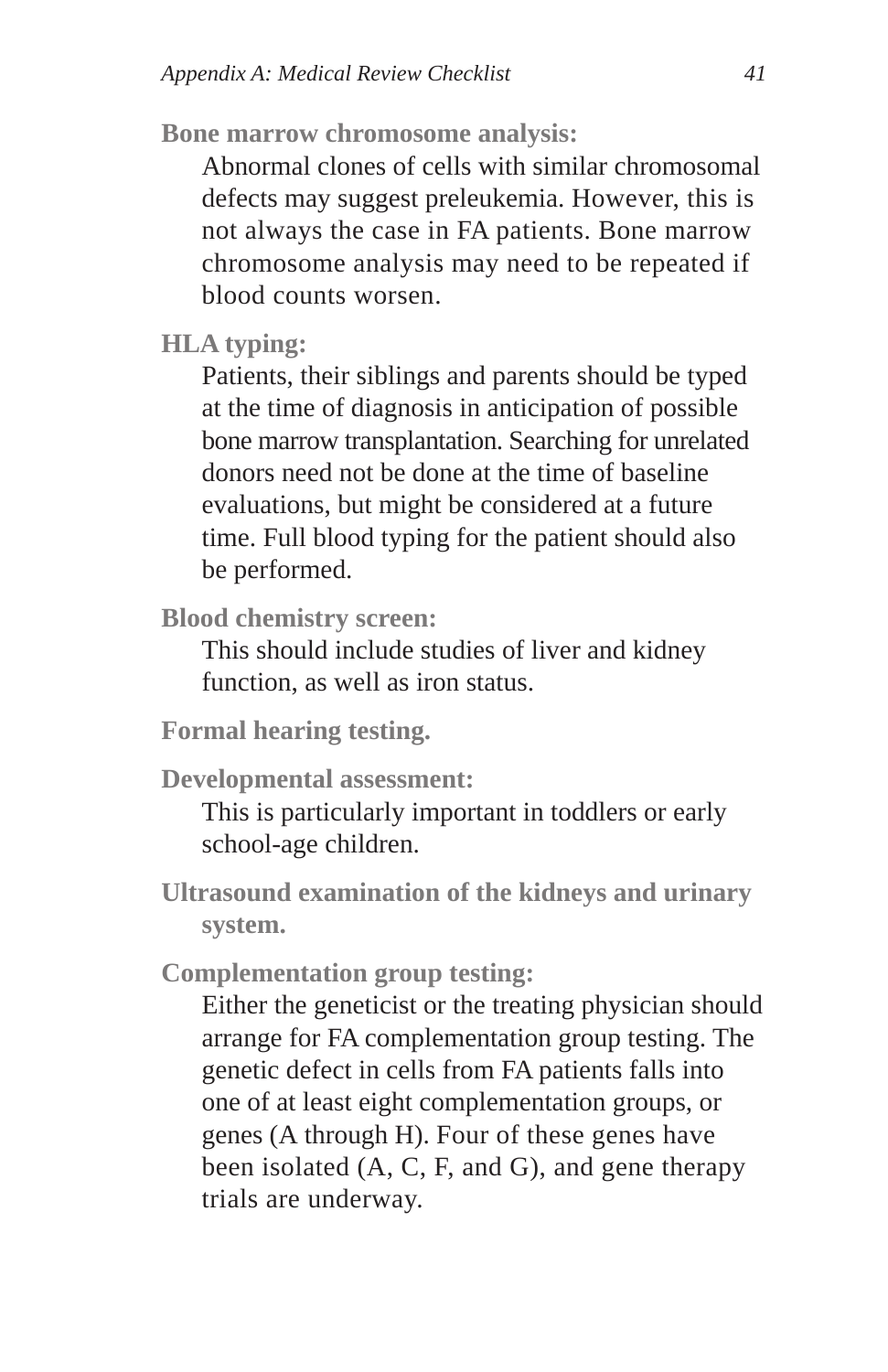## **Baseline Consultant Visits**

### **Geneticist**

Families with suspected or diagnosed FA should see a trained medical geneticist, who should do the following:

- Perform a complete physical examination of the patient and any siblings.
- Obtain a thorough family history, and document this in a careful pedigree.
- Provide formal genetic counseling about the inheritance of FA and the availability of prenatal diagnosis by DEB testing.

Repeat genetics visits every few years are also a good idea. Physical features develop over time, so some findings of FA, such as pigment changes, may be apparent only later in childhood. Research into the genetic causes of FA is continuing, and new information about diagnosis or treatment may become available over the years.

### **Hematologist**

Every FA child should be closely followed by a pediatric hematologist. If blood counts are normal, visits can be relatively infrequent, but families should establish a relationship with a hematologist in any case. Most pediatric referral hospitals in major medical centers have pediatric hematology consultants, but FA is rare enough that some specialists will never have seen a case. In this event, a second opinion from more experienced hematologists is in order.

### **Ophthalmologist**

A full examination by a pediatric ophthalmologist should be done at the time of diagnosis, with a followup as needed for any problems identified.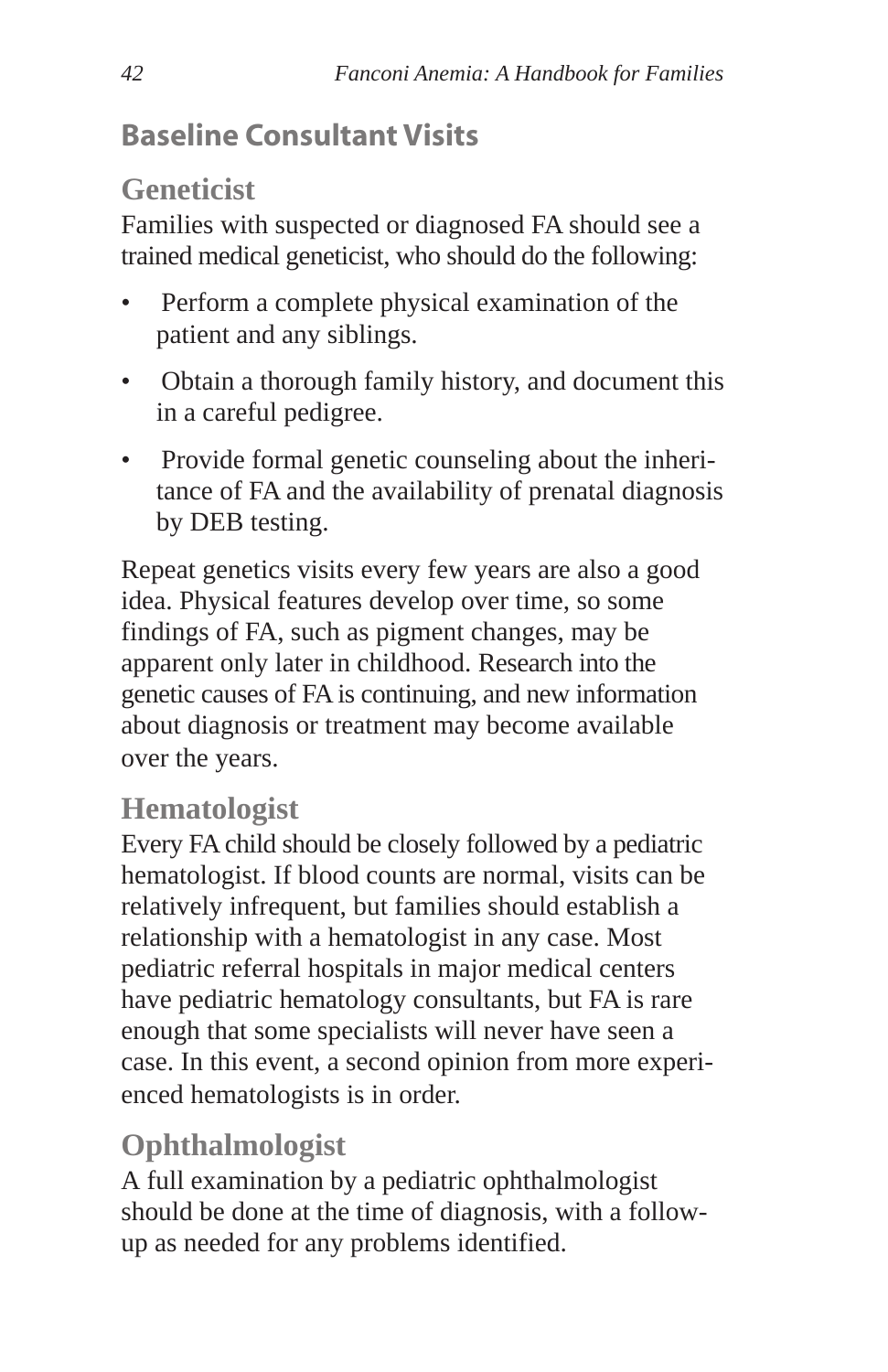#### **Endocrinologist**

Baseline evaluation should be the rule for every patient. If hormonal abnormalities are present, or if androgen therapy for anemia is considered, follow-up evaluations are also suggested.

#### **Other Specialist Visits**

Patients with specific problems may also require baseline assessments and follow-up care from other disciplines.

#### **Hand Surgeon**

Serious abnormalities of the thumbs or wrists warrant referral to an expert in surgical reconstruction of the hands. In different institutions, the hand surgeon may be an orthopedist or a plastic surgeon.

#### **Gynecologist**

Adult women with FA should be seen regularly. Frequent examinations and pap smears are in order because of increased incidence of gynecologic malignancies.

#### **Urologist/Nephrologist**

Abnormalities of the urinary system should be monitored by a urologist/nephrologist.

#### **Notes**

1. This list is not all-inclusive. Each specialist will suggest further blood tests, X-rays, or other evaluations.

2. The suggested tests and visits are based on problems in FA which have been reported in the medical literature. It is important to remember that medical journal reports of rare diseases like FA may have an "ascertainment bias" – that is, a tendency to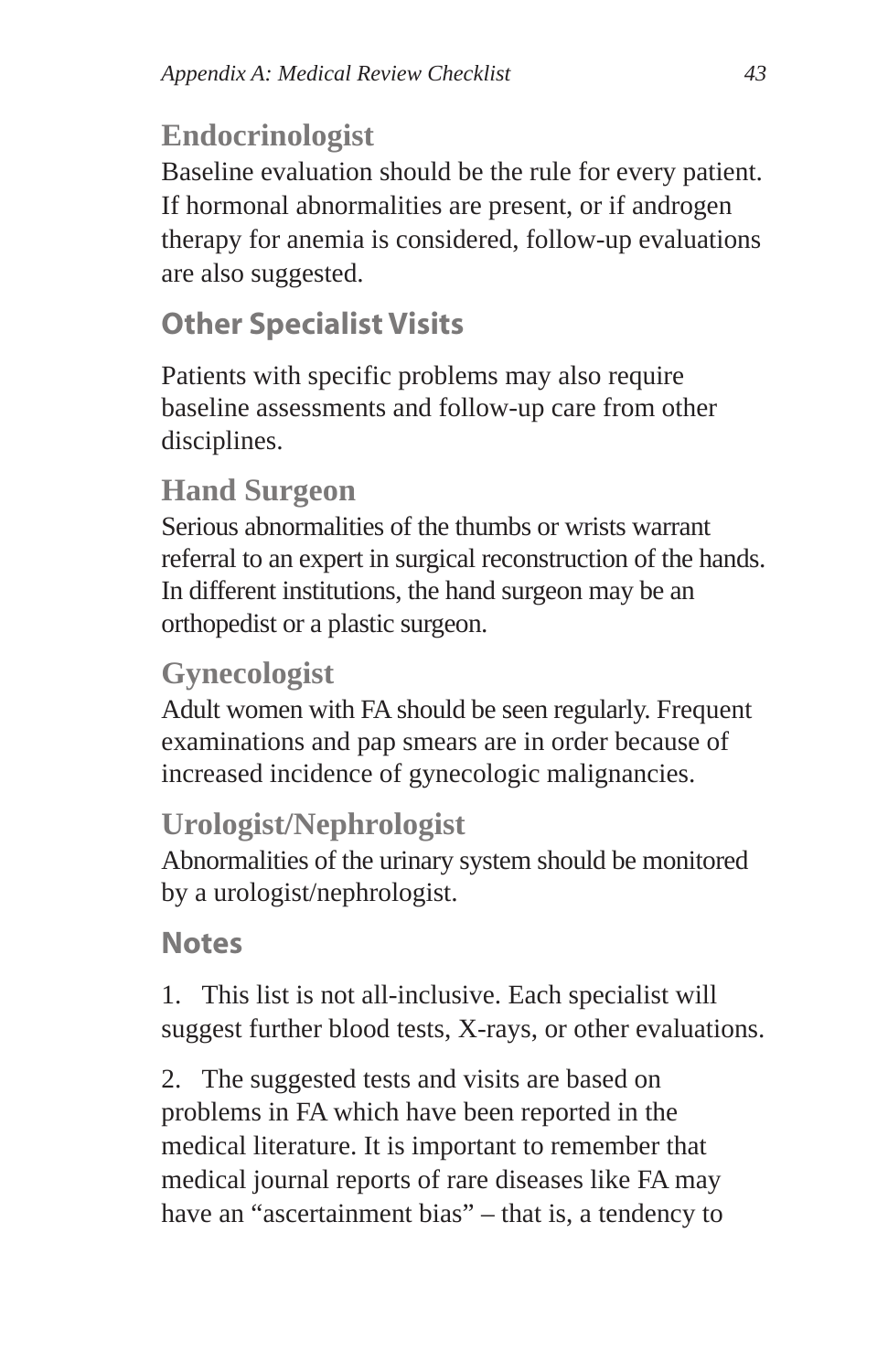report cases more severe than average. Thus, a majority of FA patients will have mostly normal baseline studies; obtaining these tests is important nevertheless.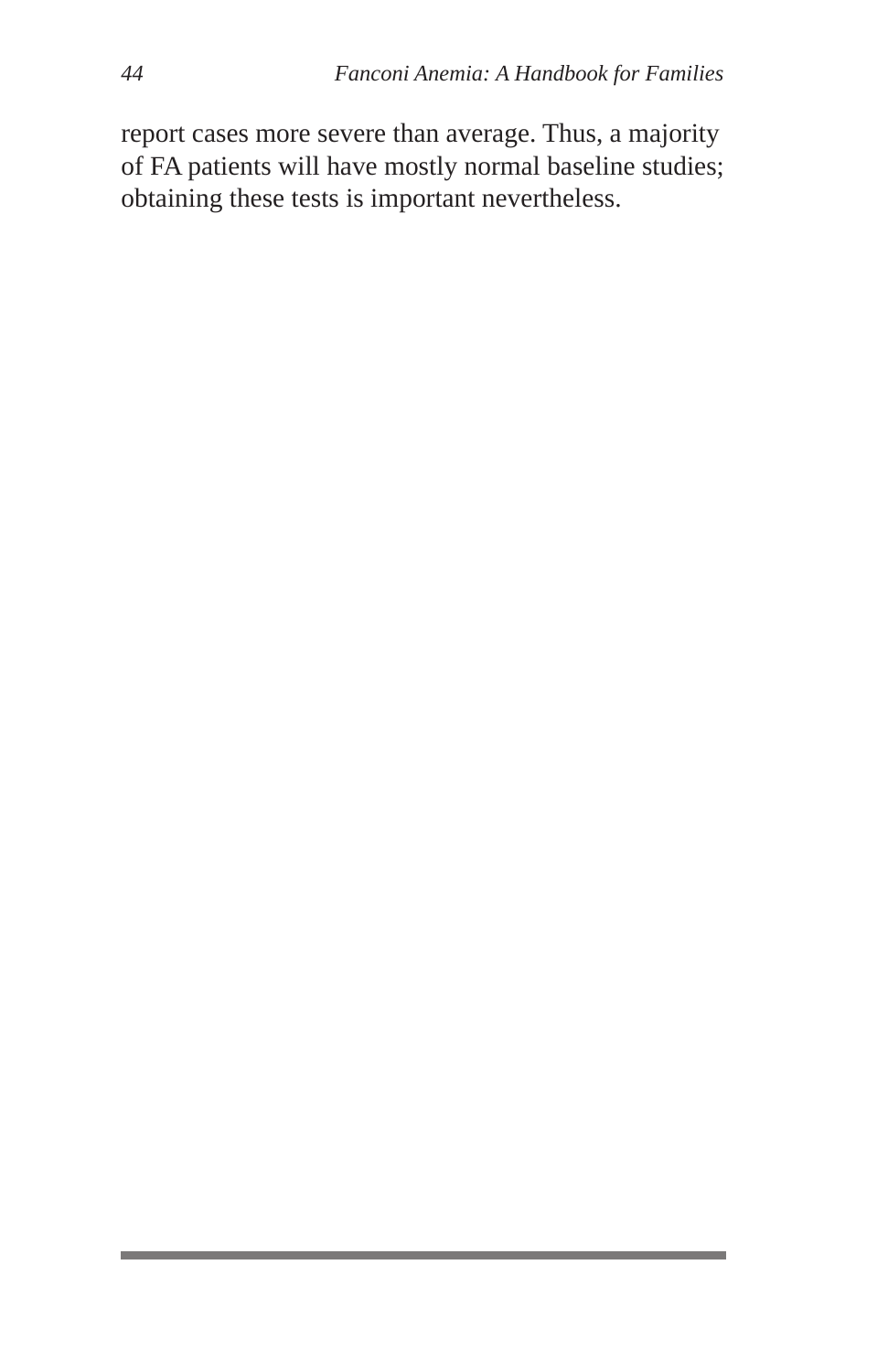# **Appendix B**

# **Fanconi Anemia: Reactions of Families on the Receiving End**

*by Dave and Lynn Frohnmayer Founders, Fanconi Anemia Support Group Editors, FA Family Newsletter*

This disease doesn't occur very often, but, when it does, it strikes real people. They have names, families, hopes, and plans. Fanconi anemia will affect them profoundly and forever. The experience can be devastating.

1. Denial occurs first. It isn't happening; it can't happen. A lethal childhood illness isn't in our plans. If it is not simply a bad dream or a false diagnosis, there is a quick fix. Medicine—prayer—flight (physical or psychological)—in some combination all might cause the disease to go away.

2. You feel shock. Relief to hear a physician say "It's not leukemia!" is replaced by slowly growing knowledge that this diagnosis could be worse. We are persons accustomed routinely to news reports of medical miracles. Diagnosis of childhood illness is nearly equivalent to promise of cure. Then, painfully, you learn that this life-threatening illness is not yet well understood, and that no therapy promises an easy cure.

3. Helplessness accompanies this news. Your fate is in the hands of medical professionals, experts who themselves do not have answers and sometimes do not agree with one another. Your child is alive, but threatened. Where do you turn?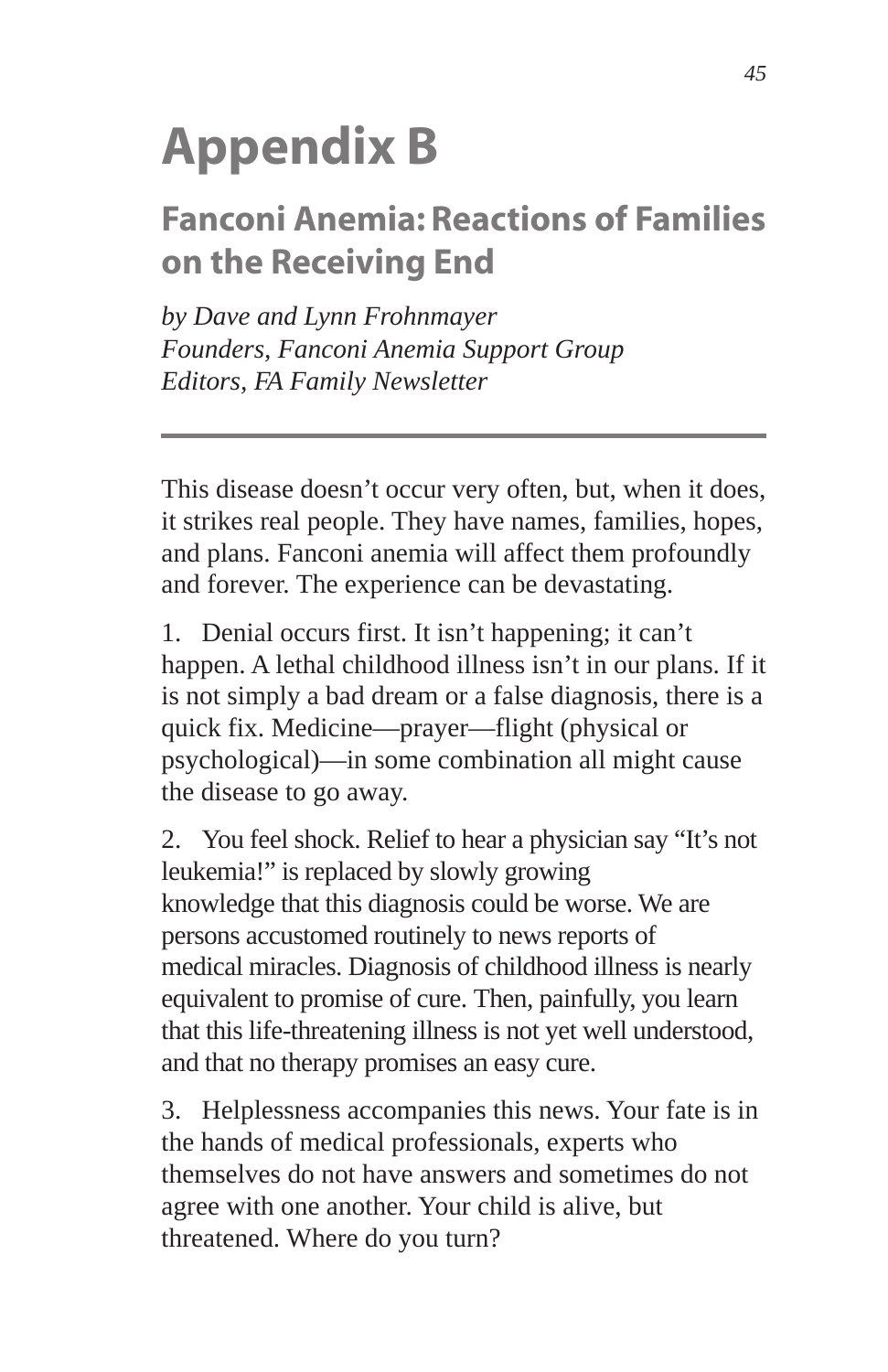4. You probably experience profound anger. You are outraged by the visitation of an undeserved and unanticipated lethal condition. There was no warning, and really—no possibility of one. You had other plans for your life. You still do. How can you be expected to cope?

5. Guilt feelings may be profound, though not always near the surface. You, together with your spouse, unknowingly passed this disease, hidden deeply within your genes, to a blessed innocent child. No matter that it's no one's "fault" and that it cannot routinely be detected by the unsuspecting. The knowledge of genetic responsibility lies deeply in the subconscious, but it can weigh heavily on the soul.

6. Isolation overwhelms almost all FA families. No one you know, usually even experts, has routinely treated (or sometimes even heard of) this orphan disease. No one else exists to share the anguish, the occasional hopes, and the peaks and valleys of crisis after crisis.

Isolation has two other aspects. First, your problems are different in quality and dimension from those of other parents. A friend worries understandably about behavior problems, or frets that her child's grades will not be competitive for entrance to a top college. Your concerns are whether the last platelet count is telling you that the downward spiral has continued, that your child may not live long enough to experience a single year of college. Will there be another birthday, another Christmas? Will health insurance—if there is any—enable you to secure every possible lifeline of hope?

The second aspect is your own potential victimization. You are apart, and people sense it. The wisest of them ask and help, but sometimes even the most sensitive of friends is at a loss for words. You both know it. Without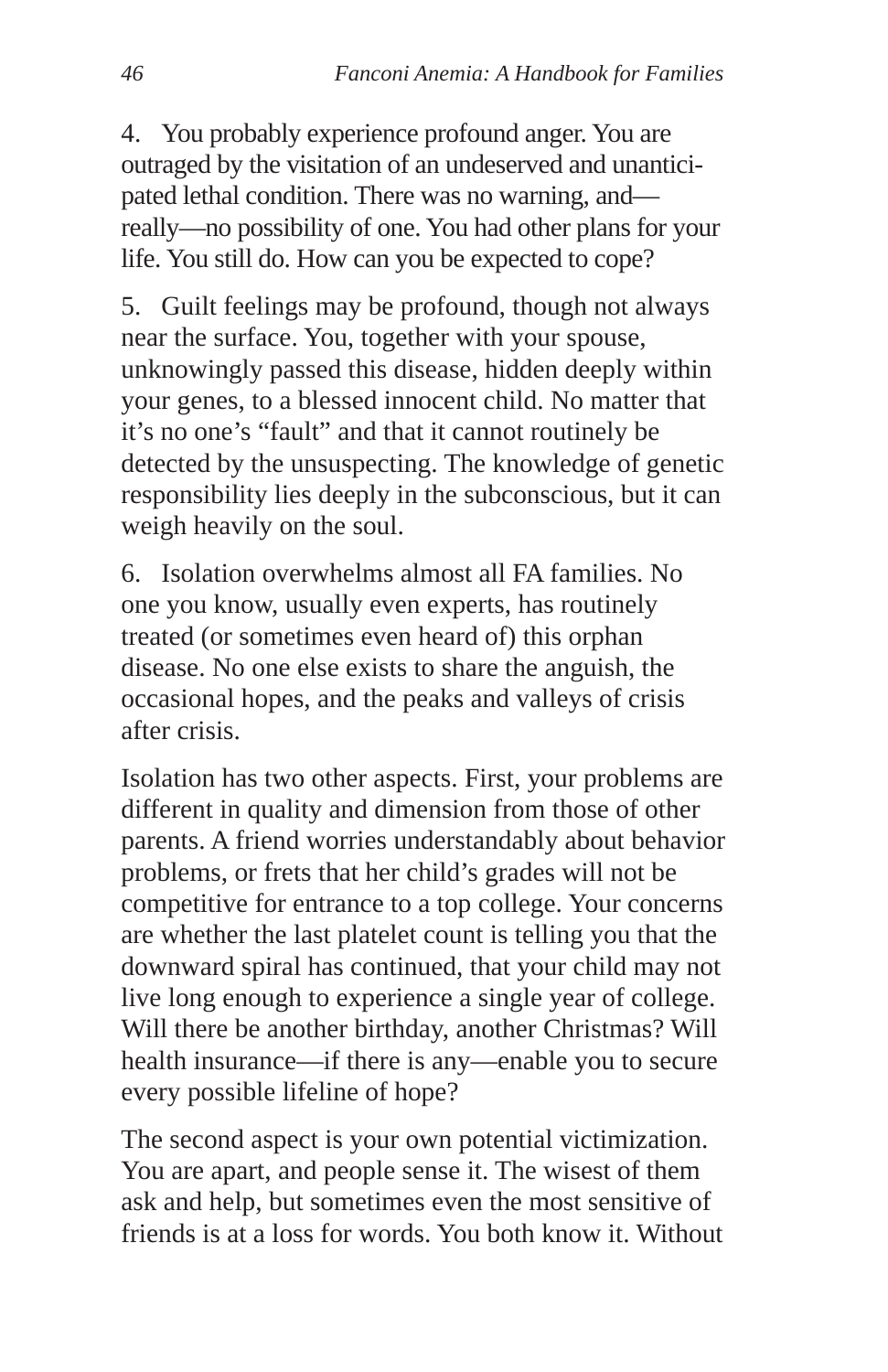meaning for it to happen, it can wrench you from your community roots and family support.

7. Grief and sadness are a continuing part of your life from the start. We would happily trade places with our children because we've had our chance. There is some completeness in our lives, joys, tragedies, and experience of life-fulfillment.

How cruel that a child bright with talent and promise might not possess the genetic constitution to know and learn of this vast and wonderful world; to make the choices that shape life; and to have at least the fleeting moments of mature reflection we have known. Any parent wants to be his child's companion and share the experiences of a child's maturity. It wrenches. "You cry for them, and you cry for yourself," one FA parent remarked.

But there are helpful ways to cope.

1. Take things one day at a time and one step at a time. One blood count does not necessarily tell a disastrous story. Counts can ebb and flow, sometimes unpredictably.

This disease runs a course, usually a long course (and the more FA is studied, the longer it seems to be). Plan tasks to deal with this illness in small, manageable doses. Do not project tomorrow into today.

2. Fight back. This is the strongest, most helpful attitude and reaction we can advise. Do not yourself become a "victim," even though forces pushing you in that direction seem irresistible.

Ongoing research should lead to a greater understanding of the mechanisms of this disease and to possible therapies. Bone marrow outcomes are improving for all patients. Gene therapy holds hope for the future.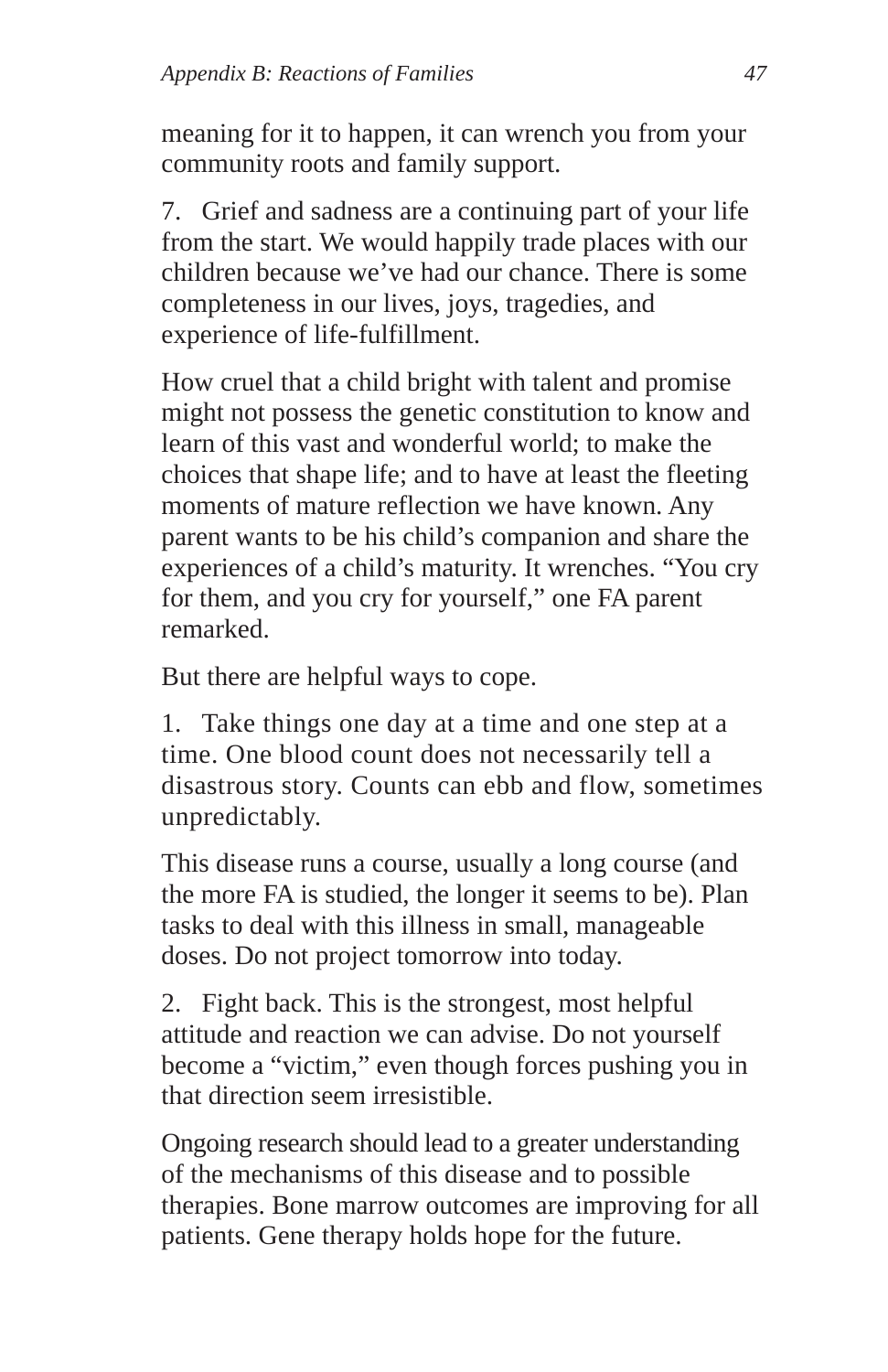Raising funds to promote research is a positive way to fight back. You can also fight back by learning more.

Increased knowledge helps you to become a strong advocate for the needs of your child.

3. Do not accept the blame or guilt. Every person carries lethal genes. This disease was not predictable, and neither parent is at fault. Marriages have been needlessly damaged because of self-blame or spousal blame.

4. Work with and talk to other FA families. This network, more than anything, can break down isolation and help relieve grief.

5. Retain optimism. Children do this better than adults. Remember that these conditions are hard on all family members, not just those who are ill. Stress and depression can be contagious; the family needs to concentrate on the positives. Set up occasions that reinforce normal family life. To the extent that it's medically advisable, treat your child as a normal child who is capable of enjoying a wide range of activities. Enjoy each and every day to the fullest.

Live with the knowledge that the future is uncertain, but still might be happy. A healthy 12-year-old brother of two FA sisters told his parents: "The girls are doing fine, now. They are enjoying this time. You need to enjoy it, too. Don't ruin the good time by being depressed and fearful about the future. It's not here yet, and you don't know for sure what it will hold."

It's good advice. We try to live by it.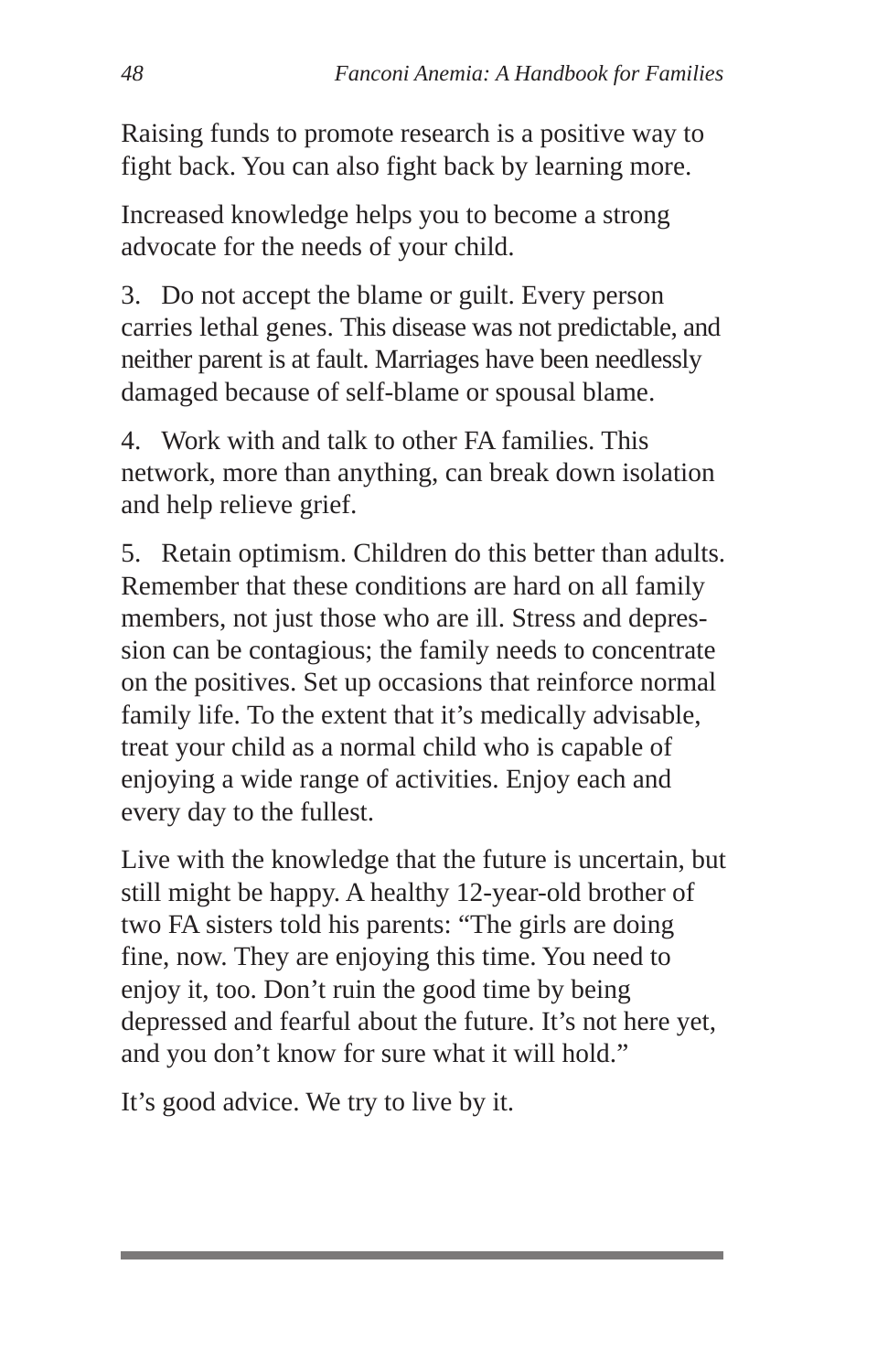# **Appendix C**

## **The Physician's Role: A Mother's Perspective**

*Lynn Frohnmayer, MSW Co-founder, Fanconi Anemia Reserach Fund*

## **The Physician's Role**

A patient's physician is not expected to "treat" the emotional distress of the grieving parents or spouse, although it may be appropriate for the physician to refer the parents or spouse to a support group, grief counselor or other appropriate professional. The power of the patient's physician to affect the emotional state of the caregivers is nonetheless enormous. The physician can play a crucial role in helping the family move from the depths of despair, anger and self-blame into understanding the disease, making and participating in a treatment plan, and maintaining hope.

#### **How Physicians Can Help**

#### **Physician Characteristics Which Help**

Very few pediatricians or family doctors, and not all hematologists, have had prior experience in treating FA patients. The treating physician needs to be willing to learn, eager to explore current literature and seek out information from experts, and able to invest the time to learn of new therapeutic approaches. It is also helpful if he or she is a caring, warm individual, concerned about the welfare of this patient and the stress the family is experiencing.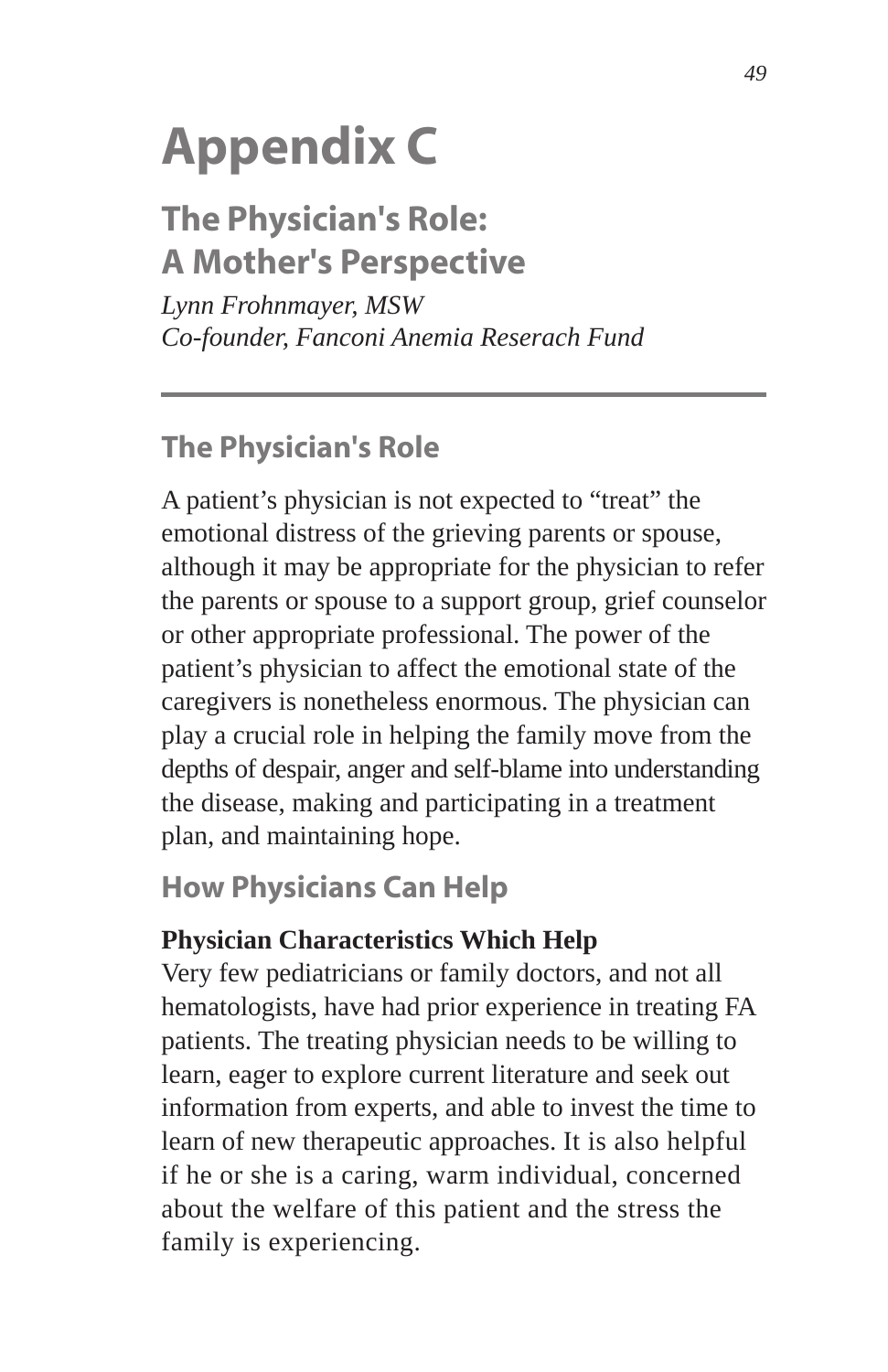Treating physicians must be good at both explaining and listening. They must communicate in a language the family will understand. Physicians need to listen to fears and concerns, and answer questions in understandable terms. It is all right for doctors to admit they don't know all the answers, but they will try to find out.

#### **Maintaining Hope**

The treating physician must be honest, straightforward, and frank in discussing the diagnosis of Fanconi anemia. The family needs to know that this is a very serious, life-threatening disorder. False reassurances are not helpful. At the same time, doctors should encourage families to be hopeful. The literature on Fanconi anemia and the dire statistics presented reflect past treatment approaches. Statistics do not include the possibility that bone marrow transplant outcomes will improve, that new methods of gene therapy could change life expectancies, and that future discoveries could improve overall survival rates. Families need to know that scientific discovery concerning this rare disorder has progressed at a very rapid pace over the past few years and that many laboratories are actively pursuing new, hopeful approaches. When appropriate, they need to know that new discoveries could greatly improve the prognosis for their child or spouse.

Depressed parents (and FA parents have reason to be depressed) must work harder than most to be great parents. They can unwittingly create an atmosphere of sadness and worry which permeates every day. As a result, the time a patient has may not be quality time at all. By emphasizing progress and helping to instill hope, physicians can greatly assist in improving the patient's quality of life.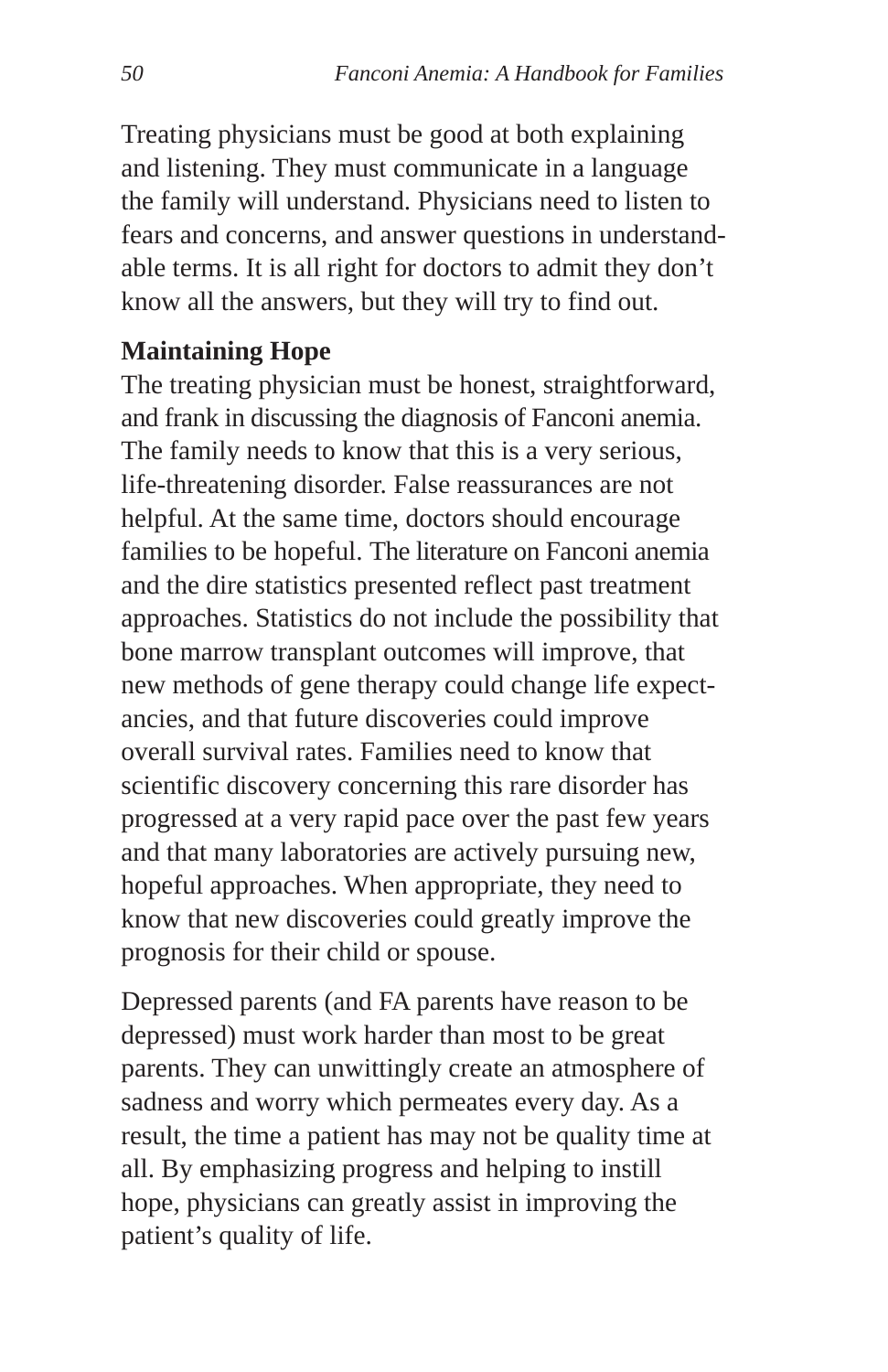#### **Entering into a Partnership with Families**

Family members should be encouraged to educate themselves about this disorder and to play an active role in the treatment plan. Becoming a part of the decisionmaking process enables many to cope with the anxiety, depression, and loss of control they are experiencing. The relationship between physician and family should be one of mutual respect, shared information, and joint decision-making. Caretakers know the patient well, are aware of subtle or abrupt changes in the patient's condition, and can be an invaluable source of information.

Family members may need permission to voice their concerns or disagreements. Some are intimidated by medical authority, or fear appearing foolish by asking inappropriate questions. But parents or spouses must live with the result of any medical intervention, so they must understand and agree with decisions. Usually decisions are not clear-cut. Outcomes are unknown and risks are enormous. Parents must believe that the most appropriate decisions were made, given what was known at the time. When parents are ill-informed and have never voiced their questions or concerns, they may forever feel guilty if the outcome is not good.

#### **Being Responsive to Patient Needs**

A doctor's responsiveness and empathy with the patient helps foster a good relationship with other family members. When the physician is warm, caring and concerned about the patient, parents feel positively towards that provider. Whether the patient's immediate concerns are about pain, nausea, fear, or side effects of treatment, these concerns need to be addressed in a caring manner. Parents are terrified that their child will experience unmanageable pain. It is this writer's belief that a great deal of pain can be eliminated when pain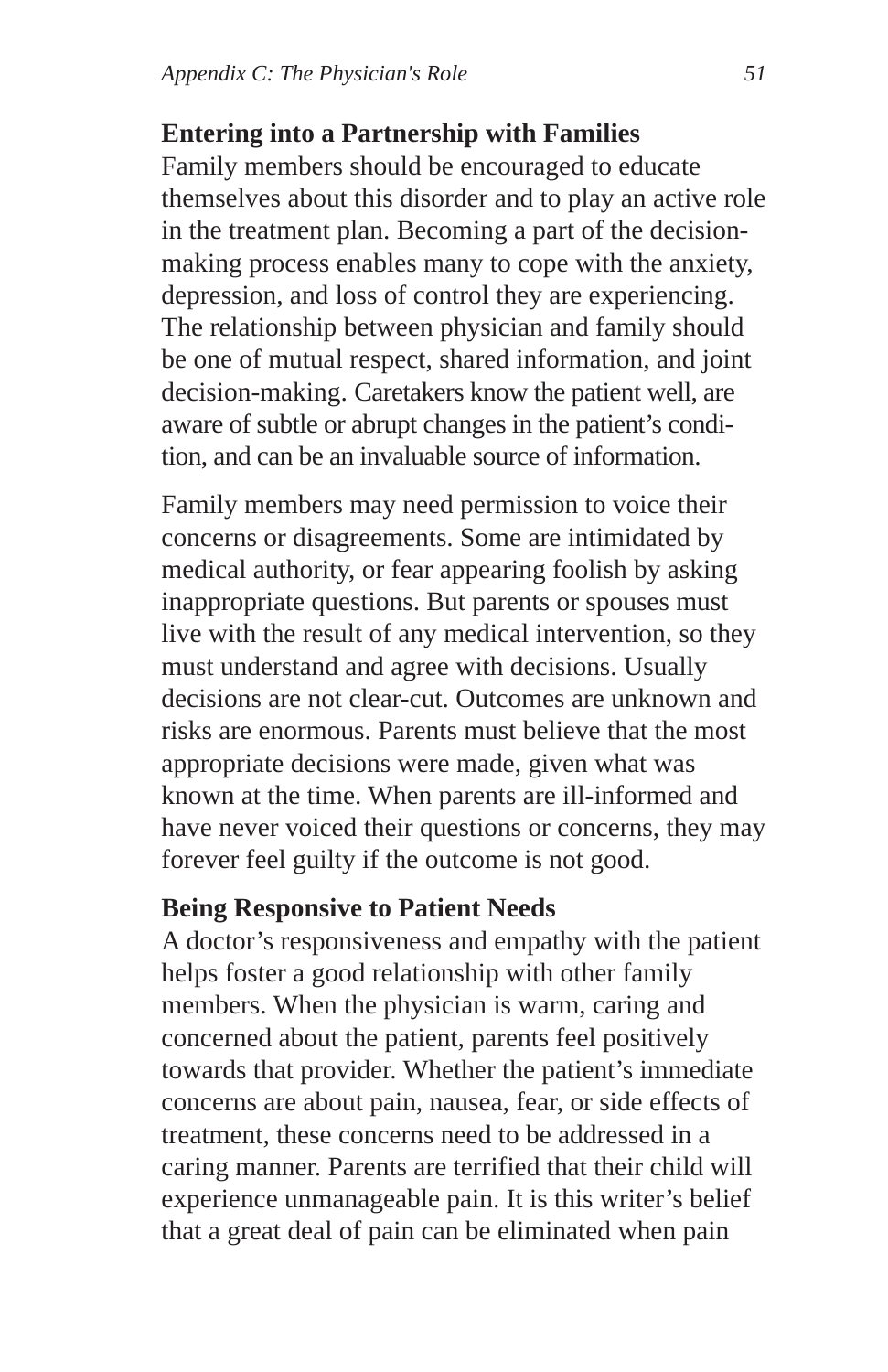management is a priority. Bone marrow aspirations and biopsies can be performed under very short-term, total anesthesia, leaving the patient with a painless experience. Bone marrow transplant centers have done this routinely for years. But outpatient clinics, aware of the importance of this issue, can offer the same service. Even though total anesthesia is more costly, and the assistance of an anesthesiologist is mandatory, the children who must experience these procedures on a regular basis should not have to endure unnecessary pain. On very rare occasions, a patient's clinical status makes total anesthesia unusually risky. However, in almost every case in which patients are not provided with total anesthesia, it is because it is not suggested or offered.

**Communicating Diagnostic Results in a Timely Way** Much of the distress family members experience occurs while waiting for the results of tests. From a simple CBC to a full-body CAT scan or MRI, parents or spouses wait with excruciating anxiety for results which may tell them if their loved one is doomed to die soon or has dodged a terrible diagnosis. For many, the waiting process is more painful than dealing with the results. Once you know the extent of the problem, you can begin to deal with it. The treating physician should make sure that family members get crucial information as soon as possible. If the news is catastrophic, it is important that the patient's primary doctor deliver the bad news if at all feasible.

#### **Encourage Normalcy While Remaining Alert to Unusual Symptoms**

When appropriate and within prudent medical guidelines, physicians should encourage patients to live as normally as possible. Sometimes it is necessary to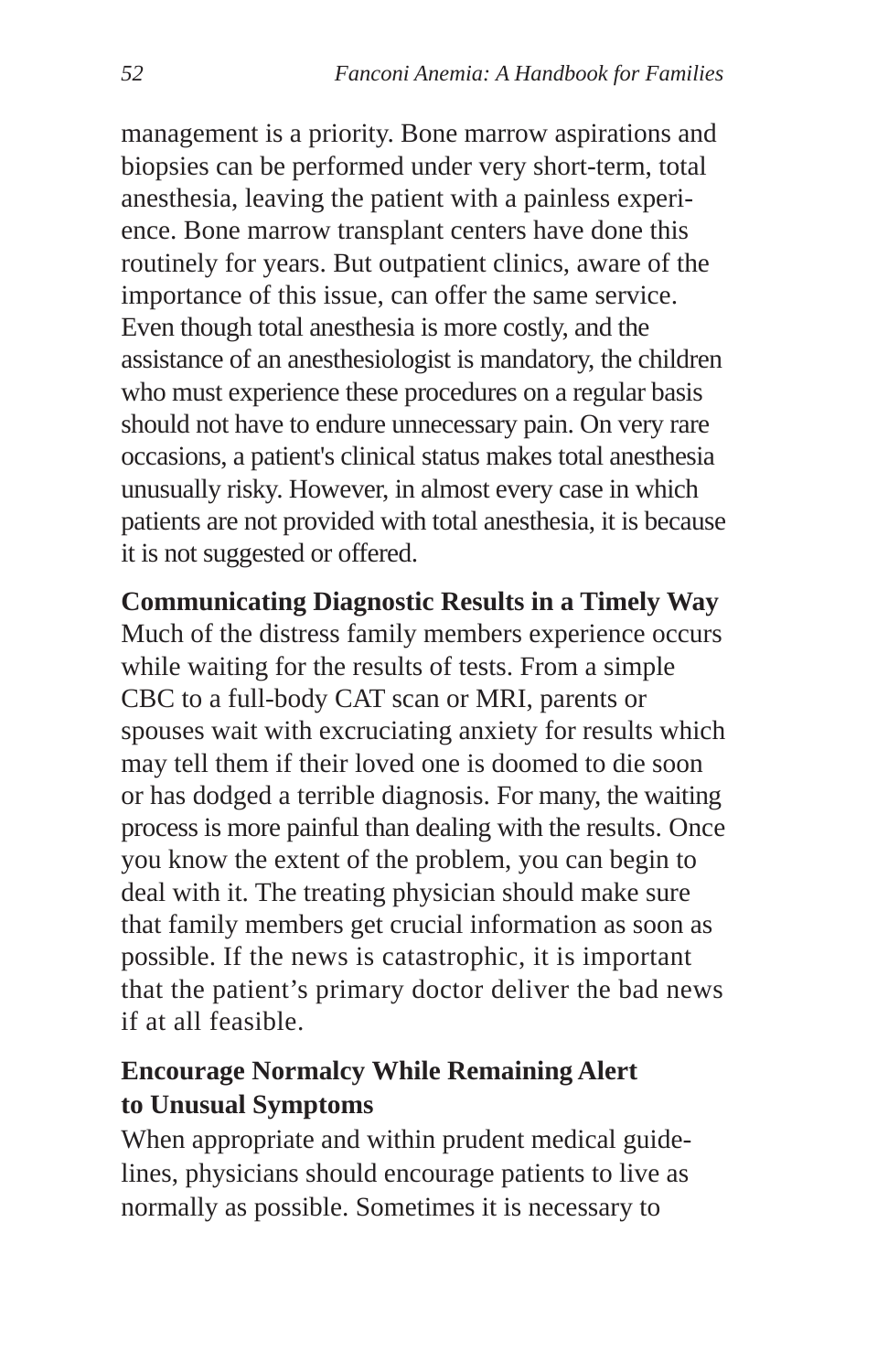curtail physical activity, but simple measures such as a protective helmet might make normal activities possible. Consideration should always be given to maximizing the quality of a patient's life.

On the other hand, physicians need to be alert to a wide variety of symptoms which seem unusual, and should be more aggressive in pursuing a diagnosis. For example, physicians should inform patients and their families of changes which might suggest a malignancy, and work together to monitor a patient's clinical status.

#### **Being "There" for a Family When a Patient's Condition Worsens**

When a patient's condition worsens suddenly or when he or she approaches death, a physician should not suddenly withdraw from the family. Many families believe this occurs regularly, and suspect that doctors need to protect themselves from the family's emotional response and their own feelings of grief. But families desperately need support at this time, and are deeply appreciative when physicians are able to empathize with them during the hardest times.

#### **Attitudes and Behaviors Which Do Not Help**

Family members are well aware of physicians' behaviors which have not been helpful to them. The doctor who knows little or nothing about Fanconi anemia and has no time to become informed is not helpful. Doctors who appear cold, distant, and unsympathetic do not gain the family's confidence. Physicians who speak in complicated medical terms, have little time to answer questions, are rushed or impatient, deal with families in a condescending way, or do not consider the family's input are not appreciated.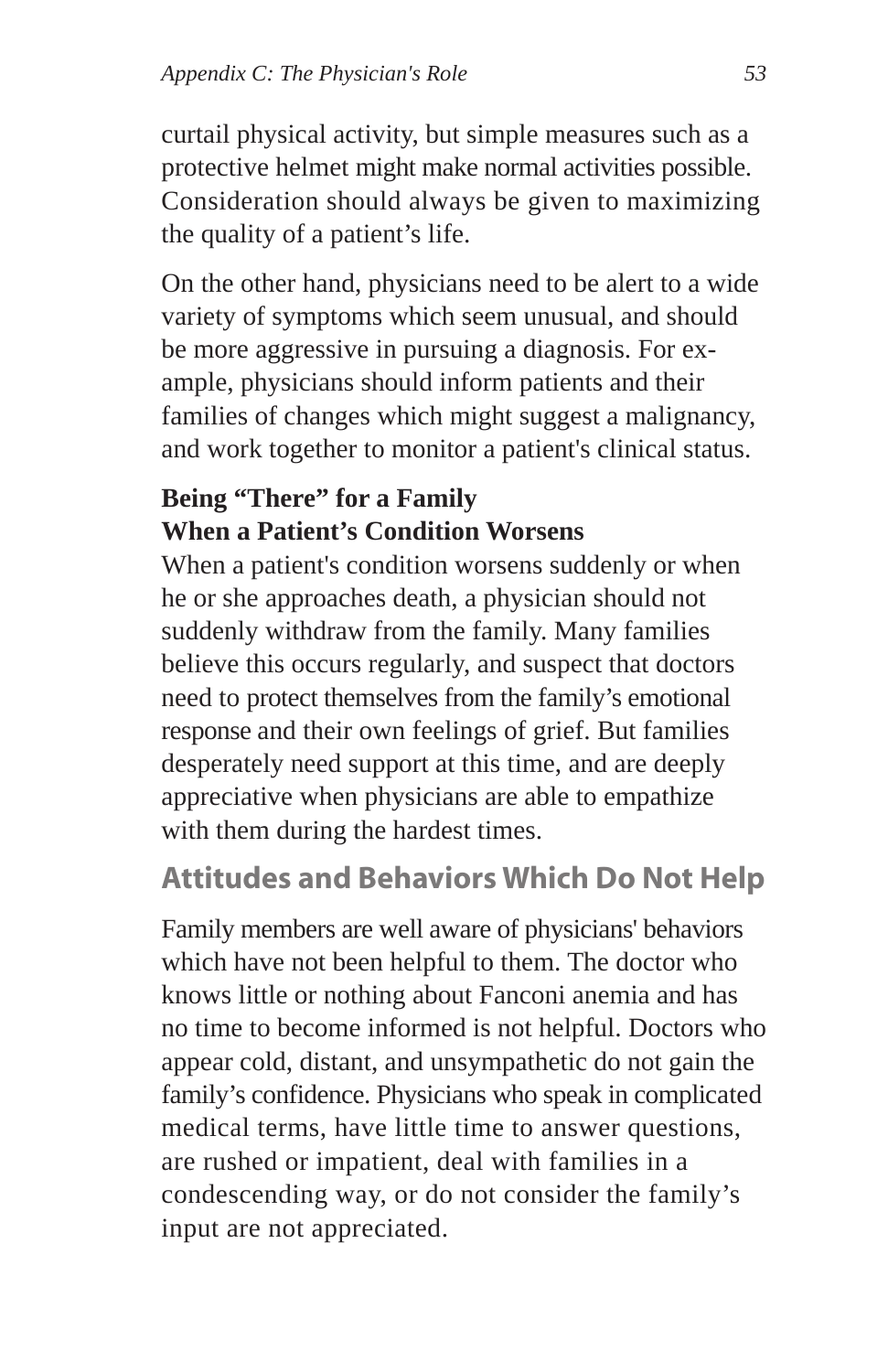Many parents tell stories of doctors who informed them that their child would probably die within a specific period of time or before reaching a certain age. These comments have devastated parents and have frequently proven to be untrue. Too much is unknown about how any one individual will progress. The positive impact of future therapies is obviously unknown and cannot be addressed in the medical literature available today.

Doctors who are noticeably missing when bad diagnostic news is delivered or who never come to see a dying patient bring additional pain to a grieving family.

The physician with endless time to research an orphan disease and provide ideal patient care may be difficult to find in these times of work overload, HMOs, and pressures from other patients equally in need of quality care. But having dealt with this illness for fifteen years, this writer has experienced enormous variance from one physician to another in terms of ability to work with families burdened with a life-threatening, chronic illness. It behooves families to try to locate physicians who can best meet the patient's physical and emotional needs. It behooves physicians to become more aware of and responsive to the needs of this unique group of families.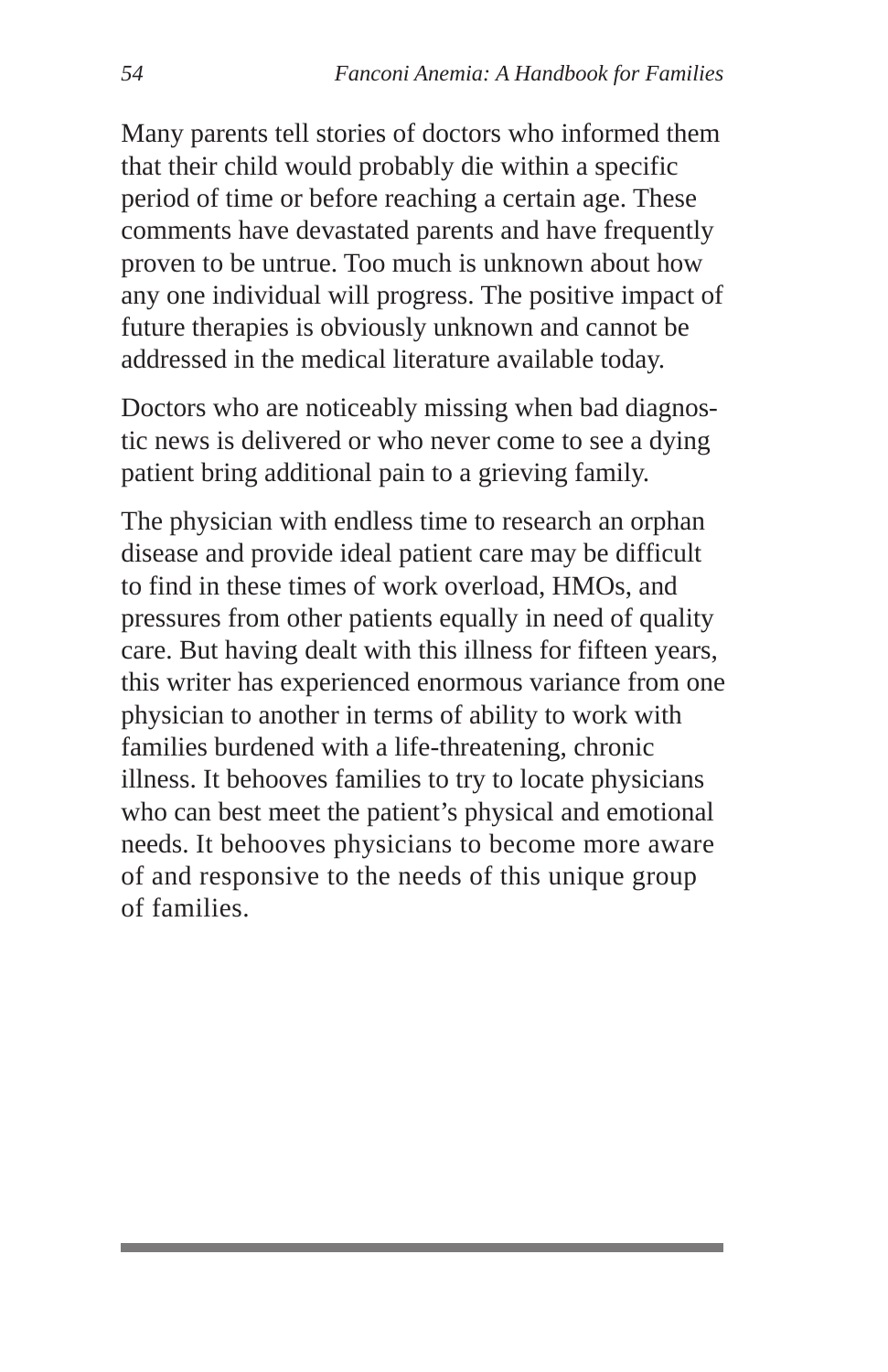# **Appendix D**

## **Toxic Chemicals to Avoid**

*by Joyce L. Owen, PhD Director Emeritus Fanconi Anemia Research Fund, Inc. Eugene, Oregon*

Many parents have asked for information about toxic chemicals which FA children should avoid, because of their susceptibility to chromosome breakage and leukemia and other cancers. Here are some suggestions:

#### **Tobacco smoke**

This contains many carcinogenic (cancer-causing) chemicals, including benzene, formaldehyde, heavy metals, radioactive particles, benzpyrenes, and free radicals. Secondhand smoke increases cancer risk significantly, even in people not affected with FA. Of particular interest to FA families, tobacco smoke increases the incidence of leukemia, a cancer especially prevalent in those with FA. *Do not let anyone smoke in your home or around your child.*

#### **Organic solvents**

These include paint thinner, paint remover, gasoline, benzene, wood preservatives (for instance, pentachlorophenol), and cleaning solvents. *They are absorbed through the skin as well as through the lungs.* Many are highly carcinogenic.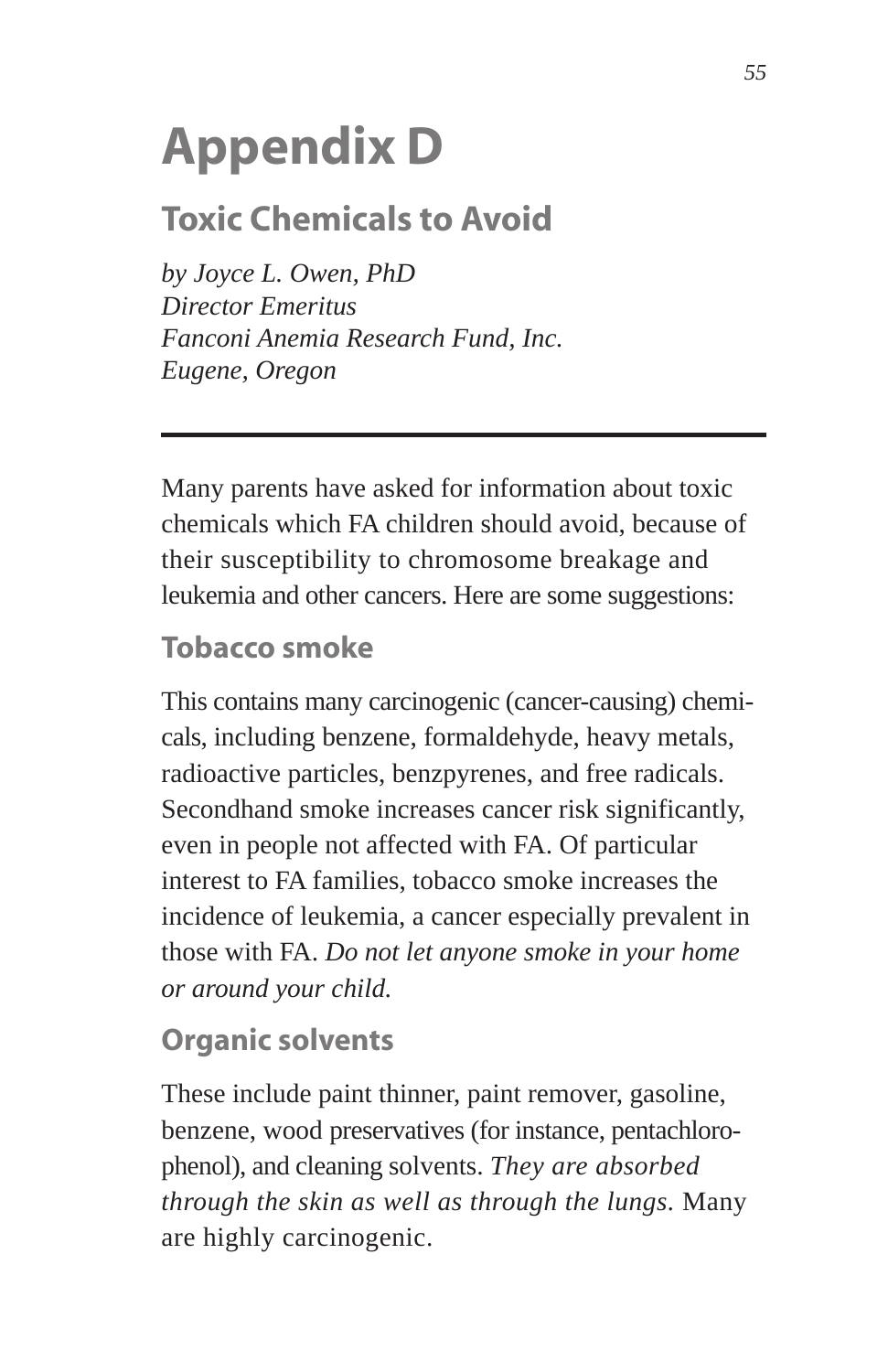## **Herbicides (weed killers), pesticides (bug killers) and other killers**

These are highly toxic; some are carcinogenic, and many are contaminated with small amounts of far more deadly and carcinogenic chemicals (like dioxins). Don't let your child play in an area that has recently been treated (home, field, lawn).

## **Formaldehyde**

Present in tobacco smoke, new foam insulation, new particleboard. Present in any new construction. Especially dangerous in new mobile homes or tightly sealed buildings. Carpets manufactured in the United States no longer contain formaldehyde.

## **Gasoline**

Contains benzene, and is one of the major sources of exposure to benzene by the general public (tobacco smoke is the other major source). Elevated levels of benzene were found in the blood of children who were in the family car when it was being filled with gasoline. Try to fill your tank when your child is not present. If your child is in the car, be sure to close the windows while the tank is being filled. *Never let your child handle gasoline.*

### **Fumes of all kinds**

Fumes from automobiles, lawn mowers, boats, snowmobiles, or any gas or oil burning engine are toxic. Burning of almost any organic material (gas, oil, leaves, wood, plastic) produces carcinogens which are easily absorbed by the body.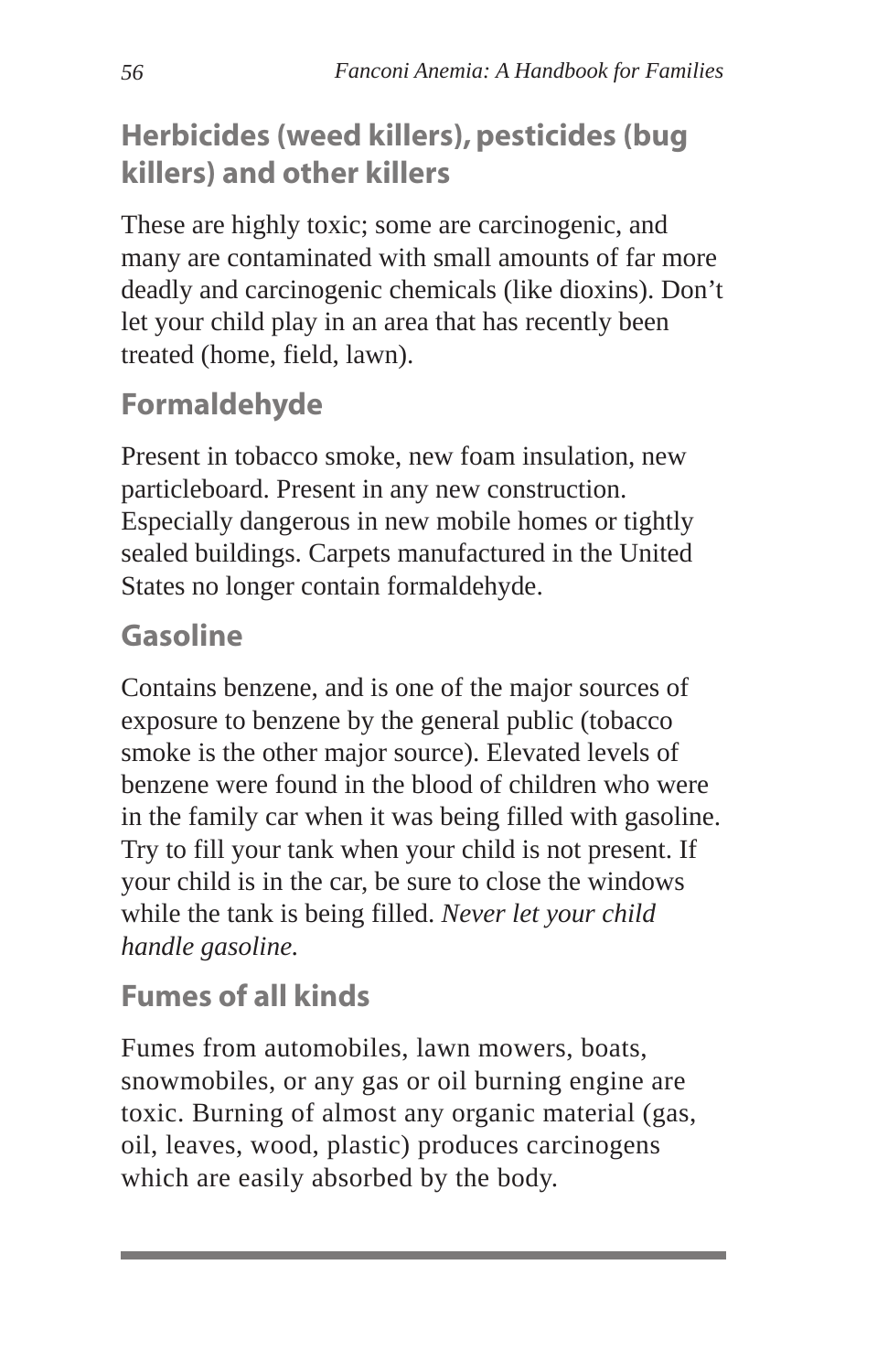# **Appendix E**

## **Cells, Chromosomes and Genes**

The human body contains more than 100 trillion cells. Each cell (except the red blood cell) contains the entire human genome—that is, all the genetic information necessary to build a human being. This information is "encoded" in the DNA.

Inside the cell's nucleus, six feet (if unraveled) of DNA are tightly twisted and packed into 23 pairs of chromosomes (one chromosome in each pair comes from each parent).

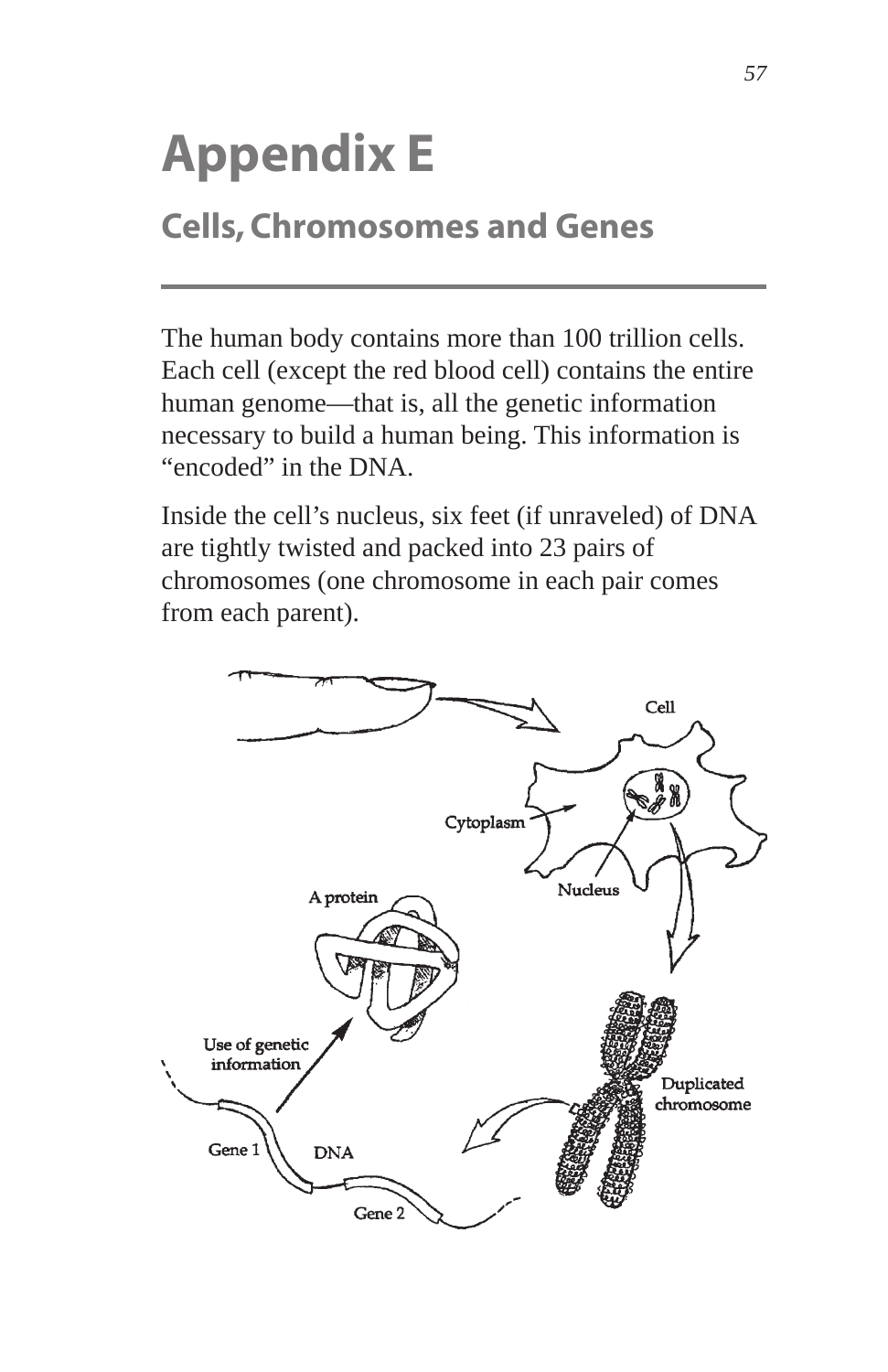The 46 human chromosomes are estimated to contain about 100,000 individual genes (current estimates are between 130,000 and 142,000) that determine each person's special inherited characteristics.

Each gene is a segment of double-stranded DNA that holds the information for making a specific molecule, usually a protein. This information (or code) lies in varying sequences of vast numbers of pairs of the four chemical bases that make up the DNA. A change in the sequence (a mutation) or missing sequences of these bases may result in an altered protein that does not work properly, or in failure to produce that protein.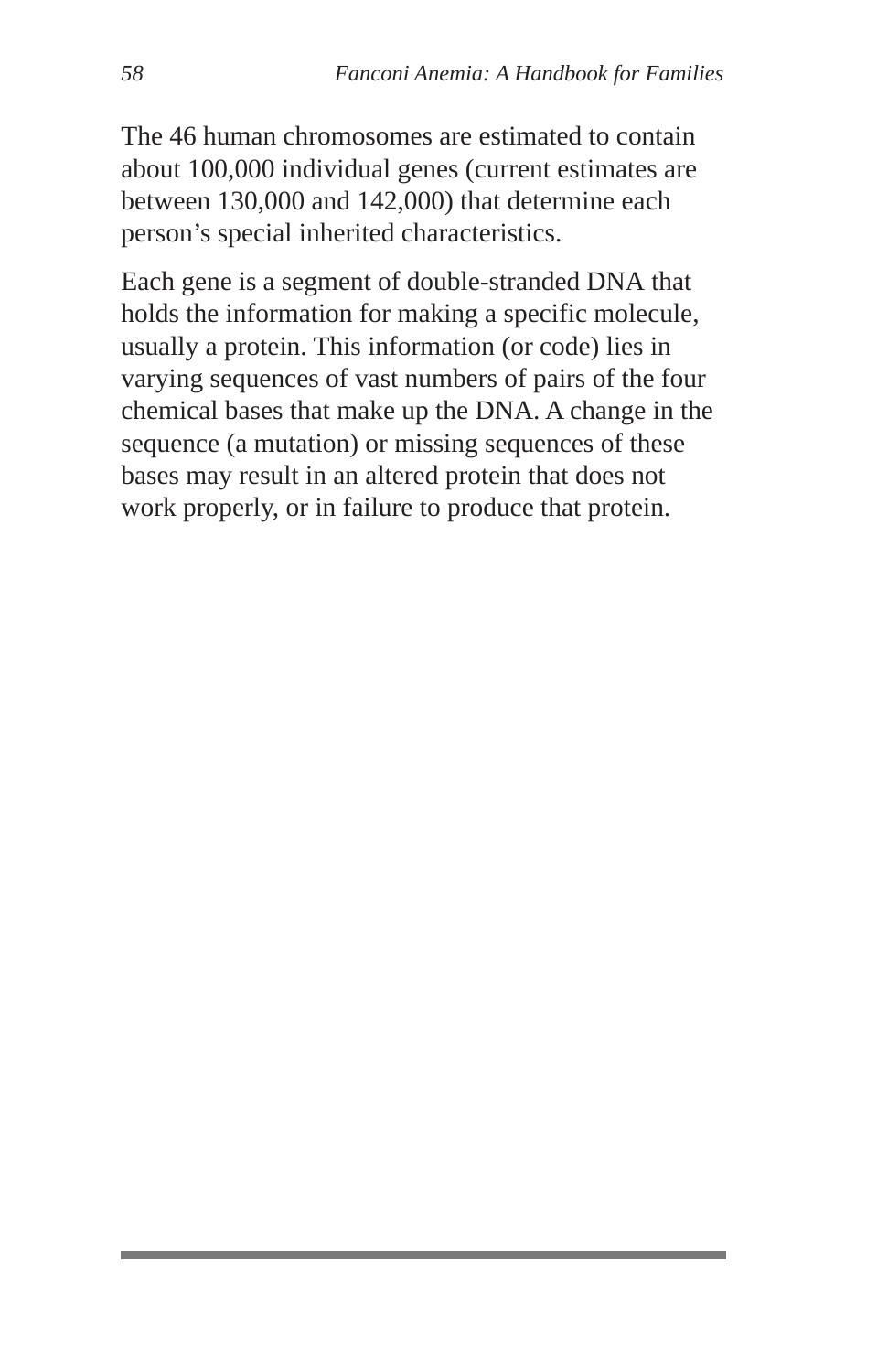# **Appendix F**

# **Basic Information on Autosomal Recessive Inheritance**

*by Sandra Grilliot, MS*

#### *[This article is excerpted, with our thanks, from the Spring, 1991 issue of TEXGENE.]*

How hard it is to answer a parent's bewildered cry of "but there's no history of it on either side of our families" when a child is diagnosed with a genetic disorder. The sporadic inheritance of most chromosomal anomalies and multifactorial conditions is quickly understood, if not liked, by most parents. But the "hidden gene" concept behind autosomal recessive conditions is less clear to the public. Frequently, parents learn the autosomal recessive risk that affects their family, but are not aware of how this risk was derived. Here, then, is a brief primer of autosomal recessive inheritance.

To begin with the basics, the genes are the individual functional units of heredity. Each chromosome is made up of thousands of genes. The two can be thought of together, the genes like beads on a string which form a chromosome. Chromosomes come in pairs and each person has 23 pairs, one member of each pair coming from each parent. The two chromosomes in the pair look very much alike and are formed so that for every gene on one member of the chromosome pair, there is a gene that does the same job on the other chromosome of that pair. Therefore, we have two genes that function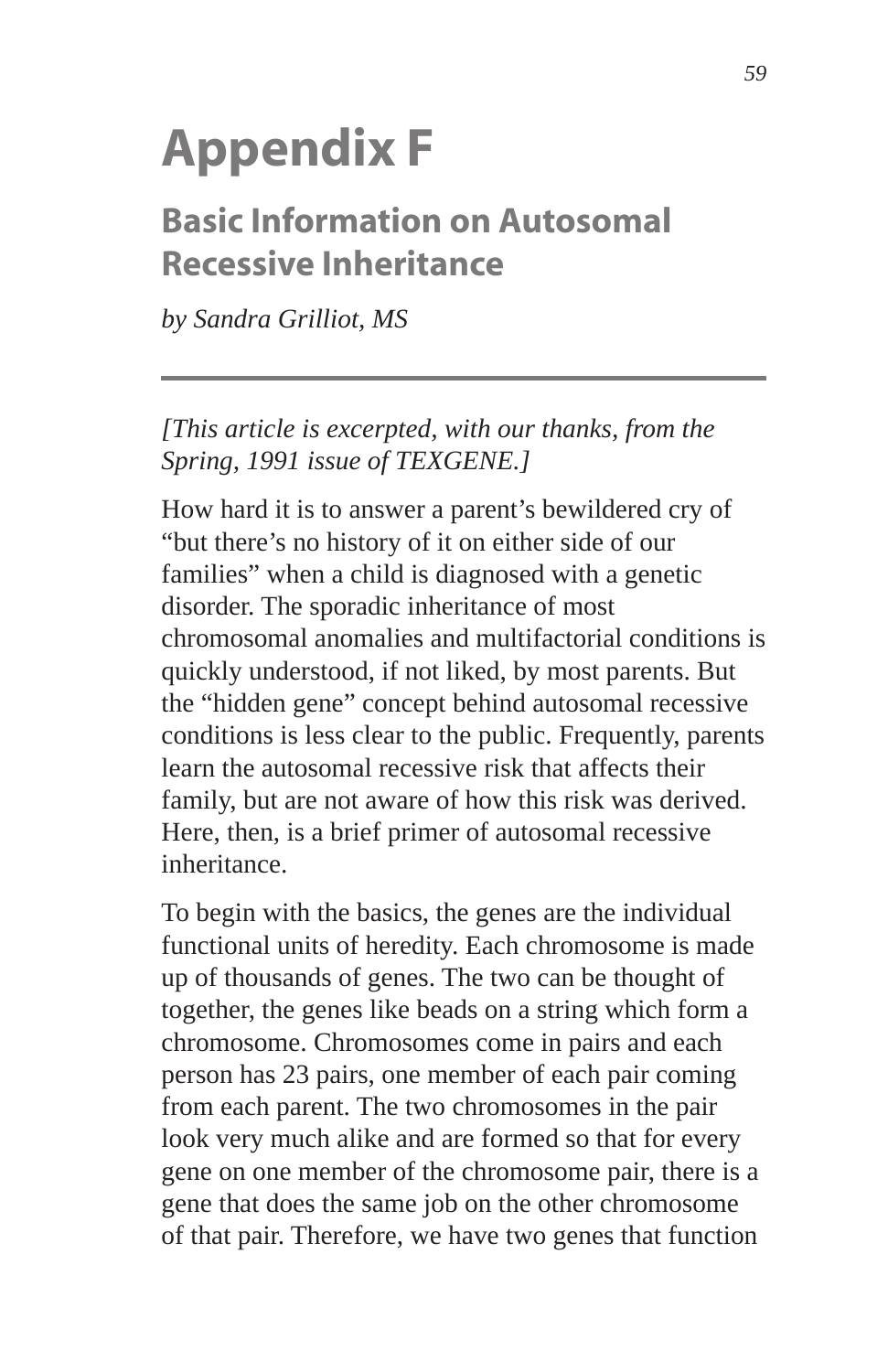together to provide each bit of genetic information. While each of the two genes provides information for the same job, they provide it in different ways. This is the subtle variation that keeps us all a little different from each other even though each of our bodies works in basically the same way.

It is estimated that 50,000 - 100,000 genes make up the 46 chromosomes. Biostatisticians have calculated that among these 100,000 working genes, everyone has 5 - 8 genes which are "non-working", that is, they do not properly relay the information on how to do their job. Fortunately, since we have inherited two genes for almost every job, if one does not work correctly, the other one can often compensate and still get the job done. We call a person who has one working and one non-working gene making up any particular pair a "carrier" for that non-working gene. Because this person's working gene compensates and gets the job done, this person has no health problems related to the non-working gene. But a carrier does need to be aware of his or her status because of the implications it could have for his or her offspring.

If two carriers decide to have a child together, they could each pass on their copy of the non-working gene to the child. This child then does not have a working gene to compensate for the non-working one. Therefore the body has no working gene to do whatever job that gene pair controlled. That job then is not performed properly and a disease state results in the child. Genetic diseases inherited in this autosomal recessive fashion include Tay-Sachs disease, sickle cell anemia, PKU, and cystic fibrosis.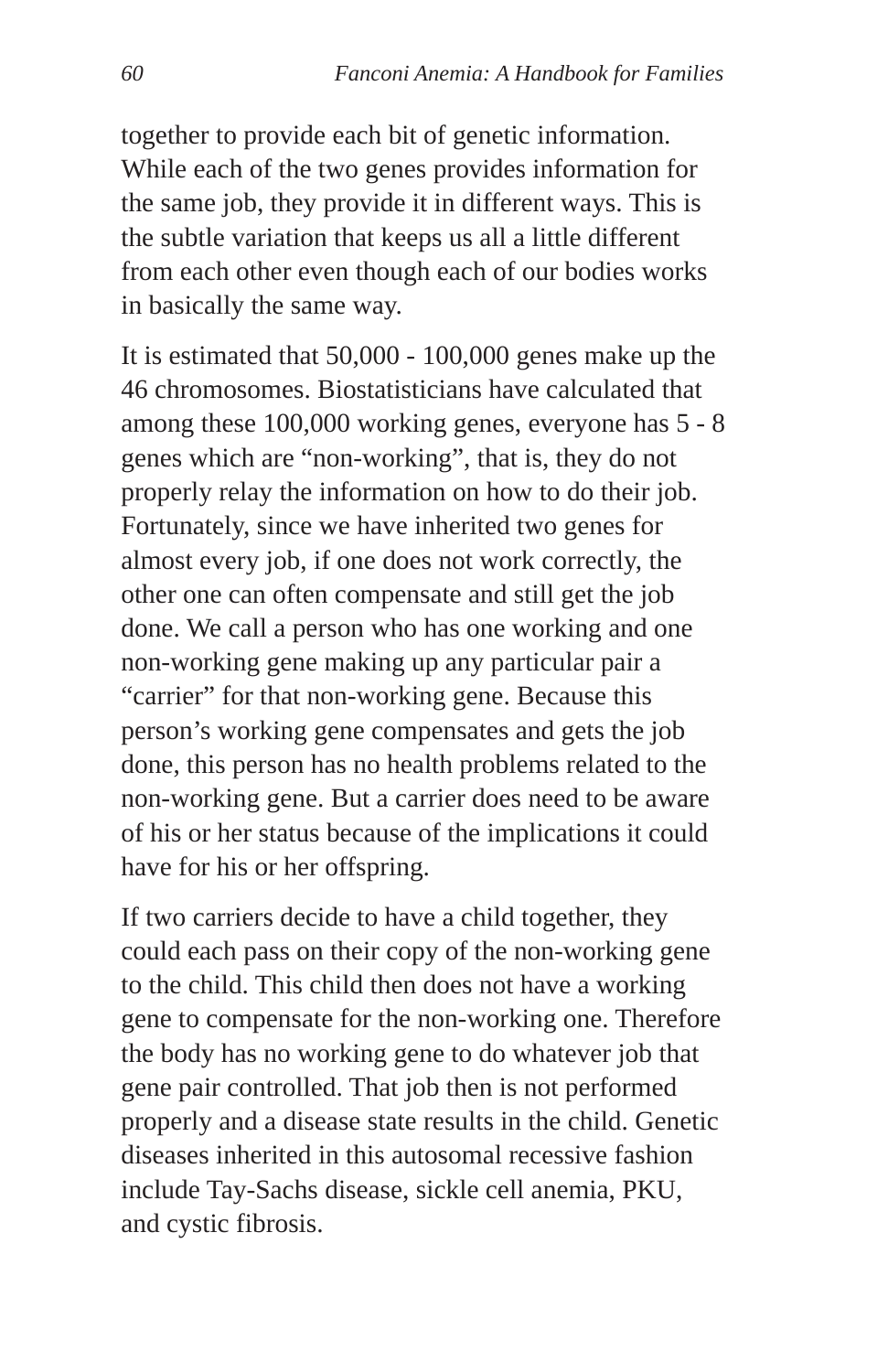For a couple who each carries a recessive gene, there is a 25 percent (one in four) chance with each pregnancy that the child will inherit the recessive gene from each parent and have the disease. There also then is a 75 percent (three in four) chance with each pregnancy that the child will inherit at least one working gene and so not have the disease.

Autosomal recessive diseases can occur only if both parents carry the same non-working gene. If one parent is a carrier for a non-working gene, but the other parent carries two working genes for the same job, then their offspring are not at risk for the disease since they will always inherit at least one working gene.

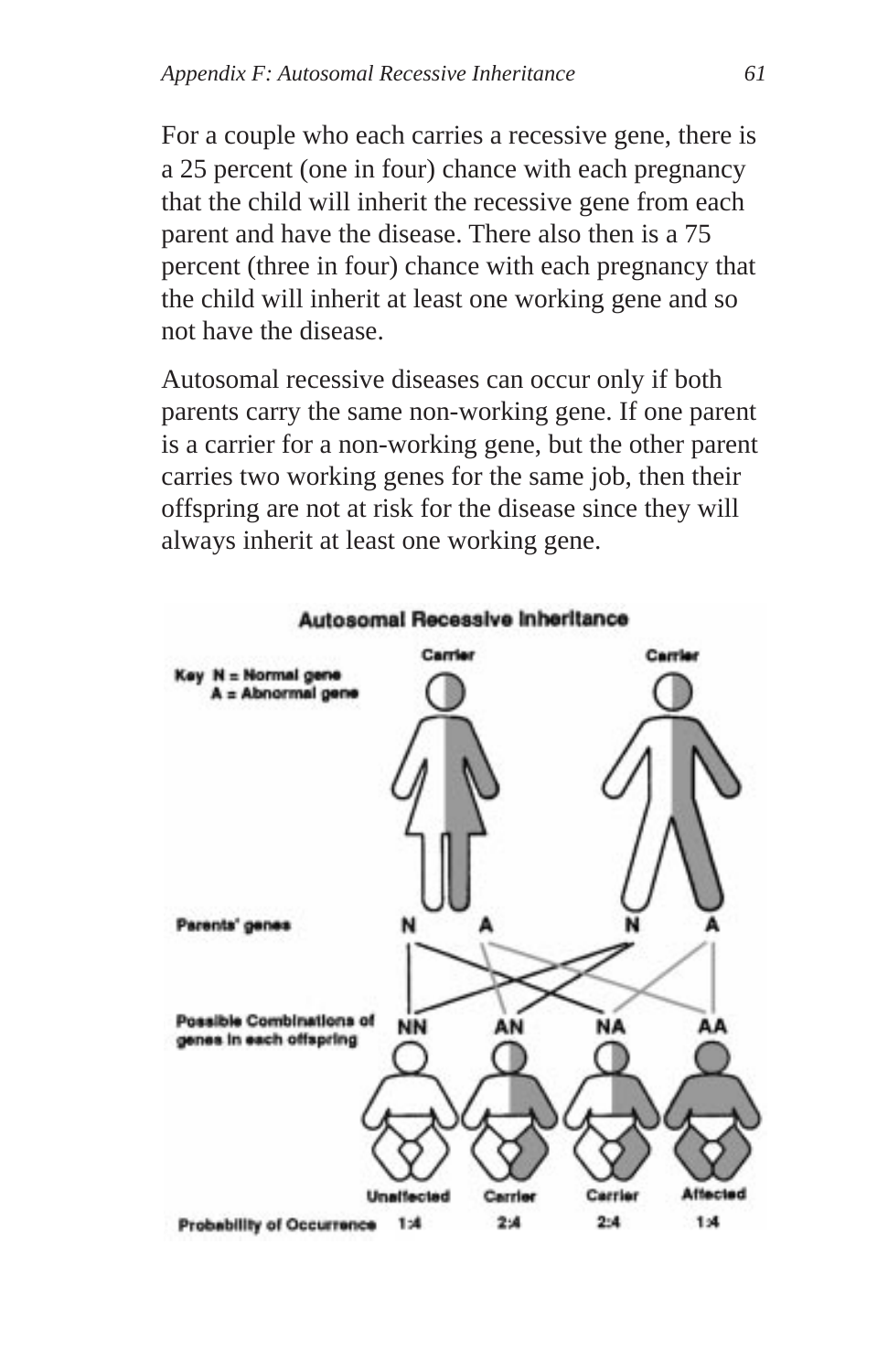The availability of prenatal diagnosis for a carrier couple depends on the disorder involved. Some conditions are not prenatally detectable at this time. Others may be detected either by looking directly for the gene (as in DNA testing for cystic fibrosis) or by looking to see if the gene's job is being done properly by looking for the gene's products (as in biochemical analysis to see if babies at risk for Tay-Sachs disease are making enough Hex A).

There are other prenatal counseling points to which couples should be alerted. First, certain disorders may be diagnosed by certain techniques at certain stages of pregnancy and this may determine the appropriate testing. For instance, if a condition is diagnosed by biochemical analysis of amniotic fluid obtained at 16 weeks gestation then CVS at 10 weeks gestation may not be the test of choice. Second, prenatal diagnosis is usually offered only for the diseases for which a couple is known to be at risk. Most labs do not routinely run tests for specific recessive disorders unless notified in advance that both parents are documented carriers of the non-working gene and are requesting the testing. Therefore, no series of prenatal tests can look for all potential genetic disorders. Finally, the most important point, of course, is that the decision to pursue prenatal diagnosis must be made by each individual couple based upon their own values and beliefs.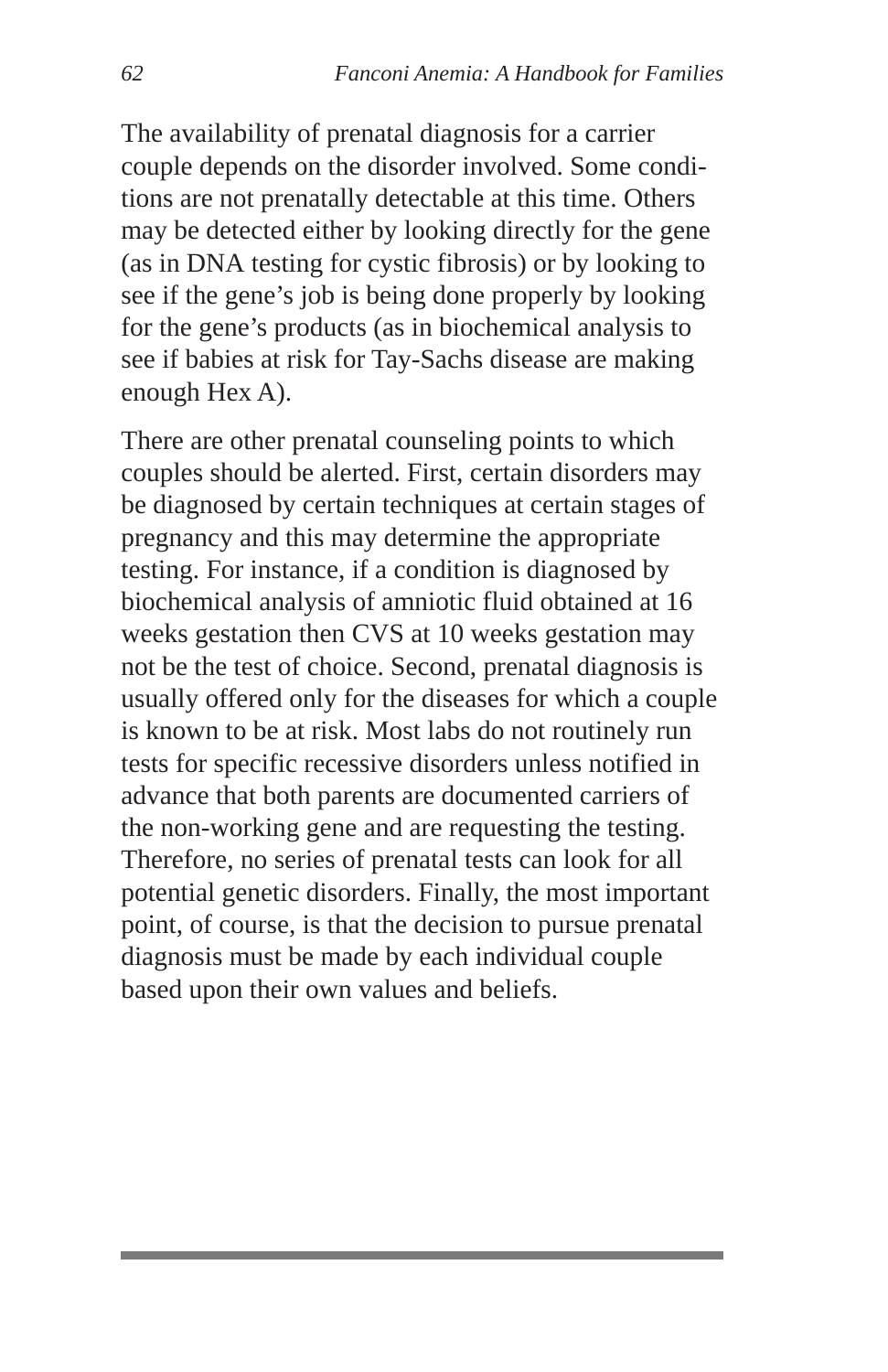# **Appendix G**

## **Prenatal Diagnosis of FA**

*Susan Olson, PhD Oregon Health Sciences University*

#### **Prenatal Diagnosis**

Prenatal diagnosis is the process of determining whether or not a fetus has any detectable disorders. Currently, there are more than 300 different disorders that can be detected during pregnancy. Some of these are chromosome abnormalities, such as Down syndrome; some are single gene defects, such as Fanconi anemia (FA). These disorders may be diagnosed by examining fetal cells collected through amniocentesis or chorionic villus sampling (CVS) or by removal of a cell from the early embryo. Some structural and growth abnormalities can be detected prenatally with the use of ultrasonography.

Screening for large numbers of disorders at one time is not yet possible. Therefore, prenatal diagnosis is available if there are indications or suspected abnormalities based on family history, maternal age or other significant risk factors.

#### **Genetic Counseling**

Genetic counseling is an important part of any prenatal diagnostic experience. A family may have already been through counseling related to the diagnosis of a family member with FA or may have discussed the availability of prenatal diagnosis. However, there are specific issues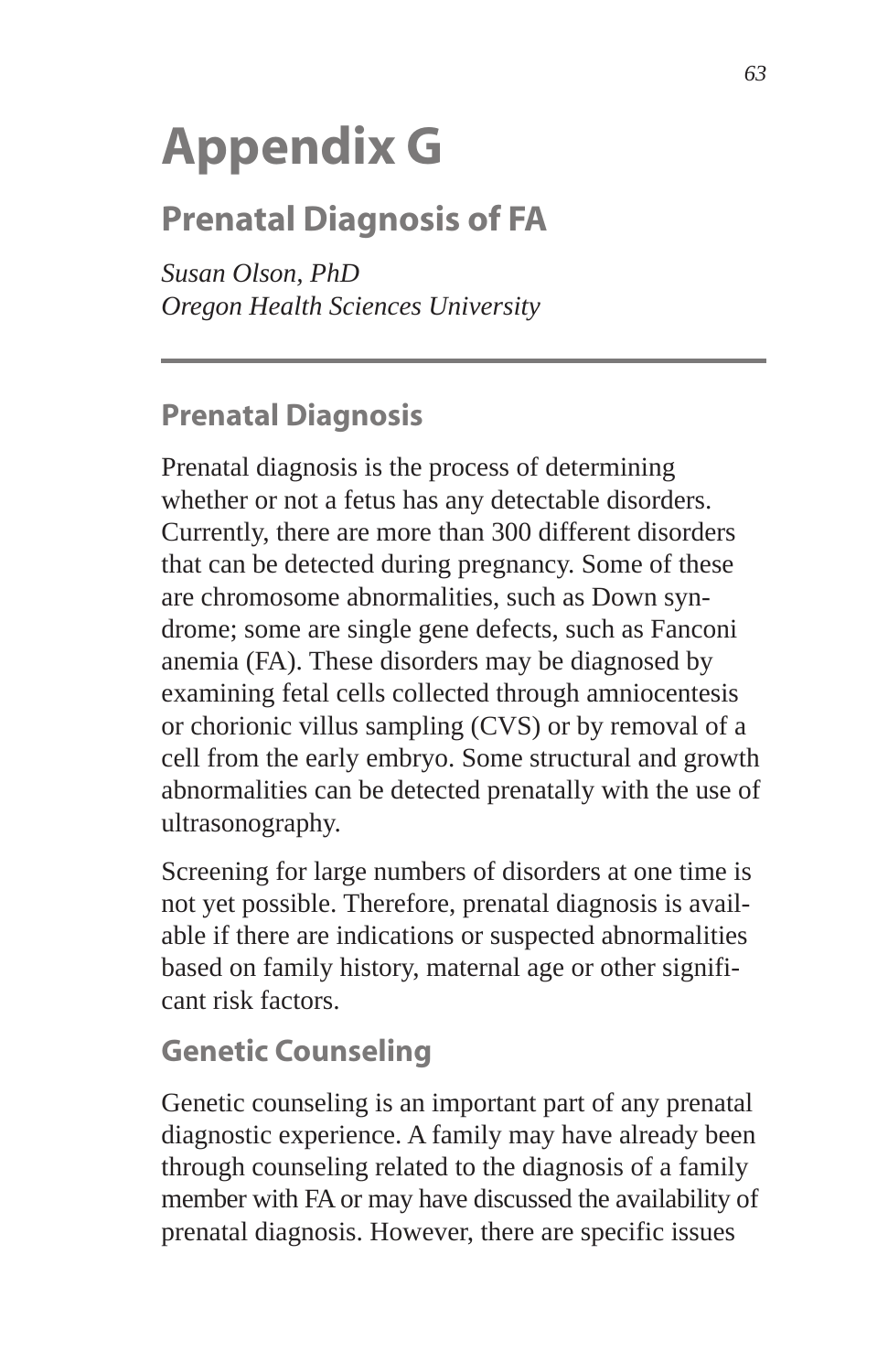related to prenatal diagnosis options, risks of procedures, and pregnancy management that should be explored when prenatal diagnosis is the focus of attention.

#### **Ultrasound**

Ultrasound examination (ultrasonography) uses certain sound waves to create a picture of the fetus on a television screen. The results of many well-respected studies have shown no ill effects of these sound waves on the fetus or the mother. From the ultrasound image, measurements of the fetus are made to determine the age, by week of the fetus (gestational age). The gestational age is calculated from the beginning date of the last normal menstrual period.

Some major birth defects, such as open spine (spina bifida) and hand and limb defects, may also be detected. Following a pregnancy by ultrasound over time allows monitoring of appropriate growth.

A special type of ultrasound procedure (fetal echocardiography) provides images of the heart. This examination is available to families who are at risk for certain types of heart defects or for fetuses who have inconclusive heart examinations on routine ultrasonography.

An early ultrasound examination is offered to all pregnant women from 11 through 13 weeks gestation to measure the width of the fluid filled space behind the fetus's neck (nuchal translucency). This measurement is used as a screening test to assess the risk for certain chromosome abnormalities, such as Down syndrome. Because it is only a screen, an abnormal result simply means there is a higher than normal chance for a chromosome problem. Further testing is required to make the specific diagnosis.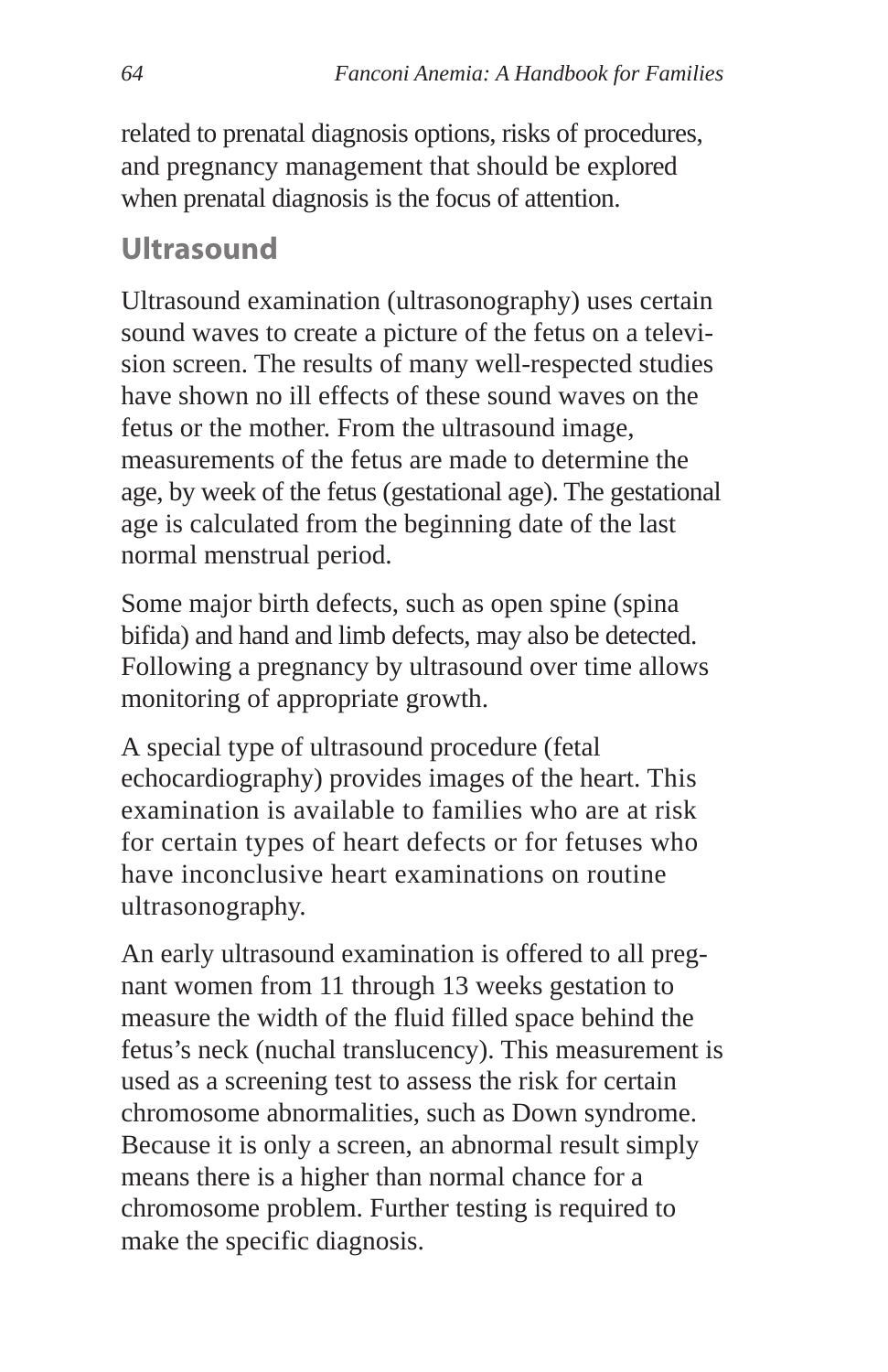# **Amniocentesis**

Amniocentesis involves withdrawing a small amount (about one ounce) of the fluid surrounding the fetus (amniotic fluid) by means of a thin needle inserted through the abdominal and uterine walls and through the amniotic sac. During amniocentesis, the fetus and the amniotic fluid are visualized by ultrasonography to guide the needle placement. Amniocentesis is generally performed between 14 and 16 weeks gestational age.

Amniotic fluid contains loose cells shed by the skin of the fetus and eliminated in the fetal urine. These living cells are grown into cultures sufficiently large for diagnostic tests. Chromosomes are analyzed and chemical assays and DNA studies are performed as indicated.

# **Chorionic Villus Sampling (CVS)**

Chorionic villus sampling (CVS) is carried out by passing a thin plastic catheter through the opening of the cervix (opening of the uterus) or by inserting a thin needle through the abdominal and uterine walls. Cells are withdrawn from a specific part of the placenta. Ultrasonography is used to guide placement of the catheter or needle. CVS is performed between 10 and 12 weeks gestation.

The cells removed are contained in structures called chorionic villi that are genetically representative of the fetus. The villi are either processed immediately or grown in culture, depending upon the type of genetic test to be performed.

# **Preimplantation Genetic Diagnosis (PGD)**

A newer method of diagnosis involves sampling one or two cells from an embryo soon after fertilization. The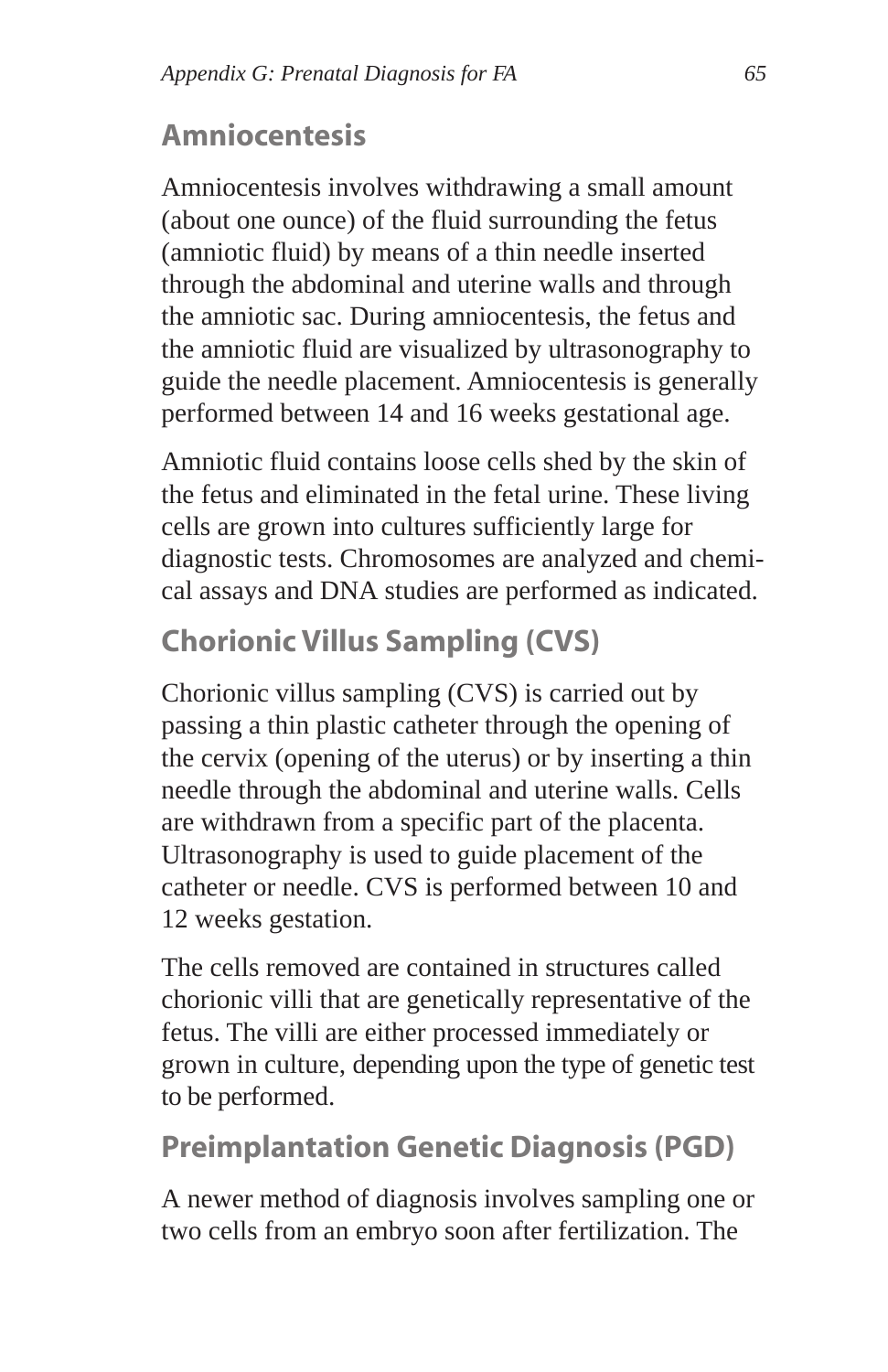process of preimplantation genetic diagnosis (PGD) requires the use of assisted reproductive technologies (ARTs). Following *in vitro* fertilization, the early fertilized egg may have one or more of the extruded polar bodies examined to assess the genetic content of the maturing egg. In another approach, embryos are grown in culture until they reach the 6-10 cell stage on day 3 post-insemination. One or two cells are then removed from these embryos. Following biopsy, the embryos are kept in culture until they reach a more mature stage on day 5 or 6.

The cell or cells removed from the fertilized egg or embryo are analyzed for chromosome or DNA defects. Only embryos without the specific disorder are transferred back to the mother. Traditional prenatal diagnosis by amniocentesis or chorionic villus sampling is still recommended to confirm the results of preimplantation genetic diagnosis. Only families with known FA mutations are candidates for preimplantation diagnosis of FA.

## **Risks**

Amniocentesis and chorionic villus sampling are relatively safe procedures. There is, however, a slight possibility that a miscarriage or other complication will occur after the procedure. Currently, the risks are believed to be low enough to warrant their use for patients who are at risk for children with genetic disease.

Preimplantation genetic diagnosis is still very new and assessment of risks to the embryo is ongoing. So far, there has not been an increase in babies born with birth defects following this procedure nor has there been a predominance of any specific type of birth defect.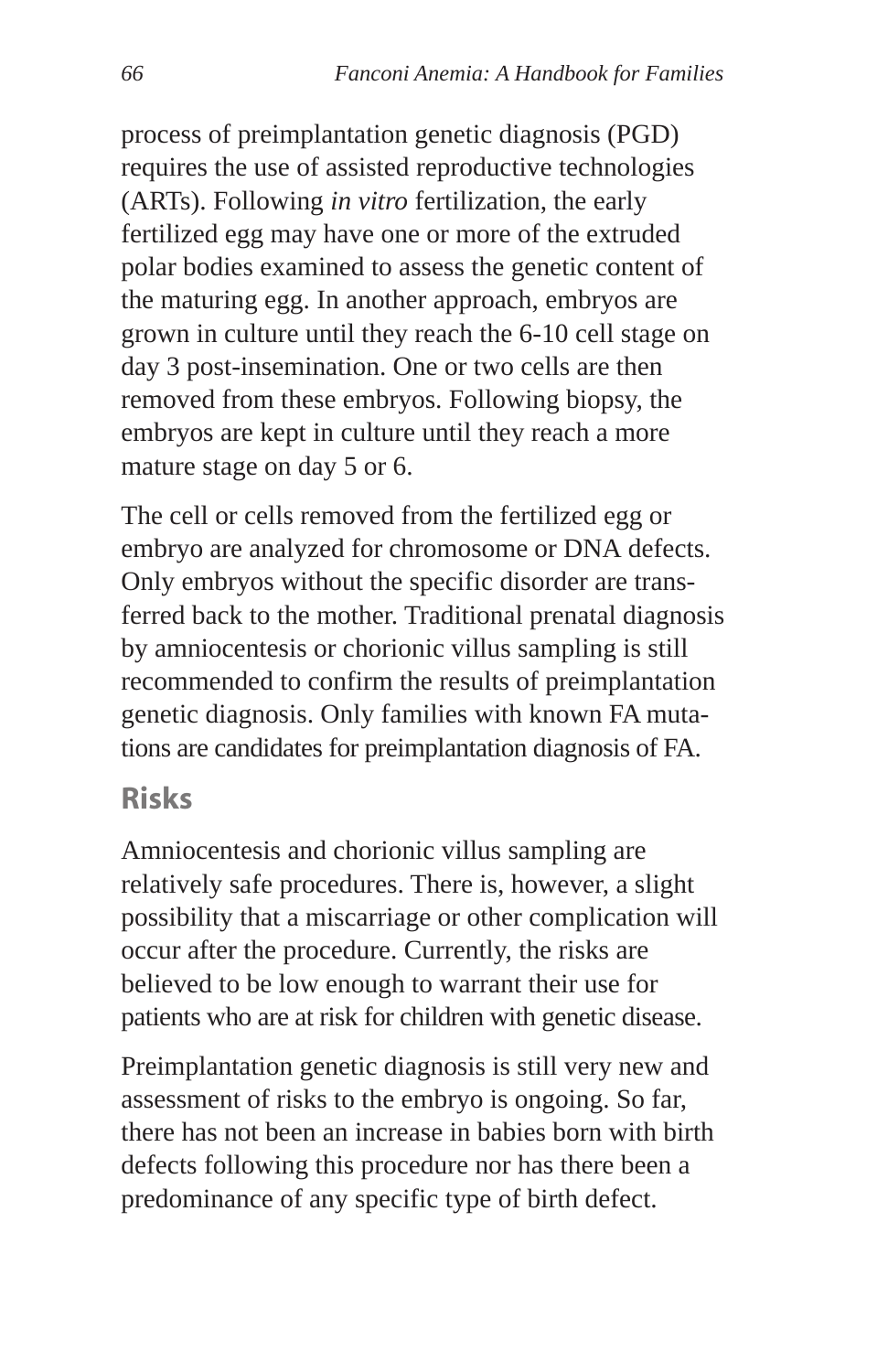# **Laboratory Tests**

## **Chromosomal Breakage Analysis**

The standard for diagnosis of FA has been chromosome breakage analysis. The test involves the exposure of cells to DNA damaging agents, in particular mitomycin C (MMC) and diepoxybutane (DEB). The diagnosis is made after observation of increased chromosomal breakage and radial formations over normal controls. Since this type of analysis requires visualizing chromosomes, it is also possible to determine whether the fetus has a chromosome abnormality, such as Down syndrome.

## **DNA Diagnosis**

With the identification and characterization of genes for each complementation group will come the ability to diagnose an embryo or fetus with the specific genetic defect resulting in FA. If the specific gene defect is known in a family, DNA can be extracted from amniotic fluid or chorionic villus cells for mutation analysis. It is critical to the diagnosis that the specific mutation(s) within a family be delineated. Not every family has the same defect. The DNA testing is dependent on knowing the mutation(s).

#### **Other Tests**

Families may have additional genetic risks that can be tested for using the same sample retrieved for FA testing. Delineating these risks is one of the important functions of the genetic counseling session. In addition, some families may be interested in determining the HLA compatibility of the embryo or fetus with an affected FA sibling. Genetic counselors and medical geneticists are available to address any questions or concerns related to the process of prenatal diagnosis.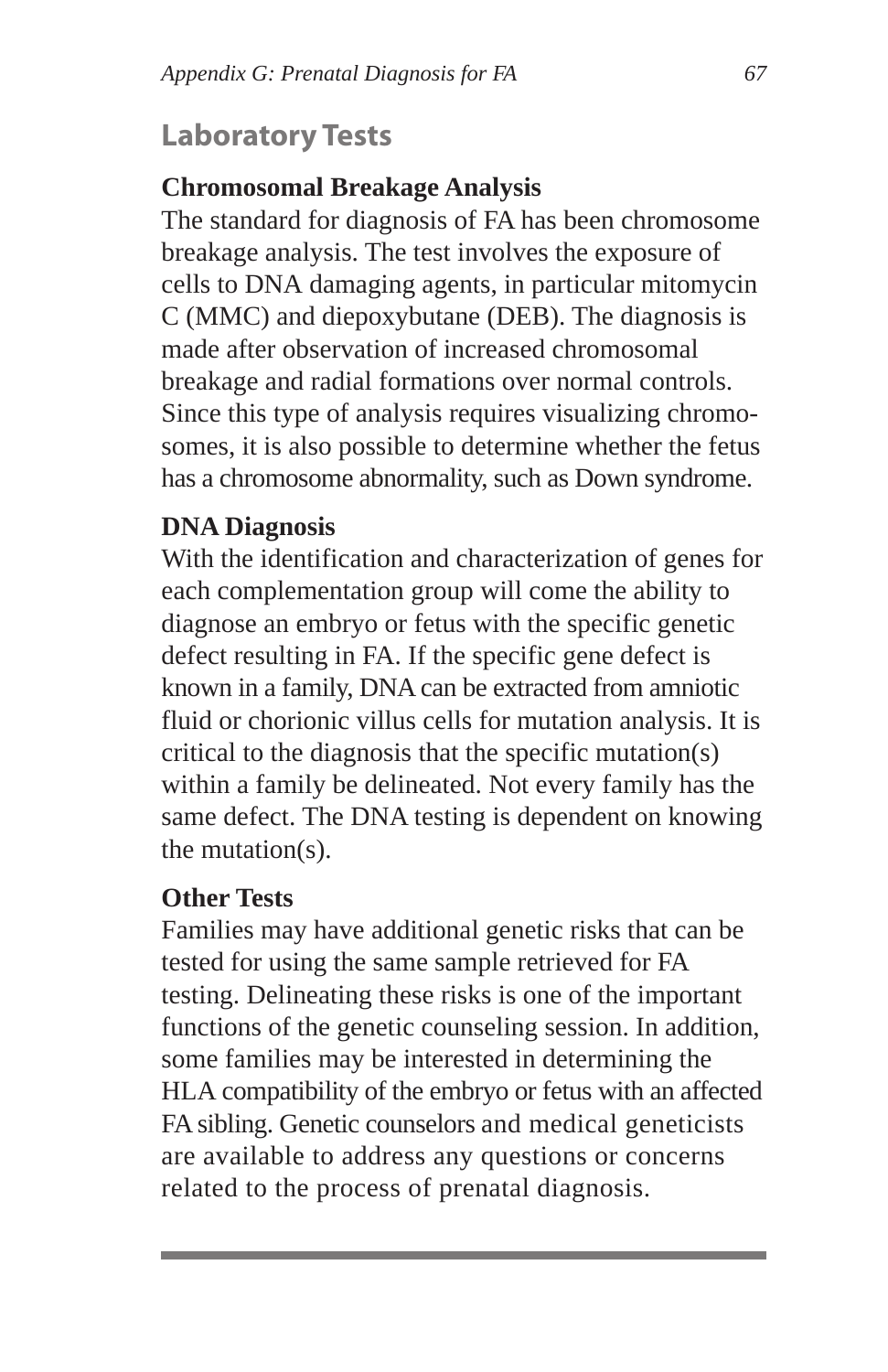# **Appendix H**

# **Mutation Analysis of Cloned FA Genes**

*Arleen Auerbach, PhD The Rockefeller University, New York, NY*

Cell hybridization studies have revealed extensive genetic heterogeneity in Fanconi anemia (FA), with the demonstration of at least eight complementation groups. The genes for complementation groups FA-C (*FANCC*), FA-A (*FANCA*) FA-G (*FANCG*) and FA-F (*FANCF*) have now been cloned, and the sequences for these four genes have been placed in the public domain. Elucidation of the DNA sequence and molecular organization of these genes have enabled us and others to detect modifications in the DNA of FA patients and their family members. Such DNA variants which are responsible for the disease are known as mutations.

Currently we are using gene therapy vector technology in the laboratory to test whether a patient is in one of these four complementation groups. We will then know which FA gene to screen for mutations in a particular family. Our data on the frequency of the different complementation groups indicates that FA-A, FA-C and FA-G together account for approximately 90% of all FA cases; thus the remaining groups are quite rare. This means that mutation screening should now be feasible for most FA families. Once the mutation(s) in an FA patient are identified, this information can be used for carrier screening in their extended family, as well as for prenatal and postnatal diagnosis in that family. Currently, FA diagnosis in families for which no mutation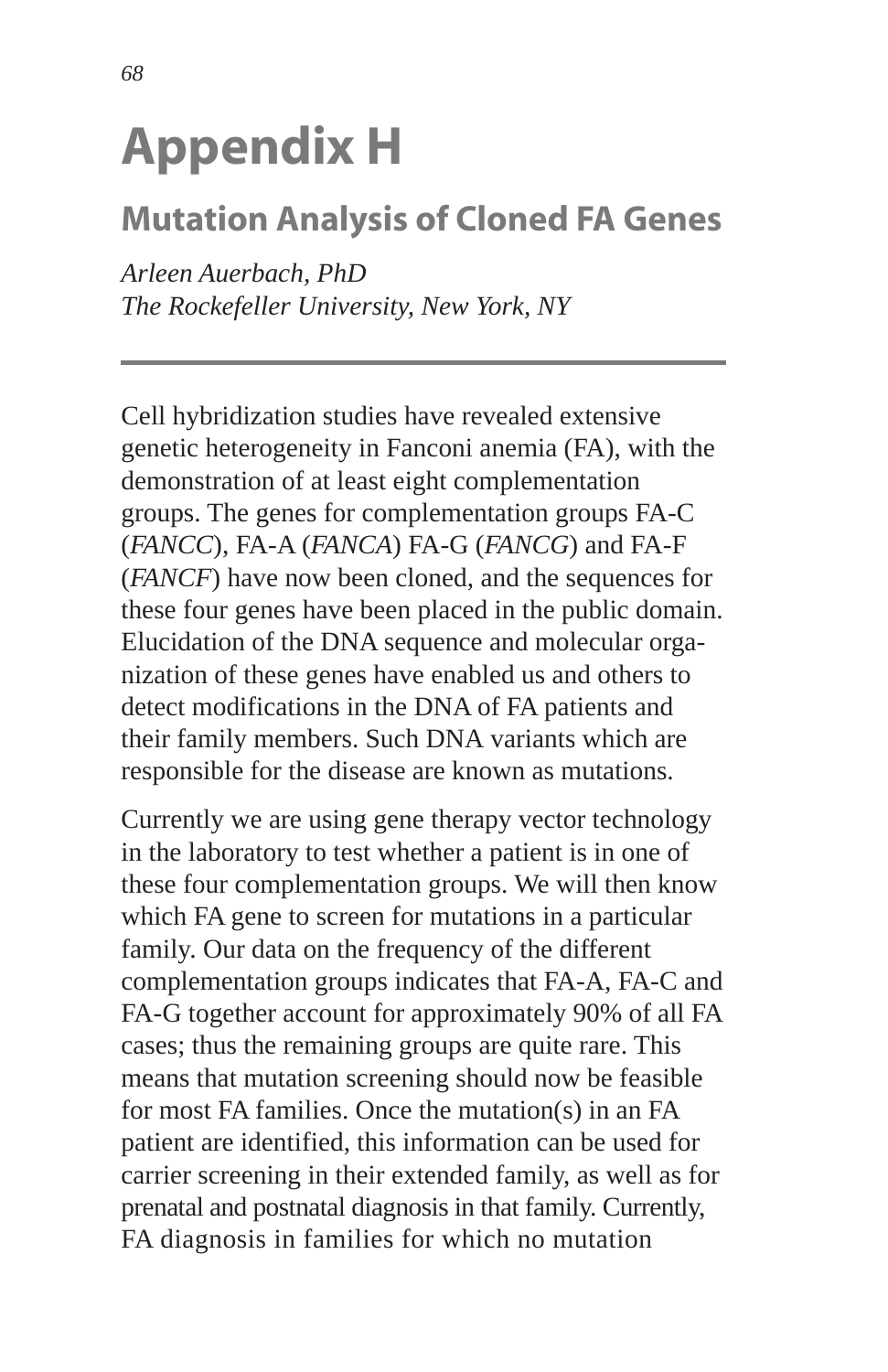information is available is done by exposing cultured cells in the laboratory to a DNA cross-linking agent such as diepoxybutane (DEB), and then analyzing for induced chromosomal breakage; carrier testing is not feasible using this method.

Our analysis of genomic DNA prepared from peripheral blood specimens or from cell lines from FA patients in the International Fanconi Anemia Registry (IFAR) indicates that approximately 15% of these patients exhibit mutations in the *FANCC* gene. These patients can be classified as FA-C on this basis. After screening the entire coding region of *FANCC* from genomic DNA from a large number of patients, we found three common mutations (IVS4+4A>T, R548X and 322delG) and several rare mutations (Q13X, R185X and L554P) in IFAR patients affected with FA. Based on this knowledge we have developed mutation-specific tests for the rapid detection of these six mutations in the *FANCC* gene.

We have used these assays for: (1) testing for mutations in newly diagnosed FA patients; (2) prenatal testing in FA-C families; (3) carrier testing in FA-C families; and (4) carrier testing in healthy individuals in high risk populations. From these studies we have confirmed that approximately 15% of FA families in the IFAR have mutations in the *FANCC* gene. IVS4+4A>T (IVS4, intron 4) was found exclusively in individuals of Ashkenazi Jewish origin, and most Ashkenazi Jews affected with FA have this specific *FANCC* mutation. IVS4, R548X (exon 14) and L554P (exon 14) patients in our study usually had multiple major birth defects associated with the classical form of FA, and an early onset of hematologic abnormalities. Patients with 322delG (exon 1) and Q13X (exon 1) usually do not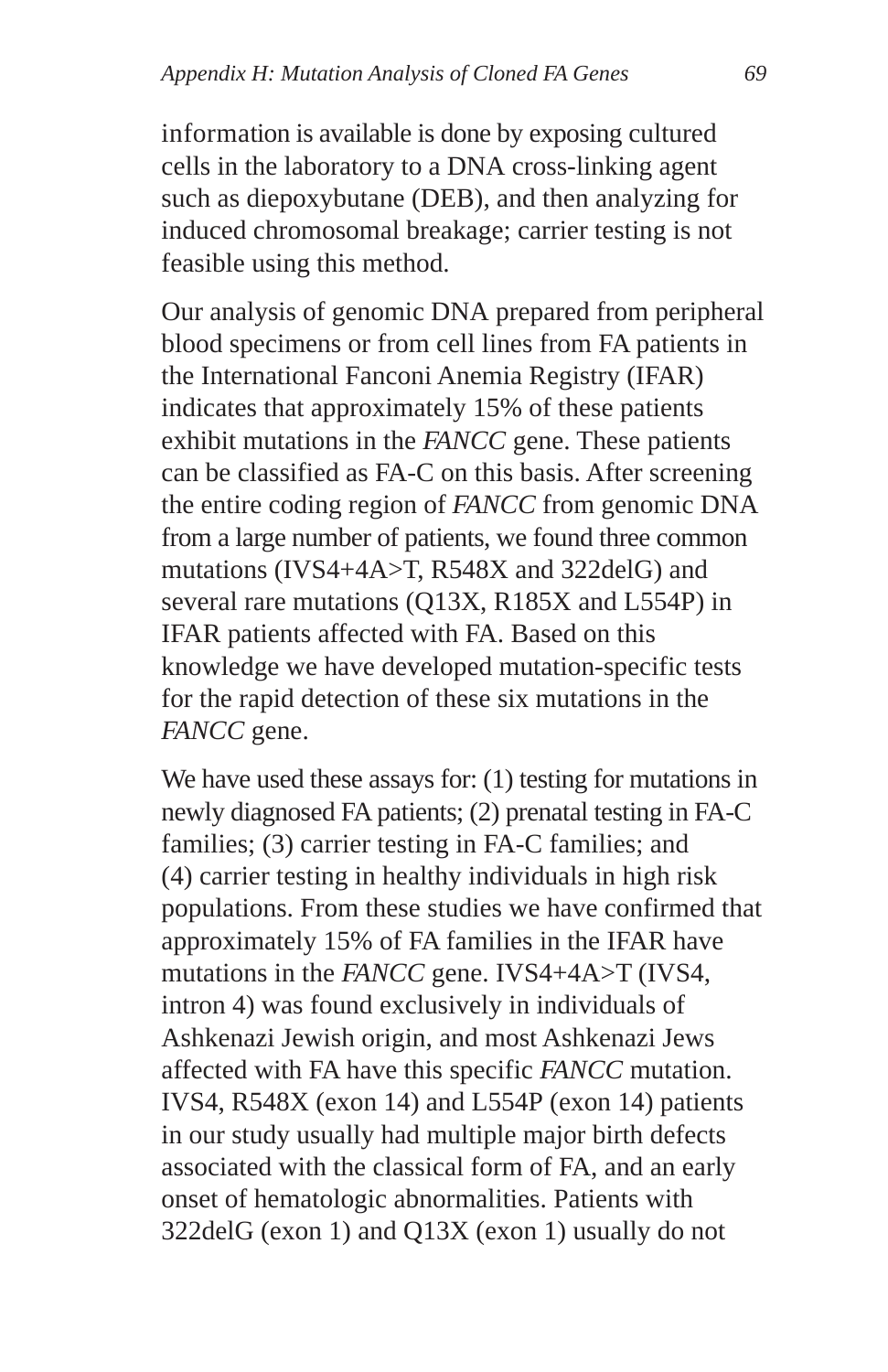exhibit any major birth defects, and bone marrow failure may progress at a slower rate than in patients with IVS4 or R548X. Carriers of 322delG, R185X, R548X and L554P have Northern European ancestry; the Q13X mutation is of Southern Italian origin. Since the population that we study in the United States is racially and ethnically very diverse, and different mutations in FA genes appear to have occurred in different ancestral groups (Founder Effect), the frequency of these various *FANCC* mutations found in our study reflects the diversity of our study population. The relative frequency of the different FA complementation groups, as well as the frequency of the specific mutations within a complementation group, would be different in studies of less ethnically diverse populations, such as is found in some European countries.

We also performed a study in which we screened DNA samples from approximately 3,200 healthy Jewish individuals primarily of Ashkenazi ancestry, in order to determine the carrier frequency of the IVS4 mutation in this population. These samples, screened for Tay-Sachs, cystic fibrosis, and other genetic diseases with a high frequency in the Jewish community, were tested for both IVS4 and 322delG mutations; 41 IVS4 carriers were identified, for a carrier frequency of greater than 1%. No 322delG carriers were found in this population.

Linkage studies in 49 IFAR families in which there are two or more affected siblings, or in which the parents are related to each other, was performed with DNA markers from a region on chromosome 9q that is tightly linked to the FA gene. Results from these studies confirmed our data from the mutation-specific assays identifying families as FA-C. Linkage analysis also enhances our ability to perform molecular-based prenatal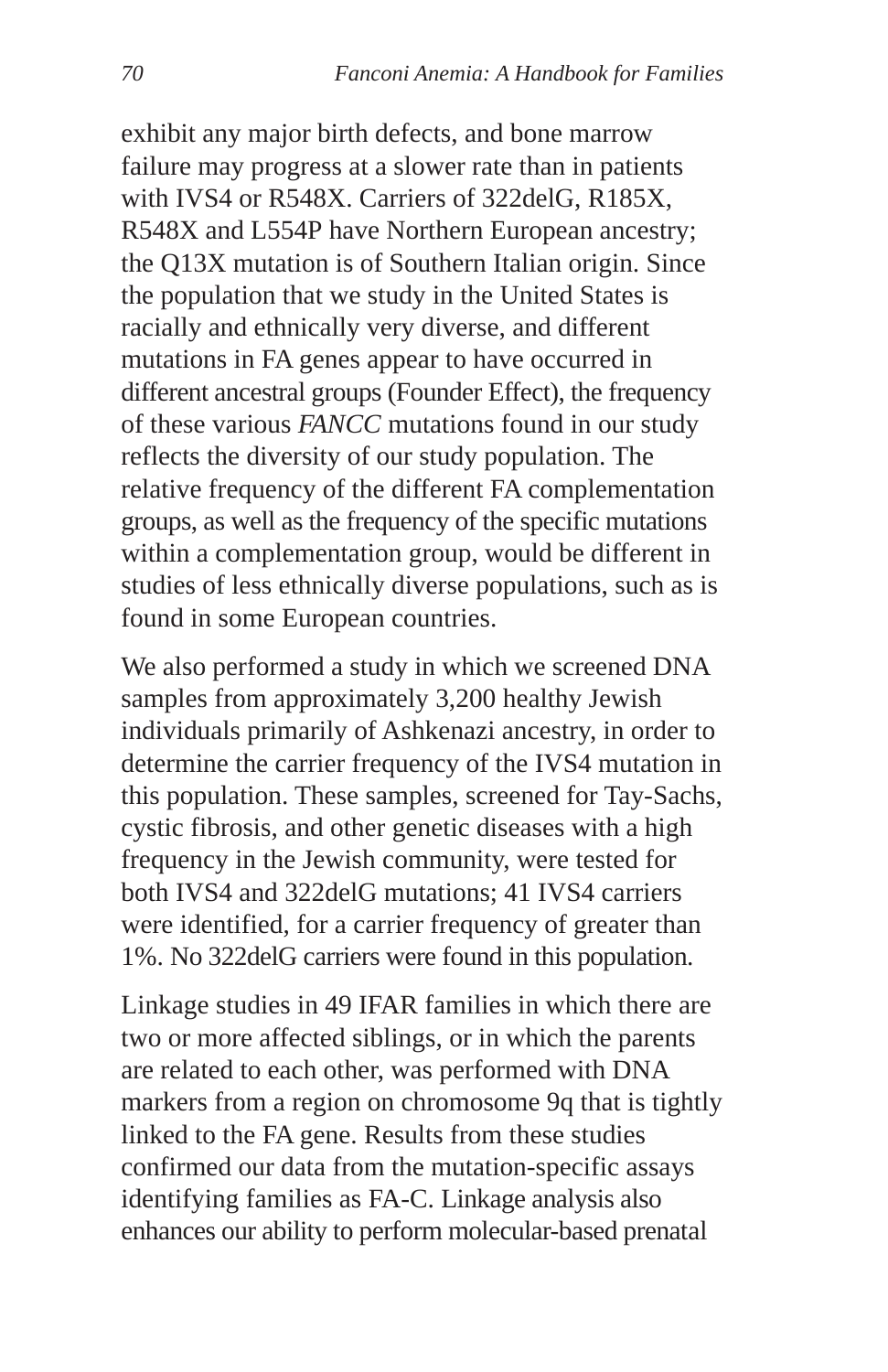diagnosis and carrier detection in FA-C families in which one mutation has been identified but the second mutation is still unknown.

Over 85 mutations in *FANCA* have been reported worldwide; our laboratory has identified at least 50 unique germline mutations in *FANCA* that are likely to be disease related, rather than normal variants. These include missense, nonsense, splicing and frameshift mutations, which are widely distributed over the gene. A large number of the mutations are microdeletions/ microinsertions associated with sequence-specific mutation "hot spots." Except for the two most common mutations, 3788-3790del and 1115-1118del, carried on about 5% and 2% of *FANCA* alleles in the IFAR populations, few *FANCA* mutations are shared between affected individuals. IFAR patients with the 1115-1118del mutation have Northern European ancestry, whereas the ancestry of the 3788-3790del carriers is varied; our studies show that this mutation has occurred in at least two different founders.

The mutation spectrum of *FANCA* also includes a variety of large deletions within the gene that are difficult to detect by simple molecular screening methods; these mutations probably account for at least 50% of all mutations in *FANCA*. The heterogeneity of the mutation spectrum and the frequency of large deletions in the gene make the molecular diagnosis of FA a formidable task. Even if the FA complementation group is identified by complementation methods, the subsequent identification of the specific mutations in a family is still very time consuming, but is necessary in order to offer rapid prenatal diagnosis and carrier detection as well as genetic counseling. The presence of sequence-specific hypermutable regions in *FANCA* suggests that *FANCA*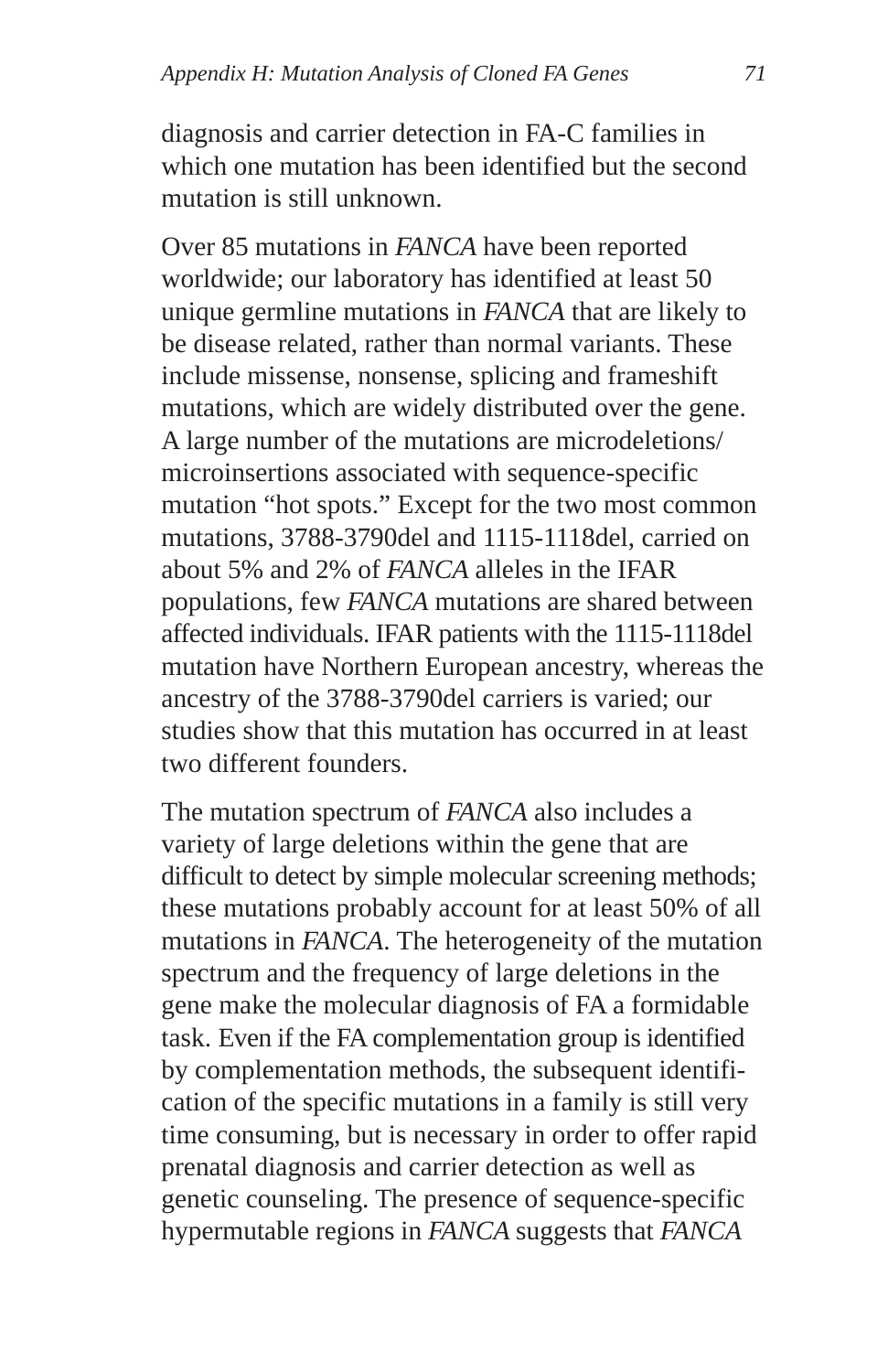may have a higher mutation rate than the genes for the other FA complementation groups, which could explain why FA-A accounts for at least two-thirds of all FA patients. This also raises the possibility that *FANCA* may be susceptible to increased somatic mutation, which would have implications regarding cancer risk for FA-A heterozygotes. The epidemiological and molecular implications of this hypothesis are currently being tested.

Results of a study to correlate genotype with phenotype in *FANCA* patients from the IFAR show that the median age of onset of hematologic manifestations in these patients was 7 years. This is similar to the median age of onset reported for the IFAR patients with mutations in exon 1 of *FANCC*, who have a better prognosis than other *FANCC* patients. There were no significant differences in the age of onset for males vs. females. Most of the IFAR patients with *FANCA* mutations had short stature, café-au-lait spots, and microphthalmia, but few major congenital malformations.

We have screened genomic DNA from a panel of 307 racially and ethnically diverse unrelated FA patients from the IFAR for mutations in *FANCG*. IFAR patients with known mutations in *FANCA* and *FANCC* were excluded from this study. A total of 19 different mutations likely to cause FA were identified. We estimate that FA-G accounts for ~10% of all FA. The most frequent pathogenic mutations found in the IFAR population are: IVS3+1G>C (Korean/Japanese); IVS8-2A>G (Brazilian); IVS11+1G>C (French Canadian); 1184-1194del (Northern European); and 1794-1803del (Northern European). The median age of onset of hematologic abnormalities in FA-G patients was 4.8 years. Most FA-G patients have a severe phenotype, while a small subset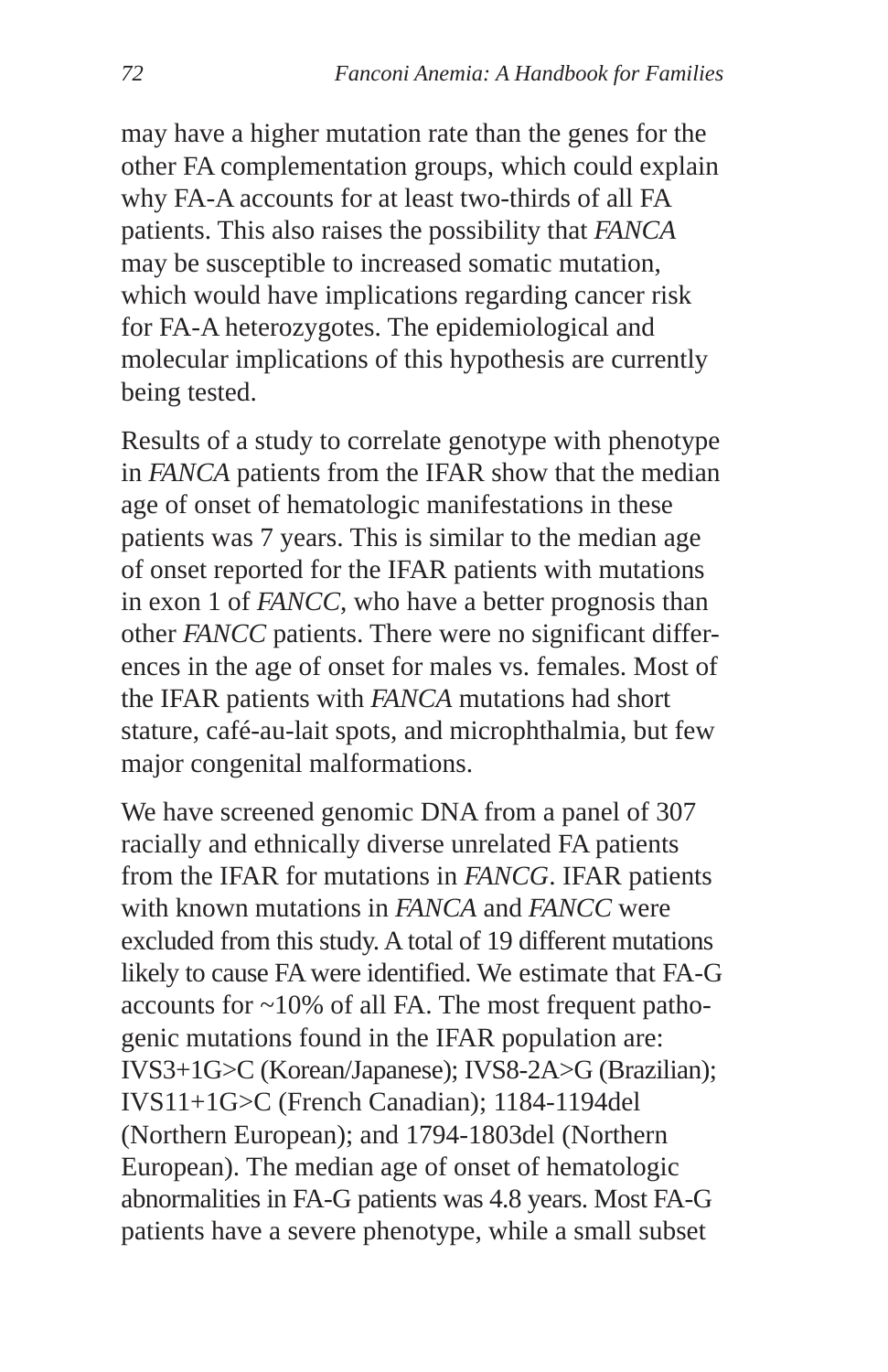display a milder phenotype with few major congenital malformations and a later onset of hematologic abnormalities. This is similar to our findings for *FANCC*; IVS4 and exon 14 subgroups are associated with a severe phenotype compared to the exon 1 subgroup, which has a better prognosis.

Now that the genes accounting for the majority of FA patients have been identified, we expect that mutation screening and further analysis of genotype/phenotype correlations will aid in prediction of clinical outcome and in decision-making regarding therapeutic modalities. We are happy to provide information to FA families or their physicians regarding mutation screening for FA by our laboratory.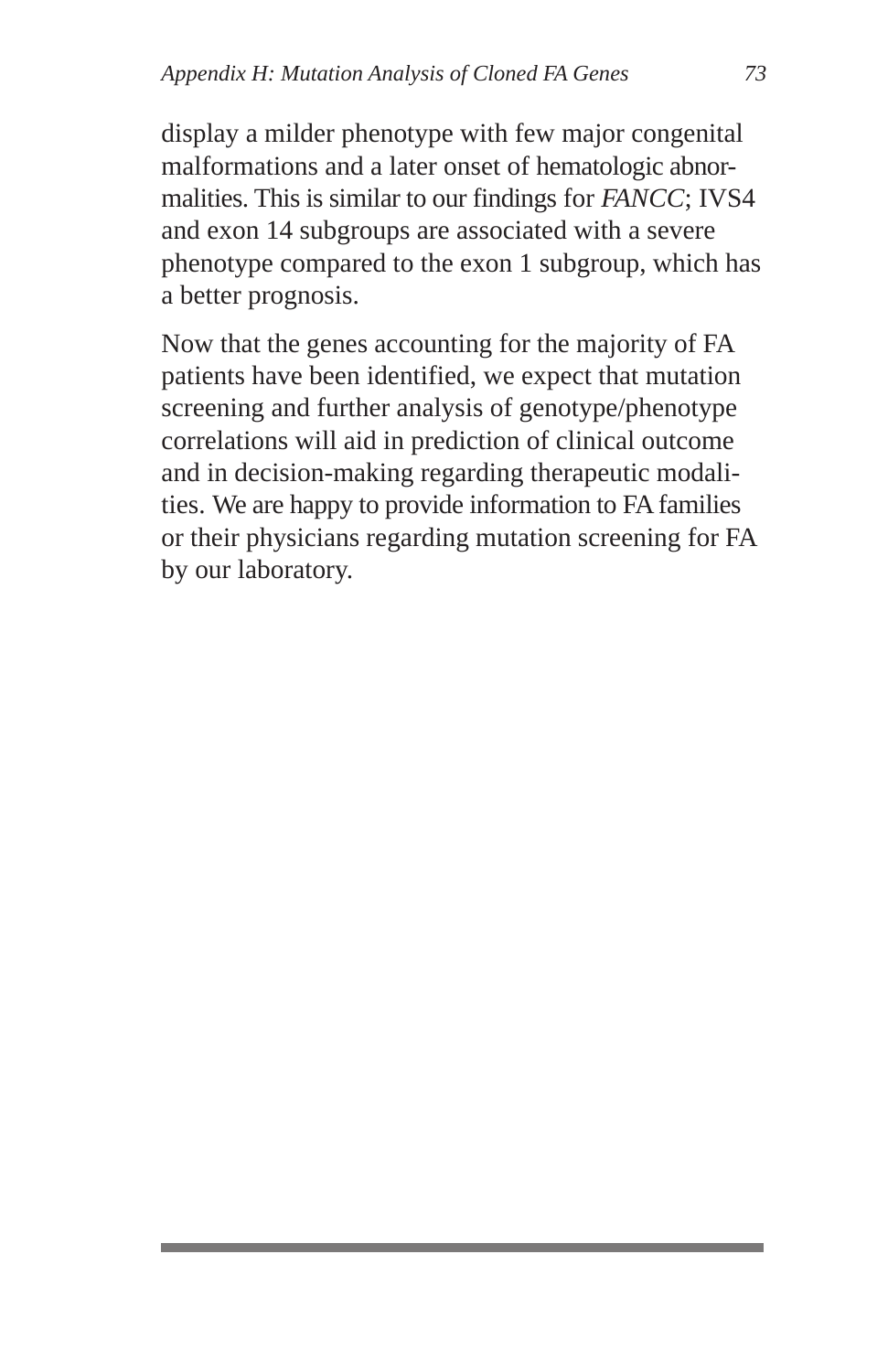# **Appendix I**

**Tissue Typing and Donor Selection for Hematopoietic Cell Transplantation: The HLA System and Genetics of Transplantation**

*by John A. Hansen, MD Fred Hutchinson Cancer Research Center University of Washington Seattle, Washington 98109-1024*

# **Introduction**

Tissues transplanted from one individual to another elicit reactions similar to the immunological responses that occur following infection or vaccination. If sufficiently strong, these transplant reactions can lead to graft rejection or graft-versus-host disease (GVHD). Graft rejection can occur when sufficient numbers of the patient's functional immune cells survive the pretransplant conditioning therapy. Prevention of rejection in most patients requires some form of immune suppression. Immune competent T cells present in the hematopoietic cell graft can cause GVHD. GVHD can be prevented or substantially modified by immune suppression therapy following transplantation, or by deletion of donor T cells from the graft prior to transplant. The strength of transplant reactions can be minimized when donor and recipient are matched for tissue antigens encoded by genes of the HLA system.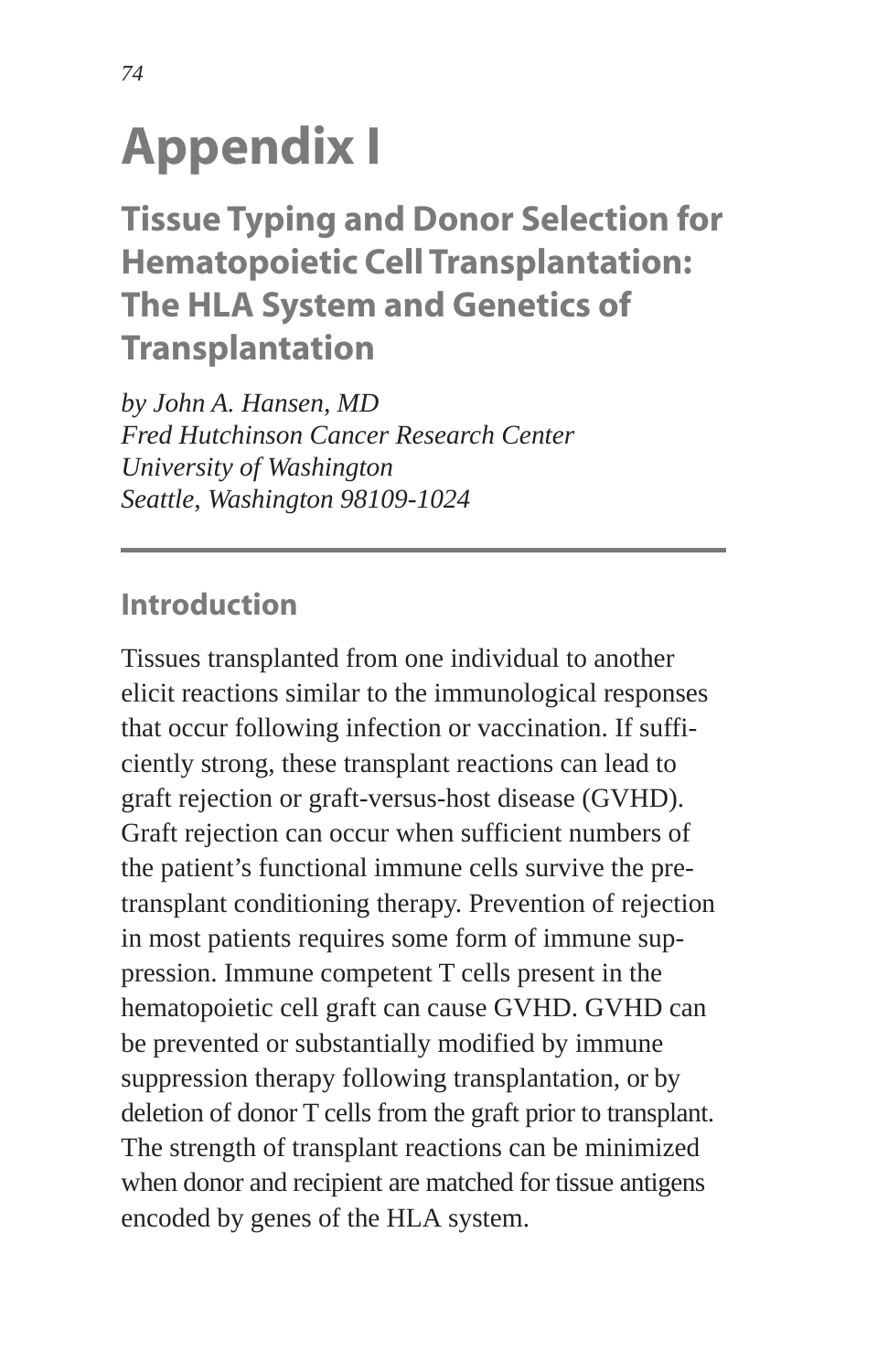## **The HLA System**

HLA antigens are controlled by a family of closely linked genes known as the major histocompatibility complex (MHC) (Figure 1). HLA molecules are found on the cell surface; they can be recognized by T cells and identified by HLA typing sera. The individual genes encoding HLA antigens are referred to as alleles. Conventional serological typing methods are useful for classifying HLA antigens into distinct groups. However typing sera can not recognize all the unique types encoded by different alleles. For example, DRB1\*0401 and 0405 are distinct alleles, but the molecules they encode are both typed by serology as DR4. DRB1<sup>\*0401</sup> and <sup>\*0405</sup> can be distinguished by T cells; therefore the differences between these two closely related alleles are likely to be functionally important. Matching for the DR4 antigen alone is not adequate to assure genetic identity.



*Figure 1. The genes of the HLA system are found within a 4 megabase stretch of DNA on the short arm of chromosome number 6. The HLA genes inherited from each parent comprise a haplotype. There are at least six different sets of cell-surface antigens known to function as trasnplant antigens: the class I HLA-A, B and C antigens and the class II HLA-DR, DQ and DP antigens (HLA-A, B, C, DR, DQ and DP). The class I antigens are formed by two proteins, beta-2-microglobulin and a heavy chain encoded by the HLA-A, B or C gene. The class II antigens are also formed by two proteins, one encoded by the DR, DQ, or DP alpha gene and one encoded by the DR, DQ, or DP beta gene.*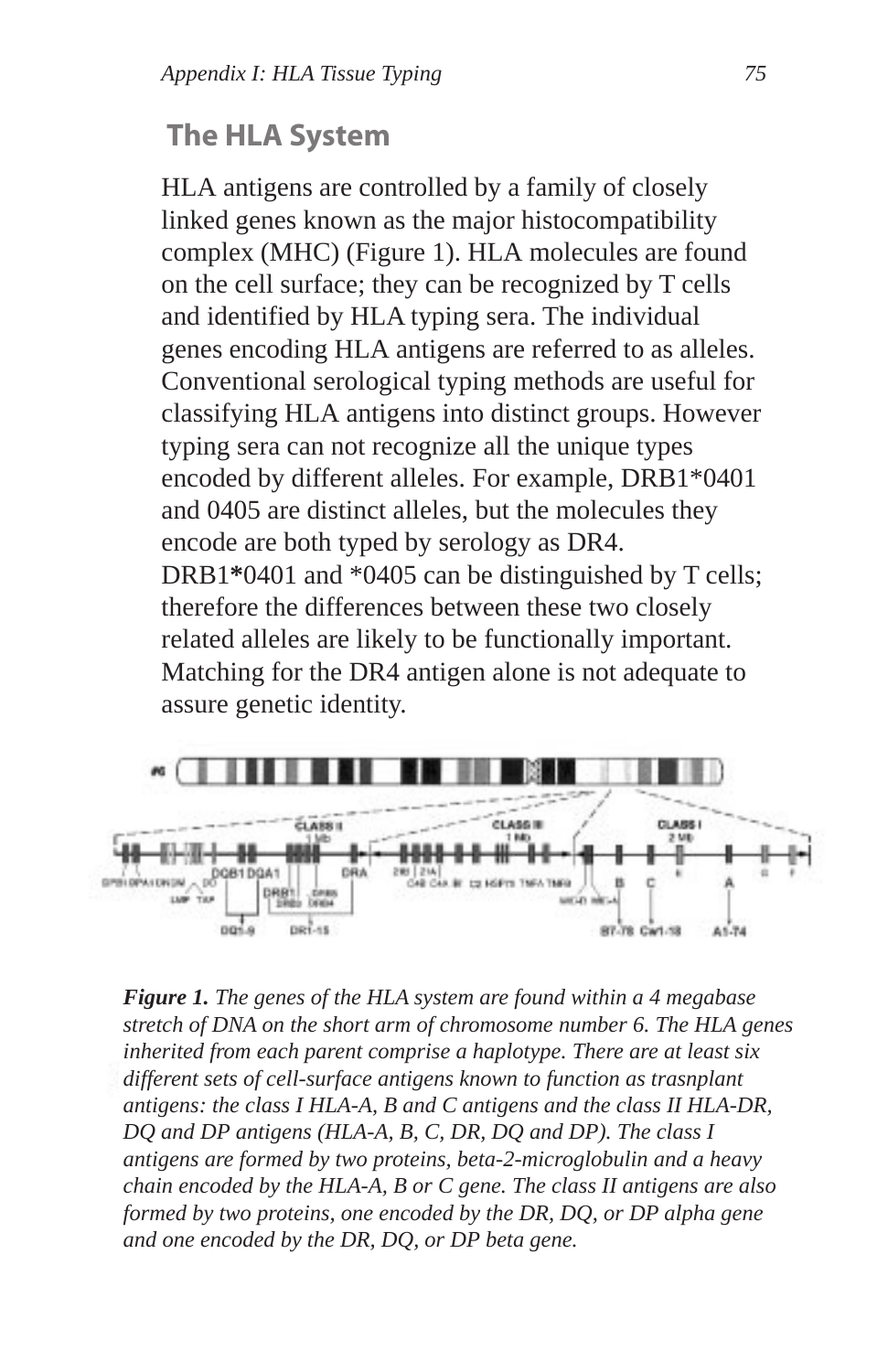The HLA genes inherited from each parent comprise the HLA *haplotype*. Segregation of HLA *haplotypes* within a family is illustrated in Figure 2. In this example the parental haplotypes are identified as "a" and "b" (paternal, I.1) and "c" and "d" (maternal, I.2). Each of the four HLA haplotypes can be readily identified because the parents are heterozygous for all HLA loci tested (A, B, C, DR, and DQ), and each locus expresses a distinct antigen. Sibling II.1 (the patient) and II.5 have inherited the same two parental haplotypes ("a" and "c"); by definition these two siblings are HLA identical.



#### Parental haplotypes



c: A2, B44, Cw6, DRB1'0401 (DR4), DQB1'0301 (DQ3) d: A31, B35, Cw4, DRB1'0101 (DR1), DQB1'0501 (DQ1)

*Figure 2. Segregation of HLA haplotypes within a family. In the family illustrated here the four parental haplotypes (paternal = a and b, maternal = c and d) can be clearly identified among the parents and offspring. Individuals II.1 and II.5 have inherited the same two haplotypes. Thus they are HLA genotypically identical.*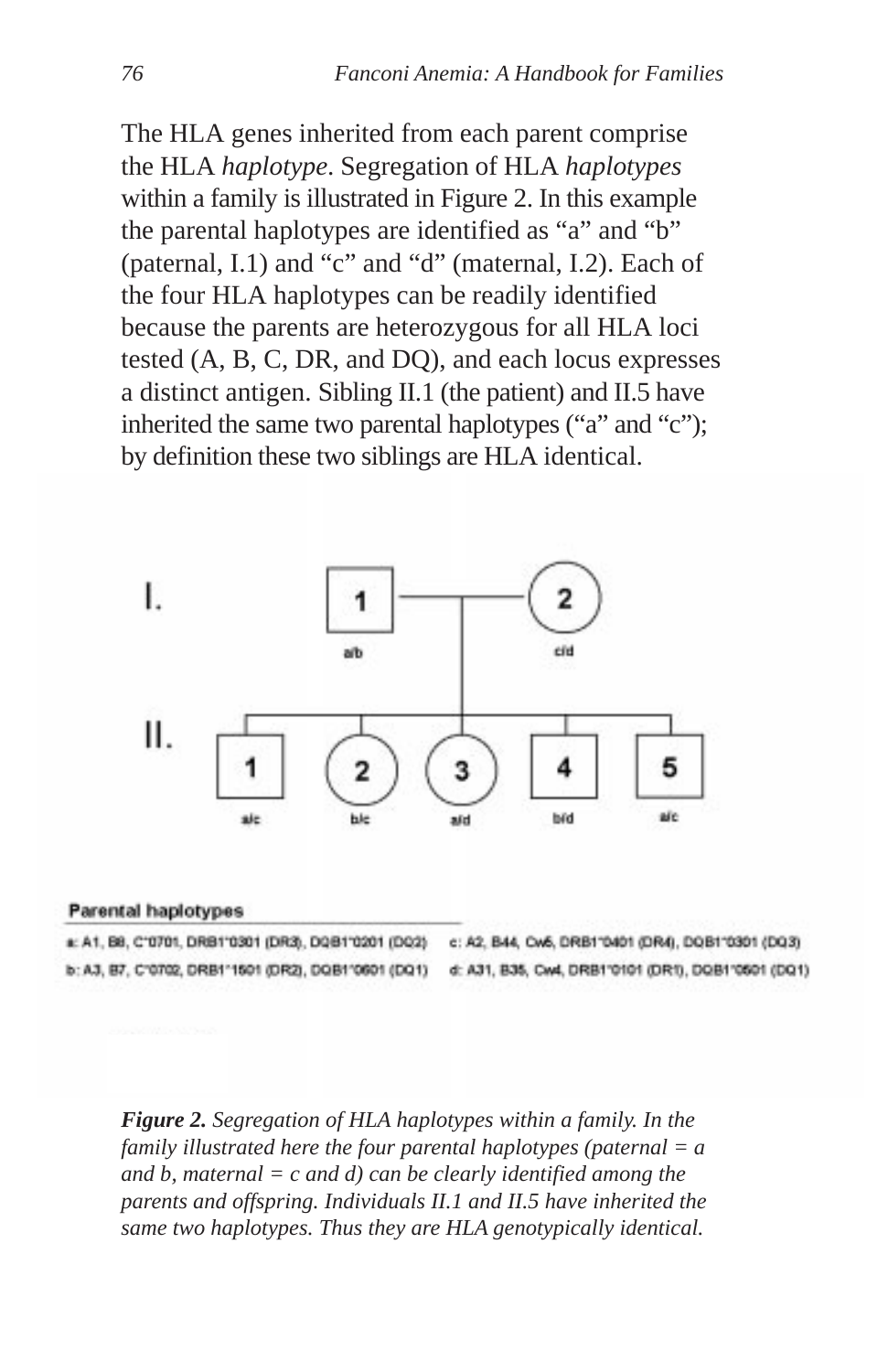There are six sets of HLA cell-surface antigens (A, B, C, DR, DQ, and DP)(Figure1). These can be subdivided into class I and class II molecules based on their structure and biological function. The class I HLA-A, B and C antigens are formed by union of two molecules, a small protein known as beta-2-microglobulin  $(2m)$  and a heavy chain encoded by the HLA-A, B or C locus. The gene for ,2m does not vary from individual to individual. HLA-A, B, and C genes, however, are highly polymorphic. The class II HLA-DR, DQ, and DP antigens consist of two heavy chains each encoded by homologous genes (Figure 1). The HLA-DR1-18 antigens are the product of the DRA gene, which is the same in all individuals and the DRB1 gene, which is highly polymorphic. A second DRB gene (DRB2, DRB4 or DRB5) can be found on certain haplotypes. DRA/ DRB3 encode the HLA-DR52 antigens, DRA/ DRB4 encode HLA-DR53, and DRA/DRB5 encode HLA-DR51. HLA-DQ molecules and DP antigens are also encoded by a pair of genes, DQA1/DQB1 and DPA1/DPB1, respectively.

HLA antigens and alleles have their own separate nomenclature. Each HLA locus is designated by a capital letter (A, B, C, DRA, DRB1, DRB3, DQB1, etc.). Antigens defined by serology are identified by a one or two digit number (e.g. A2, DR4, DR11, etc.). Alleles are identified as 4 or 5 digit numbers proceeded by an asterisk (e.g. A\*0201, A\*0202, DRB1\*0401, DRB1\*0405, etc.). DNA types can be defined either at an intermediate level of resolution (e.g. A\*02, DRB1\*04) equivalent to the type assigned by serology, or defined as alleles (A\*0201 or \*0202) by high resolution typing.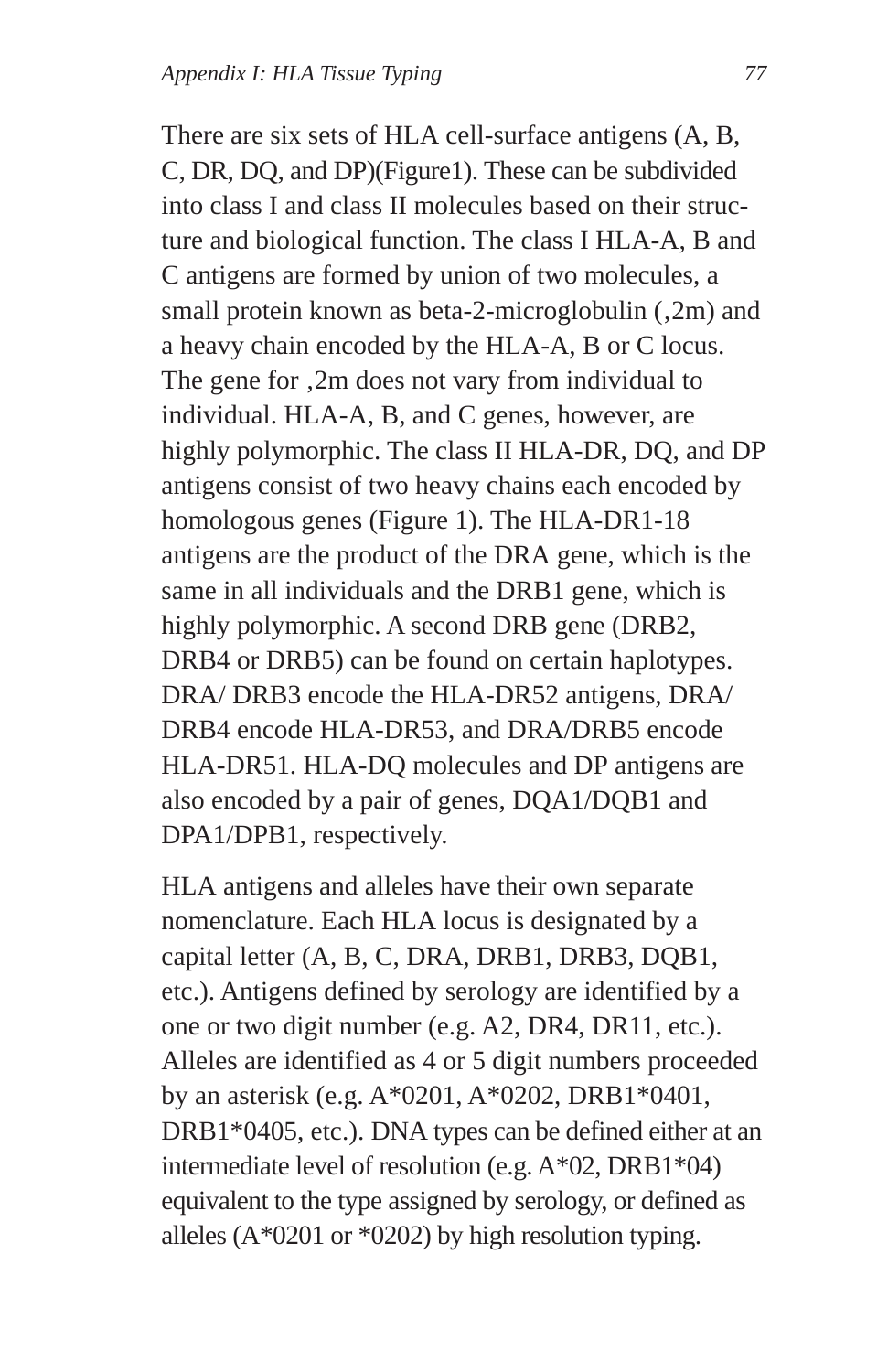# **HLA Typing**

The technology for HLA typing and donor matching has evolved substantially over the last two decades. There are two basic methods used in most clinical tissue typing laboratories: serology, and DNA or genomic typing.

## **Serology**

Serology is based on the use of antibodies or antisera collected from transfused patients or multiparous females immunized to paternally inherited fetal HLA antigens during pregnancy. Serology has been the mainstay of HLA typing for more than 30 years. The antibodies induced by HLA antigens, however, do not detect all the structural differences that distinguish HLA molecules from different individuals. Many of these differences can be recognized by T cells; therefore matching for specific alleles may be important in transplantation. Because of this limitation in detecting genetic variation, serology alone provides only for *low to intermediate resolution* typing.

## **Genomic Typing**

Genomic typing involves the detection of nucleic acid variation by DNA sequencing, or indirectly by typing DNA with sequence specific primers (SSP) or sequence specific oligonucleotide probes (SSOP). A method known as the polymerase chain reaction (PCR) is used to amplify selected segments of DNA for hybridization assays with SSOP, or the PCR is used to amplify DNA sequences detected by SSP. SSOP and SSP can yield *high resolution* typing, depending on the overall strategy and the number of primers and probes used. Sequencing of HLA genes is definitive for detecting variants and matching; however, it is relatively expensive and not yet easily adapted to high volume typing.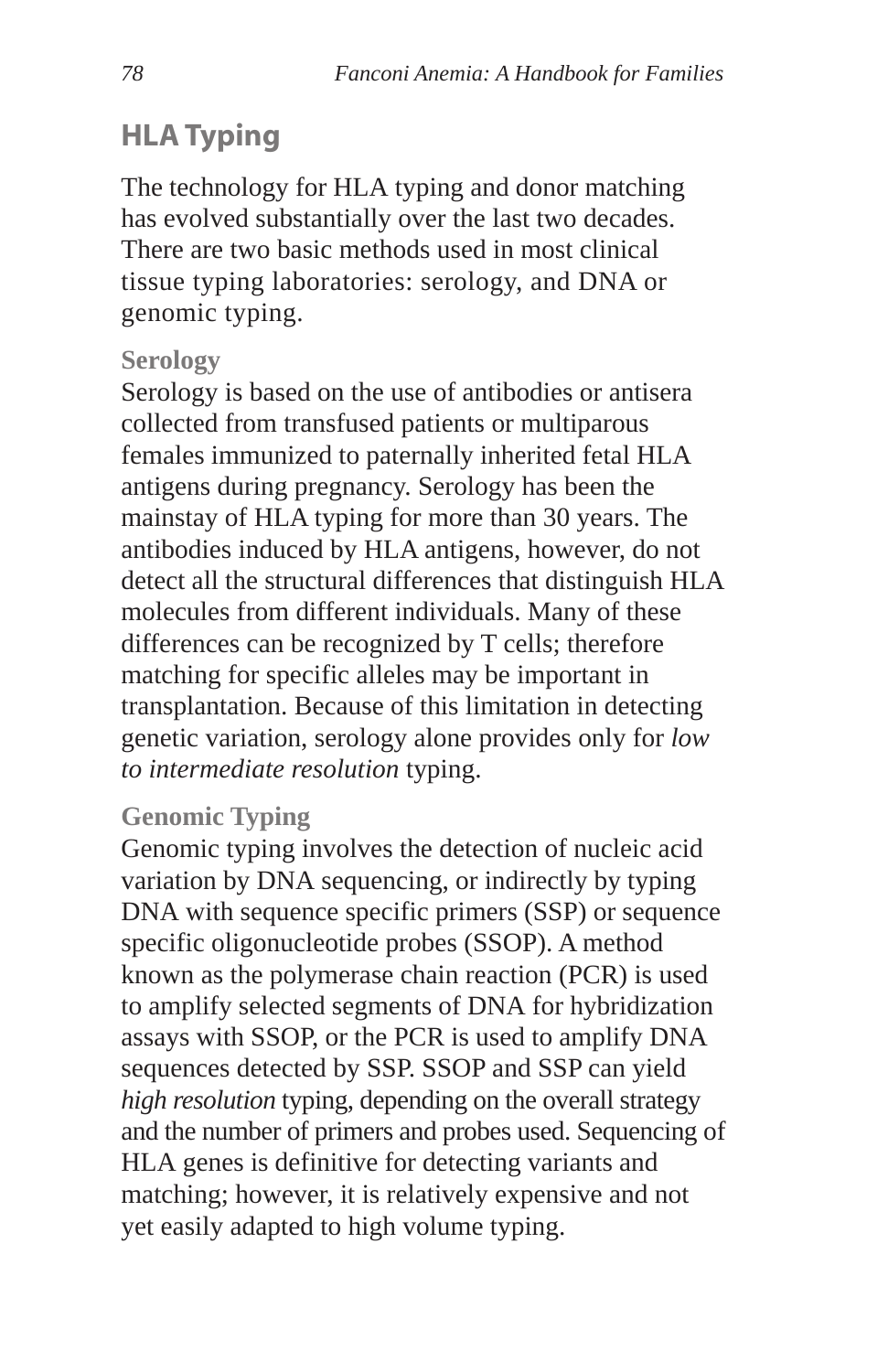Today, both serology and genomic methods are employed in clinical laboratories for routine HLA typing. Typing for HLA-A, B, and C antigens is still done mostly by serology, while DNA typing is increasingly done for DR, DQ, and DP. Allele level DNA typing remains relatively labor-intensive and time-consuming, but the importance of comprehensive high resolution typing is increasingly recognized as necessary for optimal donor selection. DNA typing technology is steadily improving; it is likely that all clinical HLA typing and donor matching will be done by high resolution DNA-based methods within a few years.

#### **Mixed Lymphocyte Culture (MLC)**

The mixed lymphocyte culture assay has been an important confirmatory test for demonstrating HLA identity. DNA typing, however, appears to have sufficient power to make MLC testing unnecessary.

# **HLA Polymorphism and Diversity of the Human Population**

Given the large number of HLA alleles, and the vast number of possible combinations of these alleles forming unique haplotypes, the theoretical number of distinct HLA-A, B, C, DR, DQ, and DP genotypes exceeds the number of people on earth. HLA antigens, however, are not randomly distributed. Some occur more frequently than others (Figure 3), and certain antigens encoded by different loci are found together on the same haplotype more frequently than expected. For example, the predicted frequency of the HLA- A1, B8, DR3 haplotype in Caucasians is 0.02%, but the observed frequency is 6.1%. This preferential association between *A1, B8, DR3* is known as positive linkage disequilibrium. An individual with common HLA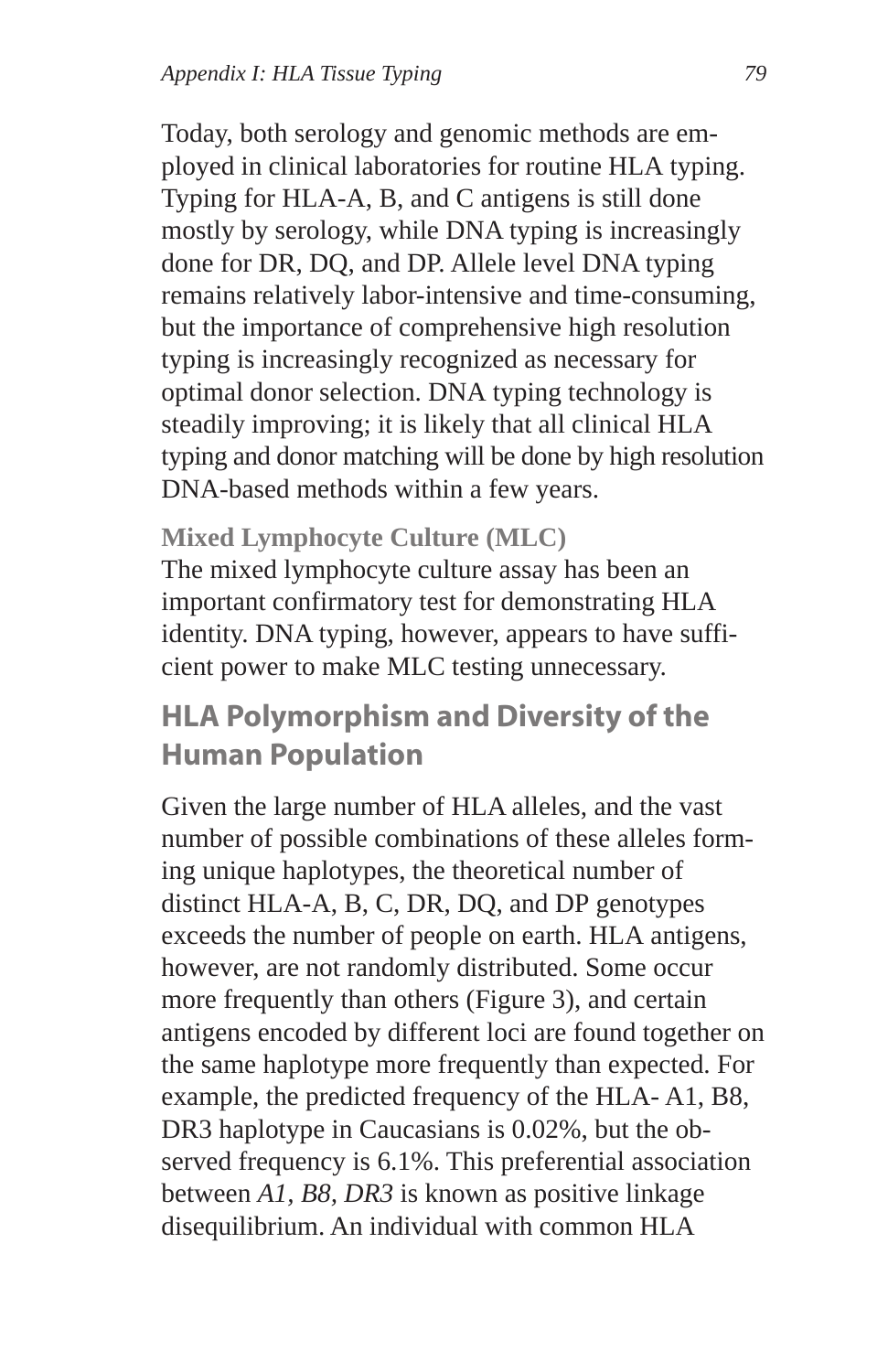haplotypes where the alleles show a significant association is more likely to find a well matched donor than patients with less common haplotypes.

# **HLA Matching and Donor Selection**

## **HLA Identical Sibling**

The ideal donor for a hematopoietic cell transplant is a normal HLA-identical sibling. The chance that any two siblings may be HLA identical is 25%. In North America approximately 30% of patients have an HLA



*Figure 3. Frequency of HLA-DRB1 genes in Caucasians. DRB1\*04 is the most frequent HLA-DRB1 gene in Caucasians from the Pacific Northwest, and DRB1\*10 and DRB1\*16(2) are least frequent. DRB1\*04 however can be further subdivided into at least 32 different allelic forms (DRB1\*0401-32)(Table 2) each encoding a DR4 antigen, but each sufficiently different that they can be distinguished by T cells.*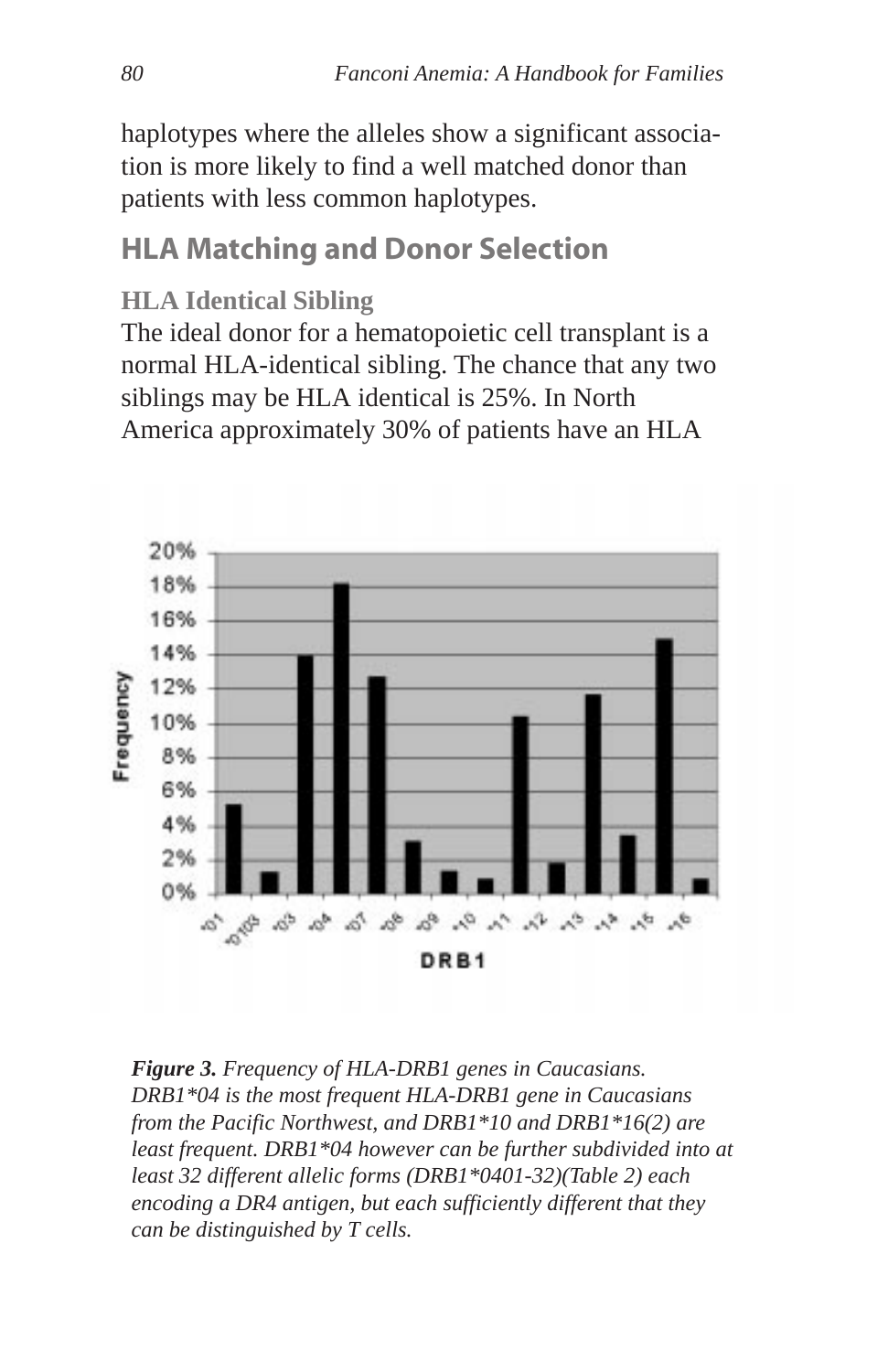identical sibling, but in other countries where the average family has fewer children the chance of finding an HLA identical sibling may be much lower. If the patient has an inherited disease, an HLA identical sibling may be excluded as a donor if this individual also carries the abnormal gene(s).

#### **Haploidentical HLA Partially Matched Related Donors**

The risk of graft rejection and severity of GVHD is greater with increasing degrees of HLA disparity. Nevertheless, transplants mismatched for only one HLA-A, B, or DR antigen have been successful in some cases. Unfortunately, patients with aplastic anemia, thalassemia, and FA have not done as well with mismatched transplants. The more intense conditioning regimens which are necessary to assure engraftment and the additional immunosuppressive therapy needed to control GVHD are not well tolerated.

#### **HLA Matched Unrelated Donors**

An unrelated donor search should begin as early as possible before the patient's condition becomes urgent. Searches are usually directed first to a national donor registry and extended if necessary to registries in other countries. There are currently more than 6 million HLA-A and B typed volunteers available worldwide. Approximately 40% have also been typed for HLA-DR. In 1999, the probability of finding at least one HLA-A, B, DR matched donor on the initial search was greater than 80% for Caucasian patients. Although these statistics are encouraging, unrelated donor searches are less successful for Blacks, Asians, and Hispanics because the racial groups are not as well represented among the available donors. This discrepancy can be remedied only by greater participation of racially diverse volunteers in donor registries.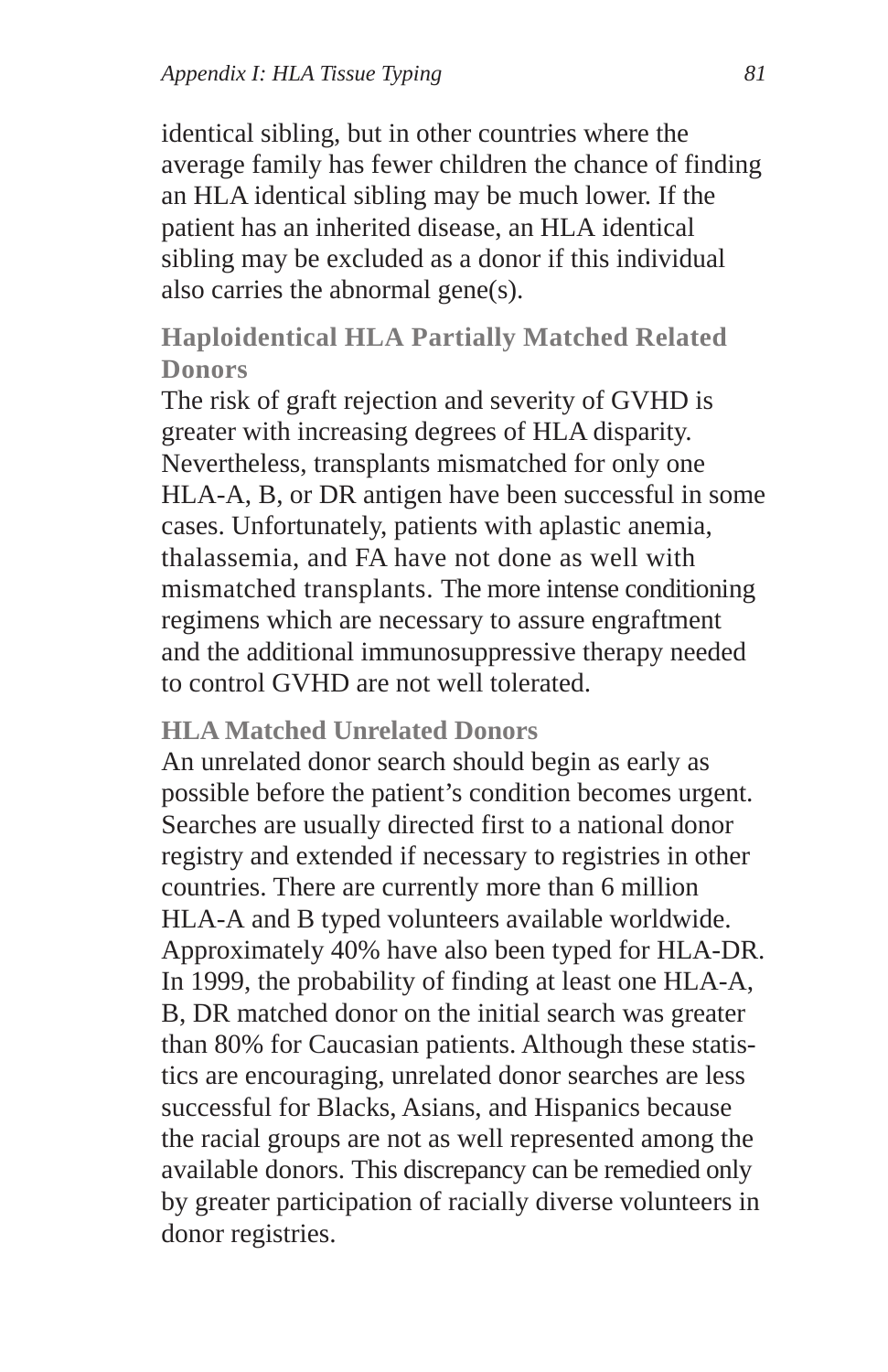Many of the potential donors identified during a preliminary search will be excluded in the process of confirmatory typing. If one HLA-A, B, DR matched donor is available, the chance that subsequent *high resolution* DNA typing will prove the donor to be matched for DRB1 alleles is approximately 40%. If two or three HLA-A, B, DR identical donors are available, the chance of finding a DRB1 match is 65% and 90% respectively. Approximately 50% of patients who started an unrelated donor search in 1998 have found a sufficiently matched donor. The average duration of the unrelated donor search for patients transplanted in 1993 was 5.5 months (range, 1-48 months). More recently, the average search time has been reduced to 4 months, an interval of time that is probably reasonable for most stable patients. Unfortunately, 3 months or longer may be too long a delay for patients with severe marrow failure, myelodysplasia with excess blasts, or high risk acute leukemia. The indications and feasibility of a transplant and potential availability of an HLA matched unrelated donor should be considered as part of the overall treatment strategy for each patient early in the course of disease.

## **Summary**

Donor availability and HLA matching are limiting factors for many patients who need a hematopoietic cell transplant. Timing of transplantation can be critical to ultimate success, and a donor search can be timeconsuming. The possibility of a transplant should be considered as part of the overall treatment plan soon after diagnosis to assure timely identification of a suitable donor. Criteria for donor matching are evolving, but whenever possible the donor search should be continued until an optimal match is identified.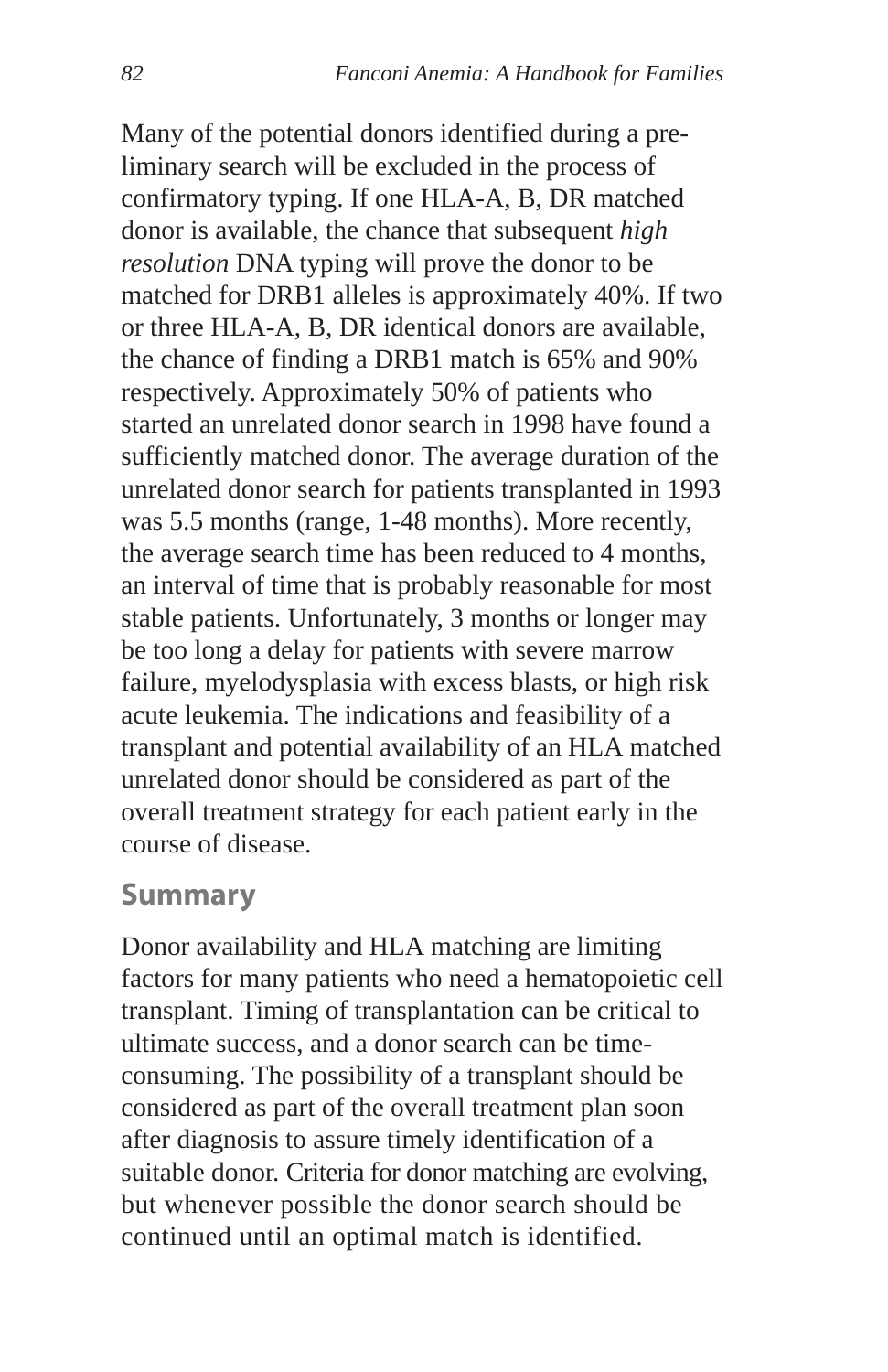Mismatching for HLA alleles increases the risk of graft failure and GVHD. The hazards of HLA incompatible transplants have discouraged this approach, especially for FA patients. Improvements in the safety and effectiveness of immunosuppression therapies, and less toxic approaches to eliminating malignant cells, are needed to improve both the safety and effectiveness of transplantation, and to make this life saving therapy possible for a greater number of patients.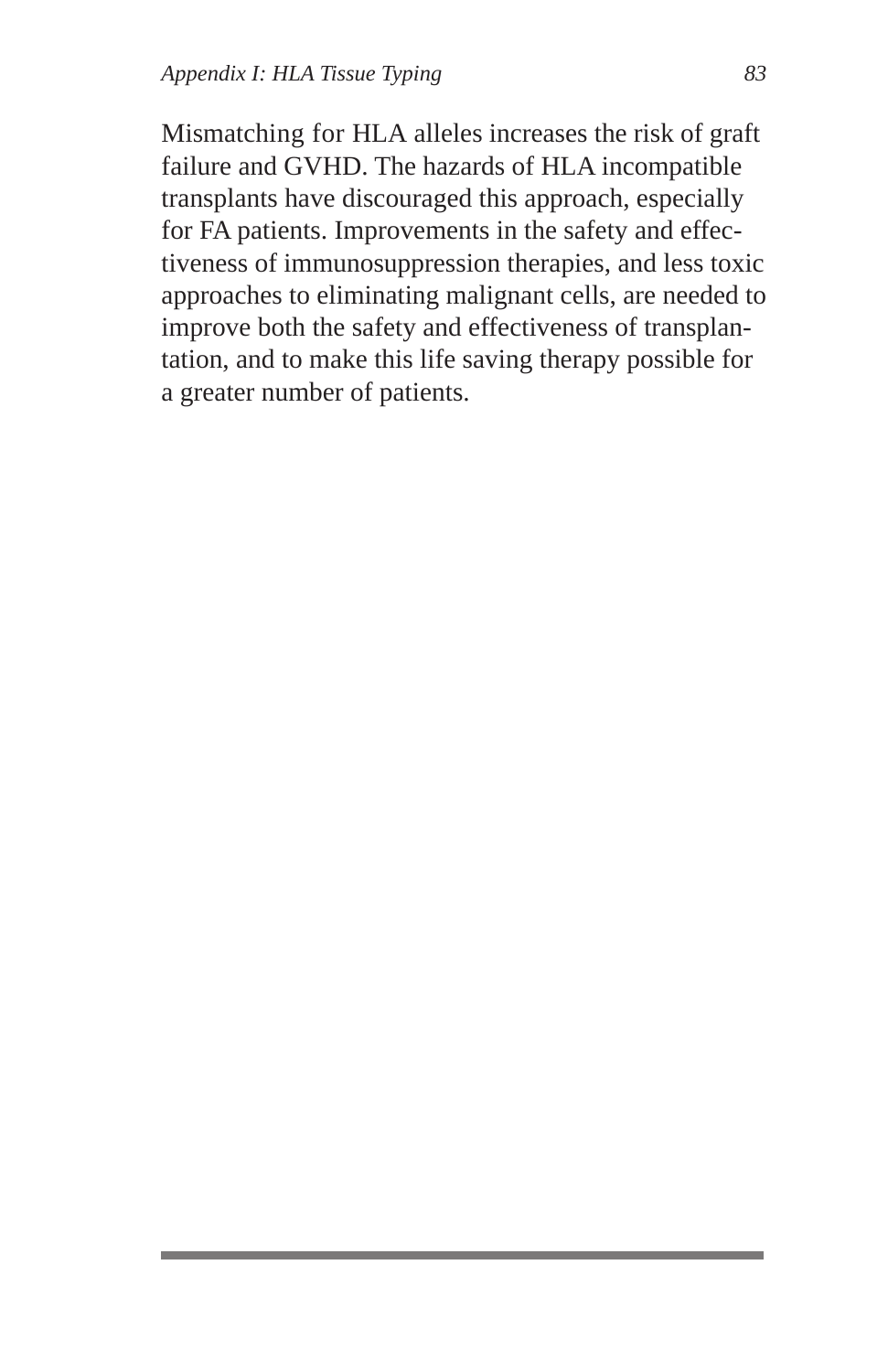# **Appendix J**

# **Matched Sibling Donor Transplant For Patients with FA**

*Richard E. Harris, MD Medical Director, Stem Cell Transplantation Program, Children's Hospital Medical Center, Cincinnati, Ohio*

# **Background**

Fanconi anemia is a rare disorder with only about 1000 reported cases in registries and in the literature to date. Most children with FA develop severe aplastic anemia on average around age 6 to 7 years. However, the onset of the severe aplastic anemia may be as early as one or two years of age. At the opposite end of the spectrum are adults who still have normal or near normal blood counts.

With the onset of severe aplastic anemia, children with FA generally first develop an increase in the size of their red blood cells (high mean corpuscular volume;  $MCV > 100$ ). Then, with time, anemia develops, then a low platelet count (thrombocytopenia), then finally a low white blood cell count. These cytopenias lead to anemia, bleeding and bruising problems, and infections.

As the disease progresses over the years, a disorderly production of blood cells in the bone marrow occurs, in which most of the marrow cells die off in the marrow space before even being released from the marrow as mature blood cells (myelodysplastic syndrome - MDS). This is often associated with abnormalities of the chromosomes in the marrow cells (a clone, such as monosomy 7, only one copy of chromosome 7). The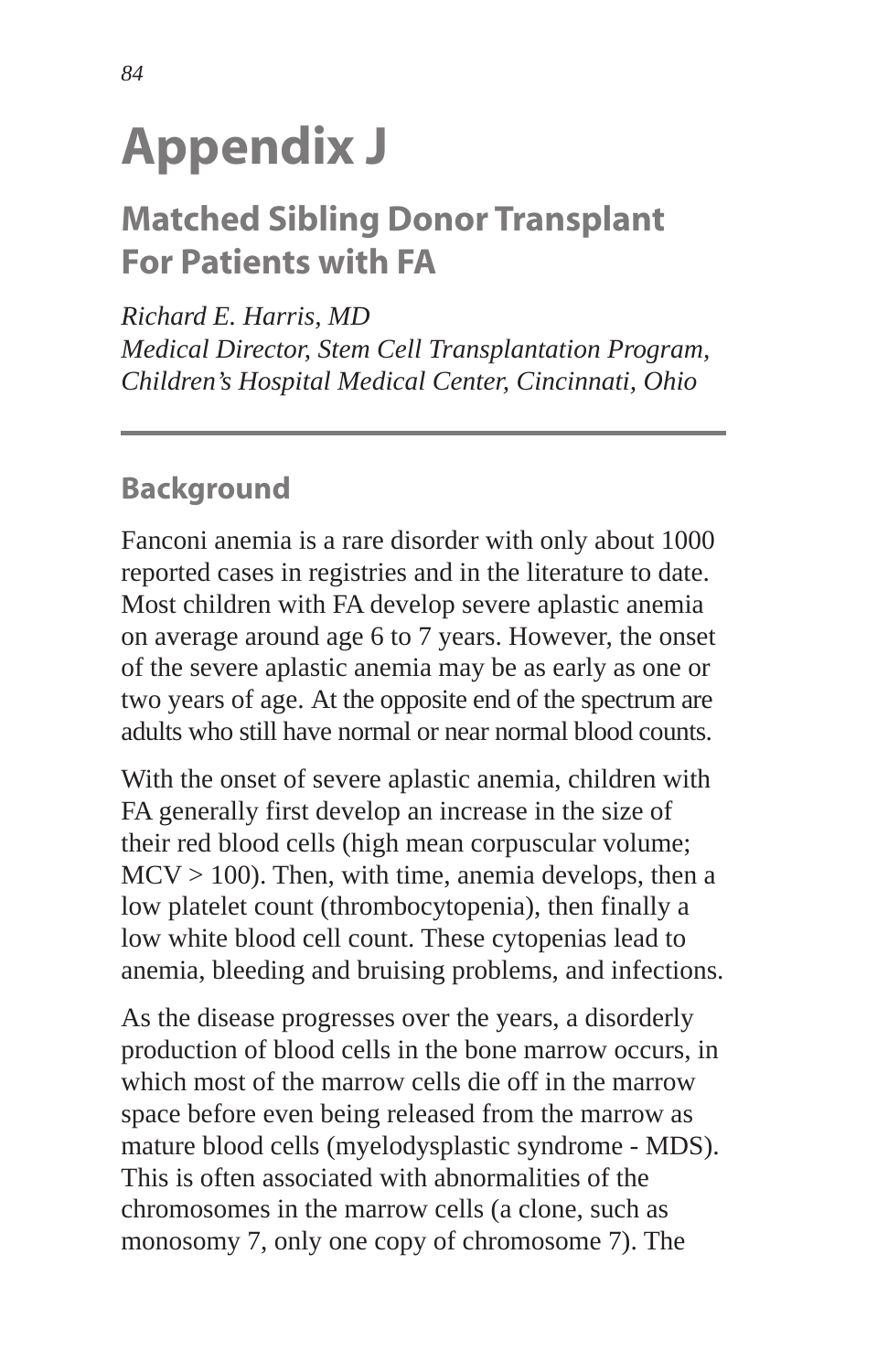disordered marrow cell production may eventually lead to leukemia, cancer of the bone marrow. Children with FA may thus die from severe aplastic anemia, bleeding, infections, myelodysplastic syndrome, or leukemia.

The aplastic anemia can at present be cured only with stem cell transplant. The transplant will also prevent the later development of abnormal cytogenetic clones, myelodysplastic syndrome, and leukemia. A stem cell transplant is unlikely to alter the incidence of other malignancies frequently seen in patients with FA, such as squamous cell carcinoma of the head and neck region and genito-urinary tumors<sup>1</sup>. In fact, their incidence may be increased due to exposure to the chemotherapy drugs and radiation given to the child as part of the conditioning therapy for the transplant.

## **What is a Stem Cell Transplant?**

A stem cell transplant is performed by giving preparative therapy, i.e., high dose chemotherapy and radiation, designed to destroy the residual weak bone marrow of the patient and to suppress the immune system of the patient to prevent the rejection of the donor stem cells. This preparative therapy for children with FA commonly consists of a few days of cyclophosphamide (Cytoxan® or CTX, a cancer chemotherapy drug) and one day of radiation therapy. Additionally, immune suppressive drugs are often given to prevent rejection of the graft and, also, to prevent graft-vs-host disease (GVHD). GVHD is an immune attack of the donor immune cells against the tissues of the patient, leading often to a rash, diarrhea, and inflammation of the liver (hepatitis). The immune suppressive drugs which have been used are cyclosporine and anti-thymocyte globulin (ATG).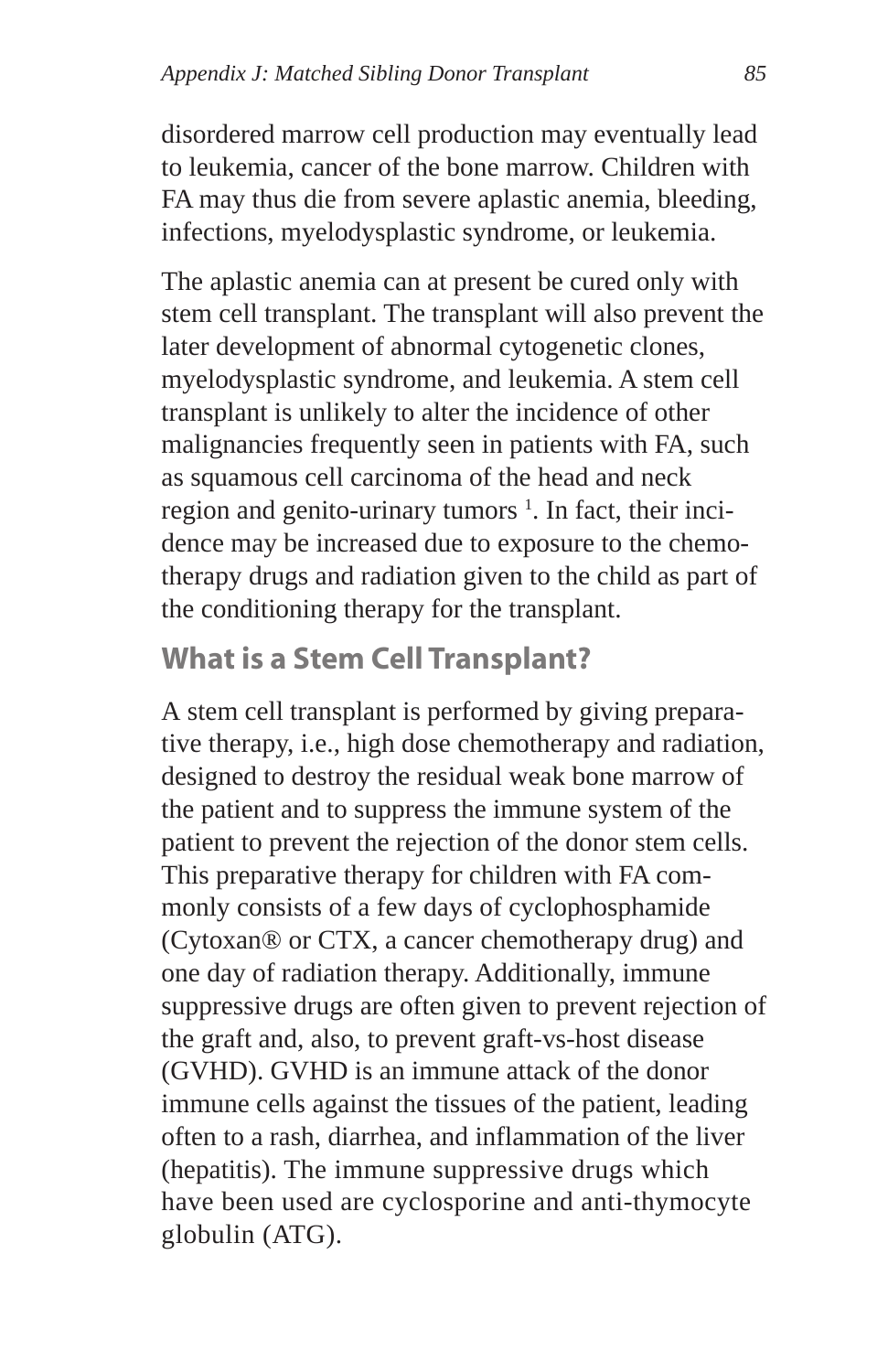The donor stem cells are generally obtained from the donor under general anesthesia in the operating room, in a procedure termed a marrow harvest. This procedure usually takes 1-2 hours and is performed by putting needles into the pelvic bones and suctioning back marrow with a syringe. The marrow is then placed into a blood bank bag and infused into the patient through an intravenous line like a regular blood transfusion. The new marrow stem cells circulate through the blood stream of the patient, then settle out in the patient's own bone marrow space. There they take up residence and start to produce more marrow cells. After about 2-3 weeks, the blood counts begin to rise. First, the white blood cell count rises, then the red cells are produced by the new marrow, then finally the platelet count rises. The blood counts are often normal about 1-2 months after the transplant.

Umbilical cord blood cells may also be used as the stem cell source for the transplant $20-21$ . The blood in the placenta at the time of birth contains large numbers of blood-forming stem cells. If these cells are collected at the time of delivery of a sibling who does not have FA, and if those cells are an HLA match with the FA child, then these cells can be given as the stem cell source for the transplant. Unrelated donor cord blood cells may also be used if they are closely matched with the patient. There may be a higher risk of non-engraftment with these cord blood cells, though the risk of GVHD may be lower. The blood counts may also take longer to come up after a cord blood transplant when compared to a standard bone marrow transplant.

During the first 2-4 weeks after the transplant, the patient will require transfusions of red cells and platelets and antibiotics to fight off infections. The chemotherapy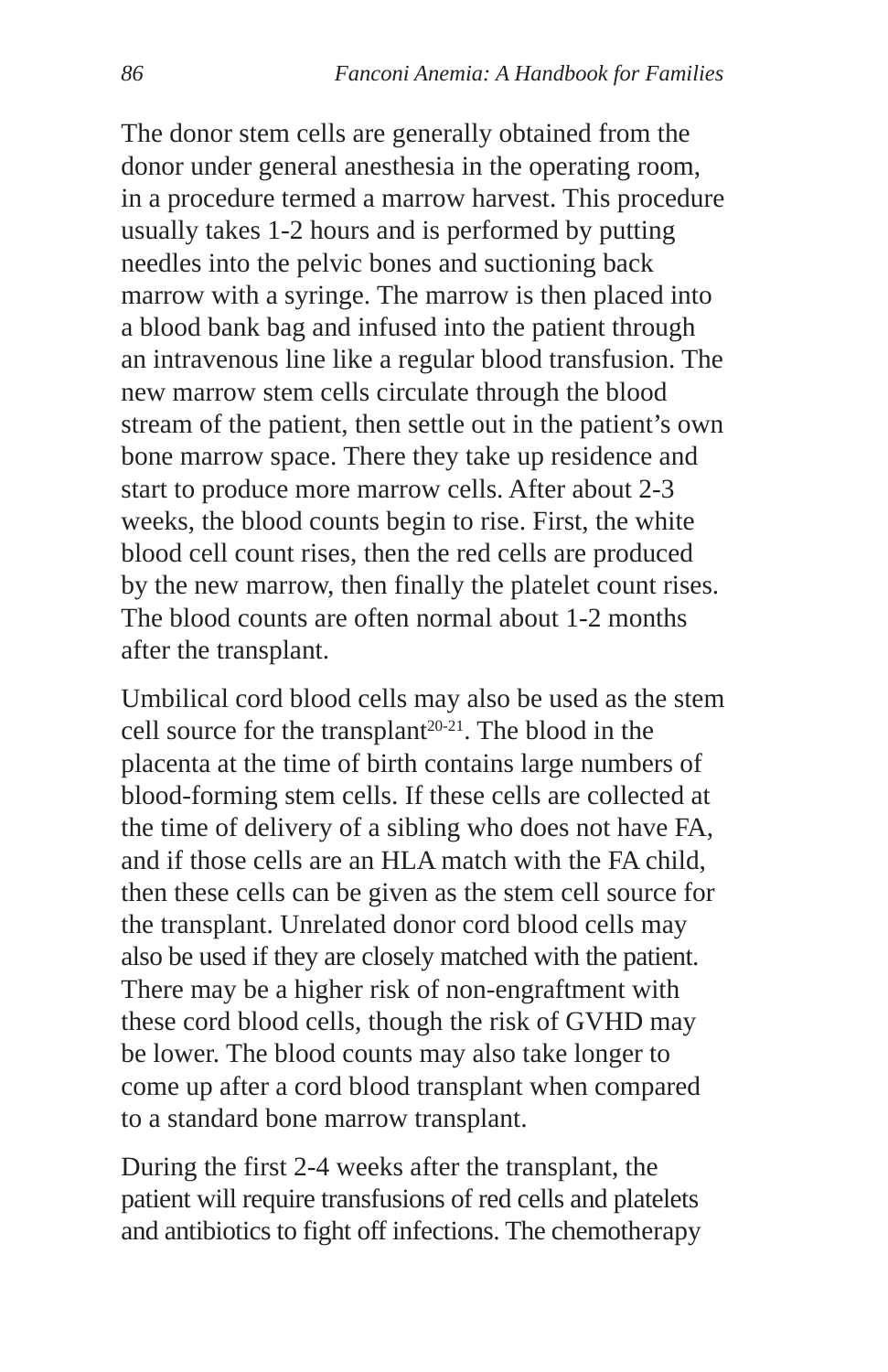drugs and the radiation are likely to cause mouth sores and diarrhea, which will lead to some pain and an unwillingness to eat. Thus, patients will require supplemental pain medication and nutrition. The pain medication is often given as a continuous infusion of a narcotic such as morphine. The nutrition is often given as an intravenous infusion (total parenteral nutrition - TPN) or via a naso-gastric tube (NG feeds). This supplemental nutrition is often required for 2 or more weeks until the child is able to eat again.

The other major complication of a transplant is GVHD. This immune attack of the donor immune cells against the tissues of the host can often be prevented by giving GVHD prophylaxis—immune suppressive drugs such as cyclosporine and anti-thymocyte globulin (ATG)—to the patient post-transplant. However, in spite of prophylaxis, some patients will develop evidence of GVHD such as a skin rash, diarrhea, and/or hepatitis. Such patients generally need to be treated with high dose corticosteroids, such as prednisone or methylprednisolone, for several weeks. Such therapy often controls the GVHD, but often results in weight gain, high blood pressure, spilling of glucose in the urine (sometimes requiring insulin to control), thinning of bones, and an increased risk of infections.

Patients usually stay in the hospital for about 4-6 weeks for the transplant, then are followed closely as outpatients at the transplant center for a few weeks after discharge. Most patients return to their local community about 2-3 months after the transplant.

The donor for the transplant may be a sibling or close relative of the child or may be an unrelated person. The donor is chosen by performing a special test on the donor and the patient, known as human leukocyte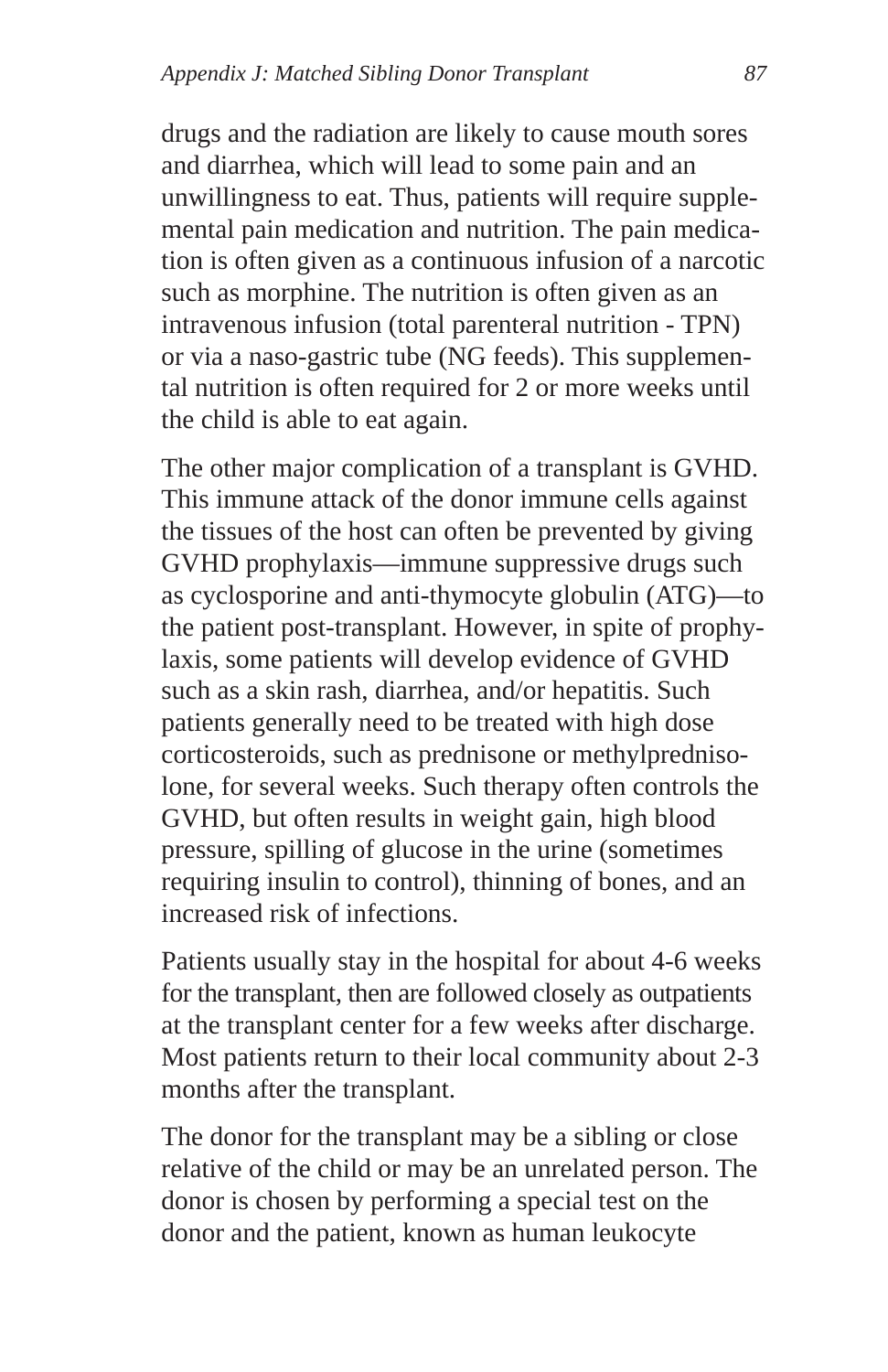typing—HLA typing. Fewer than 25% of patients can be expected to have an available matched sibling donor who does not have FA. Clearly, the safest and most successful type of transplant for FA is with a matched sibling donor (MSD).

# **How Successful are Matched Sibling Donor Transplants for FA?**

Currently, over 70% of children with FA who have a MSD transplant can be expected to survive the transplant and to have normal blood counts afterwards. The first MSD transplants for FA were performed over 20 years ago.

Patients with FA were initially prepared for transplant with the usual regimen utilized for patients with idiopathic aplastic anemia—50 mg/kg/day of cyclophosphamide for 4 days. Such transplants generally resulted in severe mouth sores and diarrhea in the FA patients, and the patients usually died of multi-organ failure or severe GVHD<sup>2,3</sup>

Dr. Eliane Gluckman 3-5 in Paris was the first to investigate the use of a milder conditioning therapy for patients with FA. She showed that the transplant could be safely performed with doses of only 10% of the usual dose for patients with aplastic anemia. Gluckman also demonstrated a hypersensitivity to radiation  $6,7$  and pioneered the use of low dose (500) cGy) radiation to the chest and abdomen (thoracoabdominal irradiation or TAR). With a median followup of 5 years, 13 of 19 patients (68%) were surviving with normal blood counts <sup>6</sup>. More recent follow-up of the Paris transplant results show a survival of about 76% with matched sibling donor transplantation for FA among 45 patients  $8.9$ . The major complication of transplant was GVHD, seen in 58% of patients.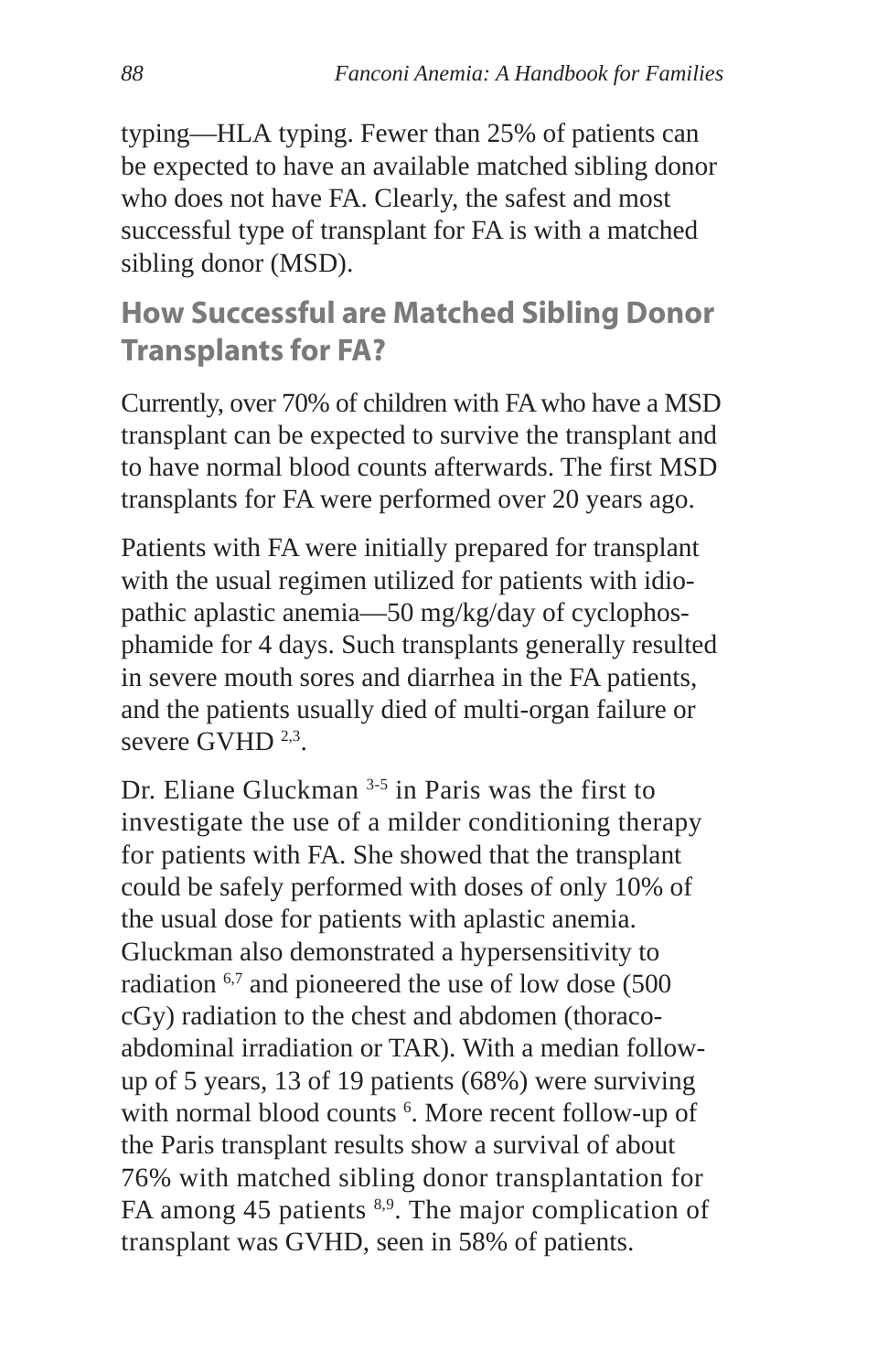A modification of the Paris regimen was published from the Children's Hospital Medical Center in Cincinnati<sup>10</sup> which used the same dose of cyclophosphamide, a lower dose of TAR (400 cGy), and the addition of antithymocyte globulin (ATG) to the preparative regimen. The results showed a survival of 94% in 18 patients, with very little GVHD and no graft rejections. A followup of 26 patients at CHMC-Cincinnati transplanted from matched sibling donors shows an actuarial survival of 84% from 6 months to 12 years, with one graft rejection (4%) and no cases of severe GVHD. The Paris regimen or the modified Cincinnati regimen is today utilized at most centers transplanting children with FA. A copy of the recommended protocol and consent form is available through the FARF or by directly contacting Dr. Richard Harris at richard.harris@chmcc.org.

Another promising preparative regimen is that used at the Fred Hutchinson Cancer Research Center in Seattle as well as in Curitiba, Brazil. This regimen utilizes no radiation, but higher doses of cyclophosphamide. The combined Brazil and Seattle experience is outlined in a series of three articles <sup>11-13</sup>. Currently, this regimen is studying doses of 80 mg/kg of cyclophosphamide, and survival is presently in excess of 70%. So far, there have been no graft rejections on the Seattle/Brazil study, even though no radiation has been given. Toxicity seems higher than with the Paris or Cincinnati regimens, but radiation and its potential late side effects are avoided. The principal late effect of radiation of greatest concern is the possible development of a radiation-induced cancer.

In a summary of results from 151 matched sibling donor transplants for FA reported to the International Bone Marrow Transplant Registry14,15, post-transplant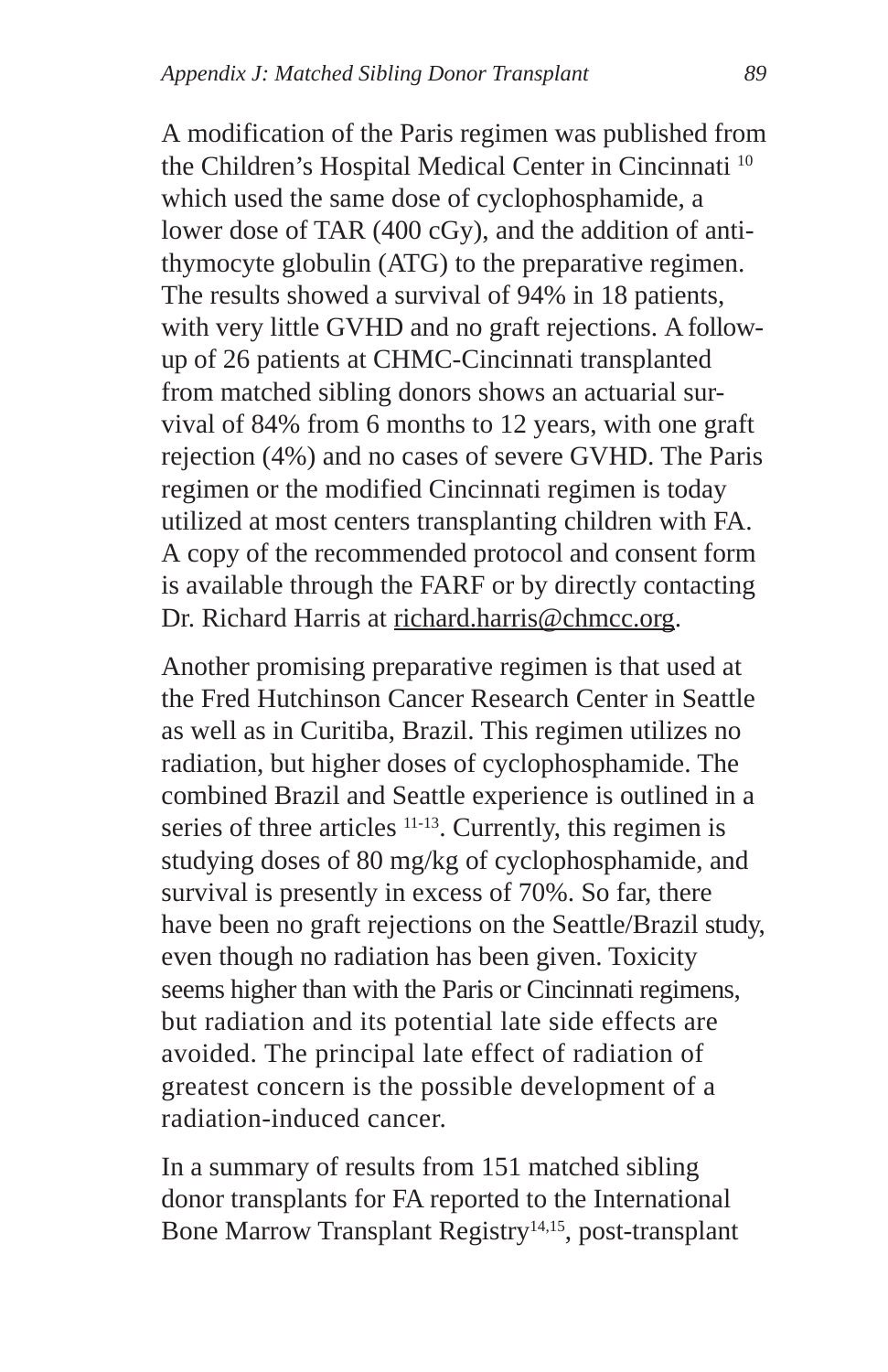secondary cancers were seen in 3 patients; all three were squamous cell carcinomas occurring outside of the radiation port. Such tumors are known to occur with increased frequency in patients with FA 16,17. Since the tumors were outside of the radiation port, it is unlikely the radiation caused the tumors. Chronic GVHD causing damage to the tissues of the mouth may have contributed to their development.

However, other studies in patients with idiopathic aplastic anemia as well as FA who have undergone transplant have implicated radiation in the cause of the secondary cancers<sup>18-19</sup>. There were 23 secondary malignancies among 700 patients with aplastic anemia or FA who received an allogeneic transplant. The median time to development of the second malignancy was 7-8 years. Not surprisingly, the risk of developing such a secondary cancer was higher in the FA patients than in the patients with idiopathic aplastic anemia. Five of 79 patients with FA developed a secondary malignancy, all head and neck carcinomas. None of the FA patients developed leukemia.

# **What if a Matched Sibling Donor is Not Available?**

The results on transplants using donors other than matched sibling donors (termed alternative donor transplants) have not been nearly as good—only about 35% of such patients have survived the transplant in the past. Such alternative donors may include unrelated donors or partially-matched relatives. Newer approaches, though, are being studied to improve upon this rather disappointing outcome, including use of a highly immunosuppressive drug known as fludarabine<sup>22-24</sup>. Several centers are investigating this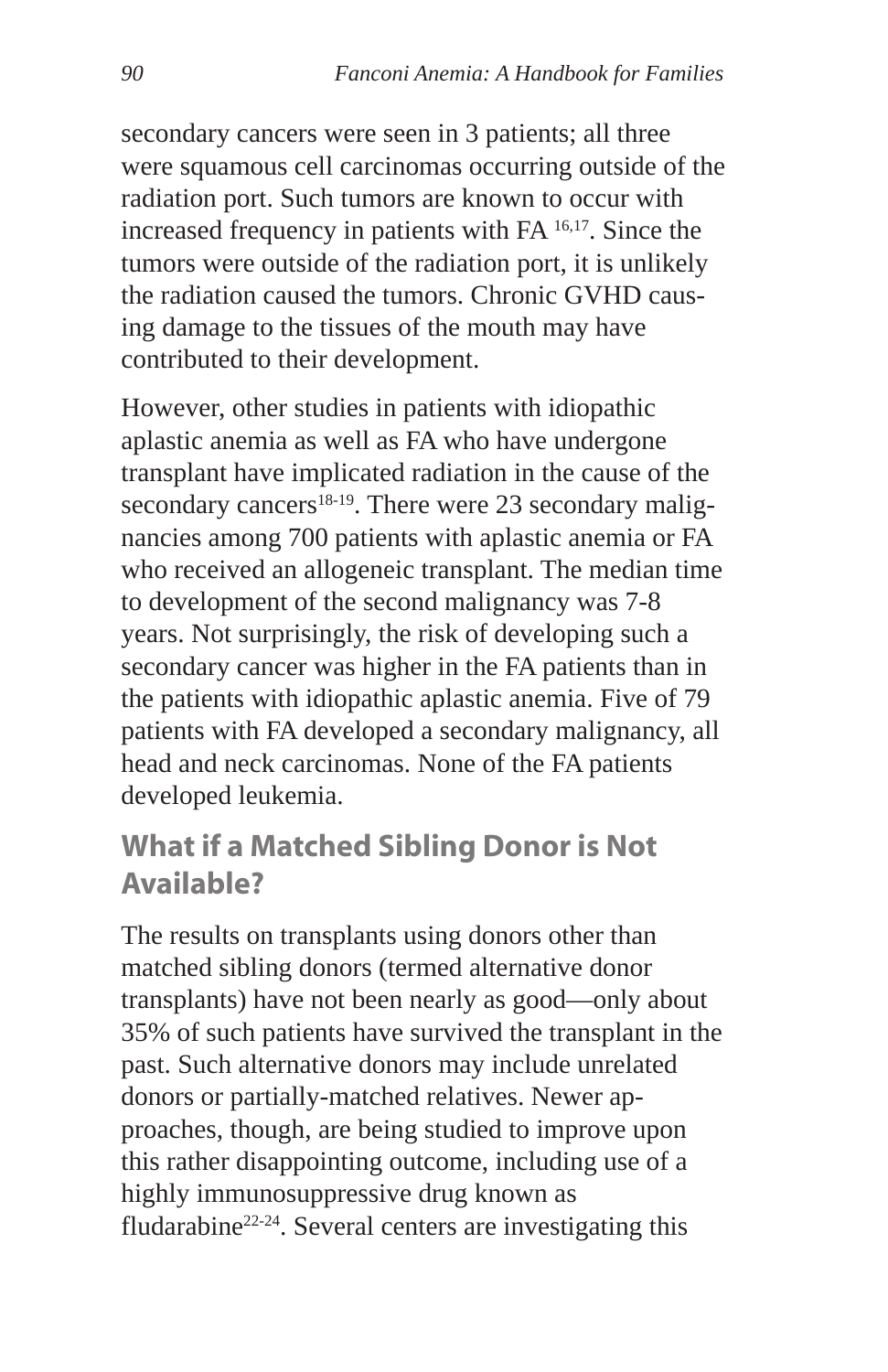new approach to alternative donor transplants for FA. Preliminary results were reported at the  $11<sup>th</sup>$  International Fanconi Anemia Scientific Symposium in December 1999. Of thirteen such alternative donor transplants incorporating fludarabine into the preparative regimen, twelve patients were alive and eleven of the twelve were fully engrafted. Only two patients had developed significant GVHD. However, results are too premature at this point to give solid recommendations for how the transplant should be performed for the patient who lacks a matched sibling donor transplant. The median length of follow-up of the patients was less than one year at the time of the presentation.

Most patients with FA who lack a matched sibling donor are first offered non-transplant therapy to boost the poorly working marrow, such as anabolic steroids (Anadrol®) or cytokines (G-CSF, erythropoietin, Neumega®). An unrelated donor transplant is generally not offered until the patient has become transfusion dependent in spite of Anadrol or cytokine therapy.

## **A Flow Chart for Recommended Treatment of FA is Available**

A group of parents with the help of some physicians within the Fanconi Anemia Research Fund have developed a flow diagram which outlines the currently recommended approach to the therapy of FA. You may want to ask the Fund for a copy of this flow diagram, and utilize it in discussions with your child's own physician.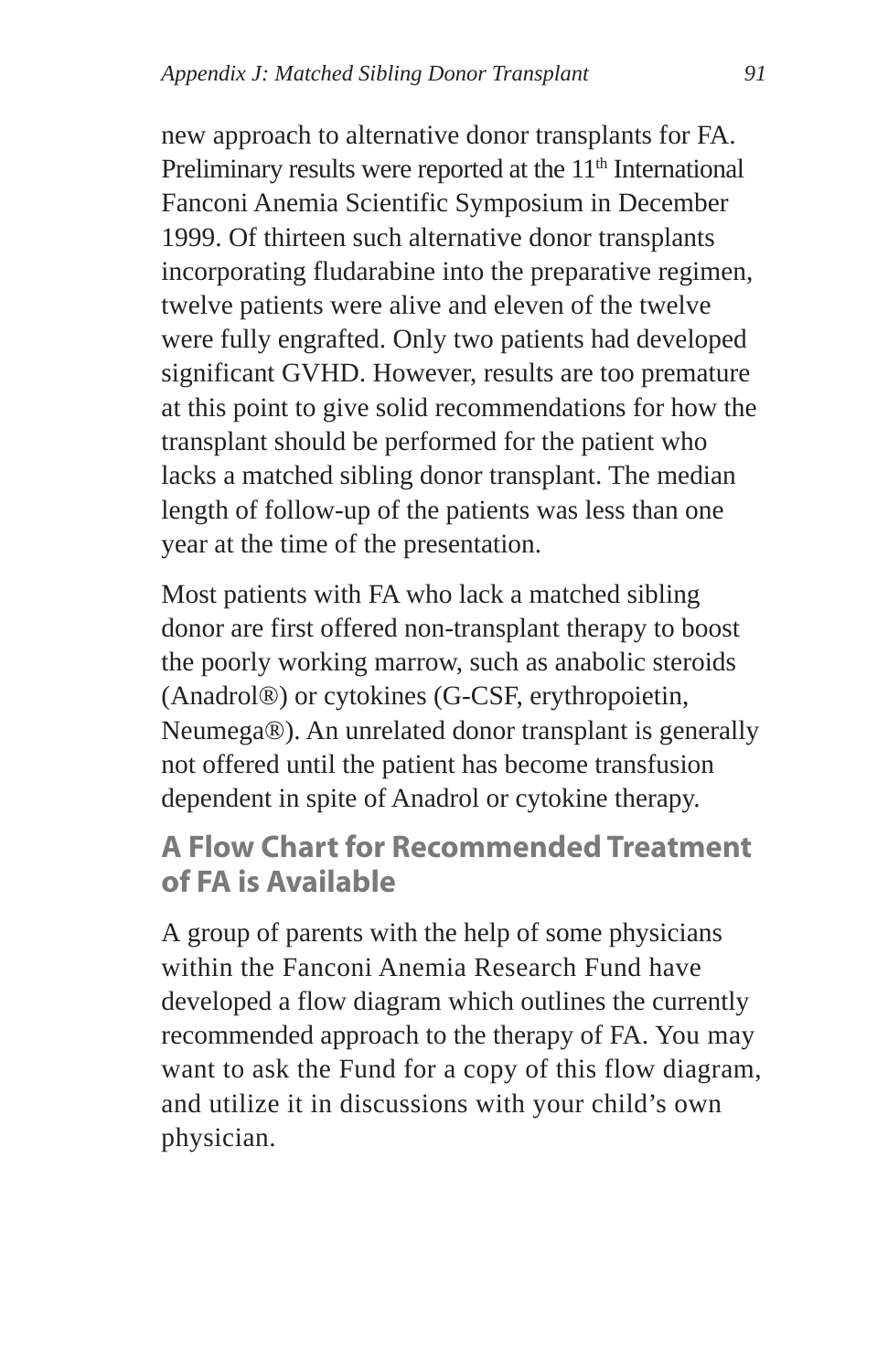# **Selected References Which May Be Helpful**

1. Alter BP: Fanconi's anemia and malignancies. American Journal of Hematology 53:99, 1996

2. Gluckman E, Devergie A, Benbunan A: Bone marrow transplantation in severe aplastic anemia using cyclophosphamide and thoracoabdominal irradiation: Aplastic Anemia: Stem Cell Biology and Advances in Treatment, Alan R. Liss, Inc., 1984, p 325

3. Gluckman E, Dutreix J: Bone marrow transplantation for Fanconi's anemia. Cancer Bulletin 37:238, 1985

4. Gluckman E, Devergie A, Schaison G, Bussel A, Berger A, Shohier J, Bernard J: Bone marrow transplantation in Fanconi anemia. British Journal of Haematology 45:557, 1980

5. Socié G, Gluckman E, Raynal B, Petit T, Landman J, Devergie A, Brison O: Bone marrow transplantation for Fanconi anemia using low-dose cyclophosphamide/ thoracoabdominal irradiation as conditioning regimen: Chimerism study by the polymerase chain reaction. Blood 82:2249, 1993

6. Gluckman E: Radiosensitivity in Fanconi anemia: application to the conditioning for bone marrow transplantation. Radiotherapy and Oncology 18 (Suppl 1):88, 1990

7. Gluckman E, Devergie A, Dutreix J: Radiosensitivity in Fanconi anaemia: Application to the conditioning regimen for bone marrow transplantation. British Journal of Haematology 54:431, 1983

8. Gluckman E: Allogeneic bone marrow transplantation in Fanconi anemia. Bone Marrow Transplantation 18 (Suppl 2):140, 1996

9. Gluckman E: Allogeneic bone marrow transplantation in Fanconi anemia. Bone Marrow Transplantation 18 (Suppl 3):S33, 1996

10.Kohli-Kumar M, Morris C, DeLaat C, Sambrano JE, Masterson M, Mueller R, Shahidi NT, Yanik G, Desantes K, Friedman DJ, Auerbach AD, Harris RE: Bone marrow transplantation in Fanconi Anemia using matched sibling donors. Blood 84:2050, 1994

11. Zanis-Neto J, Ribeiro RC, Medeiros C, Andrade RJ, Ogasawara V, Hush M, Magdalena N, Friedrich ML, Bitencourt MA, Bonfim C, Pasquini R: Bone marrow transplantation for patients with Fanconi anemia: a study of 24 cases from a single institution. Bone Marrow Transplantation 15:293, 1995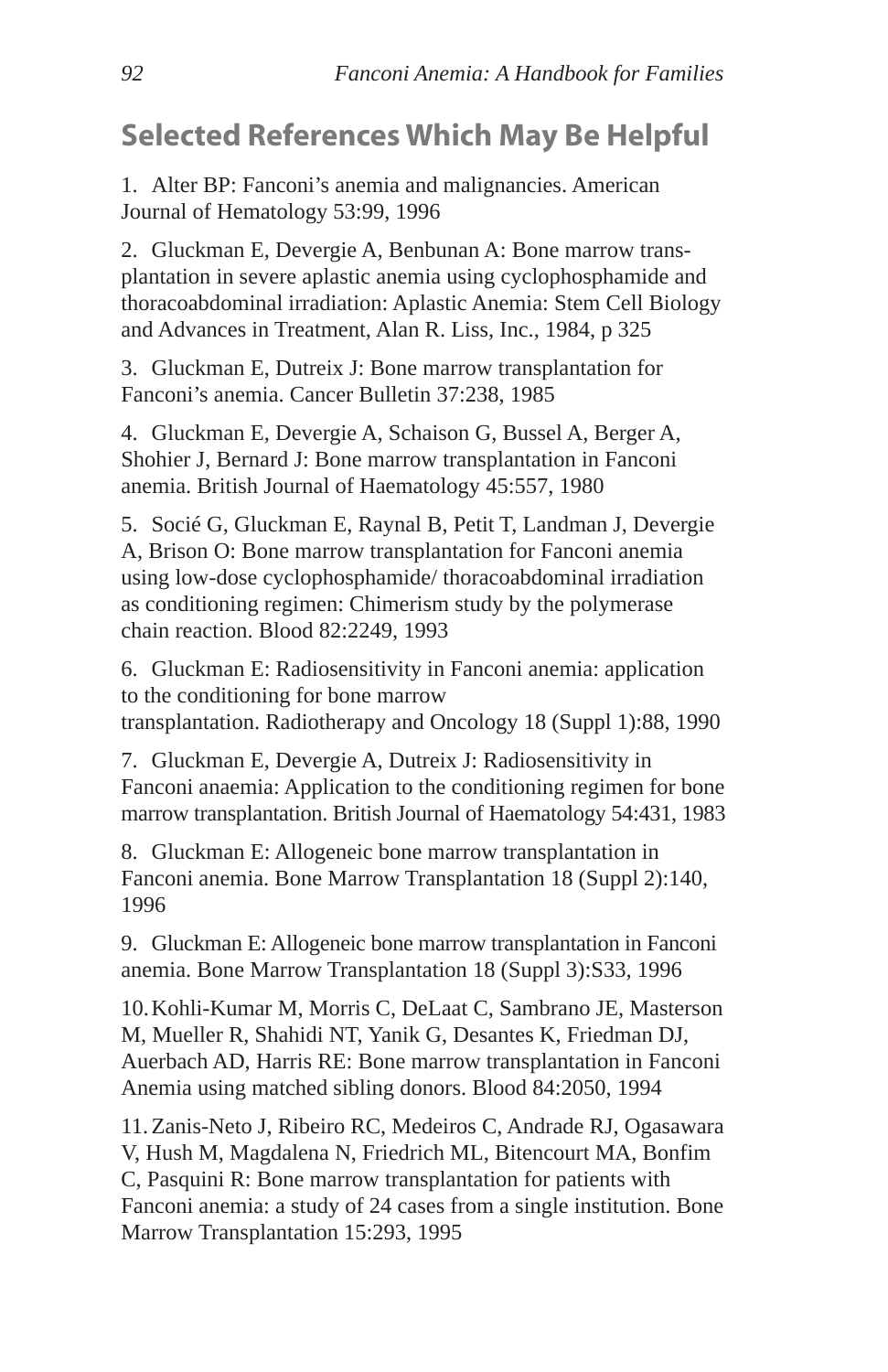12.Flowers MED, Doney KC, Storb R, Deeg HJ, Sanders JE, Sullivan KM, Bryant E, Witherspoon RP, Appelbaum FR, Buckner CD, Hansen JA, Thomas EE: Marrow transplantation for Fanconi anemia with or without leukemic transformation: an update of the Seattle experience. Bone Marrow Transplantation 9:167, 1992

13.Flowers MED, Zanis J, Pasquini R, Deeg HJ, Ribeiro R, Longton G, Medeiros CR, Doney K, Sanders J, Bryant E, Hansen J, Sullivan KM, Appelbaum F, Thomas ED: Marrow transplantation for Fanconi anaemia: conditioning with reduced doses of cyclophosphamide without radiation. British Journal of Haematology 92:699, 1995

14.Gluckman E, Auerbach AD, Horowitz MM, Sobocinski KA, Ash RC, Bortin MM, Butturini A, Camitta BM, Champli RE, Friedrick W, Good RA, Gordon-Smith EC, Harris RE: Bone marrow transplantation for Fanconi anemia. Blood 86:2856, 1995

15.Gluckman E, Auerbach A, Ash RC, Biggs JC, Bortin MM, Camitta BM, Champlin RE, Friedrich W, Gale RP, Good RA: Allogeneic bone marrow transplants for Fanconi anemia: A preliminary report from the International Bone Marrow Transplant Registry. Bone Marrow Transplantation 10 (Suppl 1):53, 1992

16.Millen FJ, Rainey MG, Hows JM, Burton PA, Irvine GH, Swirsky D: Oral squamous cell carcinoma after allogeneic bone marrow transplantation for Fanconi anaemia. British Journal of Haematology 99:410, 1997

17.Somers GR, Tabrizi SN, Tidermann K, Chow CW, Garland SM, Venter DJ: Squamous cell carcinoma of the tongue in a child with Fanconi anemia: A case report and review of the literature. Pediatric Pathology and Laboratory Medicine 15:597, 1995

18.Deeg HJ, Socié G, Schoch G, Henry-Amar M, Witherspoon RP, Devergie A, Sullivan KM, Gluckman E, Storb R: Malignancies after marrow transplantation for aplastic anemia and Fanconi anemia: A joint Seattle and Paris analysis of results in 700 patients. Blood 87:386, 1996

19.Socié G, Henry-Amar M, Cosset JM, Devergie A, Girinsky T, Gluckman E: Increased incidence of solid malignant tumors after bone marrow transplantation for severe aplastic anemia. Blood 78:277, 1991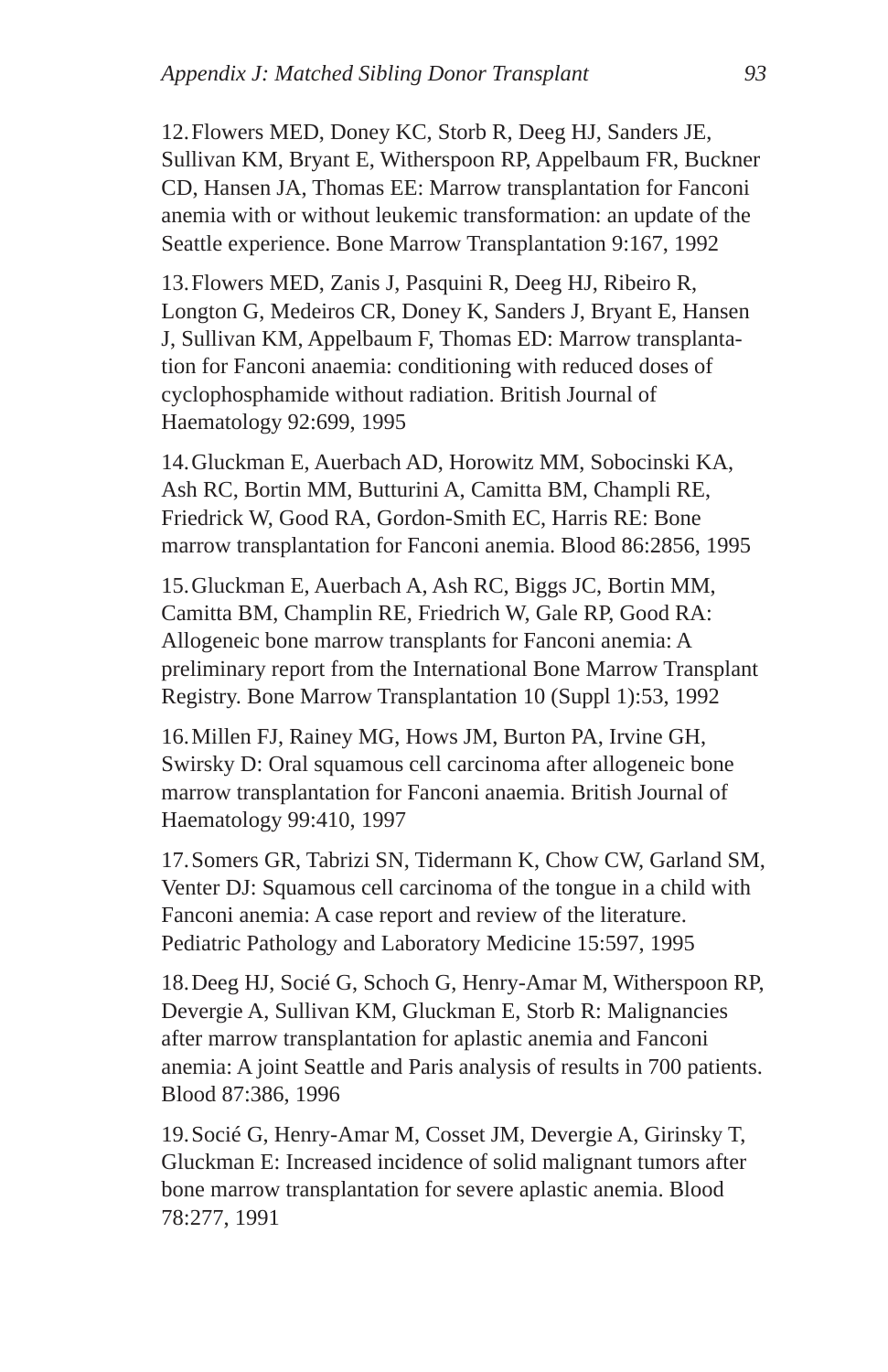20.Gluckman E, Broxmeyer HE, Auerbach AD, Boyse EA: Hematopoietic reconstitution in a patient with Fanconi's anemia by means of umbilical-cord blood from an HLA-identical sibling. New England Journal of Medicine 321:1174, 1989

21.Kohli-Kumar M, Shahidi NT, Broxmeyer HE, Masterson M, DeLaat C, Sambrano JE, Morris C, Auerbach AD, Harris RE: Haemopoietic stem/progenitor cell transplant in Fanconi anaemia using HLA-matched sibling umbilical cord blood cells. British Journal of Haematology 85:419, 1993

22.Harris RE: Reduction of toxicity of marrow transplantation in children with Fanconi anemia. Journal of Pediatric Hematology/ Oncology 21:175, 1999

23.Kapelushnik J, Or R, Slavin S, Nagler A: A fludarabine-based protocol for bone marrow transplantation in Fanconi's anemia. Bone Marrow Transplantation 20:1109, 1997

24.Varadi G, Aker M, Slavin S, Nagler A: A fludarabine-based protocol for human umbilical cord blood (HUCBT) transplant in Fanconi's anemia (FA). Journal of Pediatric Hematology/Oncology 21:237, 1999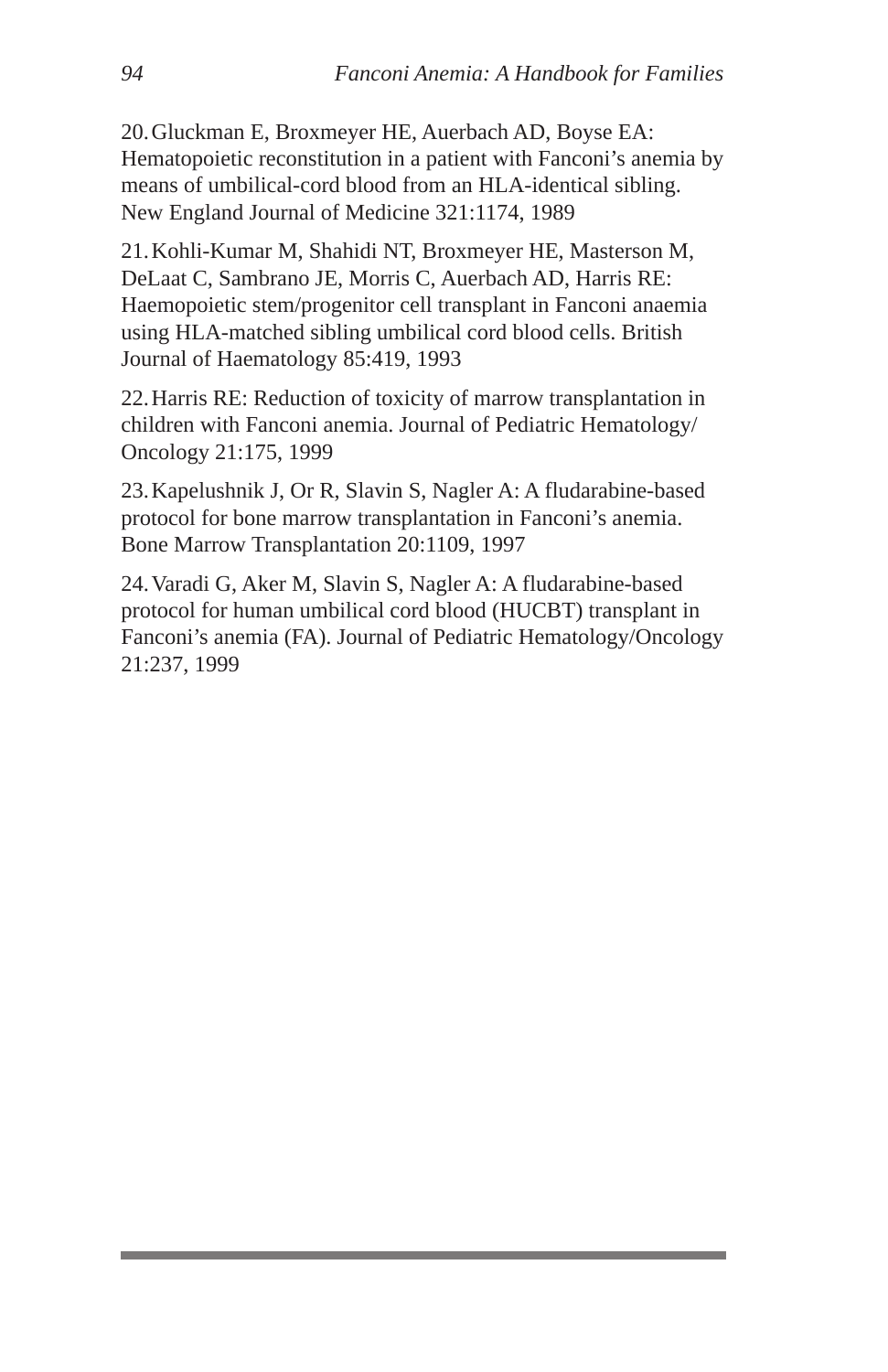# **Appendix K**

# **Alternate Donor Transplant for Patients with FA**

*Margaret MacMillan, MD and John Wagner, MD University of Minnesota Medical Center*

# **Introduction**

As of 1999, allogeneic hematopoietic cell transplantation (HCT) remains the only proven treatment with the potential of correcting the hematologic complications common to most if not all patients with  $FA<sup>1</sup>$ . While HCT from HLA identical sibling donors is generally associated with excellent outcome (i.e., survival >85% for children <10 years of age; and survival >65% for all patients) 2-8, HCT from an alternate (i.e., mismatched related or unrelated) donor is complex and challenging, and until recently has been associated with relatively poor survival  $(\sim 30\%)$ <sup>6,9-11</sup>. For this reason, it is recommended that HCT from alternate donors be performed at transplant centers experienced with FA in the context of a clinical trial designed to reduce the high incidence of graft rejection and regimen related toxicity.

This appendix summarizes the indications for alternate donor HCT, pre-transplant evaluation process (including assessment of eligibility for HCT), approach to identifying a donor, general treatment plan as it pertains to HCT, a list of potential transplant related complications, late effects, and other associated issues.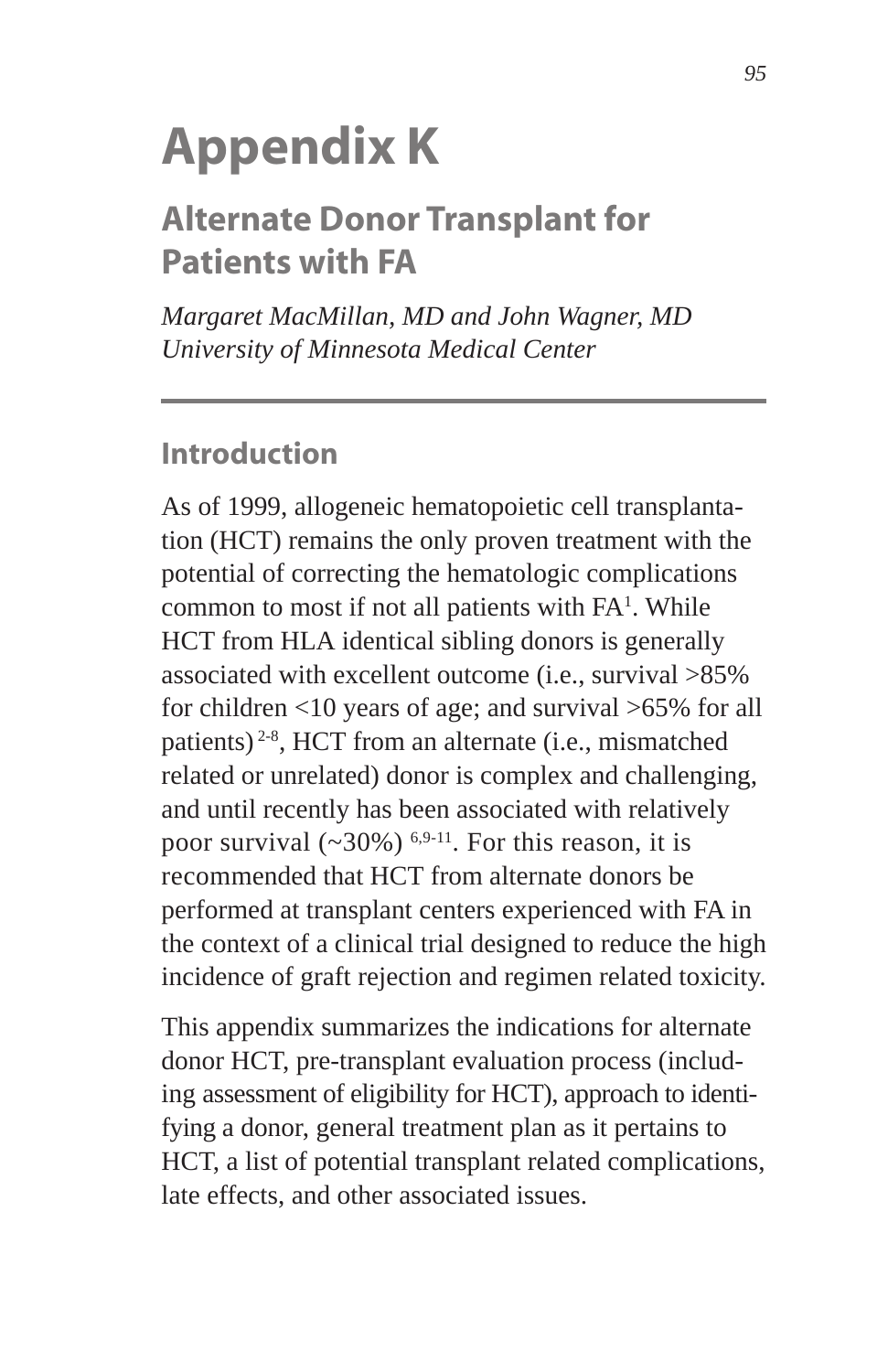# **Indications for Alternate Donor HCT**

Indications for alternate donor HCT are the same as those described for sibling donor HCT. However, the timing has been different. Alternate donor HCT has been delayed because of the high risk of early death observed with earlier treatment protocols. Supportive care, such as with androgens or hematopoietic growth factor therapy, was attempted first. Once such therapies failed or could not be administered due to excess toxicity (side effects) and the patient developed persistent and severe cytopenia(s) (i.e., hemoglobin [Hgb] <8 g/dL, absolute neutrophil count  $[ANC] < 5 \times 10^8/L$  and/or platelets [PLT]  $<$ 10 x 10<sup>8</sup>/L) or evidence of myelodysplasia or leukemia, the option of alternate donor HCT was considered. However, it is anticipated that this recommendation to delay alternate donor HCT will change once new regimens are proven safe and effective.

#### **Indications for Alternate Donor HCT**

- Patient age < 35 years
- Severe cytopenia (Hgb <8 g/dL, ANC <5 x 10<sup>8</sup>/L, PLT  $10 \times 10^8$ /L)
- Myelodysplasia with or without clonal cytogenetic abnormality
- Leukemia
- Absence of an HLA-A, B, DRB1 identical sibling donor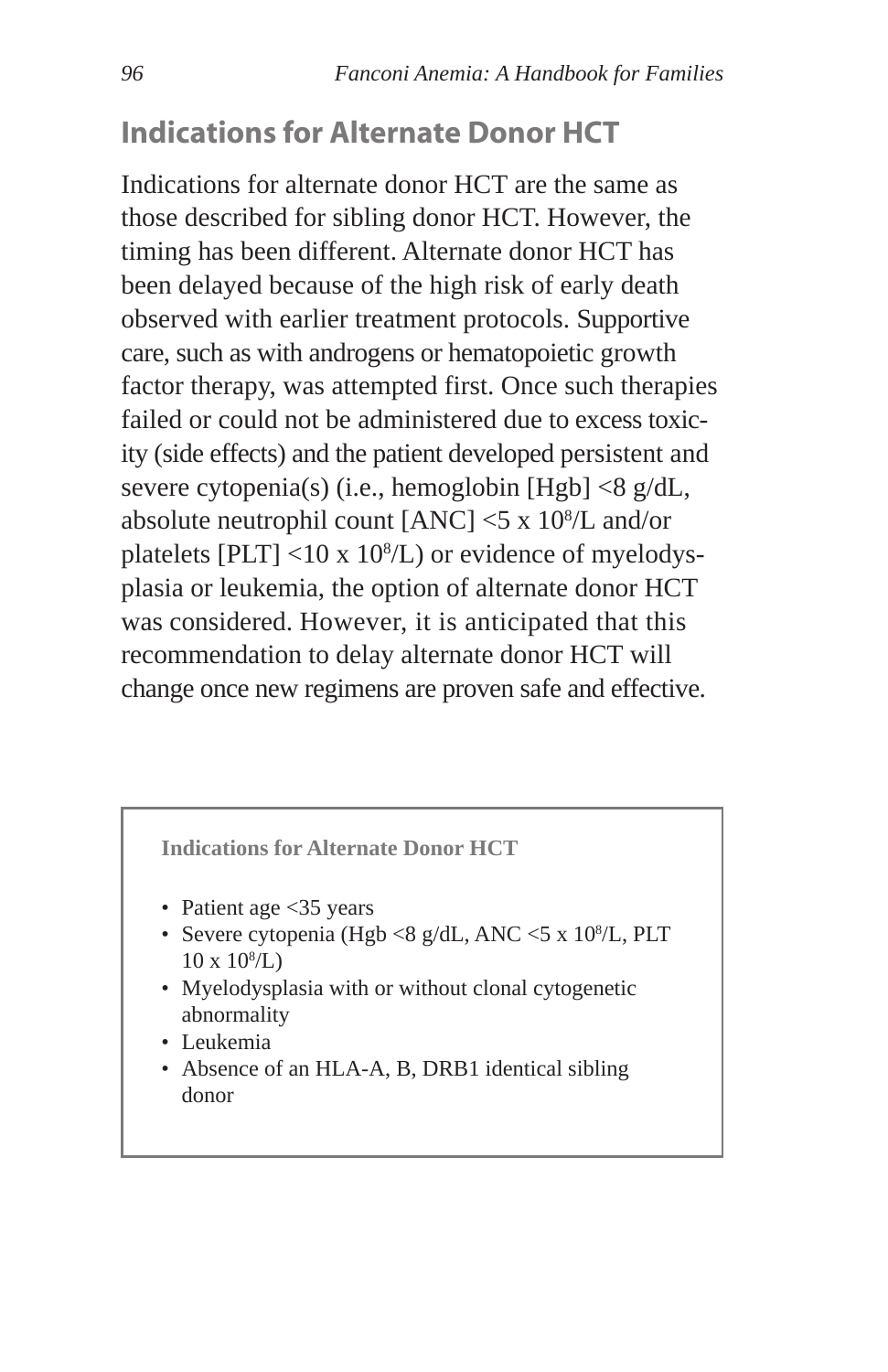# **Transplant Evaluation: Assessment of Eligibility**

## **Past Medical History**

FA is a genetically and phenotypically heterogeneous autosomal recessive disorder characterized by multiple congenital malformations as well as progressive marrow failure and predisposition to malignancy<sup>12-17</sup>. Congenital malformations may range from many to none and may involve any of the major organ systems $18$ . Because certain malformations and treatments may interfere with HCT, a thorough history needs to be obtained. The patient and family should be prepared to answer the questions in the table below.

#### **Patient History**

- Date of diagnosis
- Results of diepoxybutane (DEB)/mitomycin C (MMC)
- Evidence of somatic mosaicism (i.e., presence of DEB/ MMC resistant cells)
- Results of complementation group or mutation analysis (if known)
- List of congenital malformations and treatments (kidneys, liver, bladder, heart, lungs)
- Chronic pain and management
- List of medications and responses to treatments (e.g., androgens, steroids, hematopoietic growth factors, chemotherapy, radiotherapy, hormonal replacement)
- Transfusions (e.g., how many and frequency of red cells and platelet transfusions, any reactions)
- Details on prior infections (organism, antibiotic sensitivities, sites, response to treatment; history of prophylaxis)
- History of cancer (site, treatment)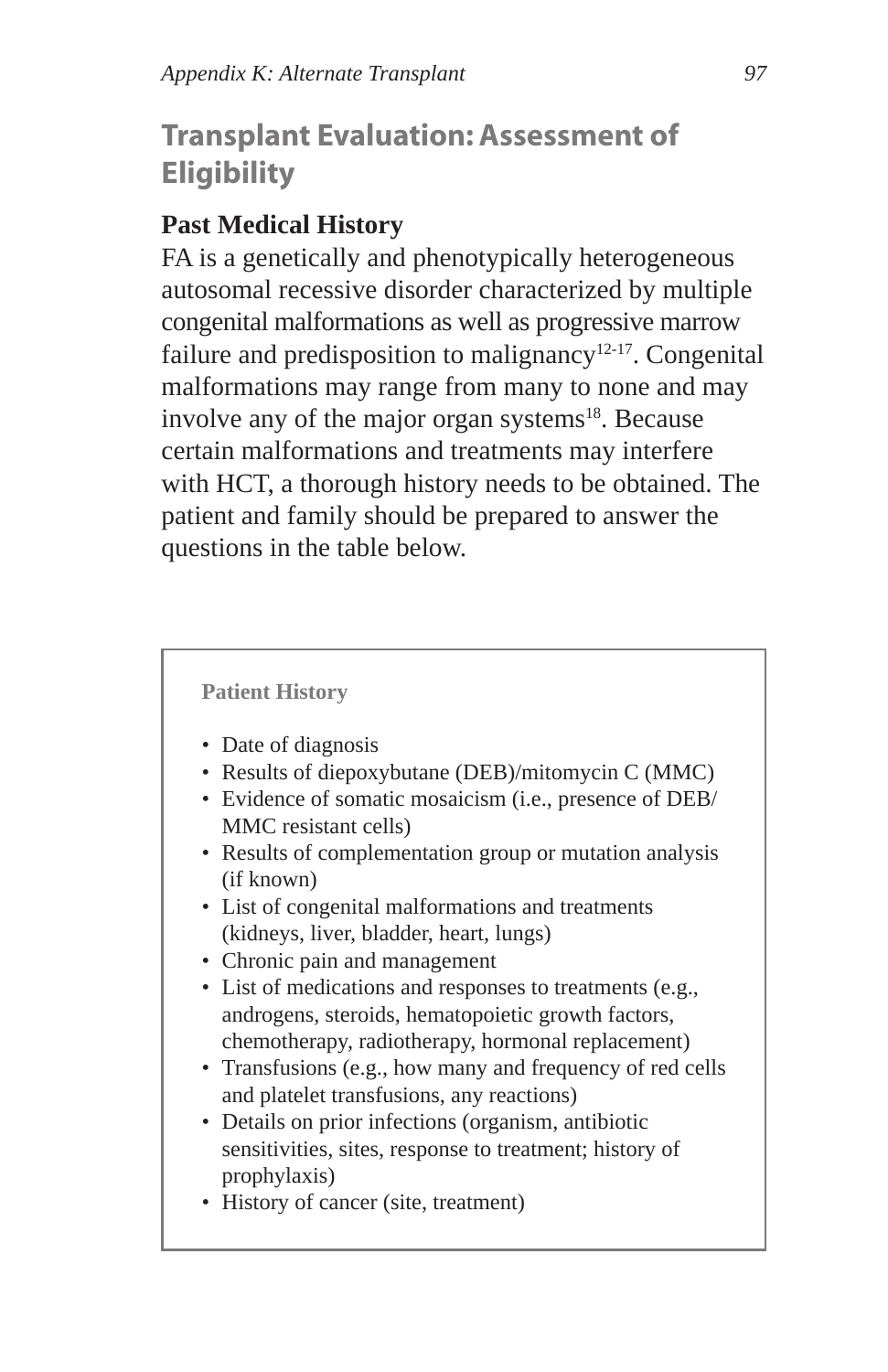**Family History**

- Congenital malformations (e.g., abnormal thumbs)
- Blood disorders\*/transfusions
- Early death
- Spontaneous abortions
- Infertility
- Cancer at young age
- Consanguinity (marriage within the extended family)

*\*Other hematological disorders that may be confused with FA include Diamond-Blackfan anemia, dyskeratosis congenita, amegakaryocytic thrombocytopenia, thrombocytopenia absent radius (TAR) syndrome, aplastic anemia.*

#### **Physical Examination**

Prior to HCT, it is necessary to assess what factors might be present that could alter the risk or plan of transplant procedure. Careful attention should be paid to the mouth and throat area (precancerous lesions, infection), ears (hearing), nose and sinuses (infection), respiratory system (infection, reactive airway disease) and urogenital system (infection, bladder access). The general examination should carefully document preexisting skin changes (e.g., café-au-lait spots, areas of hyper or hypopigmentation, nail abnormalities), heart sounds/murmurs, liver and spleen size, and scars from prior surgeries. This documentation is important to differentiate abnormalities related to FA from complications associated with alternate donor HCT (i.e., GVHD).

FA potentially affects every organ of the body. The more common abnormalities that might be detected on physical examination or radiographic/laboratory evaluation are described in Chapter 118-20.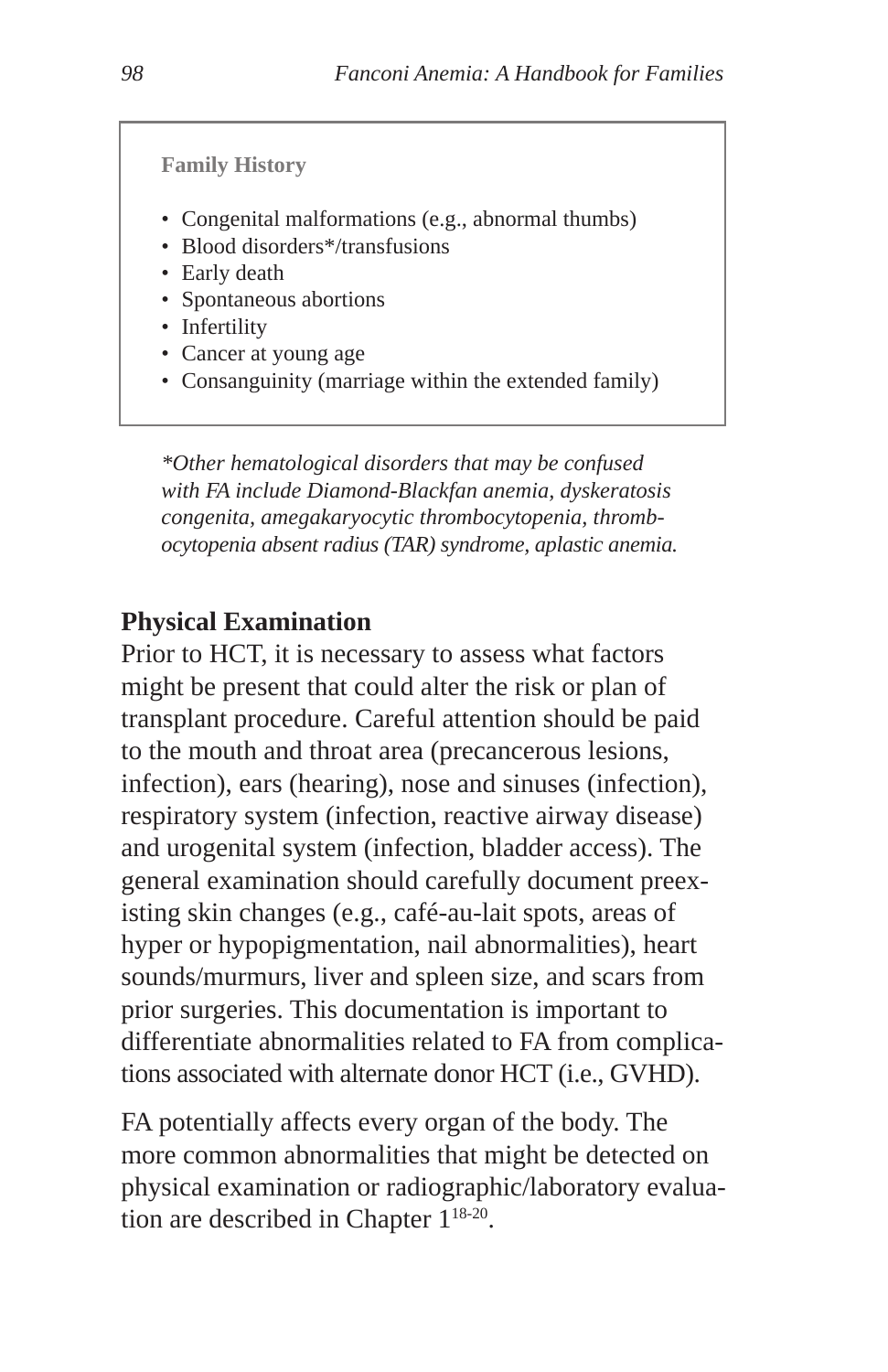#### **Laboratory Evaluation**

 In addition to the "routine" laboratory evaluations used to assess a patient's general status prior to transplantation, FA patients require more individual attention due to heterogeneity of the syndrome. Depending upon the results of the past medical history and physical examination, the laboratory tests required will vary from one patient to the next. However, all FA patients should have the tests described on the next page performed prior to HCT.

#### **Exclusion Criteria**

Not all patients referred for alternate donor HCT will be offered transplant therapy. While exclusion criteria may differ somewhat between Transplant Centers, in general, patients will be considered unacceptable transplant candidates if the transplant evaluation indicates that the patient has:

- 1) Active uncontrolled infection;
- 2) HIV seropositivity;
- 3) Active extramedullary leukemia at time of HCT;
- 4) History of malignant solid tumor within 2 years of HCT;
- 5) Severe end-organ dysfunction;
- 6) Karnofsky performance status <70% or Lansky status  $<$ 50%.

# **Donor Identification**

## **Principles of the Donor Search**

In general, a search for an alternate donor should be initiated when the patient has worsening marrow failure or evidence of a clonal cytogenetic abnormality. The median time from search initiation to HCT according to the National Marrow Donor Program (NMDP) is approximately 4.1 months (communication from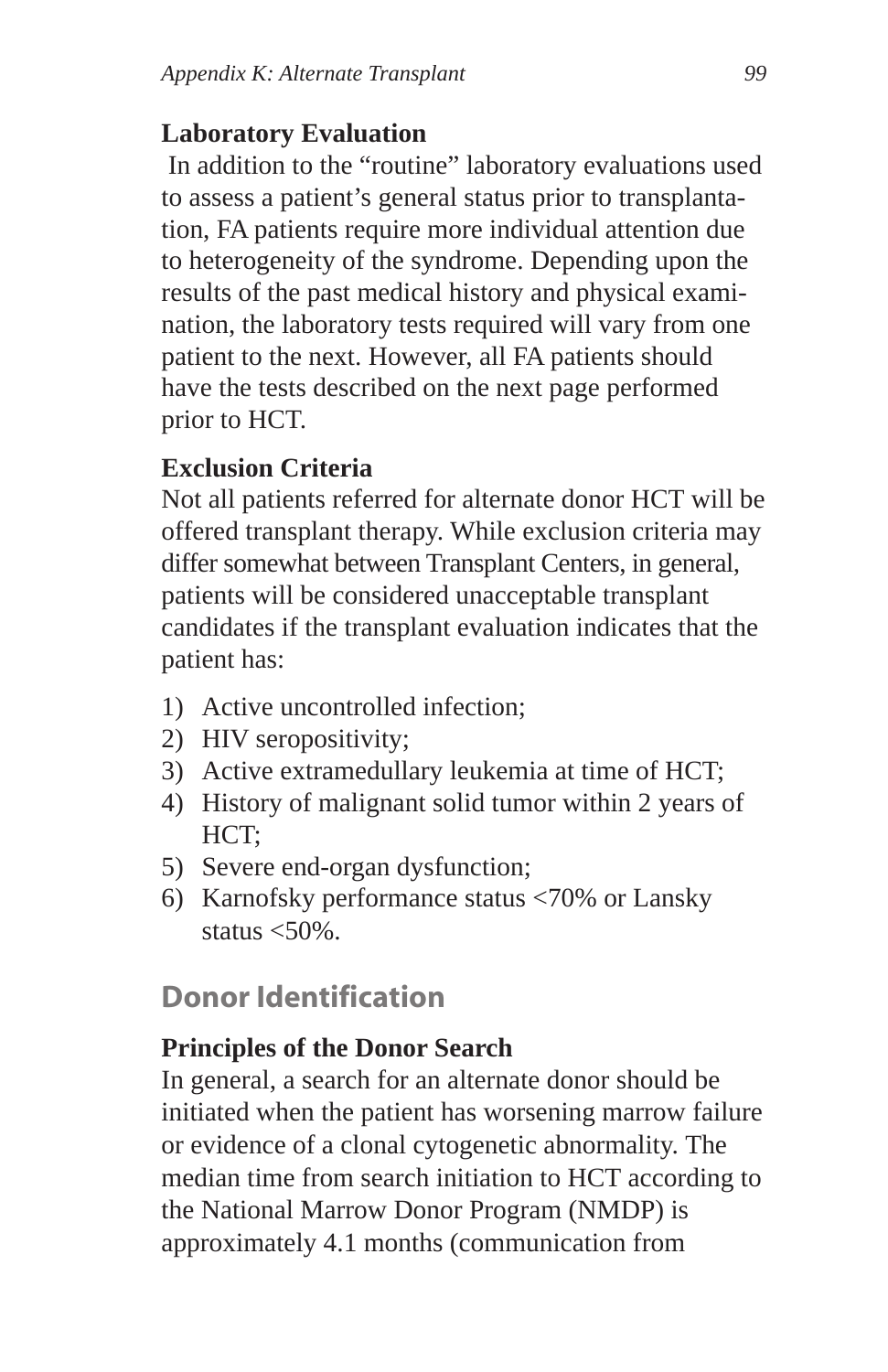**Laboratory Evaluation**

#### **FA Genotype**

- Mutation analysis (research)
- Cell repository (research)

#### **Hematological**

- Complete blood count and differential
- Bone marrow aspiration and biopsy
- Cytogenetic evaluation
- Repeat diepoxybutane or mitomycin C screen (if only performed once elsewhere)
- Coombs test

#### **Hepatic**

- Liver enzymes, total bilirubin
- Ultrasound (R/O adenomata, size)

#### **Renal**

- Serum electrolytes and creatinine
- 24 hour creatinine clearance or glomerular filtration rate
- Ultrasound (R/O renal dysplasia, hydronephrosis)

#### **Cardiac**

- Electrocardiogram
- Echocardiogram with ejection fraction

#### **Infectious Disease**

- Chest radiograph
- Chest CT with high resolution inspiratory/expiratory films
- Sinus CT
- Panorex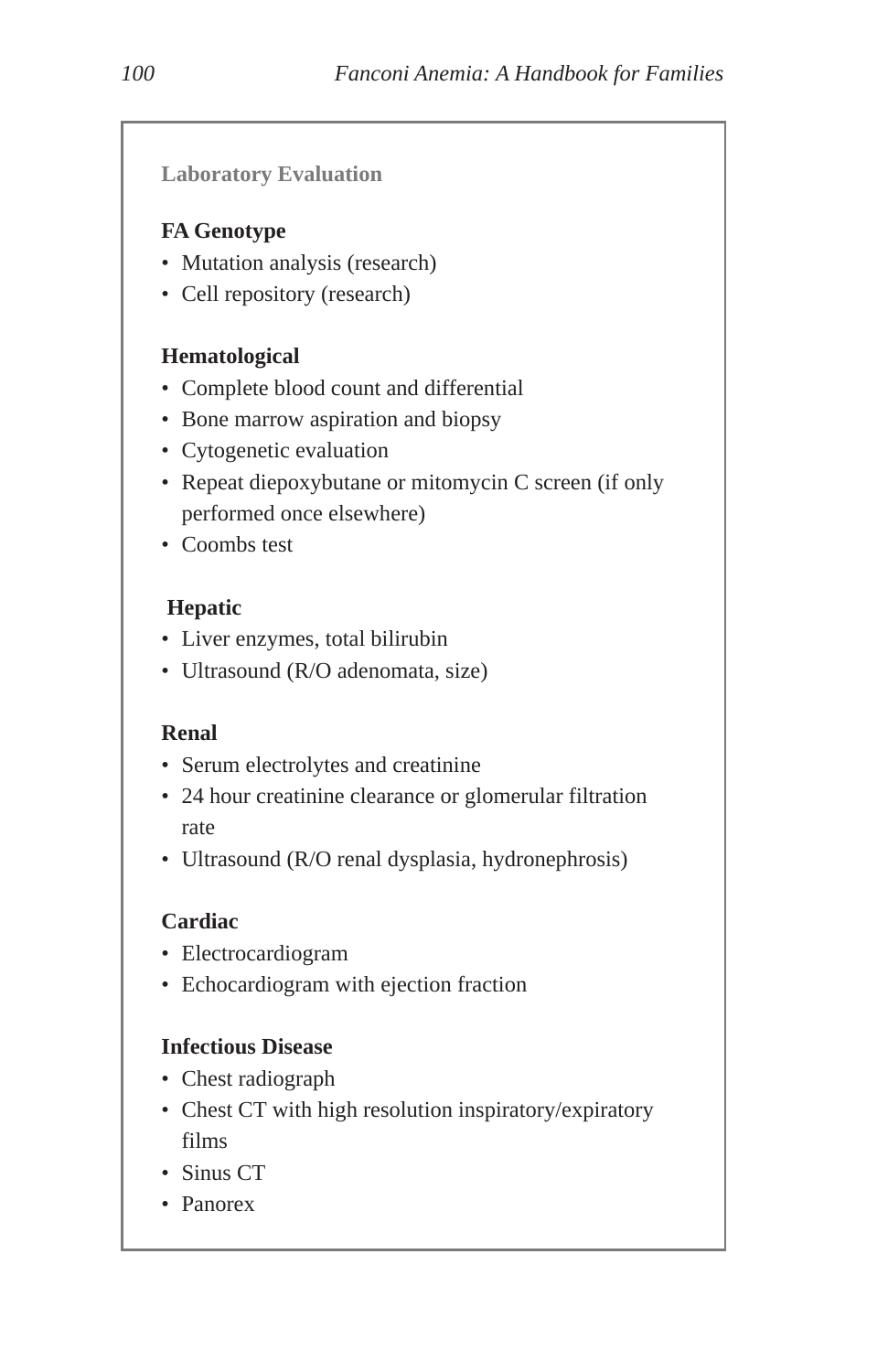NMDP, 1998). Therefore, it is recommended that a search be initiated well before the need for transfusions or development of leukemia.

Prior to an unrelated donor search, it is necessary to have complete HLA typing by a recognized HLA laboratory. While serological HLA typing is often adequate for finding a related donor, it is not adequate for finding a suitable unrelated donor. Furthermore, there can be inconsistencies in HLA typing between two HLA laboratories. For these reasons, it is always necessary to repeat the HLA typing prior to HCT, which is most often performed by the identified Transplant Center.

At the time the patient is referred to a Transplant Center, blood will be requested and sent to the HLA laboratory for testing. The minimal acceptable level of testing is serologic HLA typing of the A and B antigens and high resolution DNA-based HLA typing of the DR antigens. Although not proven to be important in patients with FA undergoing unrelated donor HCT, it is recommended that HLA-C and DQ also be tested.

Once the HLA type on the patient is known, a search of the unrelated bone marrow donor registries (e.g., National Marrow Donor Program and Worldwide Marrow Donor Registry) and umbilical cord blood banks (e.g., New York Blood Center and Netcord) should be performed. After the preliminary search is completed (<1 week), registered marrow donor(s) are notified that they have been identified as a potential donor and asked to have their HLA type confirmed by the FA patient's Transplant Center. In the case of umbilical cord blood, the banked blood is retested for HLA confirmation.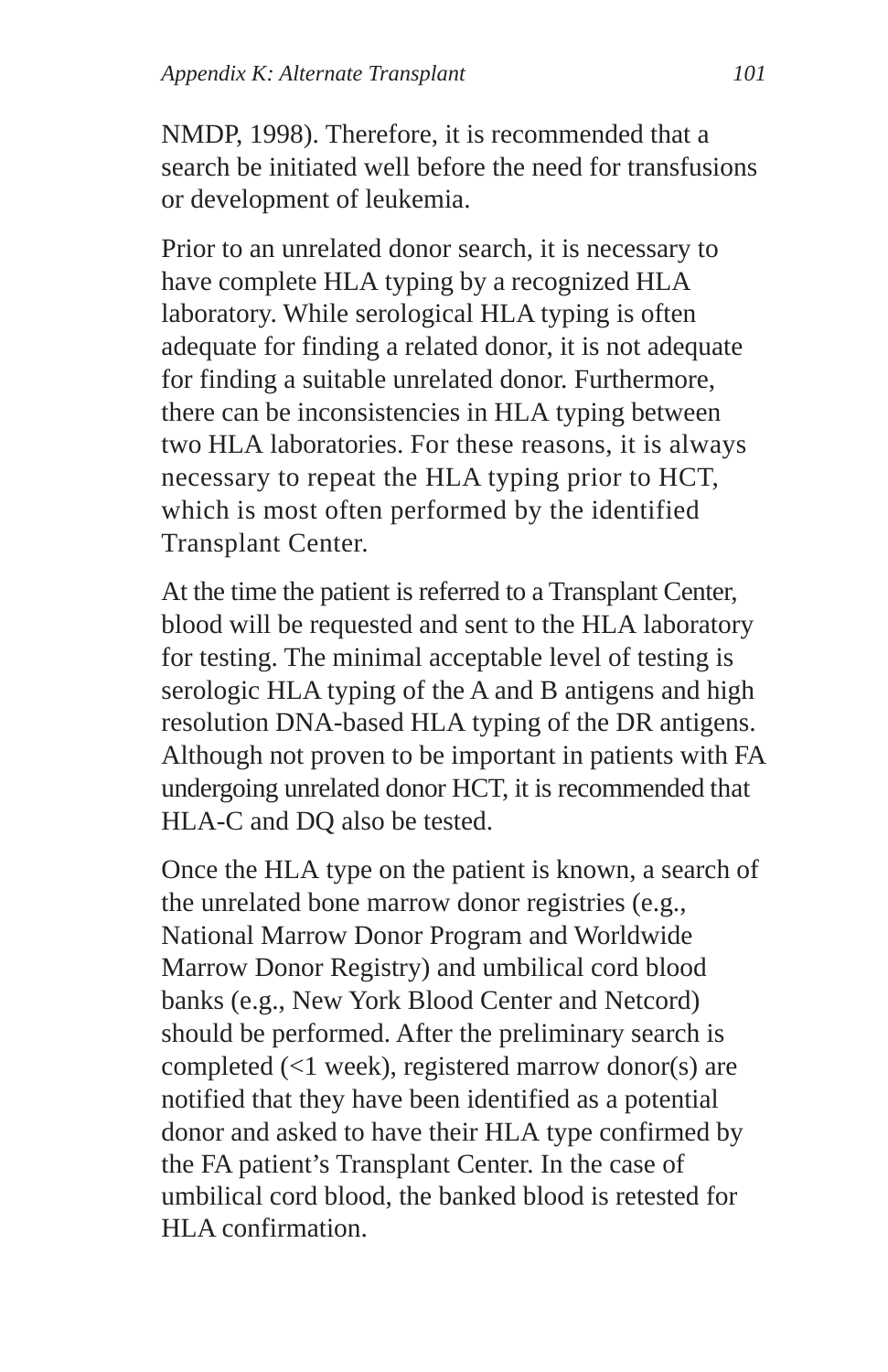Other factors might also be considered in the selection of an unrelated marrow donor: donor age and female parity<sup>21</sup>. It has been shown that younger donor age is associated with improved survival and male or nulliparous female donors are associated with lower risk of chronic graft-versus-host disease (GVHD) after unrelated donor HCT in general. These factors, however, are important only if multiple donors with the same level of HLA match are available.

## **Transplant Therapy**

Once it has been determined that the patient and donor meet the eligibility criteria, the patient is scheduled for the transplant admission. The exact therapeutic plan may vary depending upon the hematopoietic cell source (marrow, peripheral blood, or umbilical cord blood), degree of donor and patient HLA disparity, and presence of specific end organ dysfunction.

### **Preparative Therapy**

The pre-transplant therapy or preparative therapy most often consists of cyclophosphamide and total body irradiation. The preparative therapy not only destroys the diseased marrow but also suppresses the patient's immune system so that the hematopoietic stem cells from the alternate donor will engraft and not be rejected. In general, the preparative therapy in FA patients is significantly reduced as compared to non-FA patients because of the FA patient's unique hypersensitivity to alkylating agents<sup>22-25</sup> and irradiation<sup>26</sup>. In the past, higher dose therapy was administered and was associated with extreme morbidity and mortality. While lower dose therapy in recipients of sibling donor  $HCT^{3,5-8}$  was highly successful, similar therapies in recipients of alternate donor HCT were associated with high rates of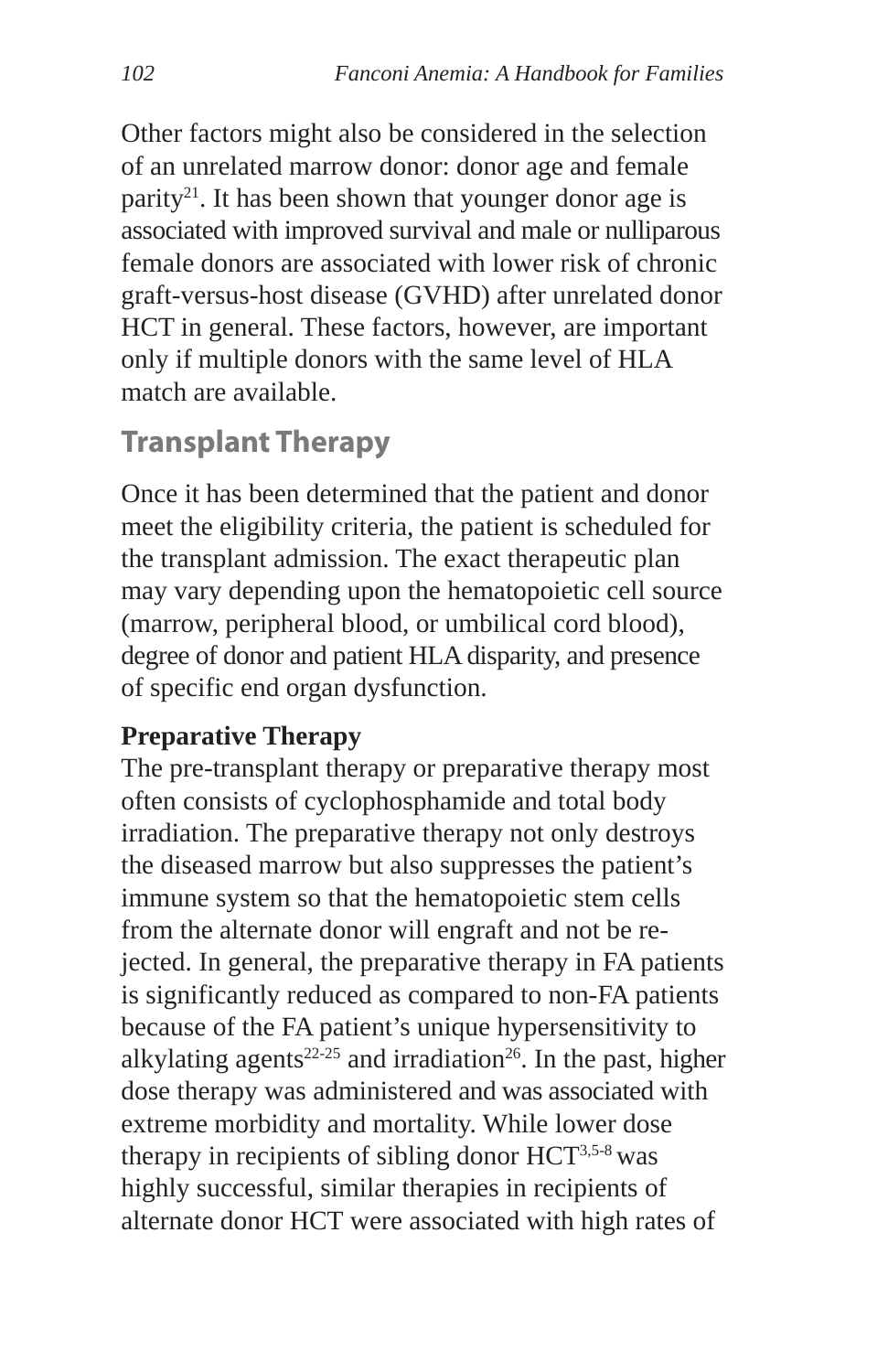graft rejection<sup>6,10,11</sup>. Preparative therapy prior to alternate donor HCT today is somewhat more intense than that used in FA patients with an HLA-identical sibling donor. New therapeutic strategies are being developed to reduce graft rejection and regimen-related toxicity associated with alternate donor HCT.

**Graft-versus-Host Disease (GVHD) Prophylaxis** GVHD occurs after HCT because the donor immune system is transplanted along with the hematopoietic stem cells responsible for marrow recovery. While GVHD can occur in all patients undergoing an allogeneic HCT, it is particularly common and severe after alternate donor HCT because of the greater degree of HLA disparity. GVHD occurs when the immune system of the donor recognizes the patient's tissues as "foreign" and tries to reject the patient's tissues. The signs and symptoms of acute and chronic GVHD are described on the next page.

The optimal preparative therapy has not yet been developed for FA patients undergoing alternate donor HCT, and neither has the optimal GVHD prophylaxis $8,10,11$ . At this time, no one strategy has been found to be superior. While marrow T cell depletion clearly reduces the risk of acute and chronic GVHD after alternate donor HCT, it has not clearly been translated into improved disease-free survival<sup>10</sup>. Of the various immunosuppressive regimens and T cell depletion procedures available, there is no clearly superior method for any disease. While early data with umbilical cord blood looks promising in terms of low rates of acute and chronic GVHD, it is unknown whether cord blood transplantation offers any advantages for patients with  $FA^{27}$ .

Regardless of the source of hematopoietic cells, most patients receive cyclosporine A or tacrolimus (FK506)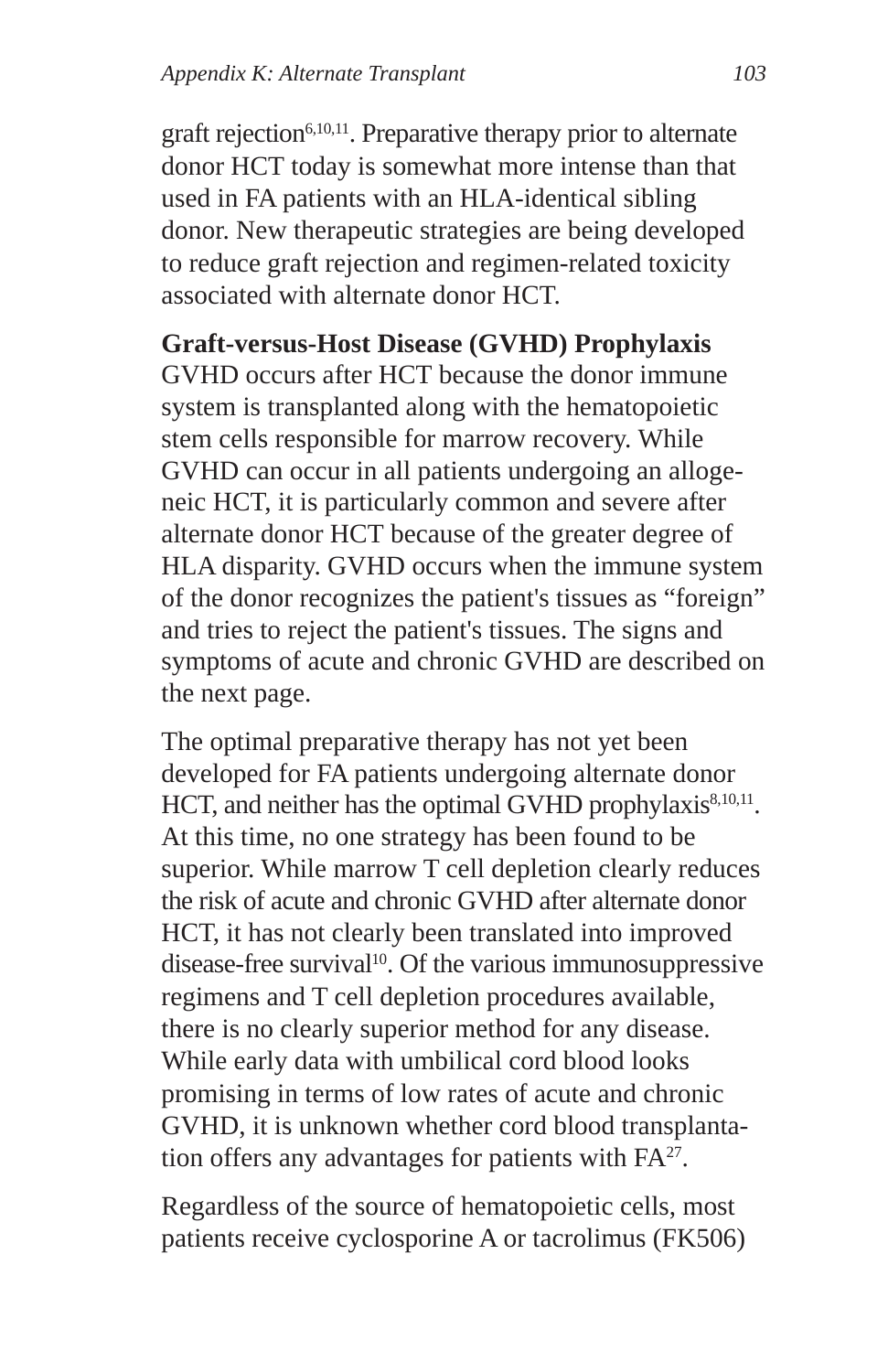for approximately 6 months to reduce the risk of GVHD. Cyclosporine A and tacrolimus, however, are associated with numerous side effects, such as nephrotoxicity, which is particularly common in patients with FA, who often have renal insufficiency at the outset.

### **Acute GVHD** • Skin (maculopapular rash to generalized erythroderma to desquamation and bullae) • Liver (hyperbilirubinemia) • Gastrointestinal System (secretory diarrhea, abdominal pain, ileus, hemorrhage, nausea/vomiting) • Pancytopenia • Ocular (photophobia, hemorrhagic conjunctivitis, pseudomembrane formation and lagophthalmos) • Fever **Chronic GVHD** • Skin (lichen planus, scleroderma, maculopapular rash, hyperkeratosis, hair and nail loss) • Liver (cholestasis, absent bile duct syndrome, cirrhosis, portal hypertension, hepatic failure) • Gastrointestinal System (dysphagia, failure to thrive, aperistalsis, malabsorption syndrome) • Obliterative Bronchiolitis (restrictive/obstructive airway disease) • Sicca Syndrome (keratoconjunctivitis sicca with burning, photophobia, irritation, pain; oral dryness, pain, lichenoid lesions, gingival atrophy, dental caries) • Vaginitis, vaginal dryness/strictures • Pancytopenia; eosinophilia • Serositis (pleural, pericardial, joint effusions) • Myofasciitis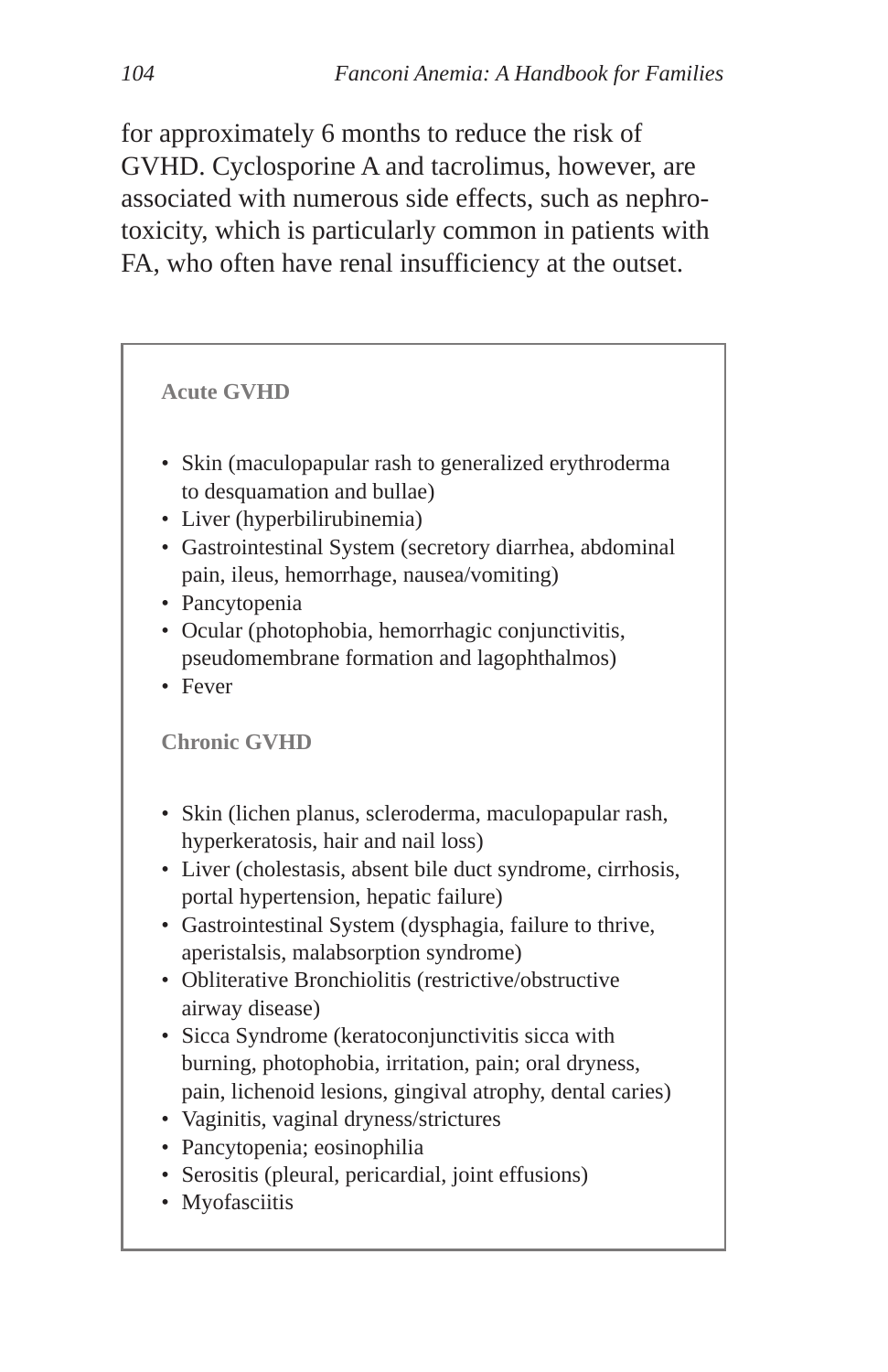Regardless of the prophylactic approach used, GVHD can still occur. The more severe the GVHD, the higher the risk of death, most often from opportunistic infection. If GVHD occurs, the mainstay of treatment is methylprednisolone. Other agents successfully used in the management of acute and chronic GVHD include mycophenolate mofetil (MMF), thalidomide, and psoralens with ultraviolet light (PUVA).

#### **Cyclosporine A Toxicities**

- Nephrotoxicity (elevations in creatinine to renal failure and dialysis)
- Neurotoxicity (seizures, confusion, coma, paresthesias, tremor)
- Electrolyte imbalances ( $\downarrow$ K,  $\downarrow$ Mg,  $\downarrow$ Ca)
- Gingival hyperplasia
- Hirsuitism
- Hypertension
- Thrombotic thrombocytopenic purpura

#### **Infectious Disease Prophylaxis**

Infectious complications after alternate donor HCT continue to be a major problem. Based upon 1) the peculiar sensitivity of FA patients to chemoradiotherapy, 2) the resultant breakdown of mucosal barriers after treatment, and 3) extensive periods of neutropenia and considerable transfusion exposure prior to HCT and the resultant exposure to infectious agents, FA patients are at high risk of opportunistic infection during the early HCT period. For this reason, strategies are needed to prevent infection in the early period after alternate donor HCT. Infectious disease prophylactic regimens may include itraconazole one month prior to HCT. It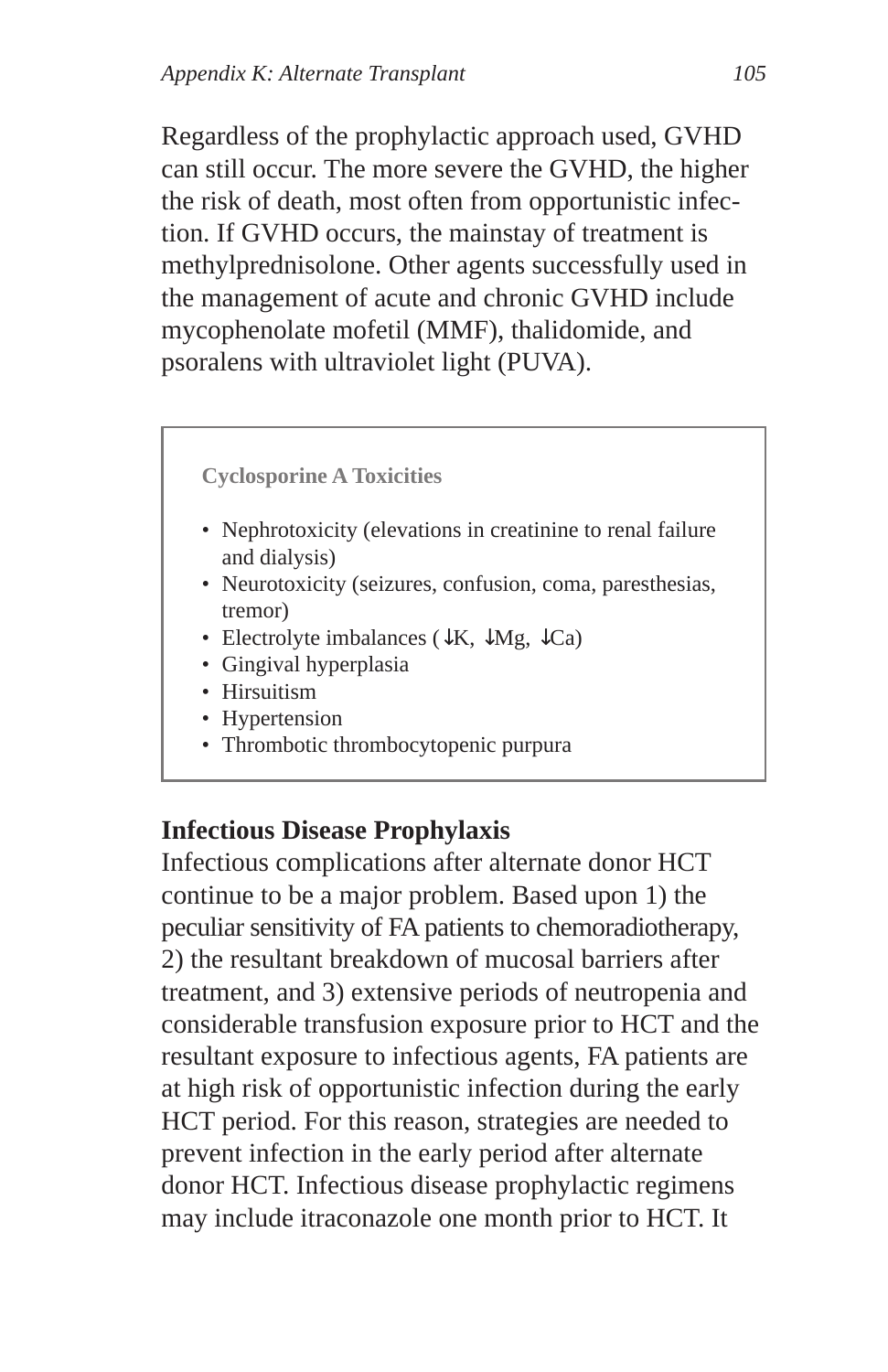has not yet been proven that this is effective in prevention of later fungal infections.

The length of infection prophylaxis therapy depends upon the degree of immunosuppression, development of acute or chronic GVHD and development of infectious complications and responses to therapy after alternate donor HCT.

# **Late Effects**

All recipients of chemoradiotherapy and allogeneic HCT are subject to numerous late effects that are not necessarily peculiar to patients with FA. These include: late graft failure, recurrent acute and chronic GVHD and the effects of prolonged steroid therapy, such as hypertension, hyperglycemia and aseptic necrosis of bone. Other late effects such as short stature and sterility have not been formally evaluated in patients with FA since these are preexisting problems in most patients with FA. As more FA patients are surviving HCT, it is becoming increasingly important to document the patient's endocrine status before transplantation and to consider the use of growth hormone therapy prior to the use of agents such as TBI and steroids that could interfere with later growth.

One of the most important late effects is the high incidence of carcinoma in patients with FA. Although there is no known method of prevention, recognition of the problem and close monitoring of the head and neck and frequent dental evaluations is the most important strategy toward reducing the morbidity and mortality associated with this late effect. Deeg et al.<sup>28</sup> published one report which suggested that the one risk factor associated with the development of carcinoma was a history of chronic GVHD and use of azathioprine.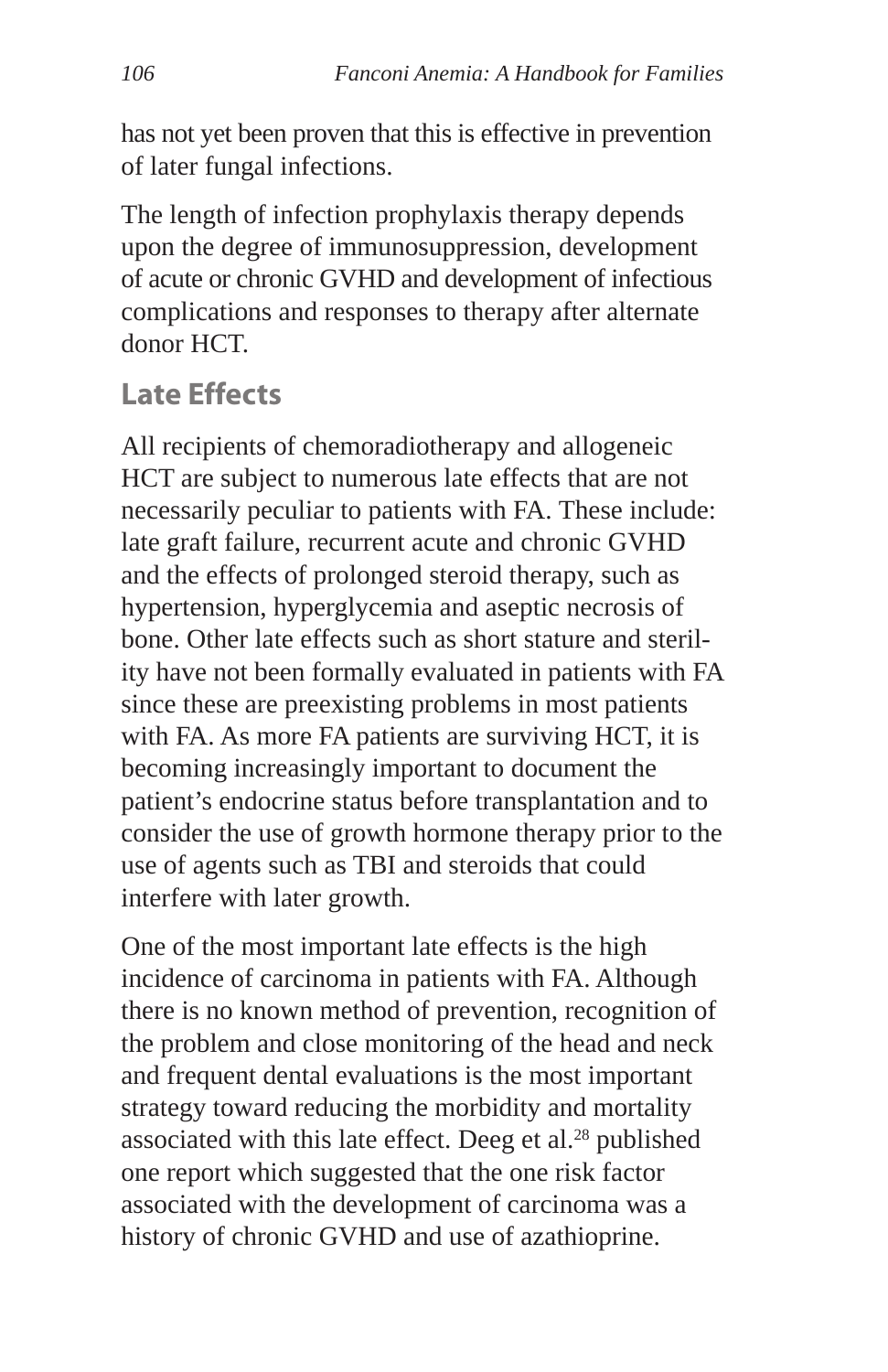Therefore, it has been recommended that azathioprine not be used in this patient population and that patients diagnosed with chronic GVHD be followed more closely.

# **Transplant Results at the University of Minnesota**

### **Graft rejection**

To date, nine FA patients with alternate donors have been enrolled on the protocol combining fludarabine with cyclophosphamide and total body irradiation at the University of Minnesota. All nine have successfully engrafted. These excellent results with fludarabine indicate that we may have overcome the barrier of graft failure which had been a major obstacle to the success of unrelated donor HCT. However, it is important to point out that only three of the nine patients demonstrated T cell mosaicism prior to transplantation, and only two of the nine were mismatched. Additional data are needed to confirm these early positive results.

#### **Graft-versus-host disease**

To date, none of the FA patients enrolled on the fludarabine, cyclophosphamide and total body irradiation protocol and transplanted with T cell depleted unrelated marrow at the University of Minnesota has developed acute GVHD. One recipient of HLA 2 antigen mismatched umbilical cord blood developed moderate (grade 2) GVHD. While no patient has developed proven chronic GVHD, one patient has developed autoimmune hemolysis (antibodies directed against the red cells) which may be a manifestation of chronic GVHD.

#### **Infections**

Notably, we have already observed a high rate of "occult" infections that we previously would not have known about. More patients are delayed from going to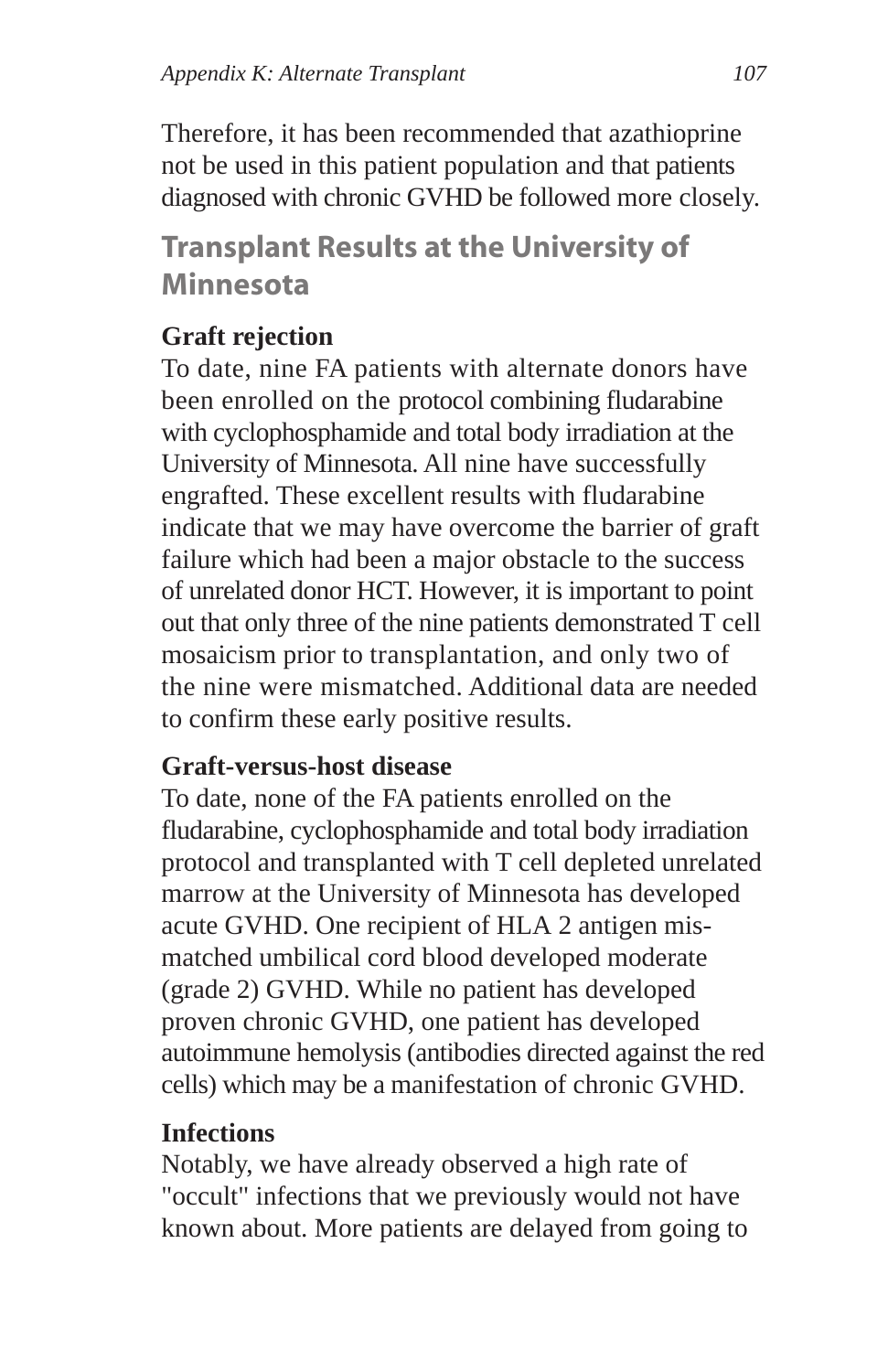HCT while they first receive treatment for their infection. Despite these measures, infectious complications are still common. In most cases, the infections have been manageable.

### **Survival**

While follow-up is short (the longest is one year after transplantation), seven of nine patients are alive. One patient had had leukemia prior to transplant and had been aplastic (after chemotherapy) and on a ventilator for several months before the initiation of the preparative therapy. The second patient did well early after transplant but had a refractory CMV infection.

In summary, HCT is the only treatment with curative potential for patients with the hematological complications of FA. Fludarabine has been shown to promote engraftment and T cell depletion of the marrow has been shown to reduce the risk of GVHD in the unrelated setting. New research is directed toward the development of novel approaches for reducing the risks of infection and cancer after HCT.

# **Collection of Autologous Hematopoietic Stem Cells**

Although not uniformly accepted, the collection of autologous hematopoietic stem cells may be recommended. In many instances, patients with FA have very poor marrow cellularity, thereby eliminating this option. However, earlier consultation regarding the future need for transplantation has led to renewed consideration of this procedure. At this time, it is unknown whether the infusion of autologous hematopoietic stem cells collected at an earlier time would benefit patients either as a method of rescue after graft rejection or as a source of hematopoietic stem cells for future gene therapy.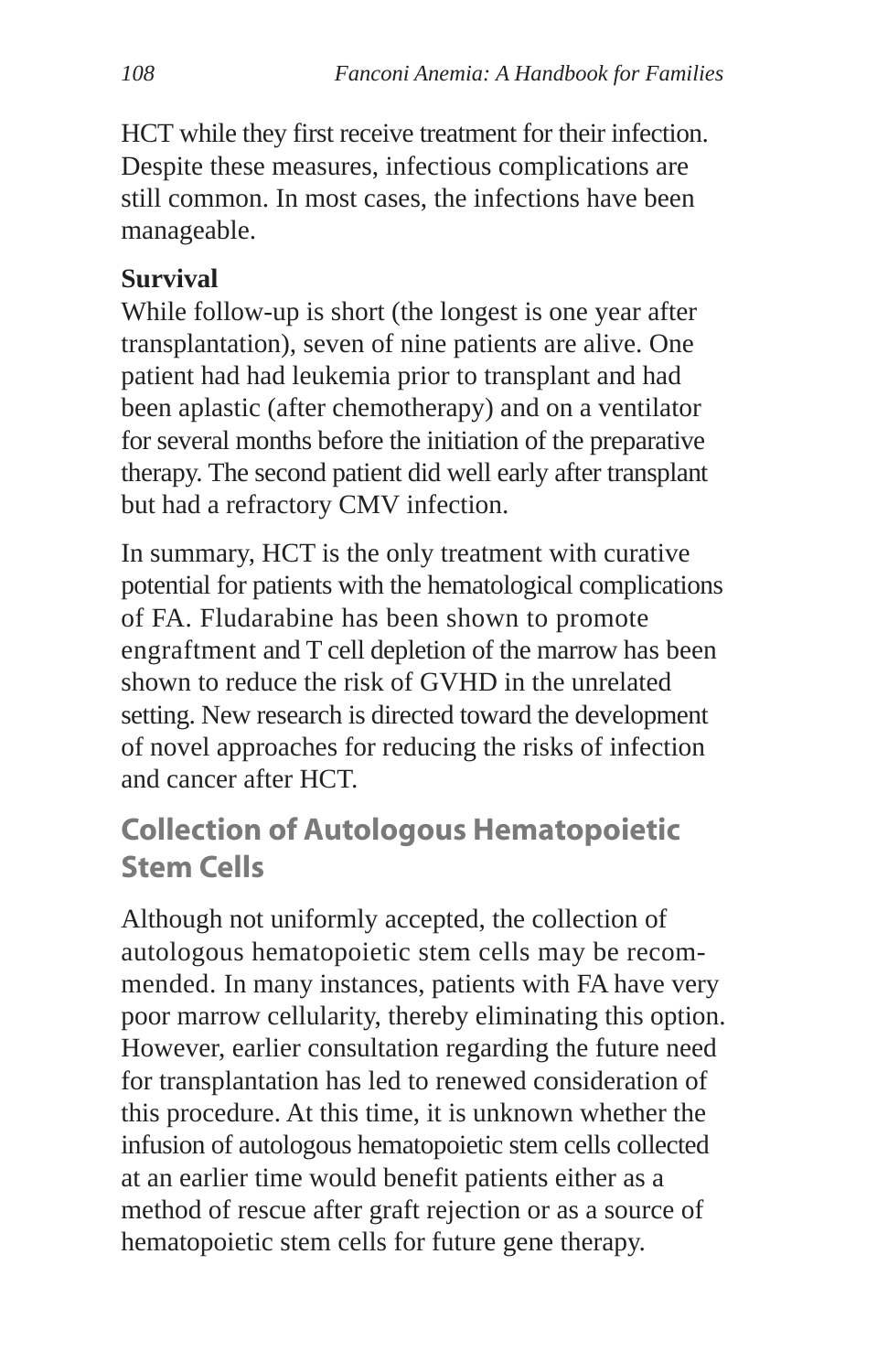## **Psychosocial Issues**

During the initial hospitalization for the transplant procedure, all patients will be kept in a single occupancy room equipped with a high efficiency air filtration system to reduce exposure to infectious agents. Once the marrow has recovered sufficiently, patients will be allowed out of their hospital room unless problems (e.g., GVHD) prevent this. After discharge, patients will still be expected to avoid crowded enclosed spaces and to wear masks in an attempt to reduce exposure to viral pathogens.

Most Transplant Centers expect that patients undergoing alternate donor HCT will remain near the facility for a minimum of 100 days. While major complications can occur after this period, the first 100 days is considered the highest risk period for the development of the immunologic complications (i.e., graft rejection, GVHD and opportunistic infection) associated with alternate donor HCT.

#### **Late effects**

While HCT can cure the hematological abnormalities in FA patients, unfortunately FA patients remain at risk for cancers, especially of the head and neck, and cervix in females. Because two factors appear to be associated with risk of late malignancy in FA patients (i.e., use of irradiation and development of chronic GVHD), we have developed a regimen that does not include radiation for patients receiving matched sibling (brother or sister) donor transplantation and takes advantage of T cell depletion to reduce the risk of GVHD even in patients with HLA matched sibling donors. While we do not advocate the elimination of radiation for patients requiring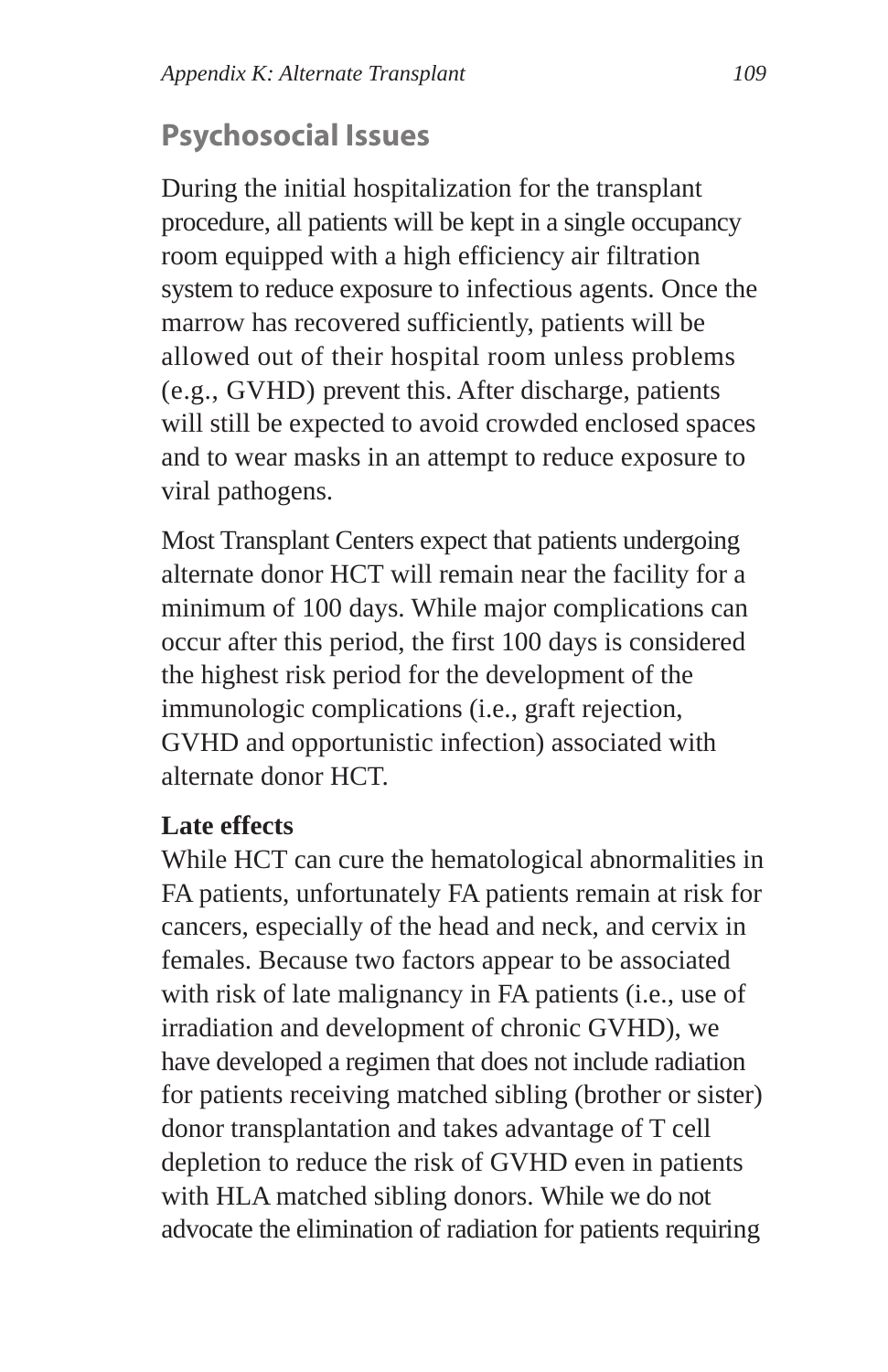unrelated donor HCT, we are piloting such a regimen in specific subpopulations of FA patients at this time. Clearly, the elimination of irradiation from the preparative therapy for all FA patients is a future goal.

### **Summary**

At this time, there remain many challenges in terms of improving the outcome of allogeneic HCT for the treatment of the hematologic manifestations of FA: 1) determining the optimal time for HCT; 2) predicting individual patient sensitivity to chemoradiotherapy; 3) understanding the effect of the mosaic phenotype on risk of graft rejection and natural history of the disease; and 4) reducing late effects, particularly risk of malignancy.

The recent cloning of several of the FA genes has also provided new opportunities for understanding the molecular basis of FA as well as having a potential impact on diagnosis and therapeutic options. While gene therapy may not be readily applicable to FA patients today, the hematologist should consider hematopoietic stem cell collection early in the course of the disease, optimally at a time preceding the development of marrow hypoplasia and MDS. Even if such a strategy does not result in the infusion of genetically modified hematopoietic cells, these cells may serve as an autologous backup should graft failure occur after allogeneic HCT.

Clearly, all patients with FA should be followed routinely by a hematologist, even prior to the onset of marrow failure. To understand better the natural history of this disease and significance of cytogenetic clonal abnormalities, patients must have marrow examinations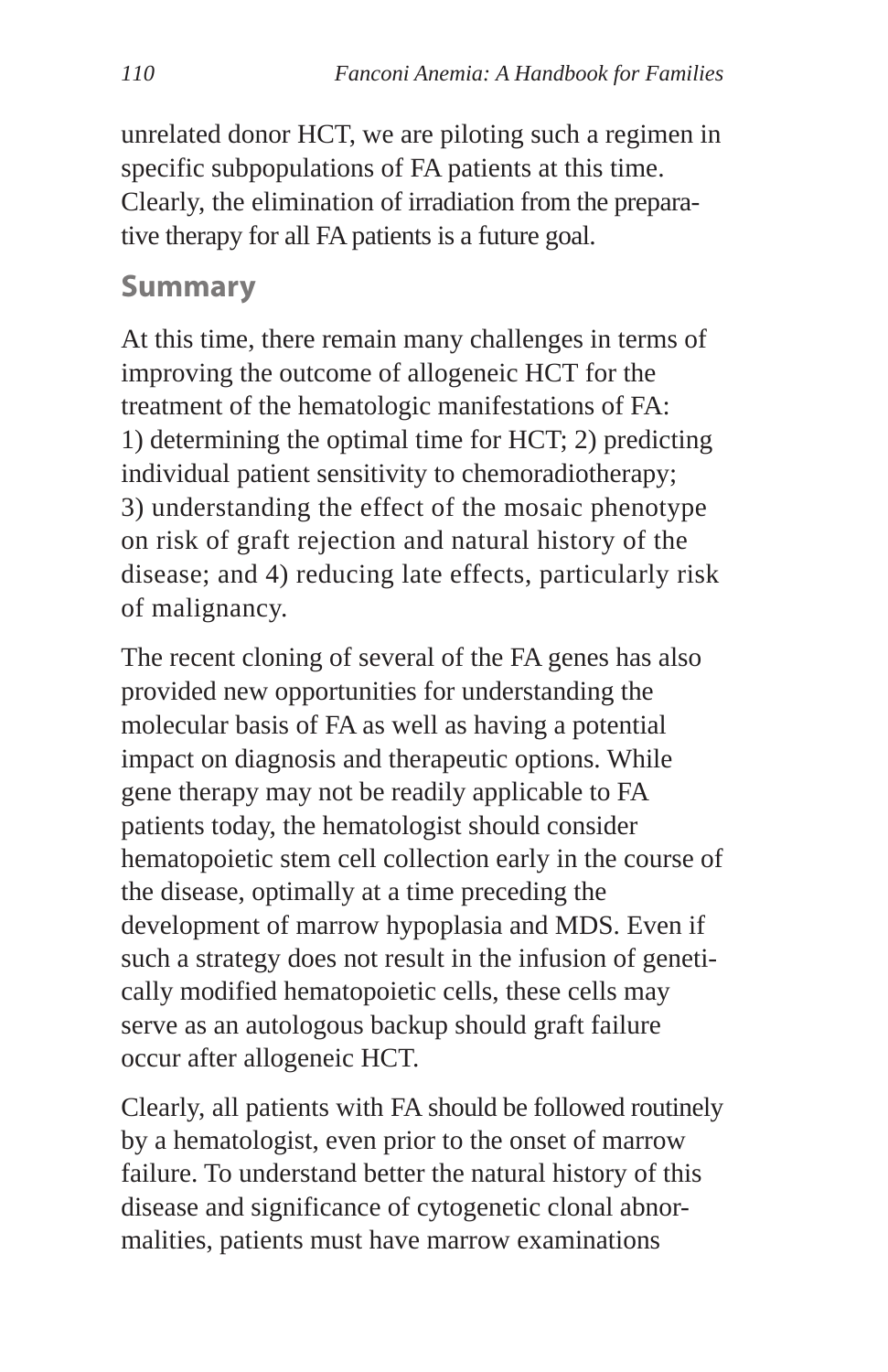annually and more frequently after the onset of marrow failure and/or development of clonal hematopoiesis. Moreover, the hematologist must be aware of the importance of family genetic counseling and the availability of prenatal diagnosis. However, the hematologist must also be aware that the availability of predictive testing has led to complex ethical issues, such as deliberate conception of a fetus and, more recently, embryo selection for the possibility of providing an unaffected HLA-identical sibling HSC donor. These issues are beyond the scope of this chapter.

In summary, a number of obstacles remain preventing the successful use of HCT from alternate donors. However, new treatment protocols are now being evaluated in a cooperative group setting, for the first time allowing new therapies to be tested in larger cohorts of FA patients in a shortened period of time. It is anticipated that new therapies will reduce the risks of alternate donor HCT, making this treatment option more acceptable in the not too distant future.

#### **References**

1. Wagner JE, Davies SM, Auerbach AD: Hematopoietic Stem Cell Transplantation for Fanconi Anemia, in Forman SJ, Blume KG, Thomas ED (eds): Hematopoietic Cell Transplantation, Malden, Blackwell Science Inc, 1999.

2. Hows JM, Chapple M, Marsh JCW, et al. Bone marrow transplantation for Fanconi's anaemia: the Hammersmith experience 1977-89. Bone Marrow Transplant 1989; 4: 629-634.

3. Di Bartolomeo P, Di Girolamo G, Olioso P, et al. Allogeneic bone marrow transplantation for Fanconi anemia. Bone Marrow Transplant 1992; 10: 53-56.

4. Flowers MED, Doney KC, Storb R, et al. Marrow transplantation for Fanconi anemia with or without leukemic transformation: an update of the Seattle experience. Bone Marrow Transplant 1992; 9: 167-173.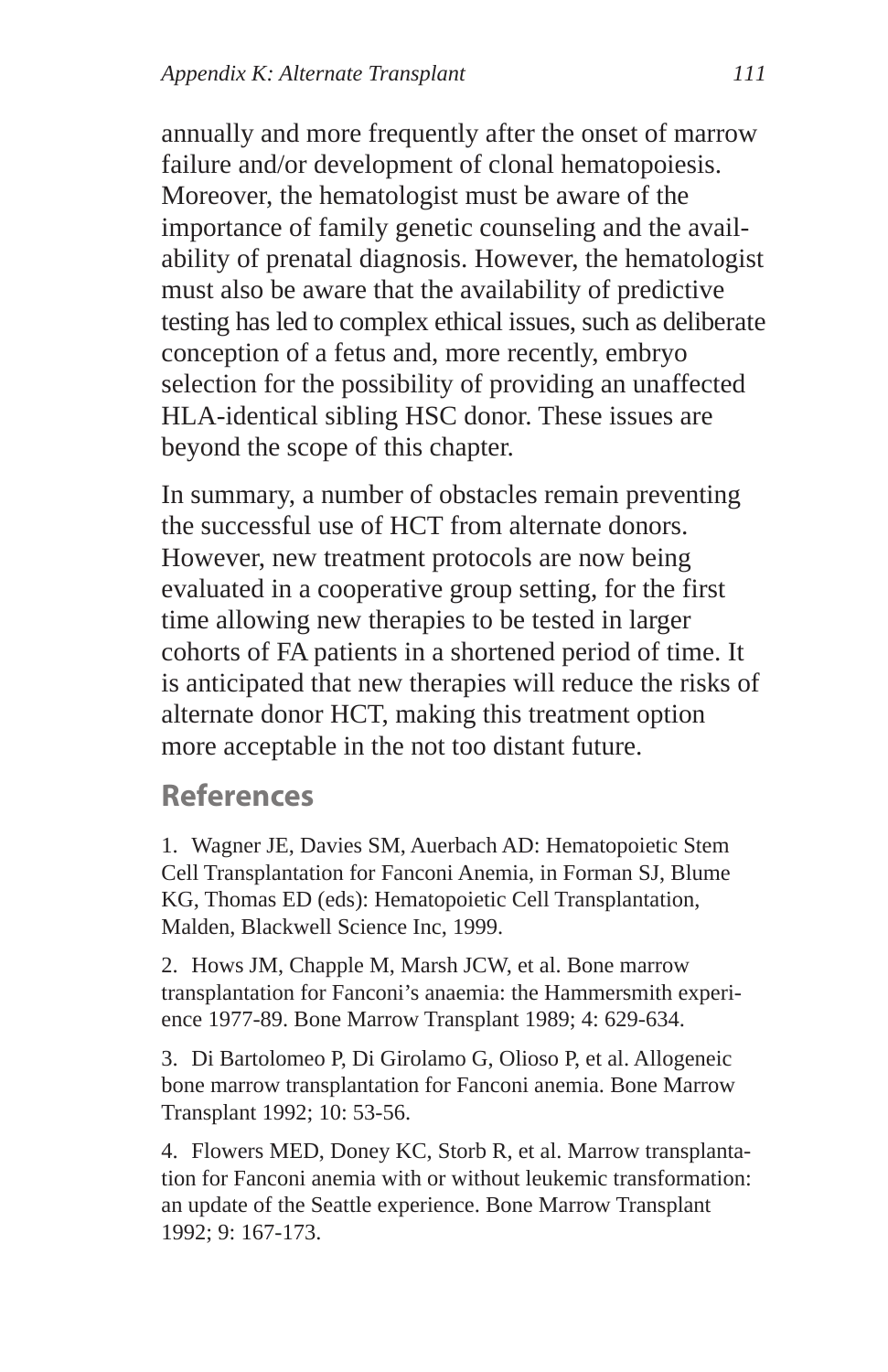5. Kohli-Kumar M, Morris C, DeLaat C, et. Bone marrow transplantation in Fanconi anemia using matched sibling donors. Blood 1994; 84(6): 2050-2054.

6. Gluckman E, Auerbach AD, Horowitz MM, et al. Bone marrow transplantation for Fanconi anemia. Blood 1995; 86: 2856-2862.

7. Zanis-Neto J, Ribeiro RC, Medeiros C, et al. Bone marrow transplantation for patients with Fanconi anemia: a study of 24 cases from a single institution. Bone Marrow Transplant 1995; 15: 293-298.

8. Gluckman E. Bone marrow transplantation in Fanconi's anemia. Stem Cells 1993; 11: 180-183.

9. Auerbach AD, Buchwald M, Joenje H. Fanconi Anemia. In: The Genetic Basis of Human Cancer. Vogelstein B, Kinzler, KW (eds), New York, McGraw-Hill, Inc, 1997, p 317. Guardiola P, Socié G, Pasquini R, et al. Allogenic stem cell transplantation for Fanconi anaemia. Bone Marrow Transplant 21: 524, 1998.

10.Davies SM, Harris RE, van Weel-Sipman MH, Dokal I, Skinner R, Casper JT, Kurtzburg J, Smith F, Karanes C, Chen A, Cairo M, Yeager AM, DeFor T, Wagner JE: Unrelated donor stem cell transplant for Fanconi anemia: Multicenter report of forty-nine cases. Blood 90:108a, 1997 (abstr).

11. MacMillan ML, Davies SM, DeFor TE, Auerbach AD, Gillio A, Giller R, Harris R, Cairo M, Dusenbery K, Hirsch B, Ramsay NKC, Weisdorf DJ, Wagner JE: Hematopoietic cell transplantation in patients with Fanconi anemia using non-genotypically identical donors: Results of a TBI dose escalation trial. Submitted. 1999.

12.Fanconi G: Familial constitutional pammyelopathy, Fanconi's anemia (F.A.). I. Clinical aspects. Semin Hematol 4: 233, 1967.

13.Schroeder TM, Tilgen D, Kruger J, Vogel F: Formal genetics of Fanconi's anemia. Hum Genet 32:257, 1976.

14.Auerbach AD, Wolman SR: Susceptibility of Fanconi's anaemia fibroblasts to chromosome damage by carcinogens. Nature 261: 494, 1976.

15.Alter BP, Young NS: The bone marrow failure syndromes, in Nathan DG, Orkin SH (eds): Hematology of Infancy and Childhood, vol 1. Philadelphia, PA Saunders, 1998, p 237.

16.Alter BP: Fanconi's anemia and malignancies: Am J Hematol 53:99, 1996.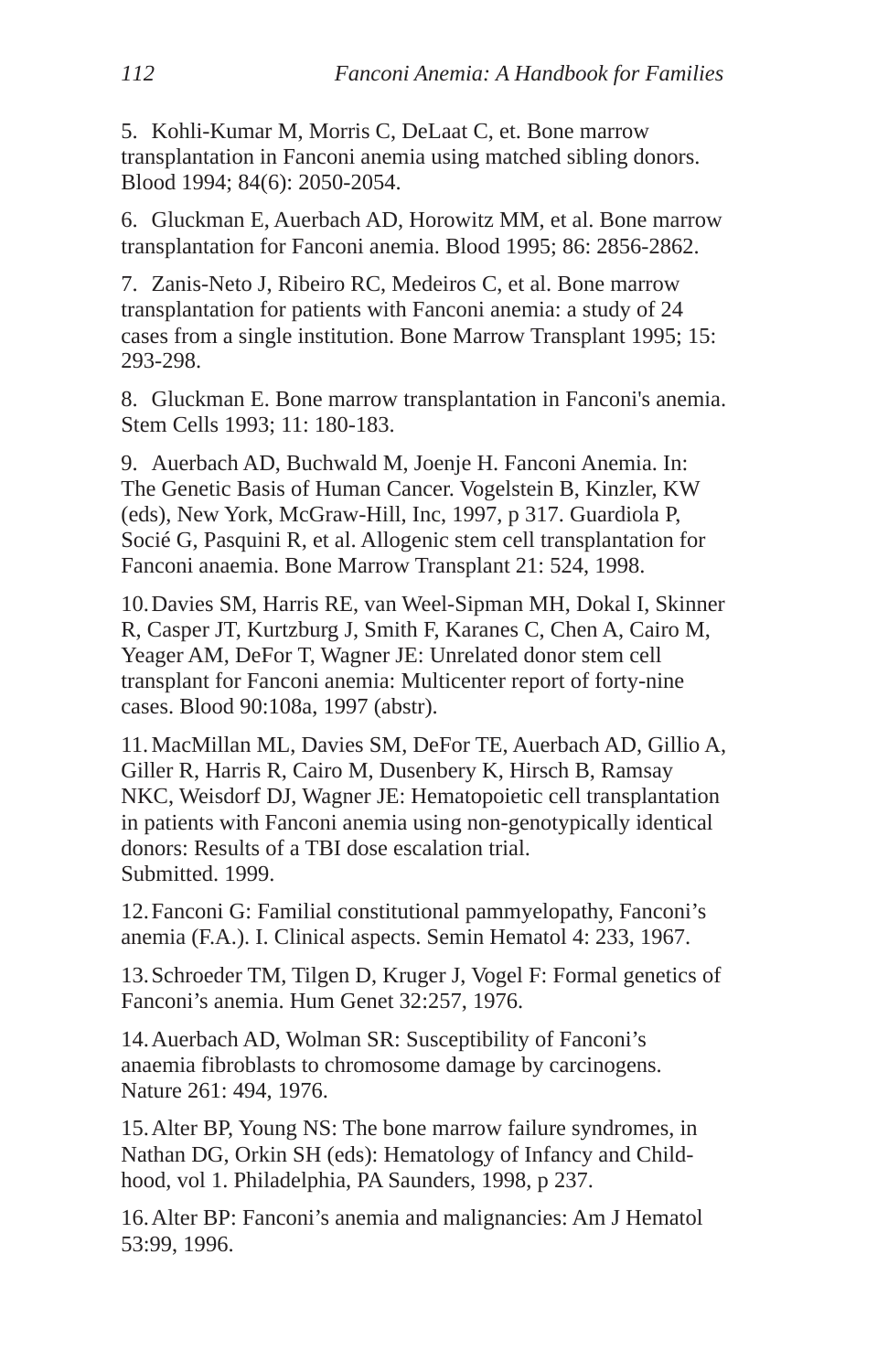17.Auerbach AD, Buchwald M, Joenje H. Fanconi Anemia. In: The Genetic Basis of Human Cancer. Vogelstein B, Kinzler KW (eds), New York, McGraw Hill, Inc., 1997, p 317.

18.Giampietro PF, Adler-Brecher B, Venander PC, et al. Pediatr 1993; 91: 1116-1120.

19.Young NS, Alter BP. Clinical features of Fanconi anemia in aplastic anemia: Acquired and inherited, Young NS, Alter BP (eds). Philadelphia, MB Saunders, 1994, pp275-309.

20.Alter BP. Fanconi's anemia and malignancies. AMS. . .1996, 53: 99-110.

21.Kollman C, Conter D, Matlack M, et al. The effect of donor age on recipient outcome following unrelated donor marrow transplant. Blood 92: 686a, 1998.

22.Sasaki MS: Is Fanconi anaemia defective in a process essential to the repair of DNA cross links? Nature 257: 501, 1975.

23.Auerbach AD. Diagnosis of Fanconi anemia by diepoxybutane analysis In: Current Protocols in Human Genetics, Dracopoli NC, Haines JL, Korf BR, Moir DT, Morton CC, Seidman CE, Seidman JG, Smith DR (eds), New York, Current Protocols, 1994, pp 8.7.1-12.

24.Berger R, Bernheim A, Gluckman E, Gisselbrecht C: In vitro effect of cyclosporine metabolites on chromosomes of Fanconi anaemia patients. Br. J. Haematol 45: 565, 1980.

25.Auerbach AD, Adler B, O'Reilly RS, et al. Effect of procarbazine and cyclophosphamide in chromosomal breakage in Fanconi anemia cells: Relevance to bone marrow transplantation. Cancer Genet Cytogenet 9: 25, 1983.

26.Gluckman E, Devergie A, Dutriex J: Radiosensitivity in Fanconi anaemia: Application to the conditioning regimen for bone marrow transplantation. 54: 431, 1983.

27.Rubinstein P, Carrier C, Scaradavou A, et al. Outcomes among 562 recipients of placental blood transplants from unrelated donors. N Engl J Med 339: 1565-77, 1998.

28.Deeg HJ, Socié G, Schoch G, et al. Malignancies after marrow transplantation for aplastic anemia and Fanconi anemia: A joint Seattle and Paris analysis of results in 700 patients. Blood 87: 386- 392, 1996.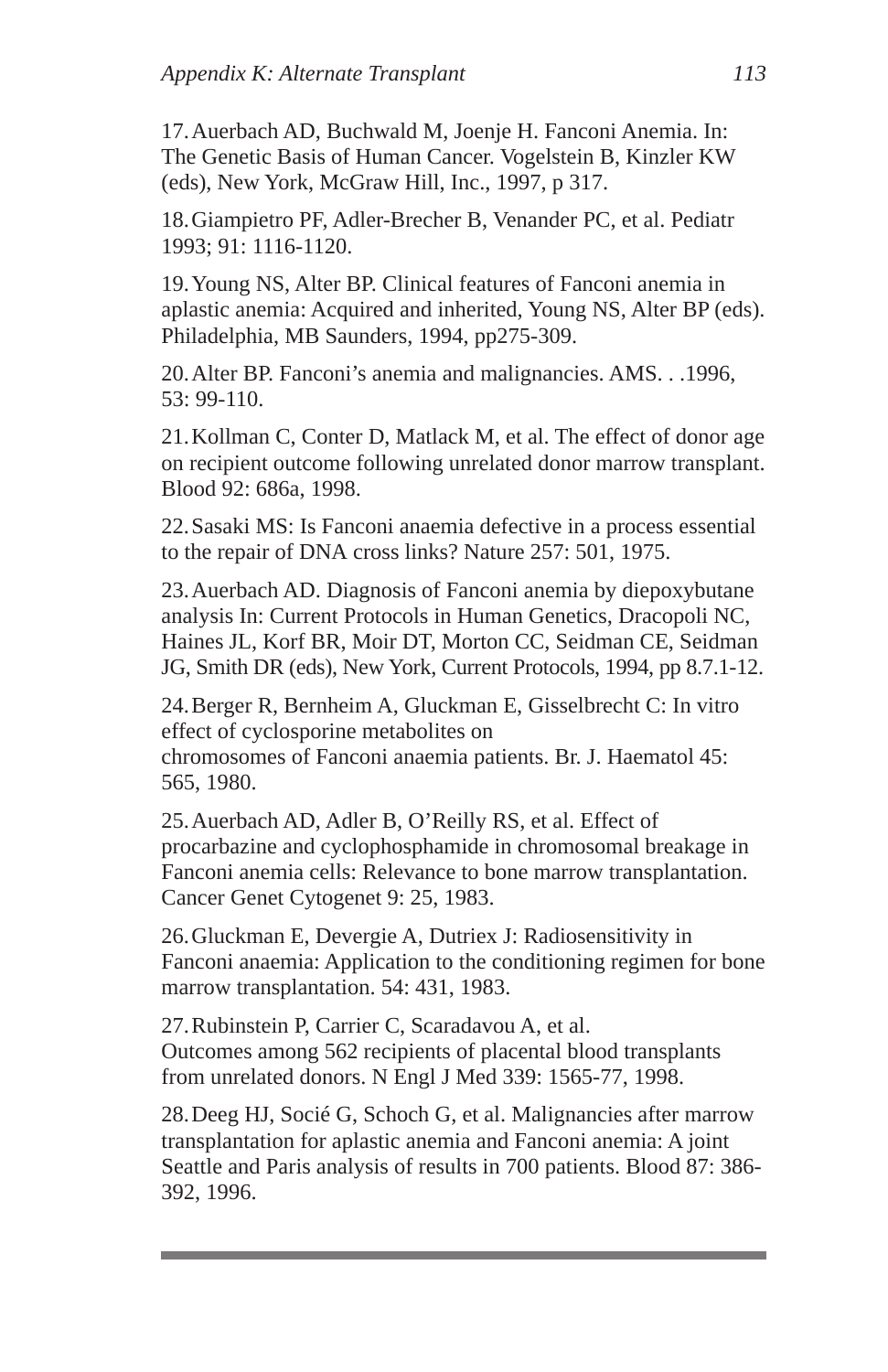# **Appendix L**

# **Gene Therapy: Risks and Potential**

*Chris Walsh, MD, PhD University of North Carolina*

Genetic correction for Fanconi anemia conjures up different images to patients, families, and physicians. I will try to address some basic concepts concerning the potential risks and benefits of gene therapy.

The hematologic complications of FA are life threatening and currently the target for genetic correction. Low blood counts are the direct result of the inability of the bone marrow to resupply the blood with the normal number of cells. Blood counts should be viewed as a monitor of the daily birth and death of blood cells. This process is exquisitely regulated so that neither too many nor too few cells are in the blood stream at any given time.

The process of generating blood cells is quite complex, but an overall view is simple. The biblical account of the *loaves and fishes* is apt. The generation of enough food to feed thousands from only a few loaves of bread and fish is analogous to the few *stem cells* which generate all the white blood cells, platelets, and red blood cells each day. Each one of these cell types has its own life span ranging from hours to weeks. Thus stem cells are unique due to their capacity to regenerate themselves while differentiating into the mature cells found in the blood.

The bone marrow stem cells are rare and are described in a number of ways. By definition, stem cells must be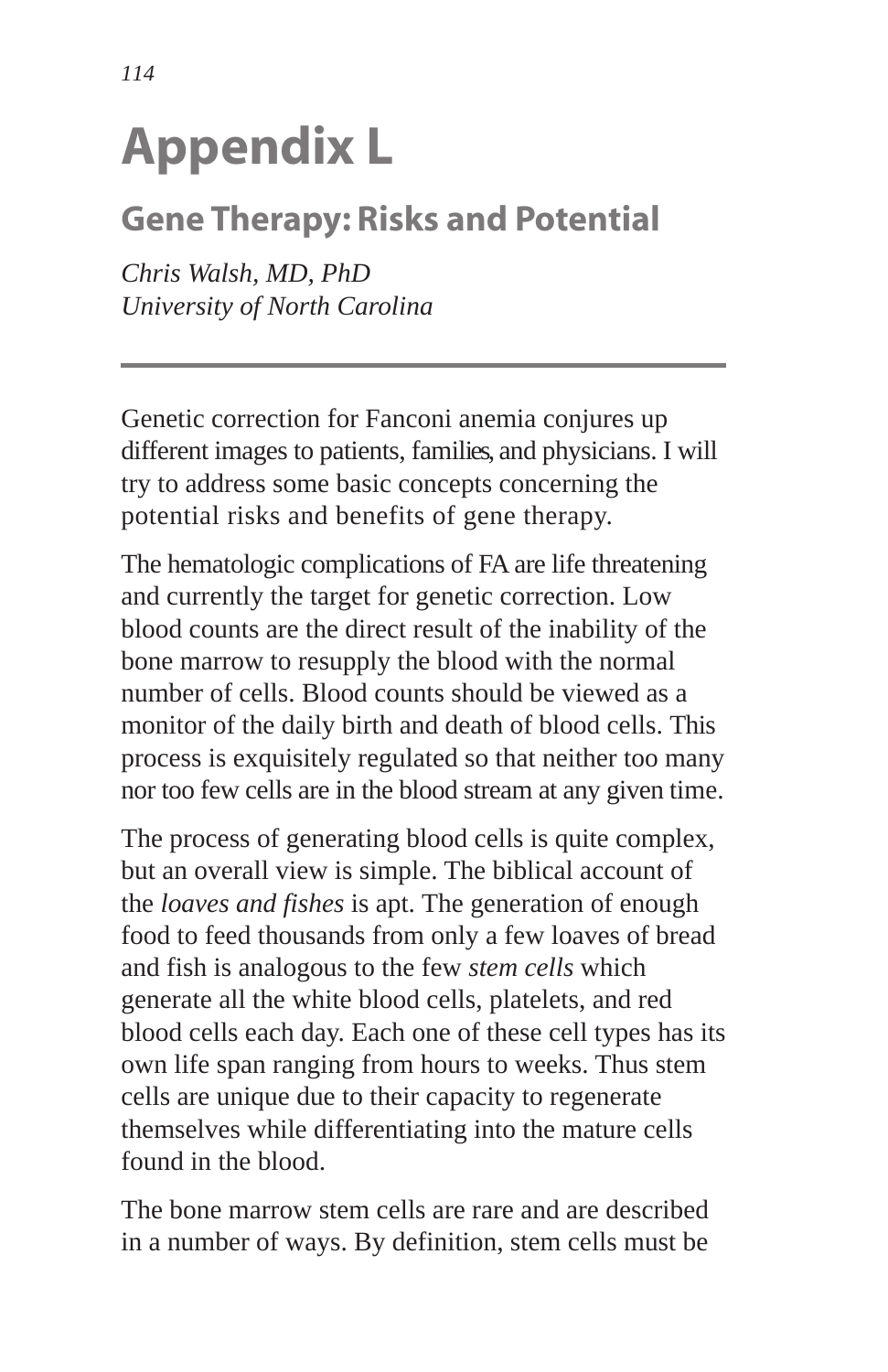able to restore normal hematopoiesis (blood cell production) completely . This criterion is paramount and is easily demonstrated in the laboratory. Using mice, dogs, and monkeys, which have received lethal doses of irradiation or chemotherapy, infused stem cells set up shop in the marrow. Normal blood counts, sustained for the life of the animal, demonstrate the ongoing regeneration of blood cells. Bone marrow transplantation (BMT) for patients with a variety of diseases, such as FA, illustrates the use of stem cells. Donor bone marrow cells containing a contingent of stem cells are infused into a recipient patient following the destruction of the patient's bone marrow by chemotherapy and irradiation. Bone marrow reconstitution occurs by the donor stem cells.

Are bone marrow stem cells defective in FA? Yes. How do we know? Bone marrow cells obtained from FA patients do not grow normally in vitro (in the lab). Using the same conditions that allow growth of bone marrow obtained from normal individuals, bone marrow cells from FA patients do not grow. More importantly, we know that BMT can be curative for the blood problems of FA patients. We do know that the FA genes must contribute to the survival and growth of either stem cells or their progeny (descendents). We believe that the lack of fully functional FA proteins over time contributes to the eventual loss of the stem cell pool. This leads to the subsequent loss of circulating blood cells. The correction of a patient's stem cell pool would therefore reconstitute the ability to generate normal numbers of blood cells.

If the defect in FA is the early death of the stem cell pool, how does leukemia develop? Leukemia is the overproduction of a particular type of cell which overruns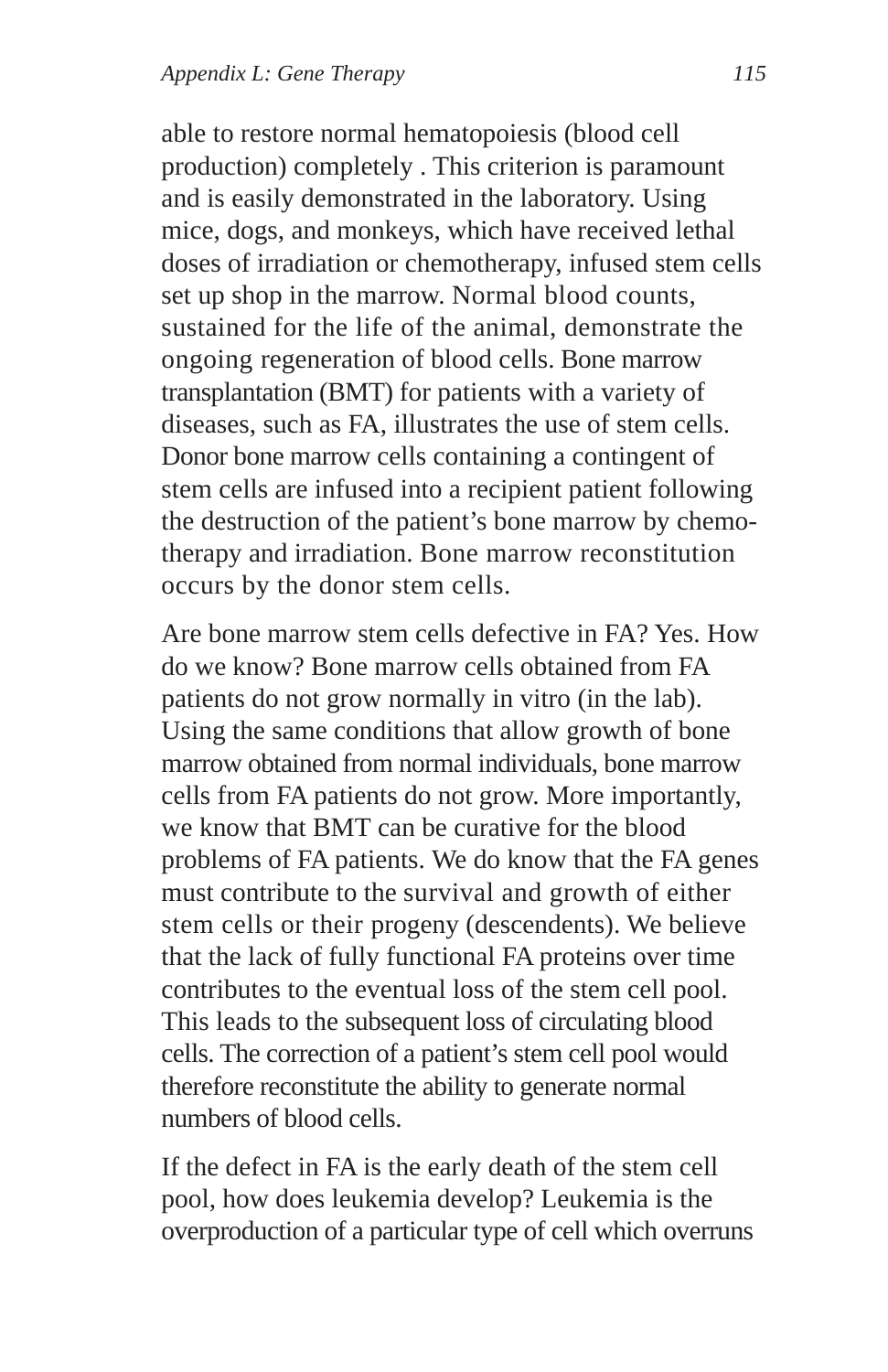the marrow much as weeds overrun a garden. Leukemias develop by the inappropriate positioning of pieces of chromosomes next to each other. These apparent random acts of genetic juggling produce a hybrid gene not normally expressed. These hybrid genes alter the regulation and growth rate of the cells. No such particular hybrid has yet been identified in FA cells. But the loss or gain of particular chromosomes (monosomy 7, for example) suggest that other genetic insults are required for leukemia to develop. It may be that the mechanisms which control stem cell viability are also tied to chromosomal maintenance. When these mechanisms are not functioning properly, either marrow failure or cancer is the outcome.

Despite the gaps in our knowledge of FA cells, we have shown that FA cells can be corrected by the simple act of using altered viruses to transfer the normal FA genes into FA bone marrow cells. Bone marrow stem cells are the target of these viruses. Unlike other organs, bone marrow cells are relatively easy to obtain, and the discovery of peripheral blood stem cells has made this easier.

Decades of viral research are now applied to gene therapy. Gene therapy resulted from the use of modified viruses as delivery vehicles for genes. The viruses used, under normal conditions, cause disease. For example, retroviral vectors are based on the work of virologists over 100 years ago on leukemia-producing viruses in animals. Molecular biology now allows modification of the virus so it can carry genes of interest without producing any disease. Viral vector production for clinical use requires strict monitoring for any "bandit" or wild-type virus which could promote disease.

The field of gene therapy has grown rapidly, and with it have come newer viruses for gene delivery. Each virus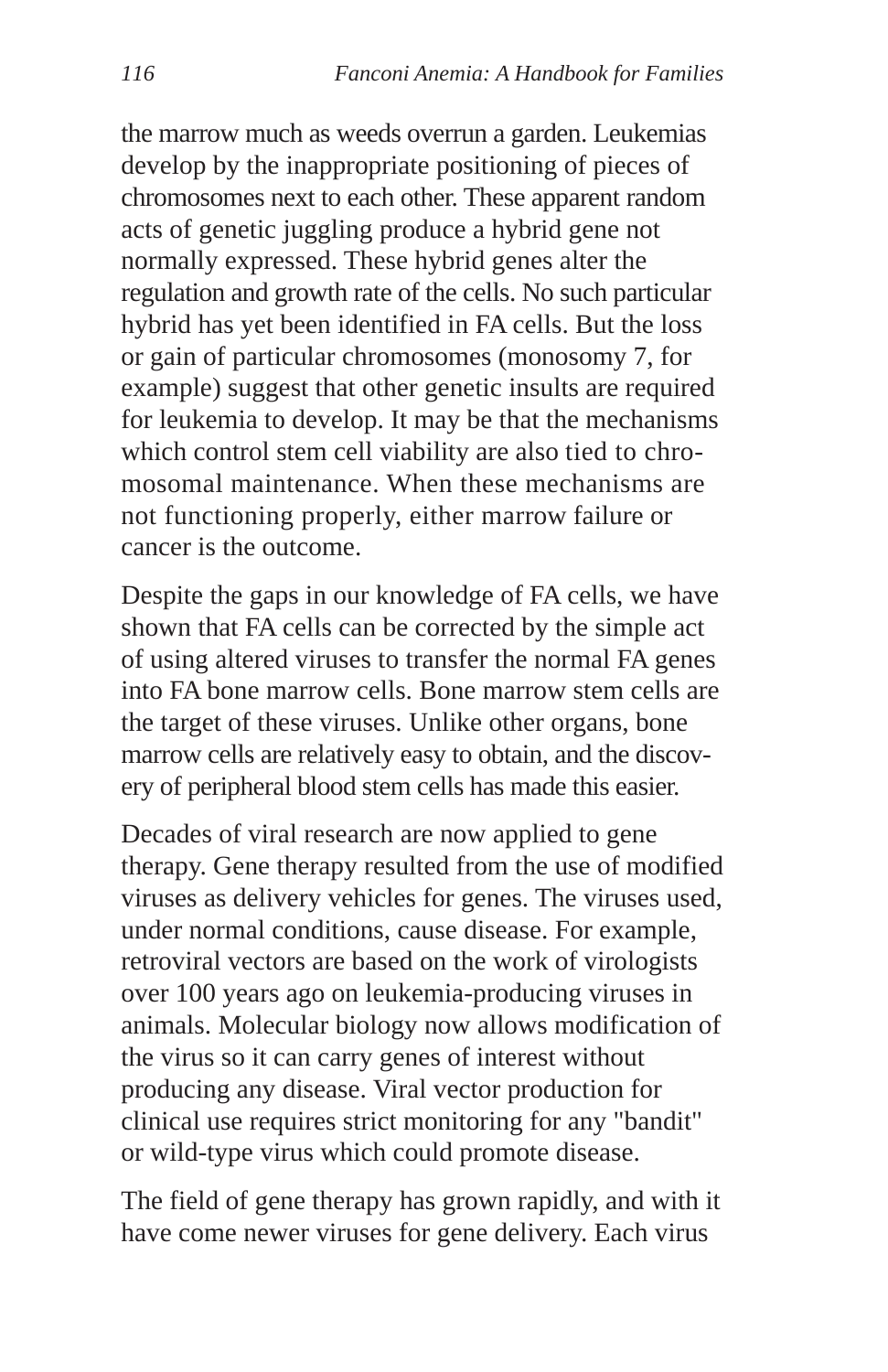vector has its own unique properties. Normally it will infect only a particular cell type.

Viruses can then deposit their genetic payload in different ways. Some viruses can sequester themselves (or "integrate") within the DNA of the cell and remain there for the life of the cell. Other viruses may deliver genes as "episomes," which remain separate from the rest of the cell's DNA. Both methods have their advantages for gene therapy. If the constant expression of a gene product (protein) is required, then the integrating viruses are preferred. If a temporary or limited production of protein is needed, the episomal viruses (nonintegrating) are preferred.

The risk of foreign DNA insertion into cells is a reasonable concern. The insertion of genetic material into the genome (all the DNA in the cell) is random. The new genes could be placed in such a manner that they either turn on or turn off adjacent genes. Due to the vast amount of genetic material, the odds of such an occurrence are viewed as possible, but unlikely. Several hundred patients have received such integrating vectors without tumor development. In fact, patients with solid tumors receiving viral vectors directly placed into the tumor have not developed adverse affects. This suggests that either the original concerns were unfounded or that the rate of vector transfer is so low that adverse effects will not occur. As more efficient methods of gene transfer are developed, this concern will again resurface.

No adverse immunologic outcomes have been reported to either the retroviral vector or the transferred gene product. Other viral vectors, adenoviruses in particular, are extremely good in stimulating host immunity against the vector, which causes destruction of the cells exposed to the virus. Immune response to the transferred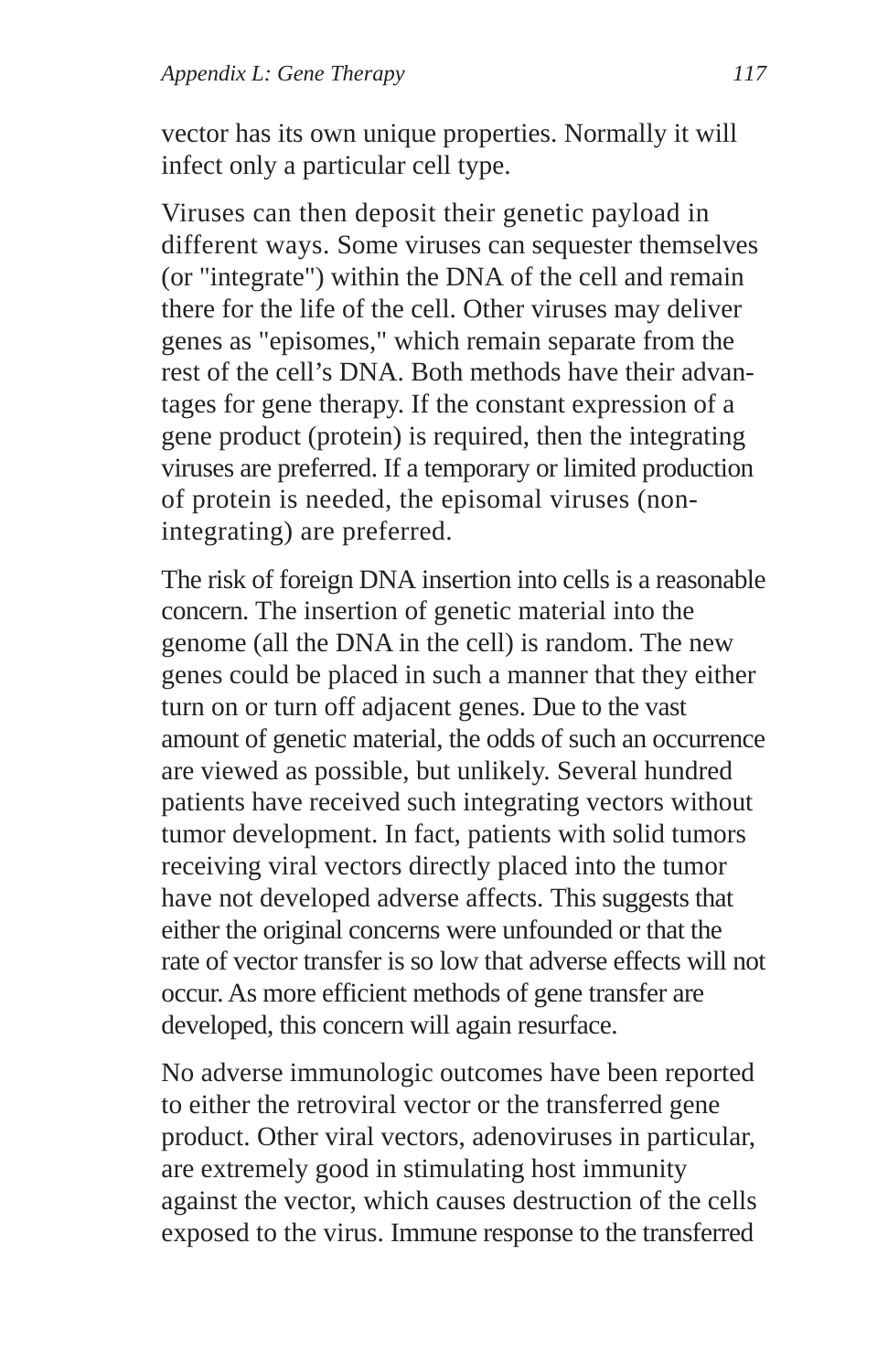gene product is always a question, especially in patients who totally lack the protein being made. Some proteins easily arouse the immune system. Many FA patients, despite the different mutations, make some FA protein, even if it doesn't work properly. This suggests that gene-corrected cells making the correct FA protein may avoid the immune response. This issue has not been adequately studied in gene transfer trials, particularly in FA patients.

Potential risks for FA patients considering gene therapy include the risks mentioned above, in addition to features particular to the disease. A theoretical risk might include the development of a clone of stem/ progenitor cells which has started down the path toward malignancy (leukemia). The introduction of a normal FA gene into stem/progenitor cells destined for malignancy may lead to an acceleration of the tumor process. On the other hand, the normal gene may prevent or slow the process of malignancy. Results from the NIH FANCC gene therapy trial address this question. One patient who received the FANCC vector went on to develop leukemia. Molecular analysis of that individual's cells indicated that the blood and bone marrow did not contain the transferred gene or any viral contaminant that could have directly triggered the leukemia. Protocols are designed to allow the entry of patients without indicators of overt malignancy.

# **Will I Be Able to Undergo BMT if Gene Therapy Fails?**

If one enters a gene therapy trial prior to BMT, there is the possibility of creating gene-corrected lymphocytes. These cells are now resistant to the doses of chemotherapy or irradiation commonly used for FA bone marrow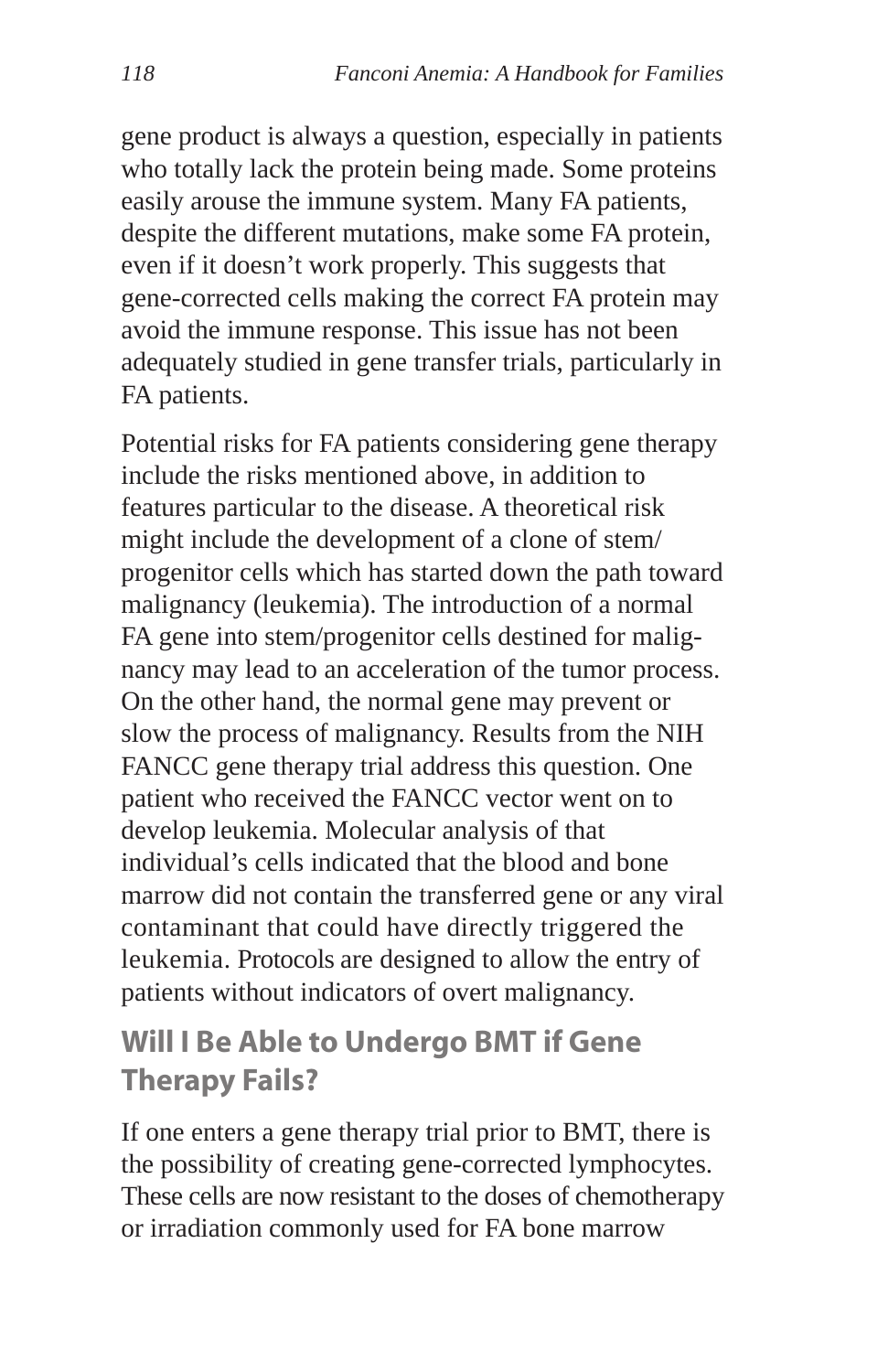transplantation. In this setting, the patient's lymphocytes may not be destroyed. The lymphocytes may then attack the donor cells, leading to graft failure. Once again, current gene transfer protocols are designed to include patients who are not eligible for BMT or are unwilling to undergo BMT.

The risks appear daunting, but in retrospect many worries may be unfounded. The potential for gene therapy in FA is significant. Why? FA is a syndrome with multiple complexities, but the hematologic aspect can be boiled down to stem cells which don't work well. Stem cells can now be easily captured. Several methods for correcting these cells are available, and it remains for investigators to put the two systems together. Other non-hematologic complications of FA may some day be treated using gene transfer. *In utero* gene transfer studies could potentially treat many of the manifestations of FA before they develop.

As with any scientific undertaking, new discoveries will challenge how we think about FA. Patients and families should realize that gene therapy is a young field which relies on a number of different basic sciences. The idea is worth pursuing and will require the continued support of patients and families.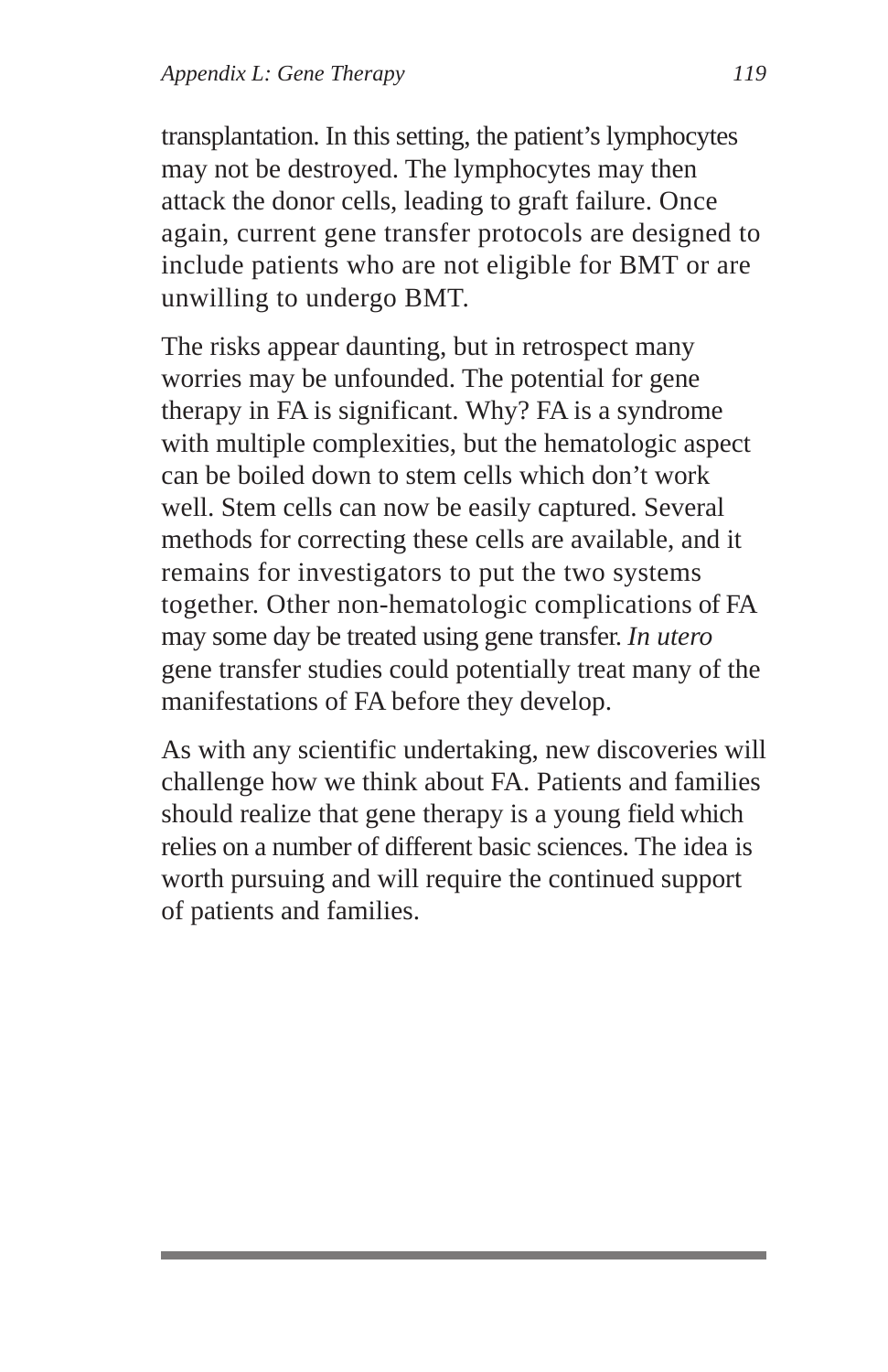# **Appendix M**

# **Mosaicism in Fanconi Anemia: An Example of Spontaneous Gene Therapy**

*Hans Joenje, PhD Department of Clinical Genetics and Human Genetics, Free University Medical Center, The Netherlands*

Mosaicism refers to a condition in which an individual has two or more cell lines of different genetic makeup. Mosaicism results from alterations in DNA that occur during an individual's lifetime. The DNA contained in the cells of an organism is not 100% stable. Alterations may originate from incorrectly-repaired DNA damage or from errors during DNA replication. Such events, when occurring in germ line (sperm or egg) cells, have contributed to the *mutational load* of the human species, which causes people to have variant forms of many genes. Sometimes, but not always, a variation causes the gene to become defective (to lose its functionality).

Individuals who carry two defective copies of a certain FA gene suffer from FA. Individuals with only one mutated copy of the gene are healthy (see Appendix F). New mutations are generally "bad" in the sense that they lead to loss of function. However, there are "fullfledged" FA patients who suddenly present with lymphocytes in their blood which appear normal in a chromosomal breakage test. Such patients are described as being *mosaic,* as they have two types of cells, one FA and one non-FA.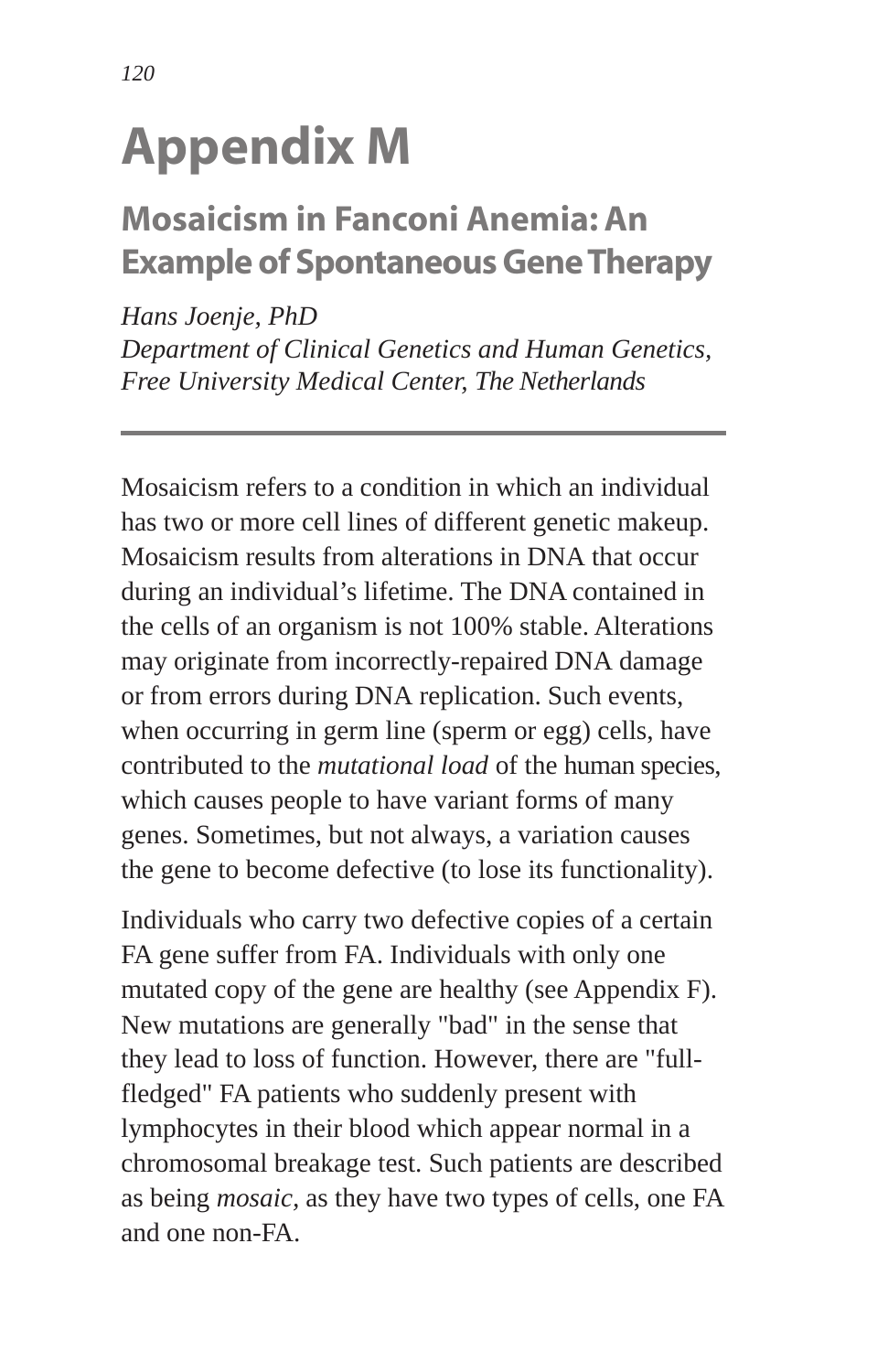Two types of observation suggest that a particular FA patient may be mosaic:

1. A lymphoblastoid cell line (derived from a B lymphocyte) has a normal (non-FA like) MMC or DEB sensitivity.

2. In the standard diagnostic chromosomal breakage test (carried out with T lymphocytes), a significant proportion of the cells behaves as normal (non-FA).

The occurrence of normal cells in an FA patient may be explained by secondary DNA alterations in the mutated FA genes giving rise to at least one normal copy of the gene. Generation of a normal FA gene might result from *mitotic recombination* in compound heterozygous patients or from a secondary mutation that somehow corrects the primary pathogenic mutation.

We are only just beginning to understand the molecular basis of mosaicism in FA patients and are still far from knowing its precise clinical implications. In some patients, but not in others, the level of mosaicism has reached a point where the standard chromosomal breakage test would no longer indicate FA. Some mosaic cases seem to be associated with relatively mild hematological symptoms. On the other hand, clear examples exist of non-mosaic (100% FA-like) patients who have only mild symptoms despite a relatively advanced age. Such cases might represent relatively subtle changes of the affected FA gene, i.e., mild mutations.

Much research remains to be done to answer important questions, such as: which other cell types (besides lymphocytes) are reverted to normal? Is mosaicism associated with improved hematopoiesis? Is the presence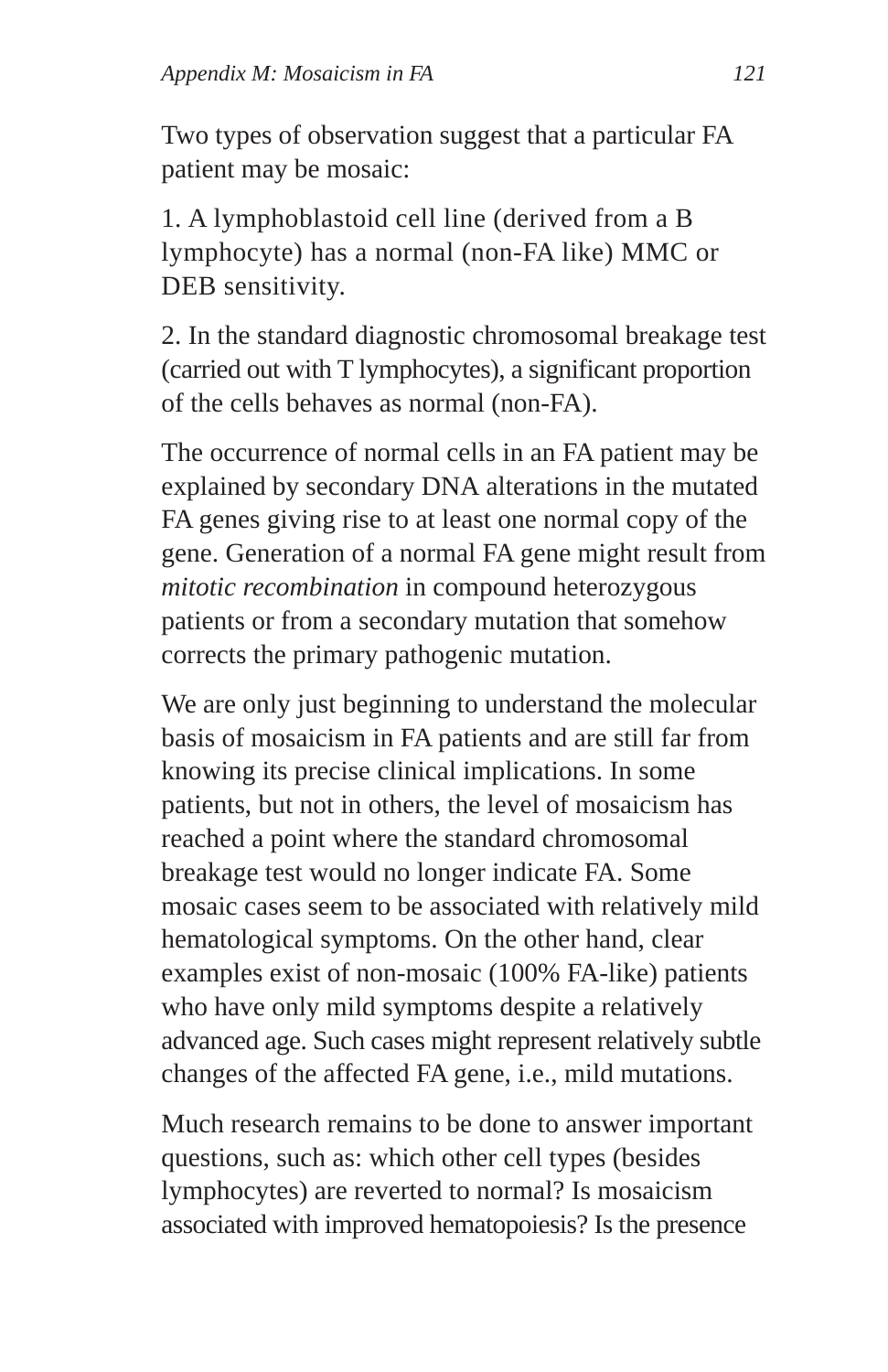of a significant proportion of non-FA lymphocytes in an FA patient a complicating factor for bone marrow transplantation or the treatment of leukemia?

Once experimental methods have been worked out to determine the type of progenitor cell where the reversion has taken place in mosaic patients, these and other questions may be answered.

Understanding the occurrence and development of mosaicism in FA patients may be important for the design of effective gene therapy protocols. Current protocols aim at transferring an intact FA gene into hematopoietic progenitor (stem) cells of an FA patient and, in that way, creating a mosaic bone marrow, a situation that may be similar to the spontaneously occurring mosaicism observed in some FA patients.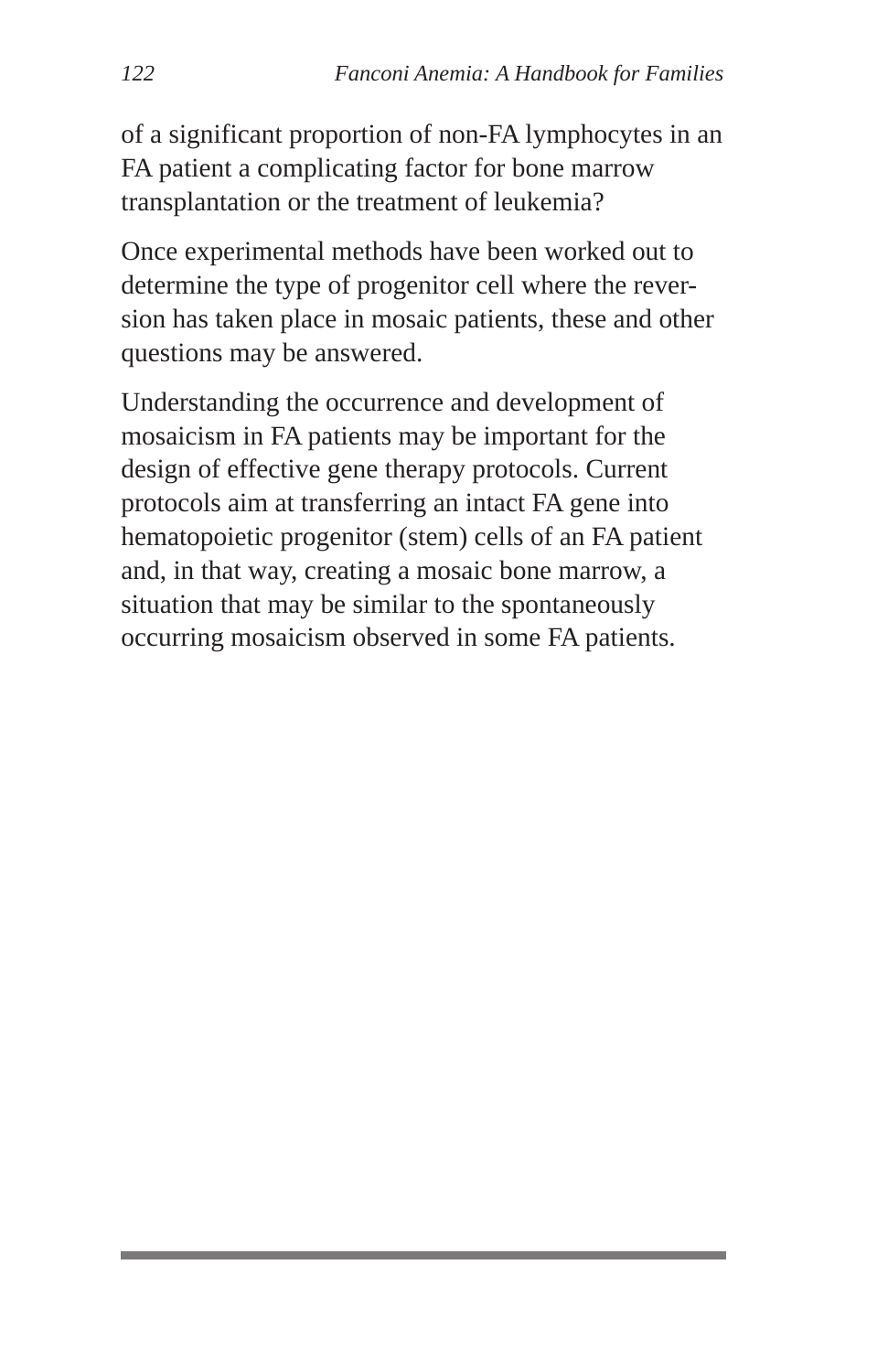# **Appendix N**

# **The Gastrointestinal Tract and FA**

*Sarah Jane Schwarzenberg, MD University of Minnesota*

Fanconi anemia is associated with both anatomic and functional disorders of the gastrointestinal (GI) tract.

Anatomic abnormalities include esophageal atresia, duodenal atresia, and anal atresia. Atresia is a birth defect involving complete loss of some portion of the lumen of the GI tract.

Functional abnormalities include poor oral intake, nausea, abdominal pain, and diarrhea.

The major function of the gastrointestinal tract is to provide good nutrition, reflected by normal growth, energy to meet demands of daily living, and adequate reserves to face short-term malnourishment during acute illness.

Poor growth in FA can be the result of multiple endocrine abnormalities and/or poor oral intake. Problems resulting in poor oral intake include lack of appetite/interest in food, nausea, and/or pain caused by eating (cramps).

Causes of poor oral intake include gastrointestinal abnormalities, chronic inflammation or infection, medication side effects, and/or neurologic abnormalities or behavioral problems. Some gastrointestinal problems are related to complications of congenital abnormalities in FA. After esophageal atresia repair, patients frequently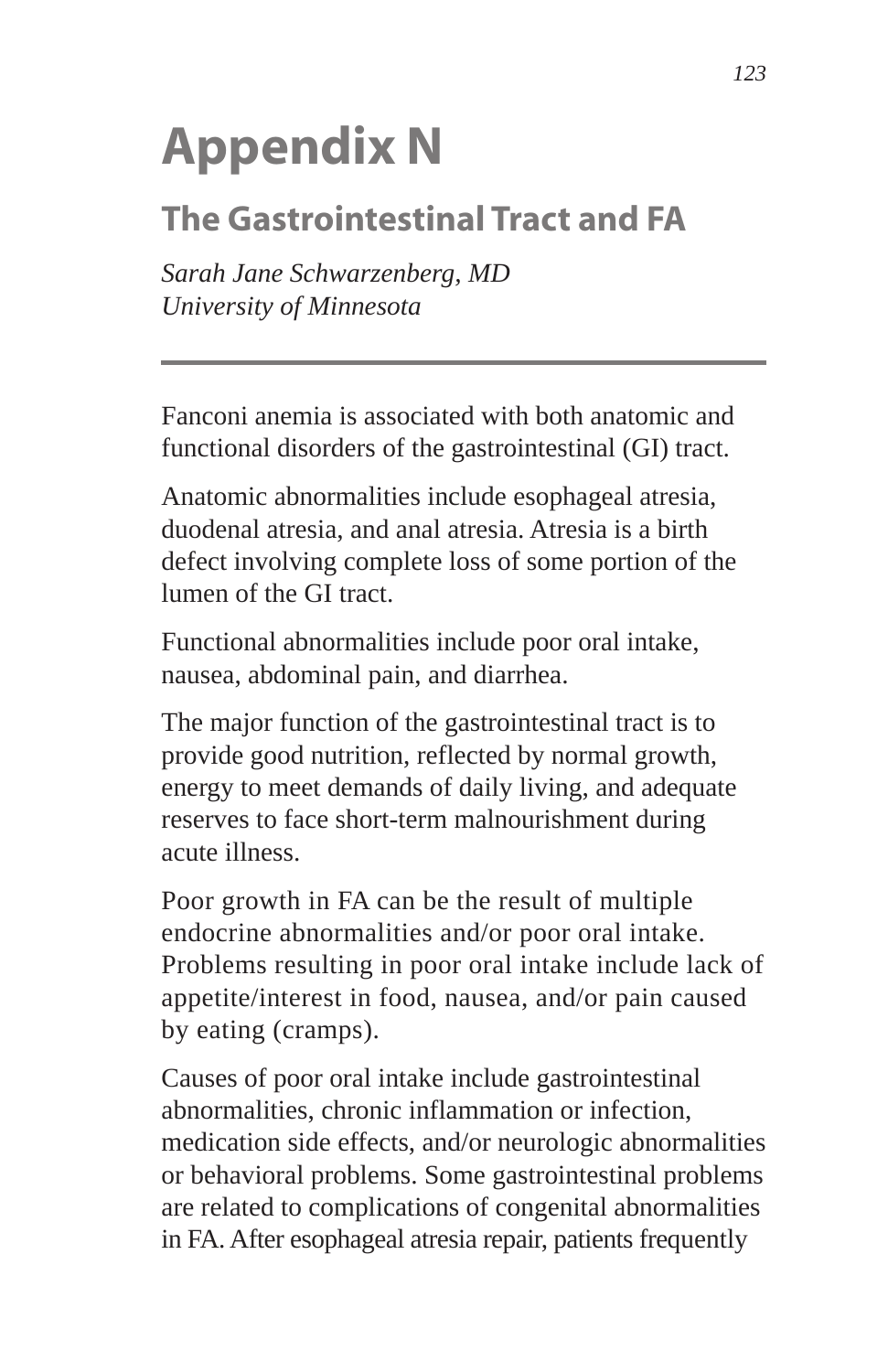have gastroesophageal reflux; 30-50% require antireflux surgery. Esophageal replacement is associated with pain eating solids and vomiting.

Complications of duodenal atresia repair include >25% symptomatic with abdominal pain, chronic alkaline reflux, blind loop syndrome, poor duodenal motility above the repair, and recurrent obstruction-like episodes. Some of these complications are seen less frequently in patients who have duodenal tapering at the time of their repair. Complications of anal atresia repair include the following: 30% have fecal incontinence, 50% have occasional soiling, and some have constipation with or without encopresis (soiling as a result of leakage of stool around a chronic stool impaction).

Evaluation of poor feeding will begin with a good history and physical exam, which may take up to an hour. The child's previous records and a three-day diet history should be available to the physician two weeks before the visit.

#### **Other tests which might be ordered include:**

- Barium study of gastrointestinal tract;
- Gastric emptying study;
- Blood for CRP, ESR, Helicobacter pylori antibody, zinc level;
- Stool for ova and parasites, cryptosporidium;
- Urine culture;
- Endocrine studies:
- Endoscopy with biopsy.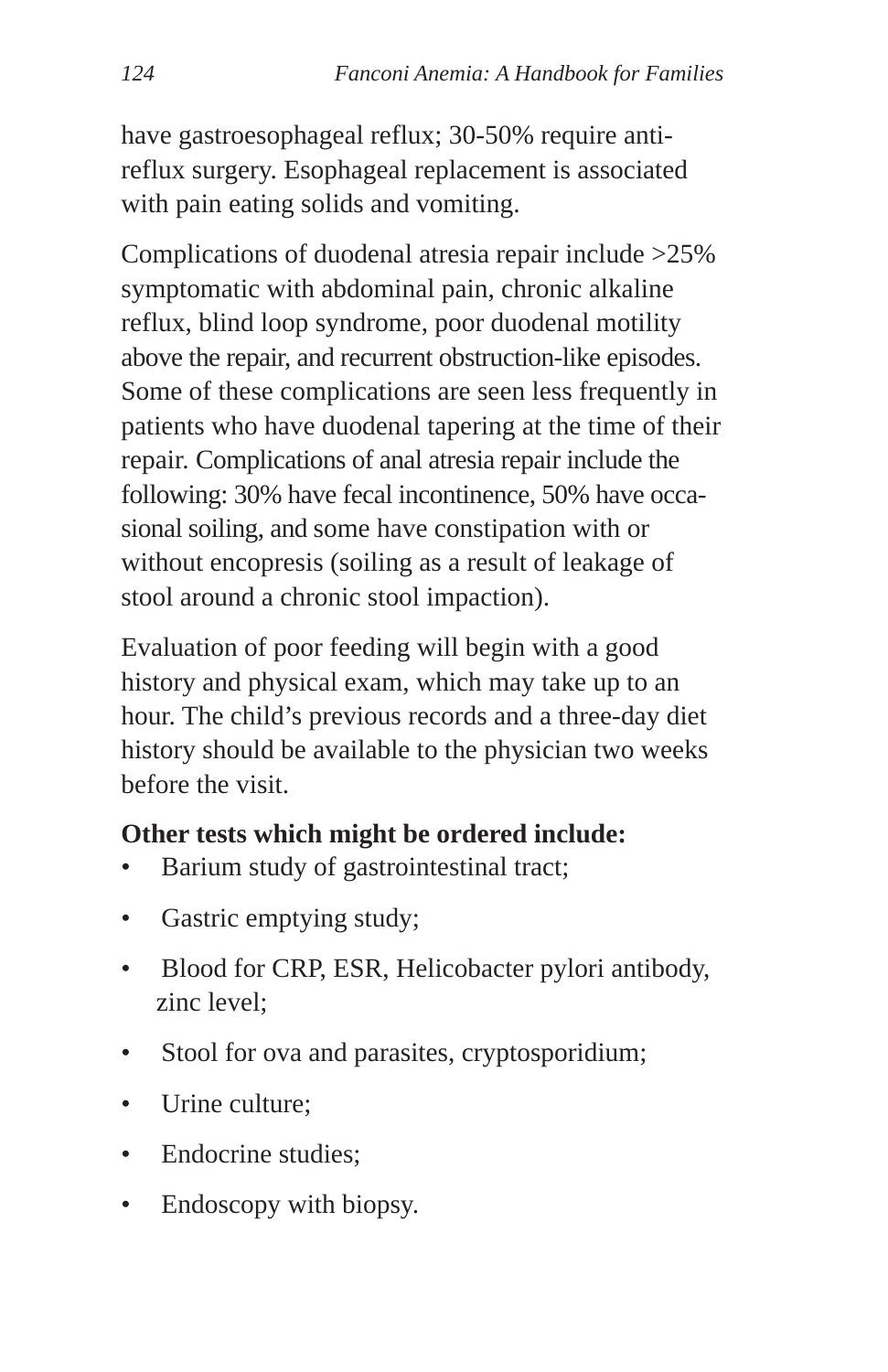### **Some clinical situations suggest certain problems. Abdominal pain plus nausea suggest:**

- Mechanical obstruction:
- Abnormal gastrointestinal motility;
- Small bowel overgrowth;
- Gallbladder disease.

#### **Nausea alone suggests:**

- Infection;
- Urinary tract infection;
- Sinusitis:
- Behavioral problem;
- Medication side-effect:
- Gastric emptying delay.

If a diagnosis cannot be made, a trial of therapy to improve symptoms is warranted. Treatment options include:

- Trial of acid suppression: ranitidine, famotidine, omeprazole;
- Trial of motility-promoting agents: cisapride, metoclopromide, erythromycin. *Note that cisapride (Propulsid) must be used with caution (if at all) in FA, as many FA children have cardiac abnormalities.*
- Trial of antinausea agents: ondansetron;
- Trial of small bowel overgrowth treatment: metronidazole;
- Supplemental nutrition.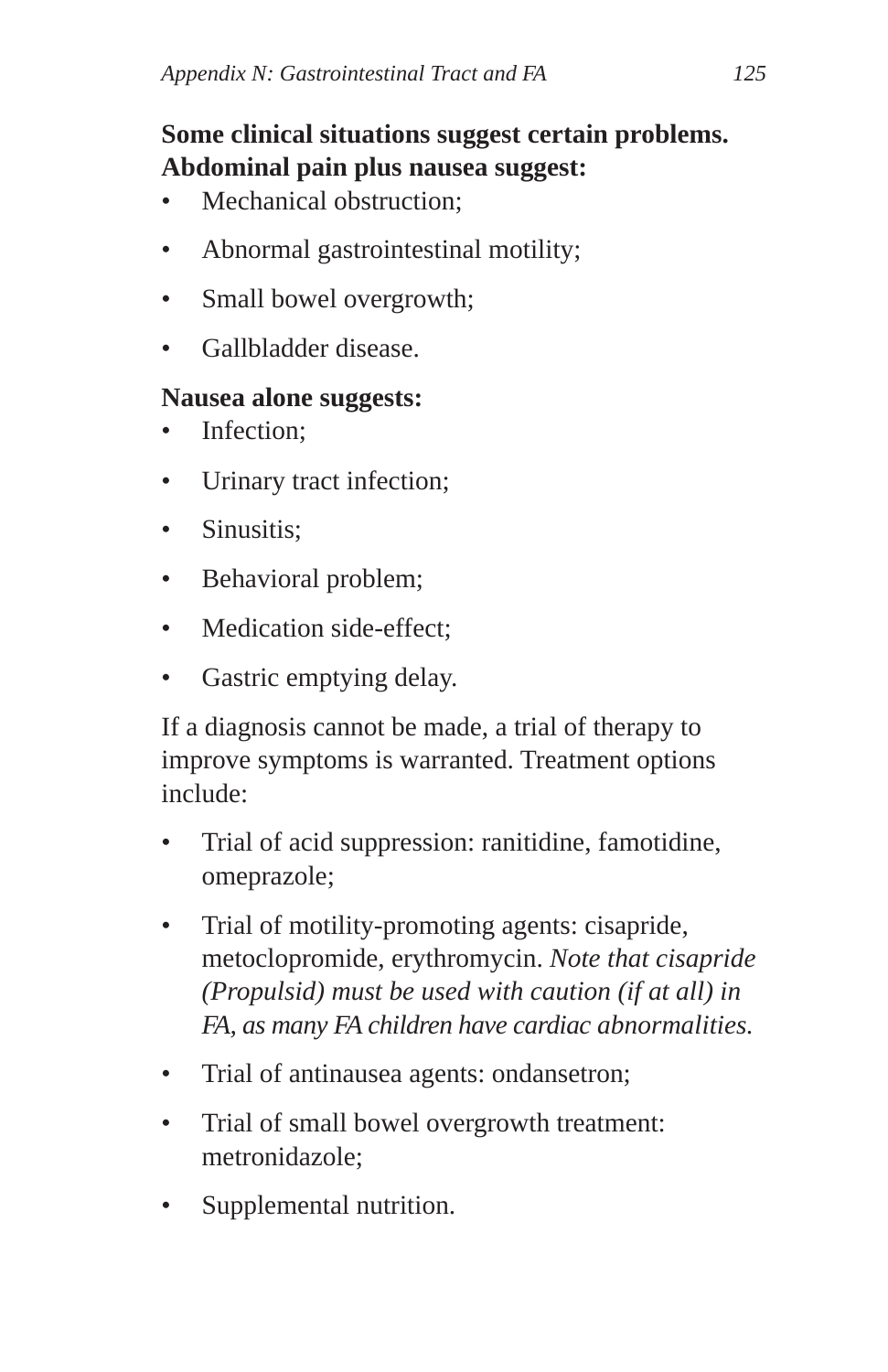Supplemental nutrition can be administered by two methods: supplemental enteral feeds (delivered orally or by a tube) or supplemental parenteral feeds (delivered into a vein).

Supplemental parenteral feeds require placement of a central line, and are associated with increased risk of infection and metabolic disorders. Their use is limited to patients unable to meet their nutritional needs enterally. Supplemental enteral feeds are used when a child persistently is less than 85% expected weight for height *or* fails to gain weight over 3-6 month period. Lasting benefits may require long-term therapy.

Enteral feeds are supplemented at night, over 8-10 hours, to allow for appetite during the day. After the child reaches the "goal" weight, flexibility is possible with "nights off" for teenagers, for example. Problems include development of heartburn, decrease in daytime appetite, vomiting, or tubes may become dislodged. Routes for enteral feeds include nasogastric tube, nasojejunal tube, or gastrostomy tube. Nasogastric tubes are soft feeding tubes passed through the nose into the stomach. They may be removed daily or left in place. They may become dislodged at night (this is a higher risk in infants). They are unattractive and may cause sinusitis, but are good for short term  $\left(\langle 3 \text{ months}\right)$ supplementation or to determine if a gastrostomy tube feeding would be successful.

Nasojejunal tubes are soft feeding tubes, passed through the nose into the small intestine by a radiologist. They cannot be removed daily, but they reduce the risk of reflux.

A gastrostomy tube is a flexible tube placed into the stomach through the abdominal wall. Placement requires a minor surgical procedure. Complications are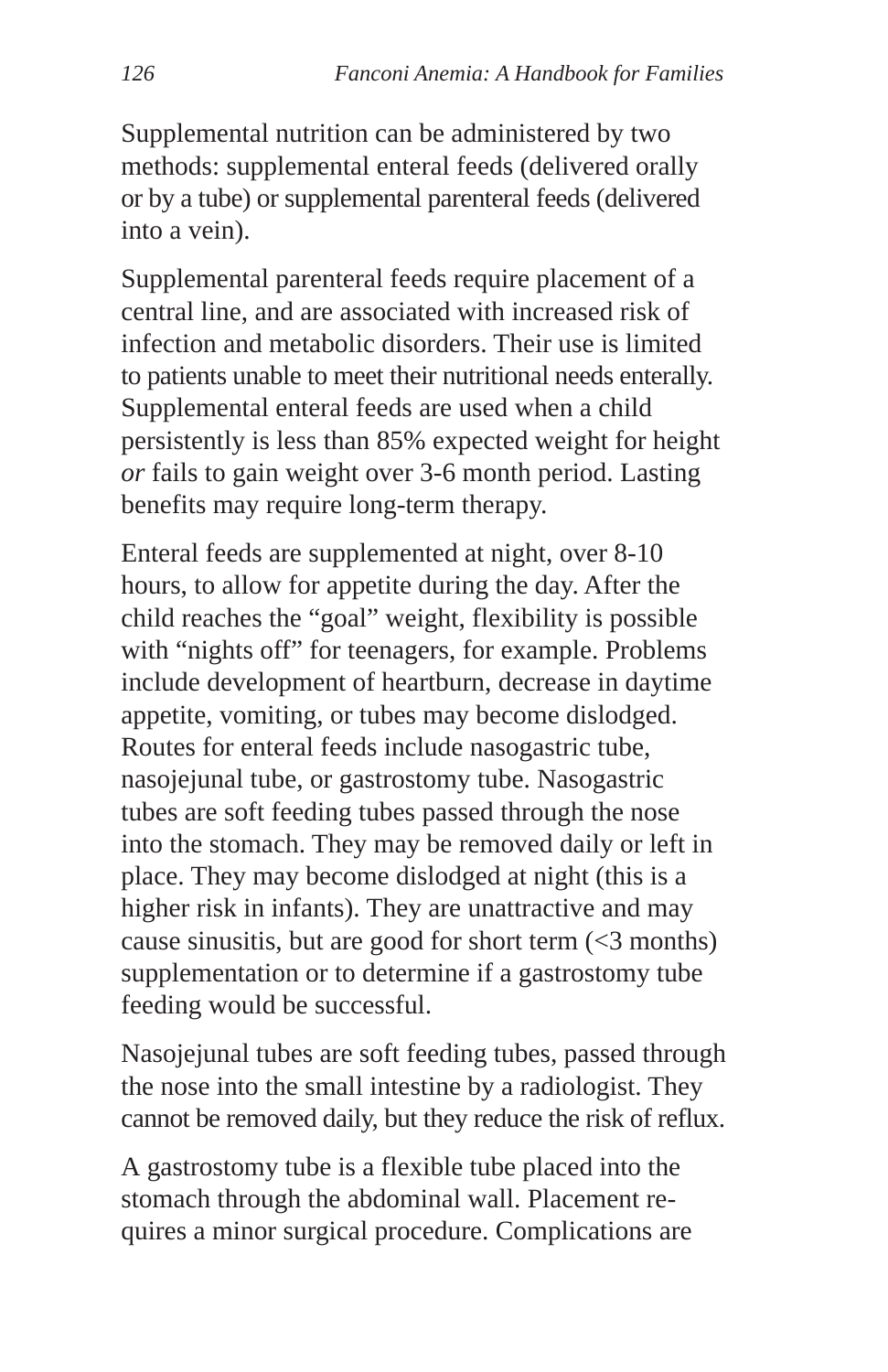generally limited to local irritation and/or infection. Rarely, disruption of the tube can cause a more serious infection. The choice of enteral methods must be made by the family and child together after they are educated about their options. Before gastrostomy tube placement, it is important to do a trial of NG feeding to show that feeds will work. The method should have minimal impact on the child's social situation and the family's lifestyle when possible.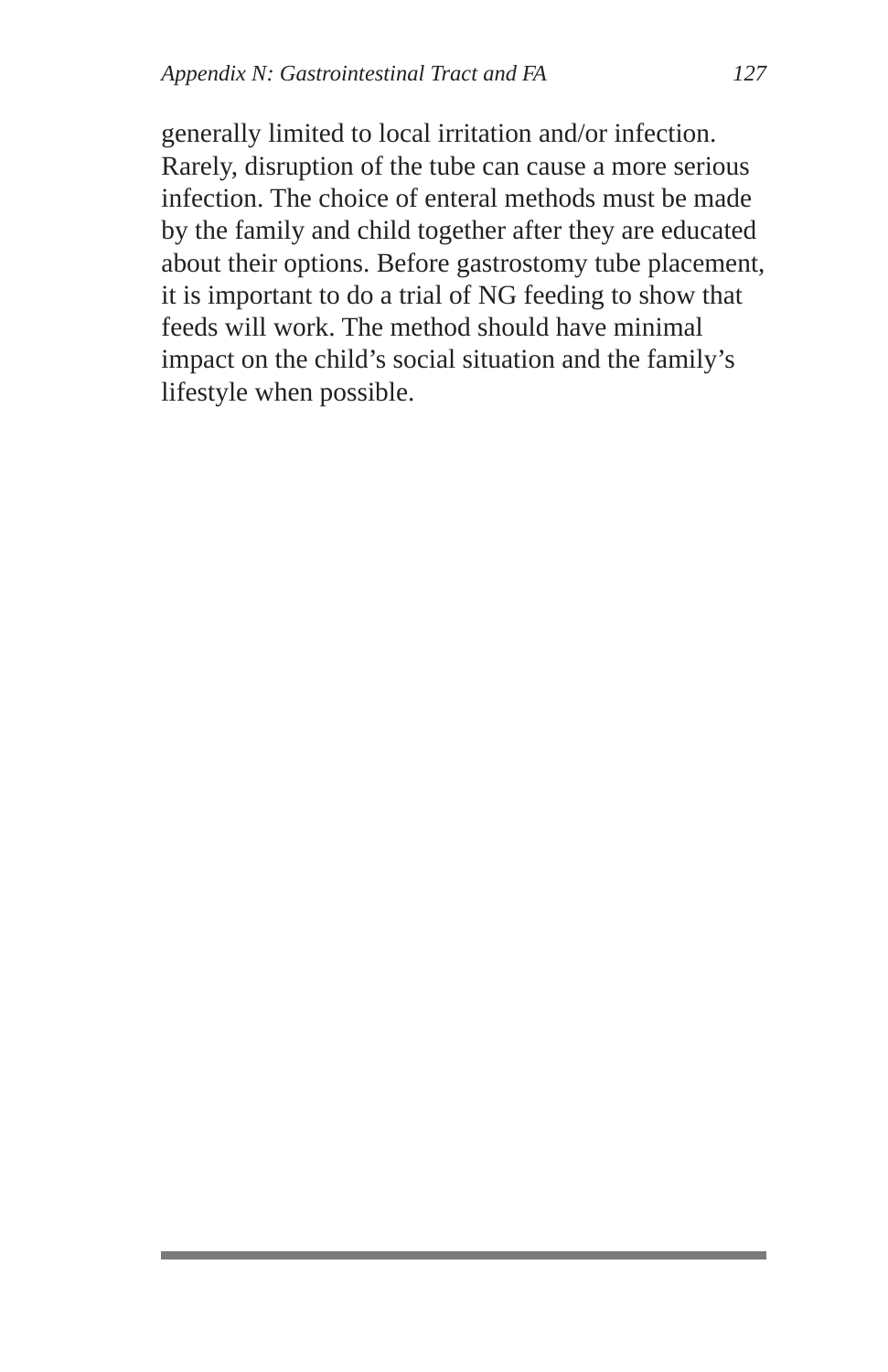# **Appendix O**

# **Dental Care for FA Patients**

*Elise Bolski, DDS Private Practice, Weston, FL*

Dentists treating patients with FA should become familiar with the problems common to all FA patients and should ask that the patient's primary physician or hematologist provide a summary of the medical problems specific to the patient he or she is treating. The following is a general guideline for evaluating and treating FA patients, which must be adapted to each individual patient.

# **Problems Common to All Patients with FA**

1. Patients are at an increased risk of cancers of the gastrointestinal tract, including oral mucosal and tongue carcinoma. These problems are usually seen after the first decade of life, but base-line head and neck examination and oral cancer screening should be started at the first visit and continued on a semiannual basis. Suspicious lesions, including ulcerations, persistently swollen tissue, and leukoplakia should be subjected to biopsy. If a biopsy is contemplated, contact the patient's hematologist to see if special processing is required.

2. Patients are at an increased risk of leukemia. Persistent gingival swelling, oral bleeding or loose teeth without apparent cause may be symptoms of leukemia and should be reported to the patient's hematologist.

3. Patients may have low platelet counts from an early age. A simple examination and uncomplicated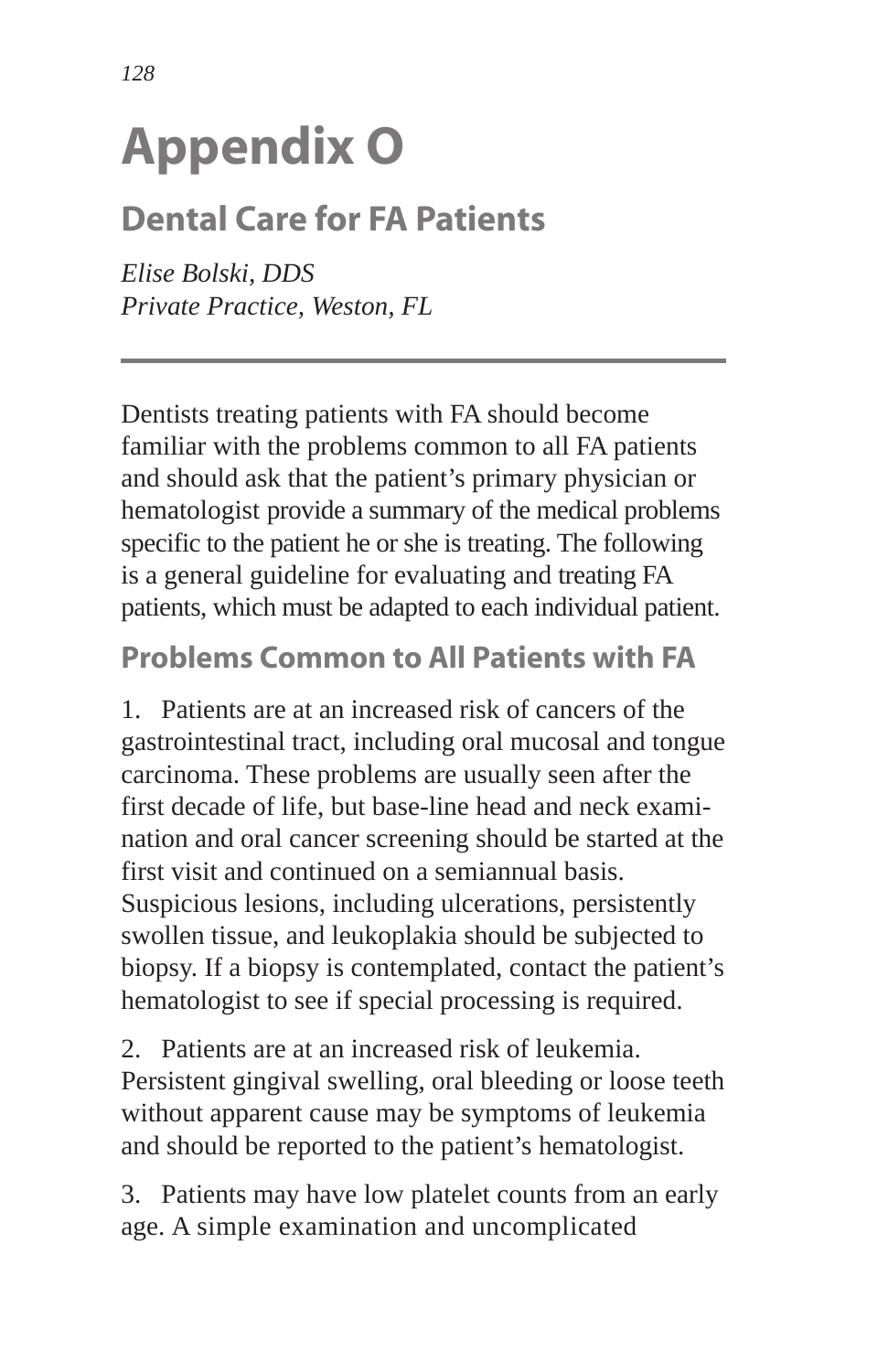prophylaxis might be done when the patient has mild thrombocytopenia, but the same patient may need a platelet transfusion before an extraction, a biopsy, a procedure that requires a mandibular block anesthetic, or other procedures with a significant risk of bleeding. Therefore, the patient's hematologist should be consulted to check the status of the blood counts and review possible treatment plans several days before each visit.

4. FA patients often develop a low white blood cell count, making them susceptible to bacterial infections. Therefore, aggressive preventive care is important. Bottle weaning should be encouraged at one year of age and dental checkups should begin by the age of 18 months and continue semiannually.

# **Specific Problems Seen in Some FA Patients**

1. Some patients will have an indwelling venous access device or a cardiac defect. Such patients should be given prophylaxis against subacute bacterial endocarditis (SBE) during dental procedures, according to American Heart Association guidelines.

2. Patients may have upper extremity deformities that interfere with the maintenance of daily oral hygiene. In such cases, the parents should be given the responsibility for daily brushing and flossing. An electric toothbrush may be an aid to maintenance of oral hygiene in such patients.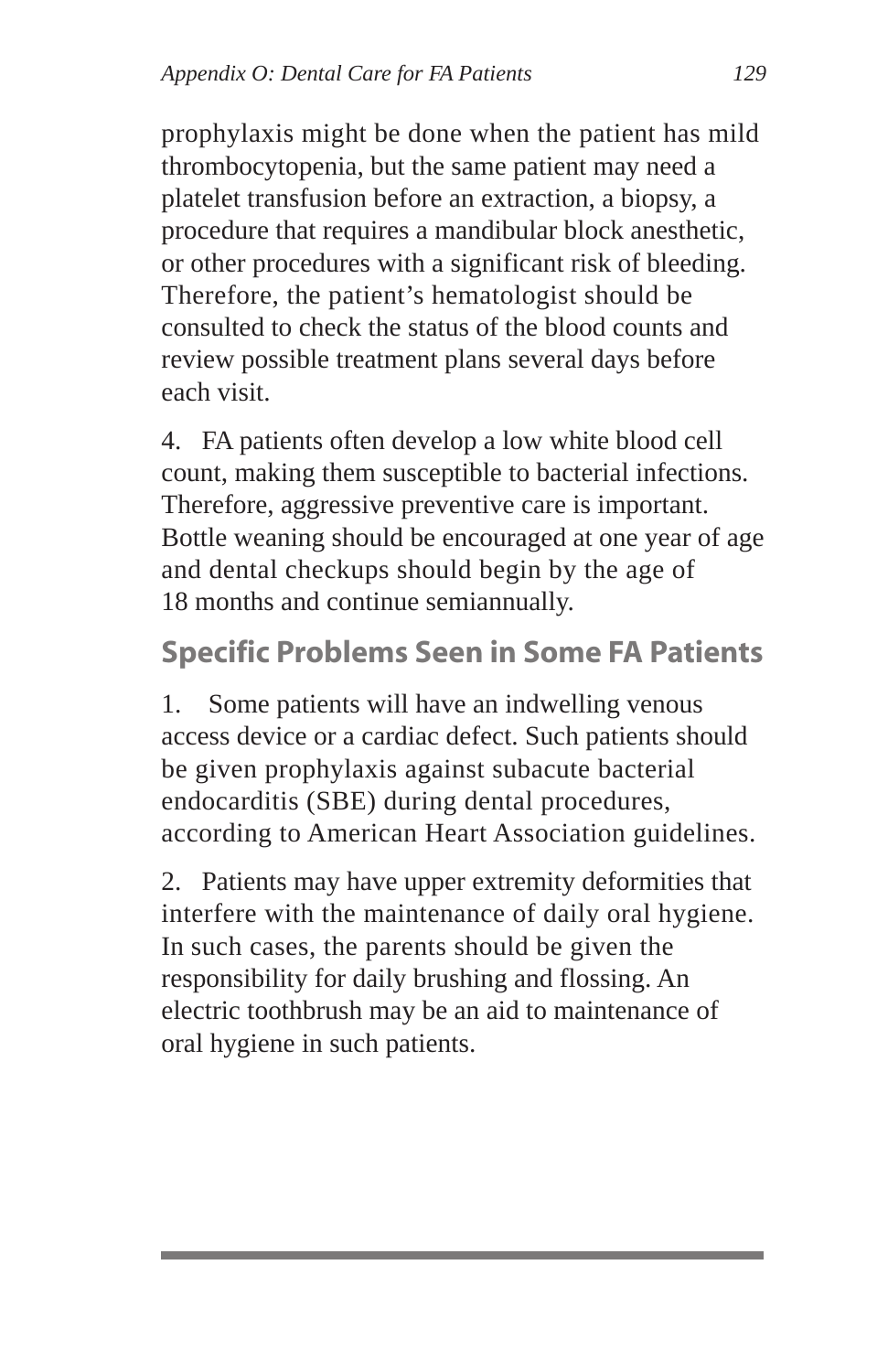# **Appendix P**

# **Controlling Nose and Mouth Bleeding with Amicar®**

*Wayne Rackoff, MD, Richard Harris, MD, Jeff Lipton, MD, and Blanche Alter, MD*

Amicar® (aminocaproic acid) is a drug used to help control bleeding. It is most effective in bleeding from the mucosa of the nose and mouth. It works by blocking the breakdown of clots that are formed naturally in the body. It does not work for bleeding from all sites in the body, because it works by being secreted into the lining of body cavities (e.g., it is secreted into the saliva).

This drug should be used only after consulting your hematologist. There are situations, such as bleeding in the urinary tract (kidneys/bladder), when Amicar should *not* be used. If bleeding is related to low platelets, Amicar may be helpful, but a platelet transfusion may also be needed. Amicar may be useful to *prevent* bleeding after dental procedures, but always consult your hematologist before using this drug.

Amicar may cause nausea and vomiting. It is expensive, but may be stored at home for a fairly long time. You should speak to your hematologist about whether he or she recommends keeping Amicar at home. Never take more than the prescribed dose, because an excessive amount may cause harmful blood clots.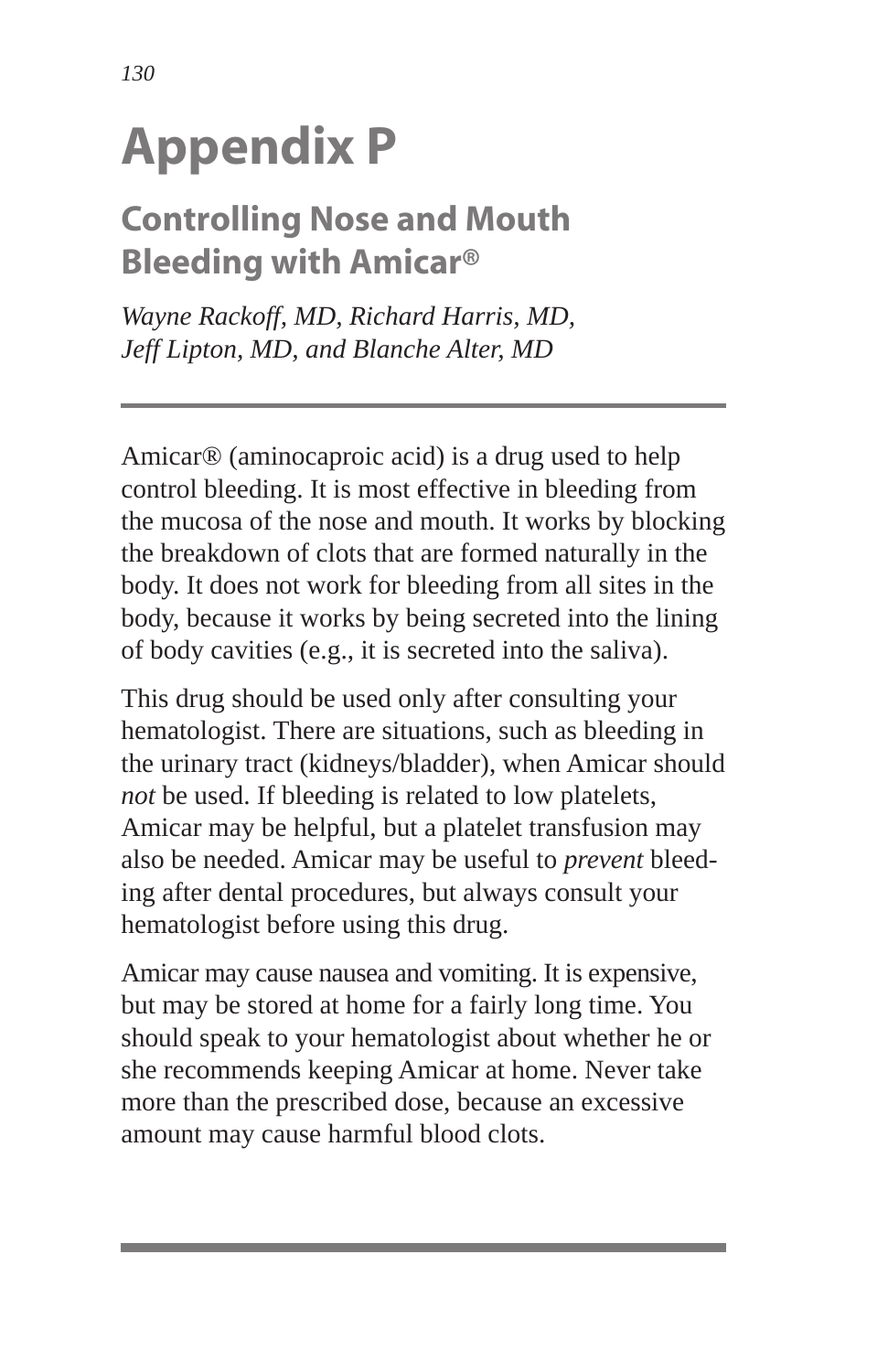# **Appendix Q**

# **Gynecology and Pregnancy in FA Patients**

*Blanche P. Alter, MD Former Chief, Pediatric Hematology/Oncology University of Texas Medical Branch Galveston TX*

### **Menarche**

FA females often are older than their peers when they begin to have menstrual periods. Their menses are irregular and may not be accompanied by ovulation. However, close to two dozen FA women have had children; thus some menses are clearly functional.

### **Pregnancy**

Close to two dozen FA women have been pregnant. The rate of spontaneous abortions may be increased in these women. In half, the mother's hematologic status worsened, often requiring red blood cell and platelet transfusions. Preeclampsia or eclampsia was increased, as was the need for cesarean sections for the former or for failure of labor to progress. FA pregnancies are high risk, and should be managed by experts in maternalfetal medicine. Consideration should be given to cryopreservation of the baby's placental blood, as a possible source of stem cells for the mother.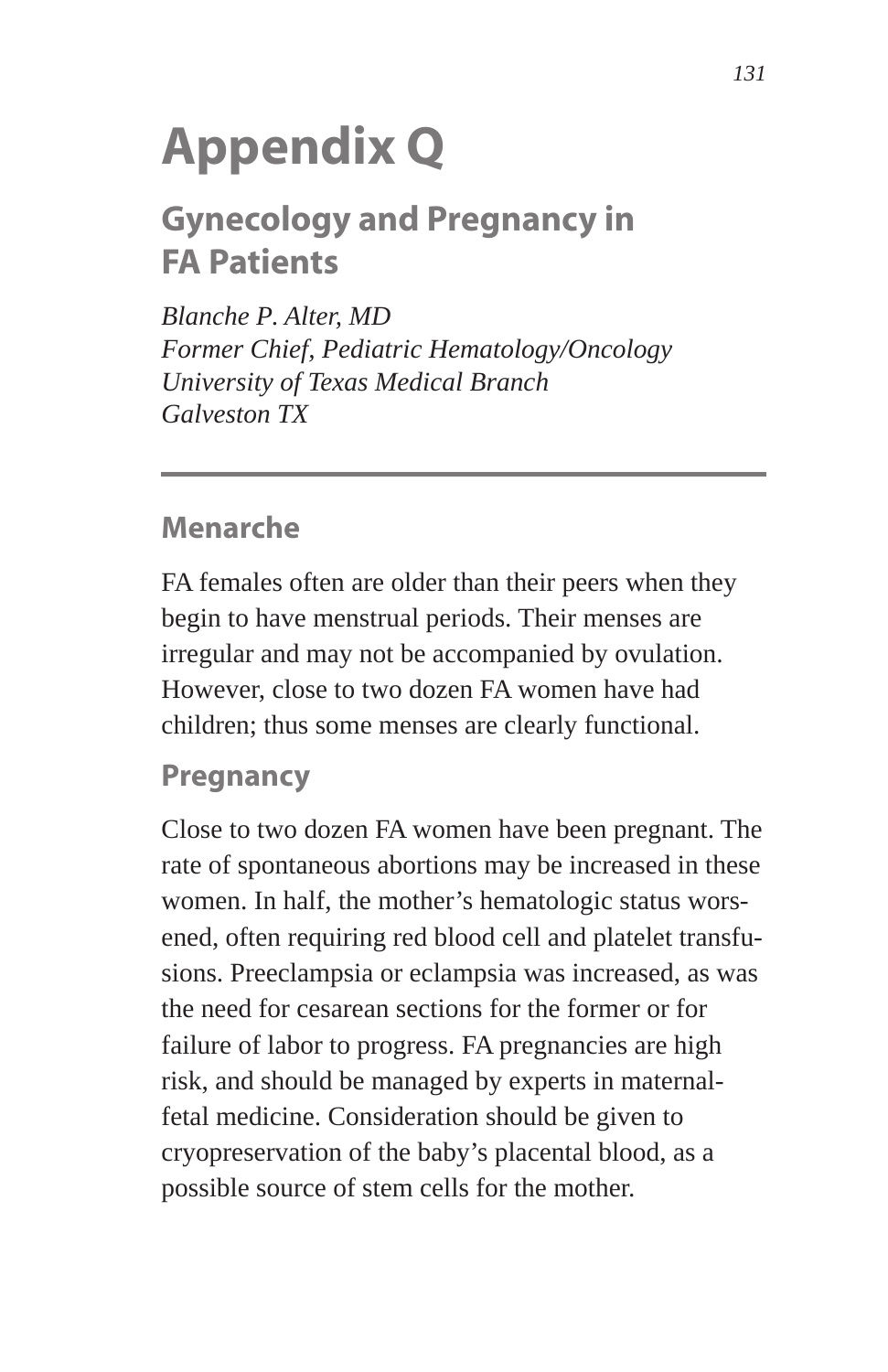## **Menopause**

Menopause is uniformly early in FA, mostly before age 40 years. FA women are thus very likely to develop estrogen insufficiency prematurely, with the risks of osteoporosis and heart disease. Estrogen replacement is indicated, with the caveat that estrogens may be bone marrow suppressive; thus blood counts need to be monitored closely.

# **Gynecologic Cancer**

See Appendix R. Vaginal, anal, and cervical cancers occur earlier than in normal women and may be associated with human papillomavirus (HPV). Gynecologic exam and Papanicolaou smear should be done every year after age 16 or menarche, whichever is first. Breast self-exam should be done monthly; a breast exam should be done by a physician annually.

# **Reference**

Alter BP, Frissora CL, Halpérin DS, Freedman MH, Chitkara U, Alvarez E, Lynch L, Adler-Brecher B, Auerbach AD: Fanconi's anemia and pregnancy. Br J Haematol 77:410, 1991.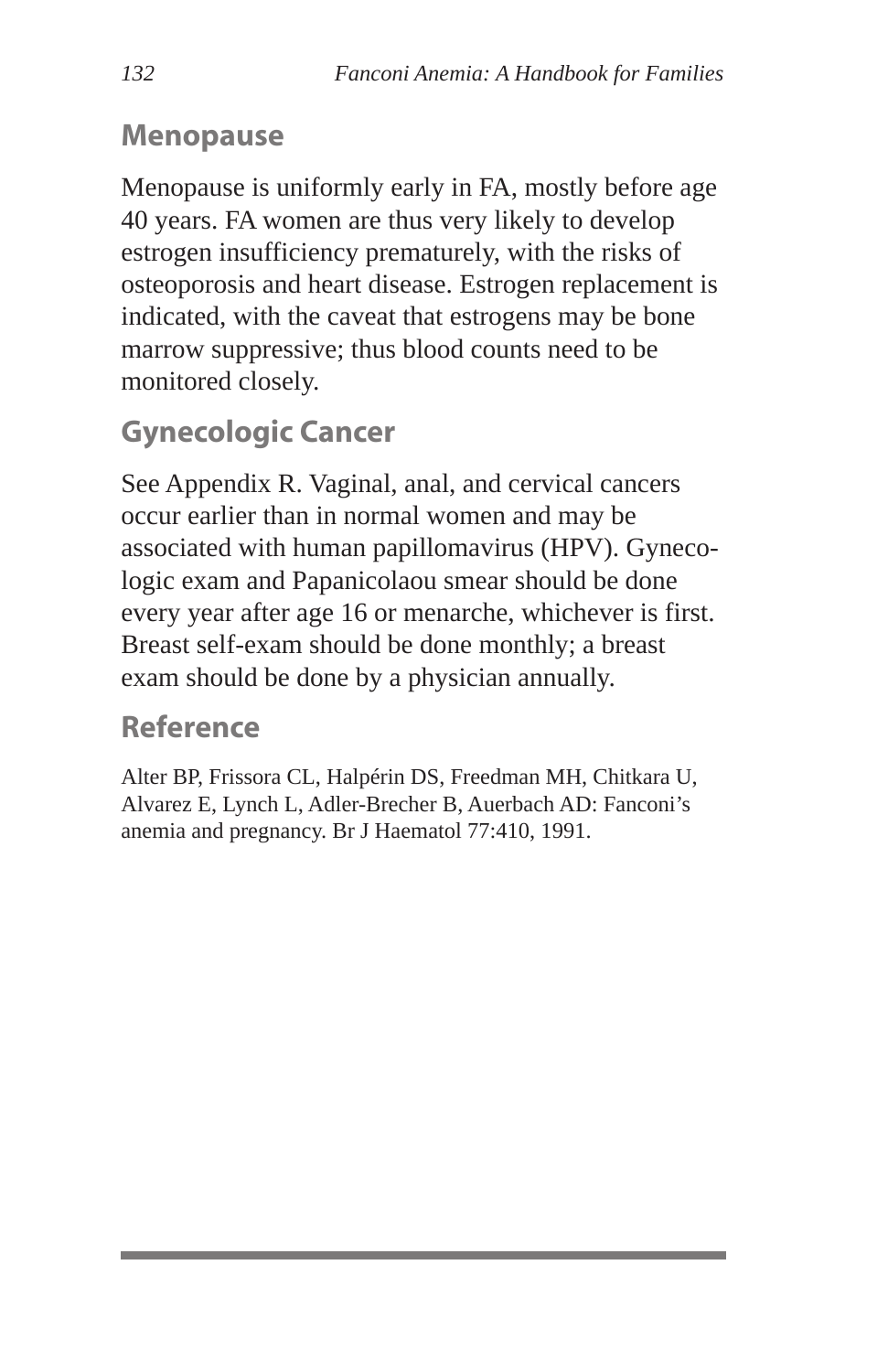# **Appendix R**

# **Malignancies in FA Patients**

*Blanche P. Alter, MD Former Chief, Pediatric Hematology/Oncology University of Texas Medical Branch Galveston TX*

FA patients develop characteristic hematologic and solid malignancies at an earlier age than in the general population, with an unexplained excess in females compared to males. Although surveillance does not guarantee early detection of a cancer, it does increase the possibility of detection at a stage which might require less aggressive management than in advanced disease.

### **Myelodysplastic Syndrome (MDS) or Leukemia**

Overall, the incidence of MDS is ~5% and of leukemia is ~10%. The cumulative risk of development of MDS or leukemia, or both, may be as high as 50%, among those who survive into later adulthood. Since few patients lived to adulthood in the past, these data are only estimates. So far, our data do not indicate that an abnormal cytogenetic clone in the bone marrow *per se* is a bad prognosis (many patients have had clones for many years). However, if the bone marrow has microscopic features diagnostic of MDS, the prognosis may not be good. Currently we recommend **unrelated** bone marrow transplant only for MDS or leukemia, not for an abnormal clone by itself. A matched **related** transplant might be done for leukemia, MDS, or a clone (or for aplastic anemia).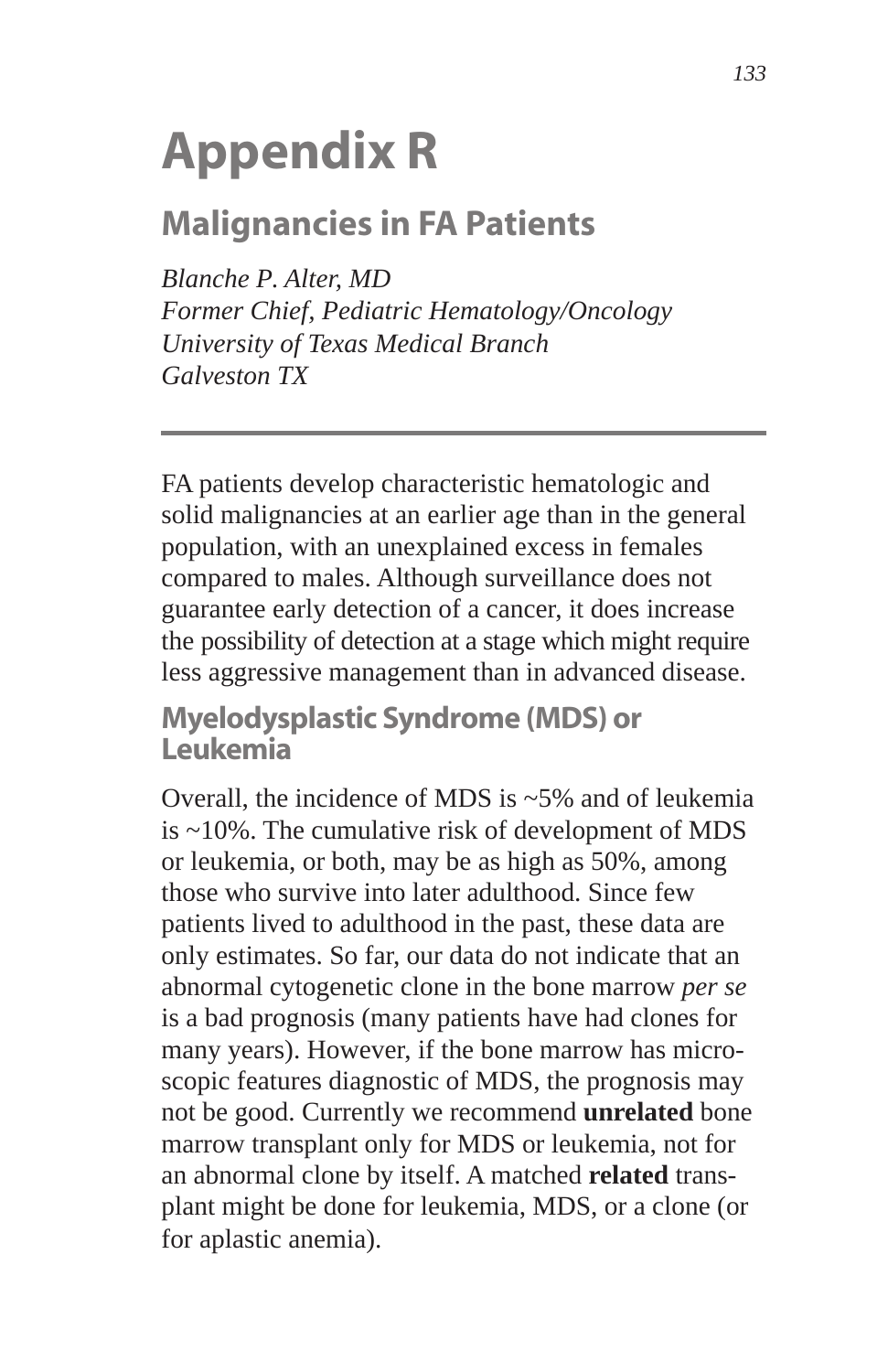We recommend a routine complete blood count (CBC) every 4 months, unless it is needed more frequently because of a hematologic abnormality. We also recommend an annual bone marrow examination, including an aspirate for examination for MDS morphology, a biopsy for cellularity and MDS, and cytogenetics for clonality. If available, the laboratory should include special stains and flow cytometry for markers of MDS or leukemia. This analysis should be done at a center with experience in MDS and leukemia.

## **Gynecologic Cancer**

FA females have an increased risk of breast, cervical, and vulvar cancer, occurring in their 20's and 30's. We suggest that they have a gynecologic exam and Papanicolaou smear every year after age 16 or menarche, whichever is first. Human papilloma virus (HPV) testing can be done on vaginal or cervical scrapings. The Pap smear and HPV tests may only need to be done in sexually active FA females. Colposcopy can be reserved for patients with abnormal Pap smears. Patients should be taught how to do a breast self-exam monthly, and a physician (usually the gynecologist) should do one annually .

## **Head, Neck, and Upper Esophagus (HNE) Cancer**

This location for cancer is usually seen in 40-year-old males who smoke, but we see it in 20-year-old females with FA. It is important for the FA patient to notify his/ her physician if there is throat pain, throat or neck soreness, ear pain, pain on swallowing, difficulty swallowing, hoarseness, or unexplained weight loss. The FA patient should have a physical examination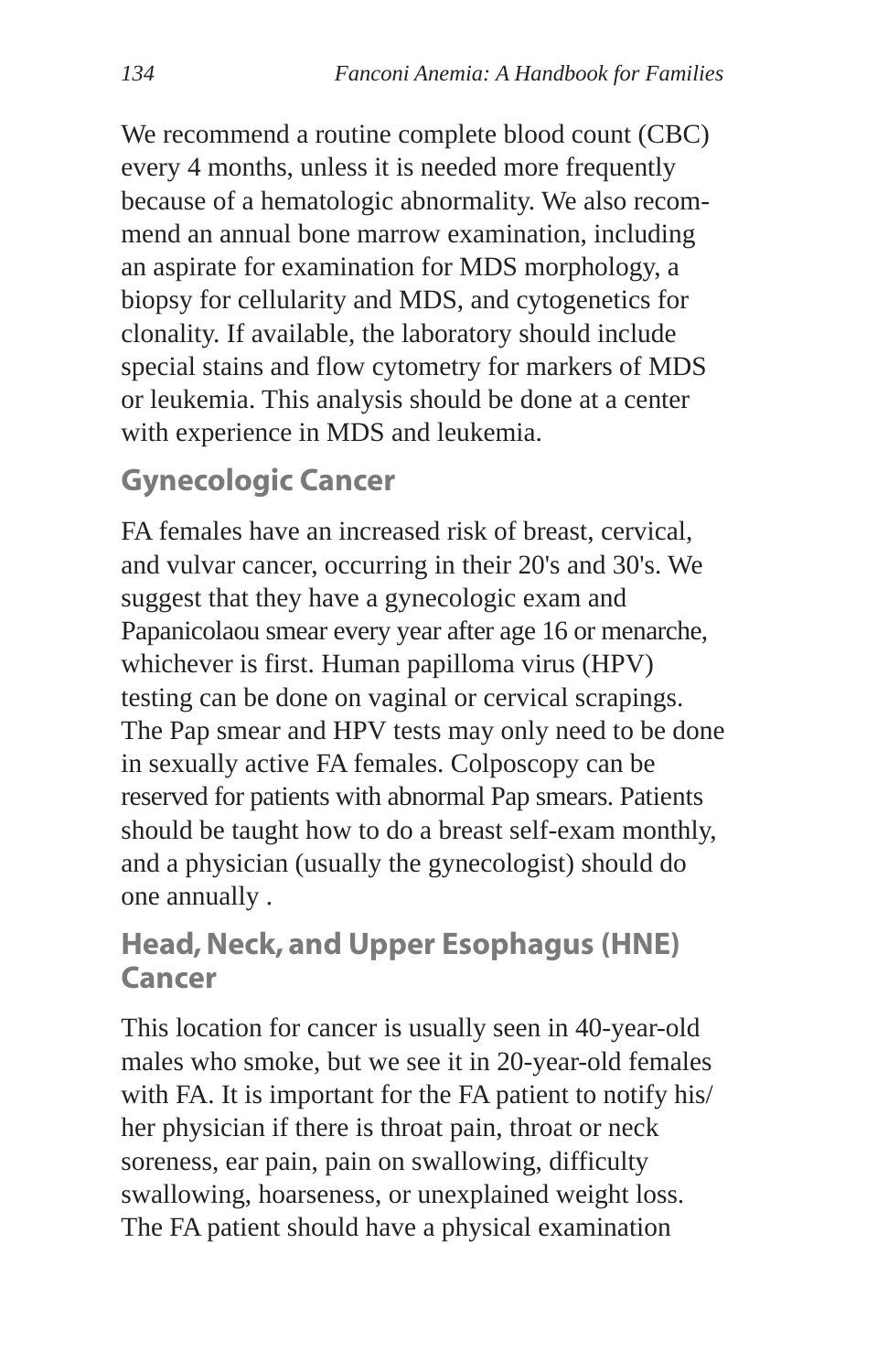every 4 months, with careful attention to the mouth, mucous membranes, throat, neck, and lymph nodes.

# **Gastrointestinal Cancer**

The majority of these cancers are in the middle or lower esophagus, although stomach cancer has also been reported. The symptoms usually include dietary changes (loss of appetite), nausea, vomiting, weight loss, and/or blood in stools.

# **Liver Tumors**

Most (but there are exceptions) of the FA patients who have developed liver tumors had been receiving androgen treatment. The patient may notice decreased appetite, jaundice, pain on the right side of the abdomen, or an enlarging abdomen. The doctor should examine for liver size, tenderness, or masses. Laboratory tests should include liver function tests: enzymes, bilirubin, and alpha-fetoprotein. We do all of these annually, and enzymes and bilirubin every 3-4 months in patients who are undergoing androgen therapy. We also recommend a liver ultrasound examination every 6 to 12 months in patients on androgen therapy.

# **Reference**

Alter BP: Fanconi's anemia and malignancies. Am J Hematol 53:99, 1996.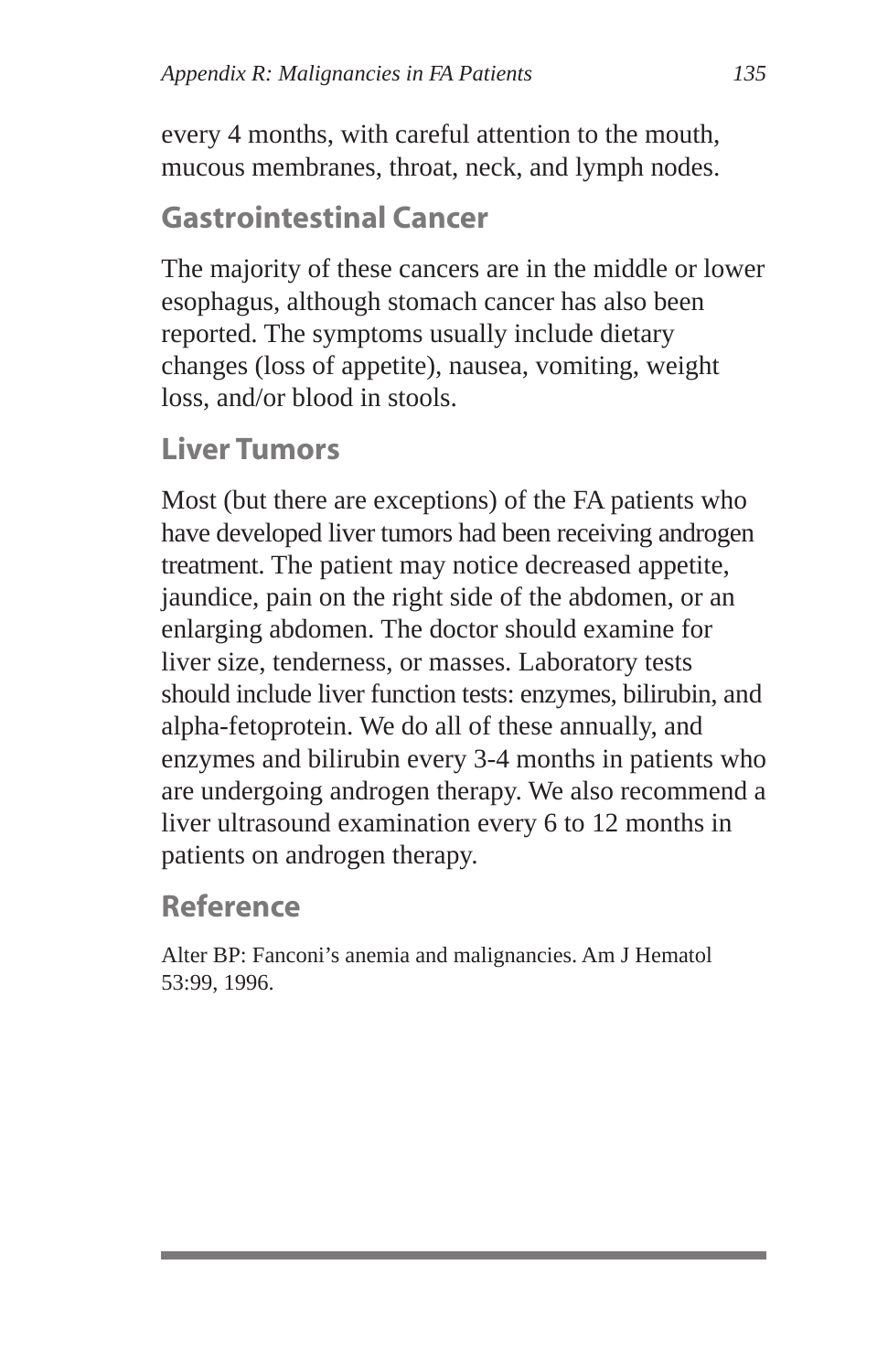# **Appendix S**

# **Squamous Cell Cancers of the Head and Neck**

*Frank Ondrey, MD University of Minnesota*

Squamous cell aerodigestive cancers are malignant tumors of the linings of the lips, gums, oral cavity, and a variety of structures of the throat, including the larynx (voice box) and entrance to the esophagus. These cancers affect 40,000 people in the United States yearly. Most patients are over 45 years of age. Men are affected about twice as often as women. This disease is most common in individuals who smoke or chew tobacco and is also more common in those who drink alcohol. *But FA patients are unusually susceptible to these cancers, whether or not they smoke or drink.* Once a patient has been diagnosed with a head and neck squamous cancer, he or she is more likely to get additional tumors of the aerodigestive tract (throat, lung, and esophagus).

Squamous cell cancers start out as small ulcers, irritated areas, or whitish or reddish plaques with a sandpaperlike texture. These lesions are slow growing; many individuals with these tumors do not notice them until they become painful or interfere with eating and drinking. Because these lesions are most curable at early stages and because they are recognizable by Ear, Nose and Throat surgeons, they can be effectively screened and usually treated on an outpatient basis, if they are less than the size of a quarter. However, many lesions go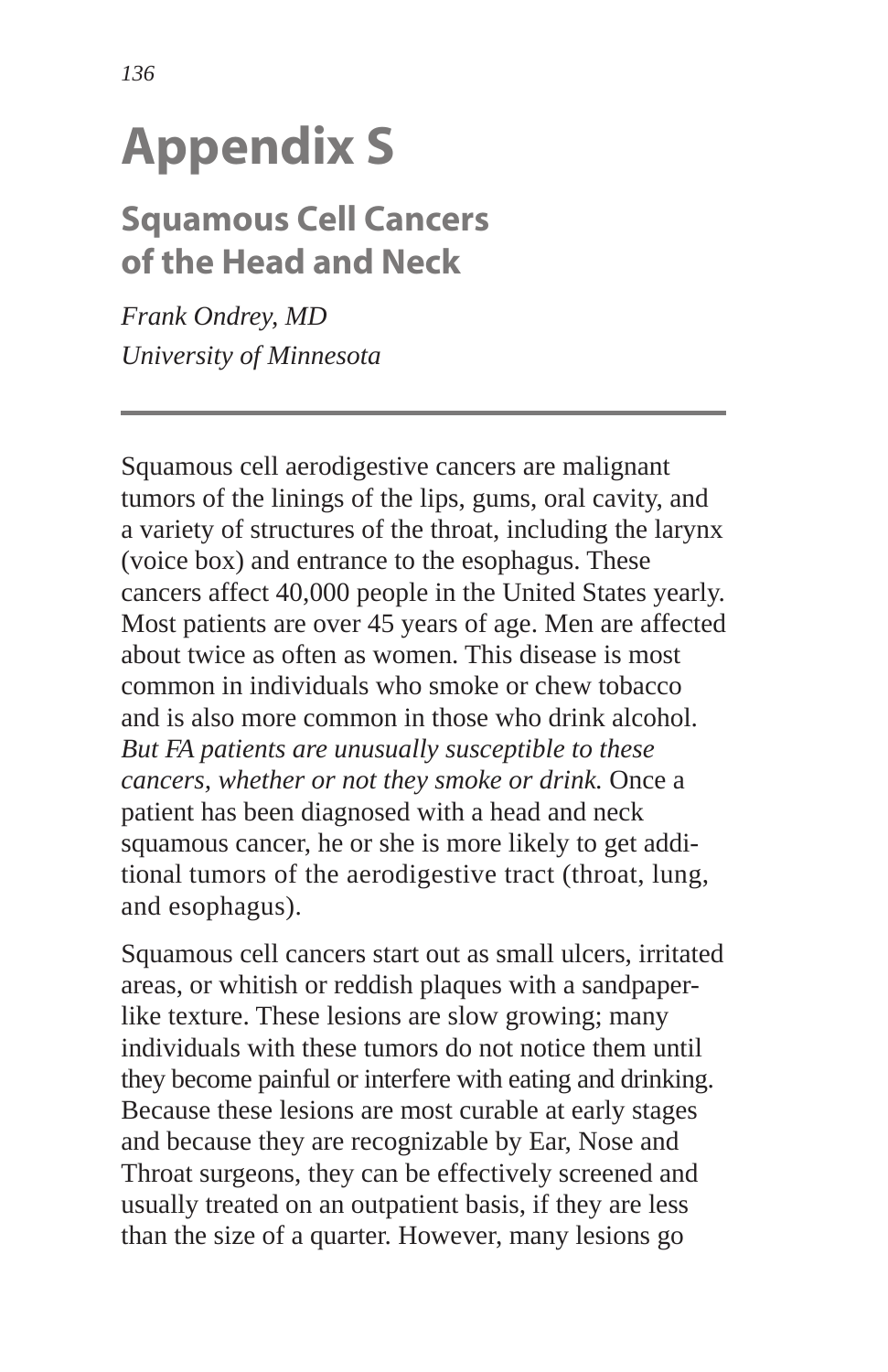unnoticed because of hesitation to seek attention or a variety of other social and psychological factors, and the tumors may go on to affect speech, breathing, and eating. These cancers can progress in size and spread to the lymph glands of the neck and the lung. Large tumors or tumors that spread to the neck usually require extensive treatments, involving surgery, radiation, and sometimes chemotherapy. In spite of great advances in treatment, survival for these more advanced-stage lesions is less than 50% at 5 years. This rate of cure has not essentially changed for over 25 years. Furthermore, there is considerable morbidity and rehabilitation after the successful removal of these tumors, since these tumors affect organs of communication and eating. It is possible that treatment of these tumors could involve complete removal of the voice box or removal of significant portions of the roof of the mouth or the tongue. Interfering with the function of these organs often requires difficult rehabilitation.

After successful treatment of these malignancies, head and neck cancer patients require extremely close followup, with immediate attention to any abnormalities of the throat and lungs. Any symptom referable to these organ systems (e.g., hoarseness, chronic cough, coughing up blood) may indicate that another tumor is forming.

A variety of factors may contribute to the growth and spread of these tumors, but it has been well recognized that defects in immunity of head and neck cancer patients exist and are associated with decreased success in treating these lesions. It is not known whether the immune defects noted in patients with head and neck cancer are secondary to the tumor growth itself, a lack of good nutrition, or some other factor. It is known,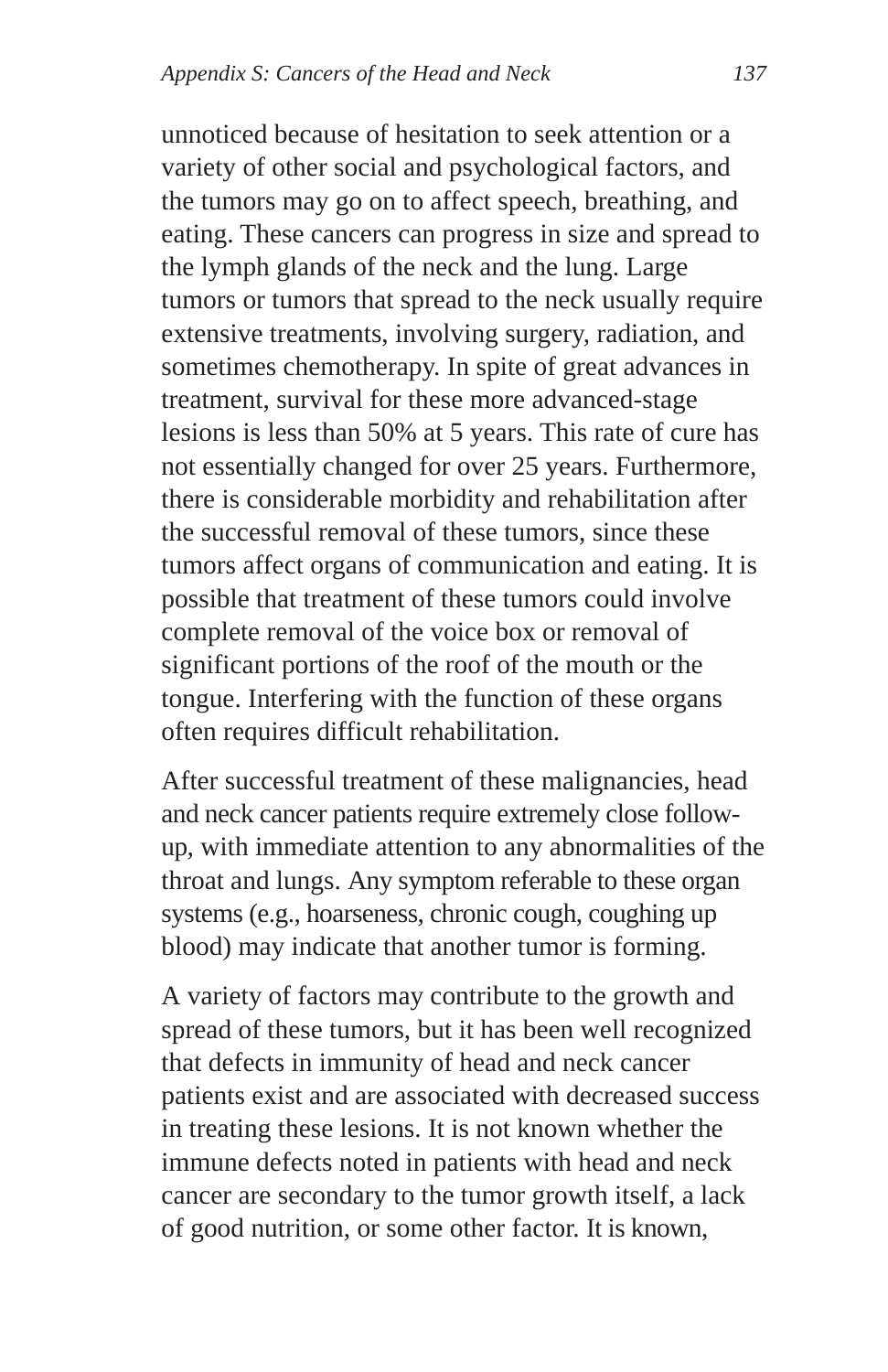however, that certain immune-compromised patient groups are more susceptible to developing head and neck cancer whether they smoke or not. There is considerable evidence that patients who undergo transplantation of organs, like a kidney, seem to get more squamous cell cancers. Often these tumors occur in the skin and the aerodigestive tract. Squamous cell cancers in transplant patients also seem to be more virulent. There appears to be decreased survival of transplant patients who contract squamous cell cancer.

It has long been recognized that individuals with FA are predisposed to developing squamous cell cancers, particularly of the aerodigestive tract, skin, and cervix. *These cancers represent one of the most common malignancies affecting FA patients.* Unfortunately, there are no good markers for predicting who may develop squamous cell aerodigestive cancer that can be used for screening purposes in the FA population. At the present time, the following are recommended for individuals with FA:

- Decrease or eliminate smoking and alcohol consumption;
- Have periodic head and neck examinations by an Ear, Nose and Throat surgeon, primary care physician or dentist;
- Seek evaluation of any new abnormalities in speech or swallowing, or abnormal-appearing areas of the tissues lining the mouth and throat.

We are interested in studying any biopsy material in patients being evaluated for potential squamous cell aerodigestive cancers. Prior to surgery, please notify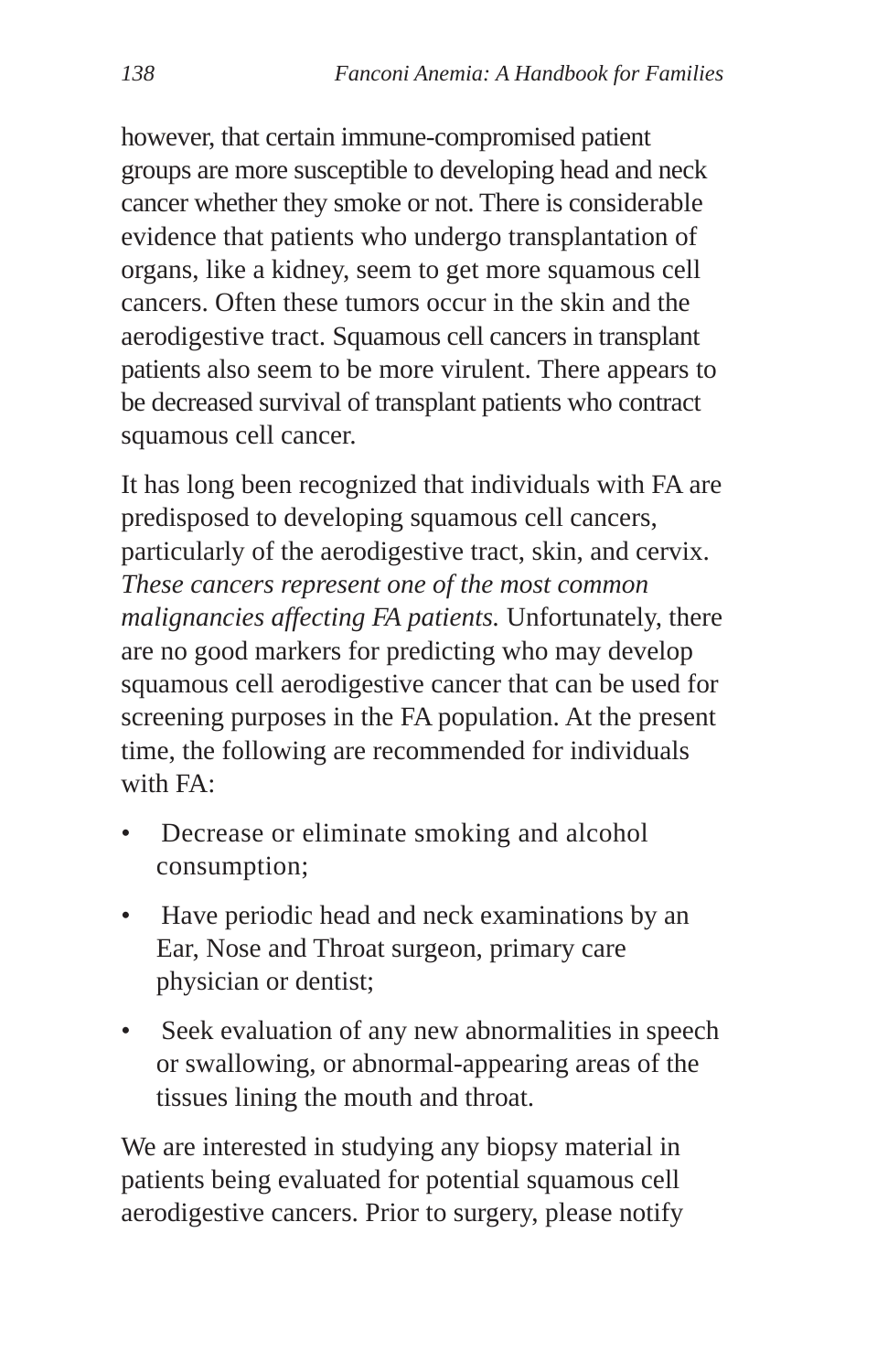Dr. John Wagner or Dr. Margaret MacMillan at the University of Minnesota so that arrangements can be made to obtain part of the biopsy for research studies. Clinical trials, including radiation therapy as well as novel preventative agents, are open or are being planned for FA patients.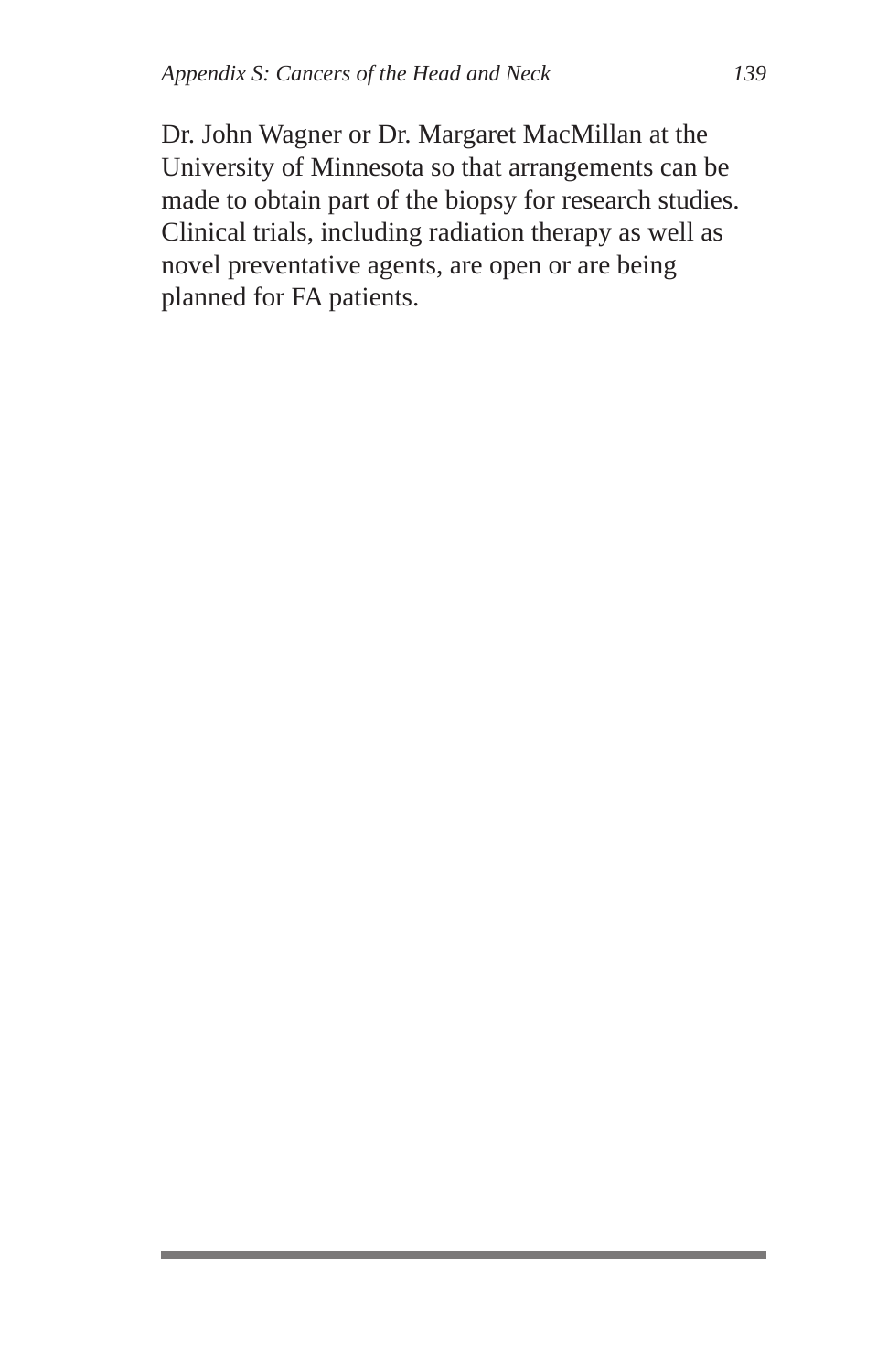# **Appendix T**

# **FA Cell Repository at OHSU**

*Markus Grompe, MD The Oregon Health Sciences University Portland, Oregon*

Scientists in the fields of genetics, blood diseases (hematology) cancer (oncology), DNA repair and pharmacology contribute to the study of Fanconi anemia. Many of these researchers use blood and skin cells from patients and family members for their experiments. A supply of these cells, easily accessible to any interested investigator, is now available. Encouraged and supported by the FA Research Fund, we decided in early 1992 to establish a repository or cell bank of Fanconi anemia cell lines at the Oregon Health Sciences University.

The cells in the repository are available to any Fanconi anemia researcher upon request. Cells in the repository can be used to perform family linkage studies, to clone yet unknown FA genes, to find mutations in already known FA genes, to test new drugs, to test gene therapy, and to study the function of FA genes. The repository carries out the following: creation of immortal white blood cell lines from patients and family members, establishment of fibroblast (skin) cell lines, immortalization of fibroblast cells from FA patients with rare complementation groups, isolation of DNA and RNA from patient cells, and collection of clinical information on all families in the repository.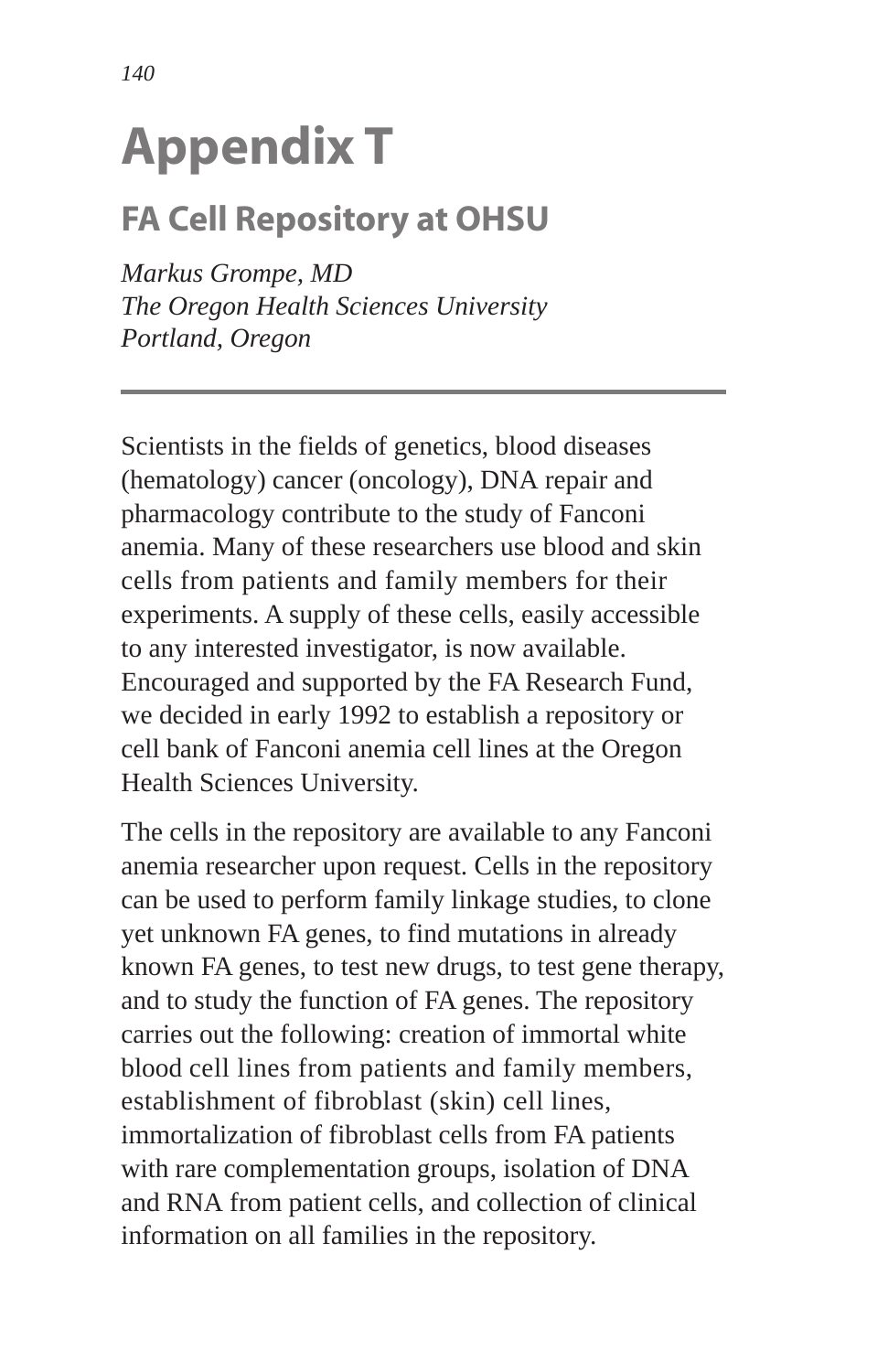Many families have already contributed cells to the repository. We have collected samples from 129 families since the repository opened in February, 1992.

Although the FA genes A, C, F, and G have now been isolated, the other FA genes (at least four others) remain to be cloned. Several laboratories are working hard to understand the functions of these genes and their protein products, and to improve therapy for the disease. The cells in the repository will be useful for all of these studies.

#### **Complementation group testing**

Recently, we have started performing retroviral complementation group testing for all FA skin fibroblast lines submitted to the repository. This is a new test which is done in collaboration with Dr. Alan D'Andrea. It allows the rapid detection of patients who belong to complementation groups A, C or G; these groups include about 85% of all patients. In this test, the patient's cells are infected with a gene therapy virus carrying the FANCA, the FANCC, or FANCG gene. Chromosome breakage testing is then performed; if the patient's cells are corrected (complemented) by the virus, then this identifies the complementation group. This result will then be shared with the family and the physician.

## **Why should you contribute cells to the Repository?**

Your family may benefit directly. There is a good chance that the mutation causing FA in your family will be found in the cells you submit. If you submit skin cells, we will determine whether you belong to complementation groups A, C, F, or G. Families with mutations in the FANCC gene may be eligible for the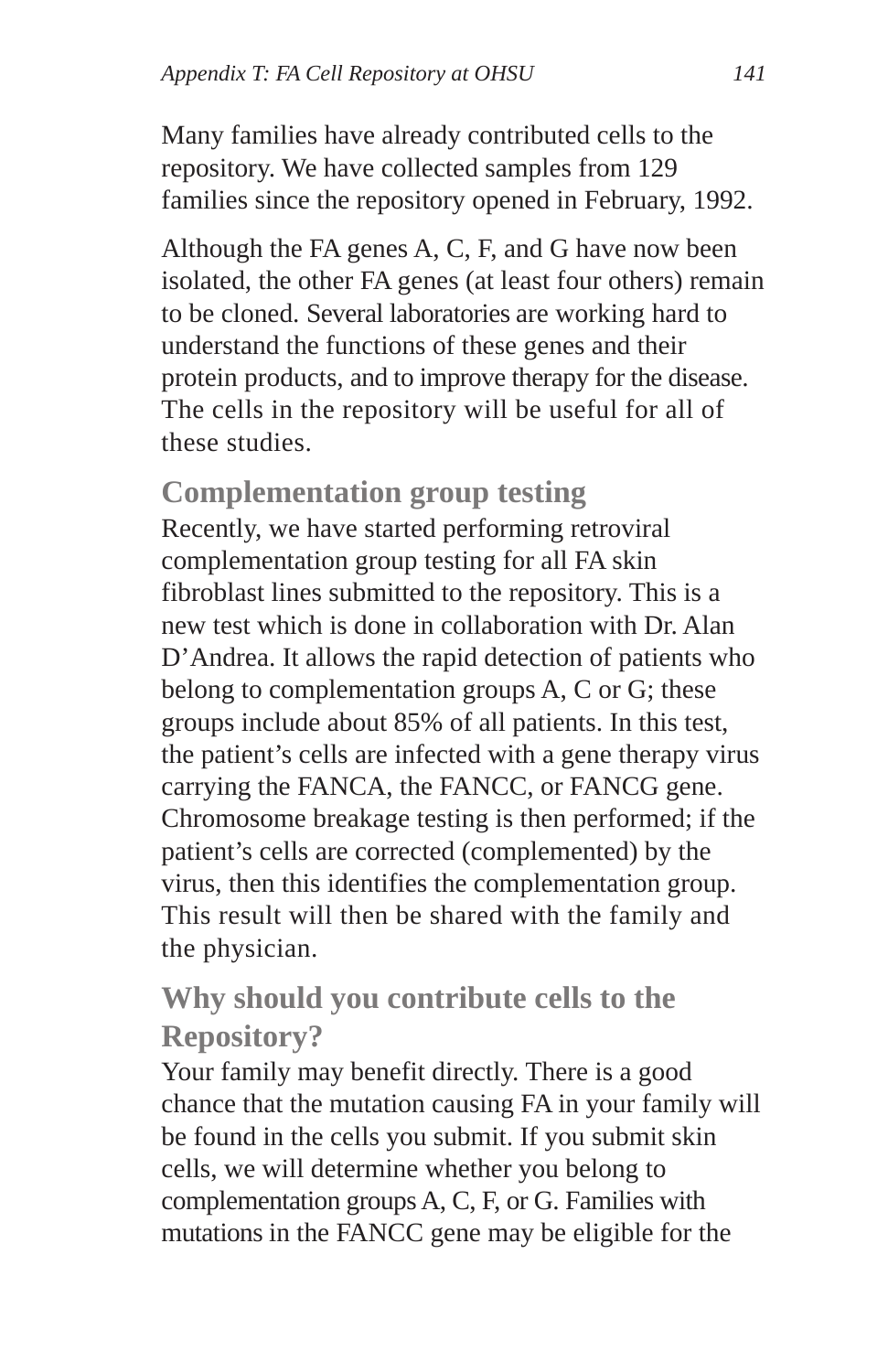NIH gene therapy protocol. Gene therapy for other complementation groups will become available in the future. For this therapy to help your family, it is essential to know which gene is defective in your family (in other words, your "complementation group"). As FA genes are discovered, we will analyze cell lines and assign families to their appropriate complementation groups.

Fanconi anemia cells in the repository will be tested for the effects of different treatments. It is to your advantage to have those tests performed on your cells. In addition, contributing cells to the repository might also help other FA families.

# **Who in the family should contribute samples?**

Samples are needed from the patients, all their brothers and sisters, and the parents and grandparents on both sides.

# **What kinds of samples are needed?**

It would be best for research to be able to obtain both a blood sample and a skin sample from all individuals with the disease. Blood cells from patients with FA grow very poorly in the test tube,, and sometimes the cell lines cannot be successfully isolated. Skin cells, on the other hand, grow quite well. If you can submit only one sample, we prefer skin cells from patients and blood from relatives of FA patients.

# **How do you furnish a skin sample?**

A dermatologist (or surgeon, if an individual is already undergoing a surgical procedure) can obtain a skin sample. This is a minor procedure, no more painful than a blood draw. The skin is numbed with local anesthetic, and a tiny (1/10) inch) circle of skin is removed. The wound is covered with a band-aid, and it's done.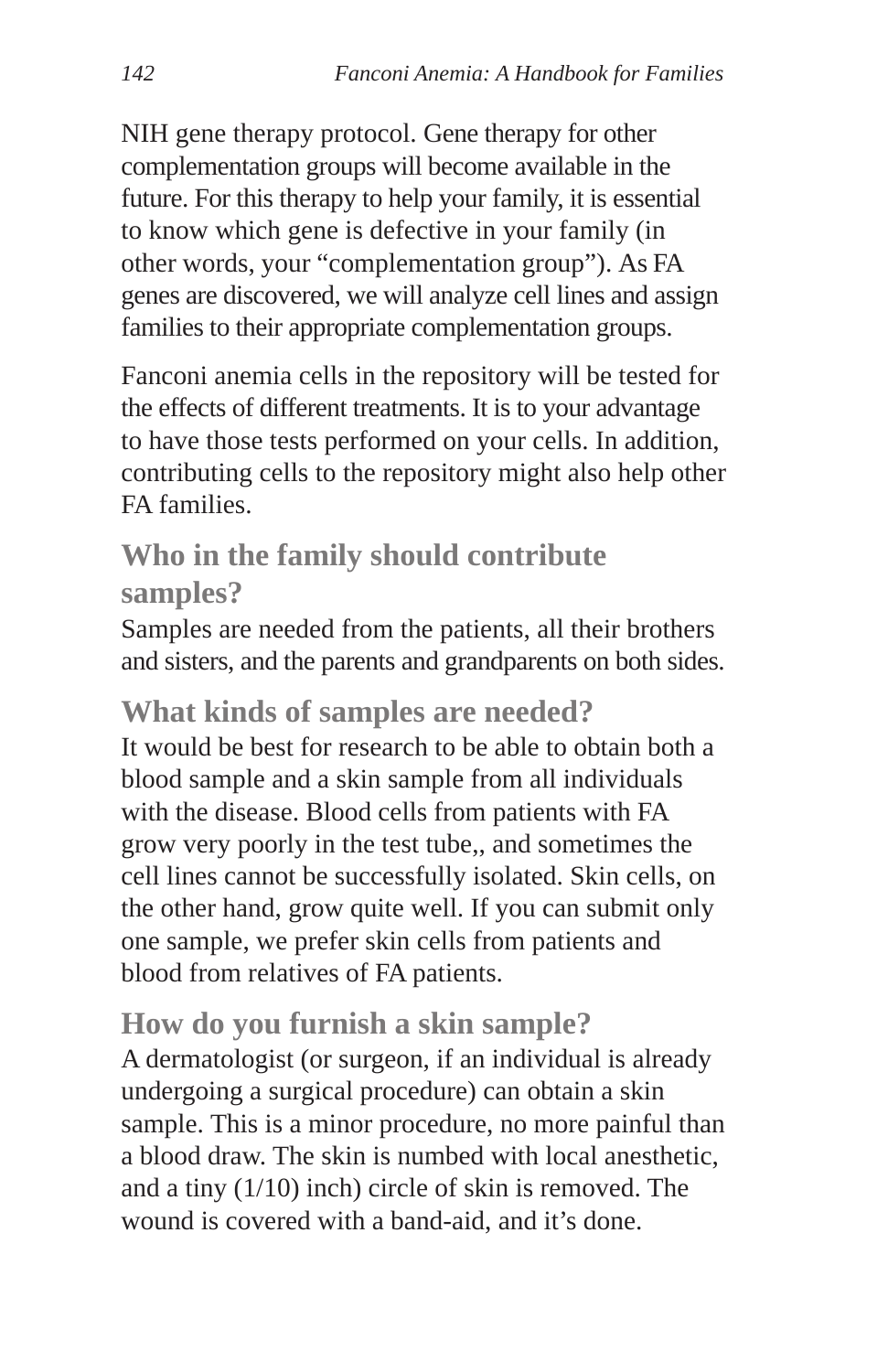Skin samples are sent at room temperature in a special fibroblast tissue culture medium (Dulbecco's Minimal Essential Medium with 10% fetal calf serum and antibiotics, or equivalent). This medium can be obtained from us if your physician or laboratory does not have it available. The samples are sent via overnight Federal Express to our address (see below).

**How do you furnish a blood sample?** Make an appointment with your physician and show him/her this article. It is easiest to bring the whole family for one session rather than drawing everyone's blood on separate days. Two 10 cc tubes of blood drawn in a sodium heparin (not lithium heparin!!) test tube are required for all family members. The samples need to be sent at room temperature (not refrigerated!!) via overnight Federal Express to our address (see below).

## **Additional Information**

We need the full name and birth-date of every person. It is also very important that you indicate who the parents, siblings, and patients are. If chromosome testing has been done, we also need the reports of those tests. Please include your phone number and that of your physician, so that we can contact you for additional questions. We will send a more detailed medical questionnaire at a later time.

## **When and Where?**

Samples should be sent to arrive Tuesday, Wednesday or Thursday in Portland, OR. Samples can therefore be drawn on Monday, Tuesday or Wednesday. It is crucial that the samples take no longer than 24 hours to arrive.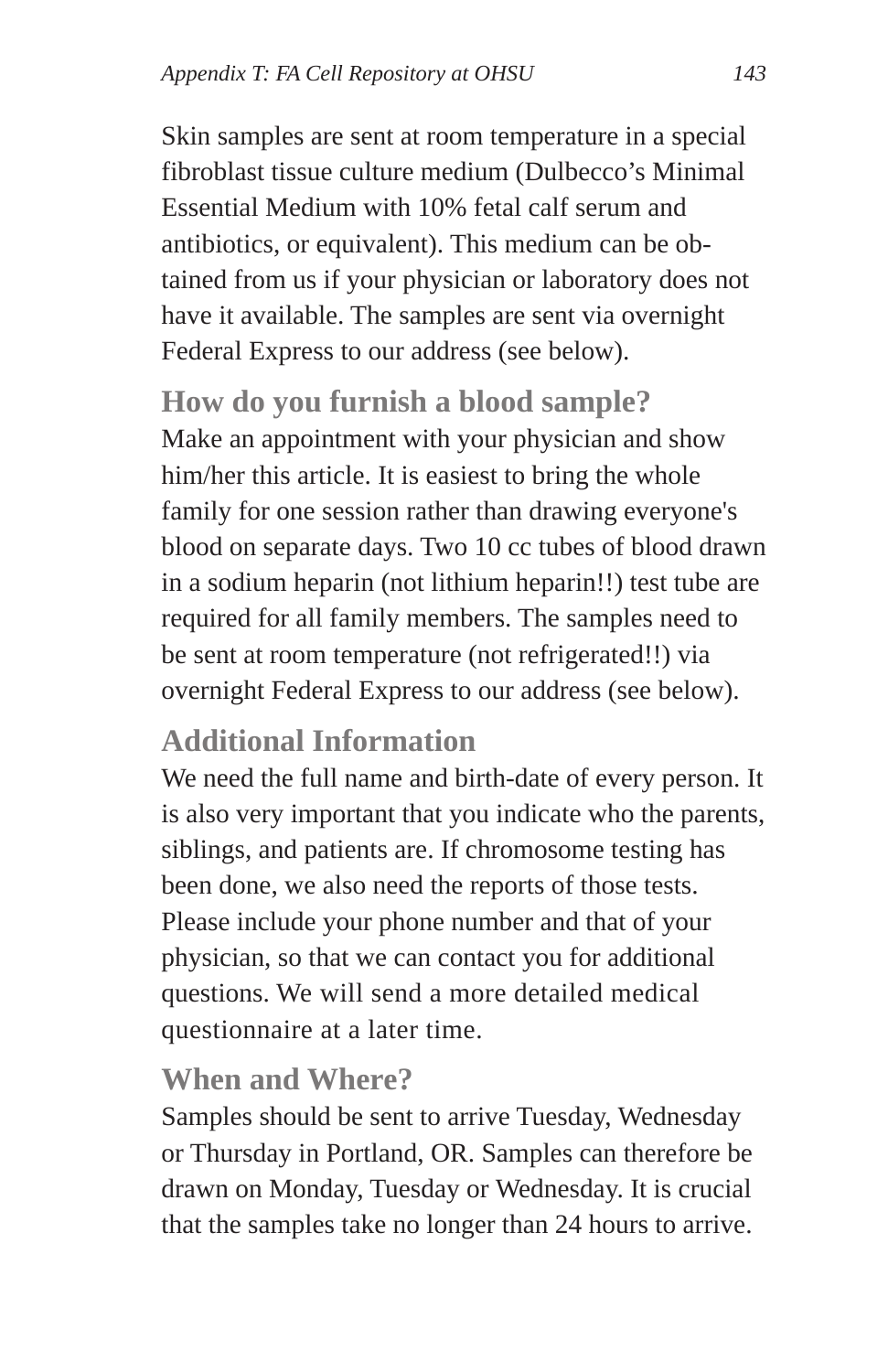**Dr. M. Grompe Department of Medical and Molecular Genetics, L103 Oregon Health Sciences University 3181 SW Sam Jackson Pk Rd Portland, OR 97201 Tel: (503) 494-6888 FAX: (503) 494-6882 e-mail: <grompem@ohsu.edu>**

**Who pays for it?**

Federal Express charges and laboratory costs which are not covered by your insurance will be picked up by us. Please send the appropriate documentation. We sincerely hope that many more of you will participate in this effort. Many thanks!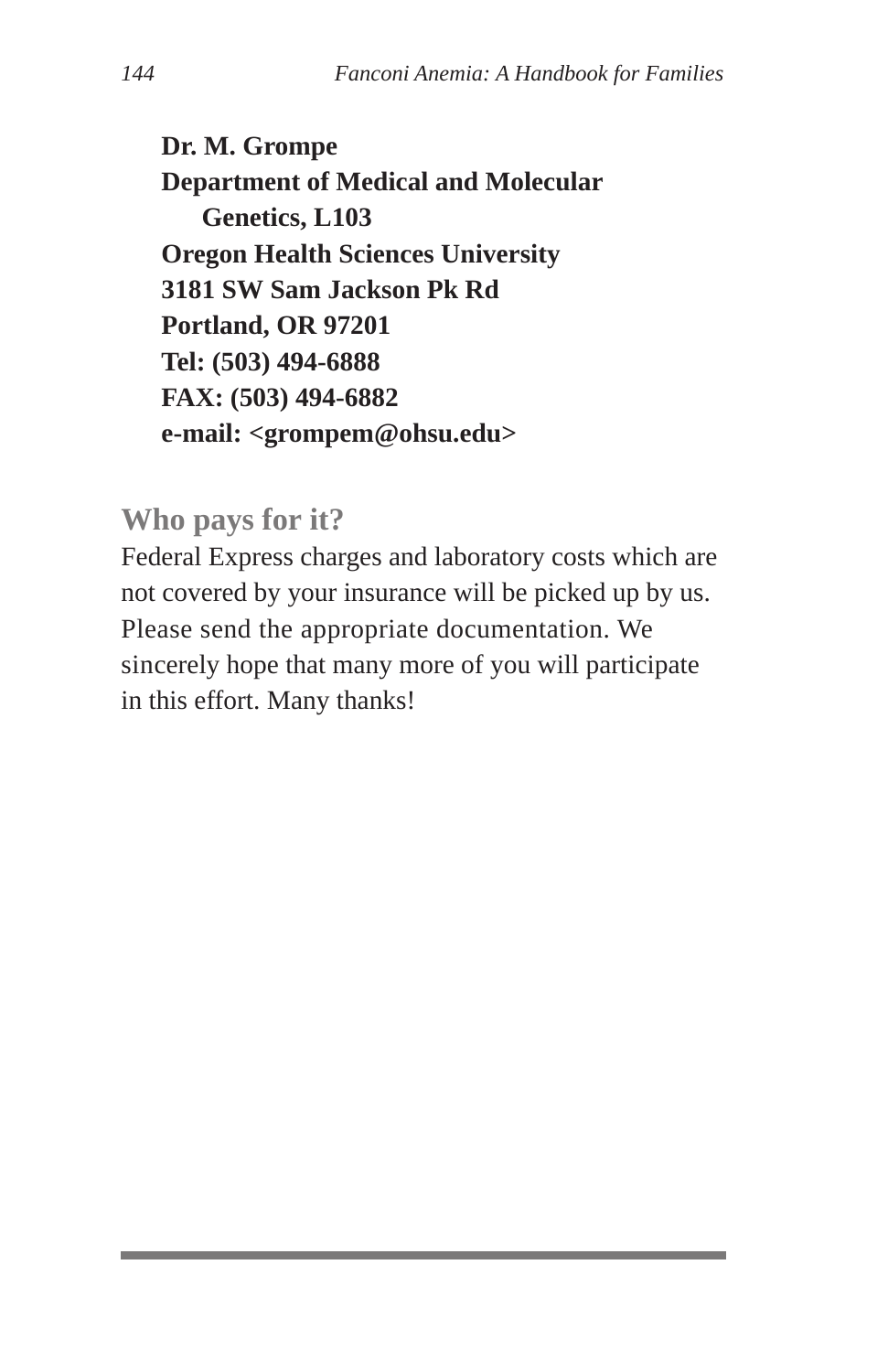# **Appendix U**

# **New Fanconi Anemia Center in Boston**

*Alan D'Andrea, MD Dana-Farber Cancer Institute and Children's Hospital, Boston*

Dana-Farber Cancer Institute and Children's Hospital in Boston have established a comprehensive Fanconi Anemia Center. This program will support a broad range of activities and services and will ultimately lead to a better understanding of the molecular and cellular basis of Fanconi anemia, as well as improved methods for its diagnosis and treatment.

As an important part of the establishment of the Center, Dr. Alan D'Andrea and Dr. Eric Nisbet-Brown are conducting a survey of Fanconi anemia patients and their families. The data gathered in this survey (which has been approved by Human Subjects Review Boards at both Institutions) will provide the basis for a Fanconi anemia patient registry and database. This initiative has been made possible in part through the generous support of the Charles H. Hood Foundation of Boston.

The following are some of the activities in the Center:

- A basic research program in the molecular and cellular biology of Fanconi anemia, conducted in the laboratory of Dr. D'Andrea.
- The creation of a Fanconi anemia patient cell repository, including lymphoblastoid cell lines, skin fibroblast cell lines, and tumor cell lines from patients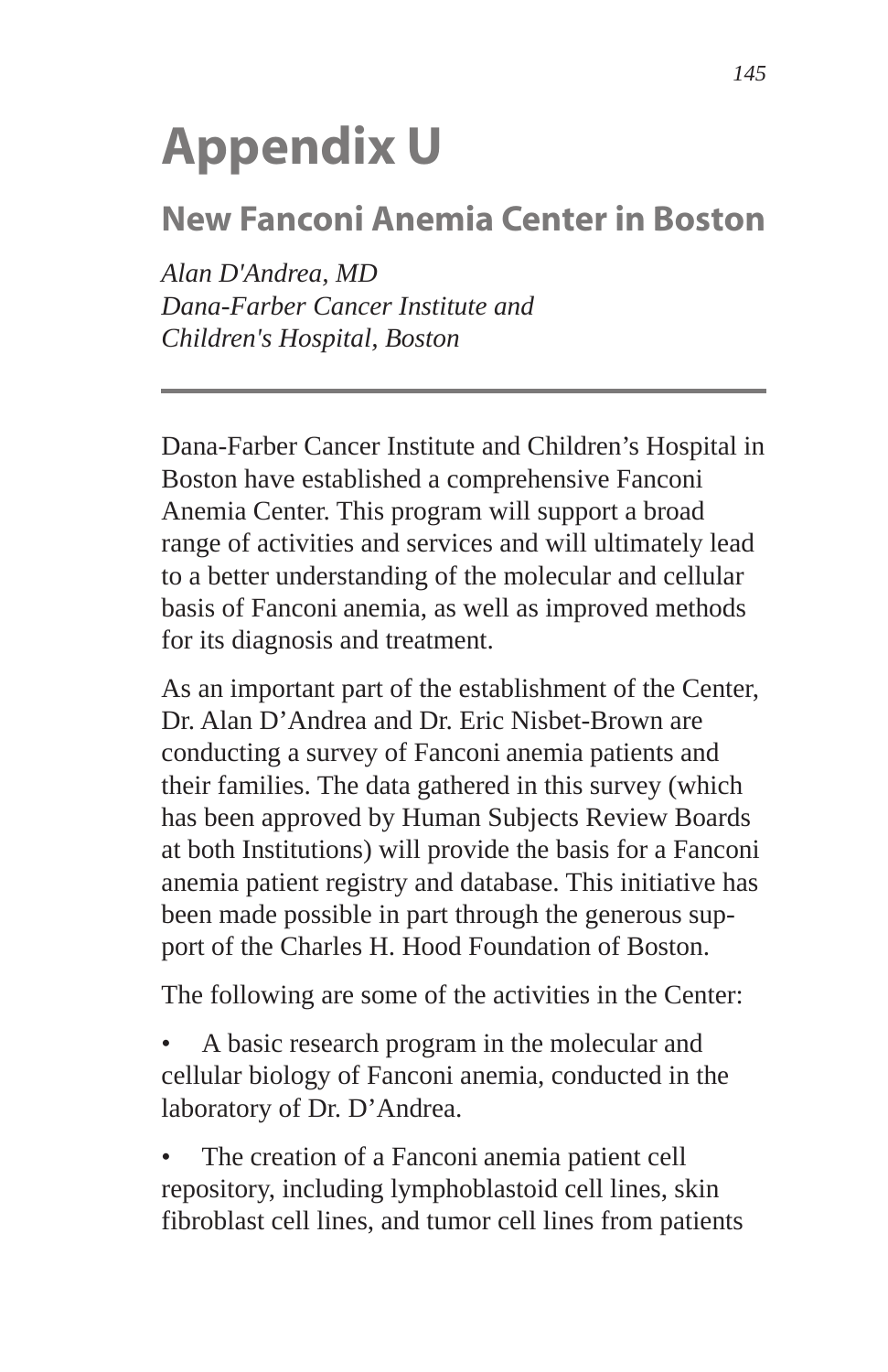and family members. These samples will be used to further research into the different complementation groups of FA and their significance. Instructions for the preparation and shipment of these samples is provided below.

• A Registry of FA patients from across the United States and Canada. Based on a brief initial questionnaire, we will establish a database of basic demographic information. A second questionnaire will collect treatment information, and further questionnaires will be used to gather information about family history, susceptibility to different cancers, and other areas of concern. These data will also be used to try to identify correlations between complementation groups and different clinical forms of the disease, so they can be studied further. Note that all questionnaires will be approved by the Human Subjects Review boards at both Dana-Farber Cancer Institute and Children's Hospital, and that complete confidentiality is assured.

The development of a Cytogenetics Core Laboratory at the Dana-Farber, headed by Lisa Moreau, for diagnosis, DEB testing, complementation group analysis, and carrier detection.

• A Diagnostic and Evaluation Center for new and known patients with Fanconi anemia, which will be directed by Dr. Eric Nisbet-Brown. This program will provide both consultative services and comprehensive care for patients with FA. A broad spectrum of treatment options will be supported, including androgens, transfusion therapy, hematopoietic growth factor therapy, and bone marrow transplantation. Additional consultations from the endocrine clinic and orthopedics clinic at Children's Hospital will also be available on a case-by case-basis.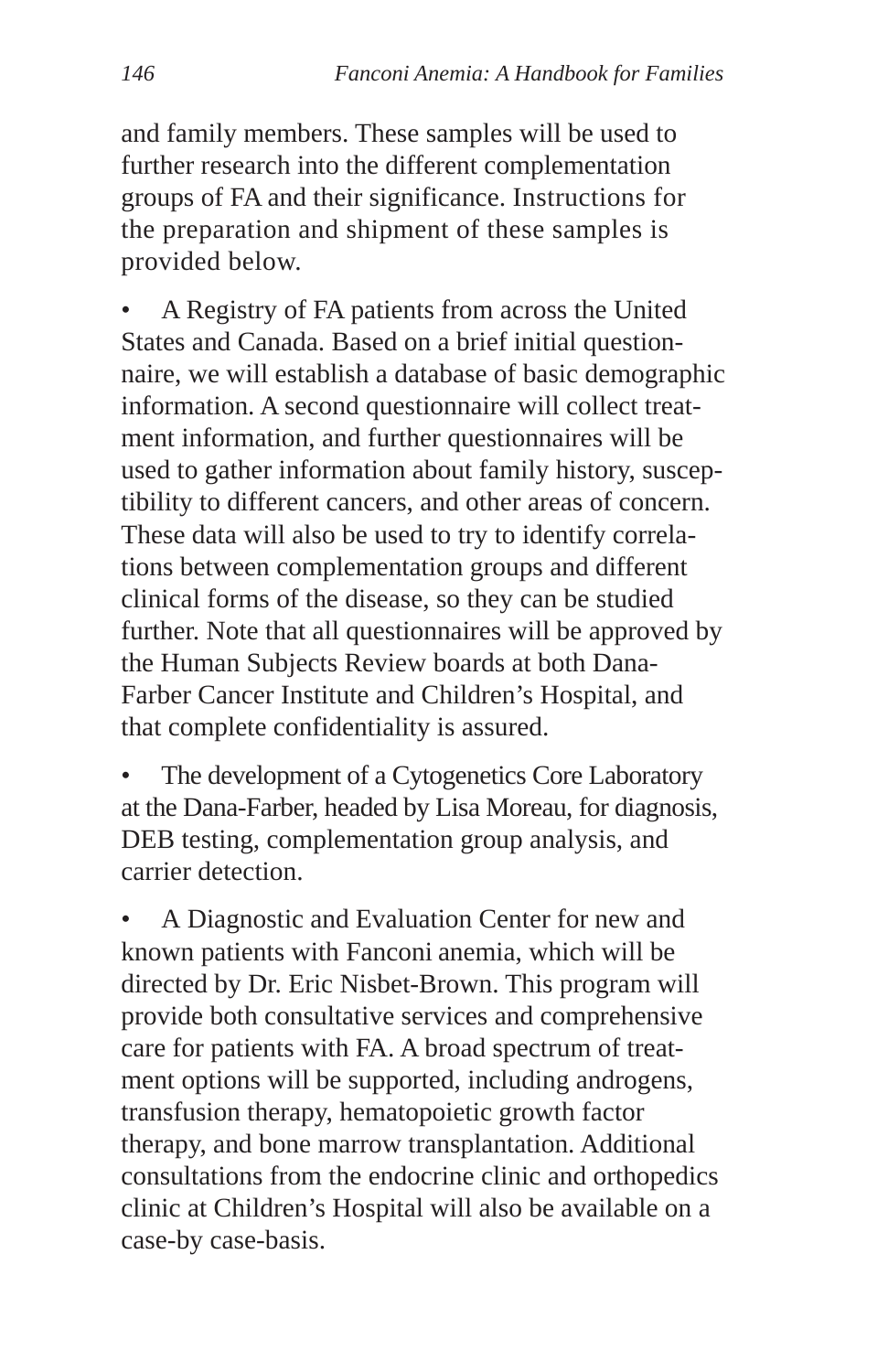The development of a gene therapy protocol for treatment of selected patients with FA.

A number of patients and family members have already participated in the first stage of this program, by completing questionnaires and providing skin and blood samples at the Lake Geneva Family Conference this past August 1999. Other persons who wish to participate, or who would like to obtain further information about the Center, should contact one of us (see the end of this appendix).

Patients and family members may participate in any or all of the above activities of the Center. We hope that collection of these data will allow us to gain a better understanding of the mechanisms of this disease, its course and treatment.

Materials and information gained from these studies will be available to other FA researchers on request, provided appropriate ethical protections are met.

# **Instructions for shipment of tissue samples**

Tissue samples from patients with FA or from their family members have proven again and again to be critical for productive scientific research. For example, the judicious use of FA patient-derived cell lines has led to the identification of discrete complementation groups (subtypes) of FA, to the cloning of several FA genes, and to the molecular characterization of the FA proteins (encoded by the FA genes). Our laboratory in Boston, in collaboration with the laboratory of Dr. Markus Grompe at Oregon Health Sciences University, has generated an FA cell repository and patient database. The procedure outlined below will allow for the efficient establishment and transport of more of these critical materials for our research programs.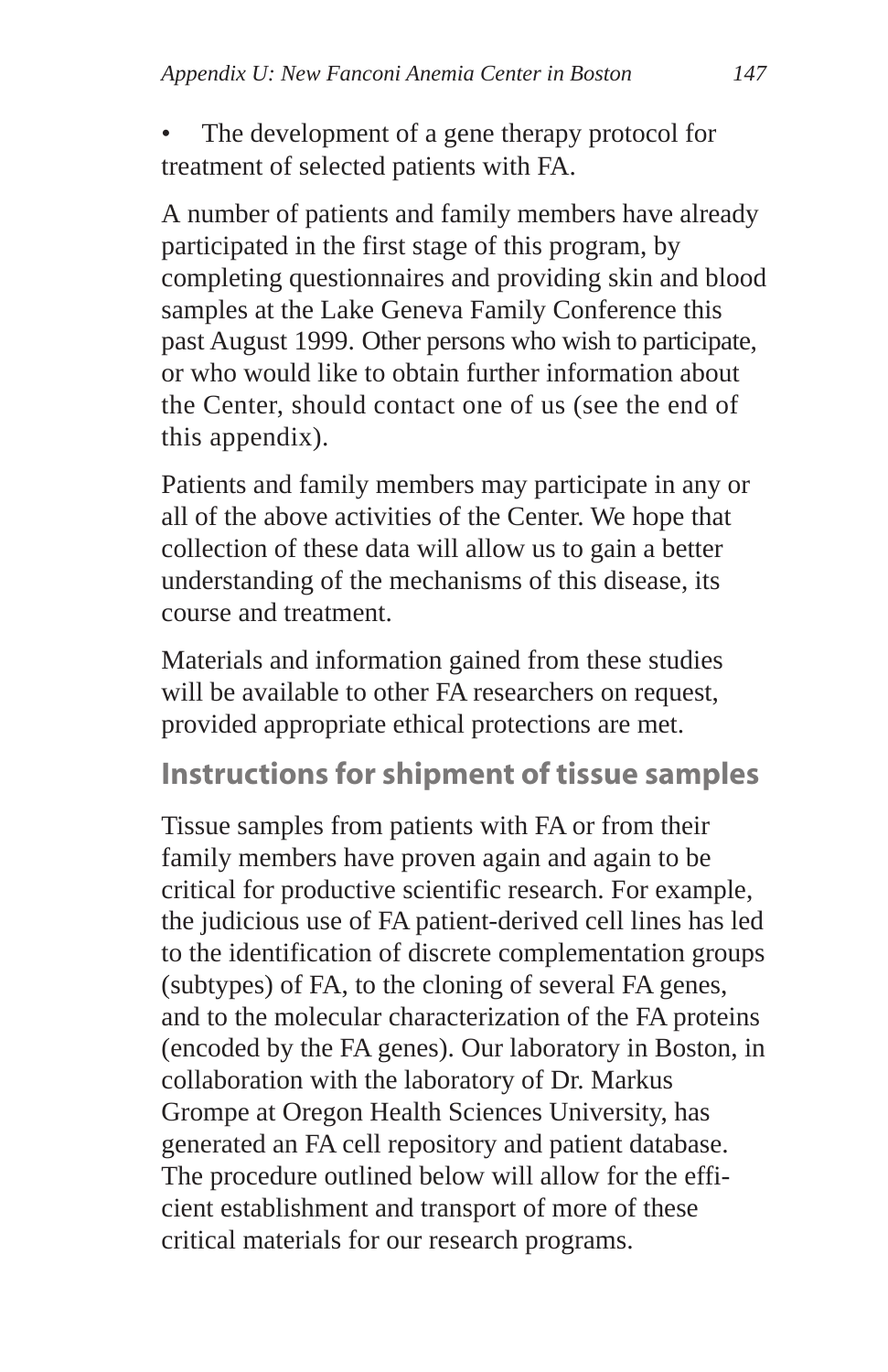Tumor and leukemia samples from FA patients or their family members who develop cancer will be critical to our understanding of the process by which normal human cells transform into tumor cells. Understanding these processes may lead to more rational diagnostic procedures and drug treatments of FA patients with cancer.

# **Skin Sample Collection**

A skin sample can be obtained by your local physician. The skin is numbed with a local anesthetic and a tiny (1/10 inch) circle of skin is removed. Skin samples are sent at room temperature in a special fibroblast tissue culture medium (Dulbecco's Minimal Essential Medium with 10% fetal calf serum and antibiotics or equivalent). This medium can be obtained from us if your physician or laboratory does not have it available. The samples are sent via overnight Federal Express to our address (see below). The cost of shipping will be paid by our office.

# **Blood Sample Collection**

Your physician should collect two 10cc tubes of blood drawn in a sodium heparin *(not lithium heparin!!)*; this can be done while you are undergoing other blood work for diagnostic or treatment reasons. The samples need to be sent at room temperature *(not refrigerated!!)* via overnight Federal Express to our address (see below). The cost of shipping will be paid by our office.

# **Tumor and Leukemia Collection**

We are extremely interested in obtaining fresh samples of tumors or fresh leukemic bone marrows from FA patients who develop cancer. Because of the special care required for preparing and transporting these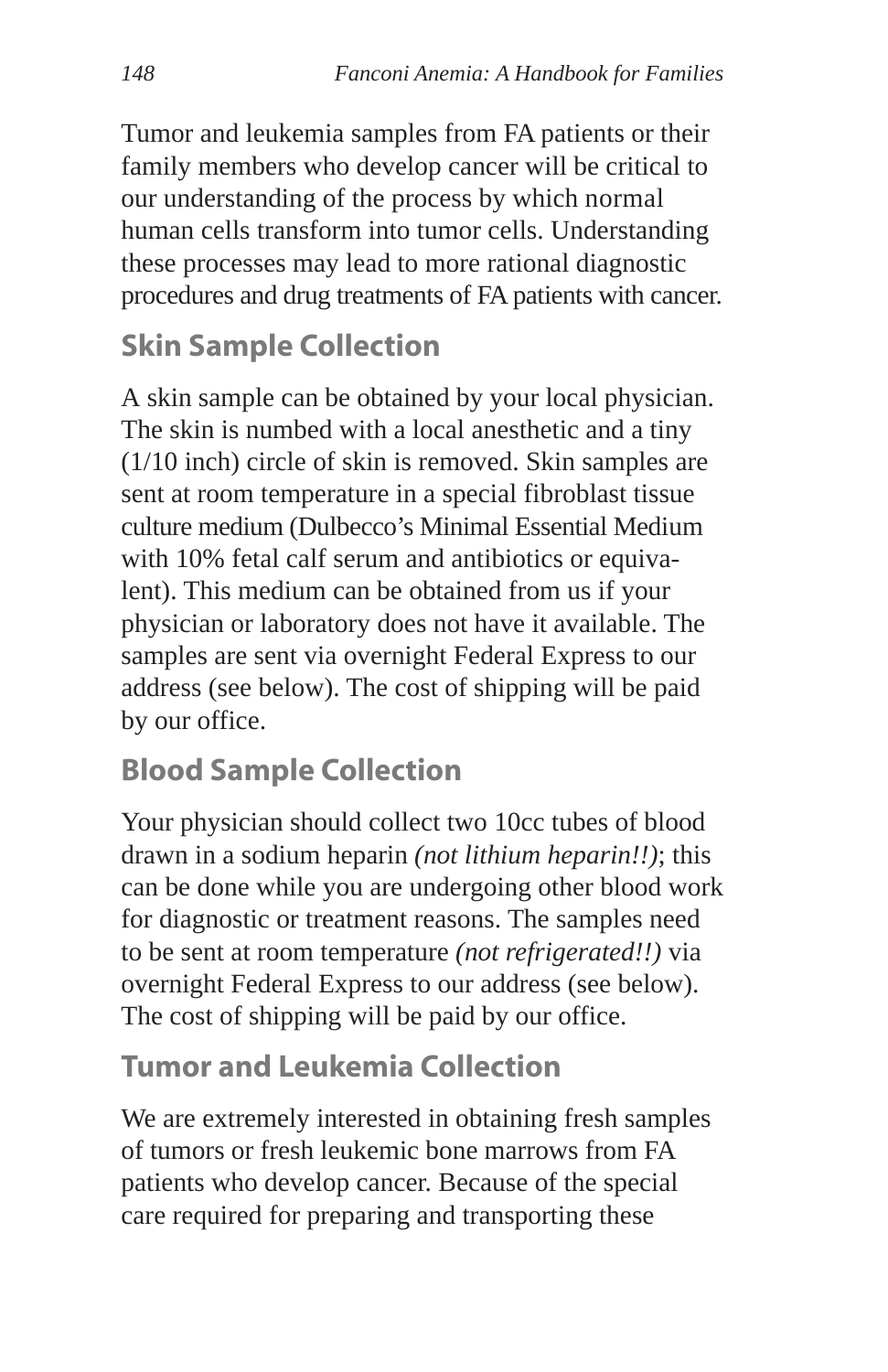samples, please contact Alan D'Andrea directly. We would be happy to discuss appropriate procedures directly with your physician or surgeon.

For additional information, please contact Alan D'Andrea or Eric Nisbet-Brown.

**Dr. Eric Nisbet-Brown Dr. Alan D'Andrea Room D308 Room M640 Dana-Farber Cancer Institute 44 Binney Street Boston, MA 02115 Tel: 617 632 3597 Tel: 617 632 2080 FAX: 617 632 5757 FAX: 617 632 5757 E-mail: Eric\_Nisbet-Brown@dfci.harvard.edu E-mail: Alan\_Dandrea@dfci.harvard.edu**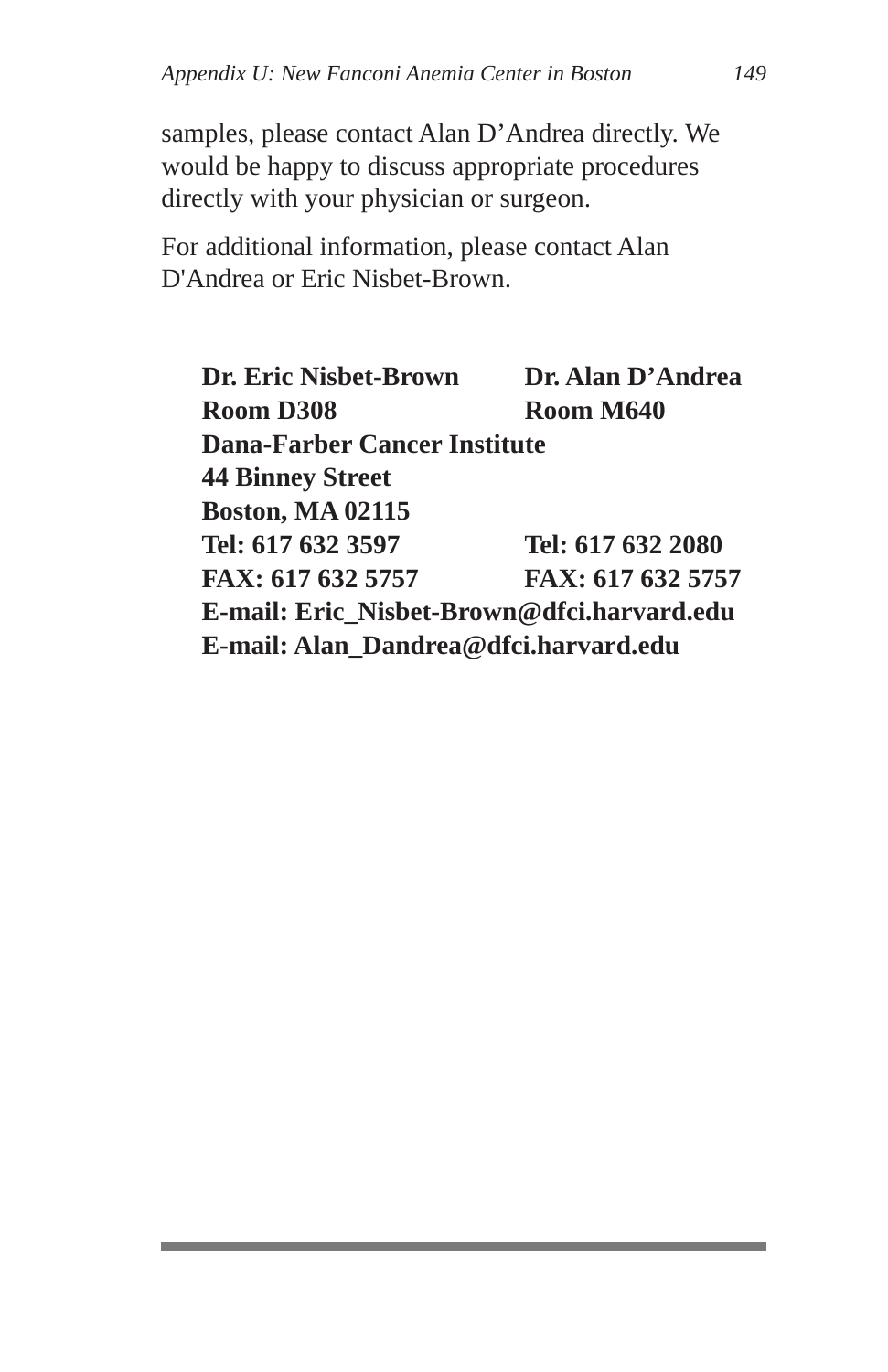# **Appendix V**

# **Lead FA Families and Organizations Throughout the World**

# **Argentina**

Cesar and Irma Lucero Associacion Civil Argentina de Anemia de Fanconi Palpa 3162 - 50 C C.P.: (1426) Buenos Aires, Argentina 011 54 11 4 551-8815 (Home and Fax)

# **Brazil**

Antonieta Medeiros and Maria de Fatima R. Humberto Fernando Fortes, 260 Bloco 47, Apto. 01 Vila Sao José Sao Caetono • Brasil CEP: 09580.060 011 5511 4238-1883 (Home) 011 5511 4238-6687 (Fax)

# **Eastern Canada**

Annette Waxberg and Lorne Shelson 72 Castlewood Road Toronto, Ontario • Canada M5N 2L2 (416) 489-5502 (Home) (416) 598-5837 (Lorne's Work) (416) 599-8341 (Fax) lornette@interlog.com (e-mail)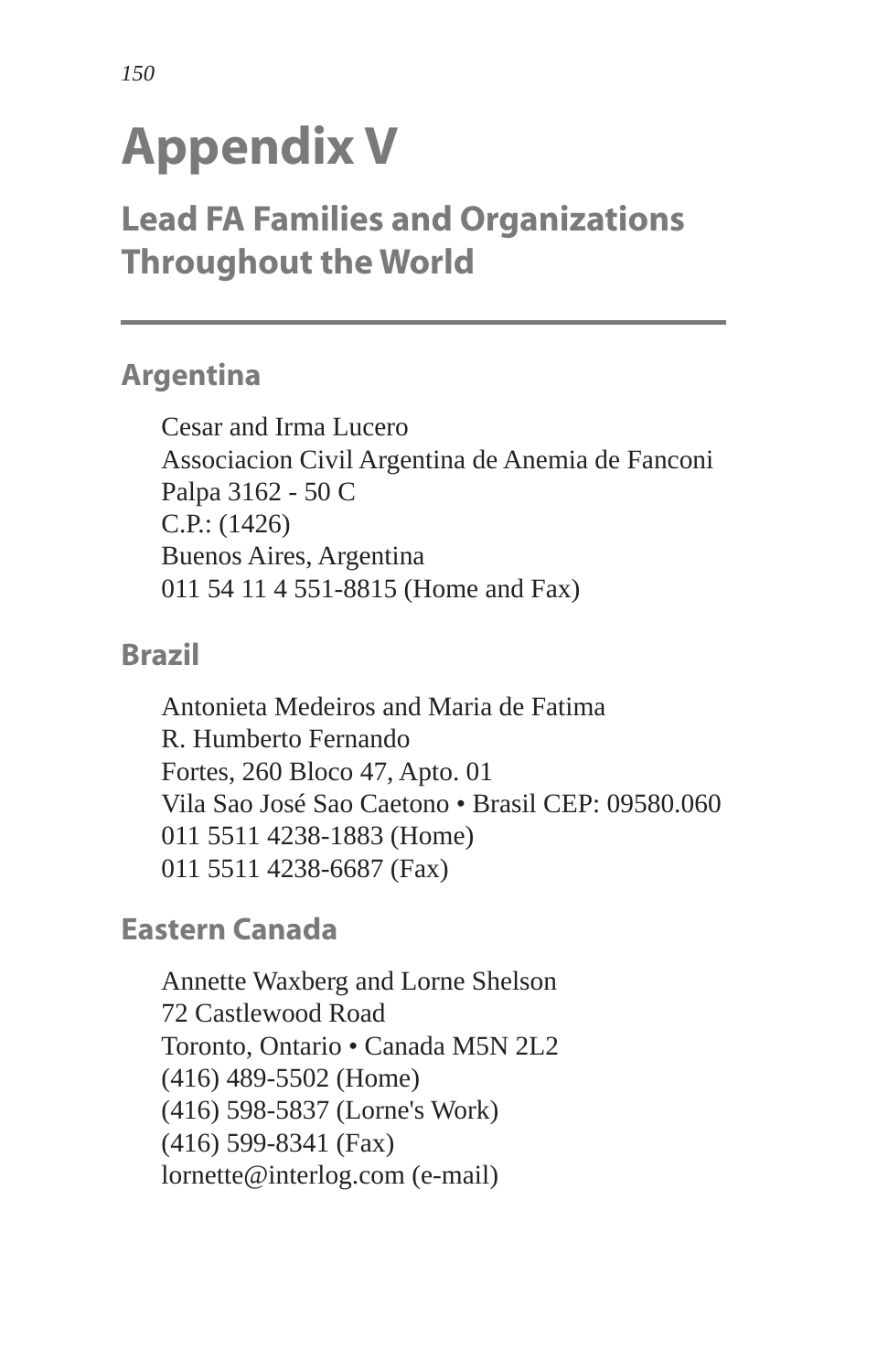## **Mid-England**

David and Christine Westmoreland 4 Pateley Rd. Woodthorpe, Nottingham • England NC3 5QF 011 44 115 926-9634

## **Northern England**

Rick and Anne Dudarenko 82 Parkhills Road Bury, Lancashire • England BL9 9AP 011 44 161 797-4114 (Home) 011 44 161 873-5015 (Rick's Work) 011 44 161 873-7534 (Fax)

#### **France**

Sylvette and Alain Silverston Association Française de la Maladie de Fanconi 10 Rue Emile Zola 94400 Vitry sur Seine • France 011 33 1 4680-1083 (Home) 011 33 1 4244-8983 (Alain's work) 011 33 1 4244 9897 (Fax)

**Germany**

Ralf and Cornelia Dietrich Deutche Fanconi-Anaemie-Hilfe e.V. - Bundesgeschaeftsstelle - Boeckenweg 4 59427 Unna-Siddinghausen • Germany 011 49 2308-2324 (Home) 011 49 2308-2111 (Work) 011 49 2308-2143 (Fax) FAHilfe01Ralf.Dietrich@T-Online.de (e-mail)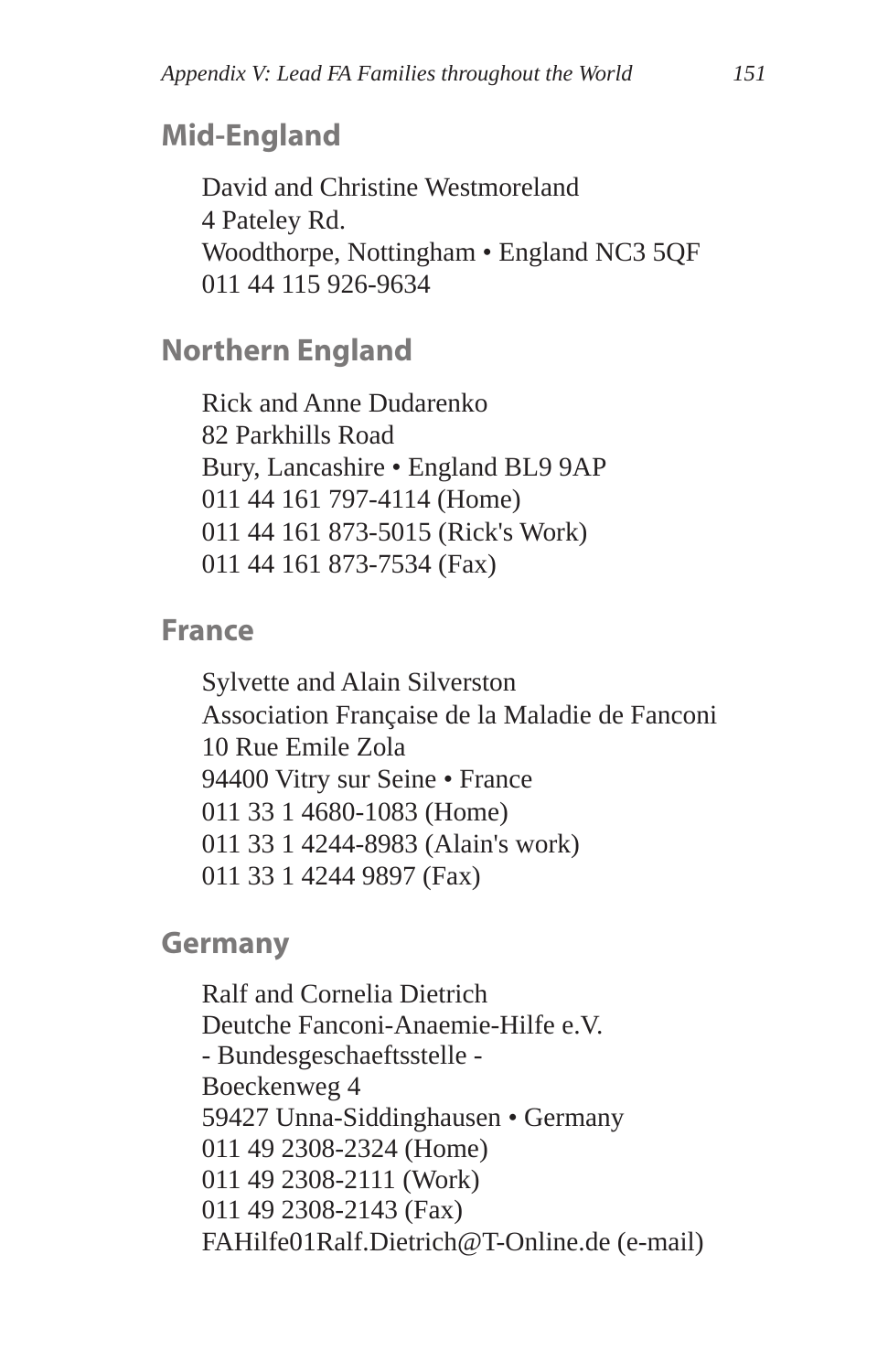# **India**

Marzban and Daisy Ardeshir F & I Bone Marrow Foundation 24 Ratanbai Tata Bldg. 38th Road, Bandra Mumbai, 400 050 • India 011 91 22 640-4989 (Home) 011 91 22 651-6544 (Fax) Marzi@vsnl.com (e-mail)

**Italy**

Giovanni Pagano AIRFA • Italian Assoc. for Fanconi Anemia Research Instituto Nazionate Tumori Fondazione Pascale Via San Rocco, 14 80078 Pozzuoli • Italy 011 39 33 7860250 (Home) 011 39 81 5903205 (Work) 011 39 81 3031140 (Fax) fanconiass@tin.it (e-mail)

**Mexico**

Rocio Gomez Gutierrez Asociacion Anemia Fanconi Esmerald No. 3066-1 Residencial Victoria Zapopan, Jalisco • Mexico 44560 011 52 3 641-6849 (Home) 011 52 3 642-9417 (Work) afanconi@foreigner.class.udg.mx (e-mail)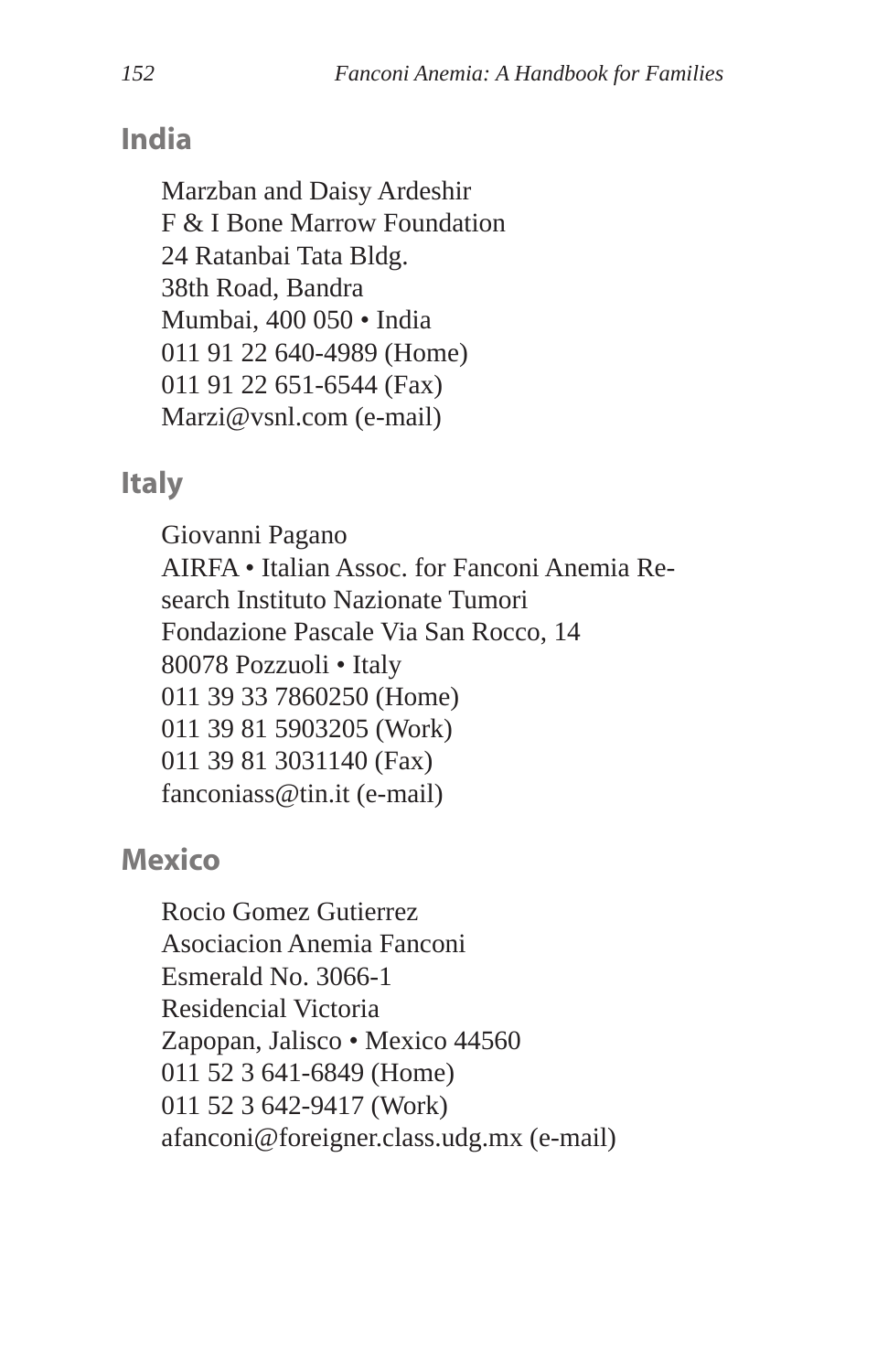# **South Africa**

Charles and Dawn Church No. 5 DeHoop Street Edgemead, Capetown • South Africa 7441 011 27 21 588628 (Home and Fax)

## **Spain**

Damaris Perez and Jesus Cabrera Obispo Benitez de Lugo #4 Apto 1-A La Orotava, Tenerife • España 38300 011 34 922 323297 (Home) 011 34 922 331862 (Fax)

## **The Netherlands**

Ron and Monique Baas Nederlandse Stichting Fanconi Anemia Hoofdstraat 32 9989 AN Warffum • Holland 011 31 595 423277 (Home and Fax)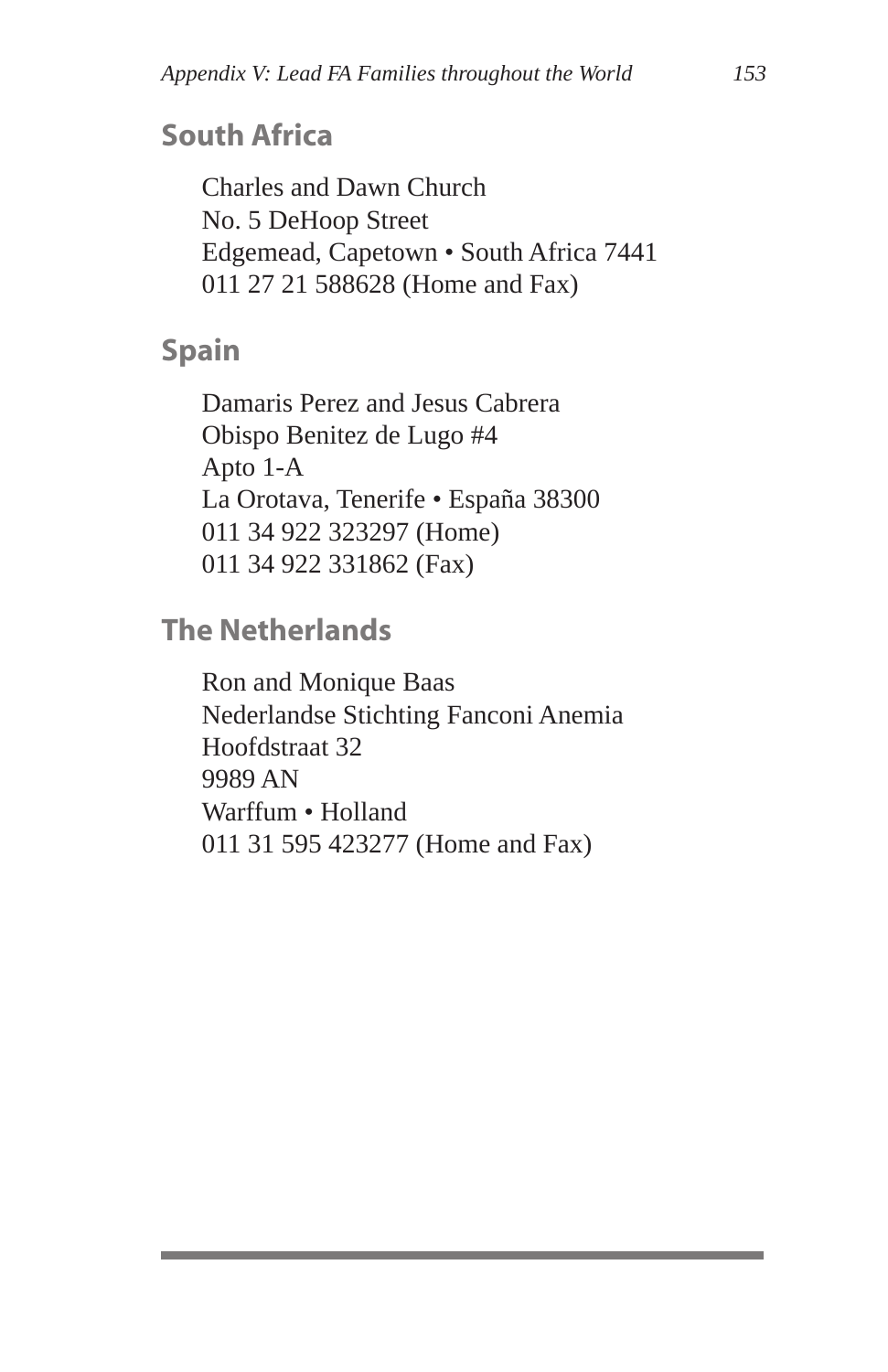# **Appendix W**

# **Support Resources for FA Families**

#### **Cancer Fund of America**

2901 Breezewood Lane, Knoxville, TN 37921-1009 (423) 938-5281 Supplies and financial aid for low income cancer patients.

#### **Children's Leukemia Foundation of Michigan**

29777 Telegraph Road, #1651, Southfield, MI 48034 (810-353-8222; 800-825-2536; Fax 810-353-0157) e-mail: <leukemiamich@voyager.net> <http://leukemiamich.org>

Provides compassionate personalized support to people in Michigan affected by leukemia and other related disorders. Some financial aid available.

#### **Children's Organ Transplant Association**

2501 Cota Drive, Bloomington, IN 47403 (800-366-2682, 812-336-8872) e-mail:< cota@cota.org> < http://www.cota.org> Helps patients in need of a BMT organize fundraisers, and maintains accounts to which tax-deductible contributions can be made on a patient's behalf.

#### **Dexter Johnson Trust (Oklahoma residents)**

PO Box 26663 Oklahoma City, OK 73125 (405-232-3340) Provides financial aid for children who need a BMT.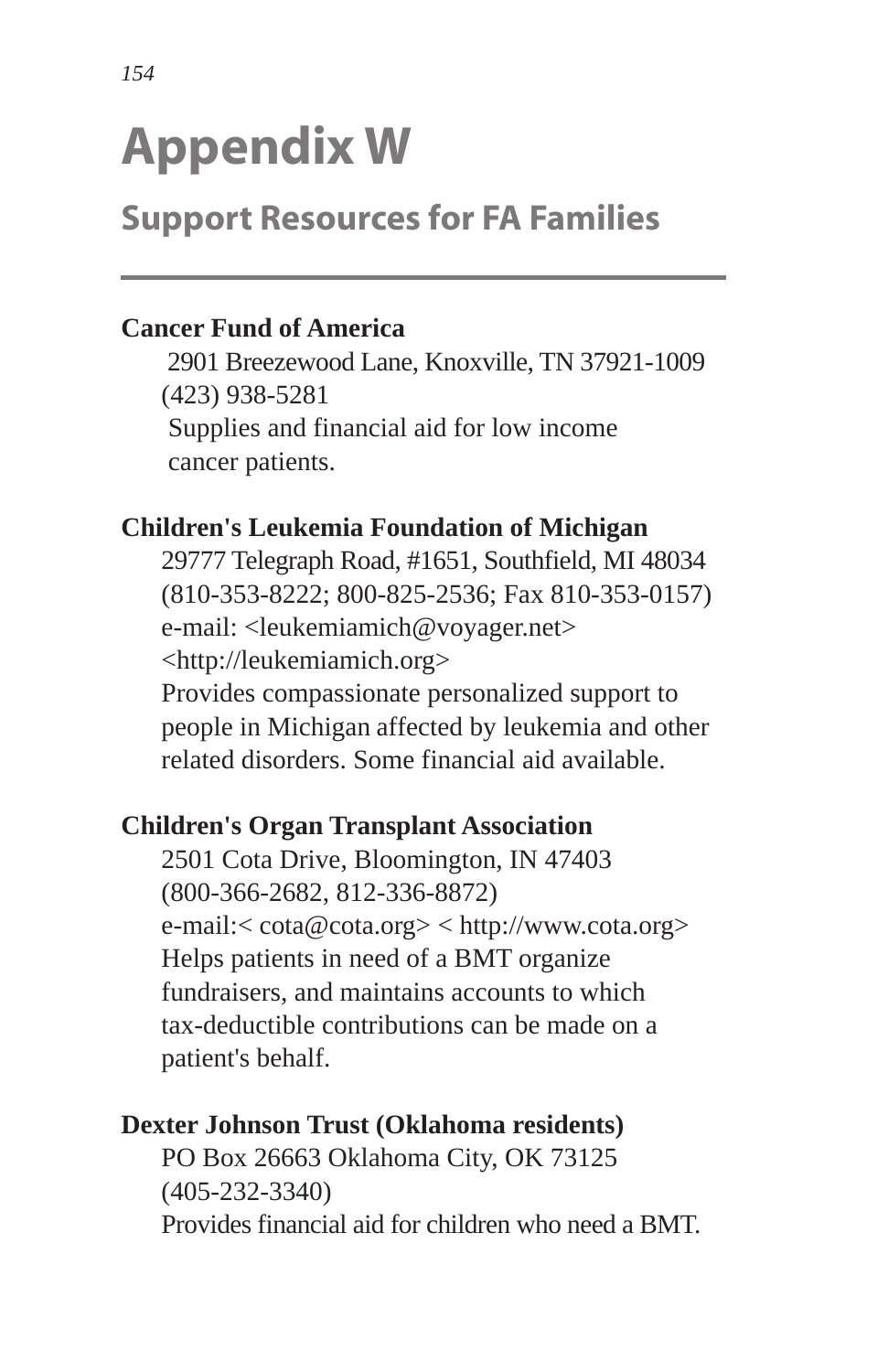## **Leukemia Research Foundation (Illinois/Indiana residents within a 100-mile radius of Chicago)**

 20 Davis St., Suite 420, Evanston, IL 60201 (847-424-0600)

Provides limited financial aid, counseling, and support groups for patients with leukemia.

#### **Leukemia Society of America**

600 3rd Avenue, New York, NY 10016 (800-955-4572) <http://www.leukemia.org> Offers brochures, a newsletter, and videos on leukemia, myelodysplasia, lymphomas and other diseases. Spanish materials available. Financial aid also available.

### **My Friends Care Bone Marrow Transplant Fund (Michigan residents)**

6743 Highland Road,. Suite 9, Waterford, MI 48327 (313-666-5936) Helps patients throughout Michigan in need of a BMT organize fundraisers. Also funds and sponsors bone marrow donor drives.

#### **National Cancer Care Foundation**

1180 Avenue of the Americas, New York, NY 10036 (212 221-3300)

Offers counseling and guidance, financial assistance for patients and families.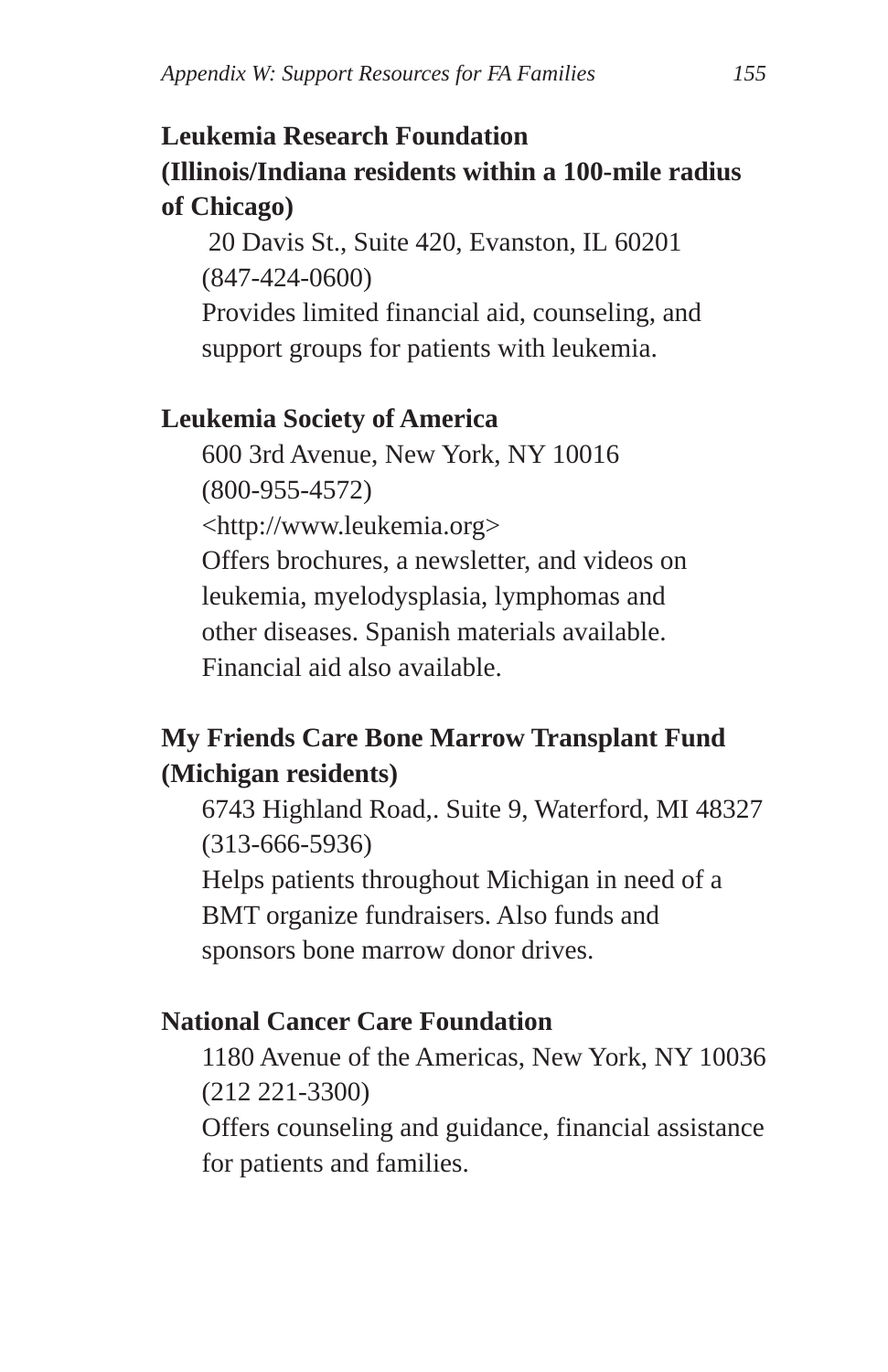#### **National Children's Cancer Society**

1015 Locust, #1040, St. Louis, MO 63101 (800-532-6459) e-mail: <nccs@cybergate.org> http://www.children-cancer.com Provides financial aid to children who need a BMT, as well as fundraising advice, education, information, and advocacy.

#### **National Leukemia Association**

585 Stewart Ave., Suite 536, Garden City, NY 15530 (516-222-1944) Provides information for leukemia patients, as well as financial assistance for drugs, x-rays, and laboratory fees.

#### **National Patient Air Transport Hotline**

(800-296-1217) e-mail: <npathmsg@aol.com> <http://www.npath.org> Information about free or discount air travel for transplant patients and donors.

#### **National Foundation for Transplants (Formerly the Organ Transplant Fund)**

1102 Brookfield Street #202, Memphis, TN 38119 (800-489-3863, 901-684-1697) e-mail: otfnatl@aol.com http://www.otf.org Helps patients in need of a BMT organize fundraisers, and maintains accounts to which tax-deductible contributions can be made on a patient's behalf. Medical grants for transplant related emergencies.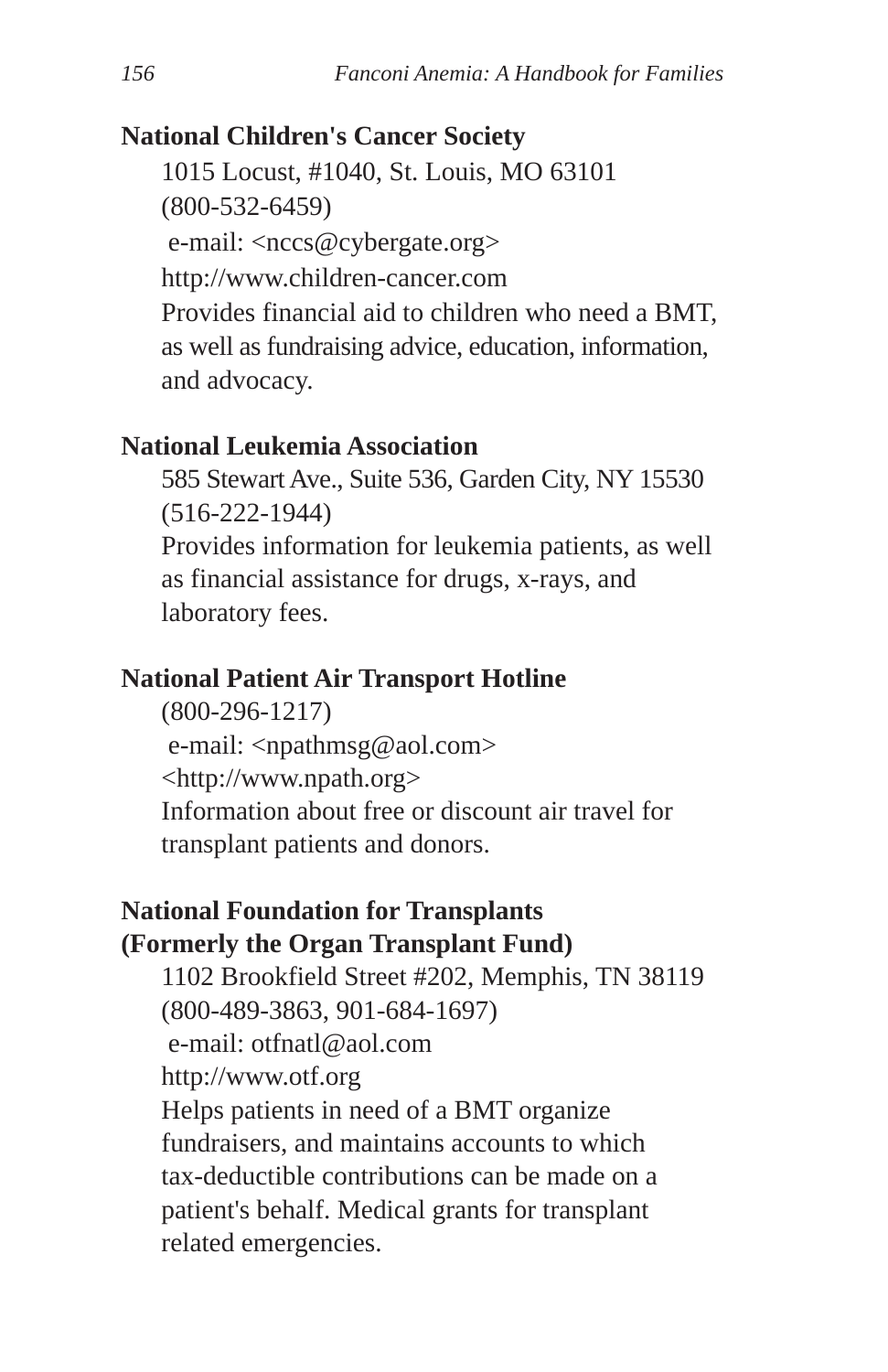#### **The HLA Registry Foundation**

70 Grand Avenue, River Edge, NJ 07661 (201-487-0883) Provides fundraising and public relations help to groups and persons organizing bone marrow donor recruitment drives.

#### **The Jeffrey Katz Bone Marrow Fund for Children**

4560 Fountain Avenue, Los Angeles, CA 90029 (213-666-6400) e-mail: <info@katzfund.org> <http://katzfund.org> Provides financial assistance to BMT patients from anywhere in the US who are transplanted at hospitals in southern California.

#### **The National Transplant Assistance Fund**

6 Bryn Mawr Ave., PO Box 258, Bryn Mawr, PA 19010 (800-642-8399 or 610-527-5056) e-mail: NTAF@transplantfund.org <http://www.transplantfund.org> Provides fundraising assistance and donor awareness materials to transplant patients nationwide.

#### **Aplastic Anemia Foundation**

PO Box 613, Annapolis, MD 21404 (800-747-2820) e-mail: <aafacenter@aol.com> <http://www.aplastic.org> Publications about aplastic anemia, myelodysplastic syndromes, and other disorders. Support groups.

#### **BMT Family Support Network**

PO Box 845, Avon, CT 06001 (800-826-9376) Links patients with survivors who can provide emotional support.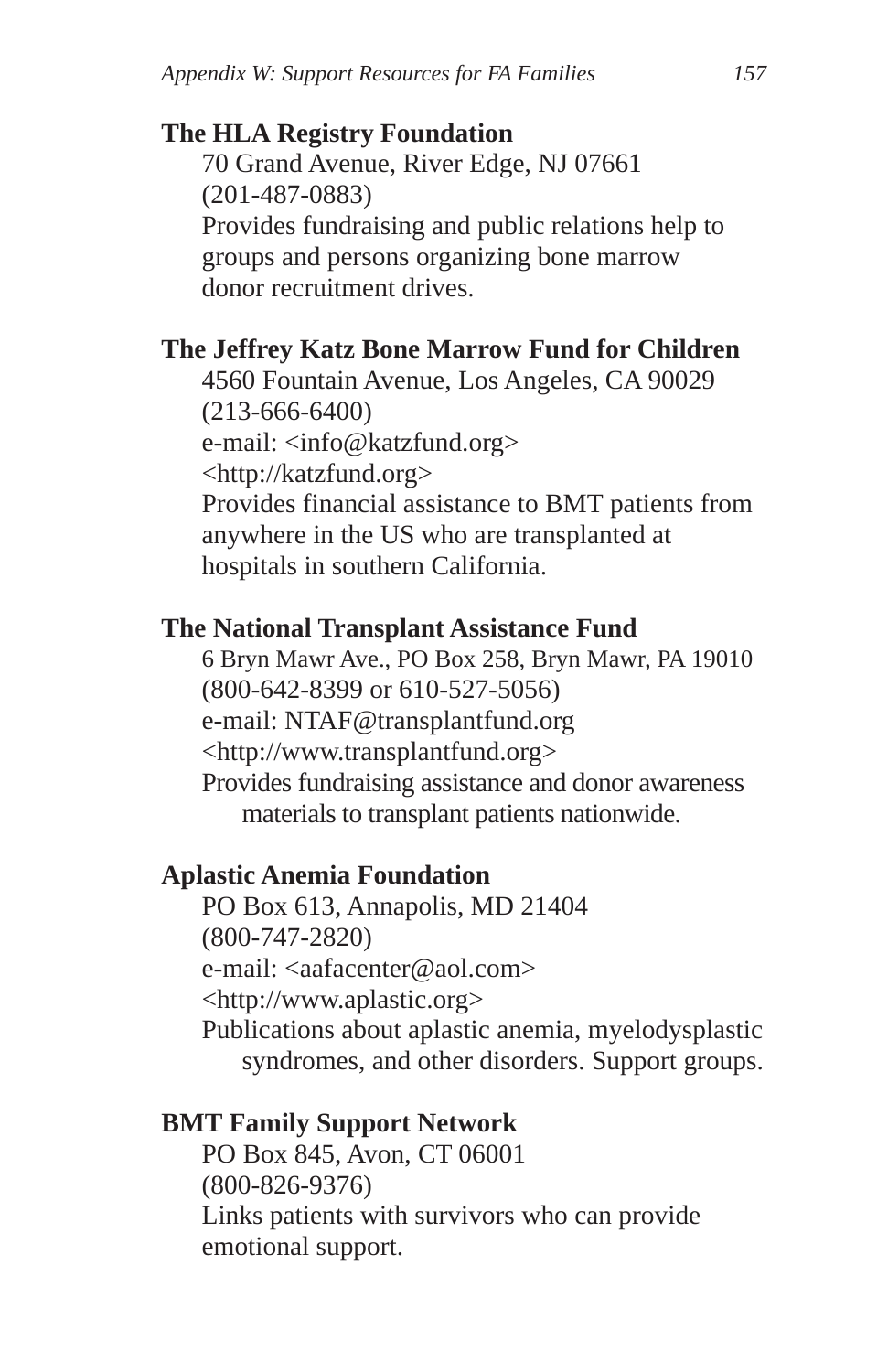#### **Blood & Marrow Transplant Newsletter**

2900 Skokie Valley Road, Highland Park, IL 60035 (847-433-3313; 888-597-7674) e-mail: help@bmtnews.org http://www.BMTNews.org Publications, attorney referrals for patients with insurance problems, links patients with survivors.

#### **Candlelighters Childhood Cancer Foundation**

7910 Woodmont Ave. #460, Bethesda, MD 20814 (800-366-2223) e-mail: info@candlelighters.org http://www.Candlelighters.org Publications, including a book about pediatric BMT, support groups, penpal program for children.

#### **Children's Hopes and Dreams**

280 Rt. 46, Dover, NJ 07801 (201-361-7366) Penpal program for children ages 5-17.

#### **Fanconi Anemia Research Fund, Inc.**

1801 Willamette St, Suite 200, Eugene, OR 97401 (800-828-4891) Family Support Line (541-687-4658) Information) e-mail: <info@fanconi.org> <http://www.fanconi.org> Provides semiannual newsletters, annual family meetings, regional networks, telephone, e-mail, and letter support.

#### **National Association of Hospital Hospitality Houses**

(800-542-9730)

Provides information about lodging for people who need medical treatment away from their home communities.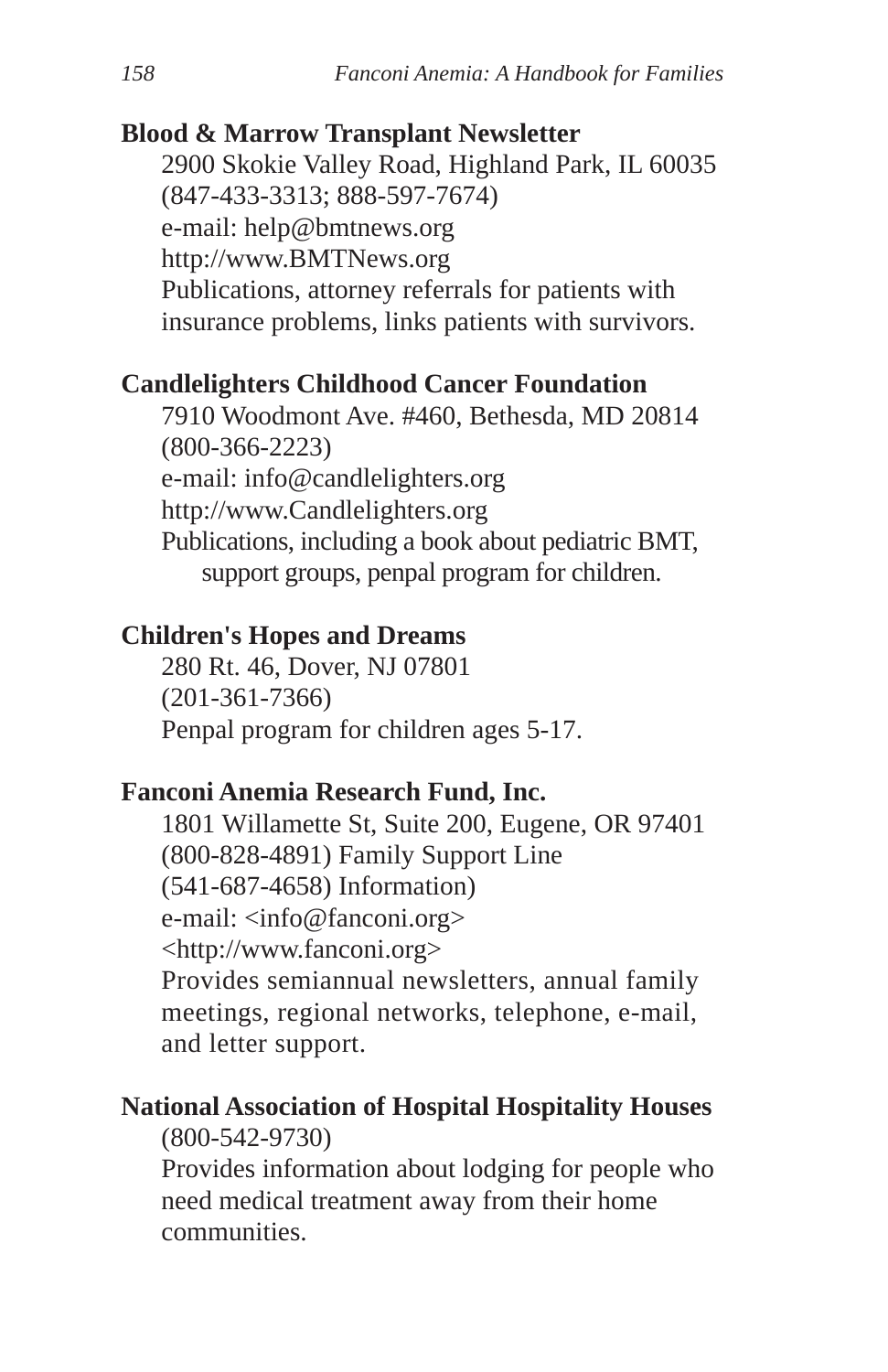#### **National Cancer Institute Cancer Information Service**

 9000 Rockville Pike, Building 31, Room 10A24 Bethesda, MD 20892

(301 496-5583, 800 422-6237) Monday through Friday from 9am - 7pm.

Specialists who can search the NCI's Physician Data Query data base for information on state of the art treatments and clinical trials. Information and publications.

#### **National BMT Link 29209**

Northwestern Hwy. #624, Southfield, MI 48034 (800-546-5268) <http://www.comnet.org/nbmtlink>

Publications, links patients with survivors who can provide emotional support.

#### **National Marrow Donor Program**

3433 Broadway St. NE, #400, Minneapolis, MN 55413 (800-627-7692) general information (800-548-1375) donor search information <http://www.marrow.org> Transplant center directory, patient advocate, information on recruiting and becoming a donor.

#### **INTERNET RESOURCES**

#### **BMT-TALK (Internet Mailing List)**

To subscribe, send an e-mail message to: <listserv@listserv.acor.org>. Enter the message: Subscribe bmt-talk (your first name) (last name). Send messages others can read to: < bmttalk@listserv.acor.org>. If you have trouble, e-mail: <laurel@ai.mit.edu>.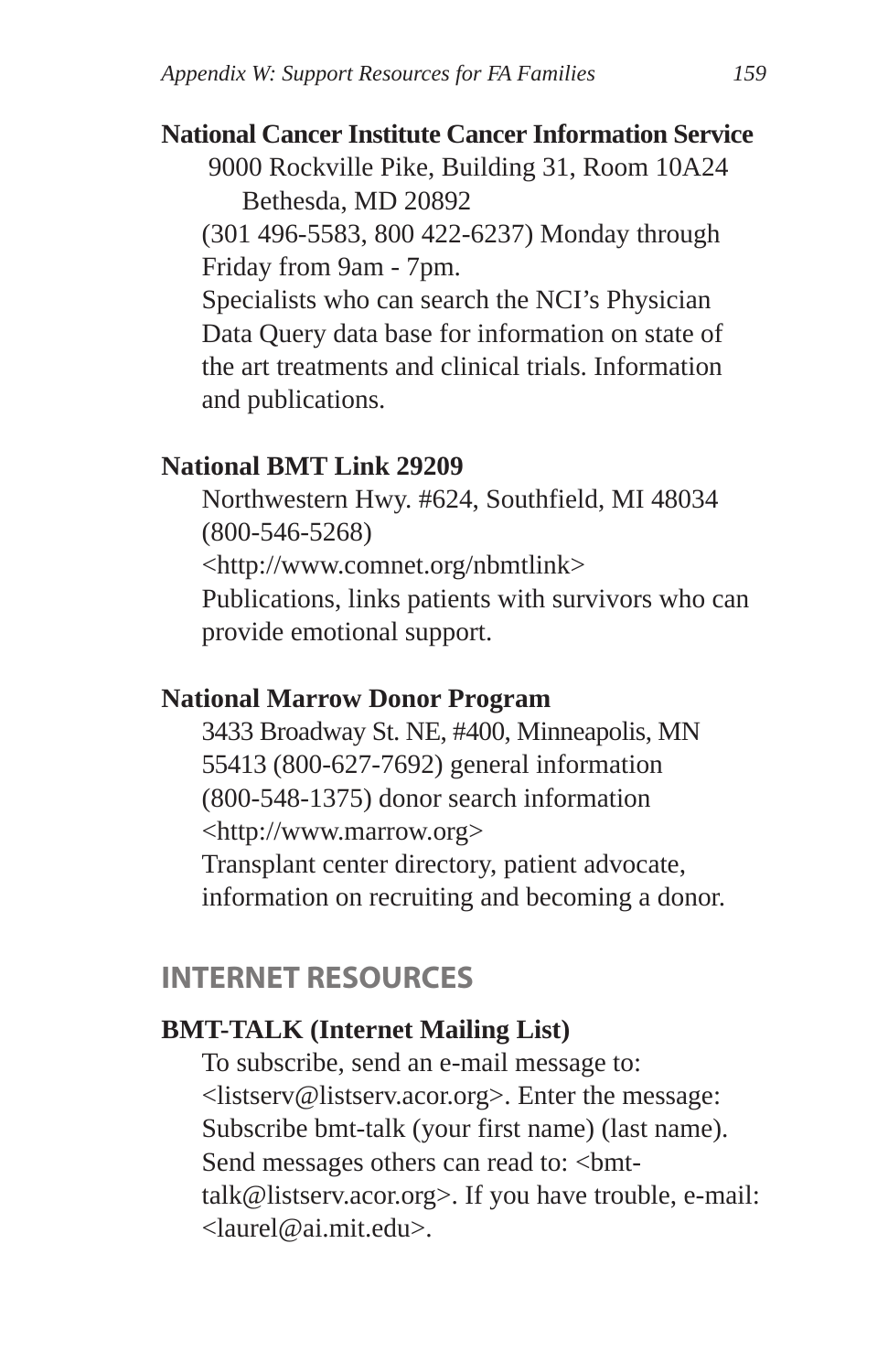#### **Fanconi Anemia Research Fund egroup**

E-mail list for FA patients, families, friends, and physicians. High-volume list. To join, contact Leslie at the FA office: <leslie@fanconi.org>.

#### **Internet BMT Support Group**

E-mail: <kendrabmt@aol.com> for information. <http://users.aol.com/kendrabmt/bmtonli.htm> Interactive support CHAT on American Online.

#### **Outlook <http://www.outlook-life.org>**

A web resource for childhood cancer survivors and their families. Sponsored by the University of Wisconsin.

#### **INSURANCE AND LEGAL PROBLEMS**

#### **CANCER CARE**

(212 221-3300)

Provides professional counseling, insurance and entitlement counseling, education programs, and referrals, and a limited amount of financial aid, but just for NY, CT and NJ.

#### **National Children's Cancer Society**

(800 532-6459) Negotiates with insurance companies and hospitals on children's behalf and offers financial assistance for bone marrow transplant expenses.

#### **National Patient Advocate Foundation**

739 Thimble Shoals Blvd. #704, Newport News, VA 23606 (757-873-6668) e-mail: <ndepaf@pinn.net> <http:www.medinfo.org> Publications, help with insurance problems, referrals to attorneys.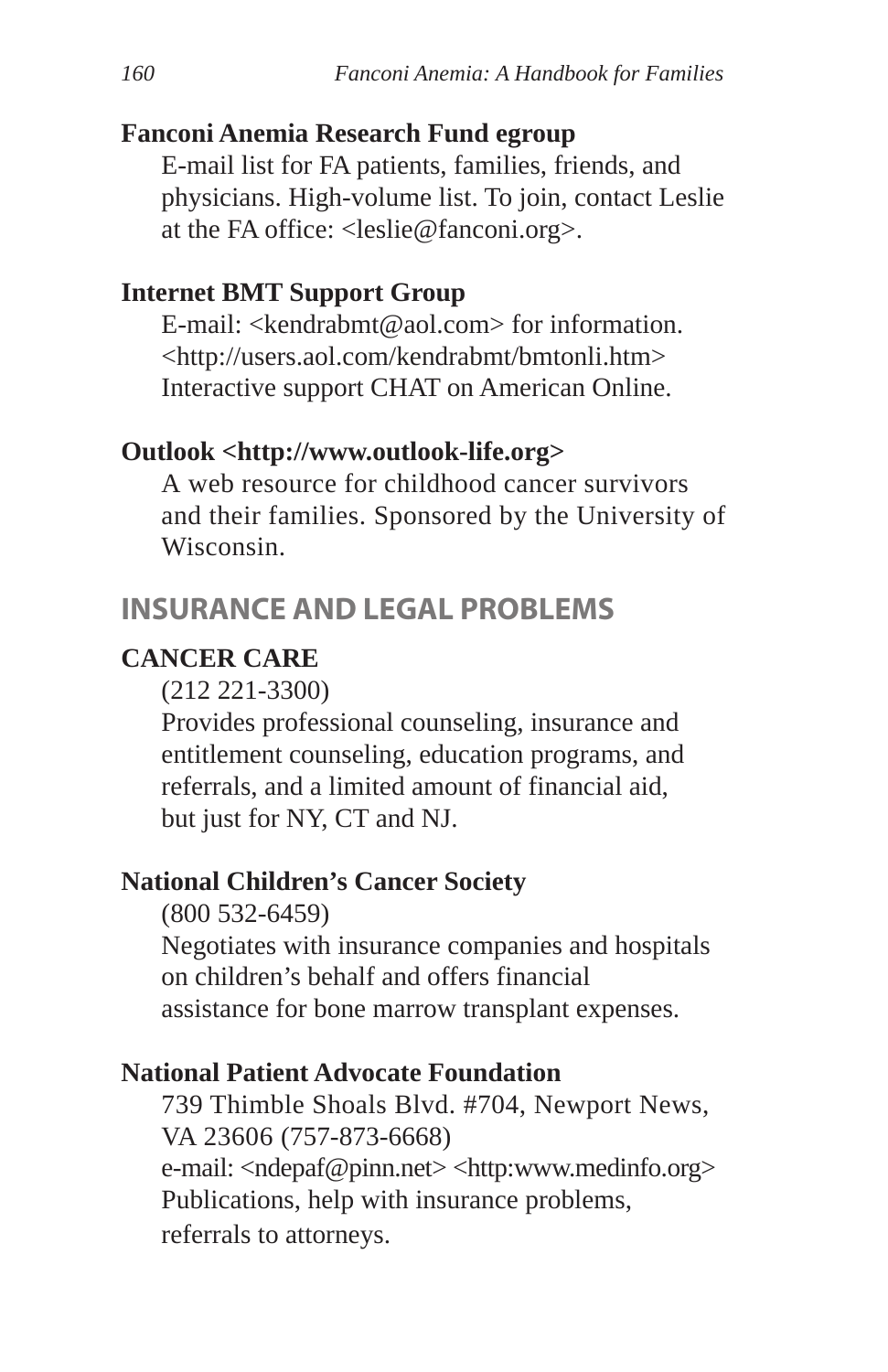#### **Patient Advocacy Coalition**

3801 E. Florida Avenue, Suite 400, Denver, CO 80210 (303-512-0544)

Helps resolve insurance reimbursement problems utilizing a non-adversarial mediation-based approach.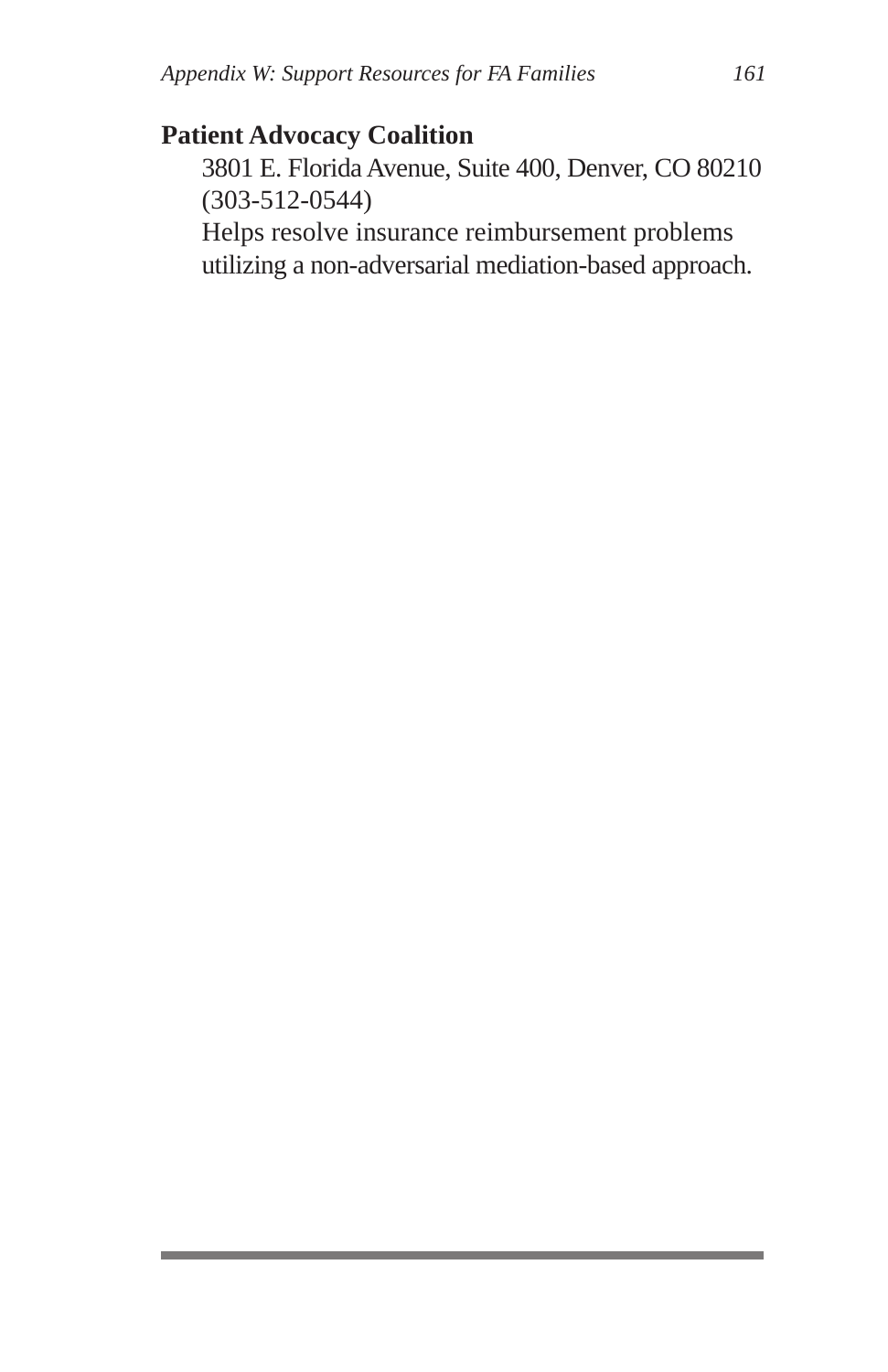# **Appendix X**

# **Additional Reading**

*Johnson Liu, MD Hematology Branch, NHLBI, Bethesda, MD*

1. Fanconi G. Familiare infantile perniziosaartige Anamie (pernizioses Blutbild und Konstitution). Jahrbuch Kinder. 1927; 117:257-280.

2. Alter BP. Fanconi's anaemia and its variability. Br.J.Haematol. 1993; 85:9-14.

3. Fanconi G. Familial constitutional panmyelopathy, Fanconi's anemia (F.A.). I. Clinical aspects. Semin.Hematol. 1967; 4:233-240.

4. Auerbach AD, Rogatko A, Schroeder-Kurth TM. International Fanconi Anemia Registry: relation of clinical symptoms to diepoxybutane sensitivity. Blood 1989; 73:391-396.

5. Auerbach AD. Fanconi anemia diagnosis and the diepoxybutane (DEB) test [editorial]. Exp.Hematol. 1993; 21:731-733.

6. Butturini A, Gale RP, Verlander PC, Adler-Brecher B, Gillio AP, Auerbach AD. Hematologic abnormalities in Fanconi anemia: an International Fanconi Anemia Registry study [see comments]. Blood 1994;  $84.1650 - 1655$ 

7. Alter BP. Fanconi's anemia and malignancies. Am.J.Hematol. 1996; 53:99-110.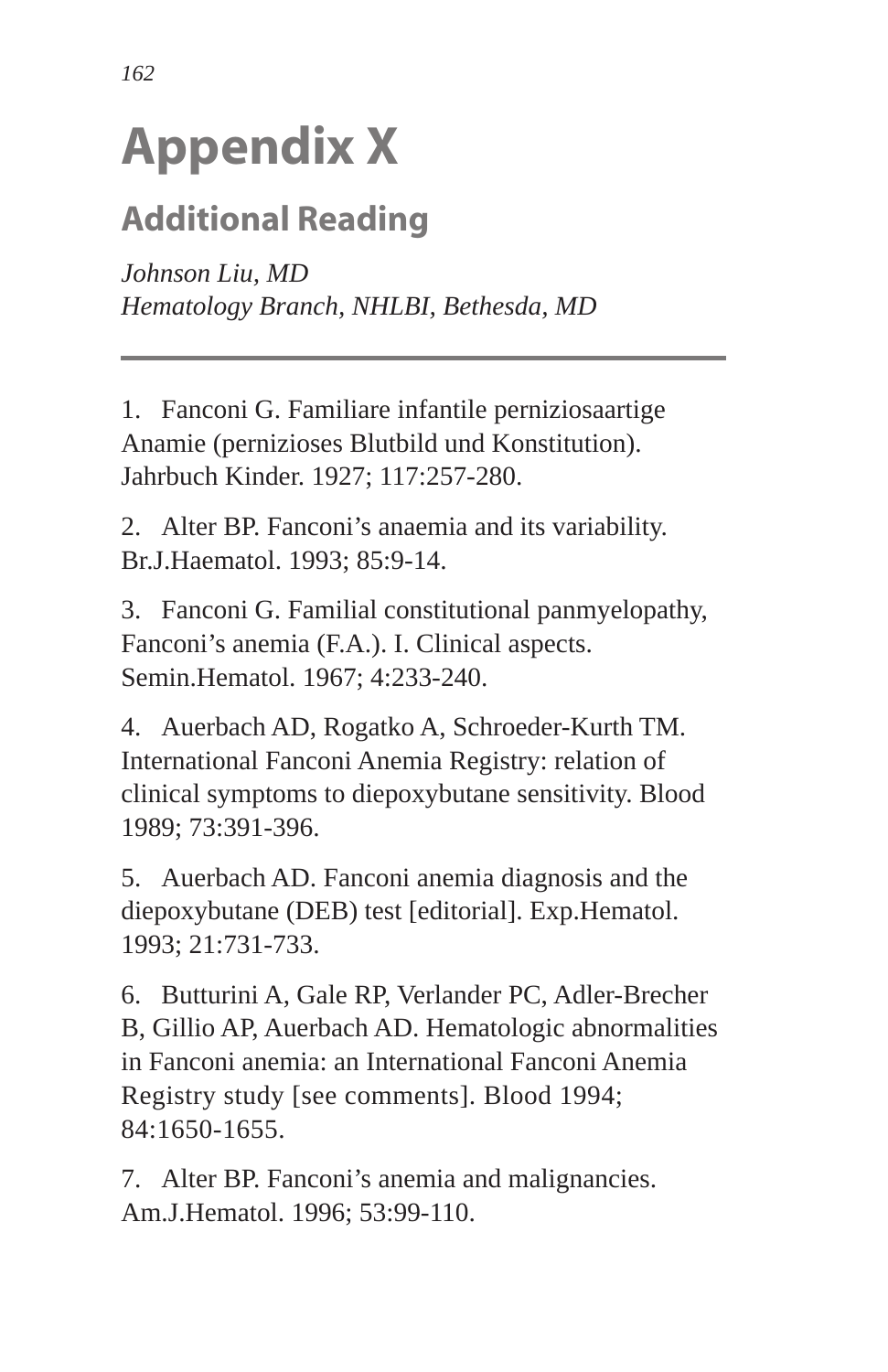8. Schroeder TM, Anschutz F, Knopp A. Spontane Chromosomenaberrationen bei familiarer Panmyelopathie. Humangenetik. 1964; 1:194-196.

9. Latt SA, Stetten G, Juergens LA, Buchanan GR, Gerald PS. Induction by alkylating agents of sister chromatid exchanges and chromatid breaks in Fanconi's anemia. Proc.Natl.Acad.Sci.U.S.A 1975; 72:4066-4070.

10. Kaiser TN, Lojewski A, Dougherty C, Juergens L, Sahar E, Latt SA. Flow cytometric characterization of the response of Fanconi's anemia cells to mitomycin C treatment. Cytometry 1982; 2:291-297.

11. Claassen E, Kortbeek H, Arwert F. Effects of mitomycin C on the rate of DNA synthesis in normal and Fanconi anaemia cells. Mutat.Res. 1986; 165:15-19.

12. Ishida R, Buchwald M. Susceptibility of Fanconi's anemia lymphoblasts to DNA-cross-linking and alkylating agents. Cancer Res. 1982; 42:4000-4006.

13. Seyschab H, Friedl R, Sun Y, Schindler D, Hoehn H, Hentze S, et al. Comparative evaluation of diepoxybutane sensitivity and cell cycle blockage in the diagnosis of Fanconi anemia. Blood 1995; 85:2233-2237.

14. Dokal I, Chase A, Morgan NV, Coulthard S, Hall G, Mathew CG, et al. Positive diepoxybutane test in only one of two brothers found to be compound heterozygotes for Fanconi's anaemia complementation group C mutations. Br.J.Haematol. 1996; 93:813-816.

15. Lo TFJ, Kwee ML, Rooimans MA, Oostra AB, Veerman AJ, van Weel M, et al. Somatic mosaicism in Fanconi anemia: molecular basis and clinical significance. Eur.J.Hum.Genet. 1997; 5:137-148.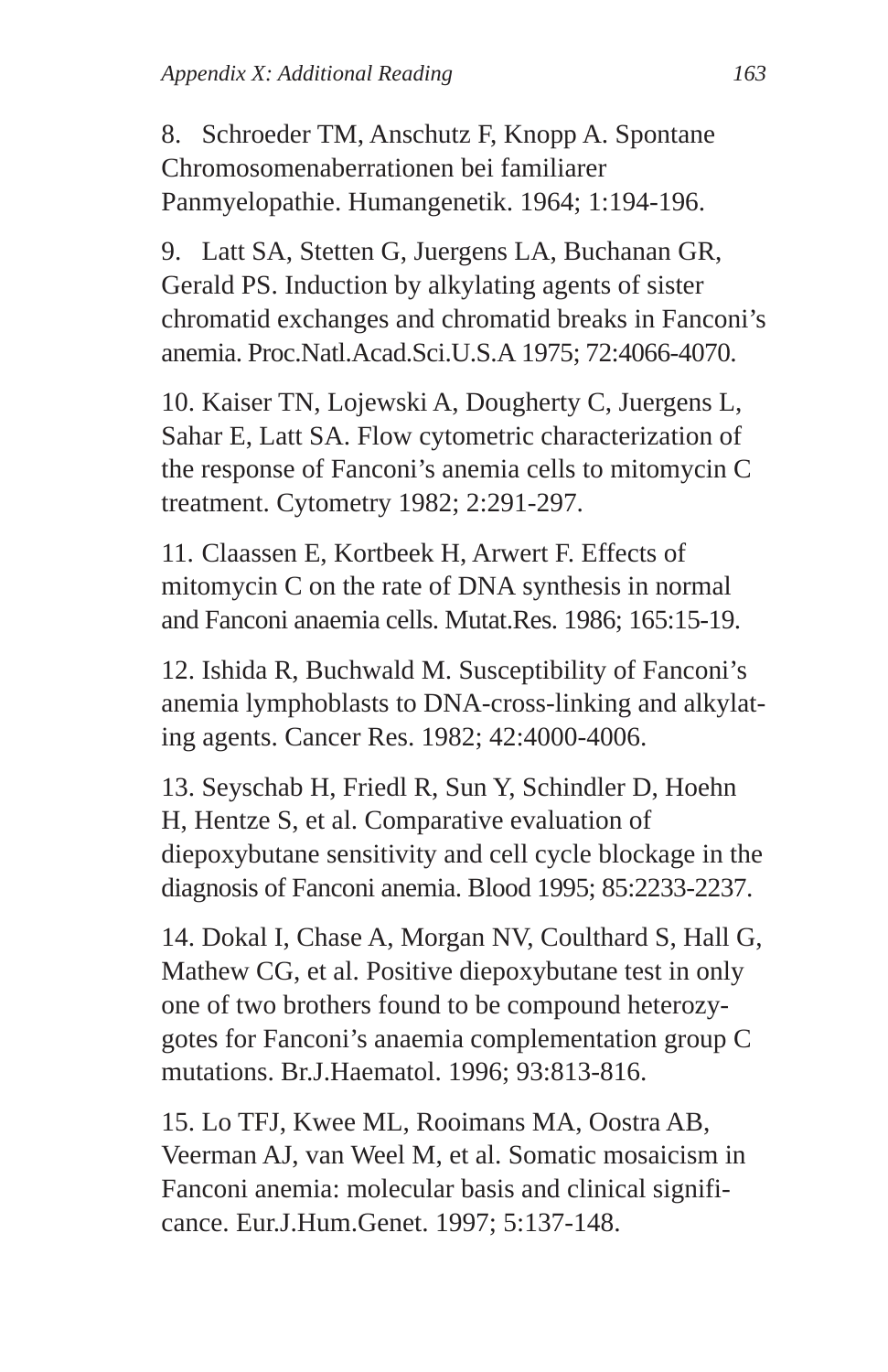16. Joenje H, Arwert F, Kwee ML, Madan K, Hoehn H. Confounding factors in the diagnosis of fanconi anaemia [letter] [In Process Citation]. Am.J.Med.Genet. 1998; 79:403-404.

17. Alter BP, Potter NU, Li FP. Classification and aetiology of the aplastic anaemias. Clin.Haematol. 1978; 7:431-465.

18. Estren S, Dameshek W. Familial hypoplastic anemia of childhood. Report of eight cases in two families with beneficial effect of splenectomy in one case. Am.J.Dis.Child 1947; 73:671-687.

19. Li FP, Potter NU. Classical Fanconi anemia in a family with hypoplastic anemia. J.Pediatr. 1978; 92:943-944.

20. Liu JM, Auerbach AD, Young NS. Fanconi anemia presenting unexpectedly in an adult kindred with no dysmorphic features [letter]. Am.J.Med. 1991; 91:555-557.

21. Kwee ML, van der Kleij JM, van Essen AJ, Begeer JH, Joenje H, Arwert F, et al. An atypical case of Fanconi anemia in elderly sibs. Am.J.Med.Genet. 1997; 68:362-366.

22. Auerbach AD, Weiner MA, Warburton D, Yeboa K, Lu L, Broxmeyer HE. Acute myeloid leukemia as the first hematologic manifestation of Fanconi anemia. Am.J.Hematol. 1982; 12:289-300.

23. Yamashita T, Wu N, Kupfer G, Corless C, Joenje H, Grompe M, et al. Clinical variability of Fanconi anemia (type C) results from expression of an amino terminal truncated Fanconi anemia complementation group C polypeptide with partial activity. Blood 1996; 87:4424- 4432.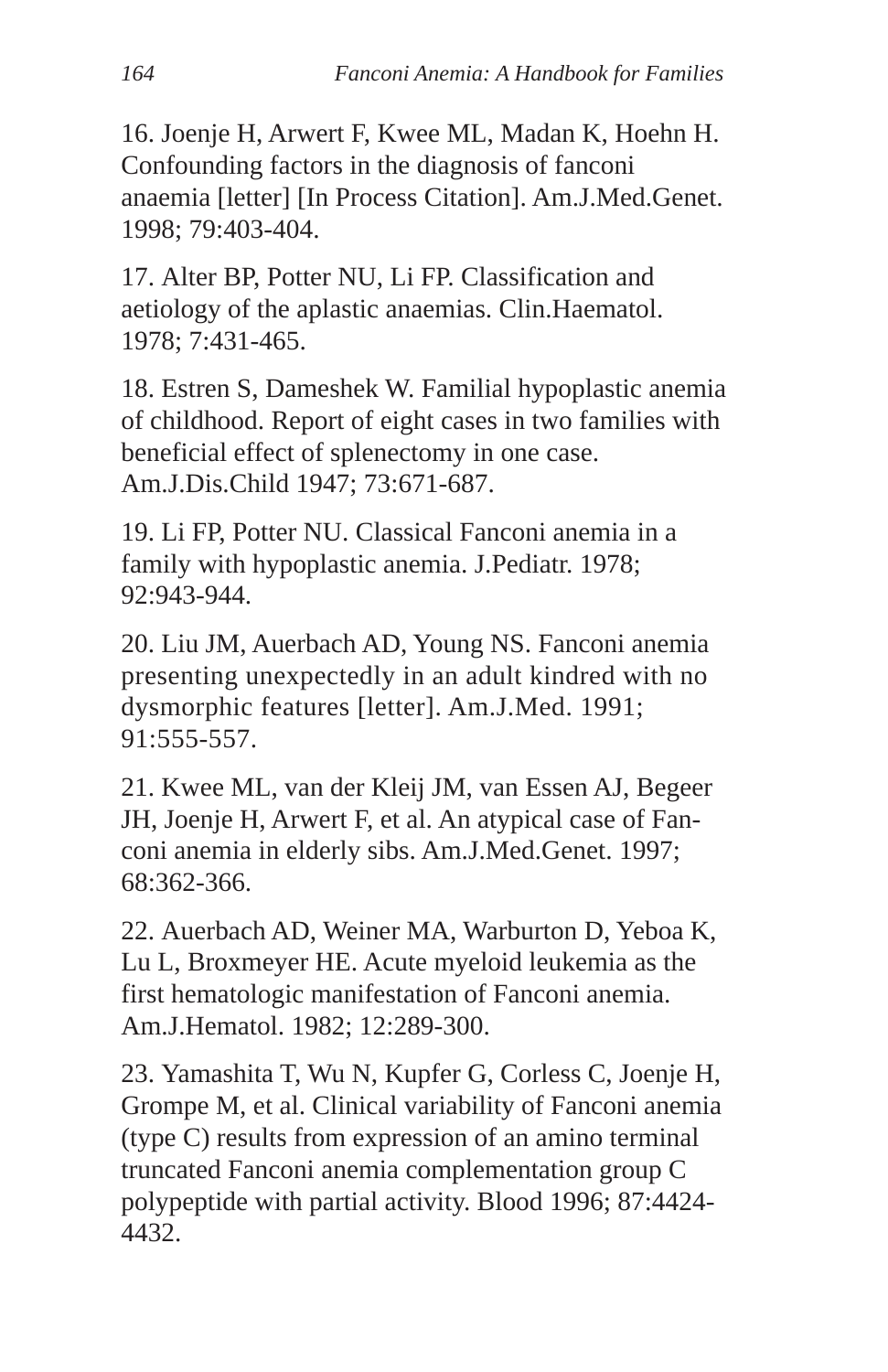24. Auerbach AD, Allen RG. Leukemia and preleukemia in Fanconi anemia patients. A review of the literature and report of the International Fanconi Anemia Registry. Cancer Genet.Cytogenet. 1991; 51:1-12.

25. Alter BP, Scalise A, McCombs J, Najfeld V. Clonal chromosomal abnormalities in Fanconi's anaemia: what do they really mean? Br.J.Haematol. 1993; 85:627-630.

26. Todaro GJ, Green H, Swift MR. Susceptibility of human diploid fibroblast strains to transformation by SV40 virus. Science 1966; 153:1252-1254.

27. Schroeder TM, Tilgen D, Kruger J, Vogel F. Formal genetics of Fanconi's anemia. Hum.Genet. 1976; 32:257-288.

28. Duckworth-Rysiecki G, Cornish K, Clarke CA, Buchwald M. Identification of two complementation groups in Fanconi anemia. Somat.Cell Mol.Genet. 1985; 11:35-41.

29. Strathdee CA, Duncan AM, Buchwald M. Evidence for at least four Fanconi anaemia genes including FACC on chromosome 9. Nat.Genet. 1992; 1:196-198.

30. Joenje H, Lo TFJ, Oostra AB, van Berkel CG, Rooimans MA, Schroeder-Kurth T, et al. Classification of Fanconi anemia patients by complementation analysis: evidence for a fifth genetic subtype. Blood 1995; 86:2156-2160.

31. Joenje H, Oostra AB, Wijker M, di Summa FM, van Berkel CG, Rooimans MA, et al. Evidence for at least eight Fanconi anemia genes. Am.J.Hum.Genet. 1997; 61:940-944.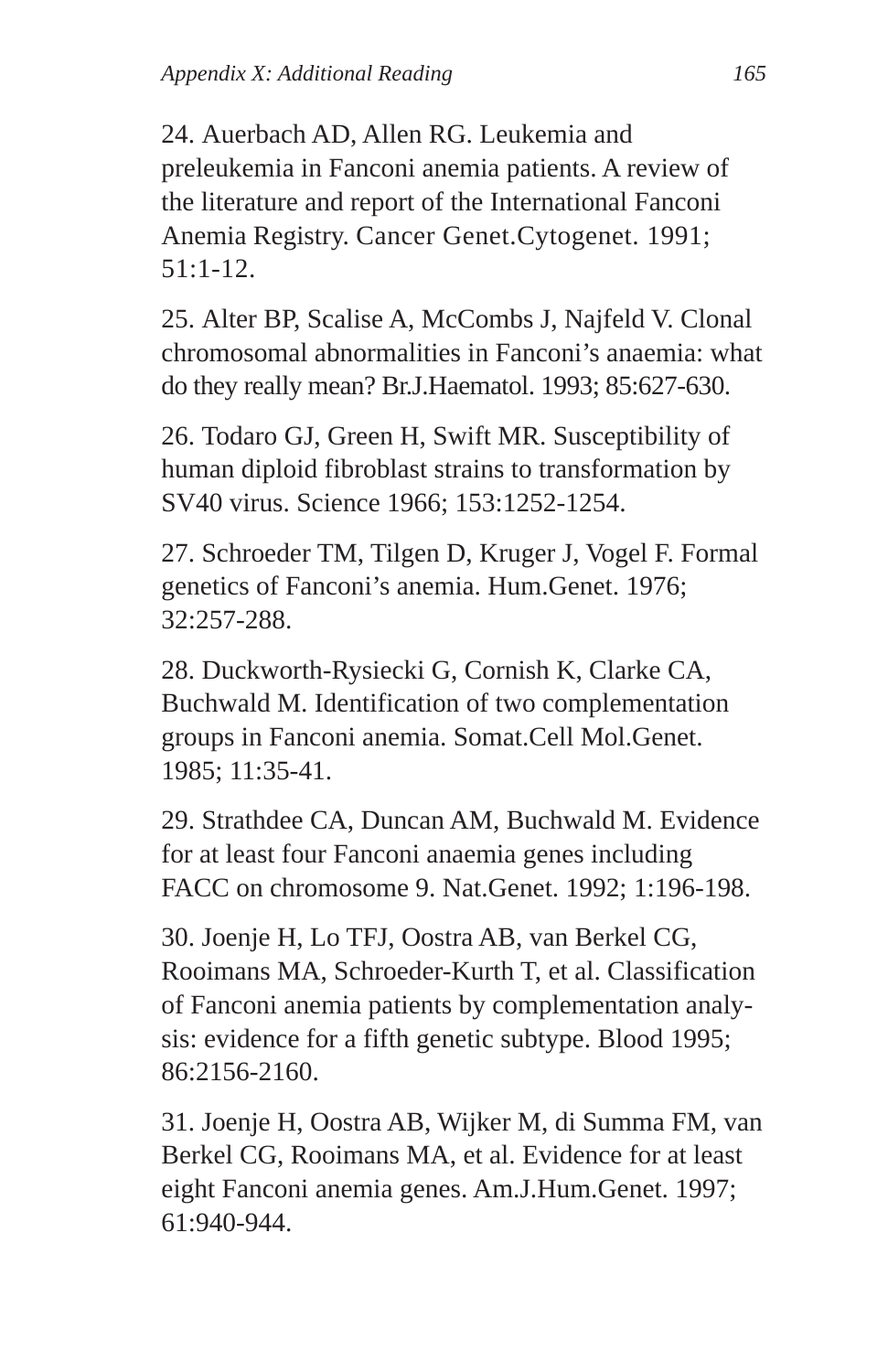32. Strathdee CA, Gavish H, Shannon WR, Buchwald M. Cloning of cDNAs for Fanconi's anaemia by functional complementation [published erratum appears in Nature 1992 Jul 30;358(6385):434]. Nature 1992; 356:763-767.

33. Gibson RA, Buchwald M, Roberts RG, Mathew CG. Characterisation of the exon structure of the Fanconi anaemia group C gene by vectorette PCR. Hum.Mol.Genet. 1993; 2:35-38.

34. Hoshino T, Wang J, Devetten MP, Iwata N, Kajigaya S, Wise RJ, et al. Molecular chaperone GRP94 binds to the Fanconi anemia group C protein and regulates its intracellular expression. Blood 1998; 91:4379-4386.

35. Krasnoshtein F, Buchwald M. Developmental expression of the Fac gene correlates with congenital defects in Fanconi anemia patients. Hum.Mol.Genet. 1996; 5:85-93.

36. Gavish H, dos SC, Buchwald M. A Leu554-to-Pro substitution completely abolishes the functional complementing activity of the Fanconi anemia (FACC) protein. Hum.Mol.Genet. 1993; 2:123-126.

37. Youssoufian H, Li Y, Martin ME, Buchwald M. Induction of Fanconi anemia cellular phenotype in human 293 cells by overexpression of a mutant FAC allele [see comments]. J.Clin.Invest. 1996; 97:957-962.

38. Whitney MA, Saito H, Jakobs PM, Gibson RA, Moses RE, Grompe M. A common mutation in the FACC gene causes Fanconi anaemia in Ashkenazi Jews. Nat.Genet. 1993; 4:202-205.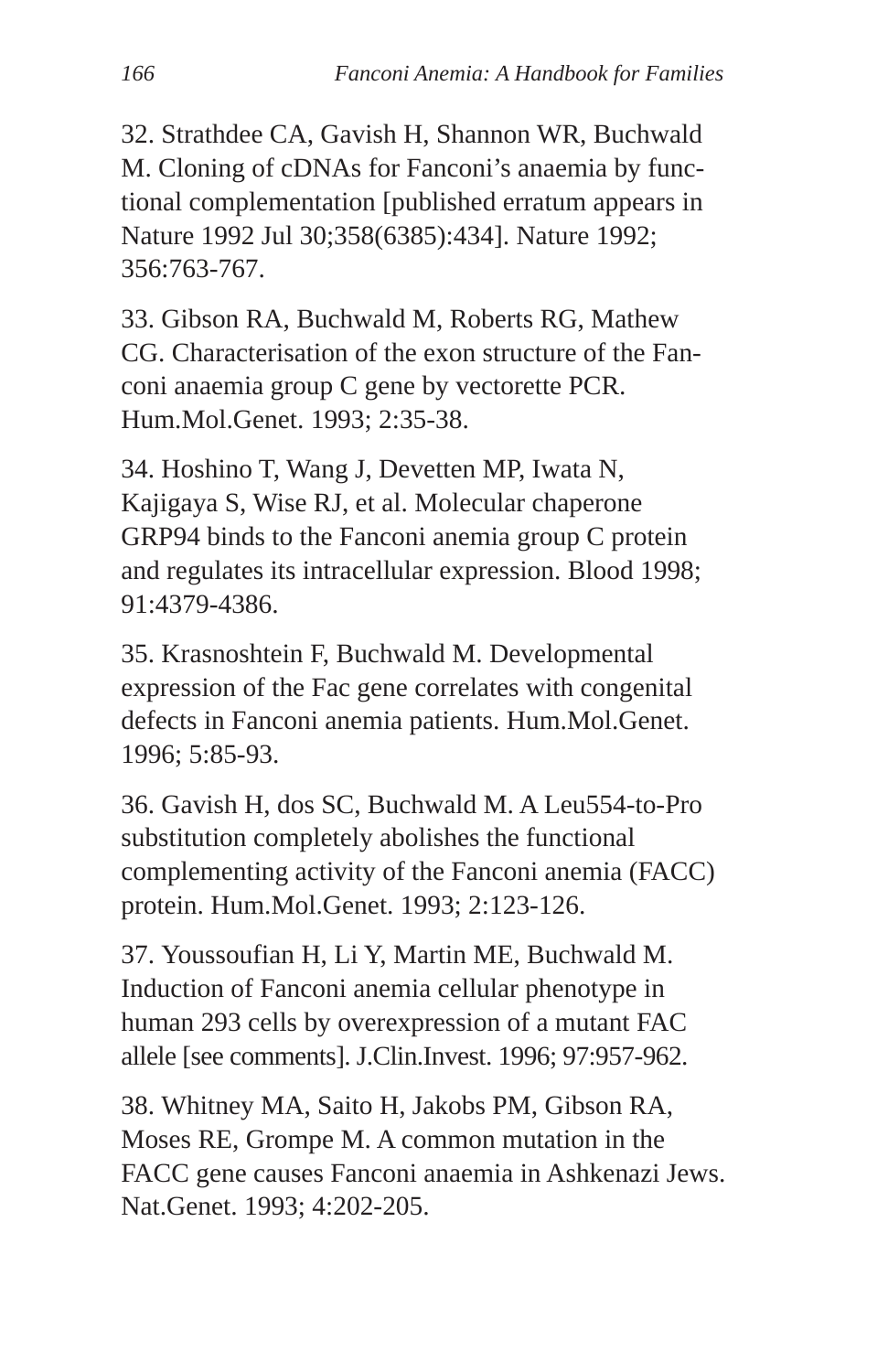39. Verlander PC, Kaporis A, Liu Q, Zhang Q, Seligsohn U, Auerbach AD. Carrier frequency of the  $IVS4 + 4 A \rightarrow T$  mutation of the Fanconi anemia gene FAC in the Ashkenazi Jewish population. Blood 1995; 86:4034-4038.

40. Verlander PC, Lin JD, Udono MU, Zhang Q, Gibson RA, Mathew CG, et al. Mutation analysis of the Fanconi anemia gene FACC. Am.J.Hum.Genet. 1994; 54:595-601.

41. Gibson RA, Hajianpour A, Murer-Orlando M, Buchwald M, Mathew CG. A nonsense mutation and exon skipping in the Fanconi anaemia group C gene. Hum.Mol.Genet. 1993; 2:797-799.

42. Gillio AP, Verlander PC, Batish SD, Giampietro PF, Auerbach AD. Phenotypic consequences of mutations in the Fanconi anemia FAC gene: an International Fanconi Anemia Registry study. Blood 1997; 90:105-110.

43. Buchwald M. Complementation groups: one or more per gene? [news]. Nat.Genet. 1995; 11:228-230.

44. Joenje H. Fanconi anaemia complementation groups in Germany and The Netherlands. European Fanconi Anaemia Research group. Hum.Genet. 1996; 97:280- 282.

45. Savoia A, Zatterale A, Del Principe D, Joenje H. Fanconi anaemia in Italy: high prevalence of complementation group A in two geographic clusters. Hum.Genet. 1996; 97:599-603.

46. Pronk JC, Gibson RA, Savoia A, Wijker M, Morgan NV, Melchionda S, et al. Localisation of the Fanconi anaemia complementation group A gene to chromosome 16q24.3. Nat.Genet. 1995; 11:338-340.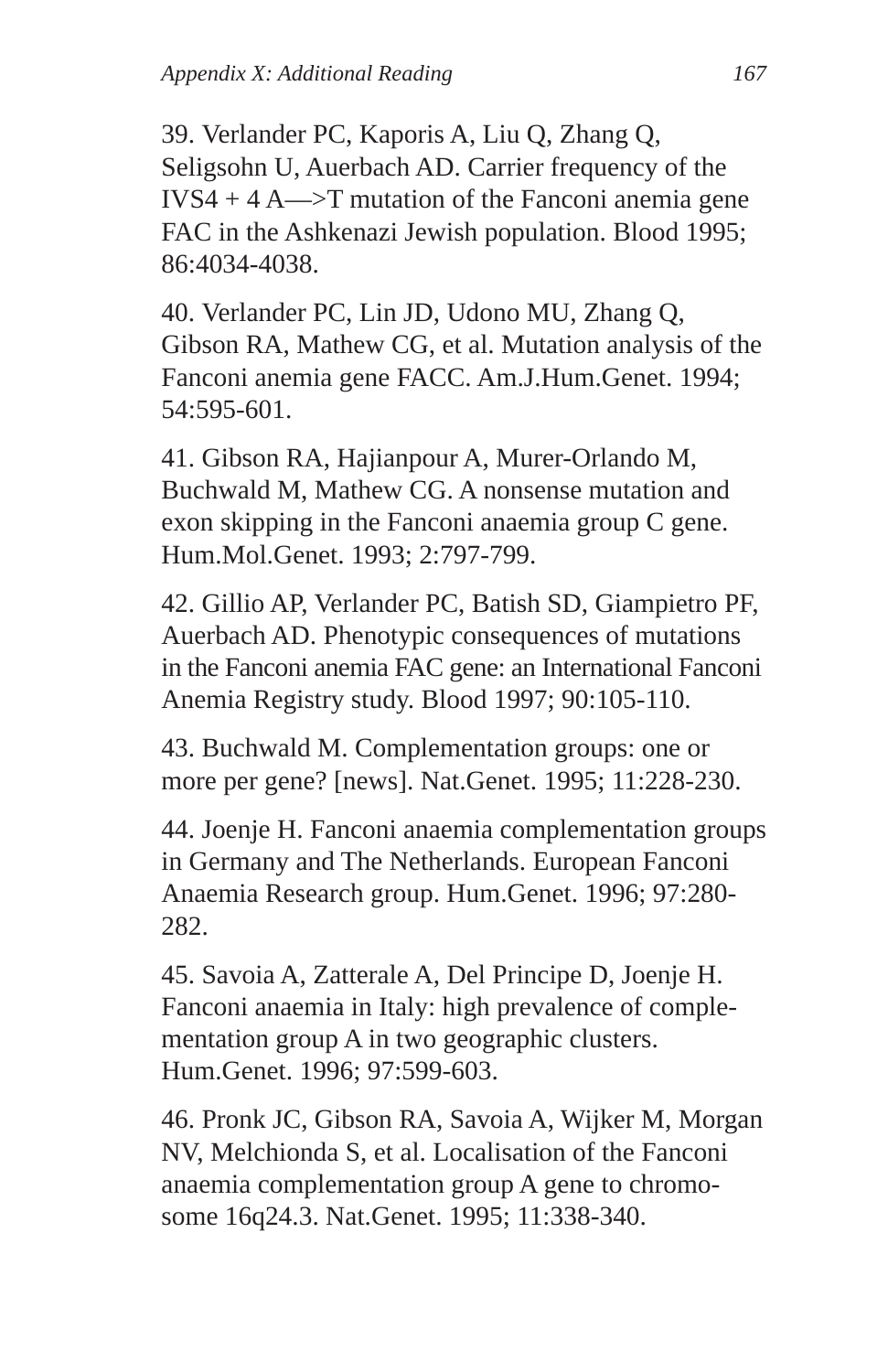47. Lo Ten Foe JR, Rooimans MA, Bosnoyan-Collins L, Alon N, Wijker M, Parker L, et al. Expression cloning of a cDNA for the major Fanconi anaemia gene, FAA. Nat.Genet. 1996; 14:488

48. Anonymous. Positional cloning of the Fanconi anaemia group A gene. The Fanconi anaemia/breast cancer consortium. Nat.Genet. 1996; 14:324-328.

49. Levran O, Erlich T, Magdalena N, Gregory JJ, Batish SD, Verlander PC, et al. Sequence variation in the Fanconi anemia gene FAA.

Proc.Natl.Acad.Sci.U.S.A 1997; 94:13051-13056.

50. Whitney M, Thayer M, Reifsteck C, Olson S, Smith L, Jakobs PM, et al. Microcell mediated chromosome transfer maps the Fanconi anaemia group D gene to chromosome 3p. Nat.Genet. 1995; 11:341-343.

51. Saar K, Schindler D, Wegner RD, Reis A, Wienker TF, Hoehn H, et al. Localisation of a Fanconi anaemia gene to chromosome 9p. Eur.J.Hum.Genet. 1998; 6:501-508.

52. de Winter JP, Waisfisz Q, Rooimans MA, van Berkel CG, Bosnoyan-Collins L, Alon N, et al. The Fanconi anaemia group G gene FANCG is identical with XRCC9. Nat.Genet. 1998; 20:281-283.

53. Liu N, Lamerdin JE, Tucker JD, Zhou ZQ, Walter CA, Albala JS, et al. The human XRCC9 gene corrects chromosomal instability and mutagen sensitivities in CHO UV40 cells. Proc.Natl.Acad.Sci.U.S.A 1997; 94:9232-9237.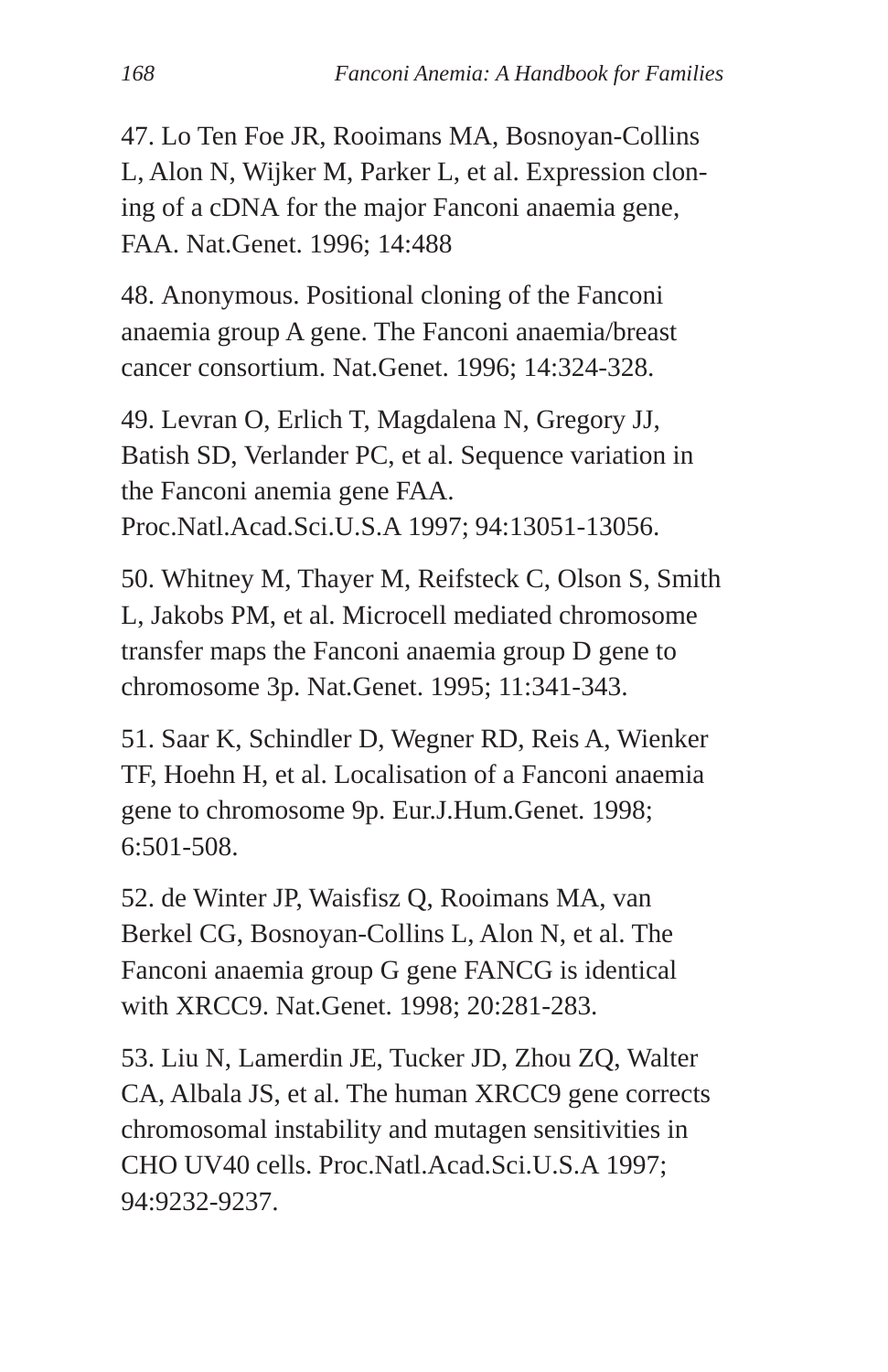54. Kubbies M, Schindler D, Hoehn H, Schinzel A, Rabinovitch PS. Endogenous blockage and delay of the chromosome cycle despite normal recruitment and growth phase explain poor proliferation and frequent edomitosis in Fanconi anemia cells. Am.J.Hum.Genet. 1985; 37:1022-1030.

55. Schindler D, Hoehn H. Fanconi anemia mutation causes cellular susceptibility to ambient oxygen. Am.J.Hum.Genet. 1988; 43:429-435.

56. Dutrillaux B, Aurias A, Dutrillaux AM, Buriot D, Prieur M. The cell cycle of lymphocytes in Fanconi anemia. Hum.Genet. 1982; 62:327-332.

57. Poot M, Hoehn H. DNA topoisomerases and the DNA lesion in human genetic instability syndromes. Toxicol.Lett. 1993; 67:297-308.

58. Balin AK, Goodman DB, Rasmussen H, Cristofalo VJ. Oxygen-sensitive stages of the cell cycle of human diploid cells. J Cell Biol 1978; 78:390-400.

59. Joenje H, Arwert F, Eriksson AW, de Koning H, Oostra AB. Oxygen-dependence of chromosomal aberrations in Fanconi's anaemia. Nature 1981; 290:142-143.

60. Korkina LG, Samochatova EV, Maschan AA, Suslova TB, Cheremisina ZP, Afanas'ev IB. Release of active oxygen radicals by leukocytes of Fanconi anemia patients. J.Leukoc.Biol. 1992; 52:357-362.

61. Gille JJ, Wortelboer HM, Joenje H. Antioxidant status of Fanconi anemia fibroblasts. Hum.Genet. 1987; 77:28-31.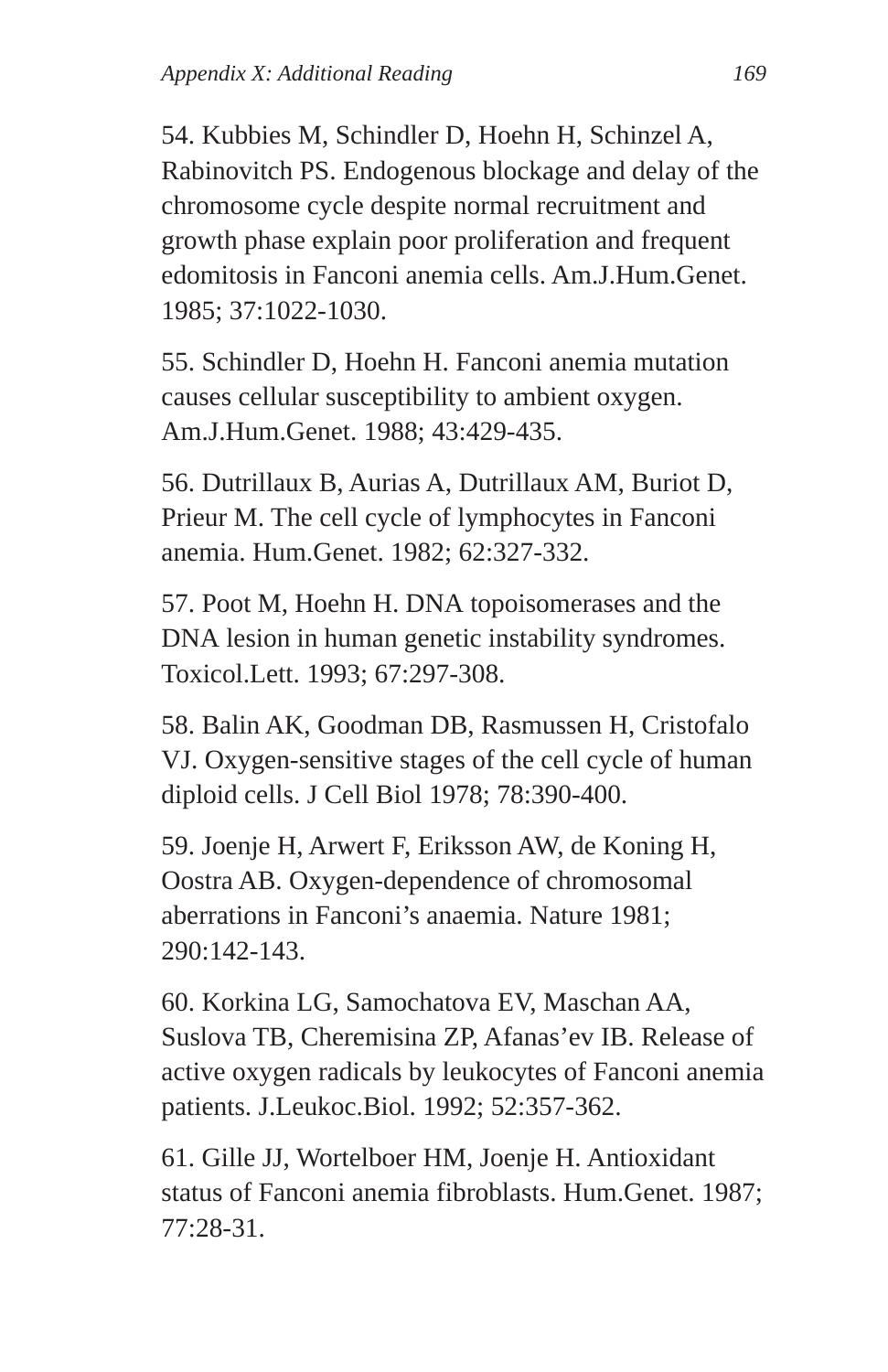62. Joenje H, Frants RR, Arwert F, de Bruin GJ, Kostense PJ, van de Kamp JJ, et al. Erythrocyte superoxide dismutase deficiency in Fanconi's anaemia established by two independent methods of assay. Scand.J.Clin.Lab.Invest. 1979; 39:759-764.

63. Clarke AA, Marsh JC, Gordon-Smith EC, Rutherford TR. Molecular genetics and Fanconi anaemia: new insights into old problems. Br.J.Haematol. 1998; 103:287-296.

64. Nagasawa H, Little JB. Suppression of cytotoxic effect of mitomycin-C by superoxide dismutase in Fanconi's anemia and dyskeratosis congenita fibroblasts. Carcinogenesis 1983; 4:795-799.

65. Izakovic V, Strbakova E, Kaiserova E, Krizan P. Bovine superoxide dismutase in Fanconi anaemia. Therapeutic trial in two patients. Hum.Genet. 1985; 70:181-182.

66. Liu JM, Auerbach AD, Anderson SM, Green SW, Young NS. A trial of recombinant human superoxide dismutase in patients with Fanconi anaemia. Br.J.Haematol. 1993; 85:406-408.

67. Saito H, Hammond AT, Moses RE. Hypersensitivity to oxygen is a uniform and secondary defect in Fanconi anemia cells. Mutat.Res. 1993; 294:255-262.

68. Pritsos CA, Sartorelli AC. Generation of reactive oxygen radicals through bioactivation of mitomycin antibiotics. Cancer Res. 1986; 46:3528-3532.

69. Krishna MC, DeGraff W, Tamura S, Gonzalez FJ, Samuni A, Russo A, et al. Mechanisms of hypoxic and aerobic cytotoxicity of mitomycin C in Chinese hamster V79 cells. Cancer Res. 1991; 51:6622-6628.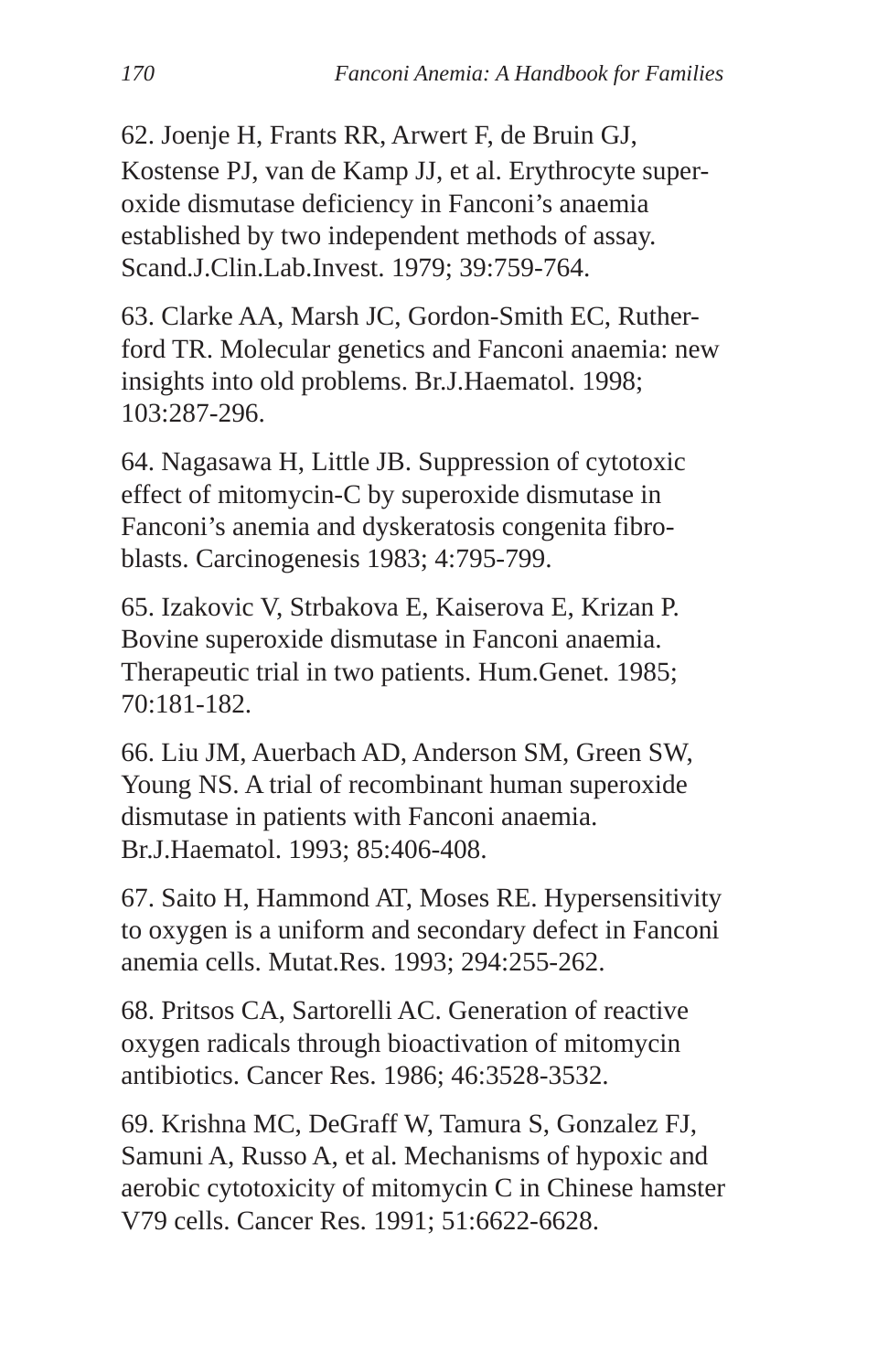70. Joenje H, Oostra AB. Effect of oxygen tension on chromosomal aberrations in Fanconi anaemia. Hum.Genet. 1983; 65:99-101.

71. Duckworth-Rysiecki G, Taylor AM. Effects of ionizing radiation on cells from Fanconi's anemia patients. Cancer Res. 1985; 45:416-420.

72. Bigelow SB, Rary JM, Bender MA. G2 chromosomal radiosensitivity in Fanconi's anemia. Mutat.Res. 1979; 63:189-199.

73. Parshad R, Sanford KK, Jones GM. Chromatid damage after G2 phase x-irradiation of cells from cancer- prone individuals implicates deficiency in DNA repair. Proc.Natl.Acad.Sci.U.S.A 1983; 80:5612-5616.

74. Rosselli F, Sanceau J, Gluckman E, Wietzerbin J, Moustacchi E. Abnormal lymphokine production: a novel feature of the genetic disease Fanconi anemia. II. In vitro and in vivo spontaneous overproduction of tumor necrosis factor alpha. Blood 1994; 83:1216-1225.

75. Schultz JC, Shahidi NT. Tumor necrosis factoralpha overproduction in Fanconi's anemia. Am.J.Hematol. 1993; 42:196-201.

76. Bazzoni F, Beutler B. The tumor necrosis factor ligand and receptor families. N.Engl.J.Med. 1996; 334:1717-1725.

77. Holbrook NJ, Fornace AJJr. Response to adversity: molecular control of gene activation following genotoxic stress. New Biol. 1991; 3:825-833.

78. Sinclair WK. Cyclic x-ray responses in mammalian cells in vitro. Radiat.Res. 1968; 33:620-643.

79. Darzynkiewicz Z, Williamson B, Carswell EA, Old LJ. Cell cycle-specific effects of tumor necrosis factor. Cancer Res. 1984; 44:83-90.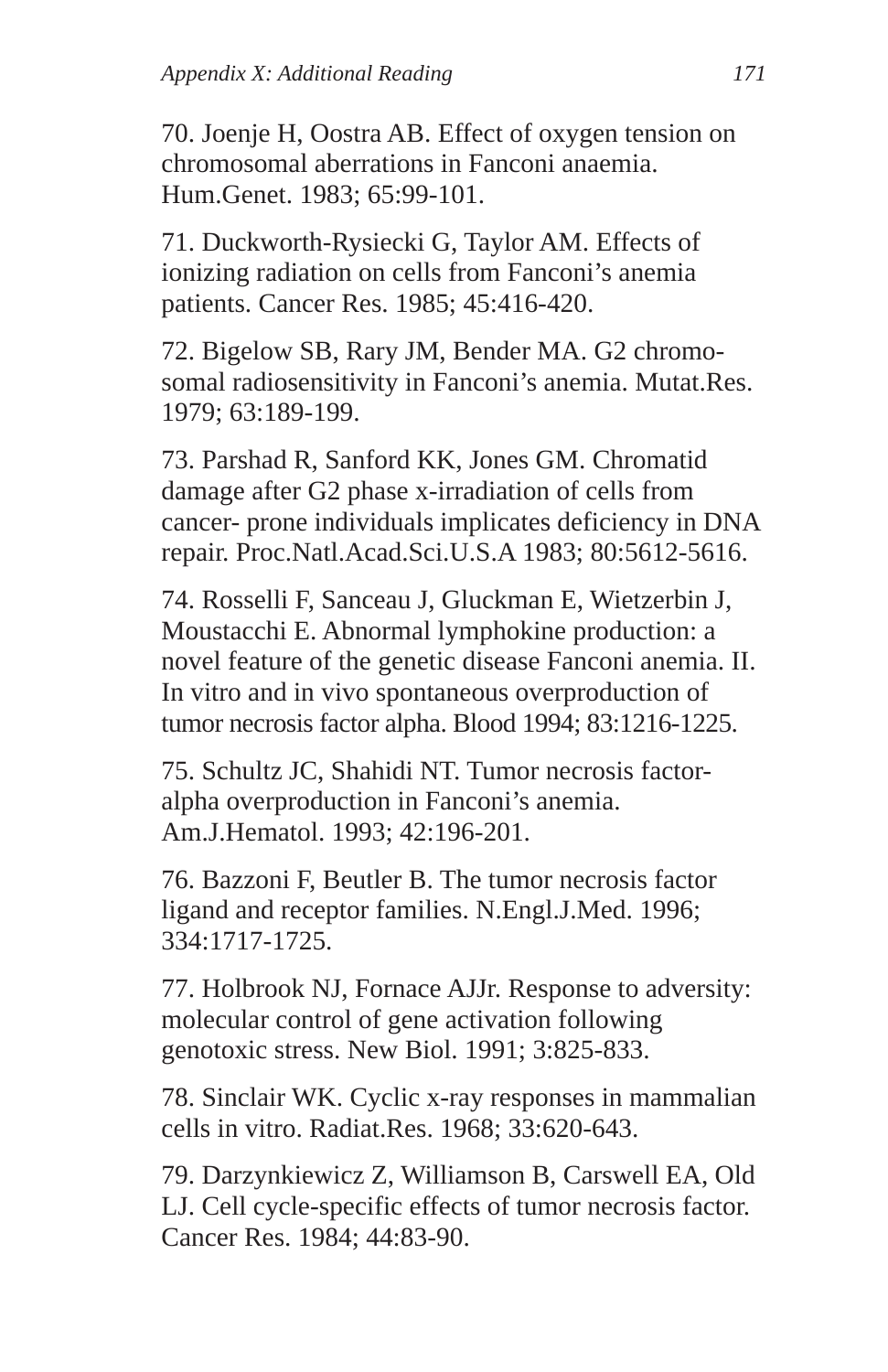80. Seyschab H, Sun Y, Friedl R, Schindler D, Hoehn H. G2 phase cell cycle disturbance as a manifestation of genetic cell damage. Hum.Genet. 1993; 92:61-68.

81. Tobey RA. Different drugs arrest cells at a number of distinct stages in G2. Nature 1975; 254:245-247.

82. Weinert TA, Hartwell LH. The RAD9 gene controls the cell cycle response to DNA damage in Saccharomyces cerevisiae. Science 1988; 241:317-322.

83. Weinert TA, Kiser GL, Hartwell LH. Mitotic checkpoint genes in budding yeast and the dependence of mitosis on DNA replication and repair. Genes Dev. 1994; 8:652-665.

84. Buchwald M, Moustacchi E. Is Fanconi anemia caused by a defect in the processing of DNA damage? [In Process Citation]. Mutat.Res. 1998; 408:75-90.

85. Barnes DE, Lindahl T, Sedgwick B. DNA repair. Curr.Opin.Cell Biol. 1993; 5:424-433.

86. Hartwell L. Defects in a cell cycle checkpoint may be responsible for the genomic instability of cancer cells. Cell 1992; 71:543-546.

87. Bohr VA, Evans MK, Fornace AJJ. DNA repair and its pathogenetic implications. Lab.Invest. 1989; 61:143- 161.

88. Laval J, Jurado J, Saparbaev M, Sidorkina O. Antimutagenic role of base-excision repair enzymes upon free radical- induced DNA damage. Mutat.Res. 1998; 402:93-102.

89. Kasai H. Analysis of a form of oxidative DNA damage, 8-hydroxy-2'- deoxyguanosine, as a marker of cellular oxidative stress during carcinogenesis. Mutat.Res. 1997; 387:147-163.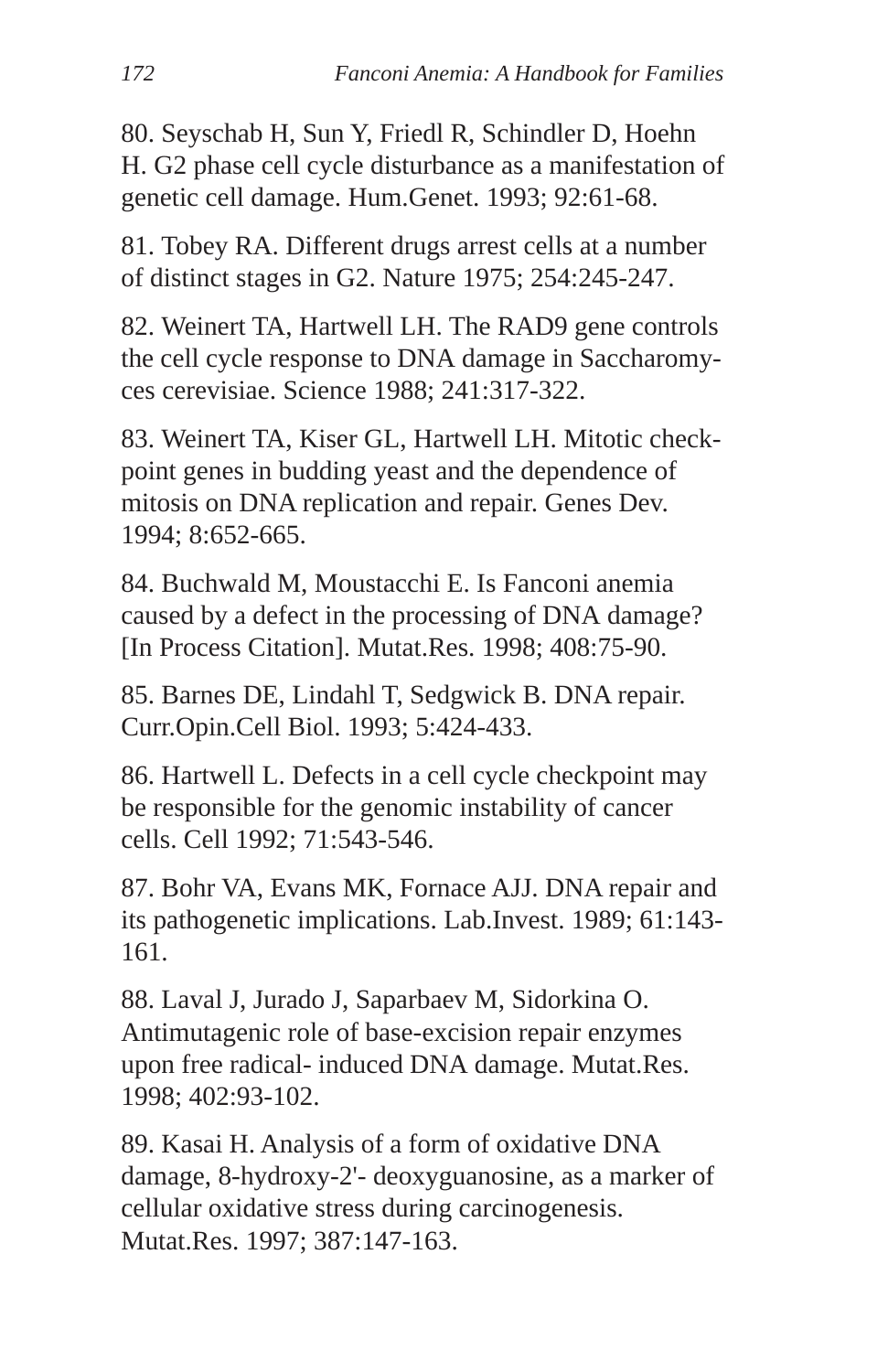90. Takeuchi T, Morimoto K. Increased formation of 8 hydroxydeoxyguanosine, an oxidative DNA damage, in lymphoblasts from Fanconi's anemia patients due to possible catalase deficiency. Carcinogenesis 1993; 14:1115-1120.

91. Wang D, Kreutzer DA, Essigmann JM. Mutagenicity and repair of oxidative DNA damage: insights from studies using defined lesions. Mutat.Res. 1998; 400:99-115.

92. Moller P, Wallin H. Adduct formation, mutagenesis and nucleotide excision repair of DNA damage produced by reactive oxygen species and lipid peroxidation product. Mutat.Res. 1998; 410:271-290.

93. Sasaki MS, Tonomura A. A high susceptibility of Fanconi's anemia to chromosome breakage by DNA cross-linking agents. Cancer Res. 1973; 33:1829-1836.

94. Sasaki MS. Is Fanconi's anaemia defective in a process essential to the repair of DNA cross links? Nature 1975; 257:501-503.

95. Fujiwara Y, Tatsumi M. Cross-link repair in human cells and its possible defect in Fanconi's anemia cells. J.Mol.Biol. 1977; 113:635-649.

96. Buratowski S. DNA repair and transcription: the helicase connection [comment] [see comments]. Sci-ence 1993; 260:37-38.

97. Drapkin R, Sancar A, Reinberg D. Where transcription meets repair. Cell 1994; 77:9-12.

98. Cleaver JE. It was a very good year for DNA repair. Cell 1994; 76:1-4.

99. Fornace AJJ, Little JB, Weichselbaum RR. DNA repair in a Fanconi's anemia fibroblast cell strain. Biochim.Biophys.Acta 1979; 561:99-109.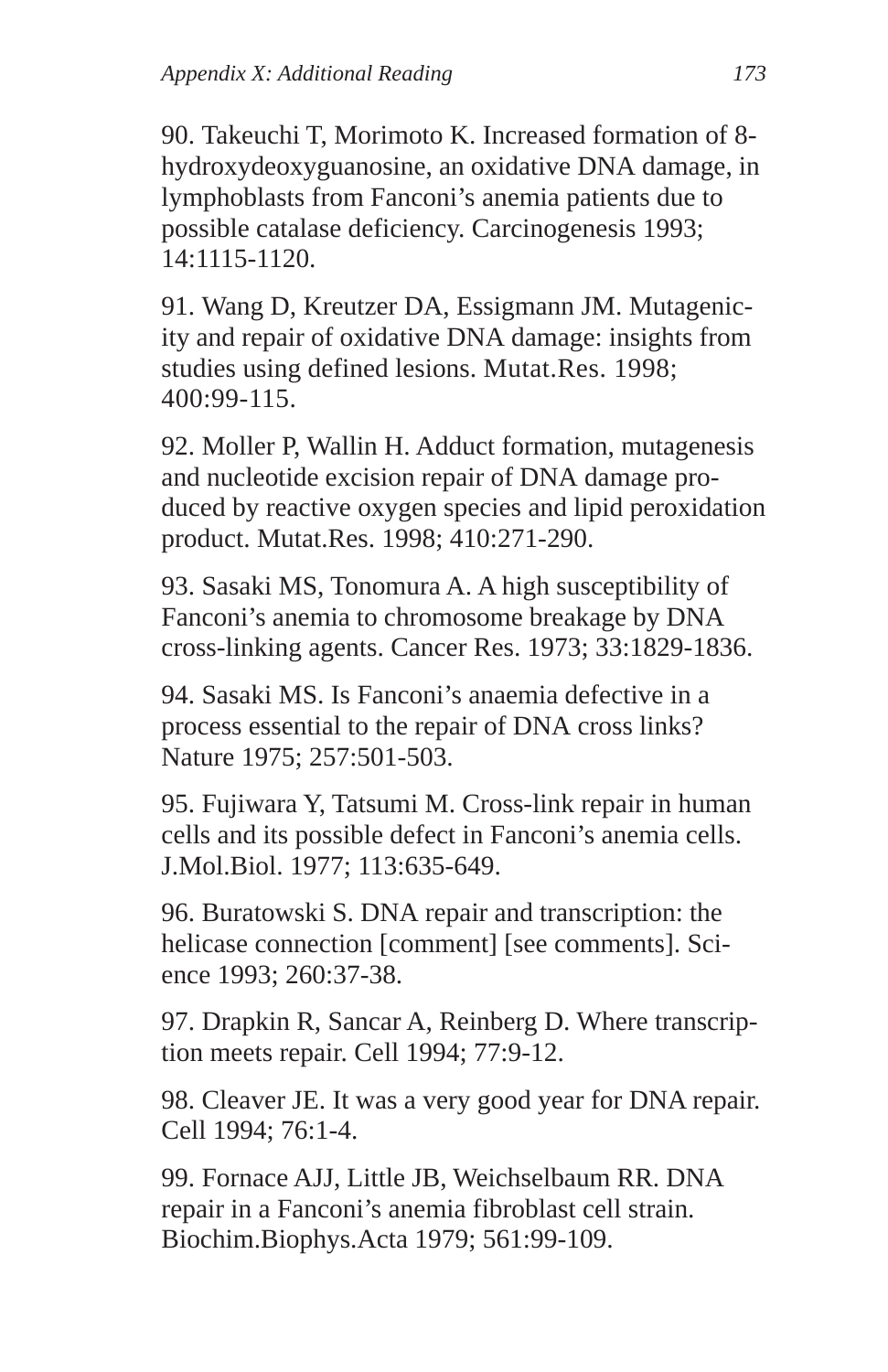100. Sognier MA, Hittelman WN. Loss of repairability of DNA interstrand crosslinks in Fanconi's anemia cells with culture age. Mutat.Res. 1983; 108:383-393.

101. Poll EH, Arwert F, Kortbeek HT, Eriksson AW. Fanconi anaemia cells are not uniformly deficient in unhooking of DNA interstrand crosslinks, induced by mitomycin C or 8-methoxypsoralen plus UVA. Hum.Genet. 1984; 68:228-234.

102. Papadopoulo D, Averbeck D, Moustacchi E. The fate of 8-methoxypsoralen-photoinduced DNA interstrand crosslinks in Fanconi's anemia cells of defined genetic complementation groups. Mutat.Res. 1987; 184:271-280.

103. Matsumoto A, Vos JM, Hanawalt PC. Repair analysis of mitomycin C-induced DNA crosslinking in ribosomal RNA genes in lymphoblastoid cells from Fanconi's anemia patients. Mutat.Res. 1989; 217:185-192.

104. Zhen W, Evans MK, Haggerty CM, Bohr VA. Deficient gene specific repair of cisplatin-induced lesions in Xeroderma pigmentosum and Fanconi's anemia cell lines. Carcinogenesis 1993; 14:919-924.

105. Rey JP, Scott R, Muller H. Induction and removal of interstrand crosslinks in the ribosomal RNA genes of lymphoblastoid cell lines from patients with Fanconi anemia. Mutat.Res. 1993; 289:171-180.

106. Lambert MW, Tsongalis GJ, Lambert WC, Hang B, Parrish DD. Defective DNA endonuclease activities in Fanconi's anemia cells, complementation groups A and B. Mutat.Res. 1992; 273:57-71.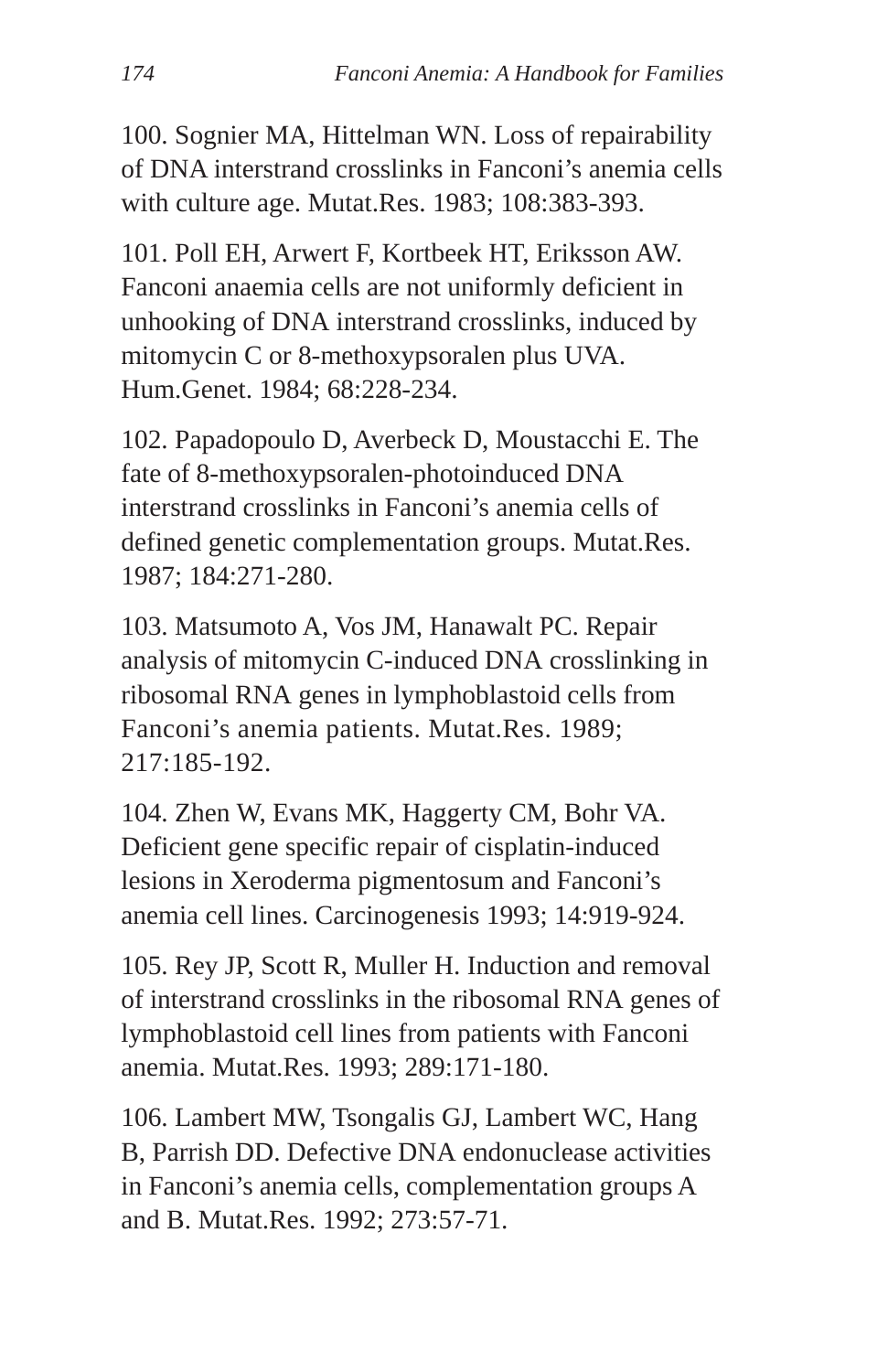107. Hang B, Yeung AT, Lambert MW. A damagerecognition protein which binds to DNA containing interstrand cross-links is absent or defective in Fanconi anemia, complementation group A, cells. Nucleic.Acids.Res. 1993; 21:4187-4192.

108. Lambert MW, Tsongalis GJ, Lambert WC, Parrish DD. Correction of the DNA repair defect in Fanconi anemia complementation groups A and D cells. Biochem.Biophys.Res.Commun. 1997; 230:587-591.

109. Defais M, Lesca C, Monsarrat B, Hanawalt P. Translesion synthesis is the main component of SOS repair in bacteriophage lambda DNA. J.Bacteriol. 1989; 171:4938-4944.

110. Loeb LA. Mutator phenotype may be required for multistage carcinogenesis. Cancer Res. 1991; 51:3075- 3079.

111. Parsons R, Li GM, Longley MJ, Fang WH, Papadopoulos N, Jen J, et al. Hypermutability and mismatch repair deficiency in RER+ tumor cells. Cell 1993; 75:1227-1236.

112. Leach FS, Nicolaides NC, Papadopoulos N, Liu B, Jen J, Parsons R, et al. Mutations of a mutS homolog in hereditary nonpolyposis colorectal cancer. Cell 1993; 75:1215-1225.

113. Maher VM, Ouellette LM, Curren RD, McCormick JJ. Frequency of ultraviolet light-induced mutations is higher in xeroderma pigmentosum variant cells than in normal human cells. Nature 1976; 261:593-595.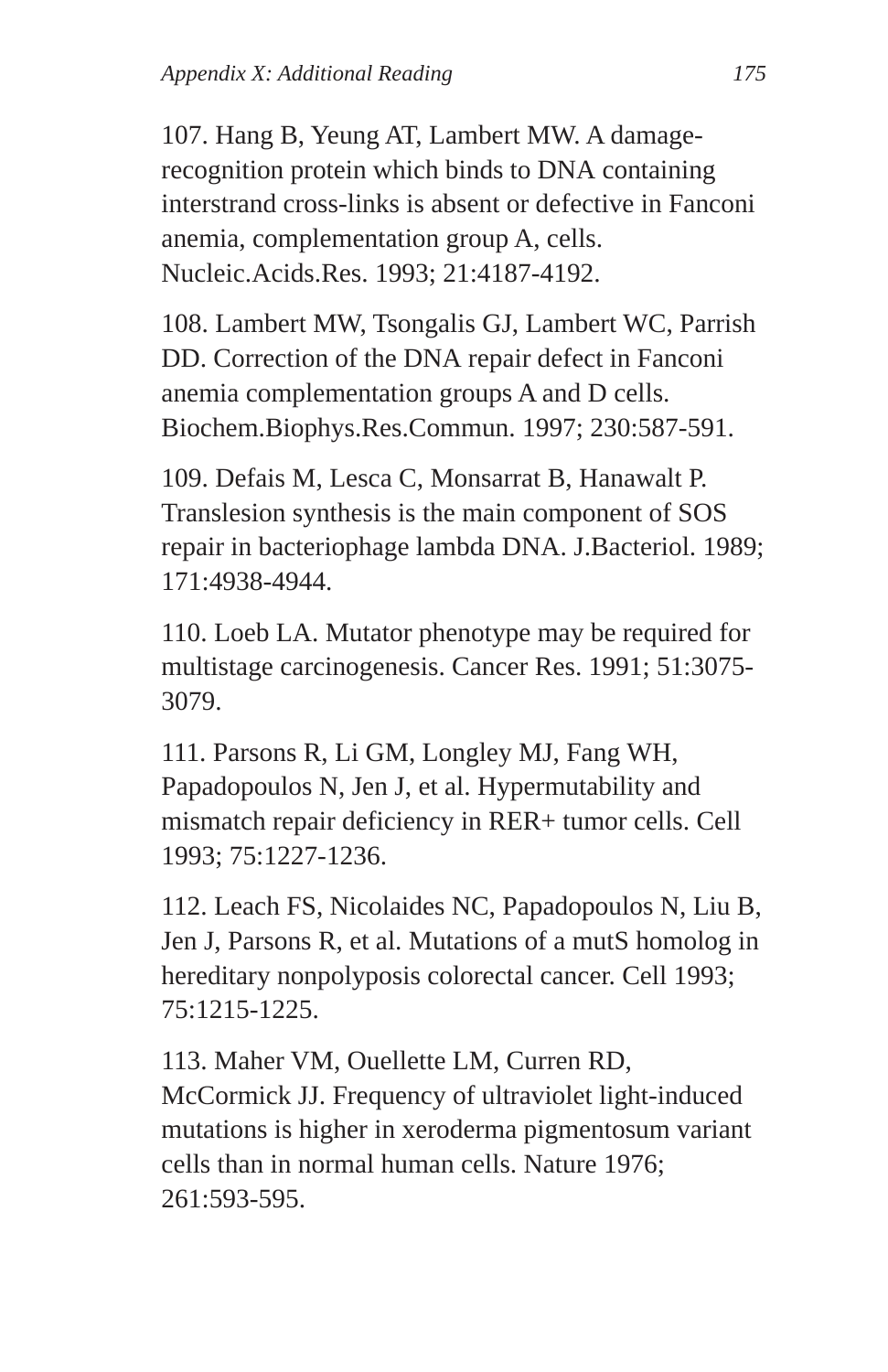114. Papadopoulo D, Porfirio B, Moustacchi E. Mutagenic response of Fanconi's anemia cells from a defined complementation group after treatment with photoactivated bifunctional psoralens. Cancer Res. 1990; 50:3289-3294.

115. Papadopoulo D, Guillouf C, Mohrenweiser H, Moustacchi E. Hypomutability in Fanconi anemia cells is associated with increased deletion frequency at the HPRT locus. Proc.Natl.Acad.Sci.U.S.A 1990; 87:8383- 8387.

116. Sala-Trepat M, Boyse J, Richard P, Papadopoulo D, Moustacchi E. Frequencies of HPRT- lymphocytes and glycophorin A variants erythrocytes in Fanconi anemia patients, their parents and control donors. Mutat.Res. 1993; 289:115-126.

117. Lengauer C, Kinzler KW, Vogelstein B. Genetic instabilities in human cancers. Nature 1998; 396:643- 649.

118. Sager R. Tumor suppressor genes: the puzzle and the promise. Science 1989; 246:1406-1412.

119. Yamashita T, Barber DL, Zhu Y, Wu N, D'Andrea AD. The Fanconi anemia polypeptide FACC is localized to the cytoplasm. Proc.Natl.Acad.Sci.U.S.A 1994; 91:6712-6716.

120. Youssoufian H. Localization of Fanconi anemia C protein to the cytoplasm of mammalian cells. Proc.Natl.Acad.Sci.U.S.A 1994; 91:7975-7979.

121. Kupfer GM, Naf D, Suliman A, Pulsipher M, D'Andrea AD. The Fanconi anaemia proteins, FAA and FAC, interact to form a nuclear complex. Nat.Genet. 1997; 17:487-490.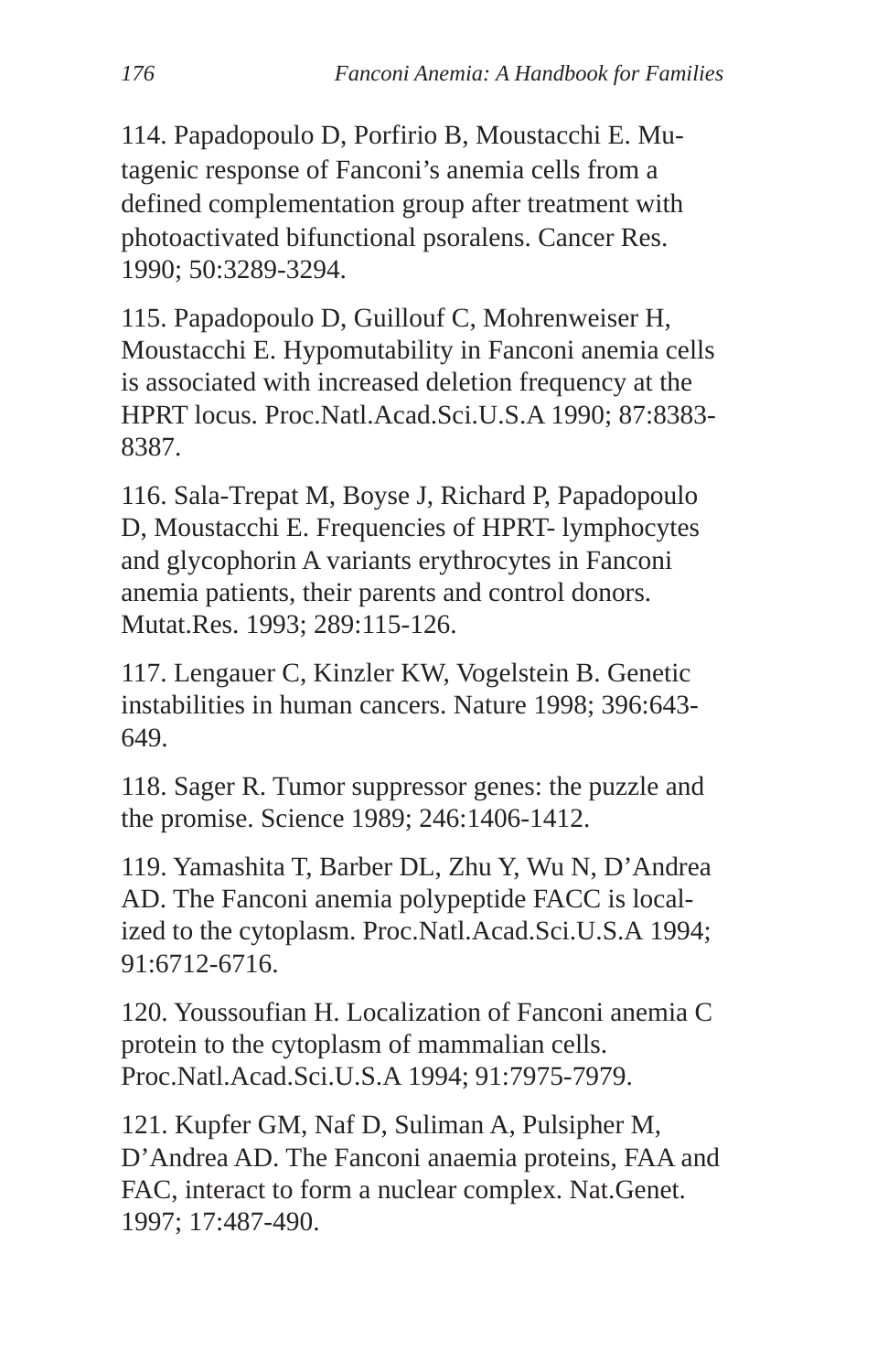122. Naf D, Kupfer GM, Suliman A, Lambert K, D'Andrea AD. Functional activity of the fanconi anemia protein FAA requires FAC binding and nuclear localization [In Process Citation]. Mol.Cell Biol. 1998; 18:5952-5960.

123. Yamashita T, Kupfer GM, Naf D, Suliman A, Joenje H, Asano S, et al. The fanconi anemia pathway requires FAA phosphorylation and FAA/FAC nuclear accumulation. Proc.Natl.Acad.Sci.U.S.A 1998; 95:13085-13090.

124. Kruyt FA, Youssoufian H. The fanconi anemia proteins FAA and FAC function in different cellular compartments to protect against cross-linking agent cytotoxicity [In Process Citation]. Blood 1998; 92:2229-2236.

125. Youssoufian H. Cytoplasmic localization of FAC is essential for the correction of a prerepair defect in Fanconi anemia group C cells. J.Clin.Invest. 1996; 97:2003-2010.

126. Clarke AA, Philpott NJ, Gordon-Smith EC, Rutherford TR. The sensitivity of Fanconi anaemia group C cells to apoptosis induced by mitomycin C is due to oxygen radical generation, not DNA crosslinking. Br.J.Haematol. 1997; 96:240-247.

127. Kruyt FA, Hoshino T, Liu JM, Joseph P, Jaiswal AK, Youssoufian H. Abnormal microsomal detoxification implicated in Fanconi anemia group C by interaction of the FAC protein with NADPH cytochrome P450 reductase. Blood 1998; 92:3050-3056.

128. Kruyt FA, Dijkmans LM, van den Berg TK, Joenje H. Fanconi anemia genes act to suppress a cross-linkerinducible p53- independent apoptosis pathway in lymphoblastoid cell lines. Blood 1996; 87:938-948.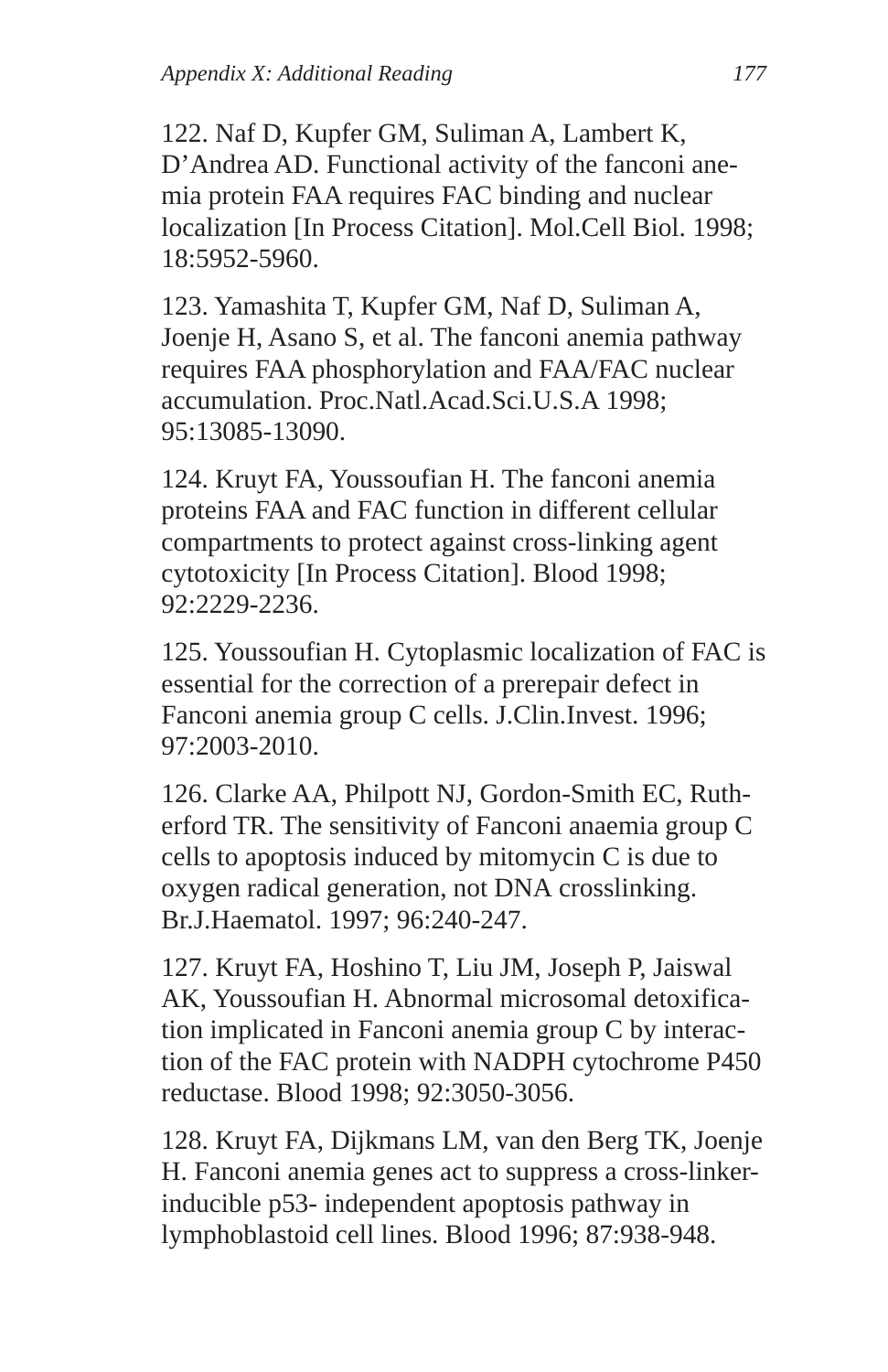129. Cumming RC, Liu JM, Youssoufian H, Buchwald M. Suppression of apoptosis in hematopoietic factordependent progenitor cell lines by expression of the FAC gene. Blood 1996; 88:4558-4567.

130. Ridet A, Guillouf C, Duchaud E, Cundari E, Fiore M, Moustacchi E, et al. Deregulated apoptosis is a hallmark of the Fanconi anemia syndrome. Cancer Res. 1997; 57:1722-1730.

131. Guillouf C, Wang TS, Liu J, Walsh CE, Poirier GG, Moustacchi E, et al. Fanconi Anemia C Protein Acts at a Switch between Apoptosis and Necrosis in Mitomycin C-Induced Cell Death. Exp.Cell Res. 1999; 246:384-394.

132. Chen M, Tomkins DJ, Auerbach W, McKerlie C, Youssoufian H, Liu L, et al. Inactivation of Fac in mice produces inducible chromosomal instability and reduced fertility reminiscent of Fanconi anaemia. Nat.Genet. 1996; 12:448-451.

133. Otsuki T, Wang J, Demuth I, Digweed M, Liu JM. Assessment of mitomycin C sensitivity in Fanconi anemia complementation group C gene (Fac) knock-out mouse cells. Int.J.Hematol. 1998; 67:243-248.

134. Alter BP, Frissora CL, Halperin DS, Freedman MH, Chitkara U, Alvarez E, et al. Fanconi's anaemia and pregnancy. Br.J.Haematol. 1991; 77:410-418.

135. Whitney MA, Royle G, Low MJ, Kelly MA, Axthelm MK, Reifsteck C, et al. Germ cell defects and hematopoietic hypersensitivity to gamma- interferon in mice with a targeted disruption of the Fanconi anemia C gene. Blood 1996; 88:49-58.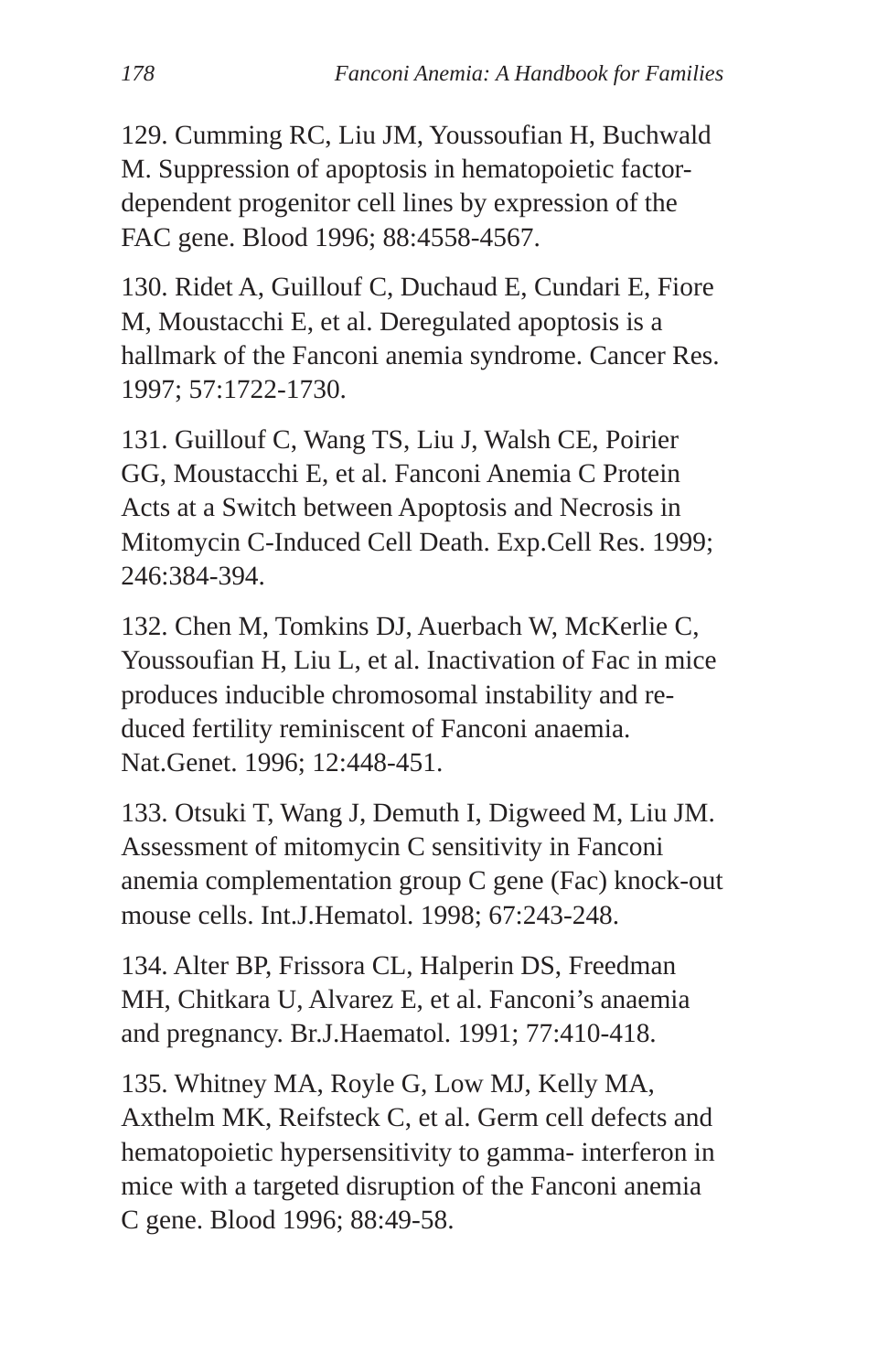136. Rathbun RK, Faulkner GR, Ostroski MH, Christianson TA, Hughes G, Jones G, et al. Inactivation of the Fanconi anemia group C gene augments interferon- gamma-induced apoptotic responses in hematopoietic cells. Blood 1997; 90:974-985.

137. Selleri C, Maciejewski JP, Sato T, Young NS. Interferon-gamma constitutively expressed in the stromal microenvironment of human marrow cultures mediates potent hematopoietic inhibition. Blood 1996; 87:4149-4157.

138. Selleri C, Sato T, Anderson S, Young NS, Maciejewski JP. Interferon-gamma and tumor necrosis factor-alpha suppress both early and late stages of hematopoiesis and induce programmed cell death. J.Cell Physiol. 1995; 165:538-546.

139. Maciejewski J, Selleri C, Anderson S, Young NS. Fas antigen expression on CD34+ human marrow cells is induced by interferon gamma and tumor necrosis factor alpha and potentiates cytokine-mediated hematopoietic suppression in vitro. Blood 1995; 85:3183-3190.

140. Nagata S. Apoptosis by death factor. Cell 1997; 88:355-365.

141. Enari M, Hug H, Nagata S. Involvement of an ICE-like protease in Fas-mediated apoptosis. Nature 1995; 375:78-81.

142. Vaux DL, Strasser A. The molecular biology of apoptosis. Proc.Natl.Acad.Sci.U.S.A 1996; 93:2239- 2244.

143. Wang J, Otsuki T, Youssoufian H, Lo Ten Foe JL, Kim S, Devetten M, et al. Overexpression of the fanconi anemia group C gene (FAC) protects hematopoietic progenitors from death induced by Fas-mediated apoptosis. Cancer Res. 1998; 58:3538-3541.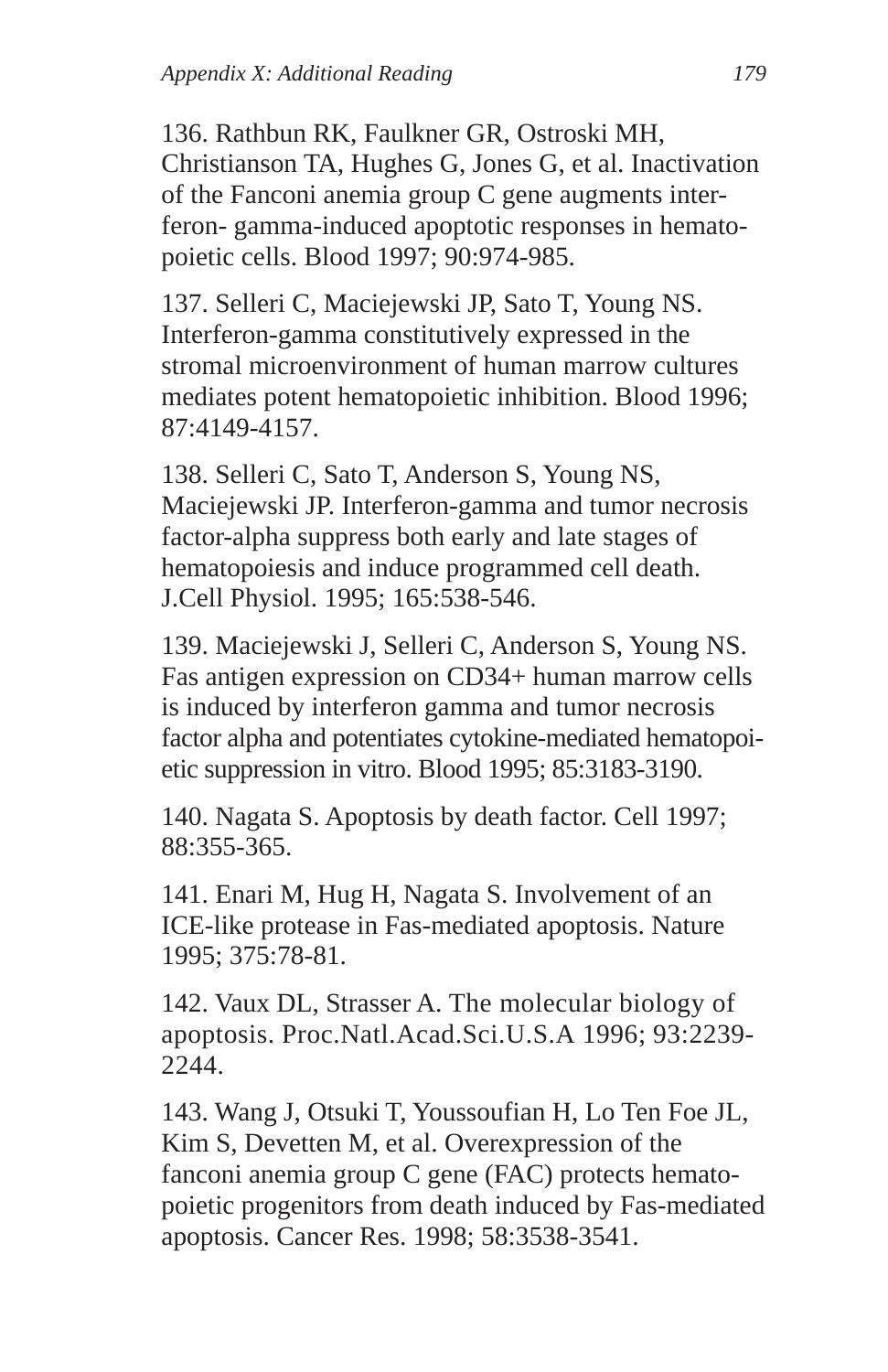144. Haneline LS, Broxmeyer HE, Cooper S, Hangoc G, Carreau M, Buchwald M, et al. Multiple inhibitory cytokines induce deregulated progenitor growth and apoptosis in hematopoietic cells from Fac-/- mice. Blood 1998; 91:4092-4098.

145. Otsuki T, Nagakura S, Wang J, Bloom M, Grompe M, Liu JM. Tumor necrosis factor-alpha and CD95 ligation suppress erythropoiesis in Fanconi anemia C gene knock-out mice. J.Cell Physiol. 1999; 179:79-86.

146. Liu JM, Poiley J, Devetten M, Kajigaya S, Walsh CE. The Fanconi anemia complementation group C gene (FAC) suppresses transformation of mutant fibroblasts by the SV40 virus.

Biochem.Biophys.Res.Commun. 1996; 223:685-690.

147. Daneshbod-Skibba G, Martin J, Shahidi NT. Myeloid and erythroid colony growth in non-anaemic patients with Fanconi's anaemia. Br.J.Haematol. 1980; 44:33-38.

148. Alter BP, Knobloch ME, Weinberg RS. Erythropoiesis in Fanconi's anemia. Blood 1991; 78:602-608.

149. Stark R, Thierry D, Richard P, Gluckman E. Longterm bone marrow culture in Fanconi's anaemia. Br.J.Haematol. 1993; 83:554-559.

150. Bagby GCJ, Segal GM, Auerbach AD, Onega T, Keeble W, Heinrich MC. Constitutive and induced expression of hematopoietic growth factor genes by fibroblasts from children with Fanconi anemia. Exp.Hematol. 1993; 21:1419-1426.

151. Eaves CJ, Sutherland HJ, Cashman JD, Otsuka T, Lansdorp PM, Humphries RK, et al. Regulation of primitive human hematopoietic cells in long-term marrow culture. Semin.Hematol. 1991; 28:126-131.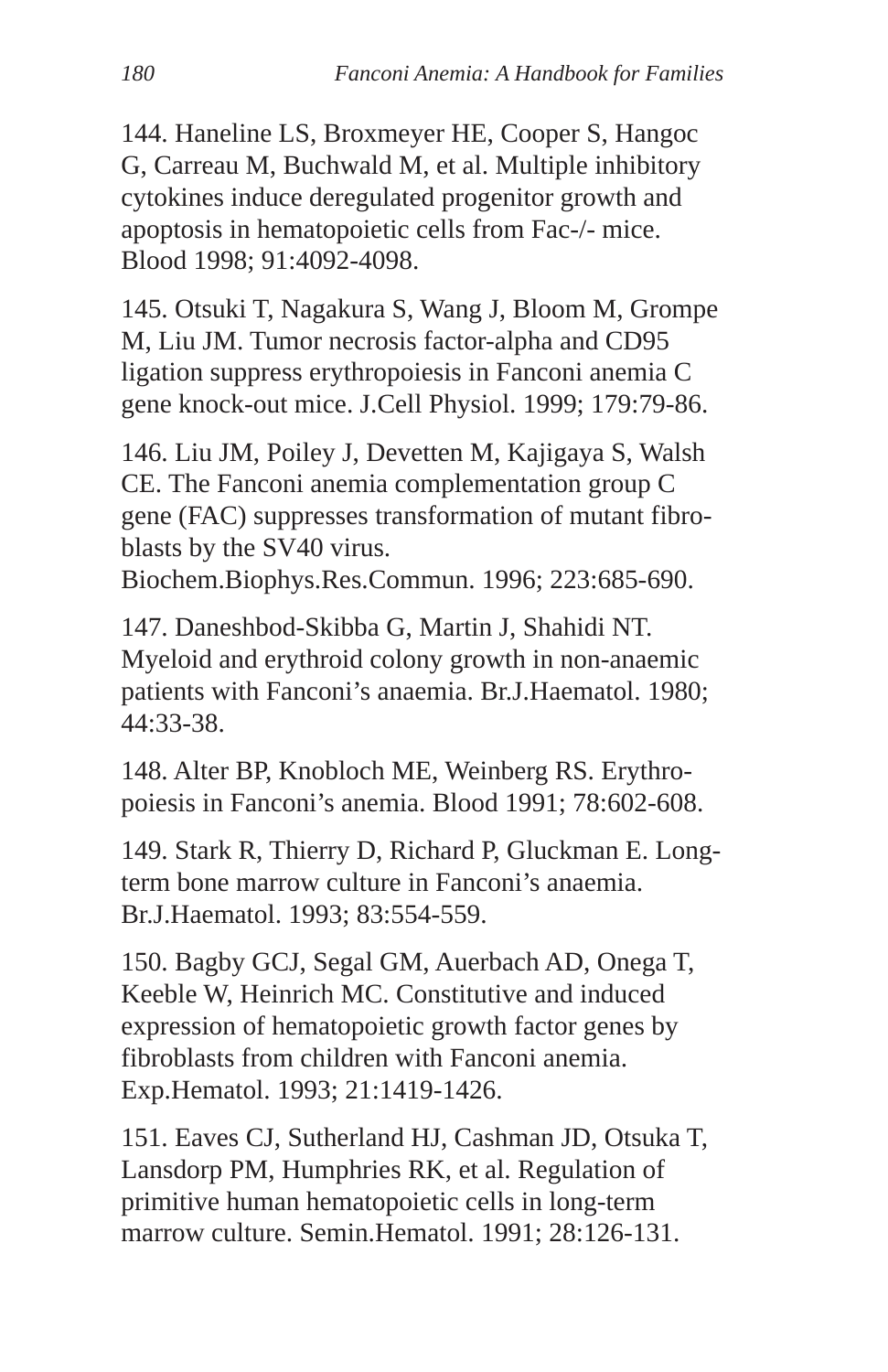152. Sutherland HJ, Eaves CJ, Eaves AC, Dragowska W, Lansdorp PM. Characterization and partial purification of human marrow cells capable of initiating longterm hematopoiesis in vitro. Blood 1989; 74:1563-1570.

153. Butturini A, Gale RP. Long-term bone marrow culture in persons with Fanconi anemia and bone marrow failure. Blood 1994; 83:336-339.

154. Carreau M, Gan OI, Liu L, Doedens M, McKerlie C, Dick JE, et al. Bone marrow failure in the Fanconi anemia group C mouse model after DNA damage. Blood 1998; 91:2737-2744.

155. Gluckman E, Devergie A, Schaison G, Bussel A, Berger R, Sohier J, et al. Bone marrow transplantation in Fanconi anaemia. Br.J.Haematol. 1980; 45:557-564.

156. Gluckman E, Devergie A, Dutreix J. Radiosensitivity in Fanconi anaemia: application to the conditioning regimen for bone marrow transplantation. Br.J.Haematol. 1983; 54:431-440.

157. Gluckman E. Radiosensitivity in Fanconi anemia: application to the conditioning for bone marrow transplantation. Radiother.Oncol. 1990; 18 Suppl 1:88- 93:88-93.

158. Gluckman E, Auerbach AD, Horowitz MM, Sobocinski KA, Ash RC, Bortin MM, et al. Bone marrow transplantation for Fanconi anemia. Blood 1995; 86:2856-2862.

159. Socié G, Henry-Amar M, Cosset JM, Devergie A, Girinsky T, Gluckman E. Increased incidence of solid malignant tumors after bone marrow transplantation for severe aplastic anemia [see comments]. Blood 1991; 78:277-279.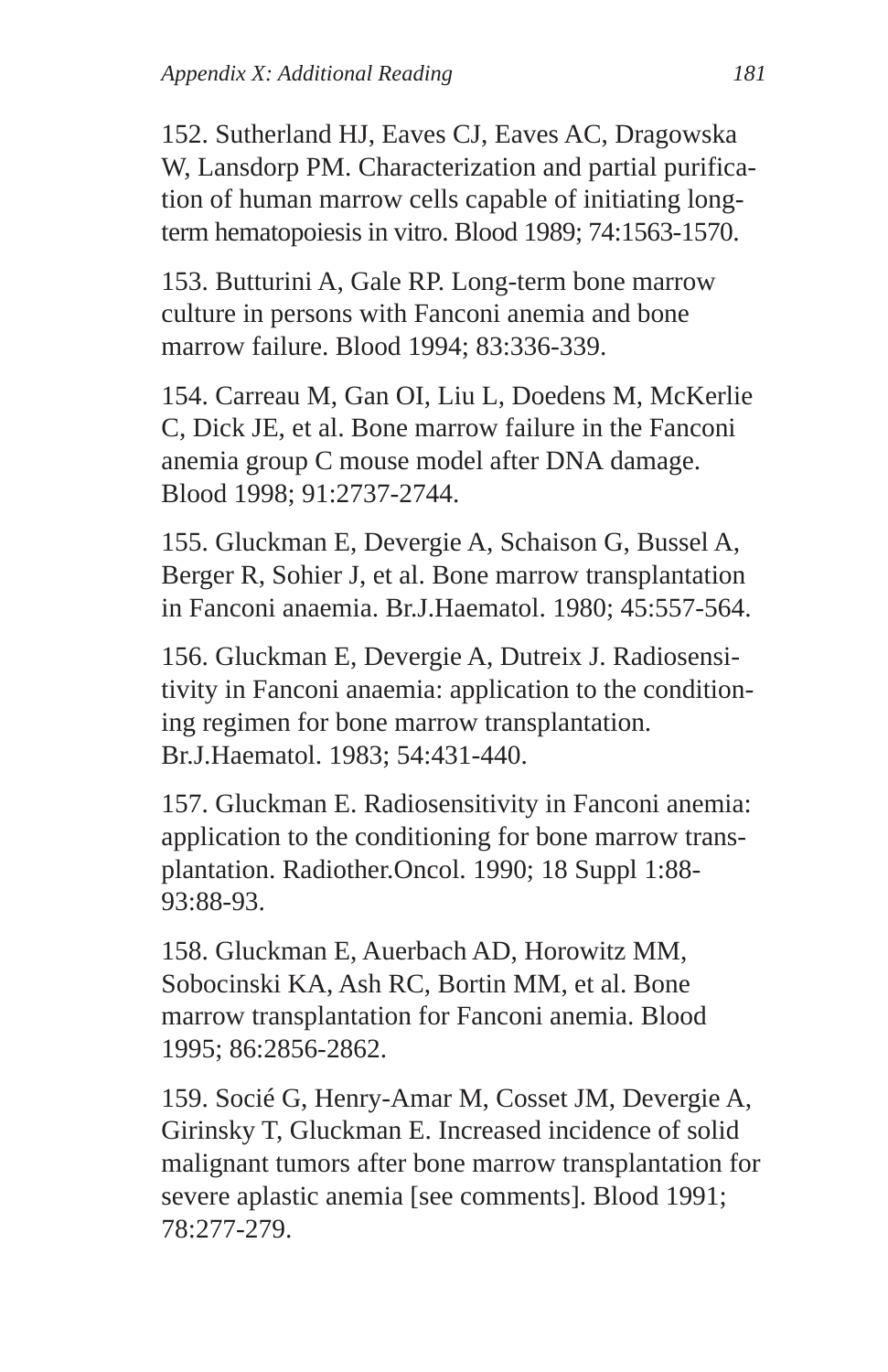160. Deeg HJ, Socié G, Schoch G, Henry-Amar M, Witherspoon RP, Devergie A, et al. Malignancies after marrow transplantation for aplastic anemia and fanconi anemia: a joint Seattle and Paris analysis of results in 700 patients. Blood 1996; 87:386-392.

161. Socié G, Devergie A, Girinski T, Piel G, Ribaud P, Esperou H, et al. Transplantation for Fanconi's anaemia: long-term follow-up of fifty patients transplanted from a sibling donor after low-dose cyclophosphamide and thoraco-abdominal irradiation for conditioning. Br.J.Haematol. 1998; 103:249-255.

162. Flowers ME, Zanis J, Pasquini R, Deeg HJ, Ribeiro R, Longton G, et al. Marrow transplantation for Fanconi anaemia: conditioning with reduced doses of cyclophosphamide without radiation [see comments]. Br.J.Haematol. 1996; 92:699-706.

163. Gluckman E, Broxmeyer HA, Auerbach AD, Friedman HS, Douglas GW, Devergie A, et al. Hematopoietic reconstitution in a patient with Fanconi's anemia by means of umbilical-cord blood from an HLA-identical sibling. N.Engl.J.Med. 1989; 321:1174-1178.

164. Kohli-Kumar M, Shahidi NT, Broxmeyer HE, Masterson M, DeLaat C, Sambrano J, et al. Haemopoietic stem/progenitor cell transplant in Fanconi anaemia using HLA-matched sibling umbilical cord blood cells. Br.J.Haematol. 1993; 85:419-422.

165. Kurtzberg J, Laughlin M, Graham ML, Smith C, Olson JF, Halperin EC, et al. Placental blood as a source of hematopoietic stem cells for transplantation into unrelated recipients [see comments]. N.Engl.J.Med. 1996; 335:157-166.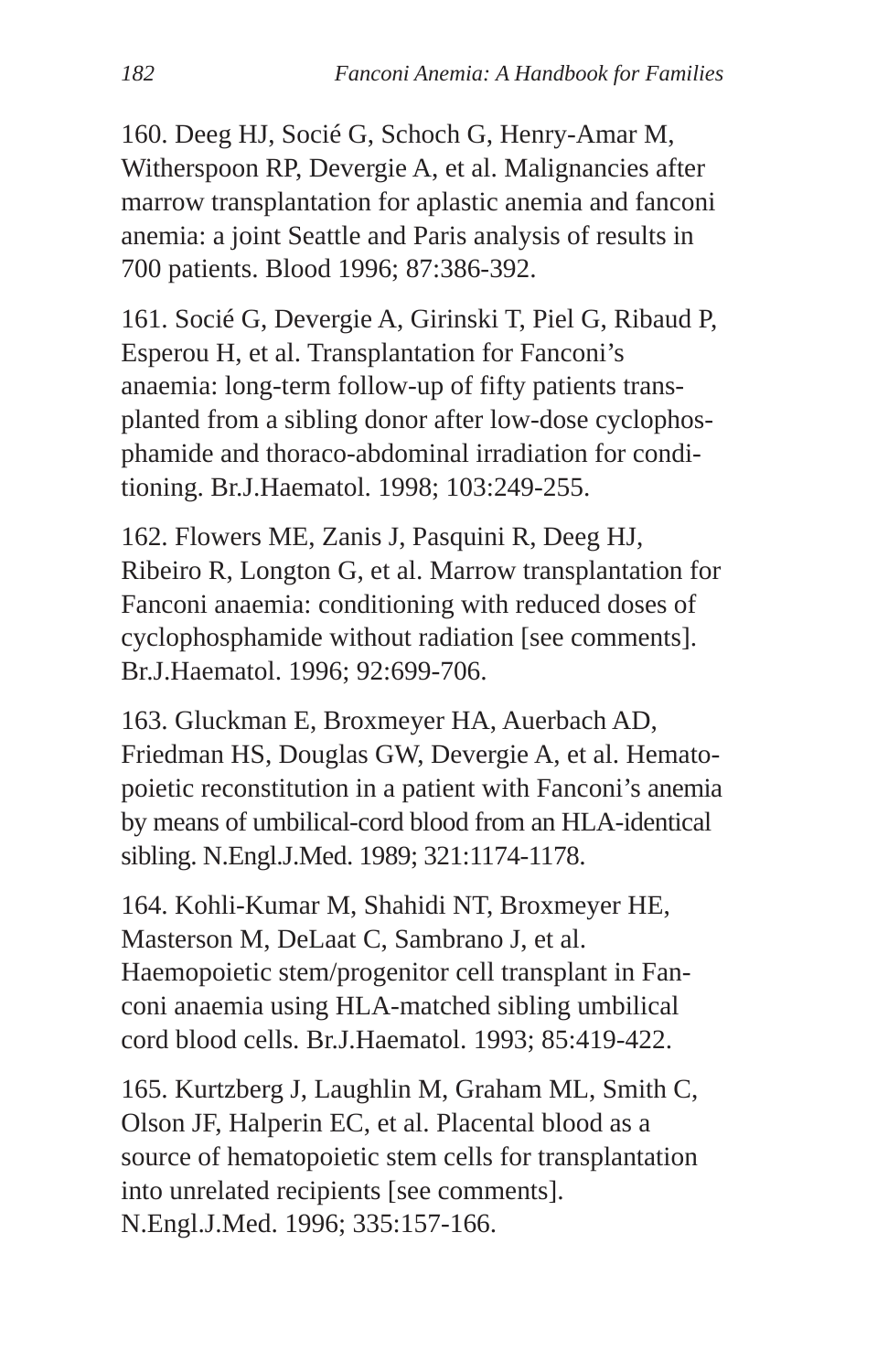166. Davies SM, Khan S, Wagner JE, Arthur DC, Auerbach AD, Ramsay NK, et al. Unrelated donor bone marrow transplantation for Fanconi anemia. Bone Marrow Transplant. 1996; 17:43-47.

167. Shahidi NT, Diamond LK. Testosterone-induced remission in aplastic anemia. Am.J.Dis.Child 1959; 98:293-302.

168. Sanchez-Medal L. The hemopoietic action of androstanes. Prog.Hematol. 1971; 7:111-36:111-136.

169. Shahidi NT, Crigler JFJ. Evaluation of growth and of endocrine systems in testosterone- corticosteroidtreated patients with aplastic anemia. J.Pediatr. 1967; 70:233-242.

170. Lyman SD, Seaberg M, Hanna R, Zappone J, Brasel K, Abkowitz JL, et al. Plasma/serum levels of flt3 ligand are low in normal individuals and highly elevated in patients with Fanconi anemia and acquired aplastic anemia. Blood 1995; 86:4091-4096.

171. Guinan EC, Lopez KD, Huhn RD, Felser JM, Nathan DG. Evaluation of granulocyte-macrophage colony-stimulating factor for treatment of pancytopenia in children with fanconi anemia. J.Pediatr. 1994; 124:144-150.

172. Rackoff WR, Orazi A, Robinson CA, Cooper RJ, Alter BP, Freedman MH, et al. Prolonged administration of granulocyte colony-stimulating factor (filgrastim) to patients with Fanconi anemia: a pilot study. Blood 1996; 88:1588-1593.

173. Walsh CE, Grompe M, Vanin E, Buchwald M, Young NS, Nienhuis AW, et al. A functionally active retrovirus vector for gene therapy in Fanconi anemia group C. Blood 1994; 84:453-459.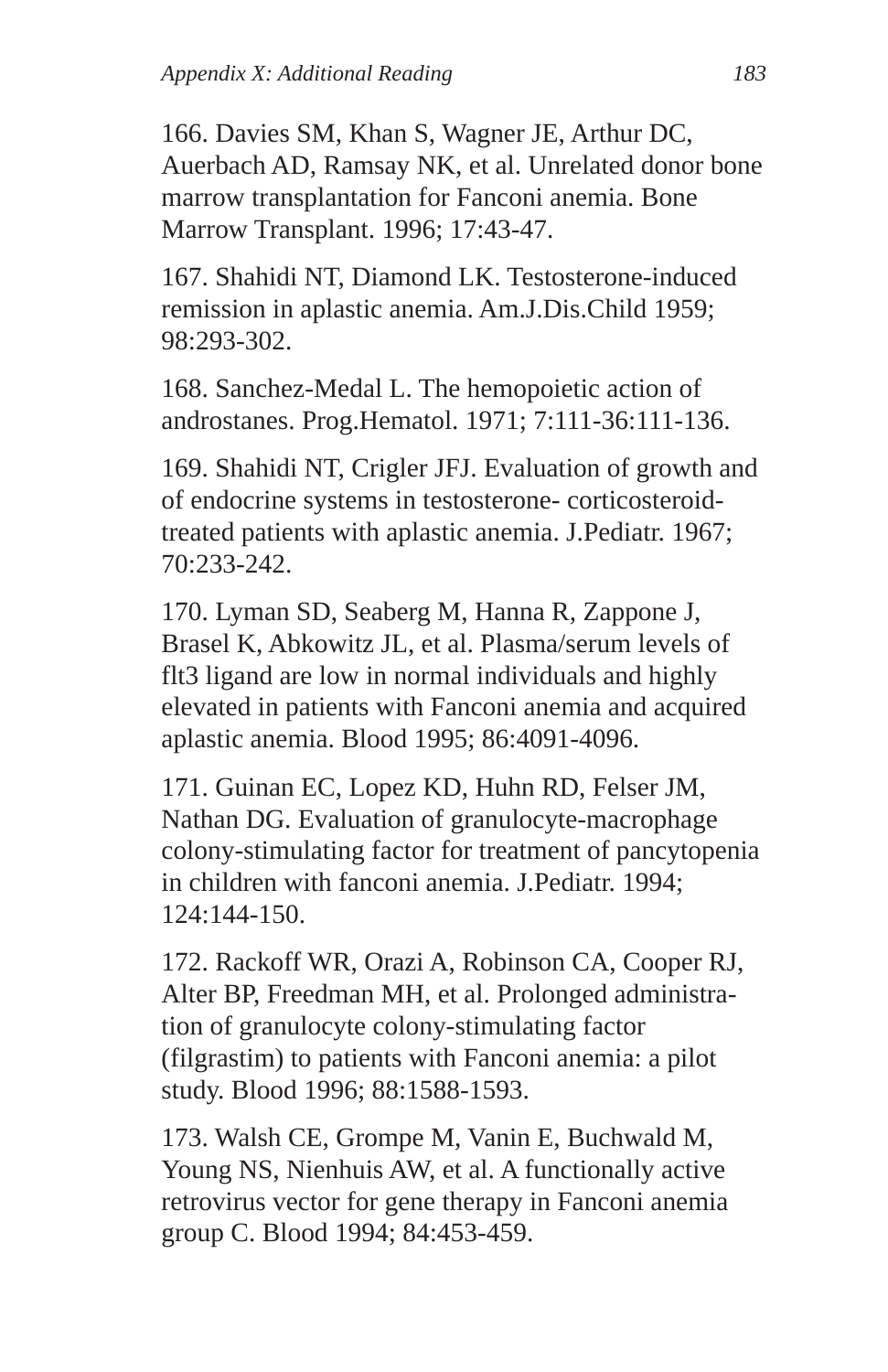174. Walsh CE, Nienhuis AW, Samulski RJ, Brown MG, Miller JL, Young NS, et al. Phenotypic correction of Fanconi anemia in human hematopoietic cells with a recombinant adeno-associated virus vector [see comments]. J.Clin.Invest. 1994; 94:1440-1448.

175. Walsh CE, Mann MM, Emmons RV, Wang S, Liu JM. Transduction of CD34-enriched human peripheral and umbilical cord blood progenitors using a retroviral vector with the Fanconi anemia group C gene. J.Investig.Med. 1995; 43:379-385.

176. Fu KL, Lo Ten Foe JR, Joenje H, Rao KW, Liu JM, Walsh CE. Functional correction of Fanconi anemia group A hematopoietic cells by retroviral gene transfer. Blood 1997; 90:3296-3303.

177. Brenner MK, Rill DR, Moen RC, Krance RA, Mirro JJ, Anderson WF, et al. Gene-marking to trace origin of relapse after autologous bone-marrow transplantation. Lancet 1993; 341:85-86.

178. Brenner MK, Rill DR, Holladay MS, Heslop HE, Moen RC, Buschle M, et al. Gene marking to determine whether autologous marrow infusion restores long-term haemopoiesis in cancer patients. Lancet 1993; 342:1134-1137.

179. Dunbar CE, Cottler-Fox M, O'Shaughnessy JA, Doren S, Carter C, Berenson R, et al. Retrovirally marked CD34-enriched peripheral blood and bone marrow cells contribute to long-term engraftment after autologous transplantation. Blood 1995; 85:3048-3057.

180. Abkowitz JL, Catlin SN, Guttorp P. Strategies for hematopoietic stem cell gene therapy: insights from computer simulation studies. Blood 1997; 89:3192-3198.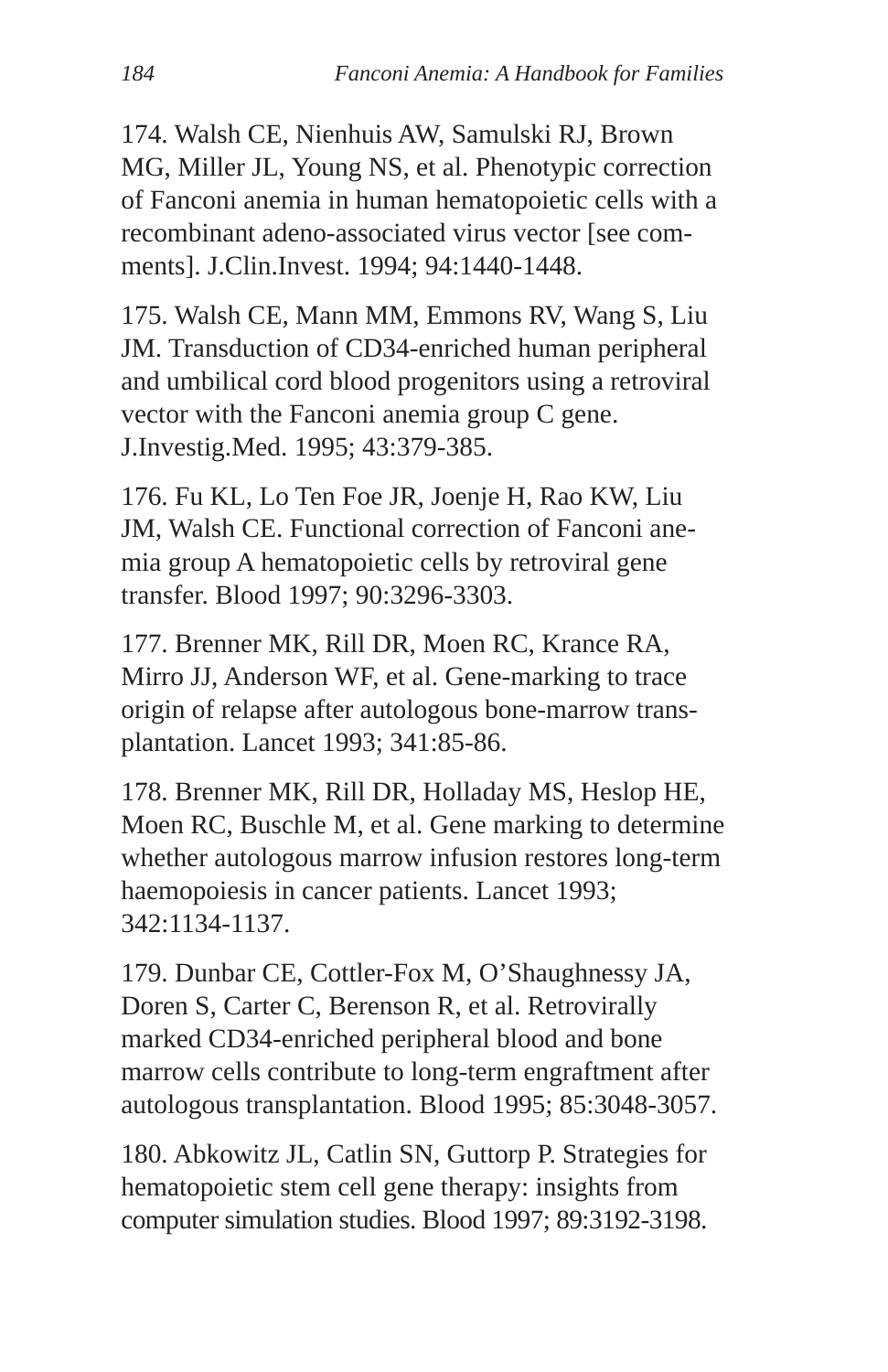181. Liu JM, Kim S, Walsh CE. Retroviral-mediated transduction of the fanconi anemia C complementing (FACC) gene in two murine transplantation models. Blood Cells Mol.Dis. 1995; 21:56-63.

182. Lemoli RM, Tafuri A, Fortuna A, Petrucci MT, Ricciardi MR, Catani L, et al. Cycling status of CD34+ cells mobilized into peripheral blood of healthy donors by recombinant human granulocyte colony-stimulating factor. Blood 1997; 89:1189-1196.

183. Kiem HP, Andrews RG, Morris J, Peterson L, Heyward S, Allen JM, et al. Improved gene transfer into baboon marrow repopulating cells using recombinant human fibronectin fragment CH-296 in combination with interleukin-6, stem cell factor, FLT-3 ligand, and megakaryocyte growth and development factor. Blood 1998; 92:1878-1886.

184. Miyoshi H, Smith KA, Mosier DE, Verma IM, Torbett BE. Transduction of human CD34+ cells that mediate long-term engraftment of NOD/SCID mice by HIV vectors. Science 1999; 283:682-686.

185. Emerson SG. Ex vivo expansion of hematopoietic precursors, progenitors, and stem cells: the next generation of cellular therapeutics. Blood 1996; 87:3082-3088.

186. Hows JM, Chapple M, Marsh JC, Durrant S, Yin JL, Swirsky D, et al. Bone marrow transplantation for Fanconi's anaemia: the Hammersmith experience 1977- 89. Bone Marrow Transplant. 1989; 4:629-634.

187. Kohli-Kumar M, Morris C, DeLaat C, Sambrano J, Masterson M, Mueller R, et al. Bone marrow transplantation in Fanconi anemia using matched sibling donors. Blood 1994; 84:2050-2054.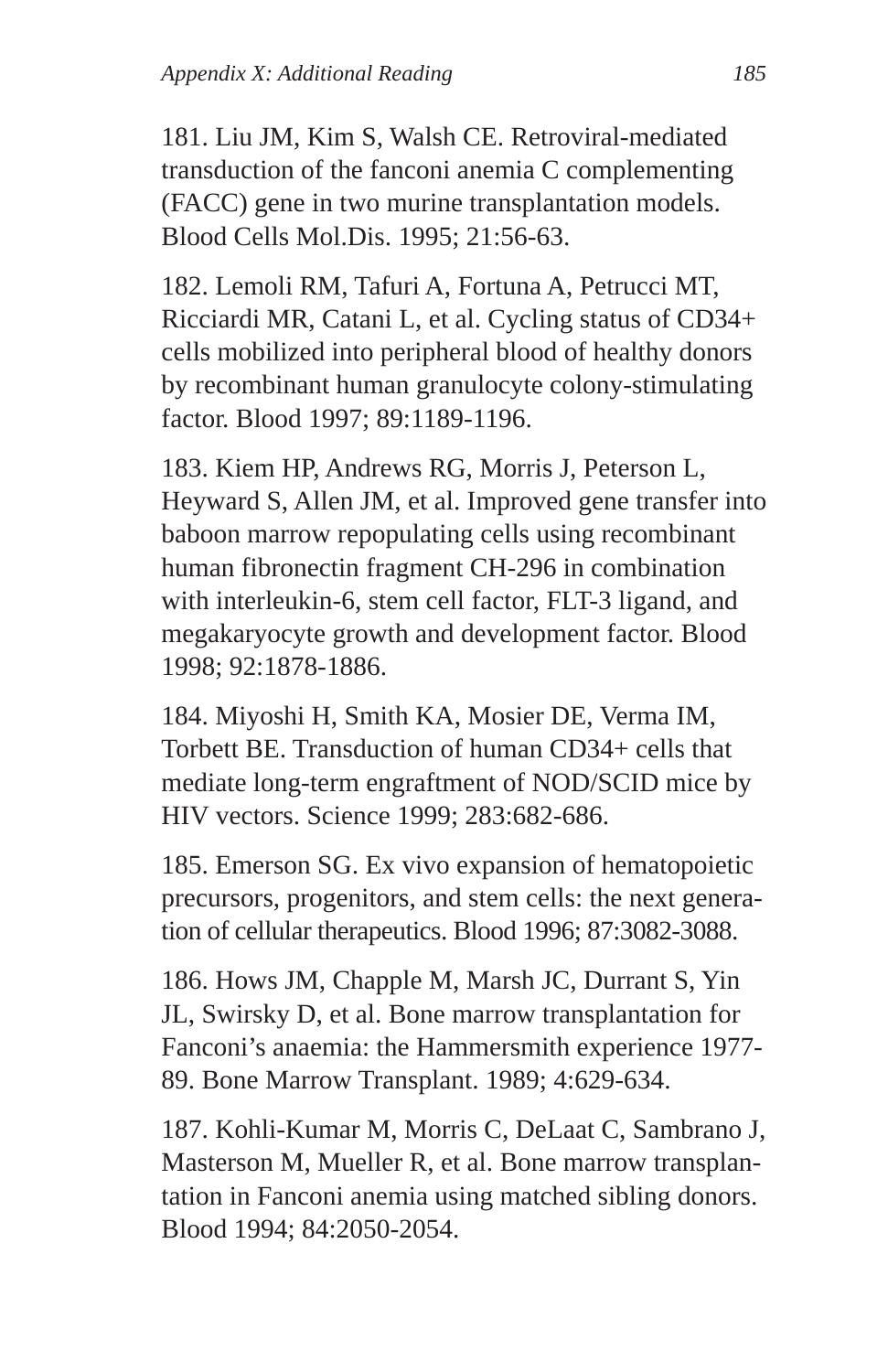188. Zanis-Neto J, Ribeiro RC, Medeiros C, Andrade RJ, Ogasawara V, Hush M, et al. Bone marrow transplantation for patients with Fanconi anemia: a study of 24 cases from a single institution. Bone Marrow Transplant. 1995; 15:293-298.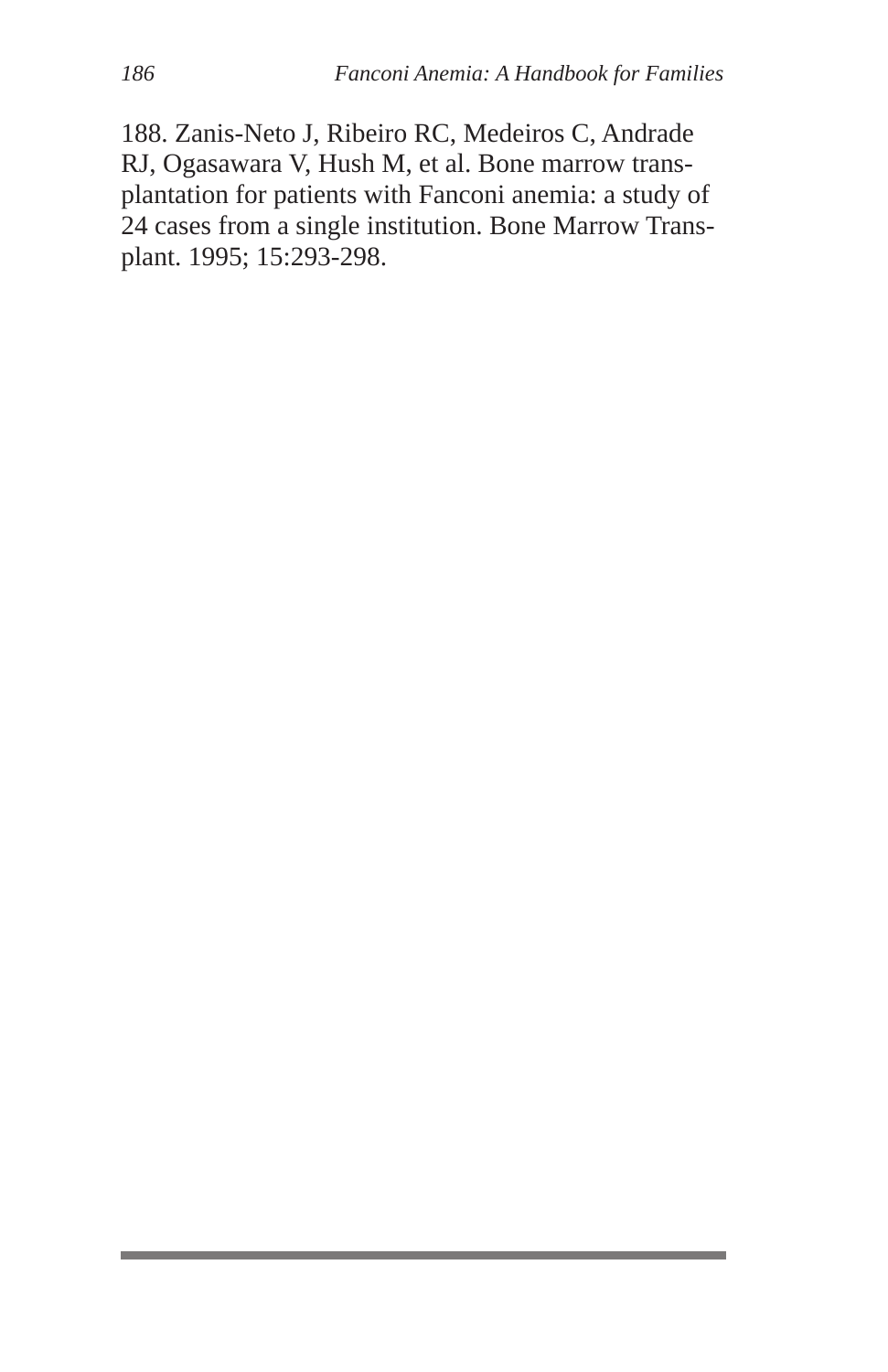## **Appendix Y**

**Glossary**

**absolute neutrophil count (ANC):** This number is important in determining the body's capacity to fight a bacterial infection. To determine the ANC, multiply the percentage of neutrophils (found in the "differential" section of the CBC—see below) by the total number of white blood cells. Include both mature neutrophils (usually designated as "segs") and more immature forms, (often called "bands").

**AML ( acute myelogenous leukemia):** A malignant disease of the blood-forming cells of the bone marrow, which frequently develops in FA patients. Anemia and low platelet counts and variable white blood cell counts characterize this disease. Common symptoms are weakness and fatigue, easy bruising and petechiae, and sometimes frequent infections. The diagnosis is made by taking a sample of bone marrow for microscopic analysis. The cells that dominate the bone marrow of patients with AML are known as "blasts."

**aplasia:** Lack of development of an organ or tissue, or of the cellular products from an organ or tissue. In the case of FA, this term refers to lack of adequate blood cell production from the bone marrow. Also refers to the lack of thumb and radius in some FA patients.

**aplastic anemia:** Failure of bone marrow cell and peripheral blood cell production. Bone marrow biopsy reveals an "empty" marrow space which lacks normal marrow cells.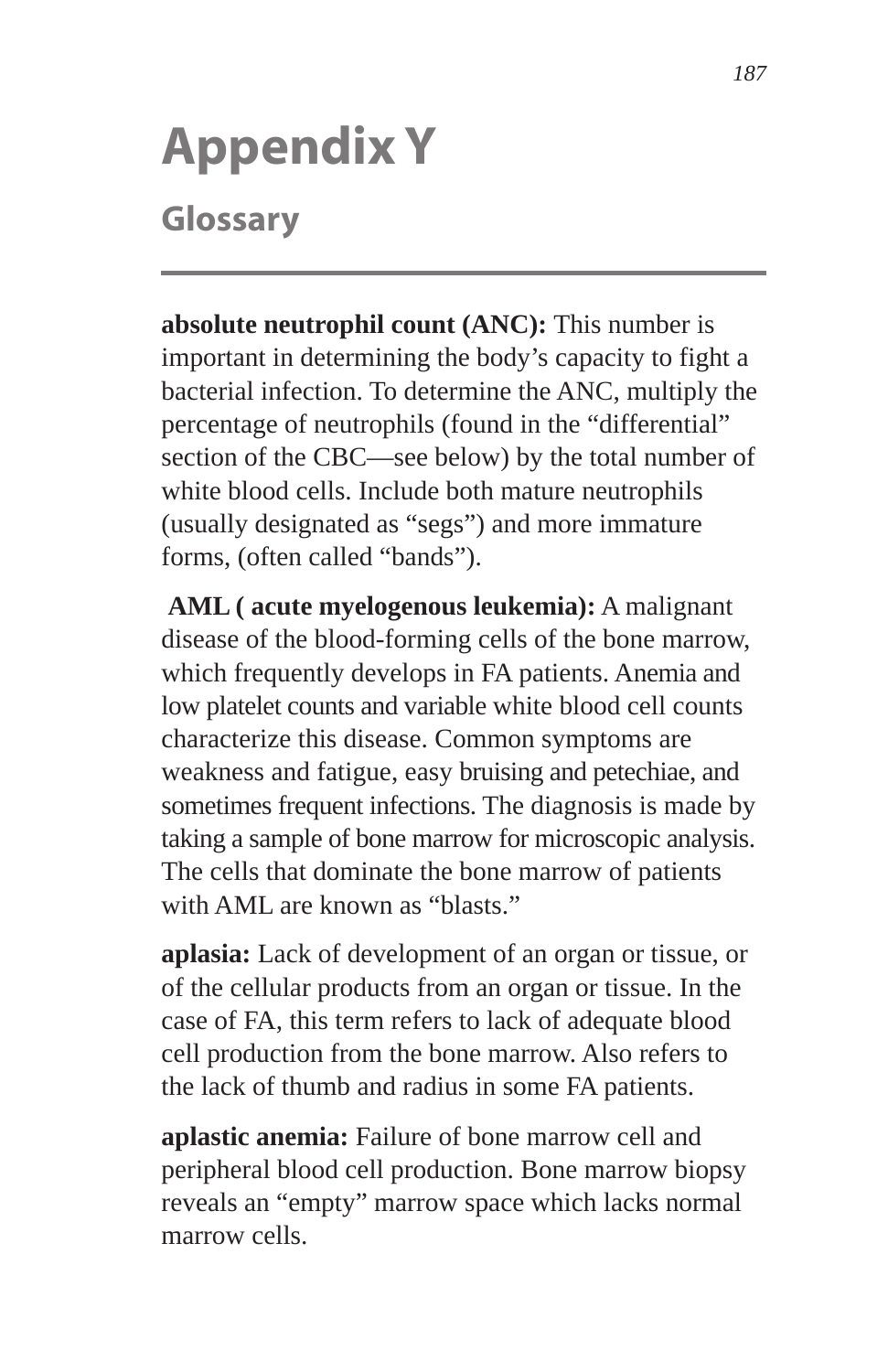**amniocentesis:** A prenatal test usually performed in the 15th to 17th week of pregnancy. A needle is inserted through the abdomen or through the cervix into the uterus, and amniotic fluid is extracted. Cells are studied for the detection of chromosome abnormalities. These fetal cells can also be tested for HLA matching.

**androgens:** Artificial male hormones that may stimulate production of one or more types of blood cells for extended periods of time in FA patients.

**anemia:** Decrease in the oxygen-carrying capacity of the blood; indicated by a low red blood cell count, low hemoglobin, low hematocrit.

**antibody:** A complex molecule produced by certain blood cells (see "lymphocyte") in response to stimulation by an antigen (see below). Antibodies bind to antigens, causing the cells bearing the antigens to clump. These clumps are then destroyed by other blood cells.

**antigens:** Proteins present on the surface of all cells and bacteria and viruses. Our bodies are used to their own antigens and usually don't attack them. But the body considers foreign antigens (such as bacteria, viruses, or grains of pollen) dangerous and will attack them. Bone marrow transplant specialists look for "matching" HLA antigens on the white cells. These antigens can help predict the likely success of a marrow transplant.

**autosome:** Any non-sex-determining chromosome; in humans there are 22 pairs of autosomes. **autosomal**, adj.

**B cells:** Lymphocytes responsible for humoral (fluid based) immunity and antibody production.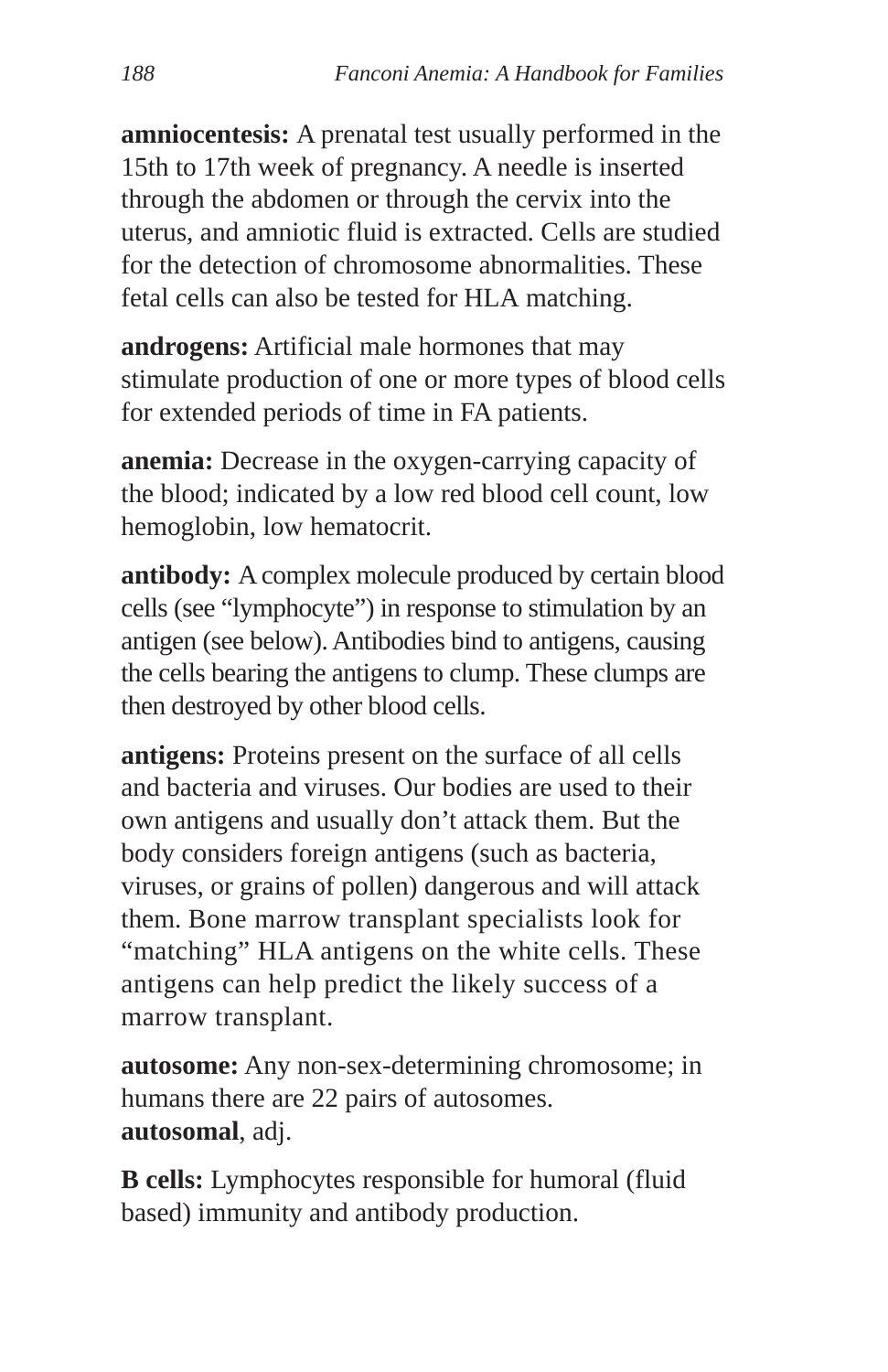

*Reprinted with special permission of King Features Syndicate*

**baseline test:** Test which measures an organ's normal level of functioning. Used to determine if any changes in organ function occur following treatment.

**basophil:** Type of white blood cell; a type of granulocyte (see below); involved in allergic reactions.

**blast cell:** An immature cell. Too many blast cells in the bone marrow or blood may indicate the onset of leukemia.

**bone marrow:** Soft tissue within the bones where blood cells are manufactured.

**bone marrow aspiration:** Test in which a sample of bone marrow cells is removed with a sturdy needle and examined under a microscope. Aspirates are used to examine more specifically the types of cells in the bone marrow, and the chromosomal pattern.

**bone marrow biopsy:** Procedure in which a special type of needle is inserted in the bone, and a piece of bone (a plug) with marrow is removed. This test is very helpful in assessing the number of cells in the bone marrow.

**CBC:** Complete blood count; gives the number and/or percentage of certain blood cells, primarily white cells, red cells, and platelets.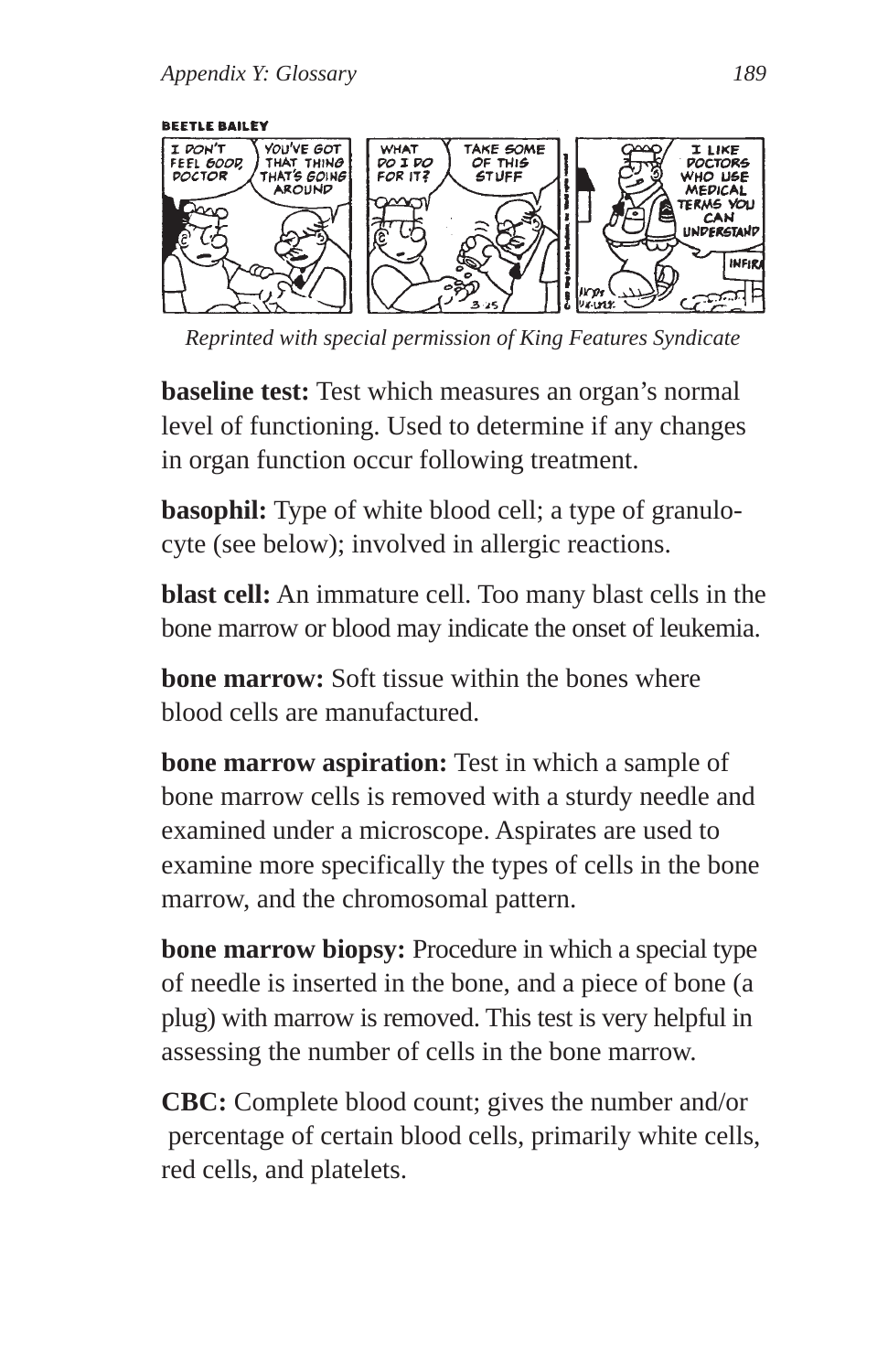**chorionic villus sampling (CVS):** An early prenatal diagnostic test. In the 10th to 12th week of a pregnancy, an instrument is inserted vaginally or through the abdomen into the uterus. Villus cells, which later form part of the placenta, are removed. These cells are then studied for early detection of chromosome abnormalities. These cells may also be tested for HLA matching.

**chromosomes:** Structures in the cell nucleus which contain the genes responsible for heredity. Normal human cells contain twenty-three pairs of chromosomes. One of each pair is inherited separately from a person's father and mother (see Appendix X).

## **colony stimulating factors (also known as hematopoietic growth factors or cytokines):**

Substances produced naturally by the body (and also synthetically) which stimulate the production of certain blood cells. Examples are G-CSF, GM-CSF, various "interleukins", stem cell factor (or steel factor), erythropoietin, etc.

**complementation groups:** When a mutant (or defective) cell is able to restore normal function to (or complement) another defective cell, the mutations in those cells are said to be in different complementation groups. That means the mutations are in different genes. If a mutant or defective cell is not able to restore normal function to another defective cell, the mutations are said to be in the same complementation group (in other words, in the same gene).

**culture:** A specimen of blood, urine, sputum or stool which is taken and grown in the laboratory. This culture is then tested to determine whether infection is present and which antibiotic to use.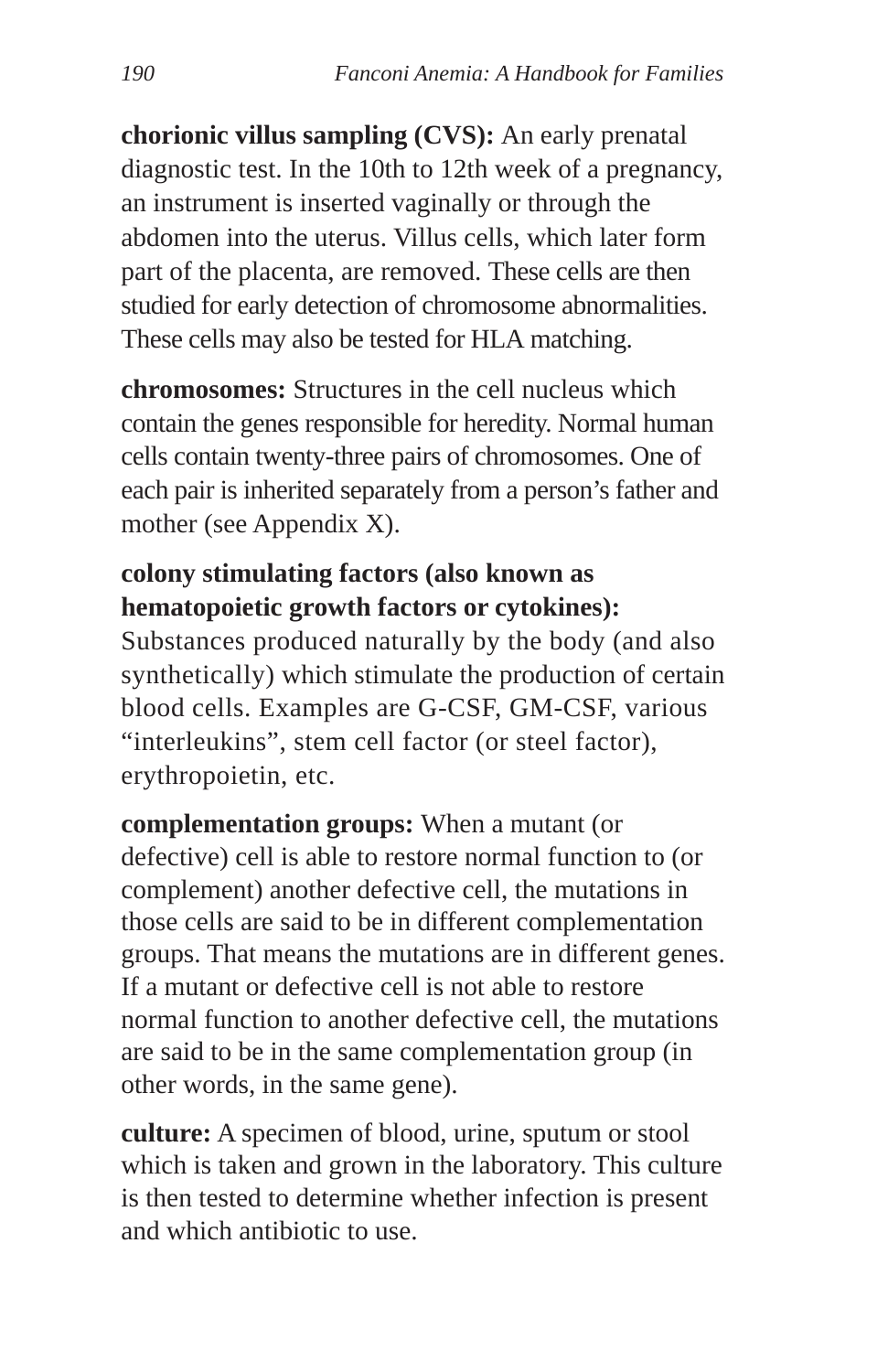## **cytokines:** (see **colony stimulating factors**).

**diepoxybutane (DEB):** A chemical agent that damages DNA in cell culture and is used in a diagnostic test for FA, either before or after birth.

**differential:** Percent of different types of white blood cells in the blood.

**DNA:** This abbreviation stands for deoxyribonucleic acid. DNA is the component of the chromosomes that carries the genetic code (see Appendix I).

**eosinophil:** Eos; a type of white blood cell; a type of granulocyte (see below).

**erythrocyte:** Red blood cell; red blood cells go through various stages, starting out as erythroblasts, changing to reticulocytes, and finally becoming erythrocytes.

**erythroblast:** An immature red blood cell.

**erythropoietin (EPO):** A colony stimulating factor which influences red cell production in some conditions.

**febrile:** Feverish.

**gene:** Hereditary unit. Each gene carries the genetic code, or blue print, for a specific protein. Each human cell has about 100,000 genes, but most of these are not active in a given type of cell (see Appendix X).

**graft-versus-host disease (GVHD):** A complication of bone marrow transplantation which occurs when donor T cells attack the patient's cells. GVHD is more likely to occur when there is HLA mismatching. GVHD is classified in stages from Grade I (minor) to Grade IV (extrememly serious).

**granulocyte:** Type of white blood cell; includes the basophil, eosinophil, and neutrophil (or poly), which is the infection-fighting cell.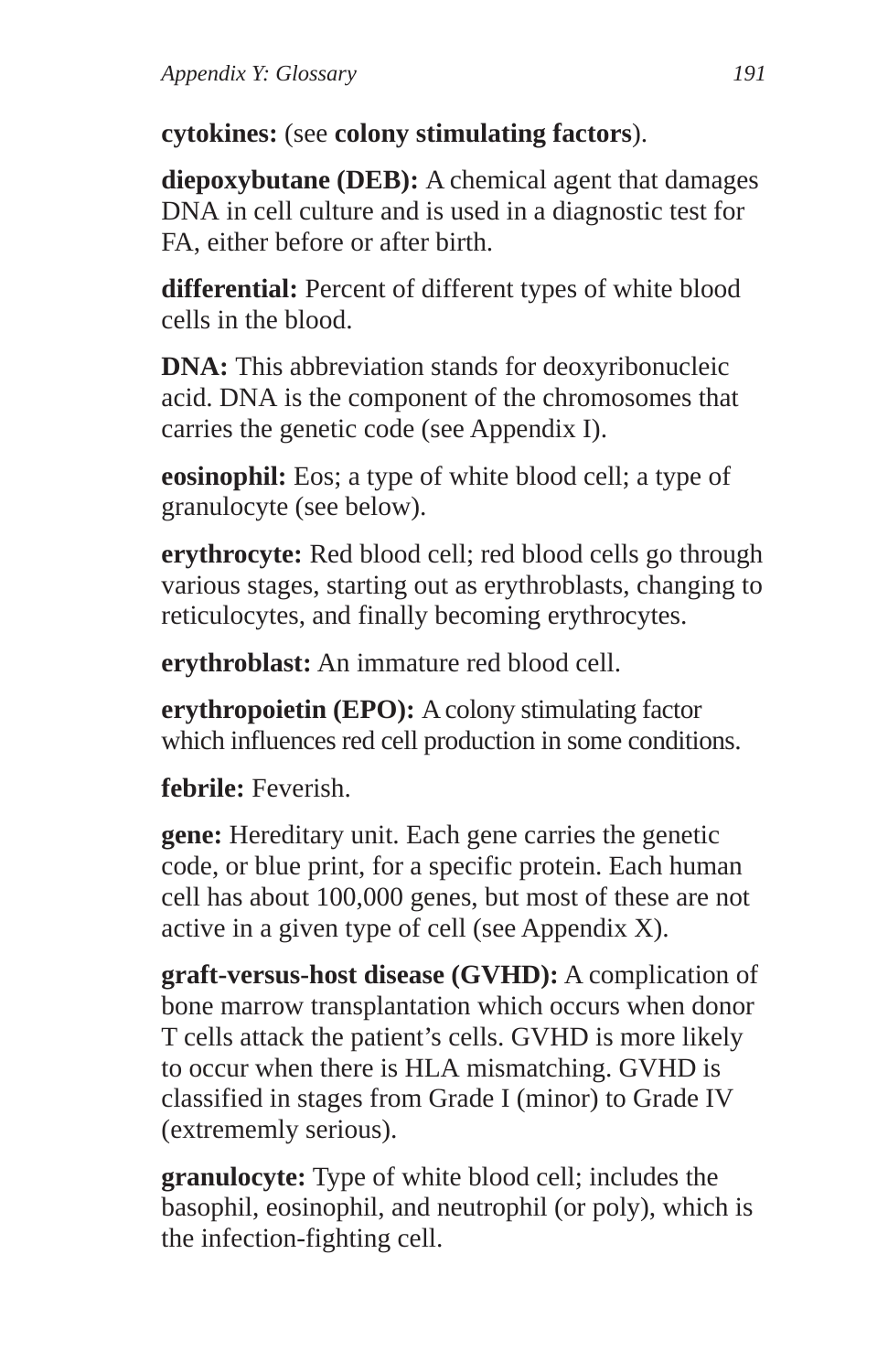

**hematocrit:** Ratio of red blood cells to plasma in the blood; portion of the blood's total volume that is made up of red blood cells.

**hematopoiesis:** The formation and development of blood cells. *See diagram.*

**hematopoietic growth factors:** (see **colony stimulating factors**).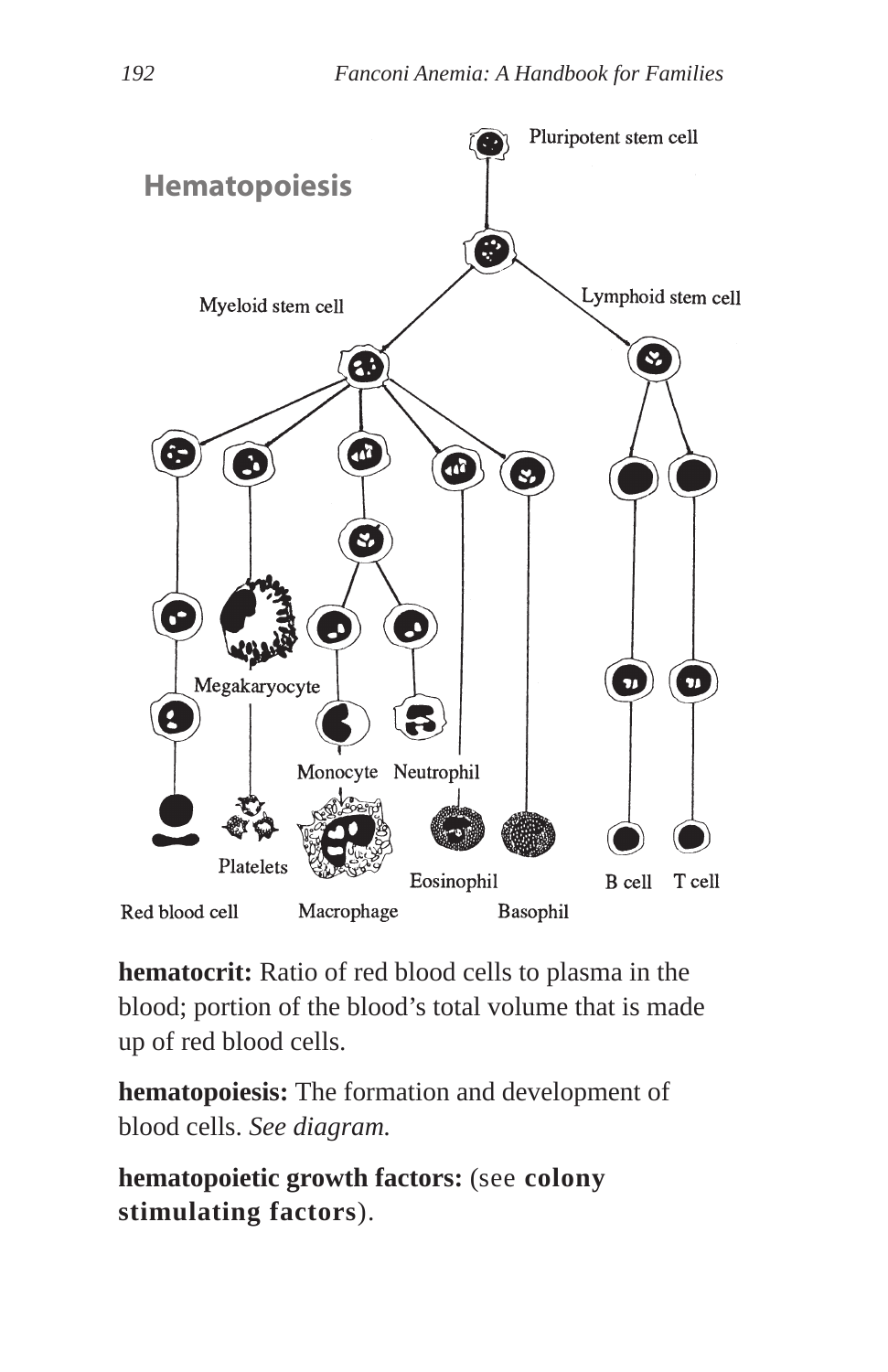**hemoglobin:** The oxygen-carrying pigment of the red blood cells; combines with oxygen from the lungs and carries it to the body's cells.

**hemorrhage:** Excessive bleeding.

**HLA (human leukocyte antigen) tissue typing:** The tissue-typing test done on white cells to determine if a bone marrow donor and recipient are compatible.

**immunosuppression:** Decrease in the ability of the body's normal immune response to fight the invasion of foreign material. In transplantation, the patient must be immunosuppressed to prevent graft rejection.

**immune response:** The body's defense against disease and foreign substances, including transplanted bone marrow; substances may be recognized as "foreign" and then killed by other cells.

**intravenous (IV):** Injection directly into the vein.

**leukocytes:** White blood cells.

**leukopenia:** Low white cell count.

**lymphocyte:** Type of white blood cell that fights infection by producing antibodies and other protective substances; occurs in 2 forms: B cells that recognize specific antigens and produce antibodies against them, and T cells that are essential agents of the immune system. Lymphocytes are produced in the lymph system, not in the bone marrow.

**macrocyte:** An abnormally large erythrocyte. **macrocytic**, adj.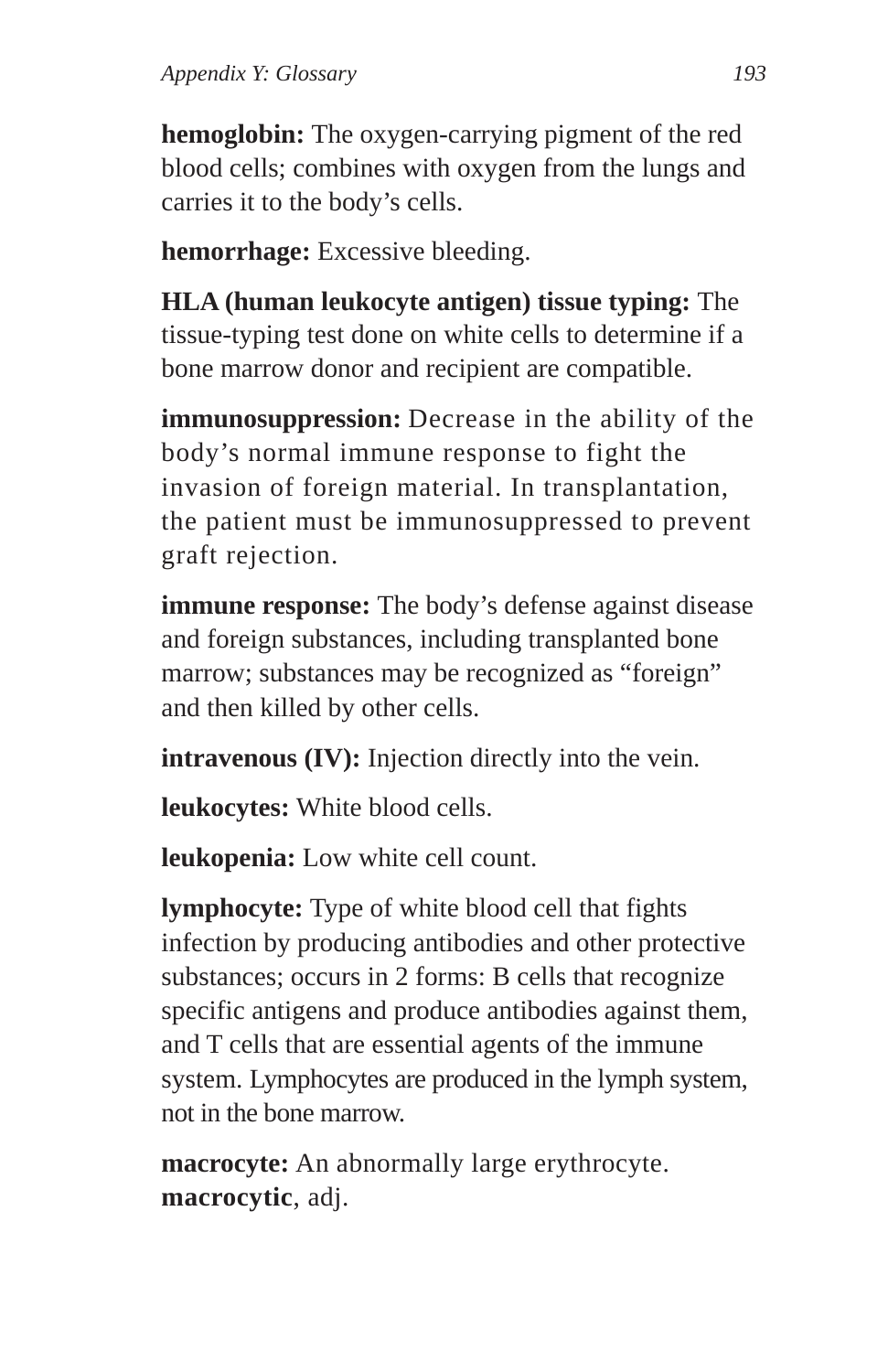**macrophage:** A type of white blood cell that assists in the body's fight against bacteria and infection by engulfing and destroying invading organisms.

**matched platelet transfusions:** Transfusions from a donor who has been HLA matched to a particular patient.

**megakaryocyte:** Large cell in the bone marrow from which pieces break off to form platelets.

**mitomycin C (MMC):** A chemical which, in sufficient doses, causes destruction and rearrangement of the chromosomes in cells. Because Fanconi anemia cells are unusually sensitive to MMC, it is used to diagnose this condition.

**mixed lymphocyte culture (MLC):** A special tissue typing test that determines if lymphocytes from one person are HLA compatible with lymphocytes from another; has been used to identify matched bone marrow donors. Recently, the MLC test is being replaced by more precise DNA typing methods.

**myelodysplasia:** Abnormal production, maturation, and appearance of blood cells; often leading to deficiency of red cells, white cells and platelets; sometimes leading to bone marrow failure or leukemia. The condition is sometimes called myelodysplastic syndrome (MDS).

**neutropenia:** Low neutrophil (poly) count.

**neutrophil:** Type of white blood cell; also called a poly; granulocyte; the body's primary defense against harmful bacteria.

**pancytopenia:** Abnormally low number of red and white cells and platelets.

**petechiae:** Tiny red dots on the skin due to bleeding under the skin caused by low platelet count.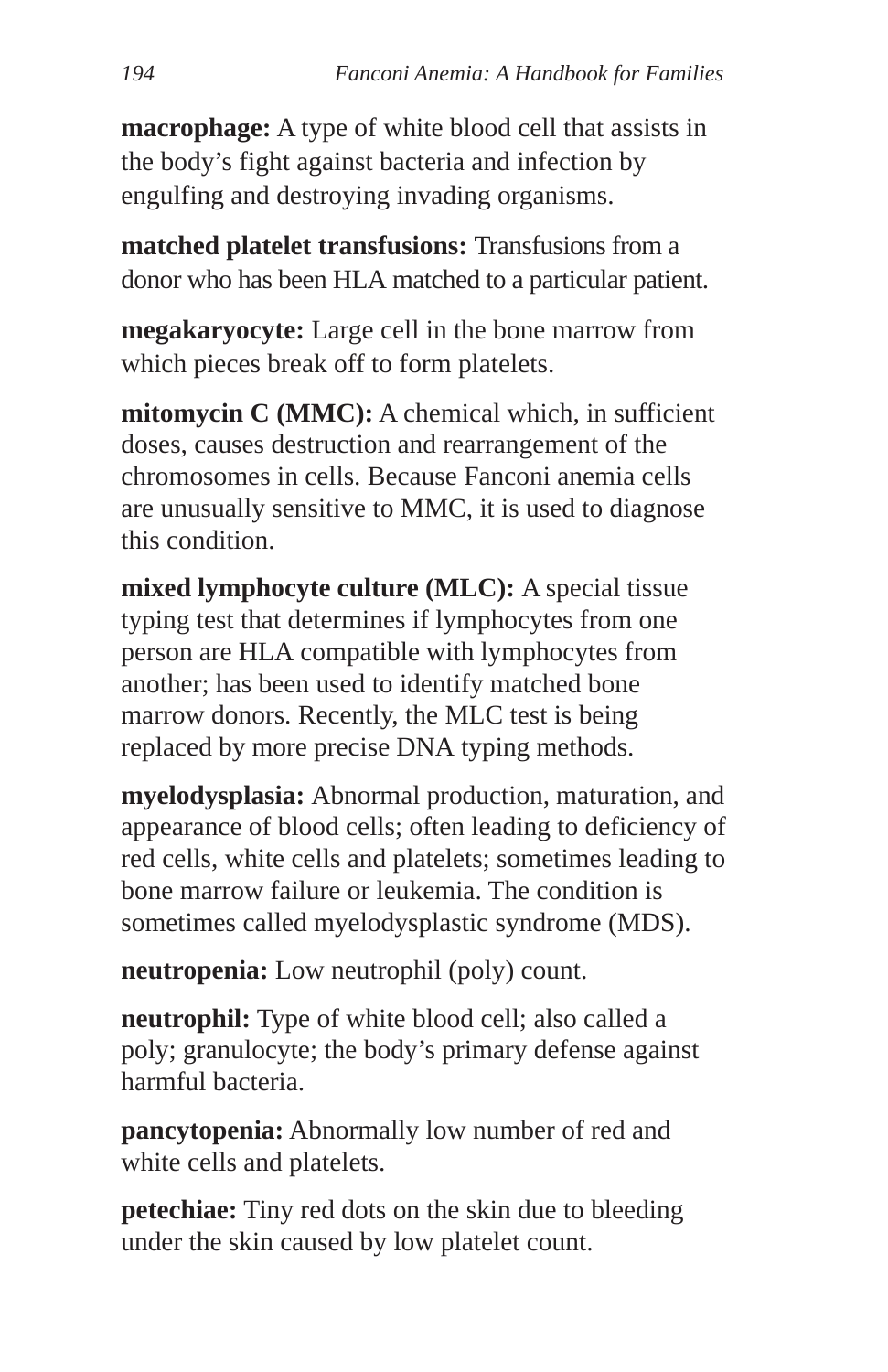**peripheral blood:** The blood in the bloodstream.

**phagocytosis:** Cell-eating. The engulfment and destruction of dangerous microorganisms or cells by certain white blood cells, including neutrophils (see ANC).

**plasma:** A colorless fluid which contains water and other components in which red cells, white cells, and platelets are suspended.

**platelets:** Blood cell fragments containing clotting factors which prevent bleeding and bruising.

**recessive:** A mutation is said to be recessive if an individual must inherit two copies of the mutant gene, one from each parent, to show the mutant trait. Individuals with one mutant and one normal gene appear normal. They are called "carriers."

**red blood cell (erythrocyte):** Oxygen-carrying cell in the blood which contains the pigment hemoglobin; produced in the bone marrow.

**reticulocyte:** An immature red blood cell.

**stem cell:** Original cell from which megakaryocytes (giant cells from which mature blood platelets originate), red blood cells, and white cells develop in the bone marrow.

**stroma:** The supporting tissue of the bone marrow. This tissue provides the growth environment for blood cells. **stromal**, adj.

**T cells:** Lymphocytes responsible for "cell-mediated" immune reactions; critical for immune resistance to viruses, fungi, parasites and certain bacteria; important cells in transplant (graft rejection and GVHD) reactions.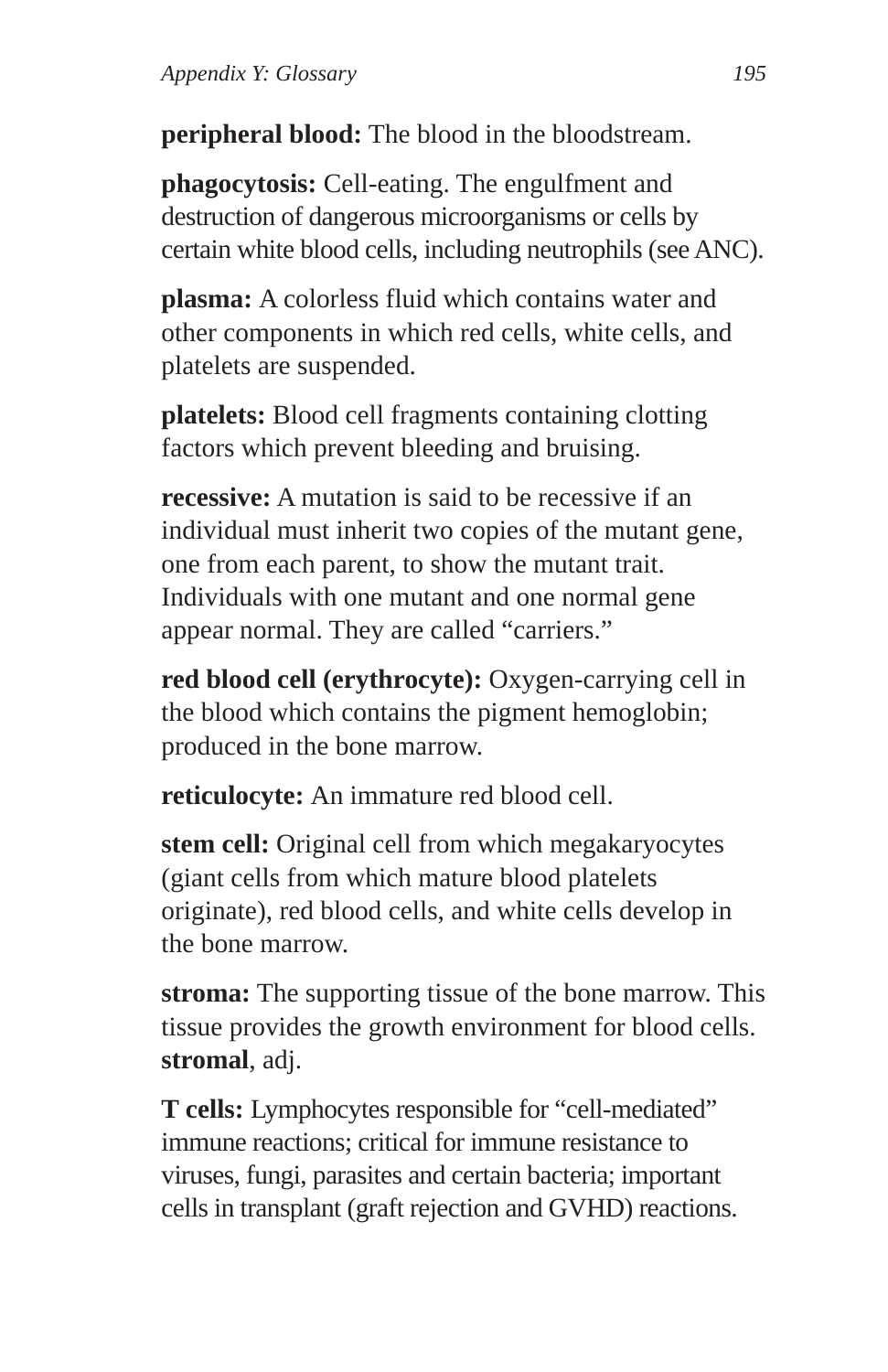**thrombocyte (platelet):** Cell fragment which releases clotting factors in the blood.

**thrombocytopenia:** Low platelet count.

**thymocytes:** T cells.

**white blood cells:** Blood cells which fight infection.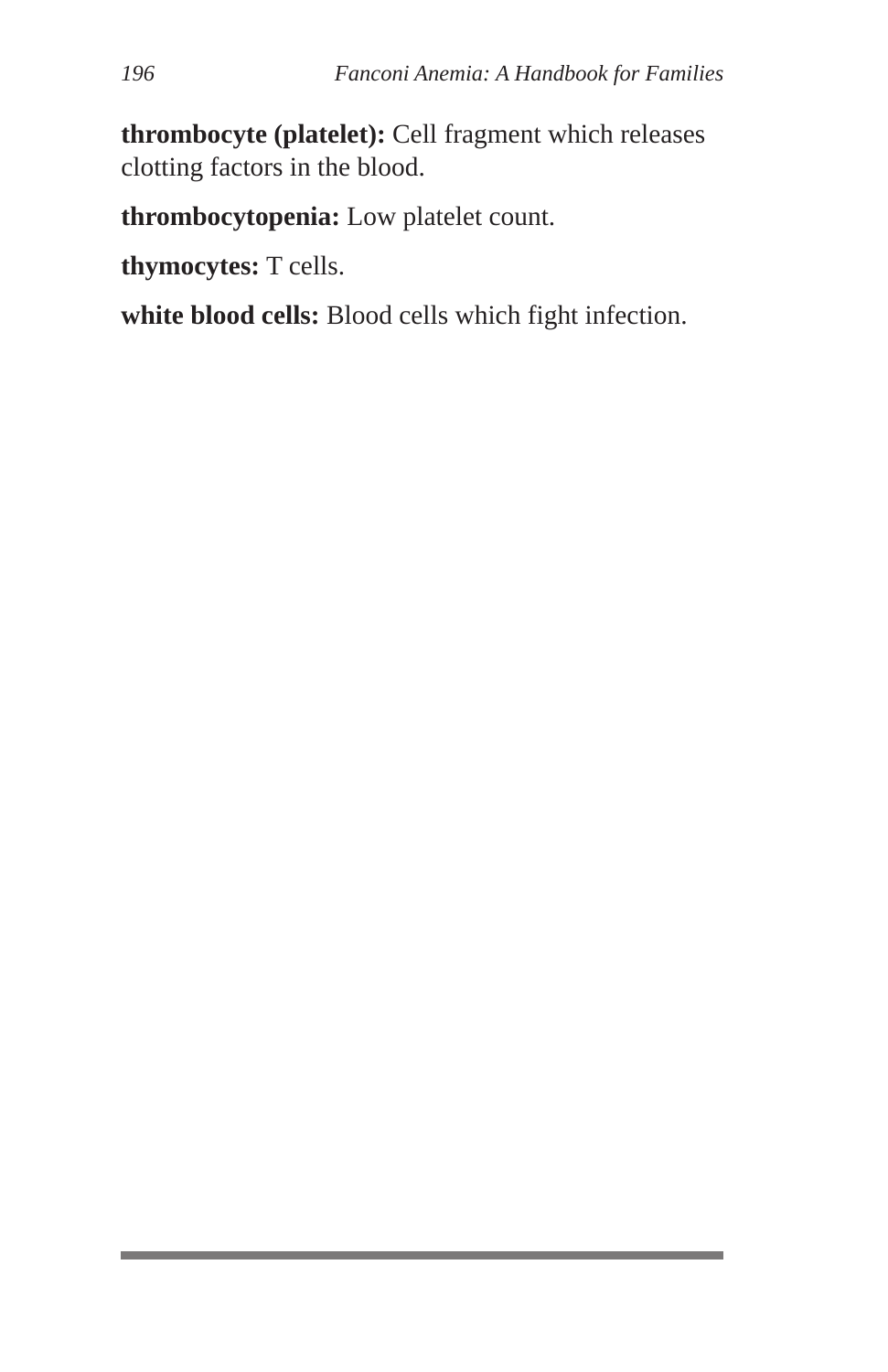## **About the Authors**

Dave and Lynn Frohnmayer are parents of three children born with Fanconi anemia. They have lost two daughters to this illness. Katie died from complications of FA in 1991 at the age of 12. Kirsten died in 1997 at the age of 24, two and a half years after a bone marrow transplant. She graduated Phi Beta Kappa in biology from Stanford University and planned to do graduate work in Public Health Administration. Daughter Amy is 13, affected by FA but presently stable. The Frohnmayers have two sons, Mark, age 25 and Jonathan, age 15, who are unaffected.





*Katie: 1978-1991 Kirsten: 1973-1997*

The Frohnmayers founded the FA Family Support Group in 1985 and have edited the semiannual FA Family Newsletter since that time. In 1989, they helped incorporate the Fanconi Anemia Research Fund, Inc. (a tax-exempt non-profit corporation) in order to further scientific research. Over the past eleven years, the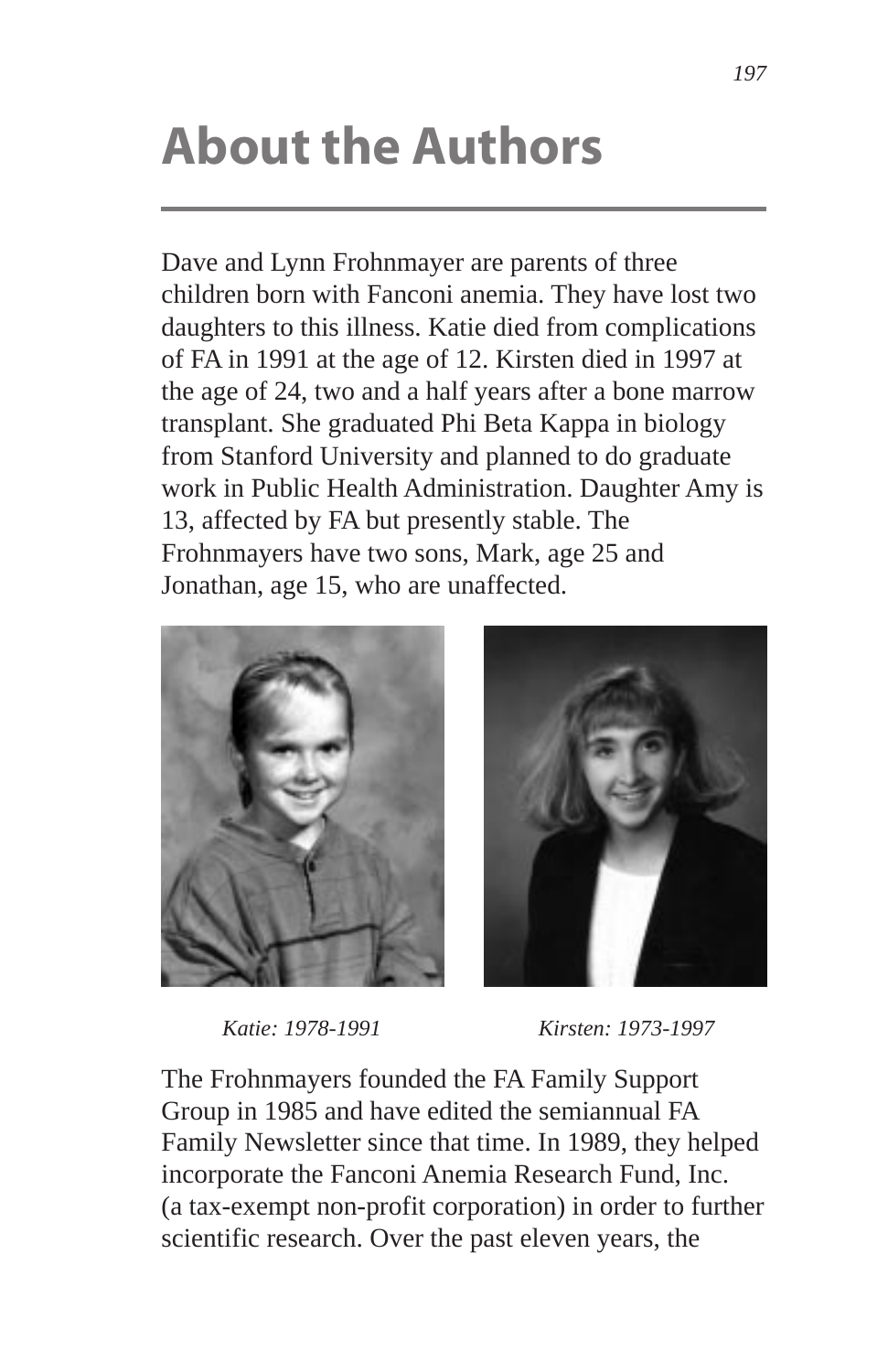Frohnmayers have worked tirelessly to raise funds for research and family support. Their efforts and those of other FA families have been rewarded by the discovery of FA genes, progress toward implementing gene therapy trials, instigation of experimental trials of new therapies, and the development of strategies to improve outcomes of unrelated or mismatched bone marrow transplants.

Dave Frohnmayer is President of the University of Oregon. He served as Attorney General of Oregon from 1981 to 1991 and was Dean of the University of Oregon School of Law from 1992 to July, 1994. He was educated at Harvard College and holds an MA degree from Oxford University, where he studied as a Rhodes Scholar. He received his JD from the University of California, Berkeley. Dave was a founding Director of the National Marrow Donor Program and currently serves on the Board of Trustees of the Fred Hutchinson Cancer Research Center and the Board of Directors of the Fanconi Anemia Research Fund. Inc.



*Jonathan, Dave, Amy, Lynn, and Mark*